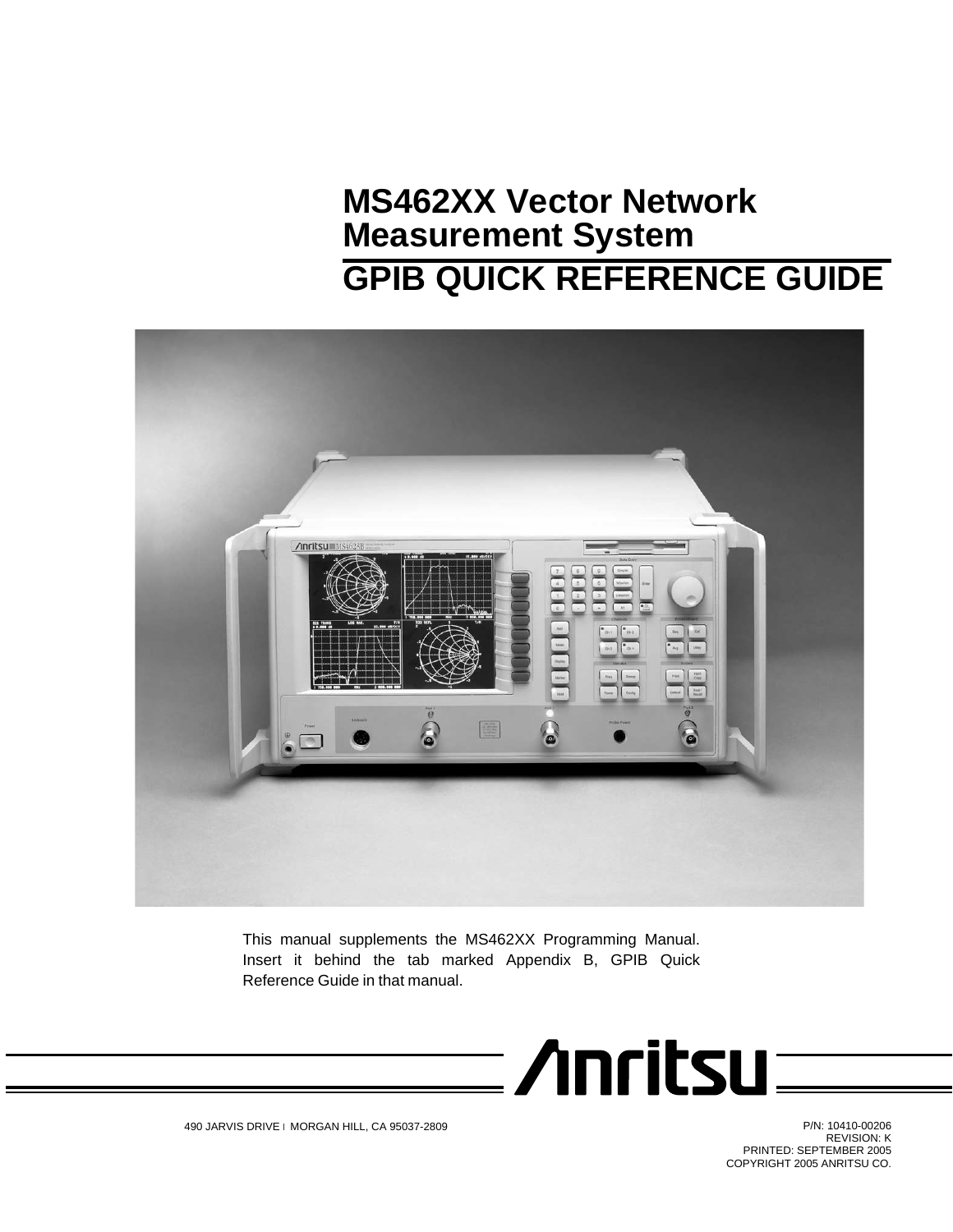### **WARRANTY**

The ANRITSU product(s) listed on the title page is (are) warranted against defects in materials and workmanship for three years from the date of shipment.

ANRITSU's obligation covers repairing or replacing products which prove to be defective during the warranty period. Buyers shall prepay transportation charges for equipment returned to ANRITSU for warranty repairs. Obligation is limited to the original purchaser. ANRITSU is not liable for consequential damages.

### **LIMITATION OF WARRANTY**

The foregoing warranty does not apply to ANRITSU connectors that have failed due to normal wear. Also, the warranty does not apply to defects resulting from improper or inadequate maintenance by the Buyer, unauthorized modification or misuse, or operation outside of the environmental specifications of the product. No other warranty is expressed or implied, and the remedies provided herein are the Buyer's sole and exclusive remedies.

### **TRADEMARK ACKNOWLEDGEMENTS**

V Connector and K Connector are registered trademarks of ANRITSU Company. ANACAT is a registered trademark of EEsof, Inc. Ink Jet and Think Jet are registered trademarks of Hewlett-Packard Co. MS-DOS is a registered trademark of Microsoft Corporation. Excel is a registered trademark of Microsoft Corporation.

### **NOTICE**

ANRITSU Company has prepared this manual for use by ANRITSU Company personnel and customers as a guide for the proper installation, operation and maintenance of ANRITSU Company equipment and computer programs. The drawings, specifications, and information contained herein are the property of ANRITSU Company, and any unauthorized use or disclosure of these drawings, specifications, and information is prohibited; they shall not be reproduced, copied, or used in whole or in part as the basis for manufacture or sale of the equipment or software programs without the prior written consent of ANRITSU Company.

### **UPDATES**

Updates to this manual, if any, can be downloaded from the documents area of the Anritsu Web site at: *http://www.us.anritsu.com*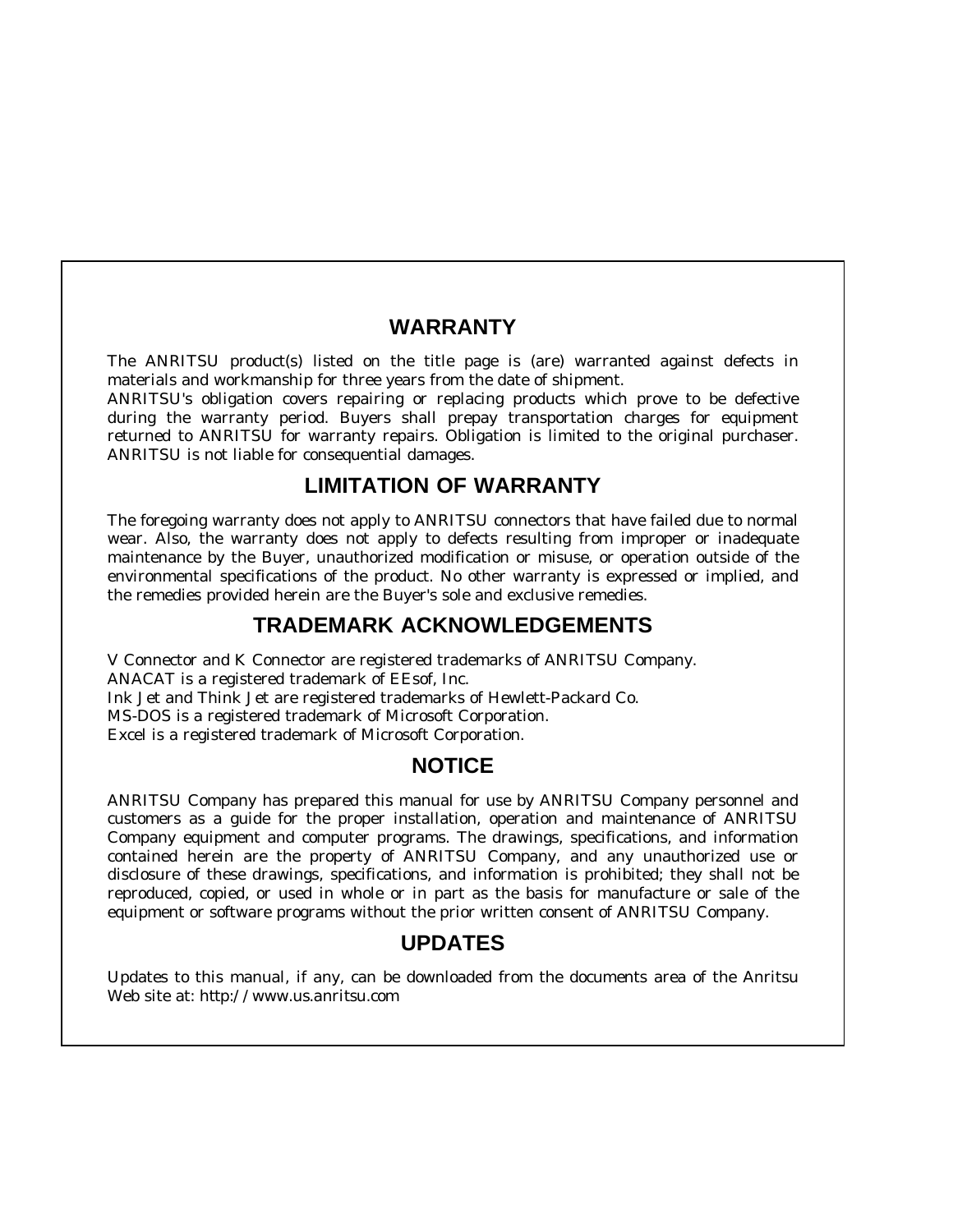# <span id="page-2-0"></span>*MS462X VNMS GPIB Quick Reference Guide*

# *Table of Contents*

|    | INTRODUCTION $\ldots \ldots \ldots \ldots \ldots \ldots \ldots$ |
|----|-----------------------------------------------------------------|
| 2. |                                                                 |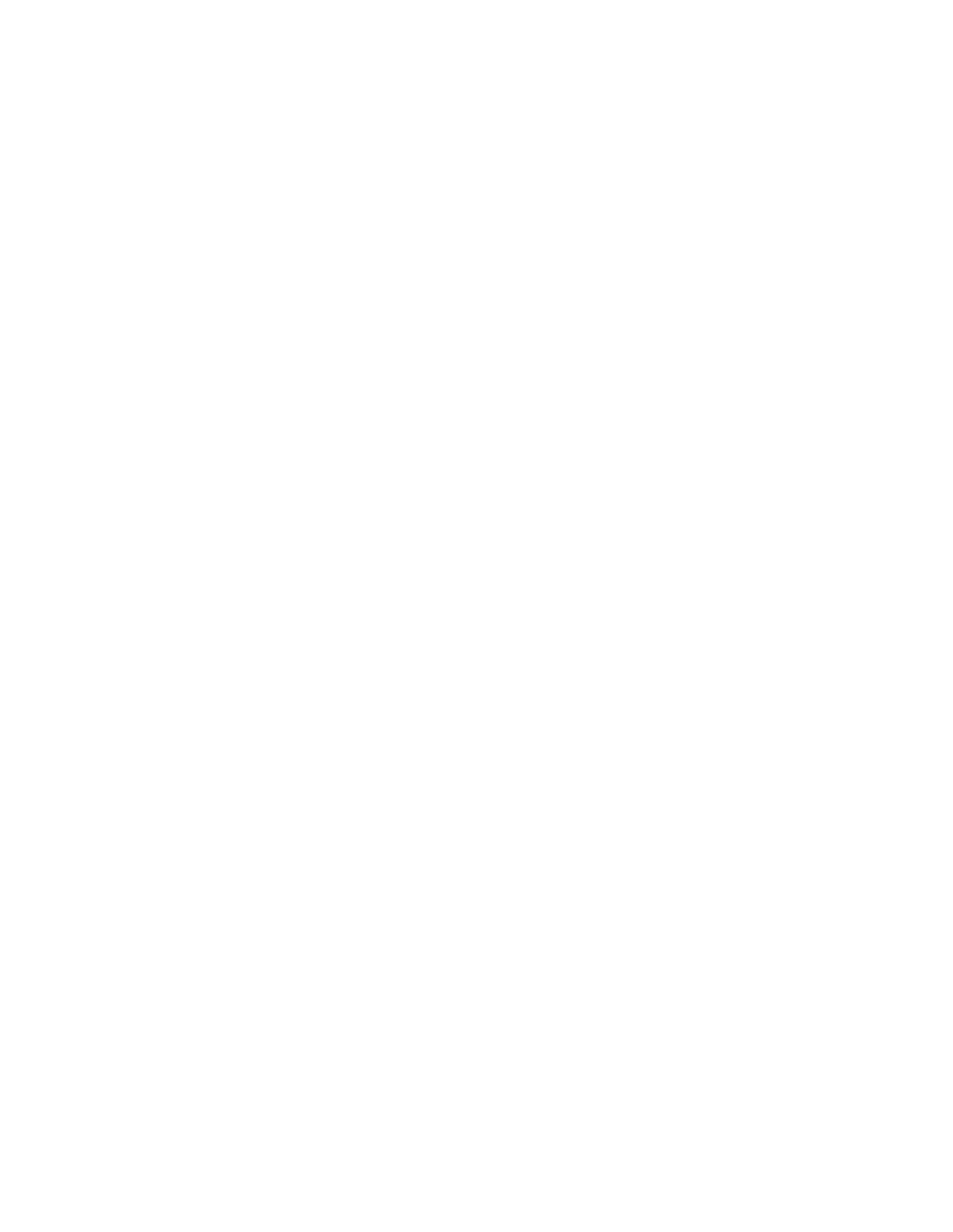# *MS462X VNMS GPIB Quick Reference Guide*

*1. INTRODUCTION* This appendix provides a quick reference to the MS462X GPIB Programming commands. *2. GENERAL* This guide is divided into two listings. Table 1, beginning on page 4, provides an alphabetical listing of all MS462X commands. These commands are also listed alphabetically and fully described in the MS462X Programming Manual, Chapter 11. Table 2, beginning on page 88, provides a command listing that is functionally grouped. These function groups are described in Chap-

ters 5 thru 10 of the MS462X Programming Manual.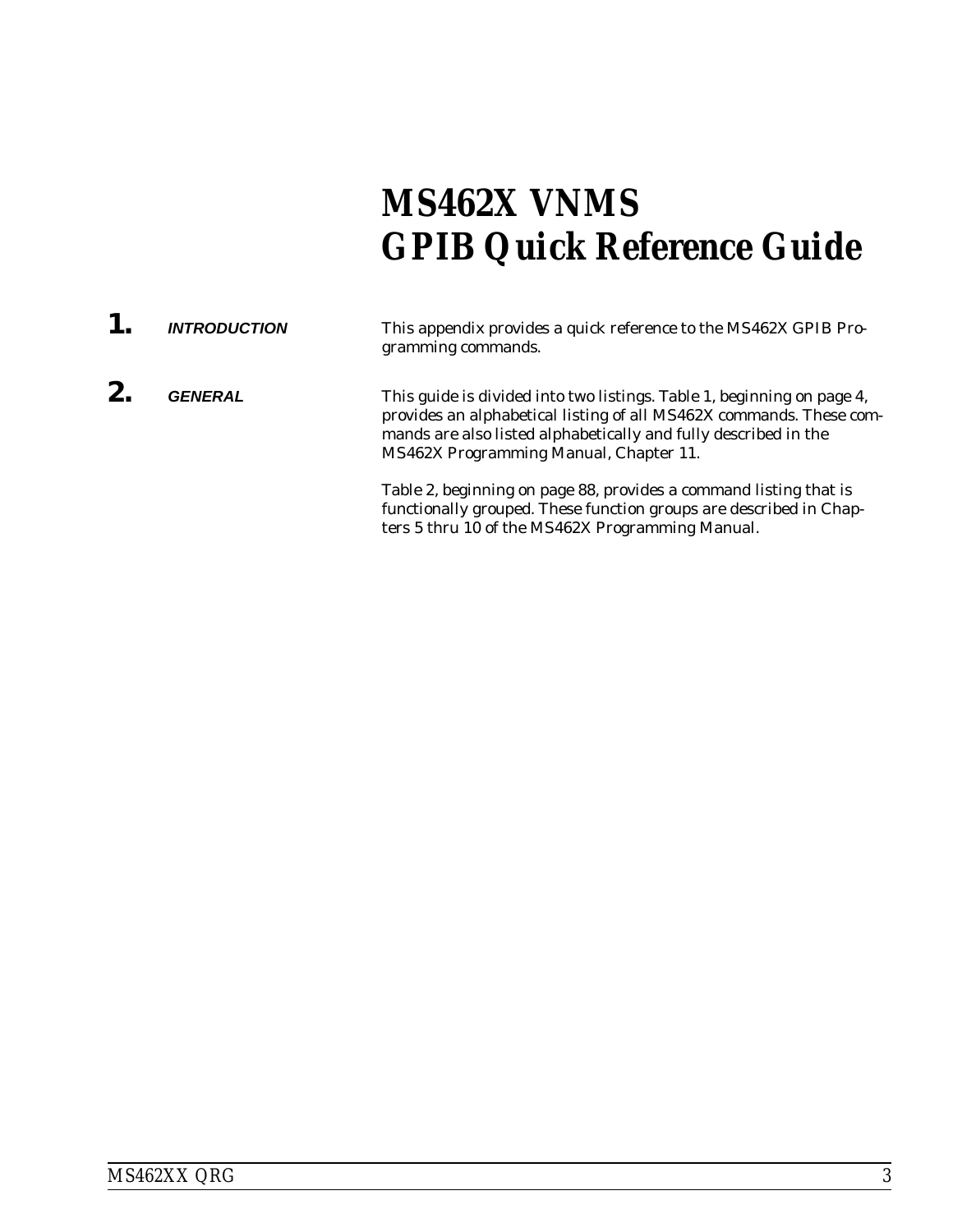| Table 1. |  |  | Alphabetical Listing of Programming Codes (Mnemonics) |  |  |
|----------|--|--|-------------------------------------------------------|--|--|
|----------|--|--|-------------------------------------------------------|--|--|

| Command         | <b>Description</b>                                                                | <b>Function</b>            |
|-----------------|-----------------------------------------------------------------------------------|----------------------------|
| *CLS            | Clear status bytes and structures                                                 | REMOTE - IEEE 488.2 (Ch 8) |
| *DDT            | Enter the 488.2 define device trigger command string                              | REMOTE - IEEE 488.2 (Ch 8) |
| *ESE            | Enter the 488.2 standard event status enable mask                                 | REMOTE - IEEE 488.2 (Ch 8) |
| *ESE?           | Output the 488.2 standard event status enable mask                                | REMOTE - IEEE 488.2 (Ch 8) |
| *ESR?           | Output the 488.2 standard event status register value                             | REMOTE - IEEE 488.2 (Ch 8) |
| *IDN?           | Output the 488.2 instrument identification string                                 | REMOTE - IEEE 488.2 (Ch 8) |
| *IST?           | Output the value of the <i>ist</i> message                                        | REMOTE - IEEE 488.2 (Ch 8) |
| *OPC            | Initiate the 488.2 operation complete sequence                                    | REMOTE - IEEE 488.2 (Ch 8) |
| *OPC?           | Initiate the 488.2 operation complete query sequence                              | REMOTE - IEEE 488.2 (Ch 8) |
| *OPT?           | Output the 488.2 options installed string                                         | REMOTE - IEEE 488.2 (Ch 8) |
| *PRE            | Enter the 488.2 parallel poll register enable mask                                | REMOTE - IEEE 488.2 (Ch 8) |
| *PRE?           | Output the 488.2 parallel poll register enable mask                               | REMOTE - IEEE 488.2 (Ch 8) |
| *RST            | Resets the instrument                                                             | REMOTE - IEEE 488.2 (Ch 8) |
| *SRE            | Enter the 488.2 service request enable mask                                       | REMOTE - IEEE 488.2 (Ch 8) |
| *SRE?           | Output the 488.2 service request enable mask                                      | REMOTE - IEEE 488.2 (Ch 8) |
| *STB?           | Output the 488.2 status byte value                                                | REMOTE - IEEE 488.2 (Ch 8) |
| *TRG            | Initiate a group execute trigger sequence                                         | REMOTE - IEEE 488.2 (Ch 8) |
| *TST?           | Perform self test and output status                                               | REMOTE - IEEE 488.2 (Ch 8) |
| *WAI            | Wait to continue                                                                  | REMOTE - IEEE 488.2 (Ch 8) |
| 2PATH3PORT      | Select 2-path 3-port calibration method                                           | CAL (Ch 6)                 |
| A12             | Simulate 12-term calibration                                                      | CAL (Ch 6)                 |
| A120            | Simulate 12-term calibration and initialize all 2-port correction<br>coefficients | CAL (Ch 6)                 |
| A24             | Simulate 3-port calibration                                                       | CAL (Ch 6)                 |
| A3P             | Simulate 3-port calibration                                                       | CAL (Ch 6)                 |
| A3P0            | Simulate 3-port calibration and initialize all 3-port correction<br>coefficients  | CAL (Ch 6)                 |
| A40             | Simulate 4-port calibration                                                       | CAL (Ch 6)                 |
| A4P             | Simulate 4-port calibration                                                       | CAL (Ch 6)                 |
| A4P0            | Simulate 4-port calibration and initialize all 4-port correction<br>coefficients  | CAL (Ch 6)                 |
| A8R             | Simulate 1-path 2-port calibration reverse path                                   | CAL (Ch 6)                 |
| A8T             | Simulate 1-path 2-port calibration forward path                                   | CAL (Ch 6)                 |
| <b>ABORTCAL</b> | Abort calibration and keep existing calibration data                              | CAL (Ch 6)                 |
| ABSPHASE0       | Turn absolute phase OFF                                                           | APPL (Ch 10)               |
| ABSPHASE1       | Turn absolute phase ON                                                            | APPL (Ch 10)               |
| ABSPHASE?       | Output the absolute phase ON/OFF status                                           | APPL (Ch 10)               |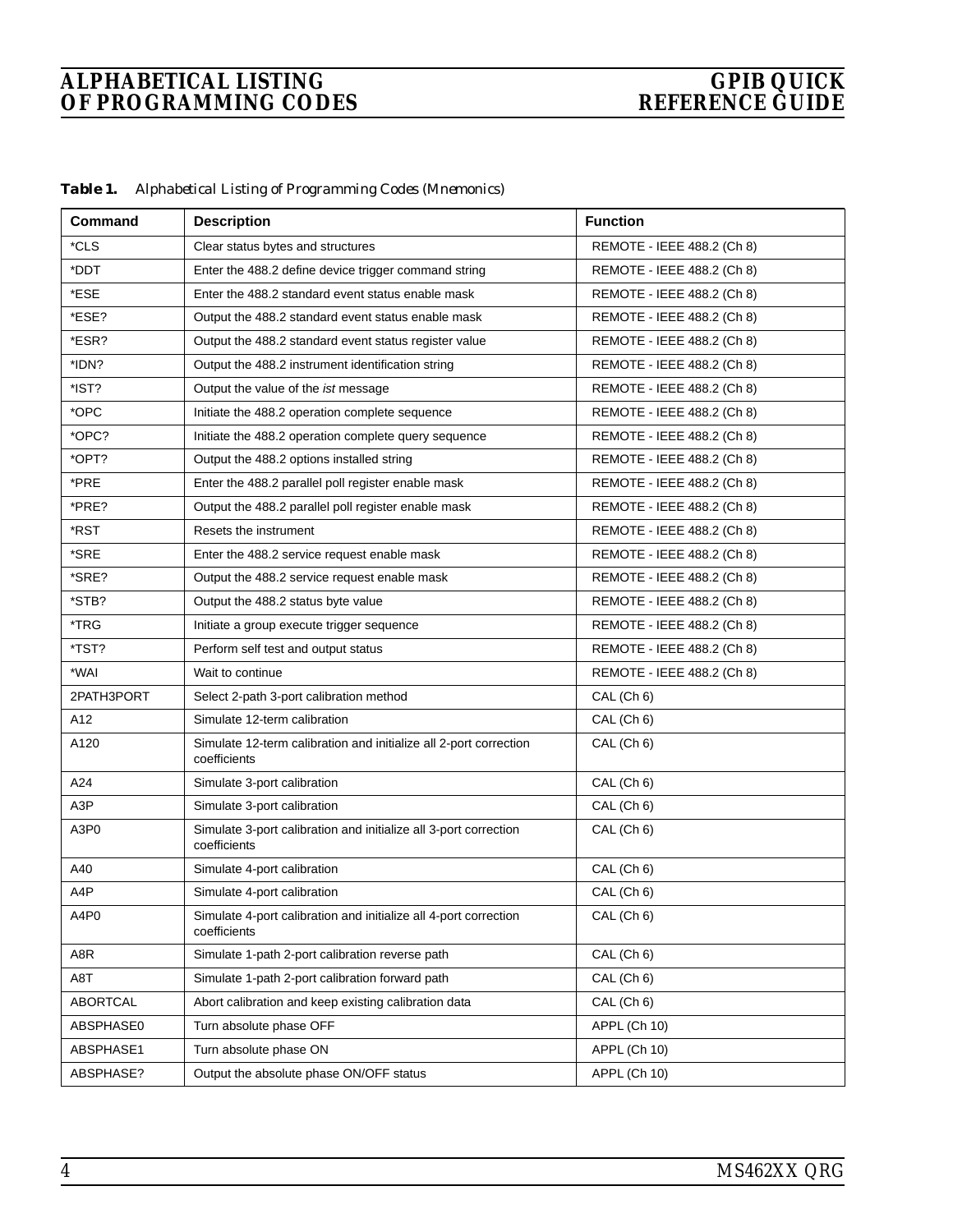| <b>Command</b> | <b>Description</b>                                                                                          | <b>Function</b>      |
|----------------|-------------------------------------------------------------------------------------------------------------|----------------------|
| <b>ABT</b>     | Simulate translation frequency response calibration forward and<br>reverse                                  | CAL (Ch 6)           |
| AC2PBTYPE      | Set AutoCal to 2-port box type                                                                              | CAL - AUTOCAL (Ch 6) |
| AC4PBTYPE      | Set AutoCal to 4-port box type                                                                              | CAL - AUTOCAL (Ch 6) |
| ACAA           | Set AutoCal standard to assurance                                                                           | CAL - AUTOCAL (Ch 6) |
| ACADIR1        | Enter directivity 1 for AutoCal assurance limits                                                            | CAL - AUTOCAL (Ch 6) |
| ACADIR1?       | Output directivity 1 for AutoCal assurance limits                                                           | CAL - AUTOCAL (Ch 6) |
| ACADIR2        | Enter directivity 2 for AutoCal assurance limits                                                            | CAL - AUTOCAL (Ch 6) |
| ACADIR2?       | Output directivity 2 for AutoCal assurance limits                                                           | CAL - AUTOCAL (Ch 6) |
| ACADIR3        | Enter directivity 3 for AutoCal assurance limits                                                            | CAL - AUTOCAL (Ch 6) |
| ACADIR3?       | Output directivity 3 for AutoCal assurance limits                                                           | CAL - AUTOCAL (Ch 6) |
| <b>ACADPL</b>  | Enter adapter length for AutoCal                                                                            | CAL - AUTOCAL (Ch 6) |
| ACADPL?        | Output adapter length for AutoCal                                                                           | CAL - AUTOCAL (Ch 6) |
| <b>ACADR</b>   | Set AutoCal type to adapter removal                                                                         | CAL - AUTOCAL (Ch 6) |
| <b>ACADTL</b>  | Adapter connected to "LEFT" port of the 2-port AutoCal box                                                  | CAL - AUTOCAL (Ch 6) |
| <b>ACADTR</b>  | Adapter connected to "RIGHT" port of the 2-port AutoCal box                                                 | CAL - AUTOCAL (Ch 6) |
| ACADTX?        | Output adapter removal port "LEFT" or "RIGHT" in the 2-port<br>AutoCal box that the adapter is connected to | CAL - AUTOCAL (Ch 6) |
| ACAL1R2        | Set adapter removal port to ADAPT & L=1 and R=2                                                             | CAL - AUTOCAL (Ch 6) |
| ACALM1         | Enter load match 1 for AutoCal assurance limits                                                             | CAL - AUTOCAL (Ch 6) |
| ACALM1?        | Output load match 1 for AutoCal assurance limits                                                            | CAL - AUTOCAL (Ch 6) |
| ACALM2         | Enter load match 2 for AutoCal assurance limits                                                             | CAL - AUTOCAL (Ch 6) |
| ACALM2?        | Output load match 2 for AutoCal assurance limits                                                            | CAL - AUTOCAL (Ch 6) |
| ACALM3         | Enter load match 3 for AutoCal assurance limits                                                             | CAL - AUTOCAL (Ch 6) |
| ACALM3?        | Output load match 3 for AutoCal assurance limits                                                            | CAL - AUTOCAL (Ch 6) |
| ACAP?          | Output ports configuration for AutoCal assurance limits                                                     | CAL - AUTOCAL (Ch 6) |
| ACAR1L2        | Set adapter removal port to ADAPT & R=1 and L=2                                                             | CAL - AUTOCAL (Ch 6) |
| ACARET1        | Enter reflection tracking 1 for AutoCal assurance limits                                                    | CAL - AUTOCAL (Ch 6) |
| ACARET1?       | Output reflection tracking 1 for AutoCal assurance limits                                                   | CAL - AUTOCAL (Ch 6) |
| ACARET2        | Enter reflection tracking 2 for AutoCal assurance limits                                                    | CAL - AUTOCAL (Ch 6) |
| ACARET2?       | Output reflection tracking 2 for AutoCal assurance limits                                                   | CAL - AUTOCAL (Ch 6) |
| ACARP?         | Output adapter removal port configuration for AutoCal                                                       | CAL - AUTOCAL (Ch 6) |
| ACAS?          | Output AutoCal assurance status                                                                             | CAL - AUTOCAL (Ch 6) |
| ACASRC1        | Enter source match 1 for AutoCal assurance limits                                                           | CAL - AUTOCAL (Ch 6) |
| ACASRC1?       | Output source match 1 for AutoCal assurance limits                                                          | CAL - AUTOCAL (Ch 6) |
| ACASRC2        | Enter source match 2 for AutoCal assurance limits                                                           | CAL - AUTOCAL (Ch 6) |
| ACASRC2?       | Output source match 2 for AutoCal assurance limits                                                          | CAL - AUTOCAL (Ch 6) |
| ACASRC3        | Enter source match 3 for AutoCal assurance limits                                                           | CAL - AUTOCAL (Ch 6) |

*Table 1. Alphabetical Listing of Programming Codes (Mnemonics)*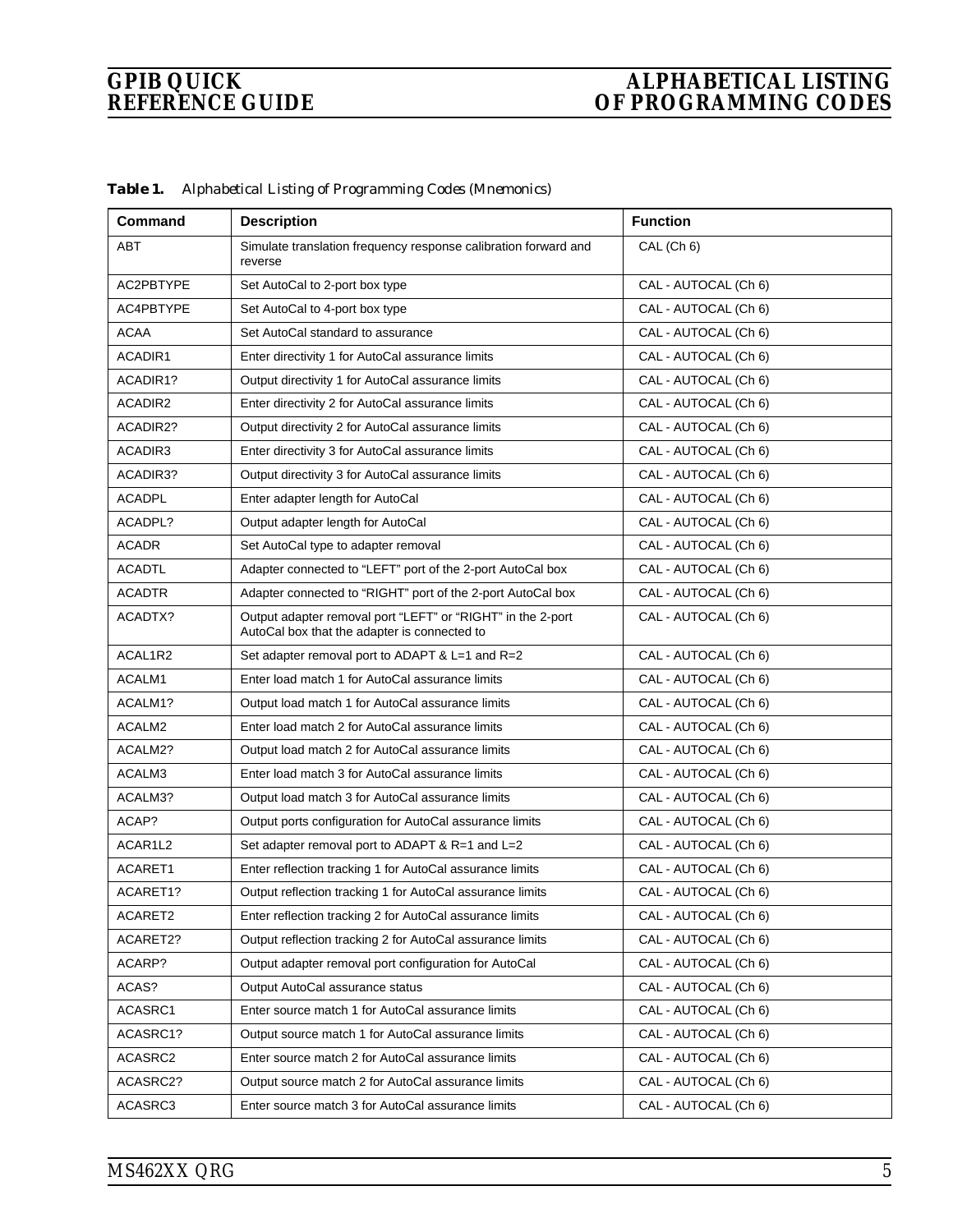| Table 1. |  |  | Alphabetical Listing of Programming Codes (Mnemonics) |  |  |
|----------|--|--|-------------------------------------------------------|--|--|
|----------|--|--|-------------------------------------------------------|--|--|

| Command       | <b>Description</b>                                              | <b>Function</b>      |
|---------------|-----------------------------------------------------------------|----------------------|
| ACASRC3?      | Output source match 3 for AutoCal assurance limits              | CAL - AUTOCAL (Ch 6) |
| ACATRT1       | Enter transmission tracking 1 for AutoCal assurance limits      | CAL - AUTOCAL (Ch 6) |
| ACATRT1?      | Output transmission tracking 1 for AutoCal assurance limits     | CAL - AUTOCAL (Ch 6) |
| ACATRT2       | Enter transmission tracking 2 for AutoCal assurance limits      | CAL - AUTOCAL (Ch 6) |
| ACATRT2?      | Output transmission tracking 2 for AutoCal assurance limits     | CAL - AUTOCAL (Ch 6) |
| ACAVNA1       | Set adapter connected to port 1                                 | CAL - AUTOCAL (Ch 6) |
| ACAVNA2       | Set adapter connected to port 2                                 | CAL - AUTOCAL (Ch 6) |
| ACAVNAPX?     | Output adapter removal port configuration for AutoCal           | CAL - AUTOCAL (Ch 6) |
| ACBTYPE?      | Output AutoCal 2-port or 4-port box type                        | CAL - AUTOCAL (Ch 6) |
| <b>ACDEF</b>  | Include isolation                                               | CAL - AUTOCAL (Ch 6) |
| ACF2P?        | Output port selection for full 2-port AutoCal                   | CAL - AUTOCAL (Ch 6) |
| ACF2TC        | Set the AutoCal full 2-port Thru type to calibrator             | CAL - AUTOCAL (Ch 6) |
| ACF2TT        | Set the AutoCal full 2-port Thru type to True Thru              | CAL - AUTOCAL (Ch 6) |
| ACF2TX?       | Output full 2-port Thru type for AutoCal                        | CAL - AUTOCAL (Ch 6) |
| <b>ACHFD</b>  | Save AutoCal characterization to floppy disk                    | CAL - AUTOCAL (Ch 6) |
| <b>ACHHD</b>  | Save AutoCal characterization to hard disk                      | CAL - AUTOCAL (Ch 6) |
| ACIAX?        | Output AutoCal isolation yes/no setting                         | CAL - AUTOCAL (Ch 6) |
| <b>ACISO</b>  | Enter number of averaging for isolation                         | CAL - AUTOCAL (Ch 6) |
| ACISO?        | Output number of averaging for isolation                        | CAL - AUTOCAL (Ch 6) |
| ACL1AR2       | Set adapter removal port to L=1 and ADAPT & R=2                 | CAL - AUTOCAL (Ch 6) |
| ACL1R2        | Set the AutoCal ports to L=1 and R=2                            | CAL - AUTOCAL (Ch 6) |
| <b>ACLO</b>   | Enter number of averaging for load                              | CAL - AUTOCAL (Ch 6) |
| ACLO?         | Output number of averaging for load                             | CAL - AUTOCAL (Ch 6) |
| <b>ACLOAD</b> | Set AutoCal standard to load                                    | CAL - AUTOCAL (Ch 6) |
| <b>ACOMIT</b> | Omit isolation                                                  | CAL - AUTOCAL (Ch 6) |
| <b>ACOPEN</b> | Set AutoCal standard to open                                    | CAL - AUTOCAL (Ch 6) |
| ACP1?         | Output port 1 configuration for AutoCal                         | CAL - AUTOCAL (Ch 6) |
| ACP2?         | Output port 2 configuration for AutoCal                         | CAL - AUTOCAL (Ch 6) |
| ACP2L         | Set the AutoCal port to LEFT for reflection only cal, port 2    | CAL - AUTOCAL (Ch 6) |
| ACP2R         | Set the AutoCal port 2 to RIGHT for reflection only cal, port 2 | CAL - AUTOCAL (Ch 6) |
| <b>ACPA</b>   | Select AutoCal port A for reflection only cal                   | CAL - AUTOCAL (Ch 6) |
| ACPATH?       | Output AutoCal connected path                                   | CAL - AUTOCAL (Ch 6) |
| <b>ACPB</b>   | Select AutoCal port B for reflection only cal                   | CAL - AUTOCAL (Ch 6) |
| <b>ACPC</b>   | Select AutoCal port C for reflection only cal                   | CAL - AUTOCAL (Ch 6) |
| <b>ACPCFG</b> | Enter string to setup port configuration for 4 Port AutoCal Box | CAL - AUTOCAL (Ch 6) |
| ACPCFG?       | Output port configuration for 4 Port AutoCal Box                | CAL - AUTOCAL (Ch 6) |
| <b>ACPL</b>   | Set the AutoCal port to LEFT                                    | CAL - AUTOCAL (Ch 6) |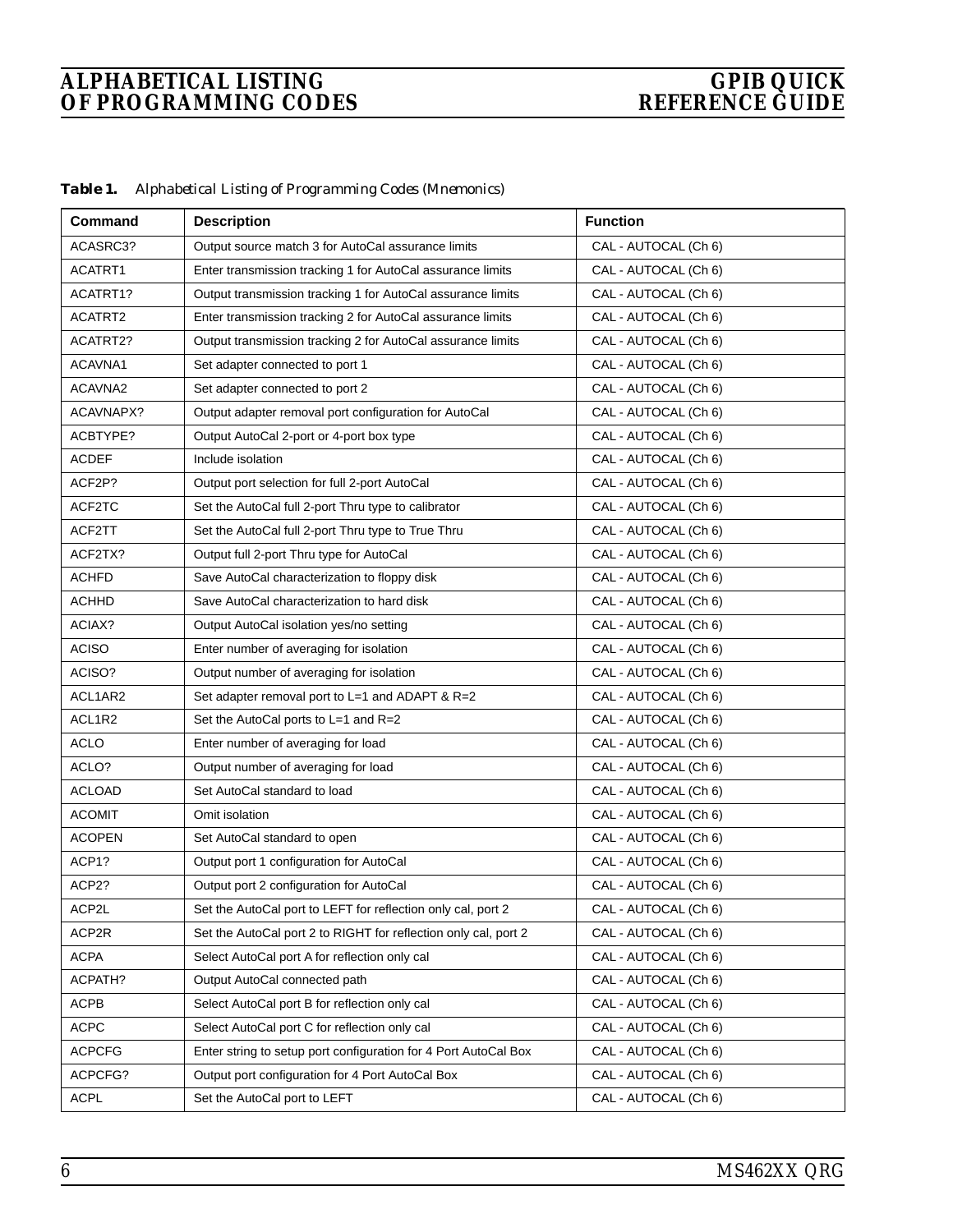| <b>Command</b>    | <b>Description</b>                                                                                   | <b>Function</b>      |
|-------------------|------------------------------------------------------------------------------------------------------|----------------------|
| <b>ACPR</b>       | Set the AutoCal port to RIGHT                                                                        | CAL - AUTOCAL (Ch 6) |
| ACPX              | Select AutoCal port X for reflection only cal                                                        | CAL - AUTOCAL (Ch 6) |
| ACPX?             | Output AutoCal port selected for reflection only cal                                                 | CAL - AUTOCAL (Ch 6) |
| <b>ACPXA</b>      | Set AutoCal connected path to port X-A                                                               | CAL - AUTOCAL (Ch 6) |
| <b>ACPXB</b>      | Set AutoCal connected path to port X-B                                                               | CAL - AUTOCAL (Ch 6) |
| <b>ACPXC</b>      | Set AutoCal connected path to port X-C                                                               | CAL - AUTOCAL (Ch 6) |
| ACR1AL2           | Set adapter removal port to R=1 and ADAPT & L=2                                                      | CAL - AUTOCAL (Ch 6) |
| ACR1L2            | Set the AutoCal ports to R=1 and L=2                                                                 | CAL - AUTOCAL (Ch 6) |
| <b>ACRFL</b>      | Enter number of averaging for reflection                                                             | CAL - AUTOCAL (Ch 6) |
| ACRFL?            | Output number of averaging for reflection                                                            | CAL - AUTOCAL (Ch 6) |
| ACS <sub>11</sub> | Set AutoCal type to S11                                                                              | CAL - AUTOCAL (Ch 6) |
| <b>ACS11S22</b>   | Set AutoCal type to both S11 and S22                                                                 | CAL - AUTOCAL (Ch 6) |
| ACS22             | Set AutoCal type to S22                                                                              | CAL - AUTOCAL (Ch 6) |
| ACSF2P            | Set AutoCal type to full 2-port                                                                      | CAL - AUTOCAL (Ch 6) |
| ACSF3P            | Set AutoCal type to full 3-port                                                                      | CAL - AUTOCAL (Ch 6) |
| ACSF4P            | Set AutoCal type to full 4-port                                                                      | CAL - AUTOCAL (Ch 6) |
| <b>ACSHORT</b>    | Set AutoCal standard to short                                                                        | CAL - AUTOCAL (Ch 6) |
| ACSTD?            | Output AutoCal standard                                                                              | CAL - AUTOCAL (Ch 6) |
| <b>ACSTMEA</b>    | Continue AutoCal Thru update                                                                         | CAL - AUTOCAL (Ch 6) |
| <b>ACTHRU</b>     | Set AutoCal standard to Thru                                                                         | CAL - AUTOCAL (Ch 6) |
| ACTHRU12T0        | Do port 1, 2 thru measurement using AutoCal THRU or omit THRU<br>depending on the port configuration | CAL - AUTOCAL (Ch 6) |
| ACTHRU12T1        | Do port 1, 2 thru measurement using TRUE THRU                                                        | CAL - AUTOCAL (Ch 6) |
| ACTHRU12X?        | Output selection of port 1, 2 thru measurement                                                       | CAL - AUTOCAL (Ch 6) |
| ACTHRU13T0        | Do port 1, 3 thru measurement using AutoCal THRU or omit THRU<br>depending on the port configuration | CAL - AUTOCAL (Ch 6) |
| ACTHRU13T1        | Do port 1, 3 thru measurement using TRUE THRU                                                        | CAL - AUTOCAL (Ch 6) |
| ACTHRU13X?        | Output selection of port 1, 3 thru measurement                                                       | CAL - AUTOCAL (Ch 6) |
| ACTHRU14T0        | Do port 1, 4 thru measurement using AutoCal THRU or omit THRU<br>depending on the port configuration | CAL - AUTOCAL (Ch 6) |
| ACTHRU14T1        | Do port 1, 4 thru measurement using TRUE THRU                                                        | CAL - AUTOCAL (Ch 6) |
| ACTHRU14X?        | Output selection of port 1, 4 thru measurement                                                       | CAL - AUTOCAL (Ch 6) |
| ACTHRU23T0        | Do port 2, 3 thru measurement using AutoCal THRU or omit THRU<br>depending on the port configuration | CAL - AUTOCAL (Ch 6) |
| ACTHRU23T1        | Do port 2, 3 thru measurement using TRUE THRU                                                        | CAL - AUTOCAL (Ch 6) |
| ACTHRU23X?        | Output selection of port 2, 3 thru measurement                                                       | CAL - AUTOCAL (Ch 6) |
| ACTHRU24T0        | Do port 2, 4 thru measurement using AutoCal THRU or omit THRU<br>depending on the port configuration | CAL - AUTOCAL (Ch 6) |
| ACTHRU24T1        | Do port 2, 4 thru measurement using TRUE THRU                                                        | CAL - AUTOCAL (Ch 6) |

*Table 1. Alphabetical Listing of Programming Codes (Mnemonics)*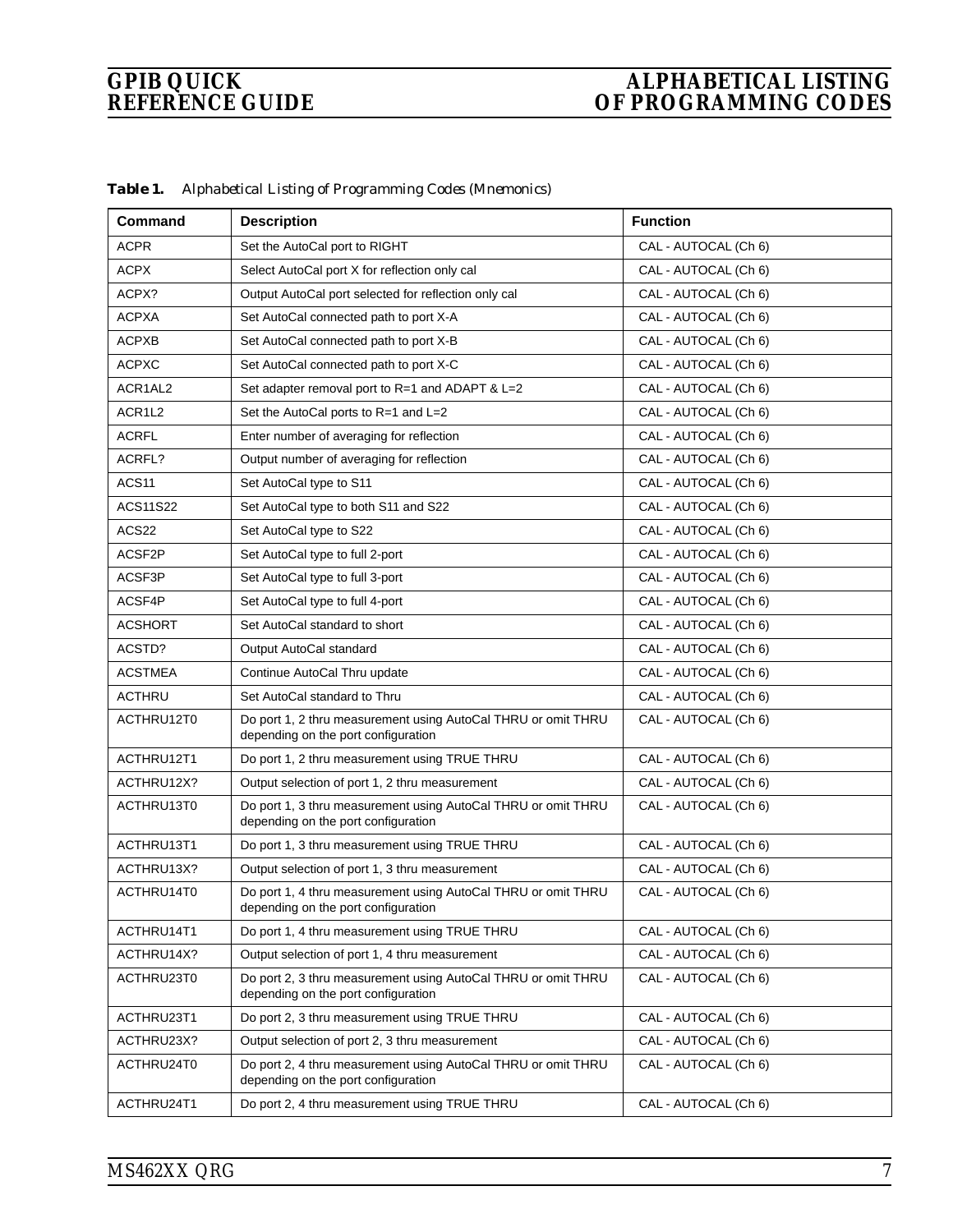| Command        | <b>Description</b>                                                                                   | <b>Function</b>                |
|----------------|------------------------------------------------------------------------------------------------------|--------------------------------|
| ACTHRU24X?     | Output selection of port 2, 4 thru measurement                                                       | CAL - AUTOCAL (Ch 6)           |
| ACTHRU34T0     | Do port 3, 4 thru measurement using AutoCal THRU or omit THRU<br>depending on the port configuration | CAL - AUTOCAL (Ch 6)           |
| ACTHRU34T1     | Do port 3, 4 thru measurement using TRUE THRU                                                        | CAL - AUTOCAL (Ch 6)           |
| ACTHRU34X?     | Output selection of port 3, 4 thru measurement                                                       | CAL - AUTOCAL (Ch 6)           |
| ACTOLP12       | Enter port 1, 2 thru line length for AutoCal                                                         | CAL - AUTOCAL (Ch 6)           |
| ACTOLP12?      | Output port 1, 2 thru offset length for AutoCal                                                      | CAL - AUTOCAL (Ch 6)           |
| ACTOLP13       | Enter port 1, 3 thru line length for AutoCal                                                         | CAL - AUTOCAL (Ch 6)           |
| ACTOLP13?      | Output port 1, 3 thru offset length for AutoCal                                                      | CAL - AUTOCAL (Ch 6)           |
| ACTOLP14       | Enter port 1, 4 thru line length for AutoCal                                                         | CAL - AUTOCAL (Ch 6)           |
| ACTOLP14?      | Output port 1, 4 thru offset length for AutoCal                                                      | CAL - AUTOCAL (Ch 6)           |
| ACTOLP23       | Enter port 2, 3 thru line length for AutoCal                                                         | CAL - AUTOCAL (Ch 6)           |
| ACTOLP23?      | Output port 2, 3 thru offset length for AutoCal                                                      | CAL - AUTOCAL (Ch 6)           |
| ACTOLP24       | Enter port 2, 4 thru line length for AutoCal                                                         | CAL - AUTOCAL (Ch 6)           |
| ACTOLP24?      | Output port 2, 4 thru offset length for AutoCal                                                      | CAL - AUTOCAL (Ch 6)           |
| ACTOLP34       | Enter port 3, 4 thru line length for AutoCal                                                         | CAL - AUTOCAL (Ch 6)           |
| ACTOLP34?      | Output port 3, 4 thru offset length for AutoCal                                                      | CAL - AUTOCAL (Ch 6)           |
| <b>ACTUAVG</b> | Enter number of averaging for AutoCal Thru update                                                    | CAL - AUTOCAL (Ch 6)           |
| ACTUAVG?       | Output number of averaging for AutoCal Thru update                                                   | CAL - AUTOCAL (Ch 6)           |
| <b>ACTULS</b>  | Apply last Thru update calibration setup                                                             | CAL - AUTOCAL (Ch 6)           |
| ACX?           | Output AutoCal type                                                                                  | CAL - AUTOCAL (Ch 6)           |
| <b>ADD</b>     | Select addition as trace math for active channel                                                     | DISPLAY (Ch 5)                 |
| ADDGP?         | Output instrument GPIB address                                                                       | UTILITY (Ch 5)                 |
| ADDIP?         | Output instrument network IP address                                                                 | UTILITY (Ch 5)                 |
| <b>ADDNDSG</b> | Add the next defined segment or go to the next segment                                               | SWEEP - SEGMENTED SWEEP (Ch 5) |
| <b>ADDPLT</b>  | Enter plotter GPIB address                                                                           | UTILITY (Ch 5)                 |
| ADDPLT?        | Output plotter GPIB address                                                                          | UTILITY (Ch 5)                 |
| <b>ADDPM</b>   | Enter power meter GPIB address                                                                       | UTILITY (Ch 5)                 |
| ADDPM?         | Output power meter GPIB address                                                                      | UTILITY (Ch 5)                 |
| ADDSRC2        | Enter external source 2 GPIB address                                                                 | CONFIG (Ch 5)                  |
| ADDSRC2?       | Output external source 2 GPIB address                                                                | CONFIG (Ch 5)                  |
| ADDSRC3        | Enter external source 3 GPIB address                                                                 | CONFIG (Ch 5)                  |
| ADDSRC3?       | Output external source 3 GPIB address                                                                | CONFIG (Ch 5)                  |
| ADDSRC4        | Enter external source 4 GPIB address                                                                 | CONFIG (Ch 5)                  |
| ADDSRC4?       | Output external source 4 GPIB address                                                                | CONFIG (Ch 5)                  |
| <b>ADPL</b>    | Enter electrical length for adapter removal                                                          | CAL (Ch 6)                     |
| ADPL?          | Output electrical length for adapter removal                                                         | CAL (Ch 6)                     |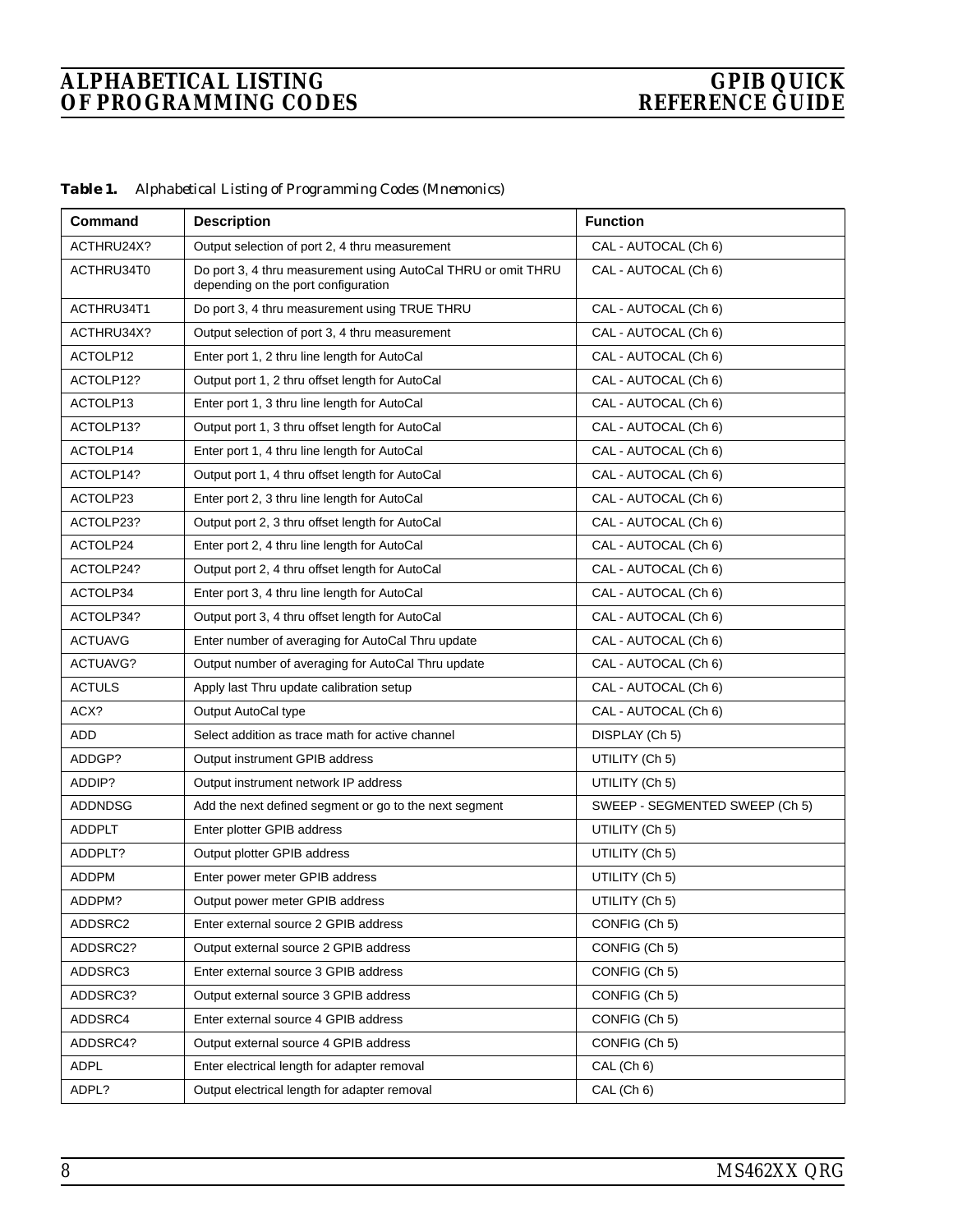| <b>Command</b>   | <b>Description</b>                                                | <b>Function</b>              |
|------------------|-------------------------------------------------------------------|------------------------------|
| <b>ADRIVE</b>    | Select the floppy drive as the default drive                      | UTILITY - DISK (Ch 9)        |
| AFT              | Simulate transmission frequency response calibration forward path | CAL (Ch 6)                   |
| AH <sub>0</sub>  | Turn automatic DUT protection off                                 | CONFIG (Ch 5)                |
| AH1              | Turn automatic DUT protection on                                  | CONFIG (Ch 5)                |
| AHX?             | Output automatic DUT protection on/off status                     | CONFIG (Ch 5)                |
| <b>ALC</b>       | Perform ALC loop internal calibration                             | UTILITY - DIAGNOSTICS (Ch 9) |
| ALCERRS1?        | Output source 1 ALC calibration error                             | CAL (Ch 6)                   |
| ALCERRS2?        | Output source 2 ALC calibration error                             | CAL (Ch 6)                   |
| ALTS0            | Turn alternate sweep mode off                                     | SWEEP (Ch 5)                 |
| ALTS1            | Turn alternate sweep mode on                                      | SWEEP (Ch 5)                 |
| ALTSX?           | Output alternate sweep mode on/off status                         | SWEEP (Ch 5)                 |
| <b>AMKR</b>      | Select active marker on all channels marker mode                  | MARKER (Ch 7)                |
| ANNCOL           | Enter the color number for annotation and menu text               | UTILITY (Ch 9)               |
| ANNCOL?          | Output the color number for annotation and menu text              | UTILITY (Ch 9)               |
| <b>AOF</b>       | Turn averaging off                                                | AVG (Ch 5)                   |
| AOF?             | Output averaging on/off status                                    | AVG (Ch 5)                   |
| AON              | Turn averaging on                                                 | AVG (Ch 5)                   |
| APPC12T?         | Output 12 Term calibration done status                            | CAL (Ch 6)                   |
| APPC3P?          | Output 3-port calibration done status                             | CAL (Ch 6)                   |
| APPC4P?          | Output 4-port calibration done status                             | CAL (Ch 6)                   |
| APPDEVM          | Select mixer device type for application                          | APPL (Ch 10)                 |
| <b>APPDEVS</b>   | Select standard device type for application                       | APPL (Ch 10)                 |
| APPDEVX?         | Output device type for application                                | APPL (Ch 10)                 |
| <b>APPENTC</b>   | Set application entry state to current state                      | APPL (Ch 10)                 |
| <b>APPENTP</b>   | Set application entry state to previous state                     | APPL (Ch 10)                 |
| APPENTX?         | Output application entry state                                    | APPL (Ch 10)                 |
| <b>APPFTGD</b>   | Select frequency translation group delay application type         | APPL - FTGD (Ch 10)          |
| <b>APPGCF</b>    | Select swept frequency gain compression application type          | APPL (Ch 10)                 |
| <b>APPGCP</b>    | Select swept power gain compression application type              | APPL (Ch 10)                 |
| <b>APPHAR</b>    | Select harmonic application type                                  | APPL (Ch 10)                 |
| <b>APPIMD</b>    | Select IMD application type                                       | APPL (Ch 10)                 |
| APPLORCW0        | Turn off LO CW mode                                               | APPL (Ch 10)                 |
| APPLORCW1        | Turn on LO CW mode                                                | APPL (Ch 10)                 |
| <b>APPLORCWF</b> | Enter LO CW frequency                                             | APPL (Ch 10)                 |
| APPLORCWF?       | Output LO CW frequency                                            | APPL (Ch 10)                 |
| APPLORCWX?       | Output LO CW on/off status                                        | APPL (Ch 10)                 |
| APPLOROFF        | Enter LO offset frequency                                         | APPL (Ch 10)                 |

*Table 1. Alphabetical Listing of Programming Codes (Mnemonics)*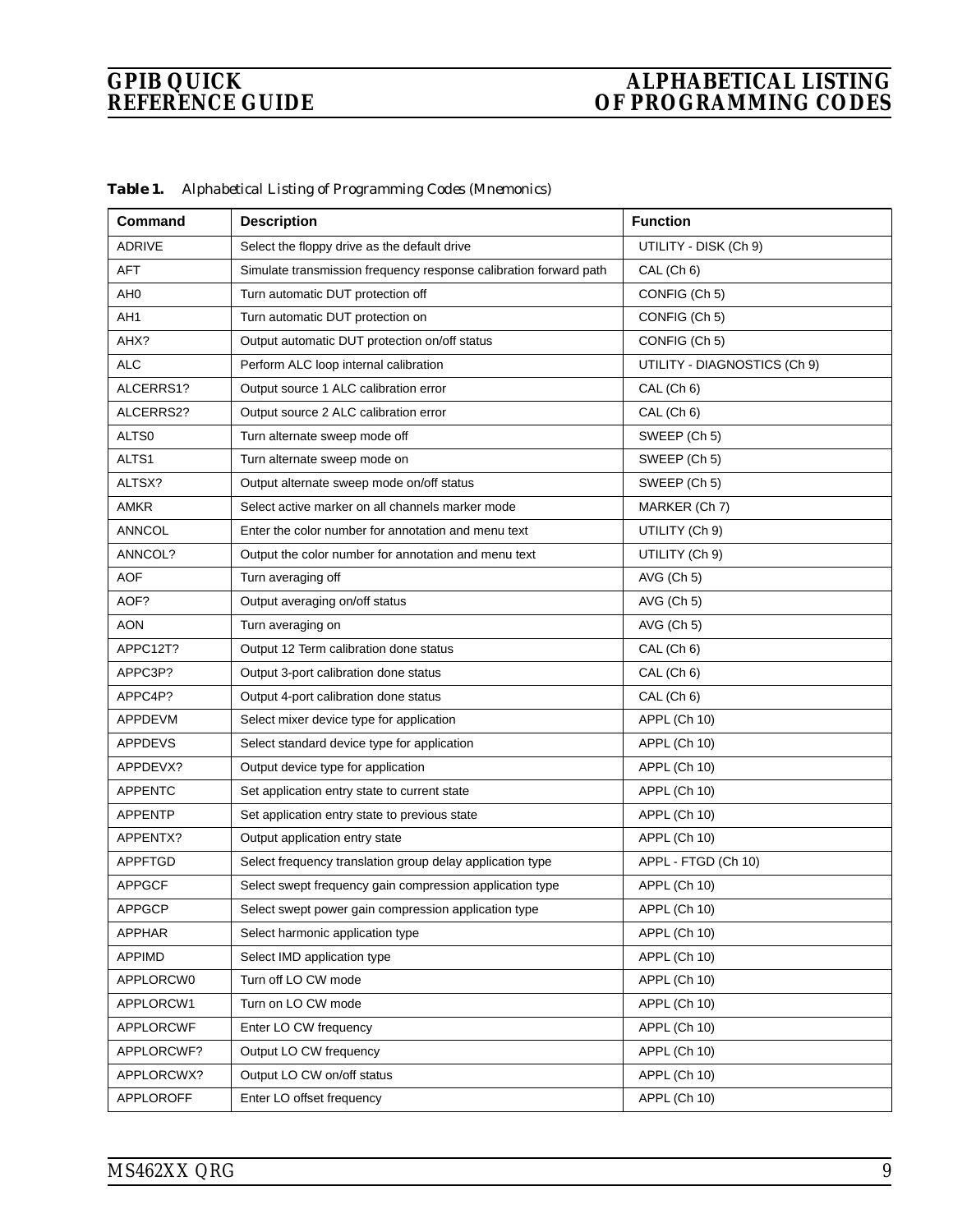| Table 1. |  |  | Alphabetical Listing of Programming Codes (Mnemonics) |  |  |
|----------|--|--|-------------------------------------------------------|--|--|
|----------|--|--|-------------------------------------------------------|--|--|

| Command        | <b>Description</b>                                               | <b>Function</b>              |
|----------------|------------------------------------------------------------------|------------------------------|
| APPLOROFF?     | Output LO offset frequency                                       | APPL (Ch 10)                 |
| APPLORRCD      | Select receiver down conversion                                  | APPL (Ch 10)                 |
| APPLORRCN      | Select receiver no conversion                                    | APPL (Ch 10)                 |
| APPLORRCU      | Select receiver up conversion                                    | APPL (Ch 10)                 |
| APPLORRCX?     | Output receiver conversion type                                  | APPL (Ch 10)                 |
| APPLORS2       | Select source 2 for LO                                           | APPL (Ch 10)                 |
| APPLORS3       | Select source 3 for LO                                           | APPL (Ch 10)                 |
| APPLORS4       | Select source 4 for LO                                           | APPL (Ch 10)                 |
| APPLORSX?      | Output LO source number                                          | APPL (Ch 10)                 |
| <b>APPNF</b>   | Select noise figure application type                             | APPL (Ch 10)                 |
| <b>APPSWPC</b> | Set application sweep mode to CW receiver                        | APPL (Ch 10)                 |
| <b>APPSWPS</b> | Set application sweep mode to source sweep                       | APPL (Ch 10)                 |
| APPSWPX?       | Output application sweep mode                                    | APPL (Ch 10)                 |
| <b>APPTR</b>   | Select transmission and reflection application type              | APPL (Ch 10)                 |
| APPX?          | Output application type                                          | APPL (Ch 10)                 |
| <b>APR</b>     | Enter group delay aperture setting on active channel             | DISPLAY (Ch 5)               |
| APR?           | Output group delay aperture setting on active channel            | DISPLAY (Ch 5)               |
| <b>APRXSTP</b> | Enter approximate stop frequency                                 | CAL (Ch 6)                   |
| APRXSTP?       | Output approximate stop frequency                                | CAL (Ch 6)                   |
| <b>ARB</b>     | Simulate reflection only calibration both ports                  | CAL (Ch 6)                   |
| <b>ARF</b>     | Simulate reflection only calibration port 1                      | CAL (Ch 6)                   |
| <b>ARR</b>     | Simulate reflection only calibration port 2                      | CAL (Ch 6)                   |
| ART            | Simulate translation frequency response calibration reverse path | CAL (Ch 6)                   |
| ASC            | Autoscale the active channel display                             | DISPLAY (Ch 5)               |
| ASP            | Enter polar stop sweep position angle                            | DISPLAY (Ch 5)               |
| ASP?           | Output polar stop sweep position angle                           | DISPLAY (Ch 5)               |
| AST            | Enter polar start sweep position angle                           | DISPLAY (Ch 5)               |
| AST?           | Output polar start sweep position angle                          | DISPLAY (Ch 5)               |
| ATTN           | Attach next segment and make it the active segment               | DISPLAY - LIMITS (Ch 7)      |
| AVG            | Enter averaging count and turn it on                             | AVG (Ch 5)                   |
| AVG?           | Output averaging count                                           | $AVG$ (Ch 5)                 |
| AVGCNT?        | Output the current Sweep-by-Sweep average sweep count            | AVG (Ch 5)                   |
| <b>BAC</b>     | Perform backend attenuator calibration                           | UTILITY - DIAGNOSTICS (Ch 9) |
| <b>BBL</b>     | Select broadband load for calibration                            | CAL (Ch 6)                   |
| BBLP3          | Select broadband load for 3-port calibration                     | CAL (Ch 6)                   |
| BBLP4          | Select broadband load for 4-port calibration                     | CAL (Ch 6)                   |
| BBX?           | Output load type for calibration broadband/sliding load          | CAL (Ch 6)                   |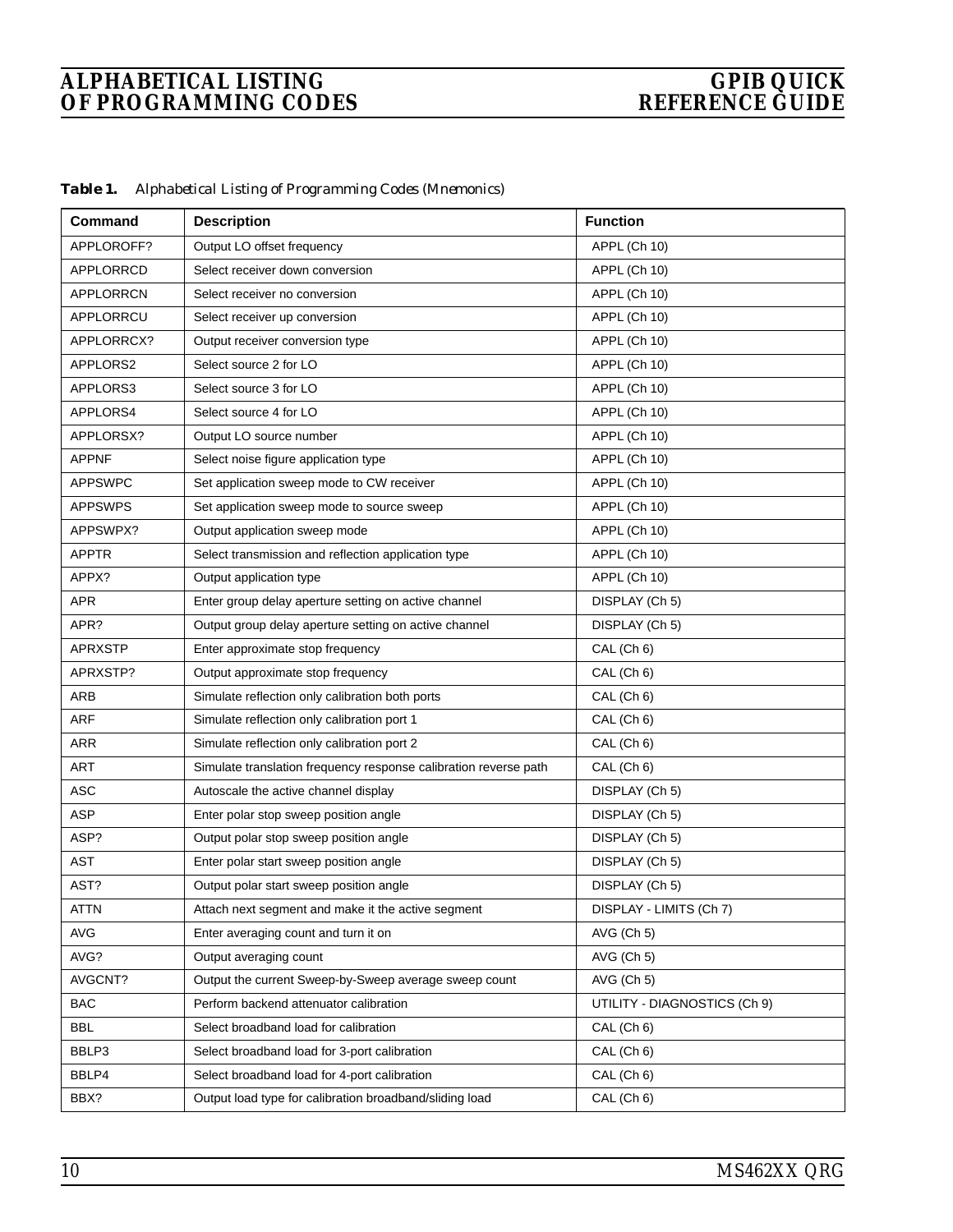| Command         | <b>Description</b>                                             | <b>Function</b>                 |
|-----------------|----------------------------------------------------------------|---------------------------------|
| BBXP3?          | Output load type for 3-port calibration broadband/sliding load | CAL (Ch 6)                      |
| BBXP4?          | Output load type for 4-port calibration broadband/sliding load | CAL (Ch 6)                      |
| <b>BBZ</b>      | Enter broadband load impedance for calibration                 | CAL (Ch 6)                      |
| BBZ?            | Output broadband load impedance for calibration                | CAL (Ch 6)                      |
| <b>BBZL</b>     | Enter broadband load inductance for calibration                | CAL (Ch 6)                      |
| BBZL?           | Output broadband load inductance for calibration               | CAL (Ch 6)                      |
| BC <sub>0</sub> | Turn LCD display off (disabled)                                | UTILITY (Ch 9)                  |
| BC <sub>1</sub> | Turn LCD display on (enabled)                                  | UTILITY (Ch 9)                  |
| <b>BCKCOL</b>   | Enter the color number for background                          | UTILITY (Ch 9)                  |
| <b>BCKCOL?</b>  | Output the color number for background                         | UTILITY (Ch 9)                  |
| BCX?            | Output LCD display on/off status                               | UTILITY (Ch 9)                  |
| BD <sub>1</sub> | Select band 1 for definition                                   | CONFIG - MULTIPLE SOURCE (Ch 5) |
| BD <sub>2</sub> | Select band 2 for definition                                   | CONFIG - MULTIPLE SOURCE (Ch 5) |
| BD <sub>3</sub> | Select band 3 for definition                                   | CONFIG - MULTIPLE SOURCE (Ch 5) |
| BD4             | Select band 4 for definition                                   | CONFIG - MULTIPLE SOURCE (Ch 5) |
| BD <sub>5</sub> | Select band 5 for definition                                   | CONFIG - MULTIPLE SOURCE (Ch 5) |
| BEEP0           | Disable the instrument beeper on GPIB errors                   | UTILITY (Ch 9)                  |
| BEEP1           | Enable the instrument beeper on GPIB errors                    | UTILITY (Ch 9)                  |
| BEEPX?          | Output GPIB beep on error enable/disable status                | UTILITY (Ch 9)                  |
| <b>BEG</b>      | Begin taking calibration data                                  | CAL (Ch 6)                      |
| BEG3P           | Begin taking 3-port calibration data                           | CAL (Ch 6)                      |
| BEG4P           | Begin taking 4-port calibration data                           | CAL (Ch 6)                      |
| <b>BEGAC</b>    | Initialize an AutoCal measurement                              | CAL - AUTOCAL (Ch 6)            |
| <b>BEGACA</b>   | Start AutoCal assurance                                        | CAL - AUTOCAL (Ch 6)            |
| <b>BEGCH</b>    | Start AutoCal characterization                                 | CAL - AUTOCAL (Ch 6)            |
| <b>BEGEN</b>    | Begin taking harmonic enhancement calibration data             | APPL - HARMONIC (Ch 10)         |
| <b>BEGFTGD</b>  | Start frequency translation group delay calibration            | APPL - FTGD (Ch 10)             |
| <b>BEGHAR</b>   | Begin taking both harmonic enhancement and phase calibration   | APPL - HARMONIC (Ch 10)         |
| <b>BEGIMD</b>   | Begin taking IMD calibration data                              | APPL - IMD (Ch 10)              |
| <b>BEGN</b>     | Begin next segment and make it the active segment              | DISPLAY - LIMITS (Ch 7)         |
| <b>BEGNF</b>    | Begin taking noise figure calibration data                     | APPL - NOISE FIGURE (Ch 10)     |
| <b>BEGNFRF</b>  | Begin taking noise figure with RF calibration data             | APPL - NOISE FIGURE (Ch 10)     |
| <b>BEGPH</b>    | Begin taking harmonic phase calibration data                   | APPL - HARMONIC (Ch 10)         |
| <b>BEGR</b>     | Begin receiver calibration                                     | POWER - RECEIVER CAL (Ch 5)     |
| <b>BEGTU</b>    | Start AutoCal Thru update                                      | CAL - AUTOCAL (Ch 6)            |
| BH <sub>0</sub> | Turn bias off while in hold                                    | CONFIG (Ch 5)                   |
| BH <sub>1</sub> | Turn bias on while in hold                                     | CONFIG (Ch 5)                   |

*Table 1. Alphabetical Listing of Programming Codes (Mnemonics)*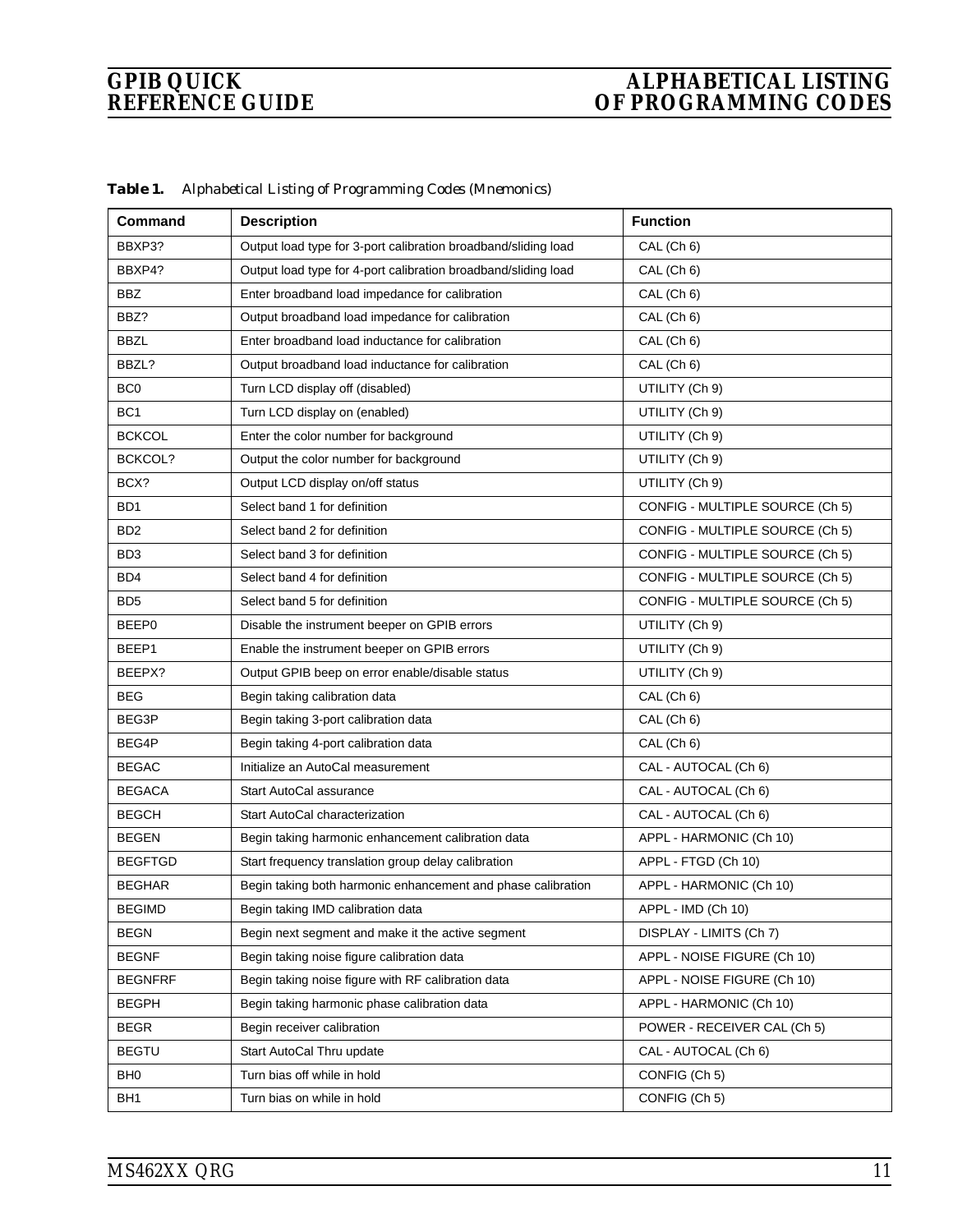| Table 1. |  |  | Alphabetical Listing of Programming Codes (Mnemonics) |  |  |
|----------|--|--|-------------------------------------------------------|--|--|
|----------|--|--|-------------------------------------------------------|--|--|

| Command          | <b>Description</b>                                                 | <b>Function</b>                 |
|------------------|--------------------------------------------------------------------|---------------------------------|
| BHX?             | Output bias on/off during hold status                              | CONFIG (Ch 5)                   |
| <b>BMPB</b>      | Select black on white as bitmap type                               | HARD COPY (Ch 9)                |
| <b>BMPC</b>      | Select color on white as bitmap type                               | HARD COPY (Ch 9)                |
| <b>BMPT</b>      | Select true color as bitmap type                                   | HARD COPY (Ch 9)                |
| BMPX?            | Output bitmap type                                                 | HARD COPY (Ch 9)                |
| BNDNFCW?         | Output multiple source band Noise Figure ENR source CW flag        | APPL - NOISE FIGURE (Ch 10)     |
| BNDNFDIV?        | Output multiple source band Noise Figure ENR source divisor        | APPL - NOISE FIGURE (Ch 10)     |
| BNDNFMUL?        | Output multiple source band Noise Figure ENR source multiplier     | APPL - NOISE FIGURE (Ch 10)     |
| <b>BNDNFOFF?</b> | Output multiple source band Noise Figure ENR source offset         | APPL - NOISE FIGURE (Ch 10)     |
| BNDRCW?          | Output multiple source band receiver CW<br>flag for specified band | CONFIG - MULTIPLE SOURCE (Ch 5) |
| BNDRDIV?         | Output multiple source band receiver divisor for specified band    | CONFIG - MULTIPLE SOURCE (Ch 5) |
| BNDRMUL?         | Output multiple source band receiver multiplier for specified band | CONFIG - MULTIPLE SOURCE (Ch 5) |
| <b>BNDROFF?</b>  | Output multiple source band receiver offset for specified band     | CONFIG - MULTIPLE SOURCE (Ch 5) |
| BNDRSCW?         | Output multiple source band receiver source CW flag                | CONFIG - MULTIPLE SOURCE (Ch 5) |
| BNDRSDIV?        | Output multiple source band receiver source divisor                | CONFIG - MULTIPLE SOURCE (Ch 5) |
| BNDRSMUL?        | Output multiple source band receiver source multiplier             | CONFIG - MULTIPLE SOURCE (Ch 5) |
| <b>BNDRSOFF?</b> | Output multiple source band receiver source offset                 | CONFIG - MULTIPLE SOURCE (Ch 5) |
| BNDS1CW?         | Output multiple source band source 1 CW<br>flag for specified band | CONFIG - MULTIPLE SOURCE (Ch 5) |
| BNDS1DIV?        | Output multiple source band source 1 divisor for specified band    | CONFIG - MULTIPLE SOURCE (Ch 5) |
| BNDS1MUL?        | Output multiple source band source 1 multiplier for specified band | CONFIG - MULTIPLE SOURCE (Ch 5) |
| BNDS1OFF?        | Output multiple source band source 1 offset for specified band     | CONFIG - MULTIPLE SOURCE (Ch 5) |
| BNDS2CW?         | Output multiple source band source 2 CW flag for specified band    | CONFIG - MULTIPLE SOURCE (Ch 5) |
| BNDS2DIV?        | Output multiple source band source 2 divisor for specified band    | CONFIG - MULTIPLE SOURCE (Ch 5) |
| BNDS2MUL?        | Output multiple source band source 2 multiplier for specified band | CONFIG - MULTIPLE SOURCE (Ch 5) |
| BNDS2OFF?        | Output multiple source band source 2 offset for specified band     | CONFIG - MULTIPLE SOURCE (Ch 5) |
| BNDS3CW?         | Output multiple source band source 3 CW<br>flag                    | CONFIG - MULTIPLE SOURCE (Ch 5) |
| BNDS3DIV?        | Output multiple source band source 3 divisor                       | CONFIG - MULTIPLE SOURCE (Ch 5) |
| BNDS3MUL?        | Output multiple source band source 3 multiplier                    | CONFIG - MULTIPLE SOURCE (Ch 5) |
| BNDS3OFF?        | Output multiple source band source 3 offset                        | CONFIG - MULTIPLE SOURCE (Ch 5) |
| BNDS4CW?         | Output multiple source band source 4 CW<br>flag                    | CONFIG - MULTIPLE SOURCE (Ch 5) |
| BNDS4DIV?        | Output multiple source band source 4 divisor                       | CONFIG - MULTIPLE SOURCE (Ch 5) |
| BNDS4MUL?        | Output multiple source band source 4 multiplier                    | CONFIG - MULTIPLE SOURCE (Ch 5) |
| BNDS4OFF?        | Output multiple source band source 4 offset                        | CONFIG - MULTIPLE SOURCE (Ch 5) |
| BNDSRT?          | Output multiple source band start frequency for specified band     | CONFIG - MULTIPLE SOURCE (Ch 5) |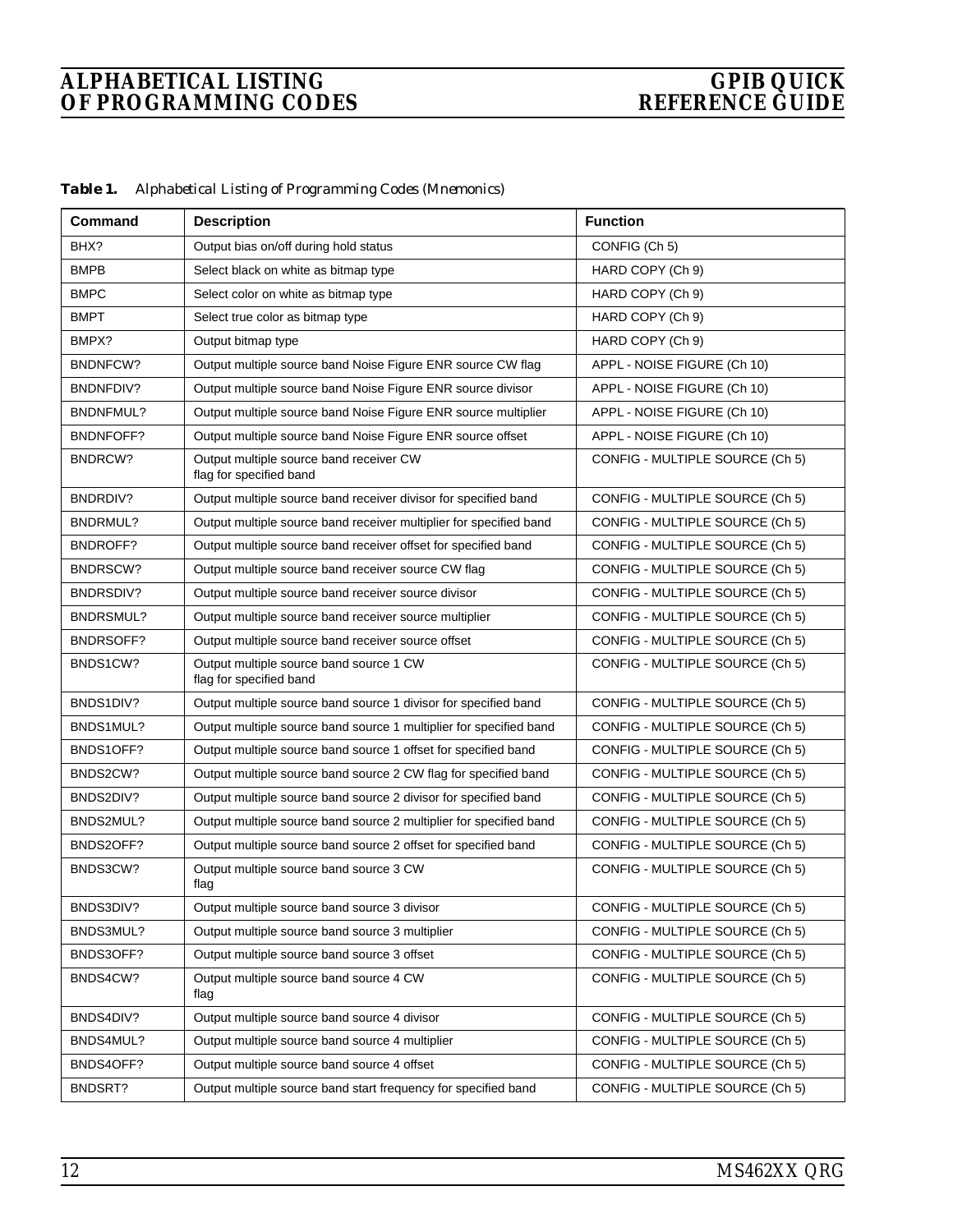| <b>Command</b>       | <b>Description</b>                                                               | <b>Function</b>                 |
|----------------------|----------------------------------------------------------------------------------|---------------------------------|
| BNDSTP?              | Output multiple source band stop frequency for specified band                    | CONFIG - MULTIPLE SOURCE (Ch 5) |
| <b>BPF</b>           | Enter break point frequency for 3 line LRL calibration                           | CAL (Ch 6)                      |
| BPF?                 | Output break point frequency for 3 line LRL calibration                          | CAL (Ch 6)                      |
| <b>BSP</b>           | Enter band stop frequency                                                        | CONFIG - MULTIPLE SOURCE (Ch 5) |
| BSP?                 | Output band stop frequency                                                       | CONFIG - MULTIPLE SOURCE (Ch 5) |
| <b>BST</b>           | Enter band start frequency                                                       | CONFIG - MULTIPLE SOURCE (Ch 5) |
| BST?                 | Output band start frequency                                                      | CONFIG - MULTIPLE SOURCE (Ch 5) |
| BWL3                 | Set bandwidth loss value to 3 dB                                                 | MARKER (Ch 7)                   |
| <b>BWLS</b>          | Enter bandwidth loss value                                                       | MARKER (Ch 7)                   |
| BWLS?                | Output bandwidth loss value                                                      | MARKER (Ch 7)                   |
| C <sub>12</sub>      | Select 12 term calibration                                                       | CAL (Ch 6)                      |
| C8R                  | Select 1-path 2-port calibration reverse path                                    | CAL (Ch 6)                      |
| C8T                  | Select 1-path 2-port calibration forward path                                    | CAL (Ch 6)                      |
| CALR                 | Perform receiver calibration for gain<br>compression testing                     | APPL - GAIN COMPRESSION (Ch 10) |
| CAS                  | Clear active segmented limit vertical/horizontal definitions                     | DISPLAY - LIMITS (Ch 7)         |
| <b>CBT</b>           | Select translation frequency response calibration forward and<br>reverse         | CAL (Ch 6)                      |
| CC <sub>0</sub>      | Enter capacitance coefficient 0 for open                                         | CAL (Ch 6)                      |
| CC <sub>0?</sub>     | Output capacitance coefficient 0 for open                                        | CAL (Ch 6)                      |
| CC <sub>1</sub>      | Enter capacitance coefficient 1 for open                                         | CAL (Ch 6)                      |
| CC <sub>1?</sub>     | Output capacitance coefficient 1 for open                                        | CAL (Ch 6)                      |
| CC <sub>2</sub>      | Enter capacitance coefficient 2 for open                                         | CAL (Ch 6)                      |
| CC <sub>2</sub> ?    | Output capacitance coefficient 2 for open                                        | CAL (Ch 6)                      |
| CC <sub>3</sub>      | Enter capacitance coefficient 3 for open                                         | CAL (Ch 6)                      |
| CC3?                 | Output capacitance coefficient 3 for open                                        | CAL (Ch 6)                      |
| <b>CD</b>            | Change default directory                                                         | UTILITY - DISK (Ch 9)           |
| CDATTN0?             | Output port 1 attenuation of power sweep mode from selected cal<br>memory        | CAL (Ch 6)                      |
| CDATTN2?             | Output port 3 attenuation of power sweep mode from selected cal<br>memory        | CAL (Ch 6)                      |
| CDCALTP?             | Output 2-port cal type from selected cal memory                                  | CAL (Ch 6)                      |
| CDCON?               | Output port 1 connector from selected cal memory                                 | CAL (Ch 6)                      |
| CDCWF?               | Output cw mode frequency from selected cal memory                                | CAL (Ch 6)                      |
| CDEND1?              | Output end power for power source 1 or end frequency from<br>selected cal memory | CAL (Ch 6)                      |
| CDEND <sub>2</sub> ? | Output end power for power source 2 from selected cal memory                     | CAL (Ch 6)                      |
| CDEND3?              | Output end power for power source 3 from selected cal memory                     | CAL (Ch 6)                      |
| CDEND4?              | Output end power for power source 4 from selected cal memory                     | CAL (Ch 6)                      |

*Table 1. Alphabetical Listing of Programming Codes (Mnemonics)*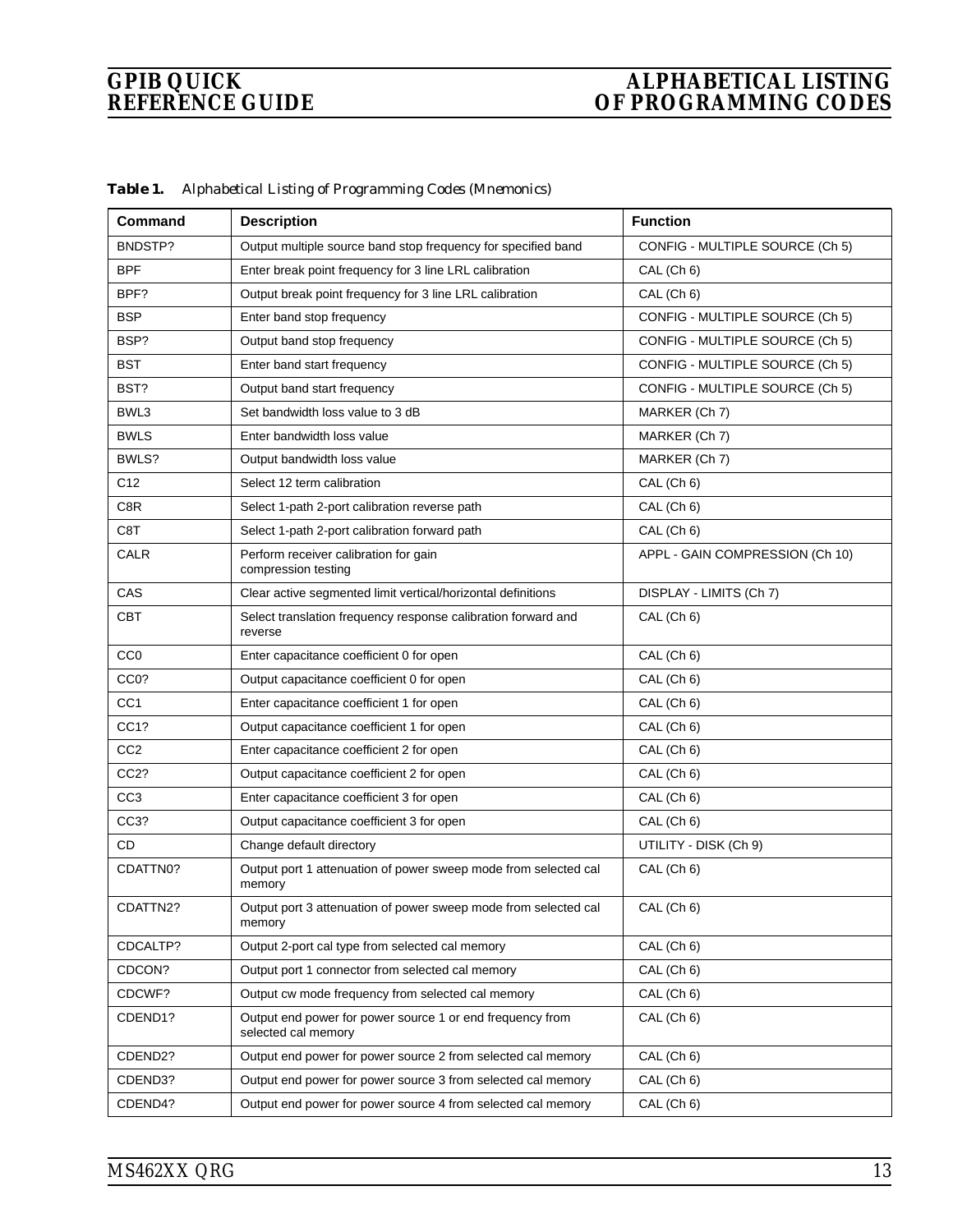| Table 1. |  |  | Alphabetical Listing of Programming Codes (Mnemonics) |  |  |
|----------|--|--|-------------------------------------------------------|--|--|
|----------|--|--|-------------------------------------------------------|--|--|

| Command         | <b>Description</b>                                                                   | <b>Function</b>               |
|-----------------|--------------------------------------------------------------------------------------|-------------------------------|
| CDFREQ?         | Output cal data freq list from selected cal memory                                   | CAL (Ch 6)                    |
| CDFSW?          | Output sweep type from selected cal memory                                           | CAL (Ch 6)                    |
| CDFXCALTP?      | Output Flexible Cal calibration type                                                 | CAL - FLEXIBLE CAL (Ch 6)     |
| CDLNTP?         | Output line type from selected cal memory                                            | CAL (Ch 6)                    |
| CDNOP1?         | Output port 1 nominal offset of power sweep mode from selected<br>cal memory         | CAL (Ch 6)                    |
| CDNOP3?         | Output port 3 nominal offset of power sweep mode from selected<br>cal memory         | CAL (Ch 6)                    |
| CDNUM?          | Output data number of power/frequency from selected cal memory                       | CAL (Ch 6)                    |
| CDP2CON?        | Output port 2 connector from selected cal memory                                     | CAL (Ch 6)                    |
| CDP3CALTP?      | Output 3-port cal type from selected cal memory                                      | CAL (Ch 6)                    |
| CDP3CON?        | Output port 3 connector from selected cal memory                                     | CAL (Ch 6)                    |
| CDP4CALTP?      | Output 4-port cal type from selected cal memory                                      | CAL (Ch 6)                    |
| CDP4CON?        | Output port 4 connector from selected cal memory                                     | CAL (Ch 6)                    |
| CDPTS?          | Output cal data points from selected cal memory                                      | CAL (Ch 6)                    |
| CDPTSPWR?       | Output cal data point of power sweep mode from selected cal<br>memory                | CAL (Ch 6)                    |
| CDRIVE          | Select the hard disk as the default drive                                            | UTILITY - DISK (Ch 9)         |
| CDSRC2PWR?      | Output power in power source 2 from selected cal memory                              | CAL (Ch 6)                    |
| CDSRCPWR?       | Output power in power source 1 from selected cal memory                              | CAL (Ch 6)                    |
| CDSTEP?         | Output min power/frequency step from selected cal memory                             | CAL (Ch 6)                    |
| CDSTRT1?        | Output start power for power source 1 or start frequency from<br>selected cal memory | CAL (Ch 6)                    |
| CDSTRT2?        | Output start power for power source 2 from selected cal memory                       | CAL (Ch 6)                    |
| CDSTRT3?        | Output start power for power source 3 from selected cal memory                       | CAL (Ch 6)                    |
| CDSTRT4?        | Output start power for power source 4 from selected cal memory                       | CAL (Ch 6)                    |
| CF <sub>2</sub> | Select female 2.4mm connector for current port                                       | CAL (Ch 6)                    |
| CF <sub>3</sub> | Select female GPC-3.5 connector for current port                                     | CAL (Ch 6)                    |
| CF716           | Select female Type 7/16 connector for current port                                   | CAL (Ch 6)                    |
| <b>CFC</b>      | Select female TNC connector for current port                                         | CAL (Ch 6)                    |
| CFD             | Collect final data in an internal buffer                                             | REMOTE - MEASURED DATA (Ch 8) |
| CFFX?           | Query Flexible Cal define mode                                                       | CAL - FLEXIBLE CAL (Ch 6)     |
| <b>CFK</b>      | Select female K Connector for current port                                           | CAL (Ch 6)                    |
| <b>CFN</b>      | Select female Type N connector for current port                                      | CAL (Ch 6)                    |
| CFN75           | Select female Type N 75-ohm connector for current port                               | CAL (Ch 6)                    |
| <b>CFS</b>      | Select female SMA connector for current port                                         | CAL (Ch 6)                    |
| <b>CFSP</b>     | Select special female connector for current port                                     | CAL (Ch 6)                    |
| <b>CFT</b>      | Select transmission frequency response calibration forward path                      | CAL (Ch 6)                    |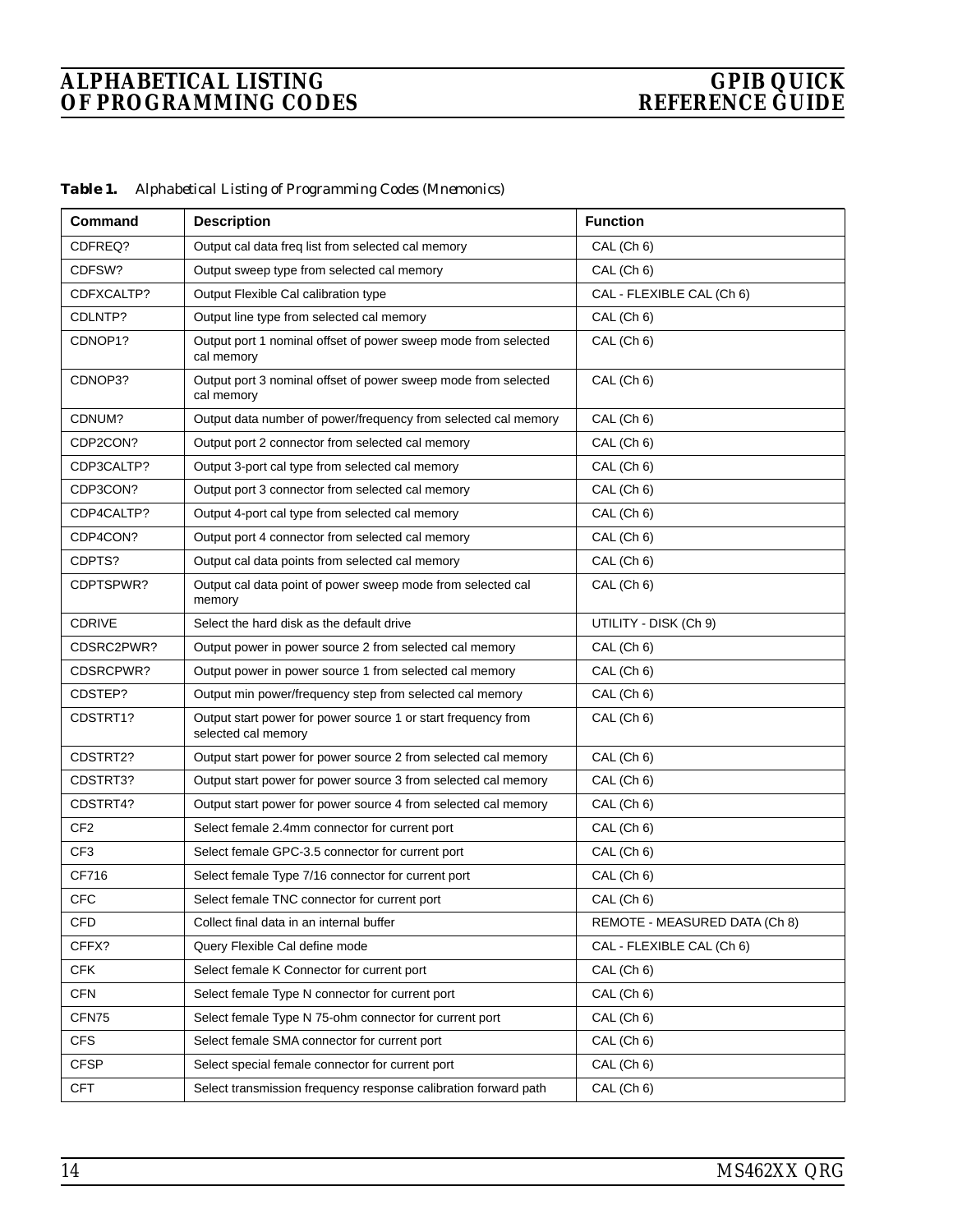| <b>Command</b>  | <b>Description</b>                                                                   | <b>Function</b>            |
|-----------------|--------------------------------------------------------------------------------------|----------------------------|
| <b>CFV</b>      | Select female V Connector for current port                                           | CAL (Ch 6)                 |
| CFXI?           | Output Flexible Cal input method                                                     | CAL - FLEXIBLE CAL (Ch 6)  |
| <b>CFXICU</b>   | Select Flexible Customize Cal                                                        | CAL - FLEXIBLE CAL (Ch 6)  |
| <b>CFXIFU</b>   | Select Flexible Full Term Cal                                                        | CAL - FLEXIBLE CAL (Ch 6)  |
| <b>CFXIRF</b>   | Select Flexible Reflection Cal                                                       | CAL - FLEXIBLE CAL (Ch 6)  |
| CH <sub>1</sub> | Make channel 1 the active channel                                                    | CH (Ch 5)                  |
| CH <sub>2</sub> | Make channel 2 the active channel                                                    | CH (Ch 5)                  |
| CH <sub>3</sub> | Make channel 3 the active channel                                                    | CH (Ch 5)                  |
| CH <sub>4</sub> | Make channel 4 the active channel                                                    | CH (Ch 5)                  |
| CHAPR?          | Output group delay aperture setting for specified channel                            | DISPLAY (Ch 5)             |
| CHDAT?          | Output trace memory display mode for specified channel                               | DISPLAY (Ch 5)             |
| CHDDX?          | Output domain parameter frequency/distance/time for specified<br>channel             | APPL - TIME DOMAIN (Ch 10) |
| CHGOF?          | Output the time domain gating mode on/off/display for specified<br>channel           | APPL - TIME DOMAIN (Ch 10) |
| CHGRF?          | Output graph type for specified channel                                              | DISPLAY (Ch 5)             |
| CHLFD2?         | Output limit frequency readout delta value for bottom graph for<br>specified channel | DISPLAY - LIMITS (Ch 7)    |
| CHLFD?          | Output limit frequency readout delta value for top graph for<br>specified channel    | DISPLAY - LIMITS (Ch 7)    |
| CHLLO2?         | Output lower limit value for bottom graph for specified channel                      | DISPLAY - LIMITS (Ch 7)    |
| CHLLO?          | Output lower limit value for top graph for specified channel                         | DISPLAY - LIMITS (Ch 7)    |
| CHLON?          | Output limits display on/off status for specified channel                            | DISPLAY - LIMITS (Ch 7)    |
| CHLPSX?         | Output the time domain impulse/step response for specified<br>channel                | APPL - TIME DOMAIN (Ch 10) |
| CHLUP2?         | Output upper limit value for bottom graph for specified channel                      | DISPLAY - LIMITS (Ch 7)    |
| CHLUP?          | Output upper limit value for top graph for specified channel                         | DISPLAY - LIMITS (Ch 7)    |
| CHMTH?          | Output trace math math type for specified channel                                    | DISPLAY (Ch 5)             |
| CHOFF2?         | Output offset value for the bottom graph for specified channel                       | DISPLAY (Ch 5)             |
| CHOFF?          | Output offset value for the top graph for specified channel                          | DISPLAY (Ch 5)             |
| CHOPMODE?       | Output chop mode type status                                                         | SWEEP (Ch 5)               |
| CHPHO?          | Output phase offset for specified channel                                            | DISPLAY (Ch 5)             |
| CHRDD?          | Output reference delay in distance for specified channel                             | DISPLAY (Ch 5)             |
| CHRDT?          | Output reference delay in time for specified channel                                 | DISPLAY (Ch 5)             |
| CHREF2?         | Output reference line for the bottom graph for specified channel                     | DISPLAY (Ch 5)             |
| CHREF?          | Output reference line for the top graph for specified channel                        | DISPLAY (Ch 5)             |
| CHSCL2?         | Output scale resolution for the bottom graph for specified channel                   | DISPLAY (Ch 5)             |
| CHSCL?          | Output scale resolution for the top graph for specified channel                      | DISPLAY (Ch 5)             |
| CHSLH?          | Output segmented limits horizontal offset for specified channel                      | DISPLAY - LIMITS (Ch 7)    |

*Table 1. Alphabetical Listing of Programming Codes (Mnemonics)*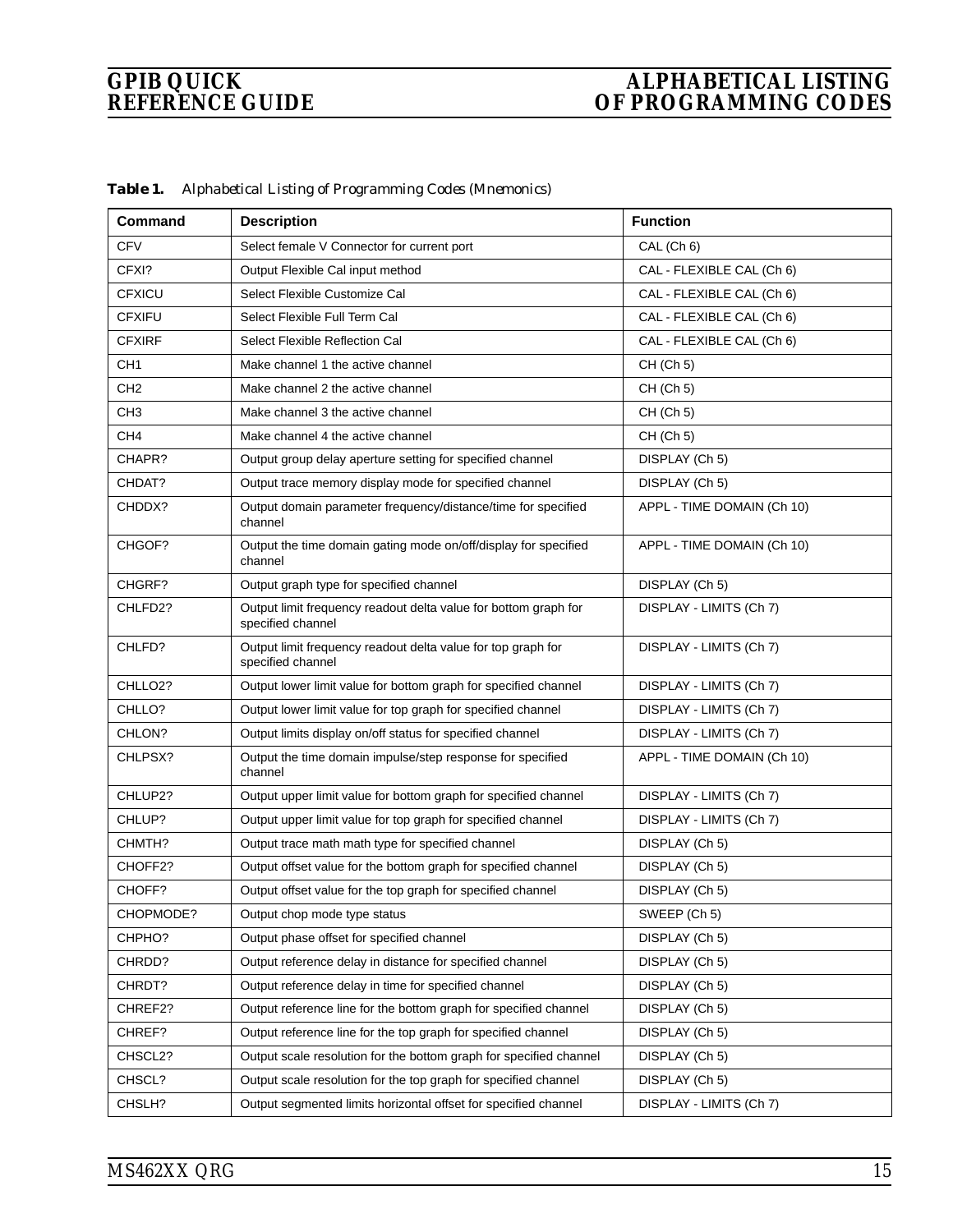| Command           | <b>Description</b>                                                           | <b>Function</b>                 |
|-------------------|------------------------------------------------------------------------------|---------------------------------|
| CHSLLX?           | Output lower segmented limits display on/off status for specified<br>channel | DISPLAY - LIMITS (Ch 7)         |
| CHSLUX?           | Output upper segmented limits display on/off status for specified<br>channel | DISPLAY - LIMITS (Ch 7)         |
| CHSLV?            | Output segmented limits vertical offset for specified channel                | DISPLAY - LIMITS (Ch 7)         |
| CHSXX?            | Output parameter or user defined parameter for specified channel             | MEAS (Ch 5)                     |
| CHTDDIST?         | Output the time domain parameter distance/time for specified<br>channel      | APPL - TIME DOMAIN (Ch 10)      |
| CHTDPIX?          | Output the time domain phasor impulse on/off status for specified<br>channel | APPL - TIME DOMAIN (Ch 10)      |
| CHTDX?            | Output domain mode for specified channel                                     | APPL - TIME DOMAIN (Ch 10)      |
| CHX?              | Output active channel number                                                 | CH (Ch 5)                       |
| CL <sub>0</sub>   | Enter inductive coefficient 0 for short                                      | CAL (Ch 6)                      |
| CL <sub>0</sub> ? | Output inductive coefficient 0 for short                                     | CAL (Ch 6)                      |
| CL <sub>1</sub>   | Enter inductive coefficient 1 for short                                      | CAL (Ch 6)                      |
| CL <sub>1</sub> ? | Output inductive coefficient 1 for short                                     | CAL (Ch 6)                      |
| CL <sub>2</sub>   | Enter inductive coefficient 2 for short                                      | CAL (Ch 6)                      |
| CL <sub>2</sub> ? | Output inductive coefficient 2 for short                                     | CAL (Ch 6)                      |
| CL <sub>3</sub>   | Enter inductive coefficient 3 for short                                      | CAL (Ch 6)                      |
| CL <sub>3</sub> ? | Output inductive coefficient 3 for short                                     | CAL (Ch 6)                      |
| <b>CLB</b>        | Clear all multiple source band definitions                                   | CONFIG - MULTIPLE SOURCE (Ch 5) |
| <b>CLRDSG</b>     | Clear all the defined segments of the segmented sweep                        | SWEEP - SEGMENTED SWEEP (Ch 5)  |
| СM                | Suffix sets distance data type and scales by 1E-2                            | DATA ENTRY SUFFIXES (Ch 5)      |
| CM <sub>2</sub>   | Select male 2.4mm connector for current port                                 | CAL (Ch 6)                      |
| CM <sub>3</sub>   | Select male GPC-3.5 connector for current port                               | CAL (Ch 6)                      |
| CM3PX?            | Output calibration method for 3-port cal                                     | CAL (Ch 6)                      |
| CM4PX?            | Output calibration method for 4-port calibration                             | CAL (Ch 6)                      |
| CM716             | Select male Type 7/16 connector for current port                             | CAL (Ch 6)                      |
| <b>CMC</b>        | Select male TNC connector for current port                                   | CAL (Ch 6)                      |
| <b>CMK</b>        | Select male K Connector for current port                                     | CAL (Ch 6)                      |
| <b>CMN</b>        | Select male N connector for current port                                     | CAL (Ch 6)                      |
| CMN75             | Select male Type N 75-Ohm connector for current port                         | CAL (Ch 6)                      |
| <b>CMS</b>        | Select male SMA connector for current port                                   | CAL (Ch 6)                      |
| <b>CMSP</b>       | Select special male connector for current port                               | CAL (Ch 6)                      |
| <b>CMT</b>        | Suffix sets distance data type and scales by 1E-2                            | DATA ENTRY SUFFIXES (Ch 5)      |
| <b>CMV</b>        | Select male V Connector for current port                                     | CAL (Ch 6)                      |
| CMX?              | Output calibration method                                                    | CAL (Ch 6)                      |
| CND               | Select user specified connector for current port                             | CAL (Ch 6)                      |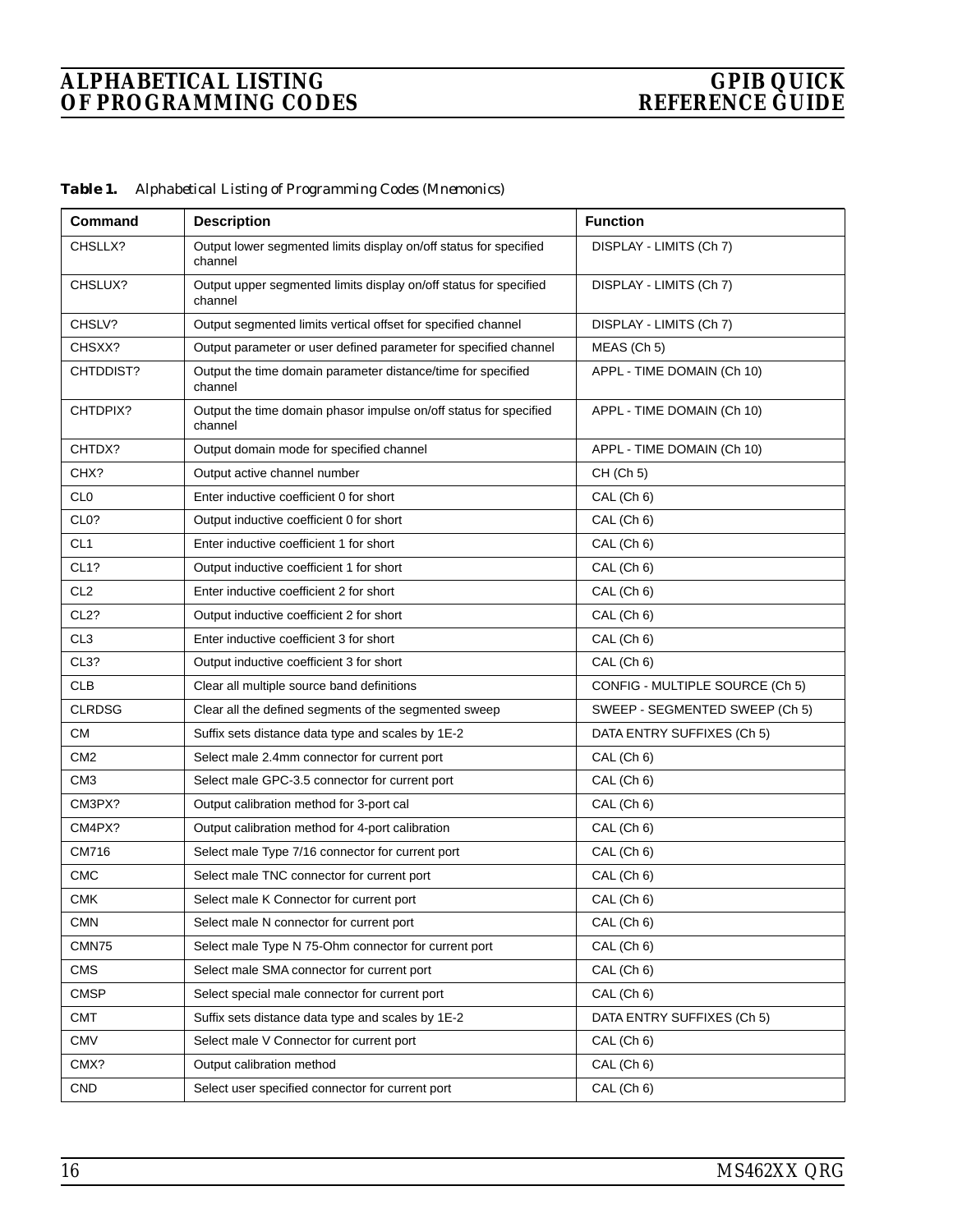| <b>Command</b>  | <b>Description</b>                                                         | <b>Function</b>                  |
|-----------------|----------------------------------------------------------------------------|----------------------------------|
| <b>CNG</b>      | Select GPC-7 connector for current port                                    | CAL (Ch 6)                       |
| <b>CNTR</b>     | Enter center frequency                                                     | FREQ (Ch 5)                      |
| CNTR?           | Output center frequency                                                    | FREQ (Ch 5)                      |
| <b>COF</b>      | Turn 2 and 3-port error correction and Flexible Cal off                    | CAL (Ch 6)                       |
| CON             | Turn 2-port error correction on                                            | CAL (Ch 6)                       |
| CON3P           | Turn 3-port error correction on                                            | CAL (Ch 6)                       |
| CON3P?          | Output 3-port error correction on/off status                               | CAL (Ch 6)                       |
| CON4P           | Turn 4-port error correction on                                            | CAL (Ch 6)                       |
| CON4P?          | Output 4-Port error correction on/off status                               | CAL (Ch 6)                       |
| CON?            | Output 2-port error correction on/off status                               | CAL (Ch 6)                       |
| CONCC0?         | Output capacitance coefficient 0 of open device for specified<br>connector | CAL (Ch 6)                       |
| CONCC1?         | Output capacitance coefficient 1 of open device for specified<br>connector | CAL (Ch 6)                       |
| CONCC2?         | Output capacitance coefficient 2 of open device for specified<br>connector | CAL (Ch 6)                       |
| CONCC3?         | Output capacitance coefficient 3 of open device for specified<br>connector | CAL (Ch 6)                       |
| <b>CONFX</b>    | Turn flexible error correction on                                          | CAL - FLEXIBLE CAL (Ch 6)        |
| CONFX?          | Output flexible error correction on/off status                             | CAL - FLEXIBLE CAL (Ch 6)        |
| CONOPOFF?       | Output offset of open device for specified connector                       | CAL (Ch 6)                       |
| CONOPSER?       | Output serial number of open device for specified connector                | CAL (Ch 6)                       |
| CONSHANG?       | Output angle of short device for specified connector                       | CAL (Ch 6)                       |
| CONSHOFF?       | Output offset of short device for specified connector                      | CAL (Ch 6)                       |
| CONSHSER?       | Output serial number of short device for specified connector               | CAL (Ch 6)                       |
| COO             | Enter offset for open for user specified connector                         | CAL (Ch 6)                       |
| COO?            | Output offset for open for user specified connector                        | CAL (Ch 6)                       |
| <b>COPY</b>     | Copy a files contents to another file                                      | UTILITY - DISK (Ch 9)            |
| COS             | Enter offset for short for user specified connector                        | CAL (Ch 6)                       |
| COS?            | Output offset for short for user specified connector                       | CAL (Ch 6)                       |
| <b>CPYALLFH</b> | Copy combined hardware cal file from floppy to hard disk                   | UTILITY - DISK (Ch 9)            |
| CPYALLHF        | Copy combined hardware cal file from hard to floppy disk                   | UTILITY - DISK (Ch 9)            |
| <b>CRB</b>      | Select reflection only calibration both ports                              | CAL (Ch 6)                       |
| <b>CRF</b>      | Select reflection only calibration port 1                                  | CAL (Ch 6)                       |
| <b>CRR</b>      | Select reflection only calibration port 2                                  | CAL (Ch 6)                       |
| <b>CRT</b>      | Select transmission frequency response calibration reverse path            | CAL (Ch 6)                       |
| CSB             | Clear status bytes and structures (same as *CLS)                           | REMOTE - STATUS REPORTING (Ch 8) |
| CSF?            | Output calibration start frequency                                         | CAL (Ch 6)                       |

*Table 1. Alphabetical Listing of Programming Codes (Mnemonics)*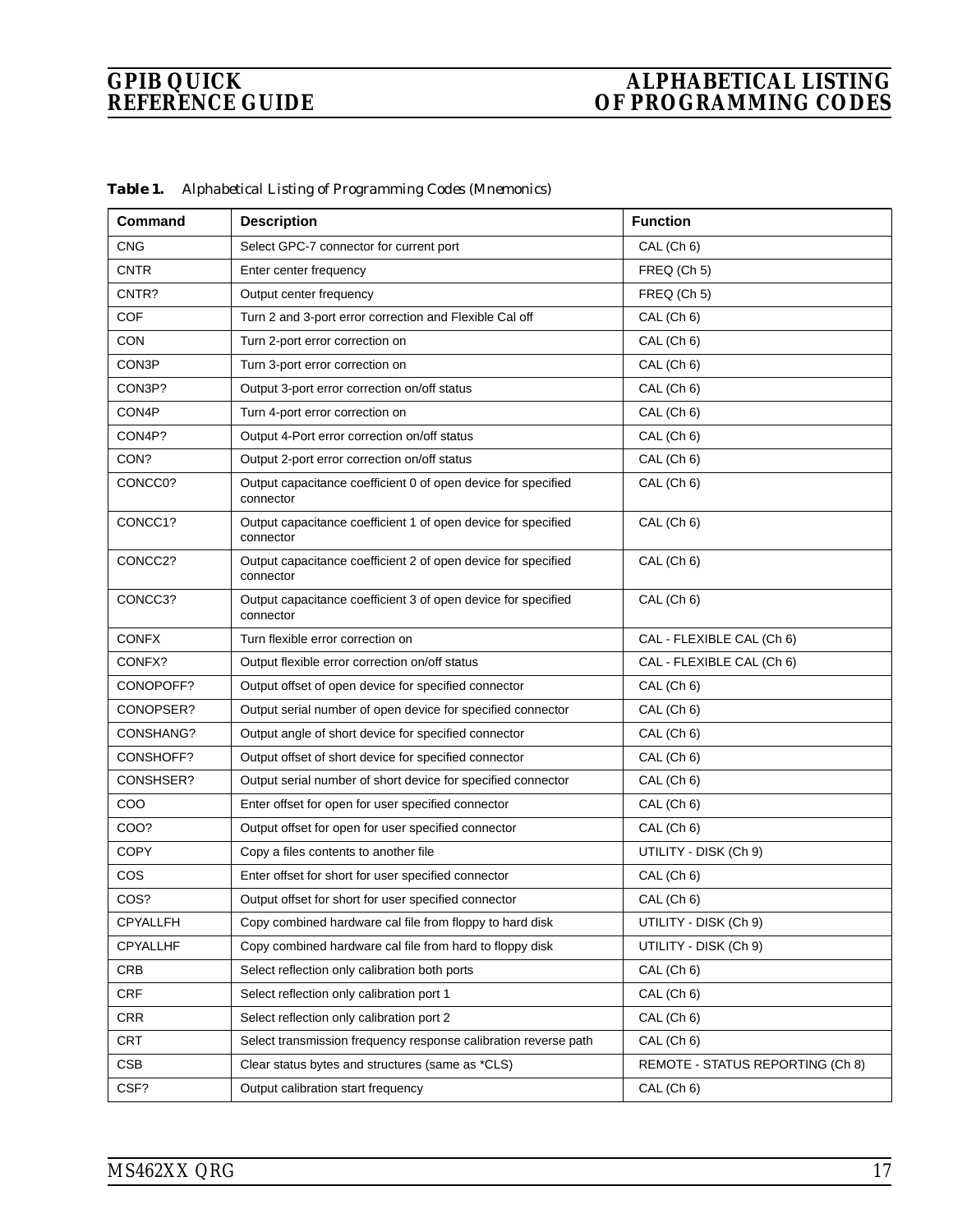| Table 1. |  |  | Alphabetical Listing of Programming Codes (Mnemonics) |  |  |
|----------|--|--|-------------------------------------------------------|--|--|
|----------|--|--|-------------------------------------------------------|--|--|

| Command         | <b>Description</b>                                          | <b>Function</b>               |
|-----------------|-------------------------------------------------------------|-------------------------------|
| <b>CSL</b>      | Clear service log                                           | UTILITY - SERVICE LOG (Ch 9)  |
| CSWP?           | Output sweep mode for calibration                           | CAL (Ch 6)                    |
| CTF?            | Output calibration stop frequency                           | CAL (Ch 6)                    |
| <b>CTN</b>      | Continue sweeping from current point                        | HOLD (Ch 5)                   |
| <b>CWC</b>      | Select CW frequency calibration data points                 | CAL (Ch 6)                    |
| CWD?            | Output current working directory string                     | UTILITY - DISK (Ch 9)         |
| <b>CWF</b>      | Enter CW frequency and turn CW on                           | FREQ (Ch 5)                   |
| CWF?            | Output CW frequency                                         | FREQ (Ch 5)                   |
| <b>CWON</b>     | Turn CW on at current CW frequency                          | FREQ (Ch 5)                   |
| CWON?           | Output CW on/off status                                     | FREQ (Ch 5)                   |
| <b>CWP</b>      | Enter number of points drawn in CW                          | CONFIG (Ch 5)                 |
| CWP?            | Output number of points drawn in CW                         | CONFIG (Ch 5)                 |
| CXD?            | Output internal buffer data collection mode                 | REMOTE - MEASURED DATA (Ch 8) |
| CXX?            | Output calibration type                                     | CAL (Ch 6)                    |
| D <sub>13</sub> | Display channels 1 & 3                                      | DISPLAY (Ch 5)                |
| D14             | Display all four channels                                   | DISPLAY (Ch 5)                |
| D24             | Select dual channel display with channels 2 & 4             | DISPLAY (Ch 5)                |
| DA1             | Select a1 = Ra as denominator for parameter being defined   | MEAS (Ch 5)                   |
| DA <sub>2</sub> | Select $a2 = Rb$ as denominator for parameter being defined | MEAS (Ch 5)                   |
| DA3             | Select a3 = Rc as denominator for parameter being defined   | MEAS (Ch 5)                   |
| DA4             | Select a4 = Rd as denominator for parameter being defined   | MEAS (Ch 5)                   |
| <b>DAC</b>      | Enter DAC number of 10 MHz calibration                      | UTILITY (Ch 9)                |
| DAC?            | Output DAC number of 10 MHz calibration                     | UTILITY (Ch 9)                |
| <b>DAT</b>      | Display data only on active channel                         | DISPLAY (Ch 5)                |
| DAT?            | Output trace memory display mode                            | DISPLAY (Ch 5)                |
| <b>DATCOL</b>   | Enter the color number for data                             | UTILITY (Ch 9)                |
| DATCOL?         | Output the color number for data                            | UTILITY (Ch 9)                |
| <b>DATE</b>     | Enter the system date                                       | UTILITY (Ch 9)                |
| DATE?           | Output the system date                                      | UTILITY (Ch 9)                |
| DB              | Suffix sets power data type                                 | DATA ENTRY SUFFIXES (Ch 5)    |
| DB1             | Select $b1 = Ta$ as denominator for parameter being defined | MEAS (Ch 5)                   |
| DB <sub>2</sub> | Select b2 = Tb as denominator for parameter being defined   | MEAS (Ch 5)                   |
| DB <sub>3</sub> | Select $b3 = Tc$ as denominator for parameter being defined | MEAS (Ch 5)                   |
| DB4             | Select $b4 = Td$ as denominator for parameter being defined | MEAS (Ch 5)                   |
| DBL             | Suffix sets power data type                                 | DATA ENTRY SUFFIXES (Ch 5)    |
| DBM             | Suffix sets power data type                                 | DATA ENTRY SUFFIXES (Ch 5)    |
| <b>DBP</b>      | Select distance bandpass mode for active channel            | APPL - TIME DOMAIN (Ch 10)    |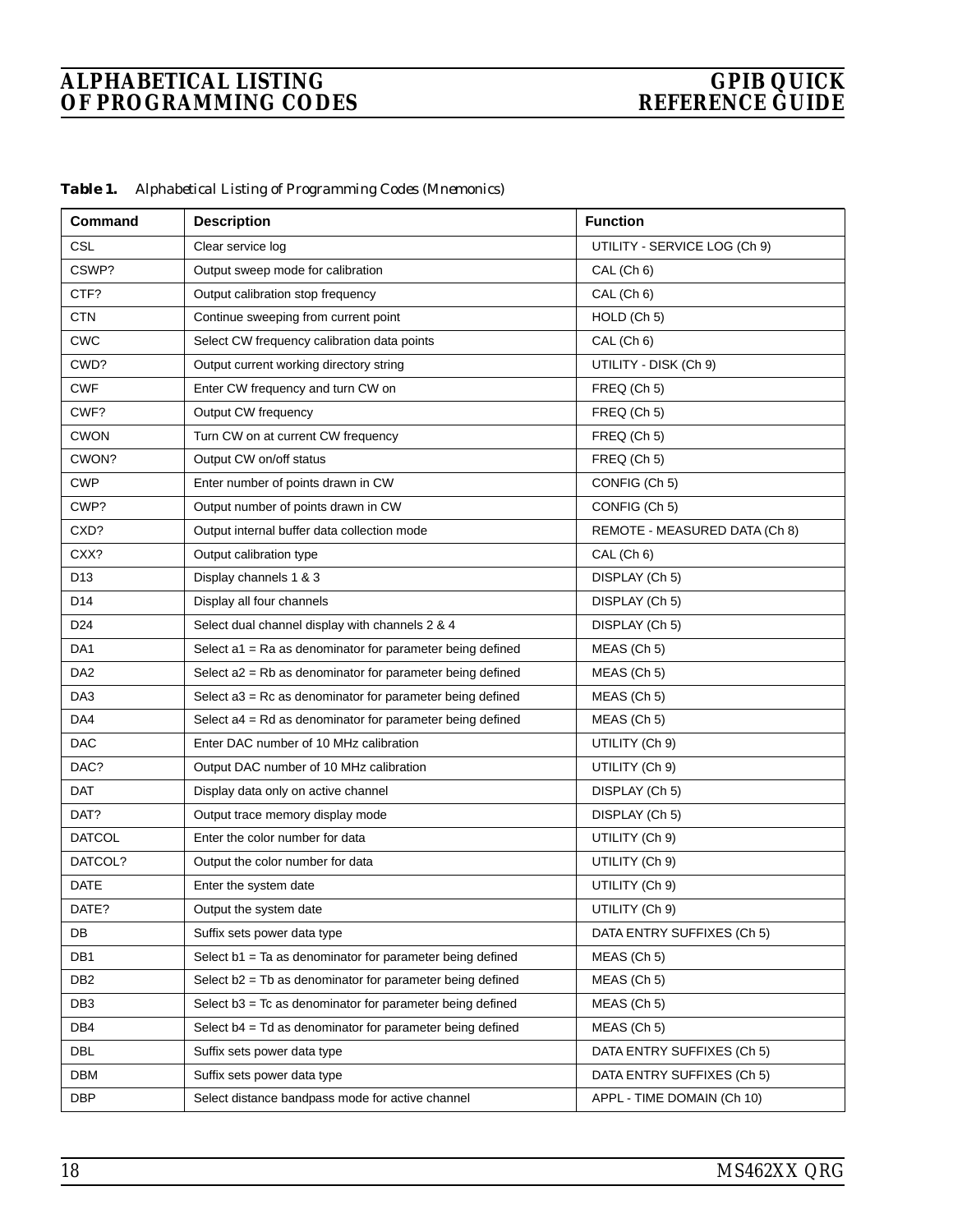| Command                     | <b>Description</b>                                                   | <b>Function</b>                |
|-----------------------------|----------------------------------------------------------------------|--------------------------------|
| DC <sub>1</sub>             | Display channel 1 and 2 operating parameters                         | UTILITY (Ch 9)                 |
| DC <sub>3</sub>             | Display channel 3 and 4 operating parameters                         | UTILITY (Ch 9)                 |
| <b>DCA</b>                  | Select automatic DC term calculation for lowpass                     | APPL - TIME DOMAIN (Ch 10)     |
| <b>DCCTN</b>                | Resume internal buffer data collection                               | REMOTE - MEASURED DATA (Ch 8)  |
| DCCTN?                      | Output internal buffer data collection resume/suspend status         | REMOTE - MEASURED DATA (Ch 8)  |
| <b>DCHLD</b>                | Suspend internal buffer data collection                              | REMOTE - MEASURED DATA (Ch 8)  |
| <b>DCMRK</b>                | Insert the mark value into the internal buffer                       | REMOTE - MEASURED DATA (Ch 8)  |
| <b>DCO</b>                  | Select open for DC term for lowpass                                  | APPL - TIME DOMAIN (Ch 10)     |
| <b>DCOFF</b>                | Turn internal buffer data collection mode off                        | REMOTE - MEASURED DATA (Ch 8)  |
| <b>DCP</b>                  | Display calibration parameters 1st page                              | UTILITY (Ch 9)                 |
| DCP <sub>1</sub>            | Display calibration parameters 1st page                              | UTILITY (Ch 9)                 |
| DCPCUR?                     | Output data collection buffer current point count                    | REMOTE - MEASURED DATA (Ch 8)  |
| DCPMAX?                     | Output data collection buffer maximum number of points               | REMOTE - MEASURED DATA (Ch 8)  |
| DCREFC?                     | Output reflection coefficient for lowpass                            | APPL - TIME DOMAIN (Ch 10)     |
| <b>DCS</b>                  | Select short for DC term for lowpass                                 | APPL - TIME DOMAIN (Ch 10)     |
| <b>DCV</b>                  | Enter value for DC term for lowpass                                  | APPL - TIME DOMAIN (Ch 10)     |
| DCV?                        | Output lowpass DC term value                                         | APPL - TIME DOMAIN (Ch 10)     |
| DCX?                        | Output lowpass DC term selection                                     | APPL - TIME DOMAIN (Ch 10)     |
| <b>DCZ</b>                  | Select line impedance for DC term for lowpass                        | APPL - TIME DOMAIN (Ch 10)     |
| D <sub>D</sub> <sub>0</sub> | Turn data drawing off                                                | DISPLAY (Ch 5)                 |
| DD <sub>1</sub>             | Turn data drawing on                                                 | DISPLAY (Ch 5)                 |
| DD <sub>1?</sub>            | Output data drawing on/off status                                    | DISPLAY (Ch 5)                 |
| DDX?                        | Output active channel domain parameter frequency distance or<br>time | APPL - TIME DOMAIN (Ch 10)     |
| DE1                         | Select unity as denominator for parameter being defined              | MEAS (Ch 5)                    |
| <b>DEG</b>                  | Suffix sets phase data type                                          | DATA ENTRY SUFFIXES (Ch 5)     |
| <b>DEL</b>                  | Delete a file from disk                                              | UTILITY - DISK (Ch 9)          |
| DELALL                      | Delete combined hardware cal file from floppy disk                   | UTILITY - DISK (Ch 9)          |
| DELALLH                     | Delete combined hardware cal file from hard disk                     | UTILITY - DISK (Ch 9)          |
| <b>DELLDSG</b>              | Delete the last defined segment of the segmented sweep               | SWEEP - SEGMENTED SWEEP (Ch 5) |
| DEN?                        | Output denominator selection for parameter being defined             | MEAS (Ch 5)                    |
| DF <sub>2</sub>             | Display 2.4mm female connector information                           | UTILITY (Ch 9)                 |
| DF <sub>3</sub>             | Display GPC-3.5 female connector information                         | UTILITY (Ch 9)                 |
| DF716                       | Display 7/16 female connector information                            | UTILITY (Ch 9)                 |
| <b>DFC</b>                  | Select discrete frequency calibration data points                    | CAL (Ch 6)                     |
| <b>DFD</b>                  | Done specifying discrete frequency ranges                            | FREQ - DISCRETE FILL (Ch 5)    |
| <b>DFK</b>                  | Display K female connector information                               | UTILITY (Ch 9)                 |

*Table 1. Alphabetical Listing of Programming Codes (Mnemonics)*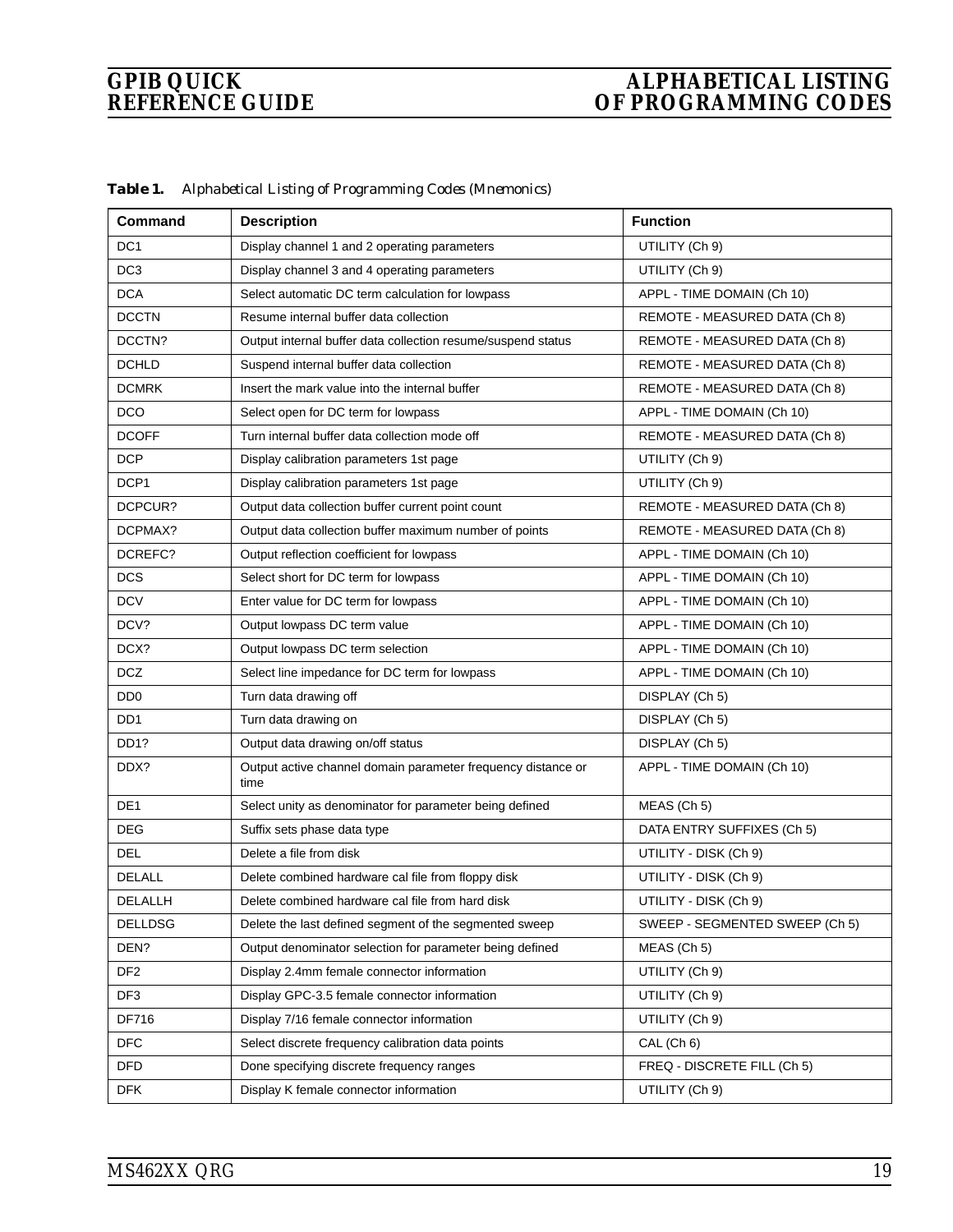| <b>Command</b>   | <b>Description</b>                               | <b>Function</b>              |
|------------------|--------------------------------------------------|------------------------------|
| <b>DFN</b>       | Display N female connector information           | UTILITY (Ch 9)               |
| DFN75            | Display N Female 75-Ohm connector information    | UTILITY (Ch 9)               |
| <b>DFP</b>       | Display front panel instrument state             | UTILITY (Ch 9)               |
| <b>DFQ</b>       | Enter single discrete frequency                  | FREQ - DISCRETE FILL (Ch 5)  |
| DFQ?             | Output discrete fill single discrete frequency   | FREQ - DISCRETE FILL (Ch 5)  |
| <b>DFS</b>       | Display SMA female connector information         | UTILITY (Ch 9)               |
| <b>DFSP</b>      | Display special female connector information     | UTILITY (Ch 9)               |
| DFT              | Display TNC female connector information         | UTILITY (Ch 9)               |
| <b>DFV</b>       | Display female V Connector information           | UTILITY (Ch 9)               |
| DG7              | Display GPC-7 male connector information         | UTILITY (Ch 9)               |
| <b>DGS</b>       | Display GPIB status information                  | UTILITY (Ch 9)               |
| <b>DGT</b>       | Display first LCD test pattern                   | UTILITY - DIAGNOSTICS (Ch 9) |
| DGT1             | Display first LCD test pattern                   | UTILITY - DIAGNOSTICS (Ch 9) |
| DGT <sub>2</sub> | Display second LCD test pattern                  | UTILITY - DIAGNOSTICS (Ch 9) |
| DGT3             | Display third LCD test pattern                   | UTILITY - DIAGNOSTICS (Ch 9) |
| <b>DIA</b>       | Select air as active dielectric                  | DISPLAY (Ch 5)               |
| <b>DIE</b>       | Enter a dielectric value                         | DISPLAY (Ch 5)               |
| DIM              | Select microporous teflon as active dielectric   | DISPLAY (Ch 5)               |
| <b>DIP</b>       | Select polyethylene as active dielectric         | DISPLAY (Ch 5)               |
| <b>DIR</b>       | Output a directory listing to the GPIB           | UTILITY - DISK (Ch 9)        |
| <b>DIS</b>       | Display active segmented limit                   | DISPLAY - LIMITS (Ch 7)      |
| DIS?             | Output active segmented limit on/off status      | DISPLAY - LIMITS (Ch 7)      |
| <b>DISKRD</b>    | Output disk file data to the GPIB                | UTILITY - DISK (Ch 9)        |
| <b>DISKWR</b>    | Write GPIB data to a disk file                   | UTILITY - DISK (Ch 9)        |
| <b>DIT</b>       | Select teflon as active dielectric               | DISPLAY (Ch 5)               |
| <b>DIV</b>       | Select division as trace math for active channel | DISPLAY (Ch 5)               |
| DIX?             | Output dielectric constant                       | DISPLAY (Ch 5)               |
| <b>DLA</b>       | Select group delay display for active channel    | DISPLAY (Ch 5)               |
| <b>DLP</b>       | Select distance lowpass mode for active channel  | APPL - TIME DOMAIN (Ch 10)   |
| DM <sub>2</sub>  | Display 2.4mm male connector information         | UTILITY (Ch 9)               |
| DM <sub>3</sub>  | Display GPC-3.5 male connector information       | UTILITY (Ch 9)               |
| DM716            | Display 7/16 male connector information          | UTILITY (Ch 9)               |
| <b>DMK</b>       | Display K male connector information             | UTILITY (Ch 9)               |
| <b>DMN</b>       | Display N male connector information             | UTILITY (Ch 9)               |
| DMN75            | Display N Male 75-Ohm connector information      | UTILITY (Ch 9)               |
| <b>DMS</b>       | Display SMA male connector information           | UTILITY (Ch 9)               |
| <b>DMSP</b>      | Display Special Male connector information       | UTILITY (Ch 9)               |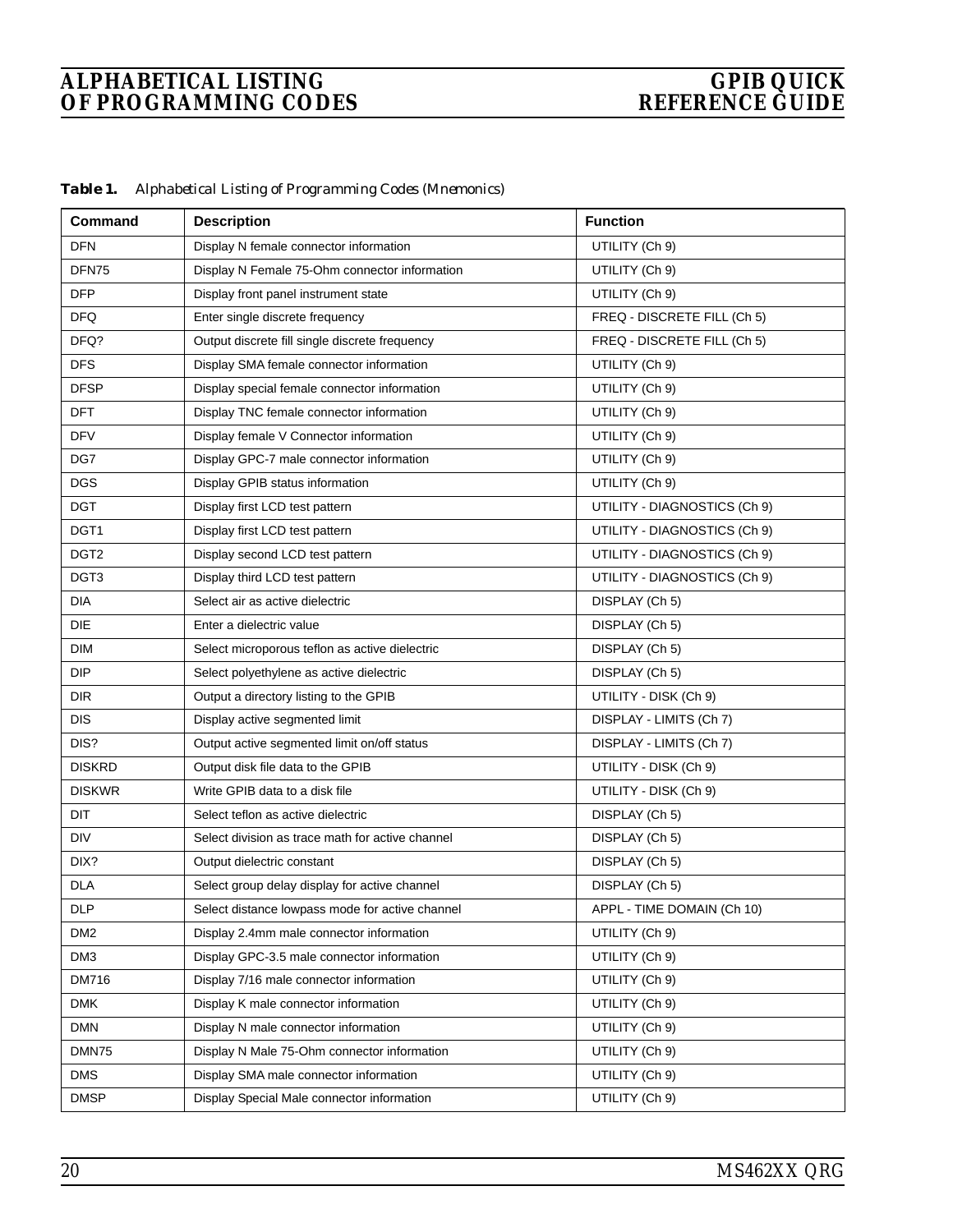| Command          | <b>Description</b>                                                                    | <b>Function</b>                |
|------------------|---------------------------------------------------------------------------------------|--------------------------------|
| <b>DMT</b>       | Display TNC male connector information                                                | UTILITY (Ch 9)                 |
| <b>DMV</b>       | Display V male connector information                                                  | UTILITY (Ch 9)                 |
| <b>DNM</b>       | Display data normalized to trace memory on active channel                             | DISPLAY (Ch 5)                 |
| <b>DPI</b>       | Select distance phasor impulse mode for active channel                                | APPL - TIME DOMAIN (Ch 10)     |
| <b>DPN</b>       | Enter pen number for data                                                             | HARD COPY (Ch 9)               |
| DPN?             | Output pen number for data                                                            | HARD COPY (Ch 9)               |
| DPR <sub>0</sub> | Visible data only OFD format                                                          | REMOTE - MEASURED DATA (Ch 8)  |
| DPR <sub>1</sub> | Data pair always OFD format                                                           | REMOTE - MEASURED DATA (Ch 8)  |
| DPRX?            | Output data pair mode visible only or pair always                                     | REMOTE - MEASURED DATA (Ch 8)  |
| DR <sub>1</sub>  | Select Marker 1 as delta reference marker                                             | MARKER (Ch 7)                  |
| <b>DR10</b>      | Select Marker 10 as delta reference marker                                            | MARKER (Ch 7)                  |
| <b>DR11</b>      | Select Marker 11 as delta reference marker                                            | MARKER (Ch 7)                  |
| <b>DR12</b>      | Select Marker 12 as delta reference marker                                            | MARKER (Ch 7)                  |
| DR <sub>2</sub>  | Select Marker 2 as delta reference marker                                             | MARKER (Ch 7)                  |
| DR <sub>3</sub>  | Select Marker 3 as delta reference marker                                             | MARKER (Ch 7)                  |
| DR4              | Select Marker 4 as delta reference marker                                             | MARKER (Ch 7)                  |
| DR <sub>5</sub>  | Select Marker 5 as delta reference marker                                             | MARKER (Ch 7)                  |
| DR <sub>6</sub>  | Select Marker 6 as delta reference marker                                             | MARKER (Ch 7)                  |
| DR7              | Select Marker 7 as delta reference marker                                             | MARKER (Ch 7)                  |
| DR <sub>8</sub>  | Select Marker 8 as delta reference marker                                             | MARKER (Ch 7)                  |
| DR <sub>9</sub>  | Select Marker 9 as delta reference marker                                             | MARKER (Ch 7)                  |
| <b>DRF</b>       | Turn delta reference mode on                                                          | MARKER (Ch 7)                  |
| <b>DRL</b>       | Diagnostic read latch                                                                 | UTILITY - DIAGNOSTICS (Ch 9)   |
| <b>DRO</b>       | Turn delta reference mode off                                                         | MARKER (Ch 7)                  |
| DRO?             | Output delta reference mode on/off status                                             | MARKER (Ch 7)                  |
| DRX?             | Output delta reference marker number                                                  | MARKER (Ch 7)                  |
| DSF0             | Disable filter shape factor calculation                                               | MARKER (Ch 7)                  |
| DSF <sub>1</sub> | Enable filter shape factor calculation                                                | MARKER (Ch 7)                  |
| DSFX?            | Output filter shape factor calculation enable/disable status                          | MARKER (Ch 7)                  |
| DSG?             | Output the active defined segment flag ON/OFF status                                  | SWEEP - SEGMENTED SWEEP (Ch 5) |
| <b>DSGAVG</b>    | Enter the averaging count for the active defined segment                              | SWEEP - SEGMENTED SWEEP (Ch 5) |
| DSGAVG?          | Output the averaging count of the active defined segment                              | SWEEP - SEGMENTED SWEEP (Ch 5) |
| <b>DSGDFD</b>    | Done specifying discrete frequency ranges for the active discrete<br>segment          | SWEEP - SEGMENTED SWEEP (Ch 5) |
| <b>DSGDFQ</b>    | Enter a single discrete frequency for the active discrete segment                     | SWEEP - SEGMENTED SWEEP (Ch 5) |
| DSGDFQ?          | Output the discrete fill single discrete frequency for the active<br>discrete segment | SWEEP - SEGMENTED SWEEP (Ch 5) |

*Table 1. Alphabetical Listing of Programming Codes (Mnemonics)*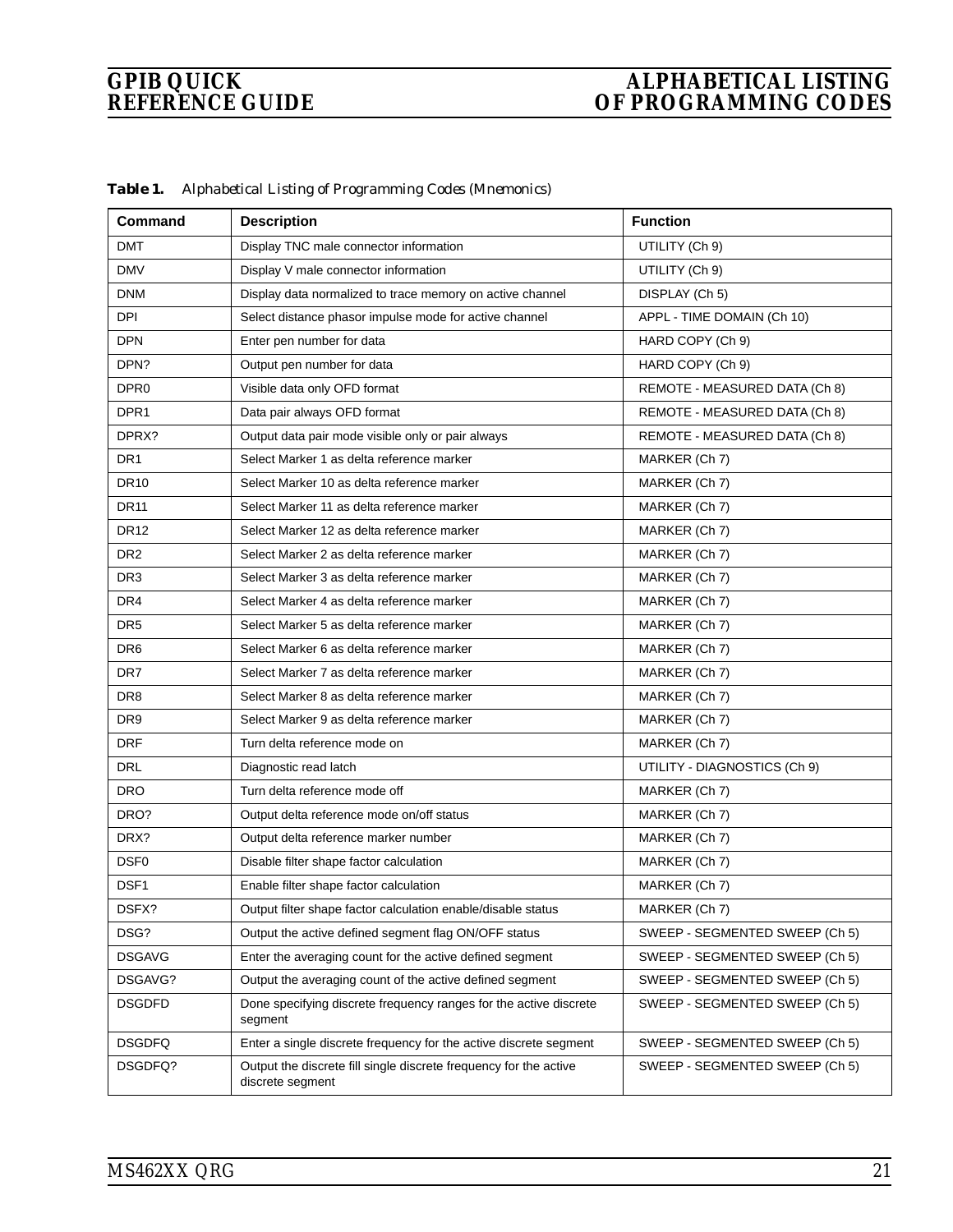| Command        | <b>Description</b>                                                                              | <b>Function</b>                |
|----------------|-------------------------------------------------------------------------------------------------|--------------------------------|
| <b>DSGFIL</b>  | Fill the defined discrete frequency range for the active discrete<br>segment                    | SWEEP - SEGMENTED SWEEP (Ch 5) |
| <b>DSGFRC</b>  | Clear all of the defined discrete frequency ranges for the active<br>discrete segment           | SWEEP - SEGMENTED SWEEP (Ch 5) |
| <b>DSGFRI</b>  | Enter the segmented sweep discrete fill increment frequency for the<br>active discrete segment  | SWEEP - SEGMENTED SWEEP (Ch 5) |
| <b>DSGFRI?</b> | Output the segmented sweep discrete fill increment frequency for<br>the active discrete segment | SWEEP - SEGMENTED SWEEP (Ch 5) |
| <b>DSGFRP</b>  | Enter the segmented sweep discrete fill number of points for the<br>active discrete segment     | SWEEP - SEGMENTED SWEEP (Ch 5) |
| DSGFRP?        | Output the discrete fill number of points for the active discrete<br>segment                    | SWEEP - SEGMENTED SWEEP (Ch 5) |
| <b>DSGFRS</b>  | Enter the discrete fill start frequency for the active discrete segment                         | SWEEP - SEGMENTED SWEEP (Ch 5) |
| DSGFRS?        | Output the discrete fill start frequency for the active discrete<br>segment                     | SWEEP - SEGMENTED SWEEP (Ch 5) |
| DSGIFBW10      | Set the IFBW to 10 Hz for the active defined segment in the<br>segmented sweep                  | SWEEP - SEGMENTED SWEEP (Ch 5) |
| DSGIFBW100     | Set the IFBW to 100 Hz for the active defined segment in the<br>segmented sweep                 | SWEEP - SEGMENTED SWEEP (Ch 5) |
| DSGIFBW10K     | Set the IFBW to 10 kHz for the active defined segment in the<br>segmented sweep                 | SWEEP - SEGMENTED SWEEP (Ch 5) |
| DSGIFBW1K      | Set the IFBW to 1 kHz for the active defined segment in the<br>segmented sweep                  | SWEEP - SEGMENTED SWEEP (Ch 5) |
| DSGIFBW30      | Set the IFBW to 30 Hz for the active defined segment in the<br>segmented sweep                  | SWEEP - SEGMENTED SWEEP (Ch 5) |
| DSGIFBW300     | Set the IFBW to 300 Hz for the active defined segment in the<br>segmented sweep                 | SWEEP - SEGMENTED SWEEP (Ch 5) |
| DSGIFBW30K     | Set the IFBW to 30 kHz for the active defined segment in the<br>segmented sweep                 | SWEEP - SEGMENTED SWEEP (Ch 5) |
| DSGIFBW3K      | Set the IFBW to 3 kHz for the active defined segment in the<br>segmented sweep                  | SWEEP - SEGMENTED SWEEP (Ch 5) |
| DSGIFBWX?      | Output the active defined segment IF bandwidth in the segmented<br>sweep                        | SWEEP - SEGMENTED SWEEP (Ch 5) |
| <b>DSGNO</b>   | Set the active defined segment number for the segmented sweep                                   | SWEEP - SEGMENTED SWEEP (Ch 5) |
| DSGNO?         | Output the active defined segment number for the segmented<br>sweep                             | SWEEP - SEGMENTED SWEEP (Ch 5) |
| <b>DSGOFF</b>  | Turn the active defined segment flag OFF                                                        | SWEEP - SEGMENTED SWEEP (Ch 5) |
| <b>DSGON</b>   | Turn the active define segment flag ON                                                          | SWEEP - SEGMENTED SWEEP (Ch 5) |
| <b>DSGONDF</b> | Output the number of discrete frequencies                                                       | SWEEP - SEGMENTED SWEEP (Ch 5) |
| <b>DSGPTS</b>  | Enter the number of points for the active defined segment for the<br>segmented sweep            | SWEEP - SEGMENTED SWEEP (Ch 5) |
| DSGPTS?        | Output the number of points of the active defined segment for the<br>segmented sweep            | SWEEP - SEGMENTED SWEEP (Ch 5) |
| DSGPWR1        | Enter the Source 1 power level for the active segment                                           | SWEEP - SEGMENTED SWEEP (Ch 5) |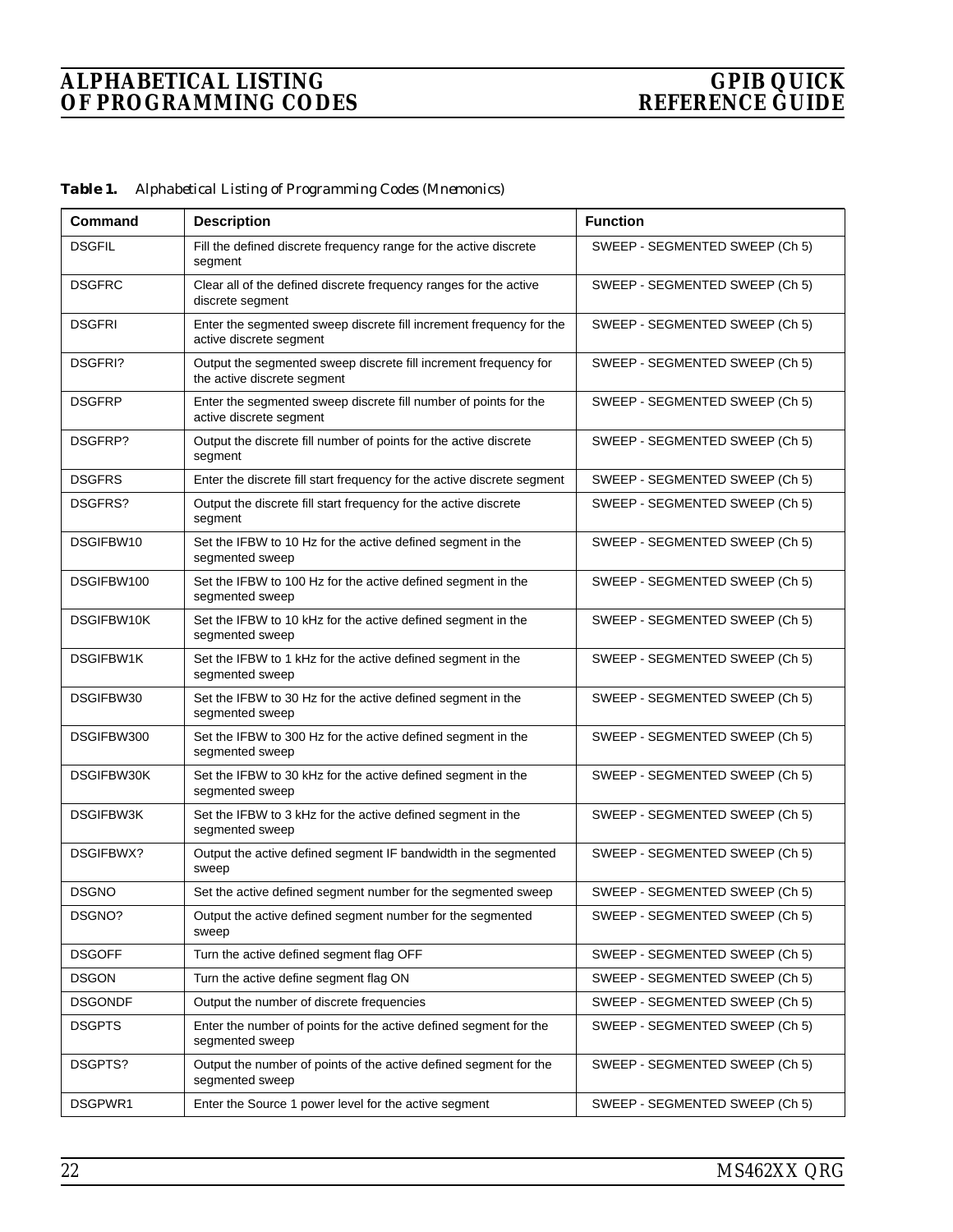| Command          | <b>Description</b>                                                                  | <b>Function</b>                 |
|------------------|-------------------------------------------------------------------------------------|---------------------------------|
| DSGPWR1?         | Output the Source 1 power level of the active segment                               | SWEEP - SEGMENTED SWEEP (Ch 5)  |
| DSGPWR2          | Enter the Source 2 power level for the active segment                               | SWEEP - SEGMENTED SWEEP (Ch 5)  |
| DSGPWR2?         | Output the Source 2 power level of the active segment                               | SWEEP - SEGMENTED SWEEP (Ch 5)  |
| <b>DSGSTP</b>    | Enter the stop frequency of the active defined segment for the<br>segmented sweep   | SWEEP - SEGMENTED SWEEP (Ch 5)  |
| DSGSTP?          | Output the start frequency of the active defined segment for the<br>segmented sweep | SWEEP - SEGMENTED SWEEP (Ch 5)  |
| <b>DSGSTRT</b>   | Enter the start frequency of the active defined segment for the<br>segmented sweep  | SWEEP - SEGMENTED SWEEP (Ch 5)  |
| DSGSTRT?         | Output the start frequency of the active define segment for the<br>segmented sweep  | SWEEP - SEGMENTED SWEEP (Ch 5)  |
| <b>DSP</b>       | Select single channel display                                                       | DISPLAY (Ch 5)                  |
| DSP?             | Output channel display mode                                                         | DISPLAY (Ch 5)                  |
| DSQ0             | Disable filter Q calculation                                                        | MARKER (Ch 7)                   |
| DSQ1             | Enable filter Q calculation                                                         | MARKER (Ch 7)                   |
| DSQX?            | Output filter Q calculation enable/disable status                                   | MARKER (Ch 7)                   |
| <b>DTM</b>       | Display measurement data and trace memory on active channel                         | DISPLAY (Ch 5)                  |
| <b>DVM</b>       | Enter DVM channel number                                                            | UTILITY - DIAGNOSTICS (Ch 9)    |
| <b>DWG</b>       | Display waveguide parameters                                                        | UTILITY (Ch 9)                  |
| <b>DWL</b>       | Diagnostic write latch                                                              | UTILITY - DIAGNOSTICS (Ch 9)    |
| <b>EANAIN</b>    | Measure EXT. ANALOG IN on active channel                                            | MEAS (Ch 5)                     |
| <b>ECW</b>       | Select CW operation for component being edited                                      | CONFIG - MULTIPLE SOURCE (Ch 5) |
| ED <sub>1</sub>  | Edit source 1 equation                                                              | CONFIG - MULTIPLE SOURCE (Ch 5) |
| ED <sub>2</sub>  | Edit source 2 equation                                                              | CONFIG - MULTIPLE SOURCE (Ch 5) |
| ED <sub>3</sub>  | Edit source 3 equation                                                              | CONFIG - MULTIPLE SOURCE (Ch 5) |
| ED <sub>4</sub>  | Edit source 4 equation                                                              | CONFIG - MULTIPLE SOURCE (Ch 5) |
| <b>EDADD</b>     | Select add on to network for embedding/de-embedding                                 | CONFIG (Ch 5)                   |
| EDADD?           | Output Add on to Network or Modify Last Network for<br>embedding/de-embedding       | CONFIG (Ch 5)                   |
| EDE.             | Edit ENR source equation                                                            | APPL (Ch 10)                    |
| EDE <sub>0</sub> | Turn Embedding/De-embedding Mode off                                                | CONFIG (Ch 5)                   |
| EDE1             | Turn Embedding/De-embedding Mode on                                                 | CONFIG (Ch 5)                   |
| EDE?             | Output Embedding/De-embedding Mode status                                           | CONFIG (Ch 5)                   |
| <b>EDEAIR</b>    | Select air as dielectric type for T-line section                                    | CONFIG (Ch 5)                   |
| <b>EDEAPP</b>    | Apply Embedding/De-embedding Network                                                | CONFIG (Ch 5)                   |
| <b>EDECAP</b>    | Enter capacitance for LC circuit                                                    | CONFIG (Ch 5)                   |
| EDECAP4P1        | Enter capacitance 1 for circuit topology in four port<br>embedding/de-embedding     | CONFIG (Ch 5)                   |

*Table 1. Alphabetical Listing of Programming Codes (Mnemonics)*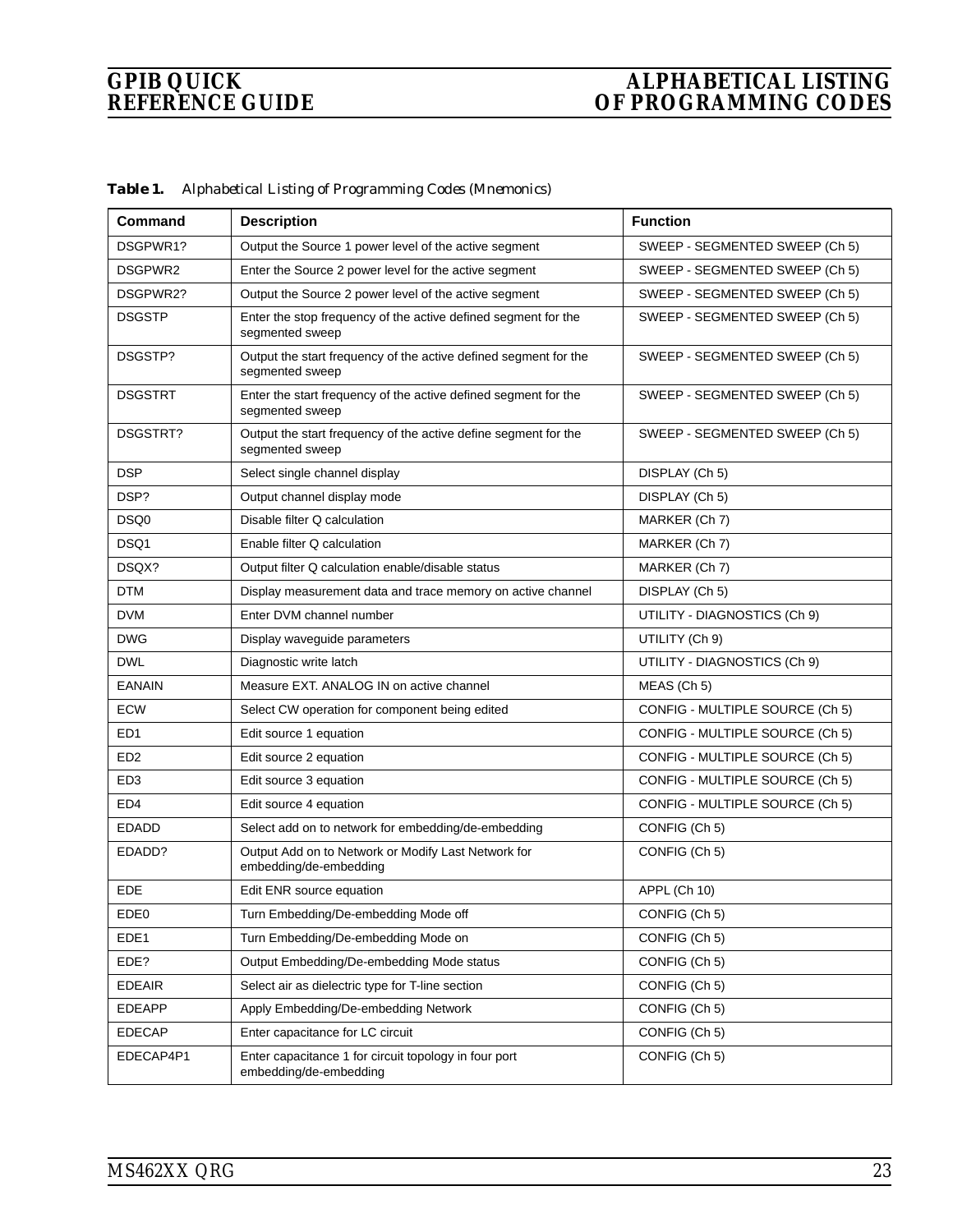| Table 1. |  |  | Alphabetical Listing of Programming Codes (Mnemonics) |  |  |
|----------|--|--|-------------------------------------------------------|--|--|
|----------|--|--|-------------------------------------------------------|--|--|

| Command        | <b>Description</b>                                                                  | <b>Function</b> |
|----------------|-------------------------------------------------------------------------------------|-----------------|
| EDECAP4P1?     | Output capacitance 1 for circuit topology in four port<br>embedding/de-embedding    | CONFIG (Ch 5)   |
| EDECAP4P2      | Enter capacitance 2 for circuit topology in four port<br>embedding/de-embedding     | CONFIG (Ch 5)   |
| EDECAP4P2?     | Output capacitance 2 for circuit topology in four port<br>embedding/de-embedding    | CONFIG (Ch 5)   |
| EDECAP?        | Output capacitance for LC circuit                                                   | CONFIG (Ch 5)   |
| EDECKT?        | Output embedding/de-embedding network generation method<br>selection                | CONFIG (Ch 5)   |
| <b>EDECPLS</b> | Select C(P)-L(S) as LC circuit type                                                 | CONFIG (Ch 5)   |
| <b>EDECSCP</b> | Select C(S)-L(P) as LC circuit type                                                 | CONFIG (Ch 5)   |
| <b>EDECSLP</b> | Select C(S)-L(P) as LC circuit type                                                 | CONFIG (Ch 5)   |
| EDECSLP4P      | Select $C(S)$ - $L(P)$ as the LC circuit type for the 4-port circuit                | CONFIG (Ch 5)   |
| EDED           | Select de-embedding as embedding/de-embedding method                                | CONFIG (Ch 5)   |
| <b>EDEDEF</b>  | Define embedding/de-embedding network                                               | CONFIG (Ch 5)   |
| EDEDEF?        | Output apply or define embedding/de-embedding network                               | CONFIG (Ch 5)   |
| <b>EDEDIEL</b> | Enter relative dielectric for T-line section                                        | CONFIG (Ch 5)   |
| EDEDIEL?       | Output relative dielectric for T-line section                                       | CONFIG (Ch 5)   |
| EDEDT?         | Output dielectric type for T-line section                                           | CONFIG (Ch 5)   |
| EDEDUT2        | Select 2-port test device for embedding/de-embedding                                | CONFIG (Ch 5)   |
| EDEDUT3        | Select 3-port test device for embedding/de-embedding                                | CONFIG (Ch 5)   |
| EDEDUT4        | Select 4-port test device for embedding/de-embedding                                | CONFIG (Ch 5)   |
| EDEDUT?        | Output device type selection for embedding/de-embeddin                              | CONFIG (Ch 5)   |
| <b>EDEE</b>    | Select embedding as embedding/de-embedding method                                   | CONFIG (Ch 5)   |
| EDEED?         | Output embedding/de-embedding method selection                                      | CONFIG (Ch 5)   |
| <b>EDEIMP</b>  | Enter impedance for T-line section                                                  | CONFIG (Ch 5)   |
| EDEIMP?        | Output impedance for T-line section                                                 | CONFIG (Ch 5)   |
| <b>EDEIND</b>  | Enter inductance for LC circuit                                                     | CONFIG (Ch 5)   |
| EDEIND4P       | Enter inductance for circuit topology in four port<br>embedding/de-embedding        | CONFIG (Ch 5)   |
| EDEIND4P2      | Enter Inductance 2 for the circuit topology in four-port<br>embedding/de-embedding  | CONFIG (Ch 5)   |
| EDEIND4P2?     | Output Inductance 2 for the circuit topology in four-port<br>embedding/de-embedding | CONFIG (Ch 5)   |
| EDEIND4P?      | Output inductance for circuit topology in four port<br>embedding/de-embedding       | CONFIG (Ch 5)   |
| EDEIND?        | Output inductance for LC circuit                                                    | CONFIG (Ch 5)   |
| <b>EDELC</b>   | Select LC circuit as embedding/de-embedding network generation<br>method            | CONFIG (Ch 5)   |
| EDELC4P?       | Outputs the four-port LC circuit type selection                                     | CONFIG (Ch 5)   |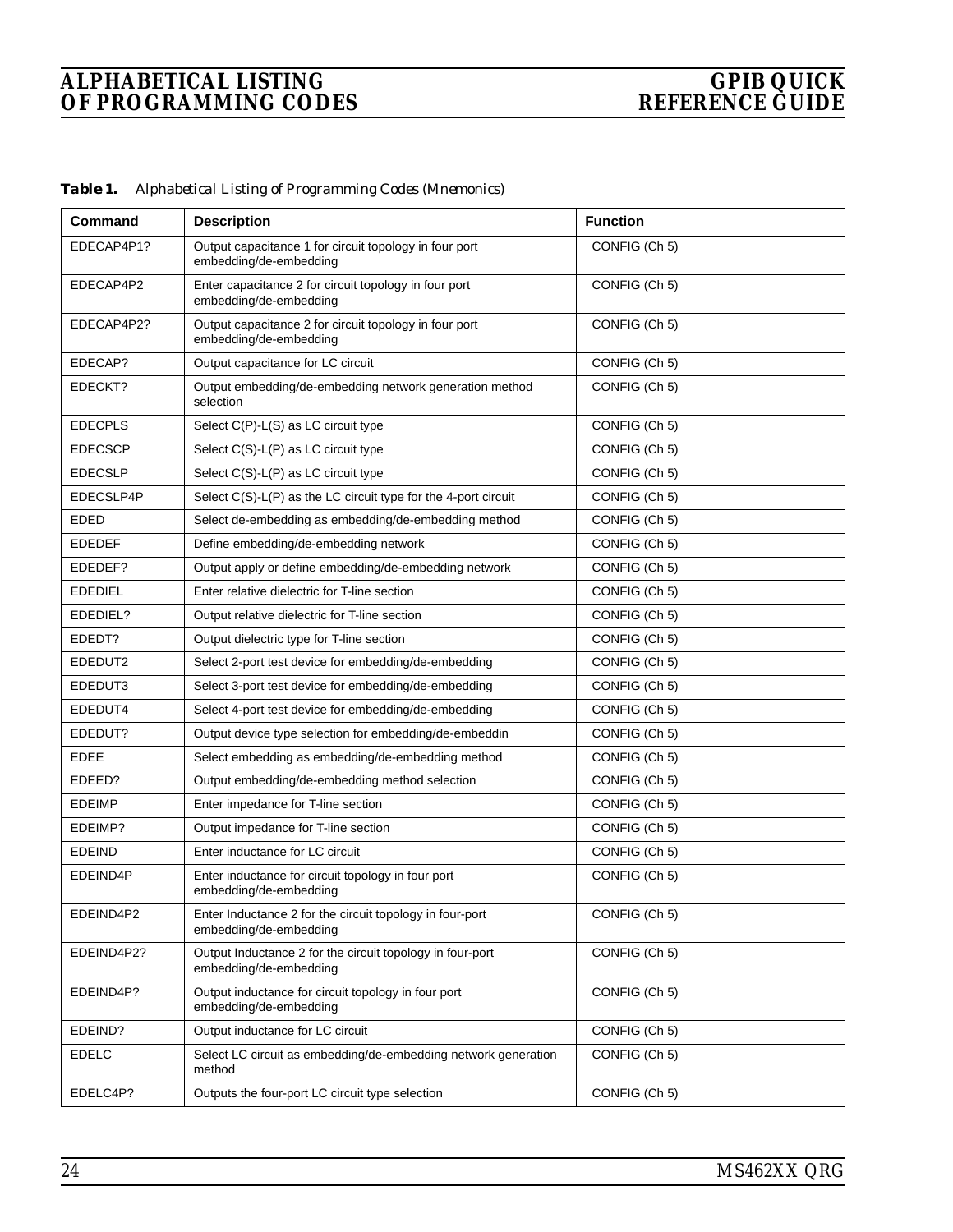| <b>Command</b>   | <b>Description</b>                                                   | <b>Function</b>                 |
|------------------|----------------------------------------------------------------------|---------------------------------|
| EDELC?           | Output LC circuit type selection                                     | CONFIG (Ch 5)                   |
| <b>EDELEN</b>    | Enter length for T-line section                                      | CONFIG (Ch 5)                   |
| EDELEN?          | Output length for T-line section                                     | CONFIG (Ch 5)                   |
| <b>EDELOS</b>    | Enter loss for T-line section                                        | CONFIG (Ch 5)                   |
| EDELOS?          | Output loss for T-line section                                       | CONFIG (Ch 5)                   |
| <b>EDELPCS</b>   | Select L(P)-C(S) as LC circuit type                                  | CONFIG (Ch 5)                   |
| <b>EDELSCP</b>   | Select L(S)-C(P) as LC circuit type                                  | CONFIG (Ch 5)                   |
| EDELSCP4P        | Select $L(S)$ -C(P) as the LC circuit type for the four-port circuit | CONFIG (Ch 5)                   |
| <b>EDEMIC</b>    | Select microporous teflon as dielectric type for T-line              | CONFIG (Ch 5)                   |
| <b>EDEMODIFY</b> | Select Modify Last Network for embedding/de-embedding                | CONFIG (Ch 5)                   |
| <b>EDEOTH</b>    | Select Other as dielectric type for T-line section                   | CONFIG (Ch 5)                   |
| <b>EDEPOLY</b>   | Select Polyethylene as dielectric type for T-line section            | CONFIG (Ch 5)                   |
| EDEPORT1         | Select port 1 for embedding/de-embedding                             | CONFIG (Ch 5)                   |
| EDEPORT12        | Select port 1 and port 2 for embedding/de-embedding                  | CONFIG (Ch 5)                   |
| EDEPORT2         | Select port 2 for embedding/de-embedding                             | CONFIG (Ch 5)                   |
| EDEPORT23        | Select port 2 and port 3 for embedding/de-embedding                  | CONFIG (Ch 5)                   |
| EDEPORT3         | Select port 3 for embedding/de-embedding                             | CONFIG (Ch 5)                   |
| EDEPORT34        | Select port 3 and port 4 for embedding/de-embedding                  | CONFIG (Ch 5)                   |
| EDEPORT4         | Select port 4 for embedding/de-embedding                             | CONFIG (Ch 5)                   |
| EDEPORT?         | Output active port number for embedding/de-embedding                 | CONFIG (Ch 5)                   |
| <b>EDERST</b>    | Reset all ports reference plane for embedding/de-embedding           | CONFIG (Ch 5)                   |
| <b>EDETEF</b>    | Select teflon as dielectric type for T-line section                  | CONFIG (Ch 5)                   |
| <b>EDETIME</b>   | Enter time for T-line section                                        | CONFIG (Ch 5)                   |
| EDETIME?         | Output time for T-line section                                       | CONFIG (Ch 5)                   |
| <b>EDETLINE</b>  | Select T-line section as embedding/de-embedding network              | CONFIG (Ch 5)                   |
| <b>EDG</b>       | End diagnostics mode                                                 | UTILITY - DIAGNOSTICS (Ch 9)    |
| <b>EDR</b>       | Edit receiver equation                                               | CONFIG - MULTIPLE SOURCE (Ch 5) |
| <b>EDRS</b>      | Edit receiver source equation                                        | CONFIG - MULTIPLE SOURCE (Ch 5) |
| EDV              | Enter divisor value for equation being edited                        | CONFIG - MULTIPLE SOURCE (Ch 5) |
| EDV?             | Output the divisor value for the equation being edited               | CONFIG - MULTIPLE SOURCE (Ch 5) |
| EDX?             | Output equation being edited                                         | CONFIG - MULTIPLE SOURCE (Ch 5) |
| EKT              | Select external keyboard testing                                     | UTILITY - DIAGNOSTICS (Ch 9)    |
| EML              | Enter multiplier value for equation being edited                     | CONFIG - MULTIPLE SOURCE (Ch 5) |
| EML?             | Output multiplier value for equation being edited                    | CONFIG - MULTIPLE SOURCE (Ch 5) |
| <b>EOS</b>       | Enter offset frequency for equation being edited                     | CONFIG - MULTIPLE SOURCE (Ch 5) |
| EOS?             | Output offset frequency for equation being edited                    | CONFIG - MULTIPLE SOURCE (Ch 5) |
| ESW              | Select sweep operation for component being edited                    | CONFIG - MULTIPLE SOURCE (Ch 5) |

*Table 1. Alphabetical Listing of Programming Codes (Mnemonics)*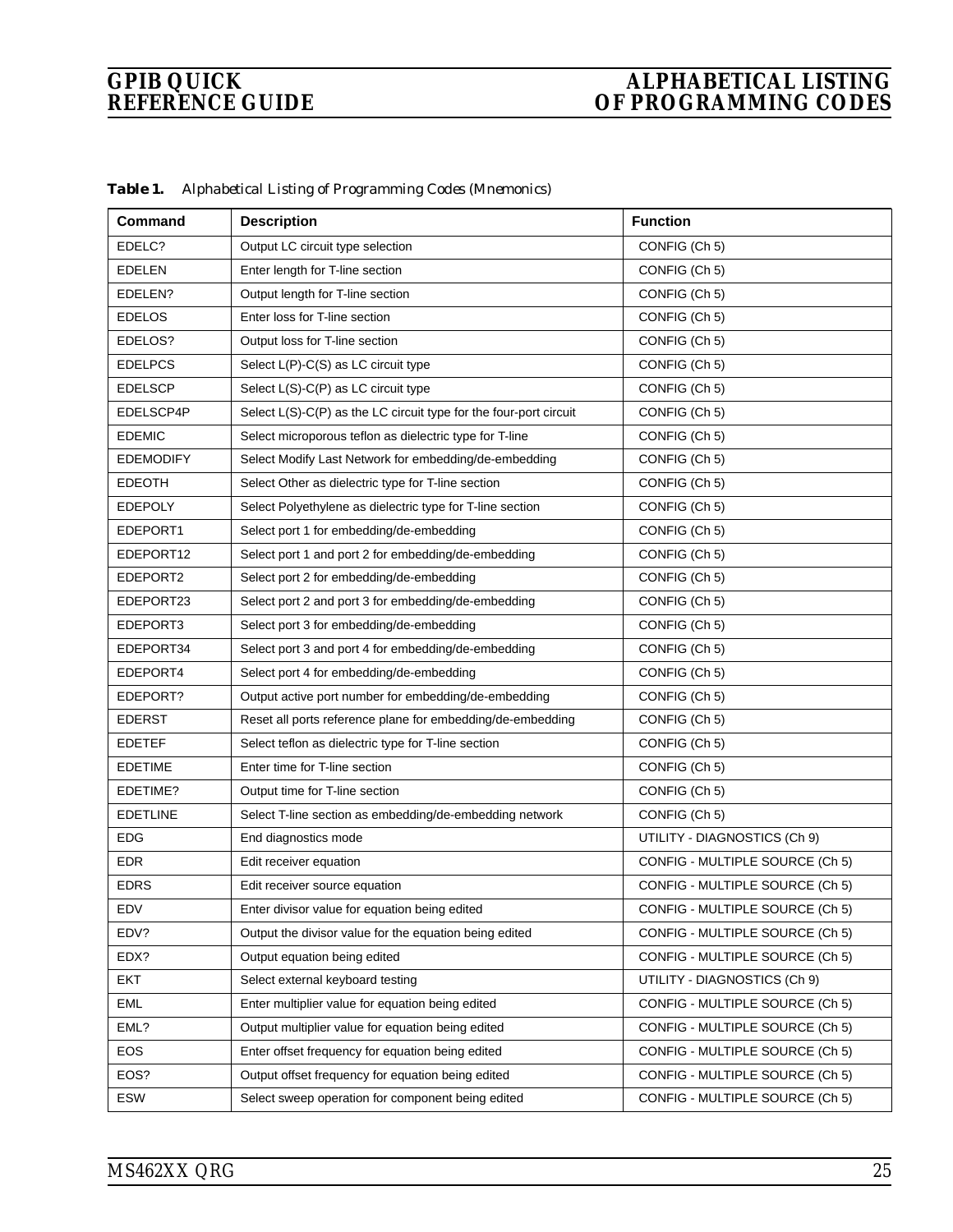| Table 1. |  |  | Alphabetical Listing of Programming Codes (Mnemonics) |  |  |
|----------|--|--|-------------------------------------------------------|--|--|
|----------|--|--|-------------------------------------------------------|--|--|

| Command            | <b>Description</b>                                                        | <b>Function</b>                 |
|--------------------|---------------------------------------------------------------------------|---------------------------------|
| EX2RF0             | Turn external source 2 rf off                                             | CAL - FLEXIBLE CAL (Ch 6)       |
| EX2RF1             | Turn external source 2 rf on                                              | CAL - FLEXIBLE CAL (Ch 6)       |
| EX3RF0             | Turn external source 3 rf off                                             | CAL - FLEXIBLE CAL (Ch 6)       |
| EX3RF1             | Turn external source 3 rf on                                              | CAL - FLEXIBLE CAL (Ch 6)       |
| EX4RF0             | Turn external source 4 rf off                                             | CAL - FLEXIBLE CAL (Ch 6)       |
| EX4RF1             | Turn external source 4 rf on                                              | CAL - FLEXIBLE CAL (Ch 6)       |
| EXD                | Display external A/D input                                                | UTILITY - DIAGNOSTICS (Ch 9)    |
| EXISTD?            | Output directory existence information                                    | UTILITY - DISK (Ch 9)           |
| EXISTF?            | Output file existence information                                         | UTILITY - DISK (Ch 9)           |
| EXRCALP1           | Select Port 1 as the extended receiver port                               | POWER - RECEIVER CAL (Ch 5)     |
| EXRCALP2           | Select Port 2 as the extended receiver port                               | POWER - RECEIVER CAL (Ch 5)     |
| EXRCALP3           | Select Port 3 as the extended receiver port                               | POWER - RECEIVER CAL (Ch 5)     |
| EXRCALPX?          | Output the extended receiver port selection                               | POWER - RECEIVER CAL (Ch 5)     |
| EXRCALTYPE?        | Output the receiver type for extended receiver operation                  | POWER - RECEIVER CAL (Ch 5)     |
| <b>EXRRCALTYPE</b> | Select the receiver type REFERENCE for the extended receiver<br>operation | POWER - RECEIVER CAL (Ch 5)     |
| EXTIO0             | Disable external output I/O                                               | DISPLAY (Ch 5)                  |
| EXTIO1             | Enable external output I/O                                                | DISPLAY (Ch 5)                  |
| EXTIOX?            | Output external output I/O enable/disable status                          | DISPLAY (Ch 5)                  |
| <b>EXTRCALTYPE</b> | Select the receiver type TEST for extended receiver operation             | POWER - RECEIVER CAL (Ch 5)     |
| <b>EXTRCLR</b>     | Clear all of the extended receiver calibrations                           | POWER - RECEIVER CAL (Ch 5)     |
| EXW?               | Output multiple source sweep flag for equation being edited               | CONFIG - MULTIPLE SOURCE (Ch 5) |
| F                  | Suffix sets farad data type and scales by 1E0                             | DATA ENTRY SUFFIXES (Ch 5)      |
| FCW <sub>0</sub>   | Turn fast CW measurement mode off                                         | SWEEP (Ch 5)                    |
| FCW1               | Turn fast CW measurement mode 1 on                                        | SWEEP (Ch 5)                    |
| FCWX?              | Output fast CW measurement mode                                           | SWEEP (Ch 5)                    |
| FDH <sub>0</sub>   | Select variable length arbitrary block headers                            | REMOTE - FORMATTING (Ch 8)      |
| FDH1               | Select fixed length arbitrary block headers                               | REMOTE - FORMATTING (Ch 8)      |
| FDH <sub>2</sub>   | Select zero length arbitrary block headers                                | REMOTE - FORMATTING (Ch 8)      |
| FDHX?              | Output arbitrary block header length selection                            | REMOTE - FORMATTING (Ch 8)      |
| <b>FFD</b>         | Send form feed to printer and stop print/plot                             | HARD COPY (Ch 9)                |
| <b>FGT</b>         | Select frequency with time gate for active channel                        | APPL - TIME DOMAIN (Ch 10)      |
| <b>FHI</b>         | Set data points to 1601                                                   | CONFIG (Ch 5)                   |
| <b>FIL</b>         | Fill defined discrete frequency range                                     | FREQ - DISCRETE FILL (Ch 5)     |
| FLICK0             | Turn flickering off                                                       | SWEEP (Ch 5)                    |
| FLICK1             | Turn flickering on                                                        | SWEEP (Ch 5)                    |
| FLICKX?            | Output flickering on/off status                                           | SWEEP (Ch 5)                    |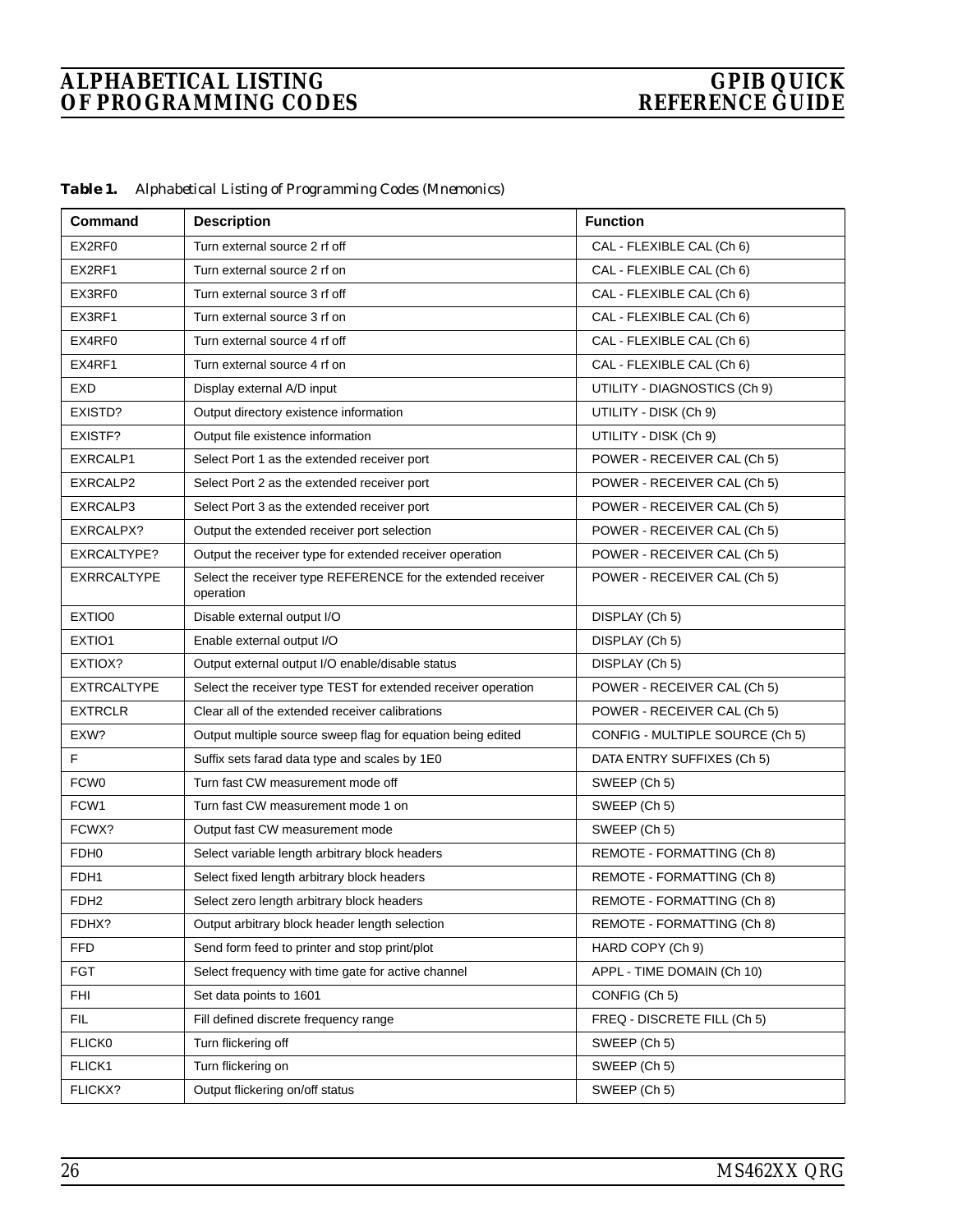| <b>Command</b>  | <b>Description</b>                                   | <b>Function</b>              |
|-----------------|------------------------------------------------------|------------------------------|
| <b>FLO</b>      | Set data points to 101                               | CONFIG (Ch 5)                |
| FLTBW?          | Output filter bandwidth                              | MARKER (Ch 7)                |
| FLTC?           | Output filter center frequency                       | MARKER (Ch 7)                |
| FLTL?           | Output filter loss at reference value                | MARKER (Ch 7)                |
| FLTQ?           | Output filter Q                                      | MARKER (Ch 7)                |
| FLTS?           | Output filter shape factor                           | MARKER (Ch 7)                |
| <b>FMA</b>      | Select ASCII data transfer format                    | REMOTE - FORMATTING (Ch 8)   |
| <b>FMB</b>      | Select IEEE754 64 bit data transfer format           | REMOTE - FORMATTING (Ch 8)   |
| <b>FMC</b>      | Select IEEE754 32 bit data transfer format           | REMOTE - FORMATTING (Ch 8)   |
| <b>FME</b>      | Set data points to 401                               | CONFIG (Ch 5)                |
| <b>FMKR</b>     | Select filter parameters marker mode                 | MARKER (Ch 7)                |
| FMT0            | Select normal ASCII data element delimiting          | REMOTE - FORMATTING (Ch 8)   |
| FMT1            | Select enhanced ASCII data element delimiting        | REMOTE - FORMATTING (Ch 8)   |
| FMTX?           | Output ASCII data element delimiting mode            | REMOTE - FORMATTING (Ch 8)   |
| FMX?            | Output data output mode FMA FMB or FMC               | REMOTE - FORMATTING (Ch 8)   |
| <b>FOF</b>      | Blank frequency information                          | CONFIG (Ch 5)                |
| <b>FON</b>      | Display frequency information                        | CONFIG (Ch 5)                |
| FOX?            | Output frequency information on/off status           | CONFIG (Ch 5)                |
| FP <sub>0</sub> | Turn flat power correction off                       | POWER - FLAT POWER (Ch 5)    |
| FP <sub>1</sub> | Turn flat power correction on                        | POWER - FLAT POWER (Ch 5)    |
| FP1DONE?        | Output port 1 flat power correction done status      | POWER - FLAT POWER (Ch 5)    |
| FP30            | Turn port 3 flat power correction off                | POWER - FLAT POWER (Ch 5)    |
| FP31            | Turn port 3 flat power correction on                 | POWER - FLAT POWER (Ch 5)    |
| FP3DONE?        | Output port 3 flat power correction done status      | POWER - FLAT POWER (Ch 5)    |
| FP3X?           | Output port 3 flat power correction on/off status    | POWER - FLAT POWER (Ch 5)    |
| <b>FPT</b>      | Select front panel keypad testing                    | UTILITY - DIAGNOSTICS (Ch 9) |
| FPX?            | Output flat power correction on/off status           | POWER - FLAT POWER (Ch 5)    |
| FQD             | Select frequency domain for active channel           | APPL - TIME DOMAIN (Ch 10)   |
| <b>FRC</b>      | Clear all defined discrete frequency ranges          | FREQ - DISCRETE FILL (Ch 5)  |
| <b>FREFE</b>    | Select external frequency reference                  | UTILITY - REAR PANEL (Ch 10) |
| <b>FREFI</b>    | Select internal frequency reference                  | UTILITY - REAR PANEL (Ch 10) |
| FREFX?          | Output frequency reference internal/external setting | UTILITY - REAR PANEL (Ch 10) |
| FRI             | Enter discrete fill increment frequency              | FREQ - DISCRETE FILL (Ch 5)  |
| FRI?            | Output discrete fill increment frequency             | FREQ - DISCRETE FILL (Ch 5)  |
| <b>FRP</b>      | Enter discrete fill number of points                 | FREQ - DISCRETE FILL (Ch 5)  |
| FRP?            | Output discrete fill number of points                | FREQ - DISCRETE FILL (Ch 5)  |
| <b>FRS</b>      | Enter discrete fill start frequency                  | FREQ - DISCRETE FILL (Ch 5)  |

*Table 1. Alphabetical Listing of Programming Codes (Mnemonics)*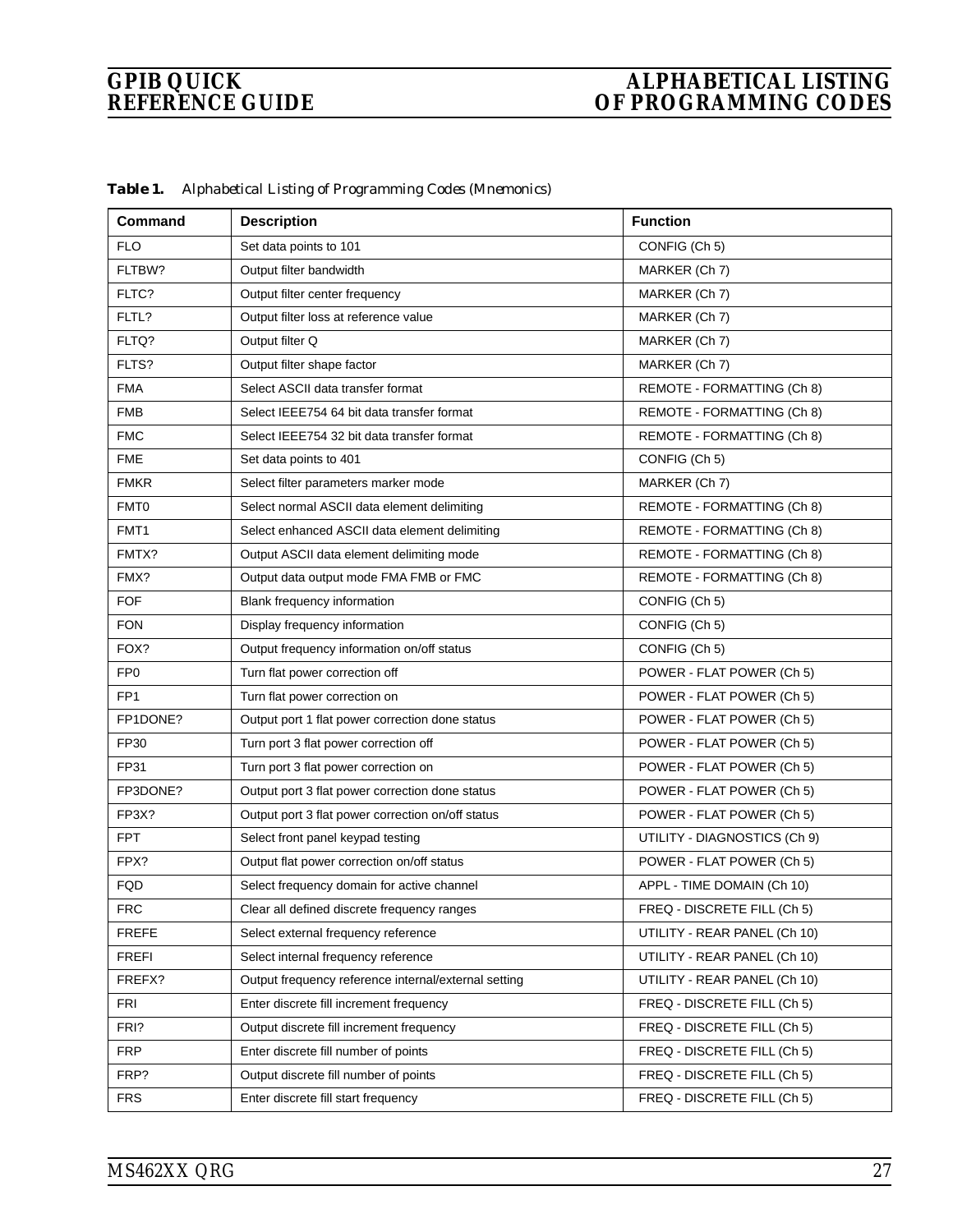| Table 1. |  |  | Alphabetical Listing of Programming Codes (Mnemonics) |  |  |
|----------|--|--|-------------------------------------------------------|--|--|
|----------|--|--|-------------------------------------------------------|--|--|

| Command        | <b>Description</b>                                                                         | <b>Function</b>             |
|----------------|--------------------------------------------------------------------------------------------|-----------------------------|
| FRS?           | Output discrete fill start frequency                                                       | FREQ - DISCRETE FILL (Ch 5) |
| <b>FS</b>      | Suffix sets time data type and scales by 1E-15                                             | DATA ENTRY SUFFIXES (Ch 5)  |
| <b>FSWP</b>    | Select frequency sweep                                                                     | SWEEP (Ch 5)                |
| FTGDC0         | Turn off frequency translation group delay correction                                      | APPL - FTGD (Ch 10)         |
| FTGDC1         | Turn on frequency translation group delay correction                                       | APPL - FTGD (Ch 10)         |
| FTGDCDONE?     | Output frequency translation group delay cal done status                                   | APPL - FTGD (Ch 10)         |
| FTGDCX?        | Output frequency translation group delay correction on/off status                          | APPL - FTGD (Ch 10)         |
| FTP1           | Enter the target frequency for linear power correction                                     | POWER (Ch 5)                |
| FTP1?          | Output the target frequency for linear power correction                                    | POWER (Ch 5)                |
| FTP3           | Enter the target frequency for linear power correction                                     | POWER (Ch 5)                |
| FTP3?          | Output the target frequency for linear power correction                                    | POWER (Ch 5)                |
| <b>FXAPL</b>   | Apply Flexible Cal                                                                         | CAL - FLEXIBLE CAL (Ch 6)   |
| FXP1T0         | Turns off Port 1 selection. Do not apply correction to any<br>S-parameter involving port 1 | CAL - FLEXIBLE CAL (Ch 6)   |
| FXP1T1         | Turns on Port 1 selection. Correct S11. If in full term cal input<br>method                | CAL - FLEXIBLE CAL (Ch 6)   |
| FXP1T?         | Query Port 1 selection for Flexible Cal                                                    | CAL - FLEXIBLE CAL (Ch 6)   |
| FXP2T0         | Turns off Port 2 selection. Do not apply correction to any<br>S-parameter involving port 2 | CAL - FLEXIBLE CAL (Ch 6)   |
| FXP2T1         | Turns on Port 2 selection. Correct S22. If in full term cal input<br>method                | CAL - FLEXIBLE CAL (Ch 6)   |
| FXP2T?         | Query Port 2 selection for Flexible Cal.                                                   | CAL - FLEXIBLE CAL (Ch 6)   |
| FXP3T0         | Turns off Port 3 selection. Do not apply correction to any<br>S-parameter involving port 3 | CAL - FLEXIBLE CAL (Ch 6)   |
| FXP3T1         | Turns on Port 3 selection. Correct S33. If in full term cal input<br>method                | CAL - FLEXIBLE CAL (Ch 6)   |
| FXP3T?         | Query Port 3 selection for Flexible Cal                                                    | CAL - FLEXIBLE CAL (Ch 6)   |
| FXP4T0         | Turns off Port 4 selection. Do not apply correction to any<br>S-parameter involving port 4 | CAL - FLEXIBLE CAL (Ch 6)   |
| FXP4T1         | Turns on Port 4 selection. Correct S44. If in full term cal input<br>method                | CAL - FLEXIBLE CAL (Ch 6)   |
| FXP4T?         | Query Port 4 selection for Flexible Cal                                                    | CAL - FLEXIBLE CAL (Ch 6)   |
| <b>FXS11T0</b> | Turn off S11 selection for Flexible Cal                                                    | CAL - FLEXIBLE CAL (Ch 6)   |
| <b>FXS11T1</b> | Turn on S11 selection for Flexible Cal                                                     | CAL - FLEXIBLE CAL (Ch 6)   |
| <b>FXS11T?</b> | Output S11 selection on/off                                                                | CAL - FLEXIBLE CAL (Ch 6)   |
| <b>FXS12T0</b> | Turn off S12 selection for Flexible Cal                                                    | CAL - FLEXIBLE CAL (Ch 6)   |
| <b>FXS12T1</b> | Turn on S12 selection for Flexible Cal                                                     | CAL - FLEXIBLE CAL (Ch 6)   |
| <b>FXS12T?</b> | Output S12 selection on/off                                                                | CAL - FLEXIBLE CAL (Ch 6)   |
| <b>FXS13T0</b> | Turn off S13 selection for Flexible Cal                                                    | CAL - FLEXIBLE CAL (Ch 6)   |
| <b>FXS13T1</b> | Turn on S13 selection for Flexible Cal                                                     | CAL - FLEXIBLE CAL (Ch 6)   |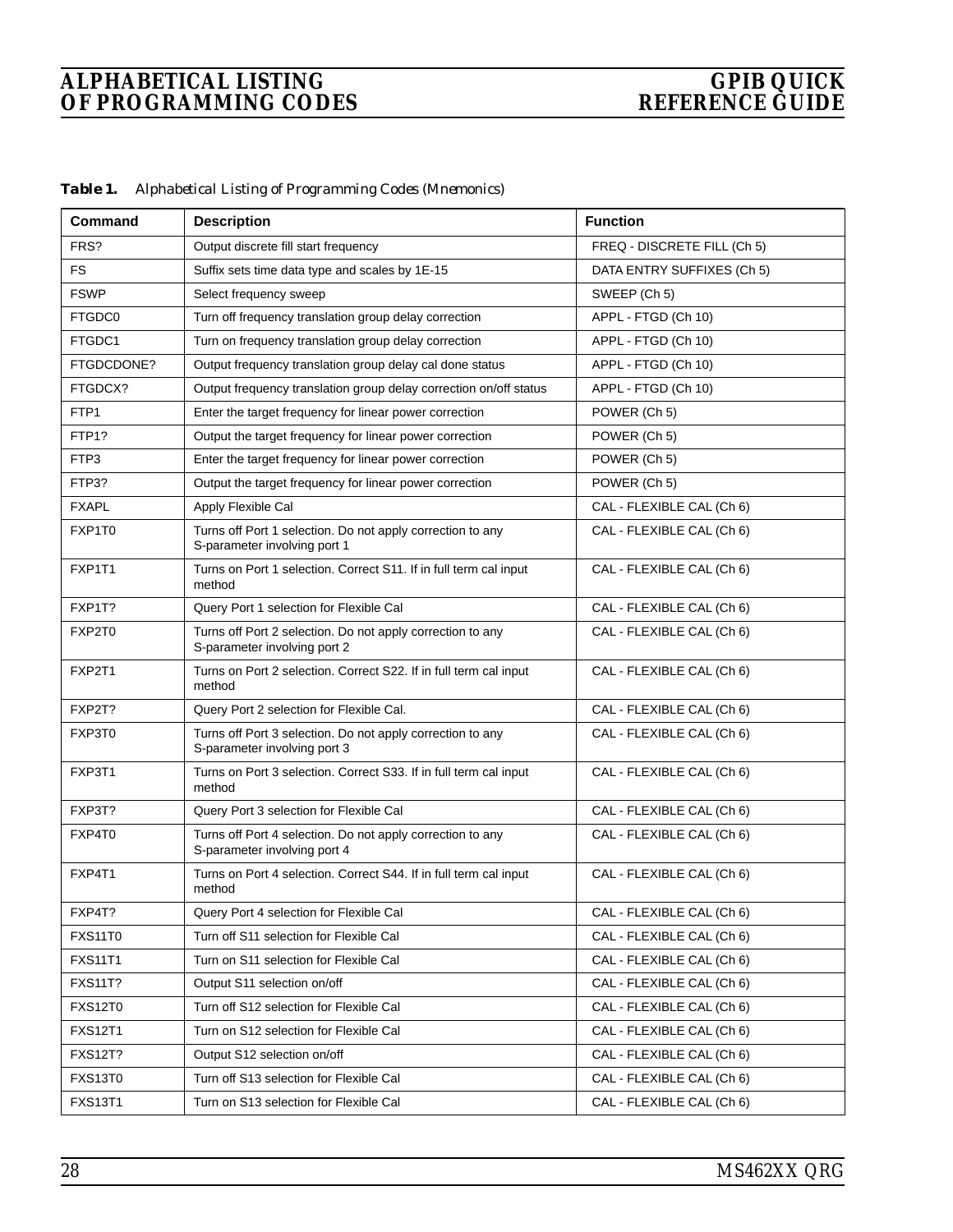| Command        | <b>Description</b>                      | <b>Function</b>           |
|----------------|-----------------------------------------|---------------------------|
| <b>FXS13T?</b> | Output S13 selection on/off             | CAL - FLEXIBLE CAL (Ch 6) |
| <b>FXS14T0</b> | Turn off S14 selection for Flexible Cal | CAL - FLEXIBLE CAL (Ch 6) |
| <b>FXS14T1</b> | Turn on S14 selection for Flexible Cal  | CAL - FLEXIBLE CAL (Ch 6) |
| <b>FXS14T?</b> | Output S14 selection on/off             | CAL - FLEXIBLE CAL (Ch 6) |
| <b>FXS21T0</b> | Turn off S21 selection for Flexible Cal | CAL - FLEXIBLE CAL (Ch 6) |
| <b>FXS21T1</b> | Turn on S21 selection for Flexible Cal  | CAL - FLEXIBLE CAL (Ch 6) |
| <b>FXS21T?</b> | Output S21 selection on/off             | CAL - FLEXIBLE CAL (Ch 6) |
| <b>FXS22T0</b> | Turn off S22 selection for Flexible Cal | CAL - FLEXIBLE CAL (Ch 6) |
| <b>FXS22T1</b> | Turn on S22 selection for Flexible Cal  | CAL - FLEXIBLE CAL (Ch 6) |
| <b>FXS22T?</b> | Output S22 selection on/off             | CAL - FLEXIBLE CAL (Ch 6) |
| <b>FXS23T0</b> | Turn off S23 selection for Flexible Cal | CAL - FLEXIBLE CAL (Ch 6) |
| <b>FXS23T1</b> | Turn on S23 selection for Flexible Cal  | CAL - FLEXIBLE CAL (Ch 6) |
| <b>FXS23T?</b> | Output S23 selection on/off             | CAL - FLEXIBLE CAL (Ch 6) |
| <b>FXS24T0</b> | Turn off S24 selection for Flexible Cal | CAL - FLEXIBLE CAL (Ch 6) |
| <b>FXS24T1</b> | Turn on S24 selection for Flexible Cal  | CAL - FLEXIBLE CAL (Ch 6) |
| <b>FXS24T?</b> | Output S24 selection on/off             | CAL - FLEXIBLE CAL (Ch 6) |
| <b>FXS31T0</b> | Turn off S31 selection for Flexible Cal | CAL - FLEXIBLE CAL (Ch 6) |
| <b>FXS31T1</b> | Turn on S31 selection for Flexible Cal  | CAL - FLEXIBLE CAL (Ch 6) |
| <b>FXS31T?</b> | Output S31 selection on/off             | CAL - FLEXIBLE CAL (Ch 6) |
| <b>FXS32T0</b> | Turn off S32 selection for Flexible Cal | CAL - FLEXIBLE CAL (Ch 6) |
| <b>FXS32T1</b> | Turn on S32 selection for Flexible Cal  | CAL - FLEXIBLE CAL (Ch 6) |
| <b>FXS32T?</b> | Output S32 selection on/off             | CAL - FLEXIBLE CAL (Ch 6) |
| <b>FXS33T0</b> | Turn off S33 selection for Flexible Cal | CAL - FLEXIBLE CAL (Ch 6) |
| <b>FXS33T1</b> | Turn on S33 selection for Flexible Cal  | CAL - FLEXIBLE CAL (Ch 6) |
| <b>FXS33T?</b> | Output S33 selection on/off             | CAL - FLEXIBLE CAL (Ch 6) |
| <b>FXS34T0</b> | Turn off S34 selection for Flexible Cal | CAL - FLEXIBLE CAL (Ch 6) |
| <b>FXS34T1</b> | Turn on S34 selection for Flexible Cal  | CAL - FLEXIBLE CAL (Ch 6) |
| <b>FXS34T?</b> | Output S34 selection on/off             | CAL - FLEXIBLE CAL (Ch 6) |
| <b>FXS41T0</b> | Turn off S41 selection for Flexible Cal | CAL - FLEXIBLE CAL (Ch 6) |
| <b>FXS41T1</b> | Turn on S41 selection for Flexible Cal  | CAL - FLEXIBLE CAL (Ch 6) |
| <b>FXS41T?</b> | Output S41 selection on/off             | CAL - FLEXIBLE CAL (Ch 6) |
| <b>FXS42T0</b> | Turn off S42 selection for Flexible Cal | CAL - FLEXIBLE CAL (Ch 6) |
| <b>FXS42T1</b> | Turn on S42 selection for Flexible Cal  | CAL - FLEXIBLE CAL (Ch 6) |
| <b>FXS42T?</b> | Output S42 selection on/off             | CAL - FLEXIBLE CAL (Ch 6) |
| <b>FXS43T0</b> | Turn off S43 selection for Flexible Cal | CAL - FLEXIBLE CAL (Ch 6) |
| <b>FXS43T1</b> | Turn on S43 selection for Flexible Cal  | CAL - FLEXIBLE CAL (Ch 6) |
| <b>FXS43T?</b> | Output S43 selection on/off             | CAL - FLEXIBLE CAL (Ch 6) |

*Table 1. Alphabetical Listing of Programming Codes (Mnemonics)*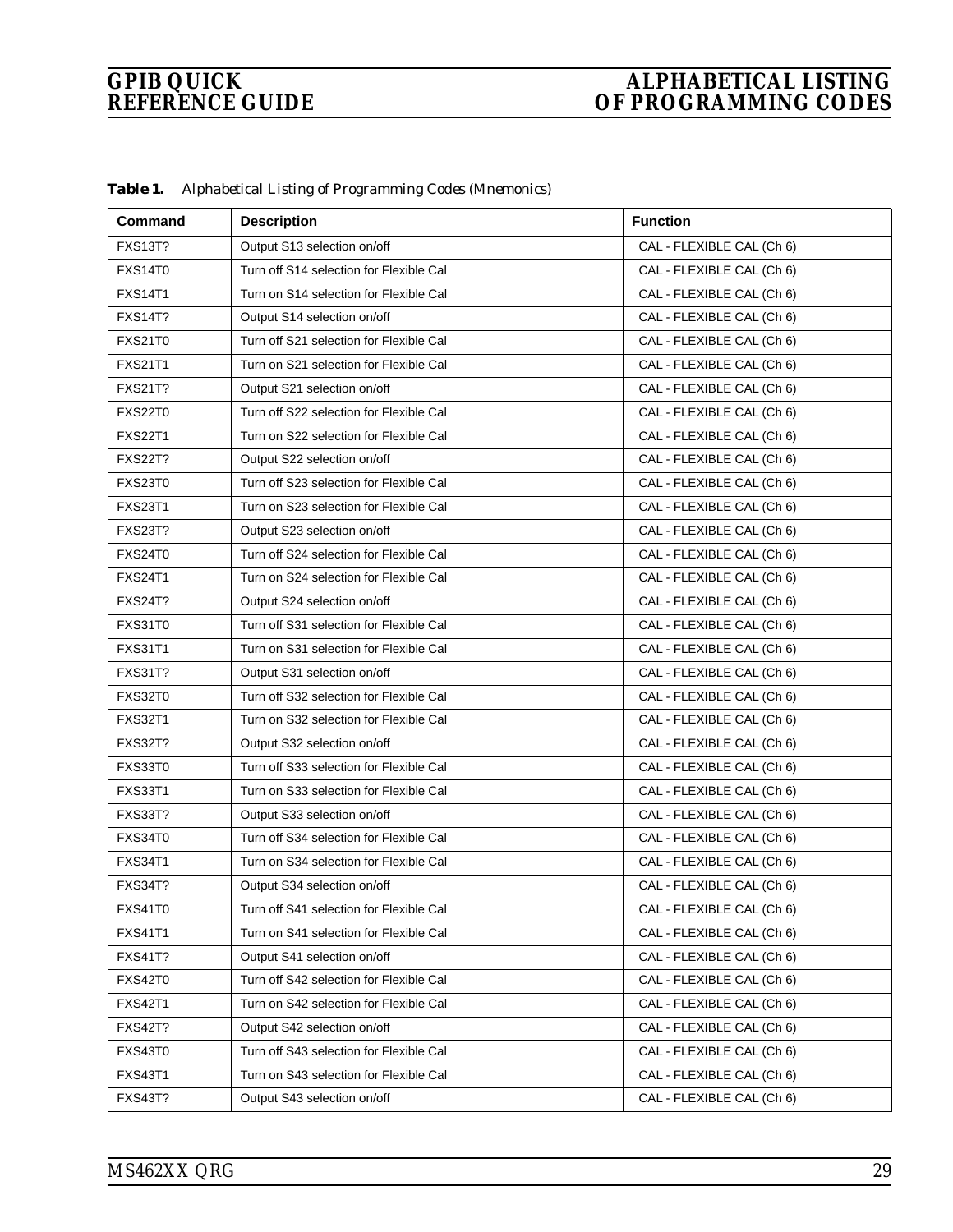| Table 1. |  |  | Alphabetical Listing of Programming Codes (Mnemonics) |  |  |
|----------|--|--|-------------------------------------------------------|--|--|
|----------|--|--|-------------------------------------------------------|--|--|

| Command        | <b>Description</b>                                                                                        | <b>Function</b>                 |
|----------------|-----------------------------------------------------------------------------------------------------------|---------------------------------|
| <b>FXS44T0</b> | Turn off S44 selection for Flexible Cal                                                                   | CAL - FLEXIBLE CAL (Ch 6)       |
| <b>FXS44T1</b> | Turn on S44 selection for Flexible Cal                                                                    | CAL - FLEXIBLE CAL (Ch 6)       |
| <b>FXS44T?</b> | Output S44 selection on/off                                                                               | CAL - FLEXIBLE CAL (Ch 6)       |
| <b>FXSOFF</b>  | Turn off all the S-parameters when Flexible Cal is being applied                                          | CAL - FLEXIBLE CAL (Ch 6)       |
| <b>FXSON</b>   | Turn on all the S-parameters when Flexible Cal is being applied                                           | CAL - FLEXIBLE CAL (Ch 6)       |
| GCFS?          | Output the multiple gain compression fixed scale flag ON/OFF<br>status                                    | APPL - GAIN COMPRESSION (Ch 10) |
| <b>GCFSOFF</b> | Turn the multiple gain compression fixed scale flag OFF                                                   | APPL - GAIN COMPRESSION (Ch 10) |
| <b>GCFSON</b>  | Turn the multiple gain compression fixed scale flag ON                                                    | APPL - GAIN COMPRESSION (Ch 10) |
| <b>GCMP</b>    | Enter gain compression point search value                                                                 | APPL - GAIN COMPRESSION (Ch 10) |
| GCMP?          | Output gain compression point search value                                                                | APPL - GAIN COMPRESSION (Ch 10) |
| GCSNS210       | Turn self normalization of S21 off                                                                        | APPL - GAIN COMPRESSION (Ch 10) |
| GCSNS211       | Turn self normalization of S21 on                                                                         | APPL - GAIN COMPRESSION (Ch 10) |
| GCSNS21?       | Output self normalization of S21 status                                                                   | APPL - GAIN COMPRESSION (Ch 10) |
| <b>GCT</b>     | Enter gate center value distance or time                                                                  | APPL - TIME DOMAIN (Ch 10)      |
| GCT?           | Output gate center value                                                                                  | APPL - TIME DOMAIN (Ch 10)      |
| GCYSP          | Enter the Y-stop power level for multiple frequency gain<br>compression                                   | APPL - GAIN COMPRESSION (Ch 10) |
| GCYSP?         | Output the Y-stop power level for multiple frequency gain<br>compression                                  | APPL - GAIN COMPRESSION (Ch 10) |
| <b>GCYST</b>   | Enter the Y-start power level for multiple frequency gain<br>compression                                  | APPL - GAIN COMPRESSION (Ch 10) |
| GCYST?         | Output the Y-start power level for multiple frequency gain<br>compression                                 | APPL - GAIN COMPRESSION (Ch 10) |
| GDS            | Gate symbols displayed on active channel                                                                  | APPL - TIME DOMAIN (Ch 10)      |
| GENS2P         | Generate S2P files in hard disk with default name (ntwk_p1.s2p, ,<br>ntwk_p4.s2p) from disk and calibrate | HARD COPY (Ch 9)                |
| GHZ            | Suffix sets frequency data type and scales by 1E9                                                         | DATA ENTRY SUFFIXES (Ch 5)      |
| <b>GLS</b>     | Select low sidelobe gate shape                                                                            | APPL - TIME DOMAIN (Ch 10)      |
| GMS            | Select minimum sidelobe gate shape                                                                        | APPL - TIME DOMAIN (Ch 10)      |
| <b>GNM</b>     | Select nominal gate shape                                                                                 | APPL - TIME DOMAIN (Ch 10)      |
| <b>GOF</b>     | Turn off gating on active channel                                                                         | APPL - TIME DOMAIN (Ch 10)      |
| GOF?           | Output gating mode on active channel                                                                      | APPL - TIME DOMAIN (Ch 10)      |
| GON            | Turn on gating on active channel                                                                          | APPL - TIME DOMAIN (Ch 10)      |
| GPN            | Enter pen number for graticule                                                                            | HARD COPY (Ch 9)                |
| GPN?           | Output pen number for graticule                                                                           | HARD COPY (Ch 9)                |
| GRF?           | Output graph type for active channel                                                                      | DISPLAY (Ch 5)                  |
| GROUP1         | Select Group 1 to be active group                                                                         | DISPLAY (Ch 5)                  |
| GROUP2         | Select Group 2 to be active group                                                                         | DISPLAY (Ch 5)                  |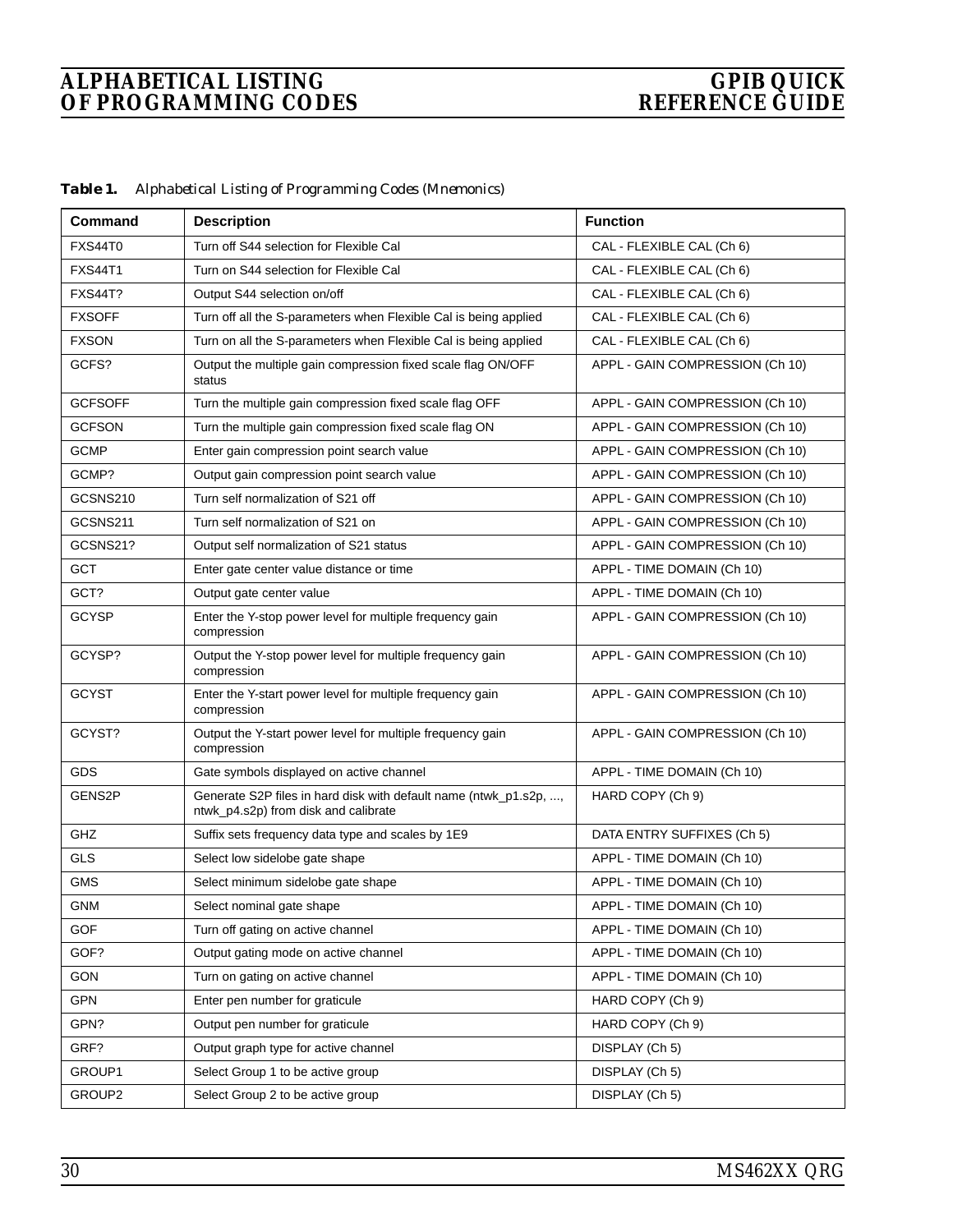| Command       | <b>Description</b>                                               | <b>Function</b>            |
|---------------|------------------------------------------------------------------|----------------------------|
| GROUP3        | Select Group 3 to be active group                                | DISPLAY (Ch 5)             |
| GROUP4        | Select Group 4 to be active group                                | DISPLAY (Ch 5)             |
| GROUP?        | Output active group number                                       | DISPLAY (Ch 5)             |
| <b>GRT</b>    | Select Rectangular gate shape                                    | APPL - TIME DOMAIN (Ch 10) |
| <b>GRTCOL</b> | Enter the color number for the graticule                         | UTILITY (Ch 9)             |
| GRTCOL?       | Output the color number for the graticule                        | UTILITY (Ch 9)             |
| <b>GSN</b>    | Enter gate span value distance or time                           | APPL - TIME DOMAIN (Ch 10) |
| GSN?          | Output gate span value                                           | APPL - TIME DOMAIN (Ch 10) |
| <b>GSP</b>    | Enter gate stop value distance or time                           | APPL - TIME DOMAIN (Ch 10) |
| GSP?          | Output gate stop value                                           | APPL - TIME DOMAIN (Ch 10) |
| <b>GST</b>    | Enter gate start value distance or time                          | APPL - TIME DOMAIN (Ch 10) |
| GST?          | Output gate start value                                          | APPL - TIME DOMAIN (Ch 10) |
| GSX?          | Output Gate Shape setting                                        | APPL - TIME DOMAIN (Ch 10) |
| H             | Suffix sets farad data type and scales by 1E0                    | DATA ENTRY SUFFIXES (Ch 5) |
| HAR1          | Select 1st harmonic (fundamental) frequency                      | APPL - HARMONIC (Ch 10)    |
| HAR2          | Select 2nd harmonic frequency                                    | APPL - HARMONIC (Ch 10)    |
| HAR3          | Select 3rd harmonic frequency                                    | APPL - HARMONIC (Ch 10)    |
| HAR4          | Select 4th harmonic frequency                                    | APPL - HARMONIC (Ch 10)    |
| HAR5          | Select 5th harmonic frequency                                    | APPL - HARMONIC (Ch 10)    |
| HAR6          | Select 6th harmonic frequency                                    | APPL - HARMONIC (Ch 10)    |
| HAR7          | Select 7th harmonic frequency                                    | APPL - HARMONIC (Ch 10)    |
| HAR8          | Select 8th harmonic frequency                                    | APPL - HARMONIC (Ch 10)    |
| HAR9          | Select 9th harmonic frequency                                    | APPL - HARMONIC (Ch 10)    |
| <b>HARCE</b>  | Select harmonic enhancement correction                           | APPL - HARMONIC (Ch 10)    |
| HARCEDONE?    | Output harmonic enhancement cal done status                      | APPL - HARMONIC (Ch 10)    |
| <b>HARCEP</b> | Select harmonic enhancement and Phase correction                 | APPL - HARMONIC (Ch 10)    |
| HARCEPDONE?   | Output harmonic enhancement and Phase cal done status            | APPL - HARMONIC (Ch 10)    |
| <b>HARCN</b>  | Select No harmonic correction                                    | APPL - HARMONIC (Ch 10)    |
| HARCPDONE?    | Output harmonic phase cal done status                            | APPL - HARMONIC (Ch 10)    |
| HARCX?        | Output harmonic correction setting                               | APPL - HARMONIC (Ch 10)    |
| <b>HARDOF</b> | Select harmonic display relative to output fundamental frequency | APPL - HARMONIC (Ch 10)    |
| <b>HARDSF</b> | Select harmonic display relative to source fundamental frequency | APPL - HARMONIC (Ch 10)    |
| <b>HARDSH</b> | Select harmonic display relative to source harmonic frequency    | APPL - HARMONIC (Ch 10)    |
| HARDX?        | Output harmonic display setting                                  | APPL - HARMONIC (Ch 10)    |
| HARP12        | Select ports 1 and 2                                             | APPL - HARMONIC (Ch 10)    |
| HARP13        | Select ports 1 and 3                                             | APPL - HARMONIC (Ch 10)    |
| HARPX?        | Output ports 1 and 2 or 1 and 3 setting                          | APPL - HARMONIC (Ch 10)    |

*Table 1. Alphabetical Listing of Programming Codes (Mnemonics)*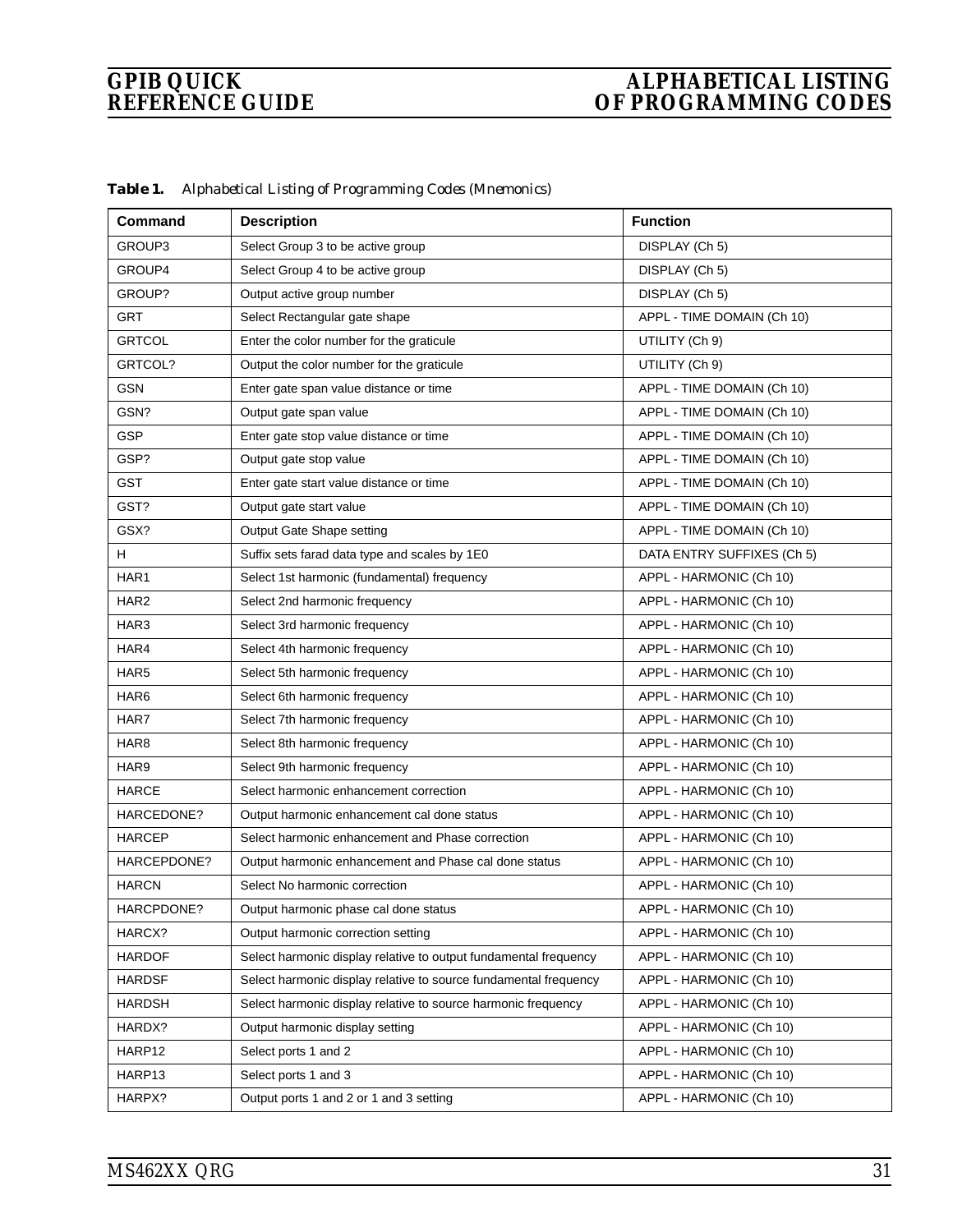| Command                     | <b>Description</b>                                            | <b>Function</b>            |
|-----------------------------|---------------------------------------------------------------|----------------------------|
| HARX?                       | Output harmonic frequency number                              | APPL - HARMONIC (Ch 10)    |
| HC <sub>0</sub>             | Disable internal IF calibration                               | SWEEP (Ch 5)               |
| HC <sub>1</sub>             | Enable internal IF calibration and trigger an IF calibration  | SWEEP (Ch 5)               |
| <b>HCT</b>                  | Trigger an IF calibration                                     | SWEEP (Ch 5)               |
| HCX?                        | Output internal IF calibration enable/disable status          | SWEEP (Ch 5)               |
| H <sub>D</sub> <sub>0</sub> | Turn off tabular data headers and page formatting             | HARD COPY (Ch 9)           |
| HD1                         | Turn on tabular data headers and page formatting              | HARD COPY (Ch 9)           |
| HDX?                        | Output tabular data headers and page formatting on/off status | HARD COPY (Ch 9)           |
| HELP0                       | Turn off help display                                         | APPL (Ch 10)               |
| HELP1                       | Turn on help display                                          | APPL (Ch 10)               |
| HELPX?                      | Output help display on/off status                             | APPL (Ch 10)               |
| HID                         | Hide active segmented limit                                   | DISPLAY - LIMITS (Ch 7)    |
| HIGHF?                      | Output the highest frequency                                  | REMOTE - MISC (Ch 8)       |
| <b>HLD</b>                  | Put sweep into hold mode                                      | HOLD (Ch 5)                |
| HLD?                        | Output the sweep hold status                                  | HOLD (Ch 5)                |
| <b>HPN</b>                  | Enter pen number for header                                   | HARD COPY (Ch 9)           |
| HPN?                        | Output pen number for header                                  | HARD COPY (Ch 9)           |
| HZ                          | Suffix sets frequency data type                               | DATA ENTRY SUFFIXES (Ch 5) |
| <b>IACCHAR</b>              | Input AutoCal characterization data from the GPIB             | CAL - AUTOCAL (Ch 6)       |
| <b>IARF</b>                 | Enter adapter removal files from GPIB and calibrate           | CAL (Ch 6)                 |
| IC <sub>1</sub>             | Enter calibration coefficient 1                               | REMOTE - CAL (Ch 8)        |
| IC10                        | Enter calibration coefficient 10                              | REMOTE - CAL (Ch 8)        |
| IC11                        | Enter calibration coefficient 11                              | REMOTE - CAL (Ch 8)        |
| <b>IC12</b>                 | Enter calibration coefficient 12                              | REMOTE - CAL (Ch 8)        |
| IC13                        | Enter calibration coefficient 13                              | REMOTE - CAL (Ch 8)        |
| IC14                        | Enter calibration coefficient 14                              | REMOTE - CAL (Ch 8)        |
| <b>IC15</b>                 | Enter calibration coefficient 15                              | REMOTE - CAL (Ch 8)        |
| IC16                        | Enter calibration coefficient 16                              | REMOTE - CAL (Ch 8)        |
| IC17                        | Enter calibration coefficient 17                              | REMOTE - CAL (Ch 8)        |
| IC <sub>18</sub>            | Enter calibration coefficient 18                              | REMOTE - CAL (Ch 8)        |
| IC19                        | Enter calibration coefficient 19                              | REMOTE - CAL (Ch 8)        |
| IC <sub>2</sub>             | Enter calibration coefficient 2                               | REMOTE - CAL (Ch 8)        |
| <b>IC20</b>                 | Enter calibration coefficient 20                              | REMOTE - CAL (Ch 8)        |
| IC21                        | Enter calibration coefficient 21                              | REMOTE - CAL (Ch 8)        |
| IC22                        | Enter calibration coefficient 22                              | REMOTE - CAL (Ch 8)        |
| IC23                        | Enter calibration coefficient 23                              | REMOTE - CAL (Ch 8)        |
| IC <sub>24</sub>            | Enter calibration coefficient 24                              | REMOTE - CAL (Ch 8)        |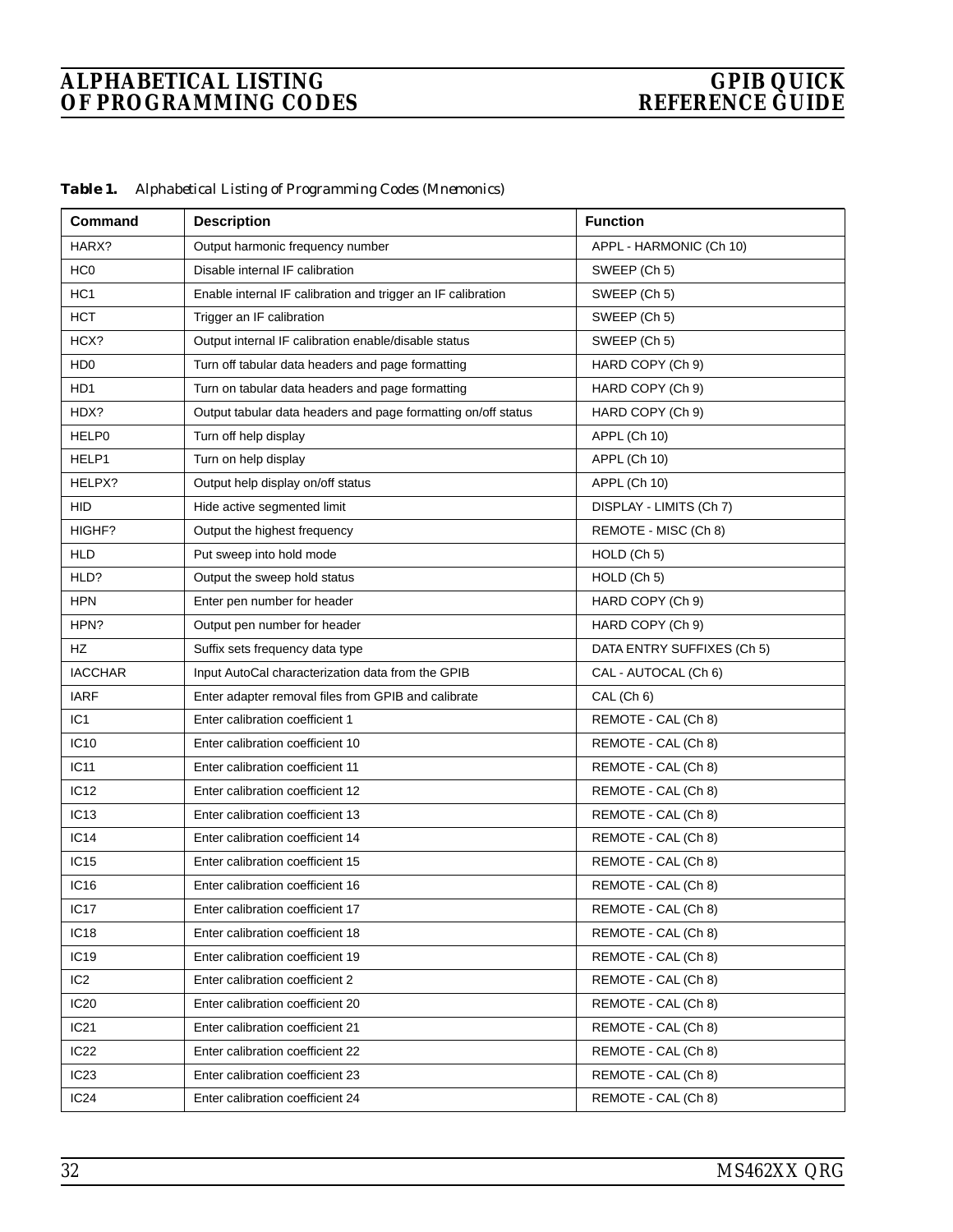| Command          | <b>Description</b>                                         | <b>Function</b>               |
|------------------|------------------------------------------------------------|-------------------------------|
| <b>IC25</b>      | Enter calibration coefficient 25                           | REMOTE - CAL (Ch 8)           |
| <b>IC26</b>      | Enter calibration coefficient 26                           | REMOTE - CAL (Ch 8)           |
| IC <sub>27</sub> | Enter calibration coefficient 27                           | REMOTE - CAL (Ch 8)           |
| <b>IC28</b>      | Enter calibration coefficient 28                           | REMOTE - CAL (Ch 8)           |
| <b>IC29</b>      | Enter calibration coefficient 29                           | REMOTE - CAL (Ch 8)           |
| IC <sub>3</sub>  | Enter calibration coefficient 3                            | REMOTE - CAL (Ch 8)           |
| <b>IC30</b>      | Enter calibration coefficient 30                           | REMOTE - CAL (Ch 8)           |
| IC31             | Enter calibration coefficient 31                           | REMOTE - CAL (Ch 8)           |
| <b>IC32</b>      | Enter calibration coefficient 32                           | REMOTE - CAL (Ch 8)           |
| <b>IC33</b>      | Enter calibration coefficient 33                           | REMOTE - CAL (Ch 8)           |
| IC34             | Enter calibration coefficient 34                           | REMOTE - CAL (Ch 8)           |
| <b>IC35</b>      | Enter calibration coefficient 35                           | REMOTE - CAL (Ch 8)           |
| <b>IC36</b>      | Enter calibration coefficient 36                           | REMOTE - CAL (Ch 8)           |
| IC <sub>37</sub> | Enter calibration coefficient 37                           | REMOTE - CAL (Ch 8)           |
| <b>IC38</b>      | Enter calibration coefficient 38                           | REMOTE - CAL (Ch 8)           |
| <b>IC39</b>      | Enter calibration coefficient 39                           | REMOTE - CAL (Ch 8)           |
| IC4              | Enter calibration coefficient 4                            | REMOTE - CAL (Ch 8)           |
| <b>IC40</b>      | Enter calibration coefficient 40                           | REMOTE - CAL (Ch 8)           |
| IC <sub>5</sub>  | Enter calibration coefficient 5                            | REMOTE - CAL (Ch 8)           |
| IC <sub>6</sub>  | Enter calibration coefficient 6                            | REMOTE - CAL (Ch 8)           |
| IC7              | Enter calibration coefficient 7                            | REMOTE - CAL (Ch 8)           |
| IC <sub>8</sub>  | Enter calibration coefficient 8                            | REMOTE - CAL (Ch 8)           |
| IC <sub>9</sub>  | Enter calibration coefficient 9                            | REMOTE - CAL (Ch 8)           |
| <b>ICA</b>       | Enter calibration coefficient 10                           | REMOTE - CAL (Ch 8)           |
| ICB              | Enter calibration coefficient 11                           | REMOTE - CAL (Ch 8)           |
| ICC              | Enter calibration coefficient 12                           | REMOTE - CAL (Ch 8)           |
| ICD              | Enter corrected data for active channel parameter          | REMOTE - MEASURED DATA (Ch 8) |
| <b>ICF</b>       | Enter front panel setup and calibration data               | REMOTE - SETUP (Ch 8)         |
| <b>ICFEDE</b>    | Enter the front panel setup, calibration, and EDE data     | REMOTE - SETUP (Ch 8)         |
| <b>ICFSG</b>     | Enter the segmented sweep data                             | REMOTE - SETUP (Ch 8)         |
| <b>ICL</b>       | Enter all applicable calibration coefficients for cal type | REMOTE - CAL (Ch 8)           |
| ICL3P            | Enter additional 12 calibration coefficients for 3-port    | REMOTE - CAL (Ch 8)           |
| ICM <sub>0</sub> | Turn interchannel math off                                 | DISPLAY (Ch 5)                |
| ICM1             | Turn interchannel math on                                  | DISPLAY (Ch 5)                |
| ICMX?            | Output interchannel math on/off status                     | DISPLAY (Ch 5)                |
| ICOP1            | Enter interchannel num for operand 1                       | DISPLAY (Ch 5)                |
| ICOP1?           | Output interchannel num for operand 1                      | DISPLAY (Ch 5)                |

*Table 1. Alphabetical Listing of Programming Codes (Mnemonics)*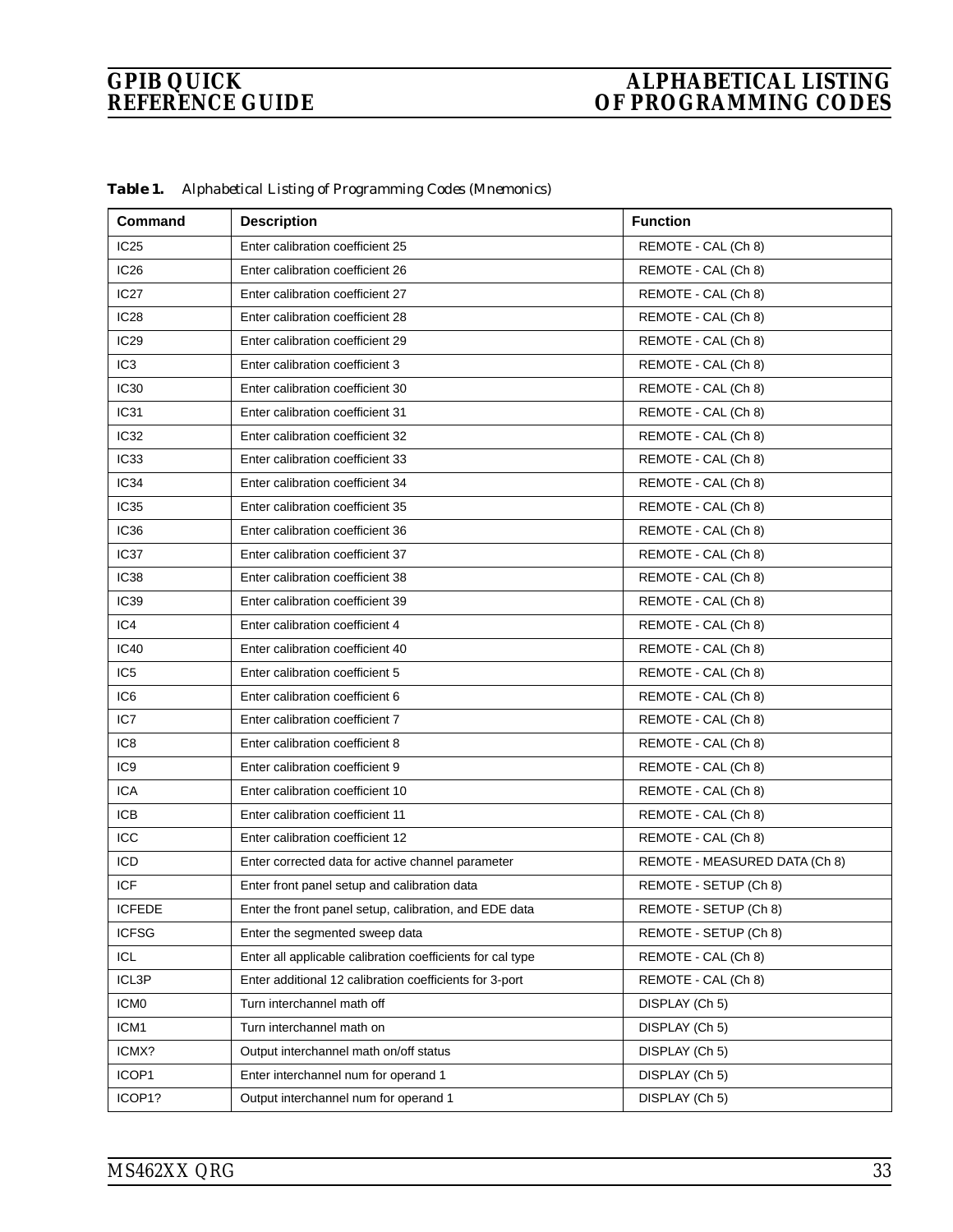| Table 1. | Alphabetical Listing of Programming Codes (Mnemonics) |  |  |  |  |
|----------|-------------------------------------------------------|--|--|--|--|
|----------|-------------------------------------------------------|--|--|--|--|

| Command           | <b>Description</b>                            | <b>Function</b>                  |
|-------------------|-----------------------------------------------|----------------------------------|
| ICOP <sub>2</sub> | Enter interchannel num for operand 2          | DISPLAY (Ch 5)                   |
| ICOP2?            | Output interchannel num for operand 2         | DISPLAY (Ch 5)                   |
| <b>IEM</b>        | Enter extended status byte mask               | REMOTE - STATUS REPORTING (Ch 8) |
| IF <sub>1</sub>   | Select 10 Hz IF bandwidth                     | AVG (Ch 5)                       |
| IF <sub>2</sub>   | Select 100 Hz IF bandwidth                    | AVG (Ch 5)                       |
| IF <sub>3</sub>   | Select 1 kHz IF bandwidth                     | AVG (Ch 5)                       |
| IF4               | Select 10 kHz IF bandwidth                    | AVG (Ch 5)                       |
| <b>IFA</b>        | Select 30 kHz IF bandwidth                    | AVG (Ch 5)                       |
| IFBW10            | Select 10 Hz IF bandwidth                     | AVG (Ch 5)                       |
| IFBW100           | Select 100 Hz IF bandwidth                    | AVG (Ch 5)                       |
| IFBW10K           | Select 10 kHz IF bandwidth                    | AVG (Ch 5)                       |
| IFBW1K            | Select 1 kHz IF bandwidth                     | AVG (Ch 5)                       |
| IFBW30            | Select 30 Hz IF bandwidth                     | AVG (Ch 5)                       |
| IFBW300           | Select 300 Hz IF bandwidth                    | AVG (Ch 5)                       |
| IFBW30K           | Select 30 kHz IF bandwidth                    | AVG (Ch 5)                       |
| IFBW3K            | Select 3 kHz IF bandwidth                     | AVG (Ch 5)                       |
| IFBWX?            | Output IF bandwidth (10-30000)                | AVG (Ch 5)                       |
| <b>IFD</b>        | Enter final data for active channel parameter | REMOTE - MEASURED DATA (Ch 8)    |
| <b>IFM</b>        | Select 10 Hz IF bandwidth                     | AVG (Ch 5)                       |
| <b>IFN</b>        | Select 1 kHz IF bandwidth                     | AVG (Ch 5)                       |
| <b>IFP</b>        | Enter current front panel setup               | REMOTE - SETUP (Ch 8)            |
| <b>IFR</b>        | Select 100 Hz IF bandwidth                    | AVG (Ch 5)                       |
| IFV               | Enter frequency values                        | APPL (Ch 10)                     |
| IFX?              | Output IF bandwidth (1-4)                     | AVG (Ch 5)                       |
| <b>IHDW</b>       | Enter hardware cal data from GPIB             | REMOTE - MISC (Ch 8)             |
| <b>IKIT</b>       | Enter calkit data from GPIB                   | REMOTE - MISC (Ch 8)             |
| ILM               | Enter limits status byte mask                 | REMOTE - STATUS REPORTING (Ch 8) |
| IMD3              | Select 3rd order intermodulation products     | APPL - IMD (Ch 10)               |
| IMD <sub>5</sub>  | Select 5th order intermodulation products     | APPL - IMD (Ch 10)               |
| IMD7              | Select 7th order intermodulation products     | APPL - IMD (Ch 10)               |
| IMD9              | Select 9th order intermodulation products     | APPL - IMD (Ch 10)               |
| IMDC0             | Turn off IMD correction                       | APPL - IMD (Ch 10)               |
| IMDC1             | Turn on IMD correction                        | APPL - IMD (Ch 10)               |
| IMDCDONE?         | Output IMD cal done status                    | APPL - IMD (Ch 10)               |
| IMDCX?            | Output IMD correction on/off status           | APPL - IMD (Ch 10)               |
| <b>IMDDI</b>      | Display IMD intercept                         | APPL - IMD (Ch 10)               |
| <b>IMDDP</b>      | Display IMD product                           | APPL - IMD (Ch 10)               |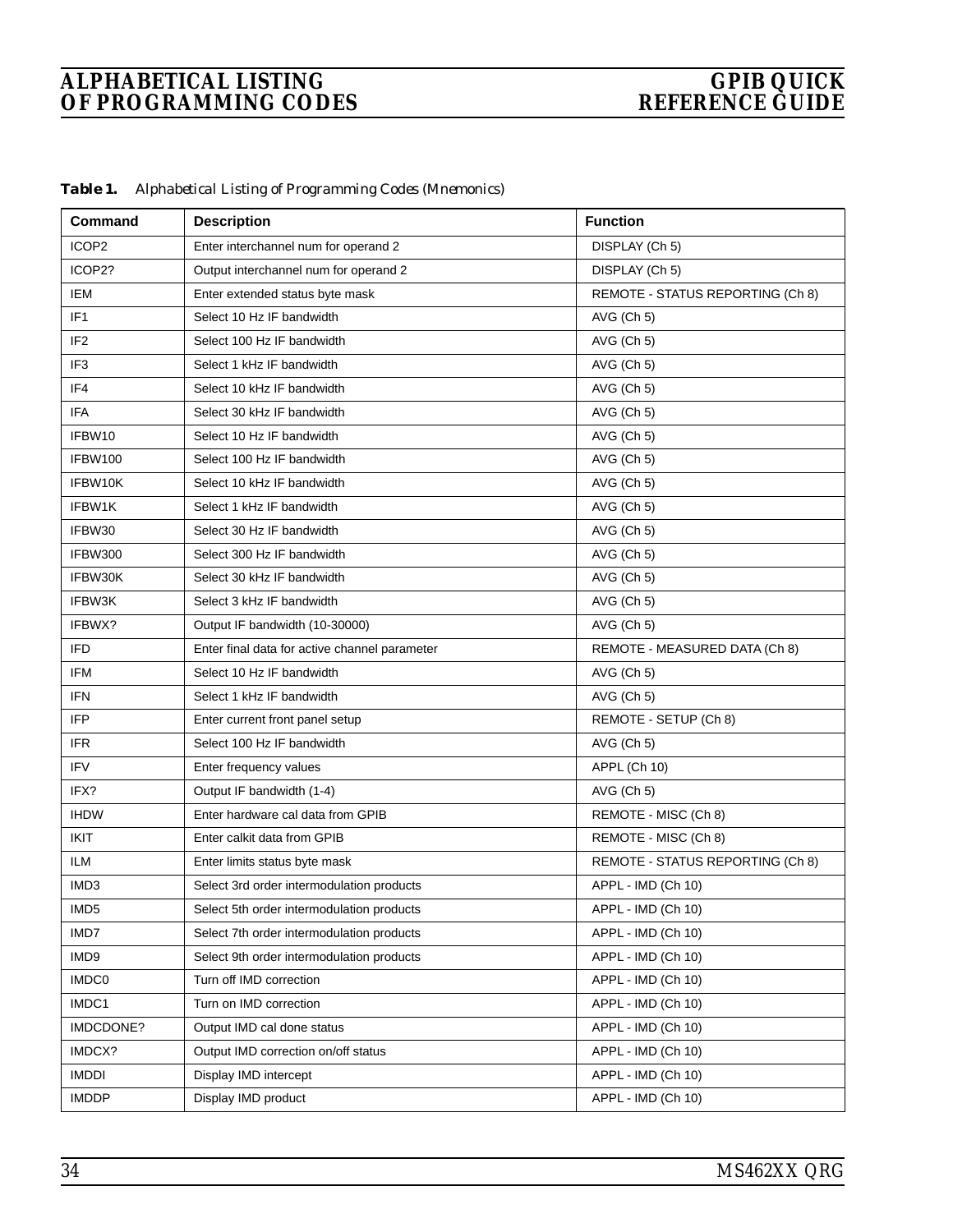| Command          | <b>Description</b>                                                       | <b>Function</b>    |
|------------------|--------------------------------------------------------------------------|--------------------|
| IMDDX?           | Output IMD display selection                                             | APPL - IMD (Ch 10) |
| IMDLOS2          | Select source 2 for IMD LO                                               | APPL - IMD (Ch 10) |
| <b>IMDLOS3</b>   | Select source 3 for IMD LO                                               | APPL - IMD (Ch 10) |
| IMDLOS4          | Select source 4 for IMD LO                                               | APPL - IMD (Ch 10) |
| IMDLOSX?         | Output IMD tone 1 source number                                          | APPL - IMD (Ch 10) |
| <b>IMDMRI</b>    | Select Input as measurement reference for IMD                            | APPL - IMD (Ch 10) |
| <b>IMDMRO</b>    | Select Output as measurement reference for IMD                           | APPL - IMD (Ch 10) |
| IMDMRX?          | Output measurement reference for IMD                                     | APPL - IMD (Ch 10) |
| IMDOX?           | Output IMD ORDER selection                                               | APPL - IMD (Ch 10) |
| IMDRT1           | Select IMD relative to tone 1                                            | APPL - IMD (Ch 10) |
| IMDRT2           | Select IMD relative to tone 2                                            | APPL - IMD (Ch 10) |
| IMDRTX?          | Output IMD display relative to tone number selection                     | APPL - IMD (Ch 10) |
| <b>IMDSSMA</b>   | Select source selection apply mode                                       | APPL - IMD (Ch 10) |
| <b>IMDSSMD</b>   | Select source selection define mode                                      | APPL - IMD (Ch 10) |
| IMDSSMX?         | Output source selection mode                                             | APPL - IMD (Ch 10) |
| IMDT1S1          | Select source 1 for IMD tone 1                                           | APPL - IMD (Ch 10) |
| IMDT1S2          | Select source 2 for IMD tone 1                                           | APPL - IMD (Ch 10) |
| IMDT1S3          | Select source 3 for IMD tone 1                                           | APPL - IMD (Ch 10) |
| IMDT1S4          | Select source 4 for IMD tone 1                                           | APPL - IMD (Ch 10) |
| IMDT1SX?         | Output IMD tone 1 source number                                          | APPL - IMD (Ch 10) |
| IMDT2OFF         | Enter IMD tone 2 offset                                                  | APPL - IMD (Ch 10) |
| IMDT2OFF?        | Output IMD tone 2 offset                                                 | APPL - IMD (Ch 10) |
| IMDT2S1          | Select source 1 for IMD tone 2                                           | APPL - IMD (Ch 10) |
| IMDT2S2          | Select source 2 for IMD tone 2                                           | APPL - IMD (Ch 10) |
| IMDT2S3          | Select source 3 for IMD tone 2                                           | APPL - IMD (Ch 10) |
| IMDT2S4          | Select source 4 for IMD tone 2                                           | APPL - IMD (Ch 10) |
| IMDT2SX?         | Output IMD tone 2 source number                                          | APPL - IMD (Ch 10) |
| <b>IMG</b>       | Select imaginary display for active channel                              | DISPLAY (Ch 5)     |
| IMPCOMPU?        | Output computation method selection for impedance transformation         | CONFIG (Ch 5)      |
| <b>IMPPORT</b>   | Enter port number as active for impedance transformation                 | CONFIG (Ch 5)      |
| IMPPORT?         | Output active port number for impedance transformation                   | CONFIG (Ch 5)      |
| <b>IMPPOWER</b>  | Select power-wave as computation method for impedance<br>transformation  | CONFIG (Ch 5)      |
| <b>IMPPSEUDO</b> | Select pseudo-wave as computation method for impedance<br>transformation | CONFIG (Ch 5)      |
| <b>IMPREACT</b>  | Enter reactive term for impedance transformation                         | CONFIG (Ch 5)      |
| IMPREACT?        | Output reactiv term for impedance transformation                         | CONFIG (Ch 5)      |
| <b>IMPRESIST</b> | Enter resistive term for impedance transformation                        | CONFIG (Ch 5)      |

*Table 1. Alphabetical Listing of Programming Codes (Mnemonics)*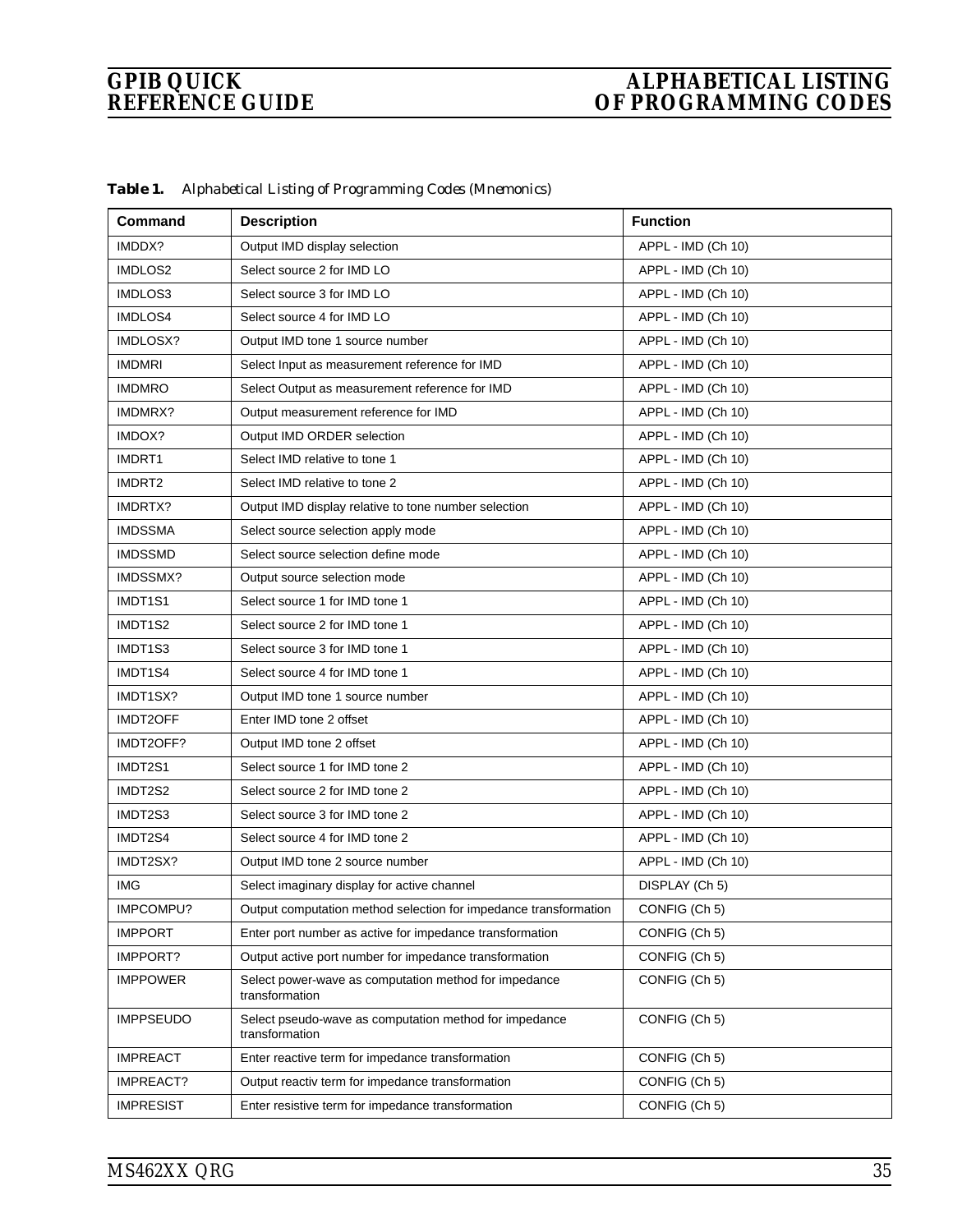| Table 1. | Alphabetical Listing of Programming Codes (Mnemonics) |  |  |  |  |
|----------|-------------------------------------------------------|--|--|--|--|
|----------|-------------------------------------------------------|--|--|--|--|

| Command           | <b>Description</b>                                             | <b>Function</b>                  |
|-------------------|----------------------------------------------------------------|----------------------------------|
| <b>IMPRESIST?</b> | Output resistive term for impedance transformation             | CONFIG (Ch 5)                    |
| <b>IMPTS0</b>     | Turn impedance transformation mode off                         | CONFIG (Ch 5)                    |
| IMPTS1            | Turn impedance transformation mode on                          | CONFIG (Ch 5)                    |
| IMPTS?            | Output impedance transformation mode status                    | CONFIG (Ch 5)                    |
| <b>IMU</b>        | Suffix sets imaginary data type                                | DATA ENTRY SUFFIXES (Ch 5)       |
| <b>INRM</b>       | Enter normalization data from GPIB                             | REMOTE - MEASURED DATA (Ch 8)    |
| INT.              | Initialize (format) floppy disk                                | UTILITY - DISK (Ch 9)            |
| <b>IPM</b>        | Enter the 488.2 service request enable mask                    | REMOTE - STATUS REPORTING (Ch 8) |
| IS <sub>1</sub>   | Enter front panel setup 1                                      | REMOTE - SETUP (Ch 8)            |
| <b>IS10</b>       | Enter front panel setup 10                                     | REMOTE - SETUP (Ch 8)            |
| IS <sub>2</sub>   | Enter front panel setup 2                                      | REMOTE - SETUP (Ch 8)            |
| IS <sub>3</sub>   | Enter front panel setup 3                                      | REMOTE - SETUP (Ch 8)            |
| IS4               | Enter front panel setup 4                                      | REMOTE - SETUP (Ch 8)            |
| IS <sub>5</sub>   | Enter front panel setup 5                                      | REMOTE - SETUP (Ch 8)            |
| IS <sub>6</sub>   | Enter front panel setup 6                                      | REMOTE - SETUP (Ch 8)            |
| IS7               | Enter front panel setup 7                                      | REMOTE - SETUP (Ch 8)            |
| IS <sub>8</sub>   | Enter front panel setup 8                                      | REMOTE - SETUP (Ch 8)            |
| IS <sub>9</sub>   | Enter front panel setup 9                                      | REMOTE - SETUP (Ch 8)            |
| <b>ISC</b>        | Enter scale and select inverted compressed Smith chart display | DISPLAY (Ch 5)                   |
| <b>ISE</b>        | Enter scale and select inverted expanded Smith chart display   | DISPLAY (Ch 5)                   |
| <b>ISF</b>        | Exclude isolation                                              | CAL (Ch 6)                       |
| <b>ISM</b>        | Select normal inverted Smith chart for active channel          | DISPLAY (Ch 5)                   |
| <b>ISN</b>        | Include isolation                                              | CAL (Ch 6)                       |
| ISX?              | Output isolation calibration selected true/false               | CAL (Ch 6)                       |
| Κ                 | Suffix sets degrees Kelvin data type                           | DATA ENTRY SUFFIXES (Ch 5)       |
| KEC               | Keep existing calibration data                                 | CAL (Ch 6)                       |
| <b>KEL</b>        | Suffix sets degrees Kelvin data type                           | DATA ENTRY SUFFIXES (Ch 5)       |
| KHZ               | Suffix sets frequency data type and scales by 1E3              | DATA ENTRY SUFFIXES (Ch 5)       |
| LAND              | Select landscape mode for output plot                          | HARD COPY (Ch 9)                 |
| LANG              | Enable the specified language support                          | UTILITY (Ch 9)                   |
| LANG?             | Query the current language support                             | UTILITY (Ch 9)                   |
| LAYCOL            | Enter the color number for overlay data                        | UTILITY (Ch 9)                   |
| LAYCOL?           | Output the color number for overlay data                       | UTILITY (Ch 9)                   |
| LB0               | Turn limits testing beep on failure off                        | DISPLAY - LIMITS (Ch 7)          |
| LB1               | Turn limits testing beep on failure on                         | DISPLAY - LIMITS (Ch 7)          |
| LBX?              | Output limits testing beeper enable status                     | DISPLAY - LIMITS (Ch 7)          |
| <b>LCM</b>        | Select LRL calibration method                                  | CAL (Ch 6)                       |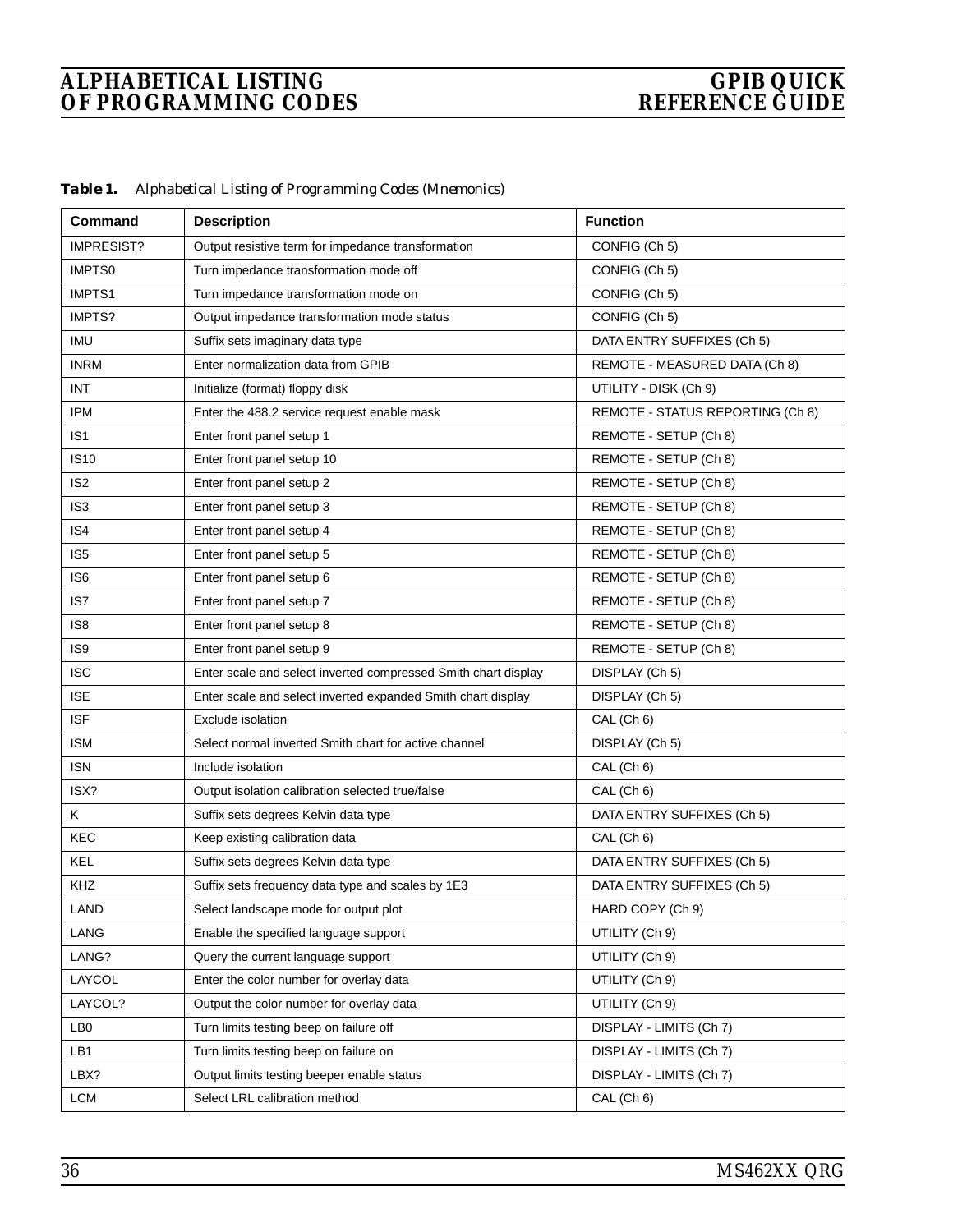| Command            | <b>Description</b>                                                 | <b>Function</b>         |
|--------------------|--------------------------------------------------------------------|-------------------------|
| LCM <sub>0</sub>   | Disable printing comment information                               | HARD COPY (Ch 9)        |
| LCM1               | Enable printing comment information                                | HARD COPY (Ch 9)        |
| LDARF              | Load adapter removal files from disk and calibrate                 | CAL (Ch 6)              |
| LDT <sub>0</sub>   | Disable printing date/time                                         | HARD COPY (Ch 9)        |
| LDT1               | Enable printing date/time                                          | HARD COPY (Ch 9)        |
| LDV <sub>0</sub>   | Disable printing device ID                                         | HARD COPY (Ch 9)        |
| LDV1               | Enable printing device ID                                          | HARD COPY (Ch 9)        |
| <b>LFD</b>         | Enter limit frequency readout delta value                          | DISPLAY - LIMITS (Ch 7) |
| LFD <sub>2</sub>   | Enter limit frequency readout delta value for bottom graph         | DISPLAY - LIMITS (Ch 7) |
| LFD <sub>2</sub> ? | Output limit frequency readout delta value for bottom graph        | DISPLAY - LIMITS (Ch 7) |
| LFD?               | Output limit frequency readout delta value                         | DISPLAY - LIMITS (Ch 7) |
| LFP                | Select limit frequency readout for phase displays                  | DISPLAY - LIMITS (Ch 7) |
| <b>LFR</b>         | Select limit frequency readout for active channel                  | DISPLAY - LIMITS (Ch 7) |
| LID.               | Enter string for DUT identity                                      | HARD COPY (Ch 9)        |
| LID?               | Output string for DUT identity                                     | HARD COPY (Ch 9)        |
| LIN                | Select linear magnitude display for active channel                 | DISPLAY (Ch 5)          |
| LKT                | Load calibration kit information from floppy disk                  | UTILITY - DISK (Ch 9)   |
| LL1                | Enter length of line 1 for LRL calibration                         | CAL (Ch 6)              |
| <b>LL1?</b>        | Output length of line 1 for LRL calibration                        | CAL (Ch 6)              |
| LL1P3              | Enter length of line 1 for 3-port TRX calibration                  | CAL (Ch 6)              |
| <b>LL1P3?</b>      | Output length of line 1 for 3-port TRX calibration                 | CAL (Ch 6)              |
| LL <sub>2</sub>    | Enter length of line 2 for LRL calibration                         | CAL (Ch 6)              |
| LL2?               | Output length of line 2 for LRL calibration                        | CAL (Ch 6)              |
| LL2P3              | Enter length of line 2 for 3-port TRX calibration                  | CAL (Ch 6)              |
| LL2P3?             | Output length of line 2 for 3-port TRX calibration                 | CAL (Ch 6)              |
| LL3                | Enter length of line 3 for LRL calibration                         | CAL (Ch 6)              |
| LL3?               | Output length of line 3 for LRL calibration                        | CAL (Ch 6)              |
| LLM?               | Output limit line display mode single or segmented                 | DISPLAY - LIMITS (Ch 7) |
| <b>LLO</b>         | Enter lower limit value for top graph on active channel            | DISPLAY - LIMITS (Ch 7) |
| LLO <sub>2</sub>   | Enter lower limit value for bottom graph on active channel         | DISPLAY - LIMITS (Ch 7) |
| LLO2?              | Output lower limit value for bottom graph on active channel        | DISPLAY - LIMITS (Ch 7) |
| LLO?               | Output lower limit value for top graph on active channel           | DISPLAY - LIMITS (Ch 7) |
| LLZ                | Enter line impedance for LRL calibration                           | CAL (Ch 6)              |
| LLZ?               | Output line impedance for LRL calibration                          | CAL (Ch 6)              |
| LM <sub>2</sub>    | Select a match for the second device during a LRM type calibration | CAL (Ch 6)              |
| LM3                | Select a match for the third device during a LRM type calibration  | CAL (Ch 6)              |
| LMD <sub>0</sub>   | Disable printing model information                                 | HARD COPY (Ch 9)        |

*Table 1. Alphabetical Listing of Programming Codes (Mnemonics)*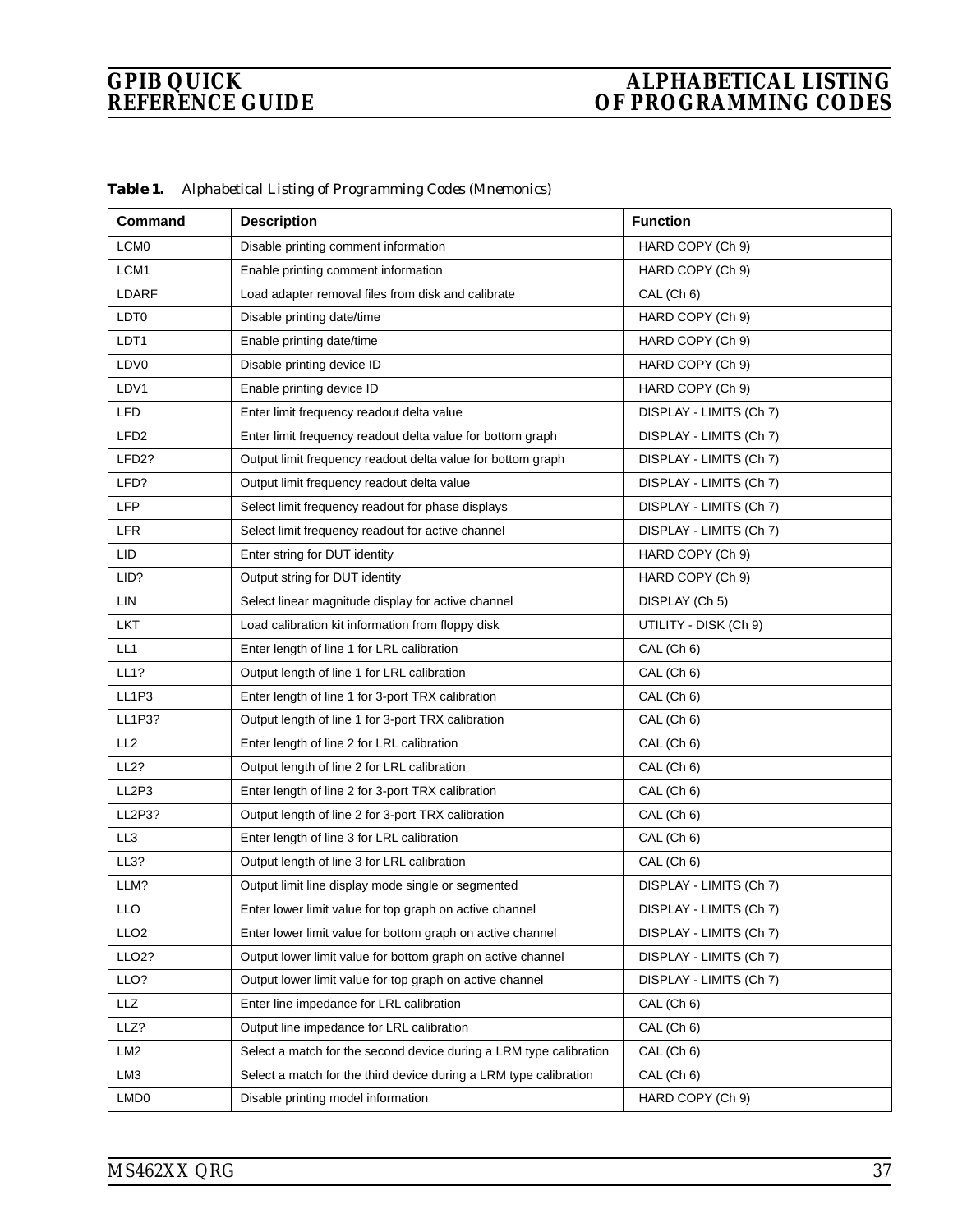| Table 1. |  |  | Alphabetical Listing of Programming Codes (Mnemonics) |  |  |
|----------|--|--|-------------------------------------------------------|--|--|
|----------|--|--|-------------------------------------------------------|--|--|

| Command          | <b>Description</b>                                           | <b>Function</b>            |
|------------------|--------------------------------------------------------------|----------------------------|
| LMD1             | Enable printing model information                            | HARD COPY (Ch 9)           |
| <b>LMS</b>       | Enter string for DUT model/serial number                     | HARD COPY (Ch 9)           |
| LMS?             | Output string for DUT model/serial number                    | HARD COPY (Ch 9)           |
| LNM              | Enter string for operator name                               | HARD COPY (Ch 9)           |
| LNM?             | Output string for operator name                              | HARD COPY (Ch 9)           |
| LOC              | Enter string for operator comment                            | HARD COPY (Ch 9)           |
| LOC?             | Output string for operator comment                           | HARD COPY (Ch 9)           |
| LOF              | Limits display off                                           | DISPLAY - LIMITS (Ch 7)    |
| LOGO0            | Turn hard copy logo off                                      | HARD COPY (Ch 9)           |
| LOGO1            | Turn hard copy logo on                                       | HARD COPY (Ch 9)           |
| LOGO?            | Output hard copy logo selection standard/user defined        | HARD COPY (Ch 9)           |
| <b>LOGOS</b>     | Select standard hard copy logo                               | HARD COPY (Ch 9)           |
| LOGOU            | Select user defined hard copy logo                           | HARD COPY (Ch 9)           |
| LOGOX?           | Output hard copy logo on/off status                          | HARD COPY (Ch 9)           |
| LOL0             | Turn lower limit off                                         | DISPLAY - LIMITS (Ch 7)    |
| LOL1             | Turn lower limit on at current value                         | DISPLAY - LIMITS (Ch 7)    |
| LOL20            | Turn lower limit off for bottom graph                        | DISPLAY - LIMITS (Ch 7)    |
| LOL21            | Turn lower limit on at current value for bottom graph        | DISPLAY - LIMITS (Ch 7)    |
| LOL2X?           | Output lower limit on/off status for bottom graph            | DISPLAY - LIMITS (Ch 7)    |
| LOLX?            | Output lower limit on/off status                             | DISPLAY - LIMITS (Ch 7)    |
| <b>LON</b>       | Limits display on                                            | DISPLAY - LIMITS (Ch 7)    |
| LON?             | Output limits display on/off status                          | DISPLAY - LIMITS (Ch 7)    |
| LOP <sub>0</sub> | Disable printing operator information                        | HARD COPY (Ch 9)           |
| LOP1             | Enable printing operator information                         | HARD COPY (Ch 9)           |
| LPF1?            | Output limit test failure status on channel 1                | DISPLAY - LIMITS (Ch 7)    |
| LPF2?            | Output limit test failure status on channel 2                | DISPLAY - LIMITS (Ch 7)    |
| LPF3?            | Output limit test failure status on channel 3                | DISPLAY - LIMITS (Ch 7)    |
| LPF4?            | Output limit test failure status on channel 4                | DISPLAY - LIMITS (Ch 7)    |
| LPF?             | Output limit test failure status all channels                | DISPLAY - LIMITS (Ch 7)    |
| LPH              | Select linear magnitude and phase display for active channel | DISPLAY (Ch 5)             |
| LPI              | Select lowpass impulse response for active channel           | APPL - TIME DOMAIN (Ch 10) |
| <b>LPS</b>       | Select lowpass step response for active channel              | APPL - TIME DOMAIN (Ch 10) |
| LPSX?            | Output lowpass response for active channel impulse or step   | APPL - TIME DOMAIN (Ch 10) |
| LR <sub>2</sub>  | Specify 2 line LRL calibration                               | CAL (Ch 6)                 |
| LR3              | Specify 3 line LRL calibration                               | CAL (Ch 6)                 |
| LRX?             | Output line selection for LRL calibration 2 line/3 line      | CAL (Ch 6)                 |
| LS1              | Set lower segmented limit 1 as the active segment            | DISPLAY - LIMITS (Ch 7)    |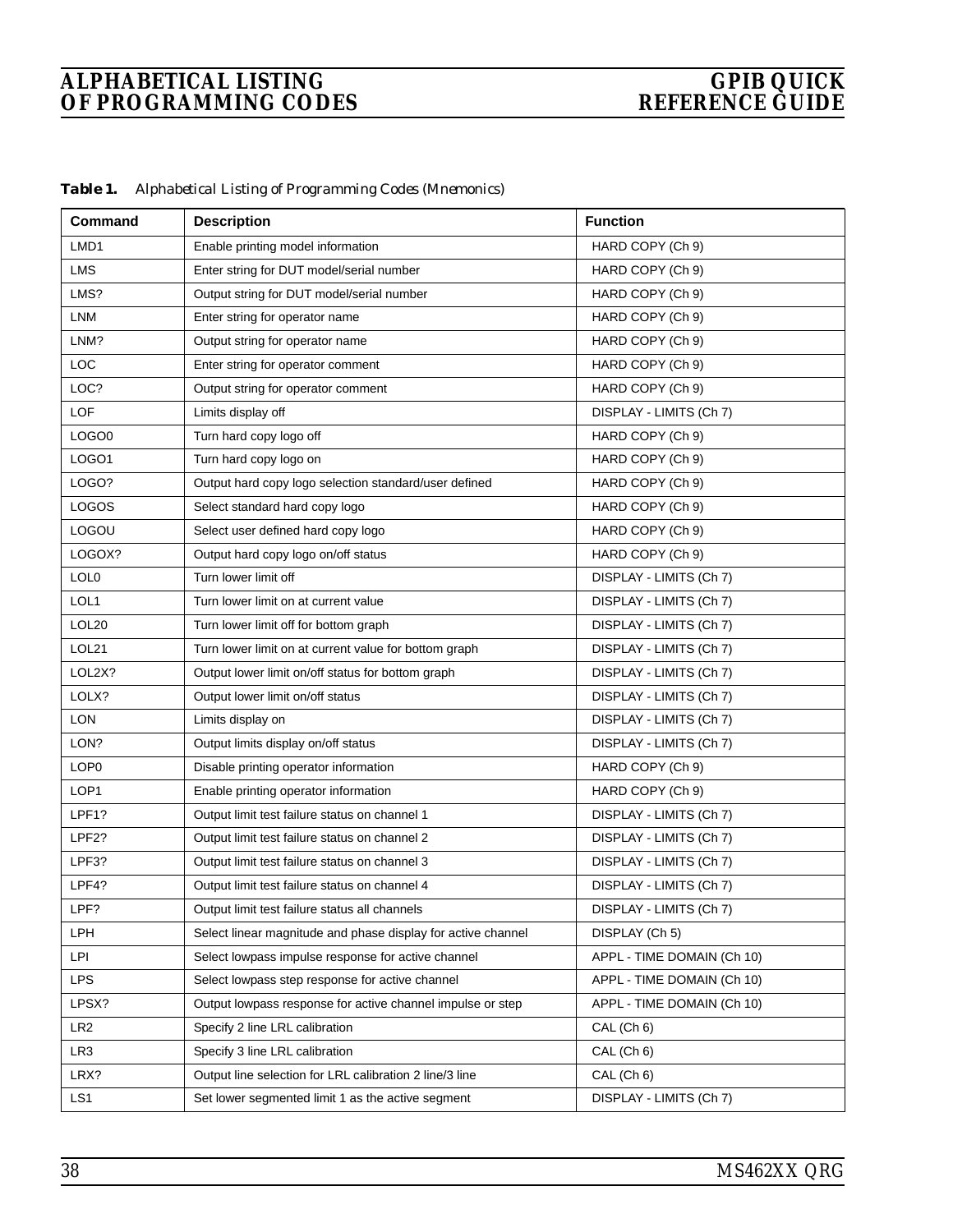### **GPIB QUICK ALPHABETICAL LISTING**<br>REFERENCE GUIDE OF PROGRAMMING CODES *OF PROGRAMMING CODES*

| Command                                                              | <b>Description</b>                                           | <b>Function</b>                 |
|----------------------------------------------------------------------|--------------------------------------------------------------|---------------------------------|
| <b>LS10</b><br>Select lower segmented limit 10 as the active segment |                                                              | DISPLAY - LIMITS (Ch 7)         |
| LS <sub>2</sub>                                                      | Select lower segmented limit 2 as the active segment         | DISPLAY - LIMITS (Ch 7)         |
| LS <sub>3</sub>                                                      | Select lower segmented limit 3 as the active segment         | DISPLAY - LIMITS (Ch 7)         |
| LS4                                                                  | Select lower segmented limit 4 as the active segment         | DISPLAY - LIMITS (Ch 7)         |
| LS <sub>5</sub>                                                      | Select lower segmented limit 5 as the active segment         | DISPLAY - LIMITS (Ch 7)         |
| LS6                                                                  | Select lower segmented limit 6 as the active segment         | DISPLAY - LIMITS (Ch 7)         |
| LS7                                                                  | Select lower segmented limit 7 as the active segment         | DISPLAY - LIMITS (Ch 7)         |
| LS8                                                                  | Select lower segmented limit 8 as the active segment         | DISPLAY - LIMITS (Ch 7)         |
| LS9                                                                  | Select lower segmented limit 9 as the active segment         | DISPLAY - LIMITS (Ch 7)         |
| <b>LSB</b>                                                           | Select least significant byte first binary transfer          | REMOTE - FORMATTING (Ch 8)      |
| <b>LSEG</b>                                                          | Select segmented limit line display mode                     | DISPLAY - LIMITS (Ch 7)         |
| <b>LSNG</b>                                                          | Select single limit line display mode                        | DISPLAY - LIMITS (Ch 7)         |
| LSX?                                                                 | Output active segmented limit                                | DISPLAY - LIMITS (Ch 7)         |
| LT <sub>0</sub>                                                      | Turn limits testing off                                      | DISPLAY - LIMITS (Ch 7)         |
| LT <sub>1</sub>                                                      | Turn limits testing on                                       | DISPLAY - LIMITS (Ch 7)         |
| LT1?                                                                 | Output limits testing enable status                          | DISPLAY - LIMITS (Ch 7)         |
| <b>LTC</b>                                                           | Select coaxial transmission line for calibration             | CAL (Ch 6)                      |
| <b>LTRD</b>                                                          | Output response data from the dedicated GPIB bus             | CONFIG - MULTIPLE SOURCE (Ch 5) |
| <b>LTST</b>                                                          | Display the limits testing menu                              | DISPLAY - LIMITS (Ch 7)         |
| LTU                                                                  | Select microstrip transmission line for calibration          | CAL (Ch 6)                      |
| LTW                                                                  | Select waveguide transmission line for calibration           | CAL (Ch 6)                      |
| <b>LTWRT</b>                                                         | Send program data to the dedicated GPIB bus                  | CONFIG - MULTIPLE SOURCE (Ch 5) |
| LTX?                                                                 | Output line type                                             | CAL (Ch 6)                      |
| <b>LUP</b>                                                           | Enter upper limit value for top graph on active channel      | DISPLAY - LIMITS (Ch 7)         |
| LUP <sub>2</sub>                                                     | Enter upper limit value for bottom graph on active channel   | DISPLAY - LIMITS (Ch 7)         |
| LUP2?                                                                | Output upper limit value for bottom graph on active channel  | DISPLAY - LIMITS (Ch 7)         |
| LUP?                                                                 | Output upper limit value for top graph on active channel     | DISPLAY - LIMITS (Ch 7)         |
| LVH                                                                  | Select high as limits testing TTL level                      | DISPLAY - LIMITS (Ch 7)         |
| <b>LVL</b>                                                           | Select low as limits testing TTL level                       | DISPLAY - LIMITS (Ch 7)         |
| LVX?                                                                 | Output limits testing TTL level status                       | DISPLAY - LIMITS (Ch 7)         |
| LX2?                                                                 | Output device for line 2 of LRL calibration line/match       | CAL (Ch 6)                      |
| LX3?                                                                 | Output device for line 3 of LRL calibration line/match       | CAL (Ch 6)                      |
| м                                                                    | Suffix sets distance data type                               | DATA ENTRY SUFFIXES (Ch 5)      |
| M <sub>10</sub> C                                                    | Set CW mode at marker 10 frequency                           | MARKER (Ch 7)                   |
| M10E                                                                 | Set sweep/zoom end to marker 10 frequency distance or time   | MARKER (Ch 7)                   |
| <b>M10S</b>                                                          | Set sweep/zoom start to marker 10 frequency distance or time | MARKER (Ch 7)                   |
| <b>M11C</b>                                                          | Set CW mode at marker 11 frequency                           | MARKER (Ch 7)                   |

*Table 1. Alphabetical Listing of Programming Codes (Mnemonics)*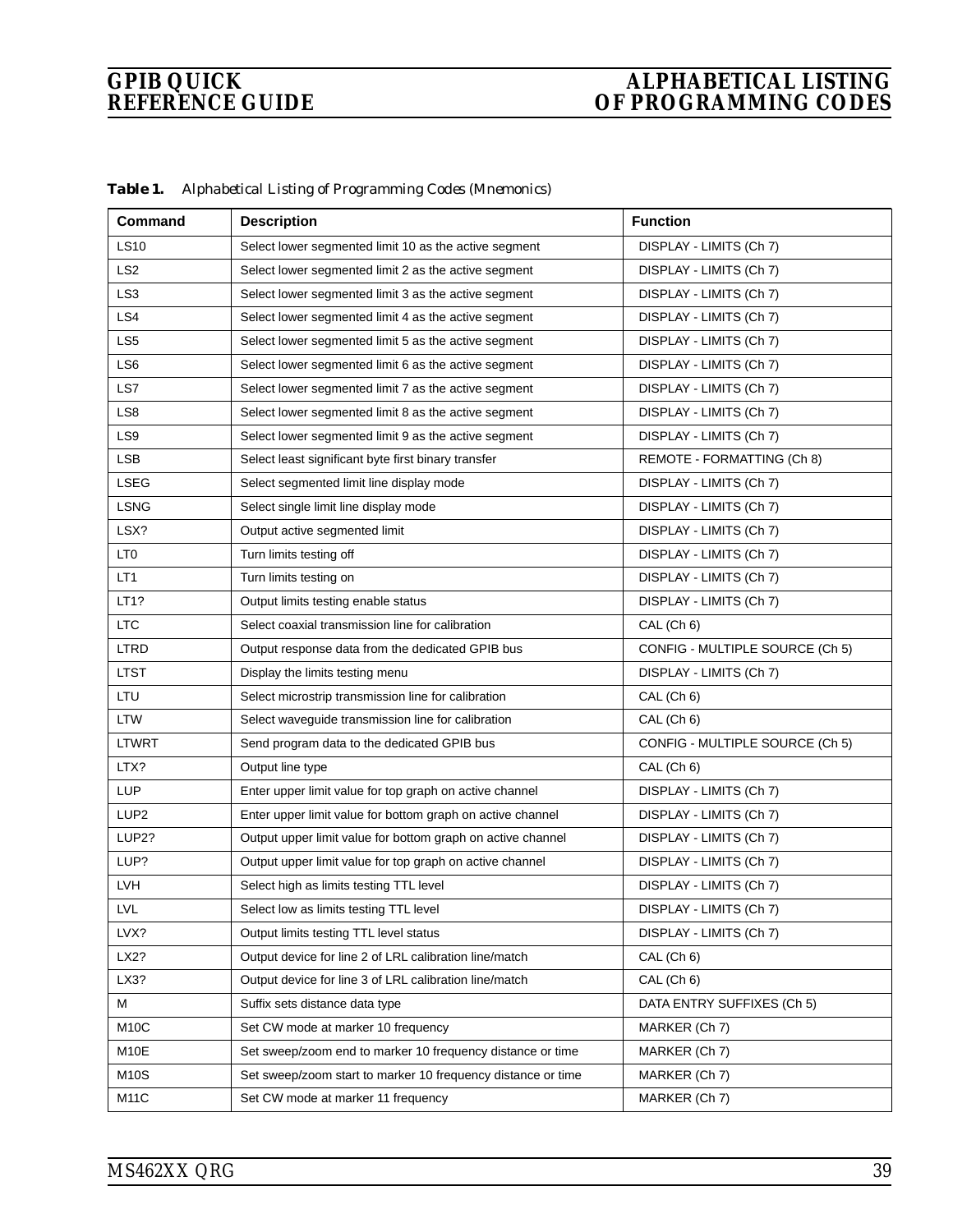| Table 1. |  |  | Alphabetical Listing of Programming Codes (Mnemonics) |  |  |
|----------|--|--|-------------------------------------------------------|--|--|
|----------|--|--|-------------------------------------------------------|--|--|

| Command<br><b>Description</b>                                             |                                                                    | <b>Function</b>  |
|---------------------------------------------------------------------------|--------------------------------------------------------------------|------------------|
| <b>M11E</b><br>Set sweep/zoom end to marker 11 frequency distance or time |                                                                    | MARKER (Ch 7)    |
| <b>M11S</b>                                                               | Set sweep/zoom start to marker 11 frequency distance or time       | MARKER (Ch 7)    |
| <b>M12C</b>                                                               | Set CW mode at marker 12 frequency                                 | MARKER (Ch 7)    |
| M <sub>12</sub> E                                                         | Set sweep/zoom end to marker 12 frequency distance or time         | MARKER (Ch 7)    |
| M12S                                                                      | Set sweep/zoom start to marker 12 frequency distance or time       | MARKER (Ch 7)    |
| M <sub>1</sub> C                                                          | Set CW mode at marker 1 frequency                                  | MARKER (Ch 7)    |
| M1E                                                                       | Set sweep/zoom end to marker 1 frequency distance or time          | MARKER (Ch 7)    |
| M <sub>1</sub> S                                                          | Set sweep/zoom start to marker 1 frequency distance or time        | MARKER (Ch 7)    |
| M <sub>2</sub> C                                                          | Set CW mode at marker 2 frequency                                  | MARKER (Ch 7)    |
| M <sub>2</sub> E                                                          | Set sweep/zoom end to marker 2 frequency distance or time          | MARKER (Ch 7)    |
| M <sub>2</sub> S                                                          | Set sweep/zoom start to marker 2 frequency distance or time        | MARKER (Ch 7)    |
| M <sub>3</sub> C                                                          | Set CW mode at marker 3 frequency                                  | MARKER (Ch 7)    |
| M3E                                                                       | Set sweep/zoom end to marker 3 frequency distance or time          | MARKER (Ch 7)    |
| M3P1?                                                                     | Query the mixed mode 1st balanced port pair for the M3P setup      | HARD COPY (Ch 9) |
| M3P1P12                                                                   | Set the mixed mode 1st balanced port pair to 1:2 for the M3P setup | HARD COPY (Ch 9) |
| M3P1P13                                                                   | Set the mixed mode 1st balanced port pair to 1:3 for the M3P setup | HARD COPY (Ch 9) |
| M3P1P14                                                                   | Set the mixed mode 1st balanced port pair to 1:4 for the M3P setup | HARD COPY (Ch 9) |
| M3P1P21                                                                   | Set the mixed mode 1st balanced port pair to 2:1 for the M3P setup | HARD COPY (Ch 9) |
| M3P1P23                                                                   | Set the mixed mode 1st balanced port pair to 2:3 for the M3P setup | HARD COPY (Ch 9) |
| M3P1P24                                                                   | Set the mixed mode 1st balanced port pair to 2:4 for the M3P setup | HARD COPY (Ch 9) |
| M3P1P31                                                                   | Set the mixed mode 1st balanced port pair to 3:1 for the M3P setup | HARD COPY (Ch 9) |
| M3P1P32                                                                   | Set the mixed mode 1st balanced port pair to 3:2 for the M3P setup | HARD COPY (Ch 9) |
| M3P1P34                                                                   | Set the mixed mode 1st balanced port pair to 3:4 for the M3P setup | HARD COPY (Ch 9) |
| M3P1P41                                                                   | Set the mixed mode 1st balanced port pair to 4:1 for the M3P setup | HARD COPY (Ch 9) |
| M3P1P42                                                                   | Set the mixed mode 1st balanced port pair to 4:2 for the M3P setup | HARD COPY (Ch 9) |
| M3P1P43                                                                   | Set the mixed mode 1st balanced port pair to 4:3 for the M3P setup | HARD COPY (Ch 9) |
| M3PS1                                                                     | Set the mixed mode single ended port to port 1 for the M3P setup   | HARD COPY (Ch 9) |
| M3PS2                                                                     | Set the mixed mode single ended port to port 2 for the M3P setup   | HARD COPY (Ch 9) |
| M3PS3                                                                     | Set the mixed mode single ended port to port 3 for the M3P setup   | HARD COPY (Ch 9) |
| M3PS4                                                                     | Set the mixed mode single ended port to port 4 for the M3P setup   | HARD COPY (Ch 9) |
| M3PS?                                                                     | Query the mixed mode singled ended port for the M3P setup          | HARD COPY (Ch 9) |
| M3S                                                                       | Set sweep/zoom start to marker 3 frequency distance or time        | MARKER (Ch 7)    |
| M4C                                                                       | Set CW mode at marker 4 frequency                                  | MARKER (Ch 7)    |
| M4E                                                                       | Set sweep/zoom end to marker 4 frequency distance or time          | MARKER (Ch 7)    |
| M4P1?                                                                     | Query the mixed mode 1st balanced port pair for the M4P setup      | HARD COPY (Ch 9) |
| M4P1P12                                                                   | Set the mixed mode 1st balanced port pair to 1:2 for the M4P setup | HARD COPY (Ch 9) |
| M4P1P13                                                                   | Set the mixed mode 1st balanced port pair to 1:3 for the M4P setup | HARD COPY (Ch 9) |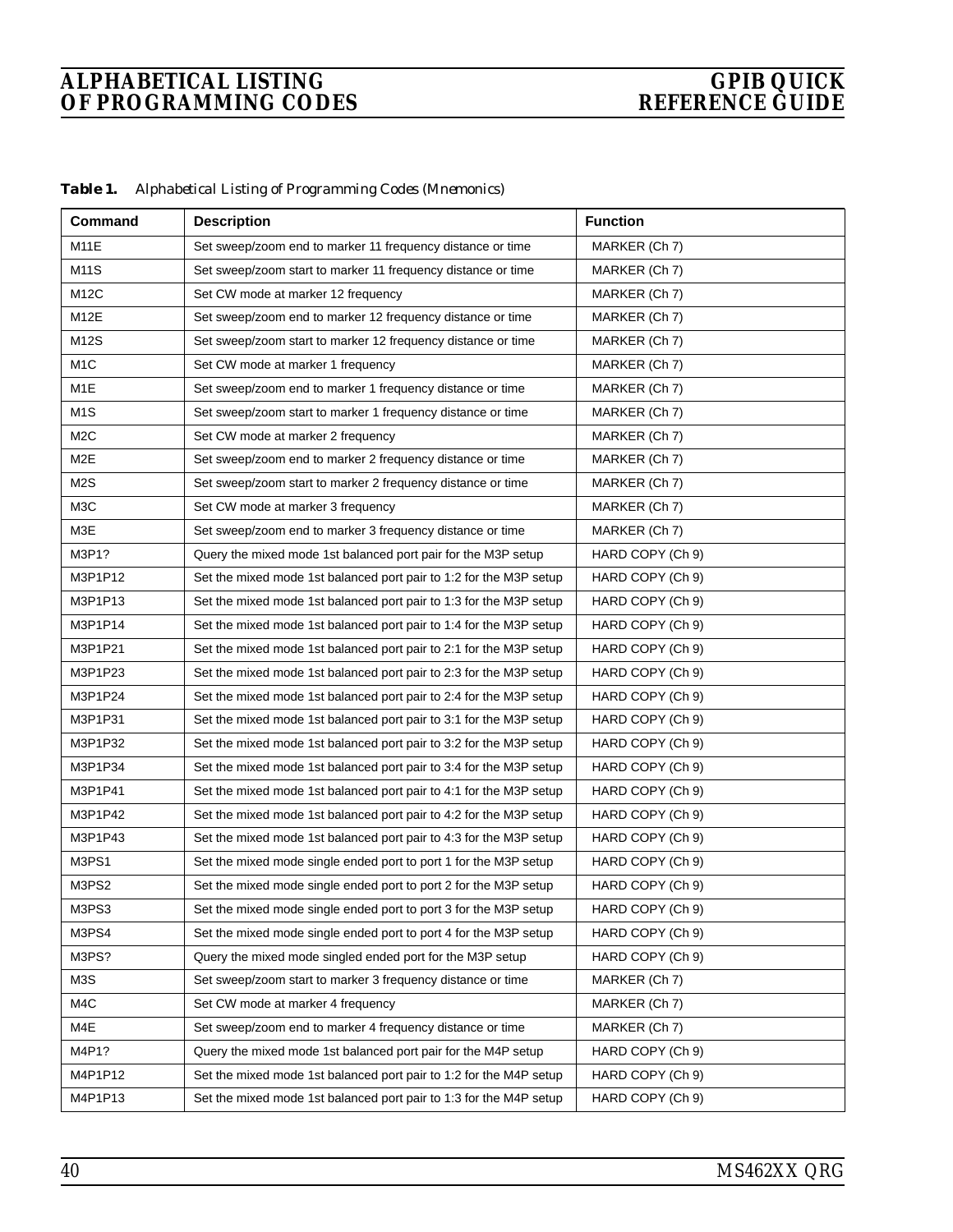### **GPIB QUICK ALPHABETICAL LISTING**<br>REFERENCE GUIDE OF PROGRAMMING CODES *OF PROGRAMMING CODES*

| Command          | <b>Description</b>                                                    | <b>Function</b>  |
|------------------|-----------------------------------------------------------------------|------------------|
| M4P1P14          | Set the mixed mode 1st balanced port pair to 1:4 for the M4P setup    | HARD COPY (Ch 9) |
| M4P1P21          | Set the mixed mode 1st balanced port pair to 2:1 for the M4P setup    | HARD COPY (Ch 9) |
| M4P1P23          | Set the mixed mode 1st balanced port pair to 2:3 for the M4P setup    | HARD COPY (Ch 9) |
| M4P1P24          | Set the mixed mode 1st balanced port pair to 2:4 for the M4P setup    | HARD COPY (Ch 9) |
| M4P1P31          | Set the mixed mode 1st balanced port pair to 3:1 for the M4P setup    | HARD COPY (Ch 9) |
| M4P1P32          | Set the mixed mode 1st balanced port pair to 3:2 for the M4P setup    | HARD COPY (Ch 9) |
| M4P1P34          | Set the mixed mode 1st balanced port pair to 3:4 for the M4P setup    | HARD COPY (Ch 9) |
| M4P1P41          | Set the mixed mode 1st balanced port pair to 4:1 for the M4P setup    | HARD COPY (Ch 9) |
| M4P1P42          | Set the mixed mode 1st balanced port pair to 4:2 for the M4P setup    | HARD COPY (Ch 9) |
| M4P1P43          | Set the mixed mode 1st balanced port pair to 4:3 for the M4P setup    | HARD COPY (Ch 9) |
| M4P2?            | Query the mixed mode 2nd balanced port pair for the M4P setup         | HARD COPY (Ch 9) |
| M4P2P12          | Set the mixed mode 2nd balanced port pair to 1:2 for the M4P<br>setup | HARD COPY (Ch 9) |
| M4P2P13          | Set the mixed mode 2nd balanced port pair to 1:3 for the M4P<br>setup | HARD COPY (Ch 9) |
| M4P2P14          | Set the mixed mode 2nd balanced port pair to 1:4 for the M4P<br>setup | HARD COPY (Ch 9) |
| M4P2P21          | Set the mixed mode 2nd balanced port pair to 2:1 for the M4P<br>setup | HARD COPY (Ch 9) |
| M4P2P23          | Set the mixed mode 2nd balanced port pair to 2:3 for the M4P<br>setup | HARD COPY (Ch 9) |
| M4P2P24          | Set the mixed mode 2nd balanced port pair to 2:4 for the M4P<br>setup | HARD COPY (Ch 9) |
| M4P2P31          | Set the mixed mode 2nd balanced port pair to 3:1 for the M4P<br>setup | HARD COPY (Ch 9) |
| M4P2P32          | Set the mixed mode 2nd balanced port pair to 3:2 for the M4P<br>setup | HARD COPY (Ch 9) |
| M4P2P34          | Set the mixed mode 2nd balanced port pair to 3:4 for the M4P<br>setup | HARD COPY (Ch 9) |
| M4P2P41          | Set the mixed mode 2nd balanced port pair to 4:1 for the M4P<br>setup | HARD COPY (Ch 9) |
| M4P2P42          | Set the mixed mode 2nd balanced port pair to 4:2 for the M4P<br>setup | HARD COPY (Ch 9) |
| M4P2P43          | Set the mixed mode 2nd balanced port pair to 4:3 for the M4P<br>setup | HARD COPY (Ch 9) |
| M4S              | Set sweep/zoom start to marker 4 frequency distance or time           | MARKER (Ch 7)    |
| M <sub>5</sub> C | Set CW mode at marker 5 frequency                                     | MARKER (Ch 7)    |
| M5E              | Set sweep/zoom end to marker 5 frequency distance or time             | MARKER (Ch 7)    |
| M5S              | Set sweep/zoom start to marker 5 frequency distance or time           | MARKER (Ch 7)    |
| M6C              | Set CW mode at marker 6 frequency                                     | MARKER (Ch 7)    |
| M6E              | Set sweep/zoom end to marker 6 frequency distance or time             | MARKER (Ch 7)    |

*Table 1. Alphabetical Listing of Programming Codes (Mnemonics)*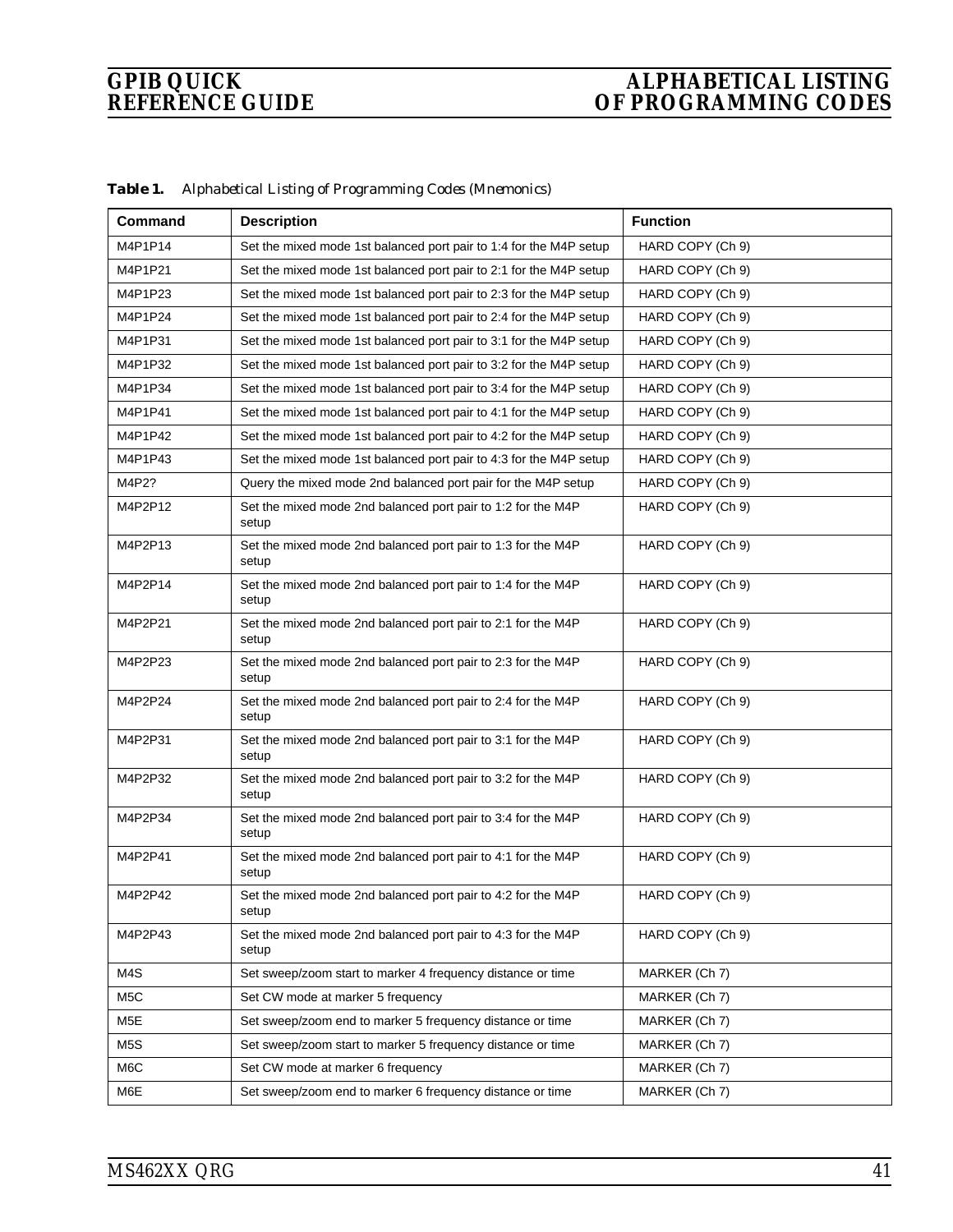| Command          | <b>Description</b>                                          | <b>Function</b>                 |
|------------------|-------------------------------------------------------------|---------------------------------|
| M6S              | Set sweep/zoom start to marker 6 frequency distance or time | MARKER (Ch 7)                   |
| M7C              | Set CW mode at marker 7 frequency                           | MARKER (Ch 7)                   |
| M7E              | Set sweep/zoom end to marker 7 frequency distance or time   | MARKER (Ch 7)                   |
| M7S              | Set sweep/zoom start to marker 7 frequency distance or time | MARKER (Ch 7)                   |
| M8C              | Set CW mode at marker 8 frequency                           | MARKER (Ch 7)                   |
| M8E              | Set sweep/zoom end to marker 8 frequency distance or time   | MARKER (Ch 7)                   |
| M8S              | Set sweep/zoom start to marker 8 frequency distance or time | MARKER (Ch 7)                   |
| M <sub>9</sub> C | Set CW mode at marker 9 frequency                           | MARKER (Ch 7)                   |
| M9E              | Set sweep/zoom end to marker 9 frequency distance or time   | MARKER (Ch 7)                   |
| M9S              | Set sweep/zoom start to marker 9 frequency distance or time | MARKER (Ch 7)                   |
| MAG              | Select log magnitude display for active channel             | DISPLAY (Ch 5)                  |
| MAT              | Select matched reflective devices during calibration        | CAL (Ch 6)                      |
| MD               | Create a new disk directory                                 | UTILITY - DISK (Ch 9)           |
| MD <sub>0</sub>  | Turn mean display off                                       | DISPLAY (Ch 5)                  |
| MD1              | Turn mean display on                                        | DISPLAY (Ch 5)                  |
| MDX?             | Output mean display status                                  | DISPLAY (Ch 5)                  |
| <b>MEM</b>       | Display trace memory on active channel                      | DISPLAY (Ch 5)                  |
| MF               | Suffix sets farad data type and scales by 1E-3              | DATA ENTRY SUFFIXES (Ch 5)      |
| <b>MFGCT</b>     | Start multiple frequency swept power gain compression test  | APPL - GAIN COMPRESSION (Ch 10) |
| MН               | Suffix sets farad data type and scales by 1E-3              | DATA ENTRY SUFFIXES (Ch 5)      |
| MHZ              | Suffix sets frequency data type and scales by 1E6           | DATA ENTRY SUFFIXES (Ch 5)      |
| <b>MIN</b>       | Select subtraction as trace math for active channel         | DISPLAY (Ch 5)                  |
| <b>MIX</b>       | Select mixed reflective devices during calibration          | CAL (Ch 6)                      |
| MIX?             | Output reflective devices selection during calibration      | CAL (Ch 6)                      |
| MIXP3            | Set port 3 to be mixer port when source 2 using             | CAL (Ch 6)                      |
| MIXP4            | Set port 4 to be mixer port when source 2 using             | CAL (Ch 6)                      |
| MIXPORT?         | Output mixer port when source 2 using                       | CAL (Ch 6)                      |
| MK1              | Enter marker 1 frequency distance or time and turn on       | MARKER (Ch 7)                   |
| <b>MK10</b>      | Enter marker 10 frequency distance or time and turn on      | MARKER (Ch 7)                   |
| MK10?            | Output marker 10 frequency distance or time                 | MARKER (Ch 7)                   |
| <b>MK11</b>      | Enter marker 11 frequency distance or time and turn on      | MARKER (Ch 7)                   |
| MK11?            | Output marker 11 frequency distance or time                 | MARKER (Ch 7)                   |
| <b>MK12</b>      | Enter marker 12 frequency distance or time and turn on      | MARKER (Ch 7)                   |
| MK12?            | Output marker 12 frequency distance or time                 | MARKER (Ch 7)                   |
| <b>MK1?</b>      | Output marker 1 frequency distance or time                  | MARKER (Ch 7)                   |
| MK <sub>2</sub>  | Enter marker 2 frequency distance or time and turn on       | MARKER (Ch 7)                   |
| MK2?             | Output marker 2 frequency distance or time                  | MARKER (Ch 7)                   |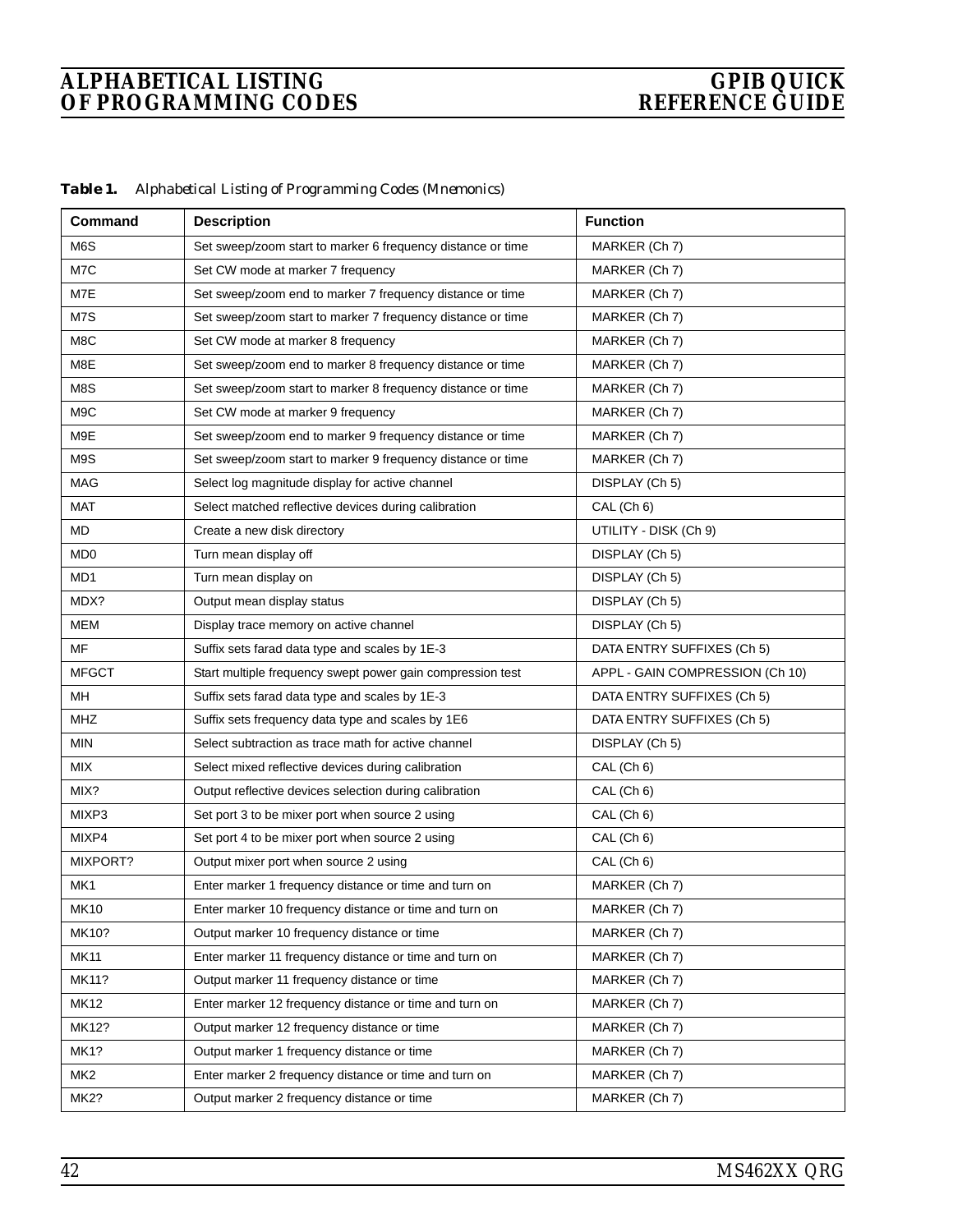| Command         | <b>Description</b>                                                                     | <b>Function</b>            |
|-----------------|----------------------------------------------------------------------------------------|----------------------------|
| MK3             | Enter marker 3 frequency distance or time and turn on                                  | MARKER (Ch 7)              |
| MK3?            | Output marker 3 frequency distance or time                                             | MARKER (Ch 7)              |
| MK4             | Enter marker 4 frequency distance or time and turn on                                  | MARKER (Ch 7)              |
| MK4?            | Output marker 4 frequency distance or time                                             | MARKER (Ch 7)              |
| MK <sub>5</sub> | Enter marker 5 frequency distance or time and turn on                                  | MARKER (Ch 7)              |
| MK5?            | Output marker 5 frequency distance or time                                             | MARKER (Ch 7)              |
| MK6             | Enter marker 6 frequency distance or time and turn on                                  | MARKER (Ch 7)              |
| MK6?            | Output marker 6 frequency distance or time                                             | MARKER (Ch 7)              |
| MK7             | Enter marker 7 frequency distance or time and turn on                                  | MARKER (Ch 7)              |
| <b>MK7?</b>     | Output marker 7 frequency distance or time                                             | MARKER (Ch 7)              |
| MK8             | Enter marker 8 frequency distance or time and turn on                                  | MARKER (Ch 7)              |
| <b>MK8?</b>     | Output marker 8 frequency distance or time                                             | MARKER (Ch 7)              |
| MK9             | Enter marker 9 frequency distance or time and turn on                                  | MARKER (Ch 7)              |
| MK9?            | Output marker 9 frequency distance or time                                             | MARKER (Ch 7)              |
| <b>MKRC</b>     | Select interpolated marker functionality                                               | MARKER (Ch 7)              |
| <b>MKRCOL</b>   | Enter the color number for the markers                                                 | UTILITY (Ch 9)             |
| MKRCOL?         | Output the color number for the markers                                                | UTILITY (Ch 9)             |
| <b>MKRD</b>     | Select discrete marker functionality                                                   | MARKER (Ch 7)              |
| MKRX?           | Output interpolated/discrete marker functionality                                      | MARKER (Ch 7)              |
| <b>MKSL</b>     | Marker search left                                                                     | MARKER (Ch 7)              |
| <b>MKSR</b>     | Marker search right                                                                    | MARKER (Ch 7)              |
| MKT0            | Turn marker tracking off                                                               | MARKER (Ch 7)              |
| MKT1            | Turn marker tracking on                                                                | MARKER (Ch 7)              |
| MKTX?           | Output marker tracking on/off status                                                   | MARKER (Ch 7)              |
| МM              | Suffix sets distance data type and scales by 1E-3                                      | DATA ENTRY SUFFIXES (Ch 5) |
| <b>MM1P12</b>   | Set the mixed mode 1st balanced port pair to 1:2 for the active<br>channel S-parameter | MEAS (Ch 5)                |
| <b>MM1P13</b>   | Set the mixed mode 1st balanced port pair to 1:3 for the active<br>channel S-parameter | MEAS (Ch 5)                |
| <b>MM1P14</b>   | Set the mixed mode 1st balanced port pair to 1:4 for the active<br>channel S-parameter | MEAS (Ch 5)                |
| <b>MM1P21</b>   | Set the mixed mode 1st balanced port pair to 2:1 for the active<br>channel S-parameter | MEAS (Ch 5)                |
| <b>MM1P23</b>   | Set the mixed mode 1st balanced port pair to 2:3 for the active<br>channel S-parameter | MEAS (Ch 5)                |
| <b>MM1P24</b>   | Set the mixed mode 1st balanced port pair to 2:4 for the active<br>channel S-parameter | $MEAS$ (Ch 5)              |
| <b>MM1P31</b>   | Set the mixed mode 1st balanced port pair to 3:1 for the active<br>channel S-parameter | MEAS (Ch 5)                |

*Table 1. Alphabetical Listing of Programming Codes (Mnemonics)*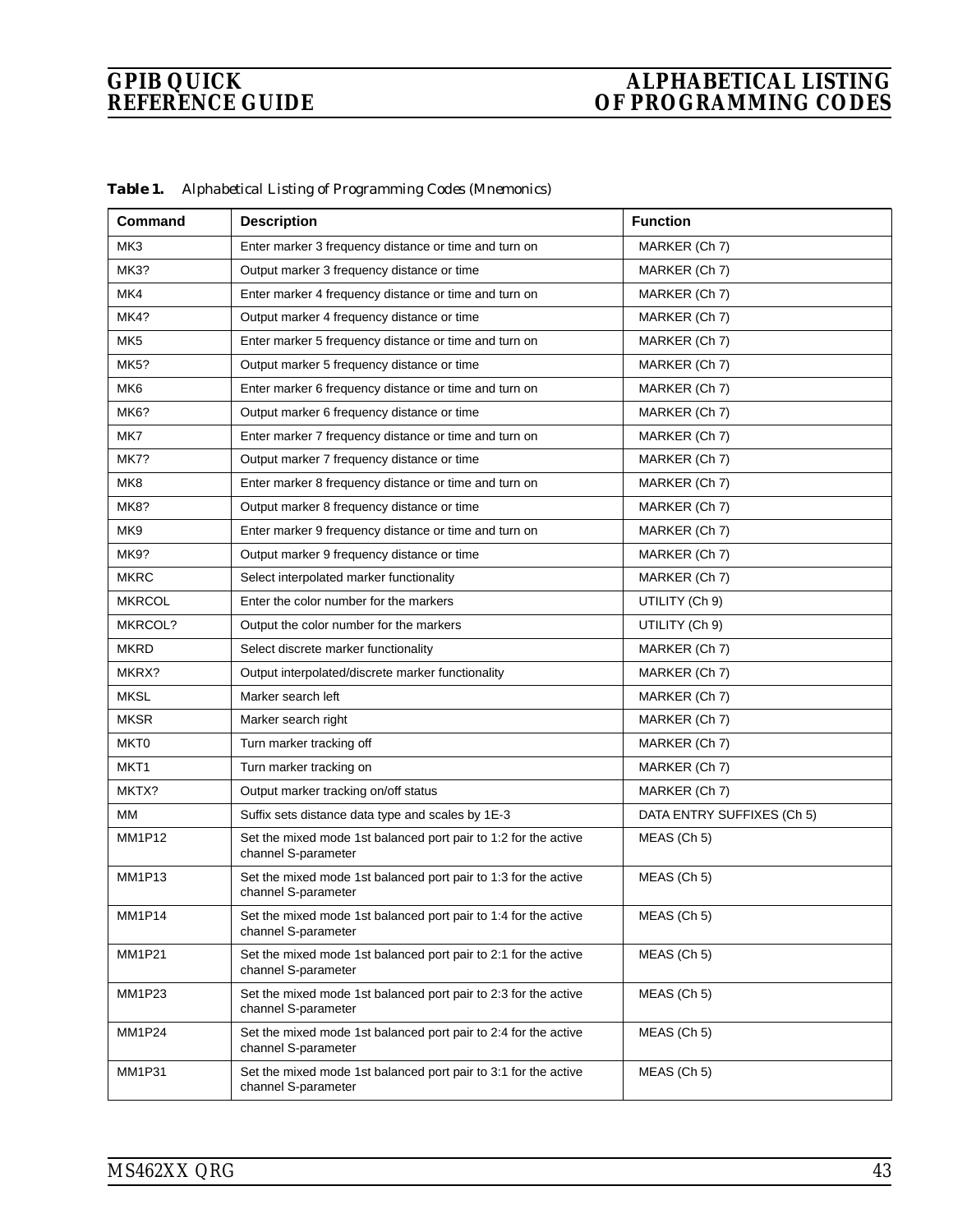| Table 1. |  |  | Alphabetical Listing of Programming Codes (Mnemonics) |  |  |
|----------|--|--|-------------------------------------------------------|--|--|
|----------|--|--|-------------------------------------------------------|--|--|

| Command            | <b>Description</b>                                                                               | <b>Function</b> |
|--------------------|--------------------------------------------------------------------------------------------------|-----------------|
| MM1P32             | Set the mixed mode 1st balanced port pair to 3:2 for the active<br>channel S-parameter           | MEAS (Ch 5)     |
| <b>MM1P34</b>      | Set the mixed mode 1st balanced port pair to 3:4 for the active<br>channel S-parameter           | MEAS (Ch 5)     |
| <b>MM1P41</b>      | Set the mixed mode 1st balanced port pair to 4:1 for the active<br>channel S-parameter           | MEAS (Ch 5)     |
| <b>MM1P42</b>      | Set the mixed mode 1st balanced port pair to 4:2 for the active<br>channel S-parameter           | MEAS (Ch 5)     |
| <b>MM1P43</b>      | Set the mixed mode 1st balanced port pair to 4:3 for the active<br>channel S-parameter           | MEAS (Ch 5)     |
| MM <sub>1</sub> P? | Query the mixed mode 1st balanced port pair for the active channel<br>S-parameter                | MEAS (Ch 5)     |
| <b>MM2P12</b>      | Set the mixed mode 2nd balanced port pair to 1:2 for the active<br>channel S-parameter           | MEAS (Ch 5)     |
| <b>MM2P13</b>      | Set the mixed mode 2nd balanced port pair to 1:3 for the active<br>channel S-parameter           | MEAS (Ch 5)     |
| <b>MM2P14</b>      | Set the mixed mode 2nd balanced port pair to 1:4 for the active<br>channel S-parameter           | MEAS (Ch 5)     |
| <b>MM2P21</b>      | Set the mixed mode 2nd balanced port pair to 2:1 for the active<br>channel S-parameter           | MEAS (Ch 5)     |
| <b>MM2P23</b>      | Set the mixed mode 2nd balanced port pair to 2:3 for the active<br>channel S-parameter           | $MEAS$ (Ch 5)   |
| <b>MM2P24</b>      | Set the mixed mode 2nd balanced port pair to 2:4 for the active<br>channel S-parameter           | MEAS (Ch 5)     |
| MM2P31             | Set the mixed mode 2nd balanced port pair to 3:1 for the active<br>channel S-parameter           | MEAS (Ch 5)     |
| <b>MM2P32</b>      | Set the mixed mode 2nd balanced port pair to 3:2 for the active<br>channel S-parameter           | MEAS (Ch 5)     |
| <b>MM2P34</b>      | Set the mixed mode 2nd balanced port pair to 3:4 for the active<br>channel S-parameter           | MEAS (Ch 5)     |
| <b>MM2P41</b>      | Set the mixed mode 2nd balanced port pair to 4:1 for the active<br>channel S-parameter           | MEAS (Ch 5)     |
| <b>MM2P42</b>      | Set the mixed mode 2nd balanced port pair to 4:2 for the active<br>channel S-parameter           | MEAS (Ch 5)     |
| <b>MM2P43</b>      | Set the mixed mode 2nd balanced port pair to 4:3 for the active<br>channel S-parameter           | MEAS (Ch 5)     |
| MM2P?              | Query the mixed mode 2nd balanced port pair for the active<br>MEAS (Ch 5)<br>channel S-parameter |                 |
| MMN                | Move active marker to minimum trace value                                                        | MARKER (Ch 7)   |
| MMS1               | Set the mixed mode single ended port to Port 1 for the active<br>channel S-parameter             | MEAS (Ch 5)     |
| MMS2               | Set the mixed mode single ended port to Port 2 for the active<br>channel S-parameter             | MEAS (Ch 5)     |
| MMS3               | Set the mixed mode single ended port to Port 3 for the active<br>channel S-parameter             | MEAS (Ch 5)     |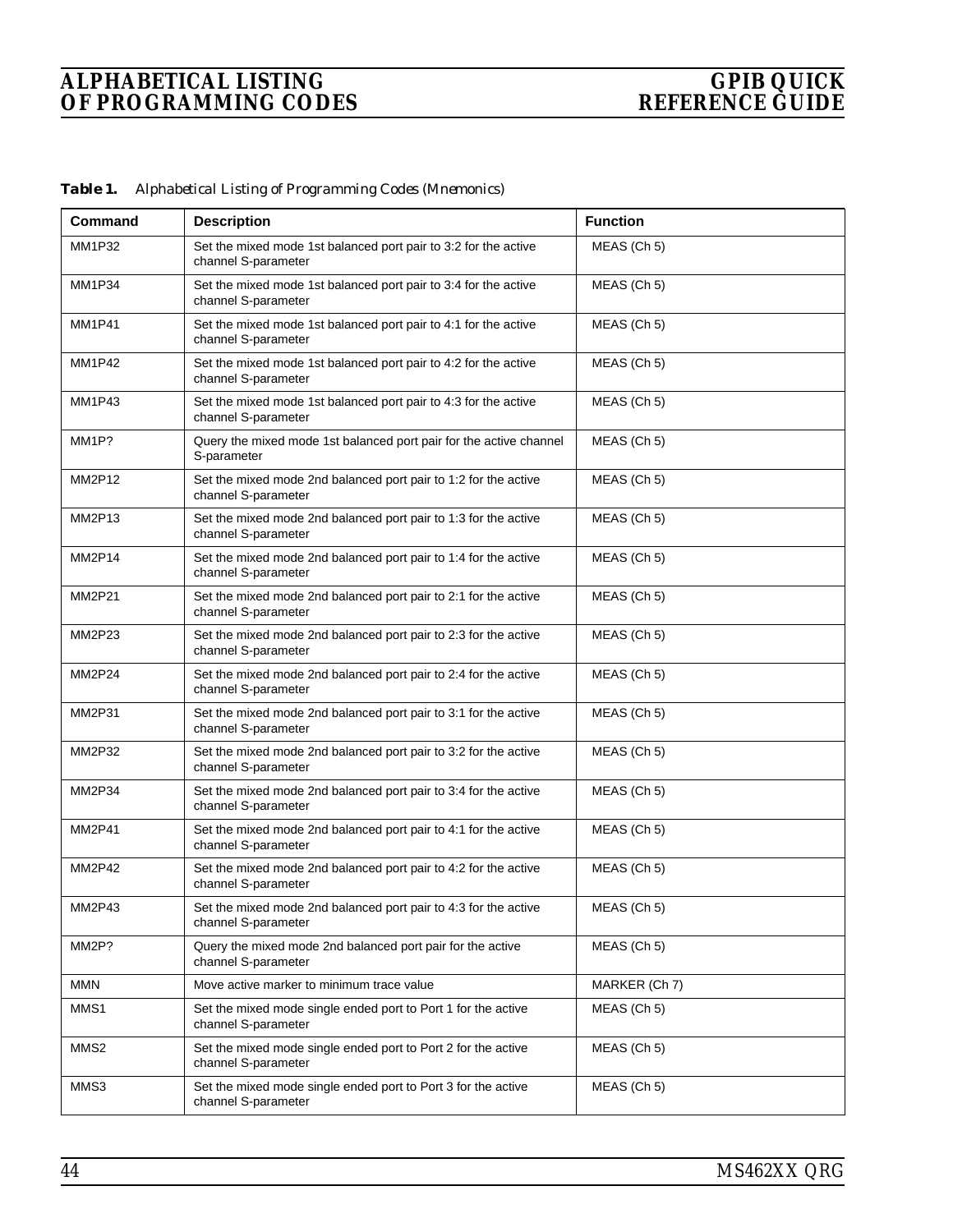| Command                          | <b>Description</b>                                                                                             | <b>Function</b> |
|----------------------------------|----------------------------------------------------------------------------------------------------------------|-----------------|
| MMS4                             | Set the mixed mode single ended port to Port 4 for the active<br>channel S-parameter                           | MEAS (Ch 5)     |
| MMS?                             | Query the mixed mode single ended port for the active channel<br>S-parameter                                   | MEAS (Ch 5)     |
| MMSC1C1                          | Set the S-parameter to mixed mode SC1C1 with the current port<br>pair selections for the active channel        | MEAS (Ch 5)     |
| MMSC1C2                          | Set the S-parameter to mixed mode SC1C2 with the current port<br>pair selections for the active channel        | MEAS (Ch 5)     |
| MMSC1D1                          | Set the S-parameter to mixed mode SC1D1 with the current port<br>pair selections for the active channel        | MEAS (Ch 5)     |
| MMSC1D2                          | Set the S-parameter to mixed mode SC1D2 with the current port<br>pair selections for the active channel        | MEAS (Ch 5)     |
| MMSC2C1                          | Set the S-parameter to mixed mode SC2C1 with the current port<br>pair selections for the active channel        | MEAS (Ch 5)     |
| MMSC2C2                          | Set the S-parameter to mixed mode SC2C2 with the current port<br>pair selections for the active channel        | MEAS (Ch 5)     |
| MMSC2D1                          | Set the S-parameter to mixed mode SC2D1 with the current port<br>pair selections for the active channel        | MEAS (Ch 5)     |
| MMSC2D2                          | Set the S-parameter to mixed mode SC2D2 with the current port<br>pair selections for the active channel        | MEAS (Ch 5)     |
| <b>MMSCC</b>                     | Set the S-parameter to mixed mode SCC with the current port<br>pair/singleton selection for the active channel | MEAS (Ch 5)     |
| <b>MMSCD</b>                     | Set the S-parameter to mixed mode SCD with the current port<br>pair/singleton selection for the active channel | MEAS (Ch 5)     |
| <b>MMSCS</b>                     | Set the S-parameter to mixed mode SCS with the current port<br>pair/singleton selection for the active channel | MEAS (Ch 5)     |
| MMSD <sub>1</sub> C <sub>1</sub> | Set the S-parameter to mixed mode SD1C1 with the current port<br>pair selections for the active channel        | MEAS (Ch 5)     |
| MMSD1C2                          | Set the S-parameter to mixed mode SD1C2 with the current port<br>pair selections for the active channel        | MEAS (Ch 5)     |
| MMSD1D1                          | Set the S-parameter to mixed mode SD1D1 with the current port<br>pair selections for the active channel        | MEAS (Ch 5)     |
| MMSD1D2                          | Set the S-parameter to mixed mode SD1D2 with the current port<br>pair selections for the active channel        | MEAS (Ch 5)     |
| MMSD2C1                          | Set the S-parameter to mixed mode SD2C1 with the current port<br>pair selections for the active channel        | MEAS (Ch 5)     |
| MMSD2C2                          | Set the S-parameter to mixed mode SD2C2 with the current port<br>pair selections for the active channel        | MEAS (Ch 5)     |
| MMSD2D1                          | Set the S-parameter to mixed mode SD2D1 with the current port<br>pair selections for the active channel        | MEAS (Ch 5)     |
| MMSD2D2                          | Set the S-parameter to mixed mode SD2D2 with the current port<br>pair selections for the active channel        | MEAS (Ch 5)     |
| <b>MMSDC</b>                     | Set the S-parameter to mixed mode SDC with the current port<br>pair/singleton selection for the active channel | MEAS (Ch 5)     |

*Table 1. Alphabetical Listing of Programming Codes (Mnemonics)*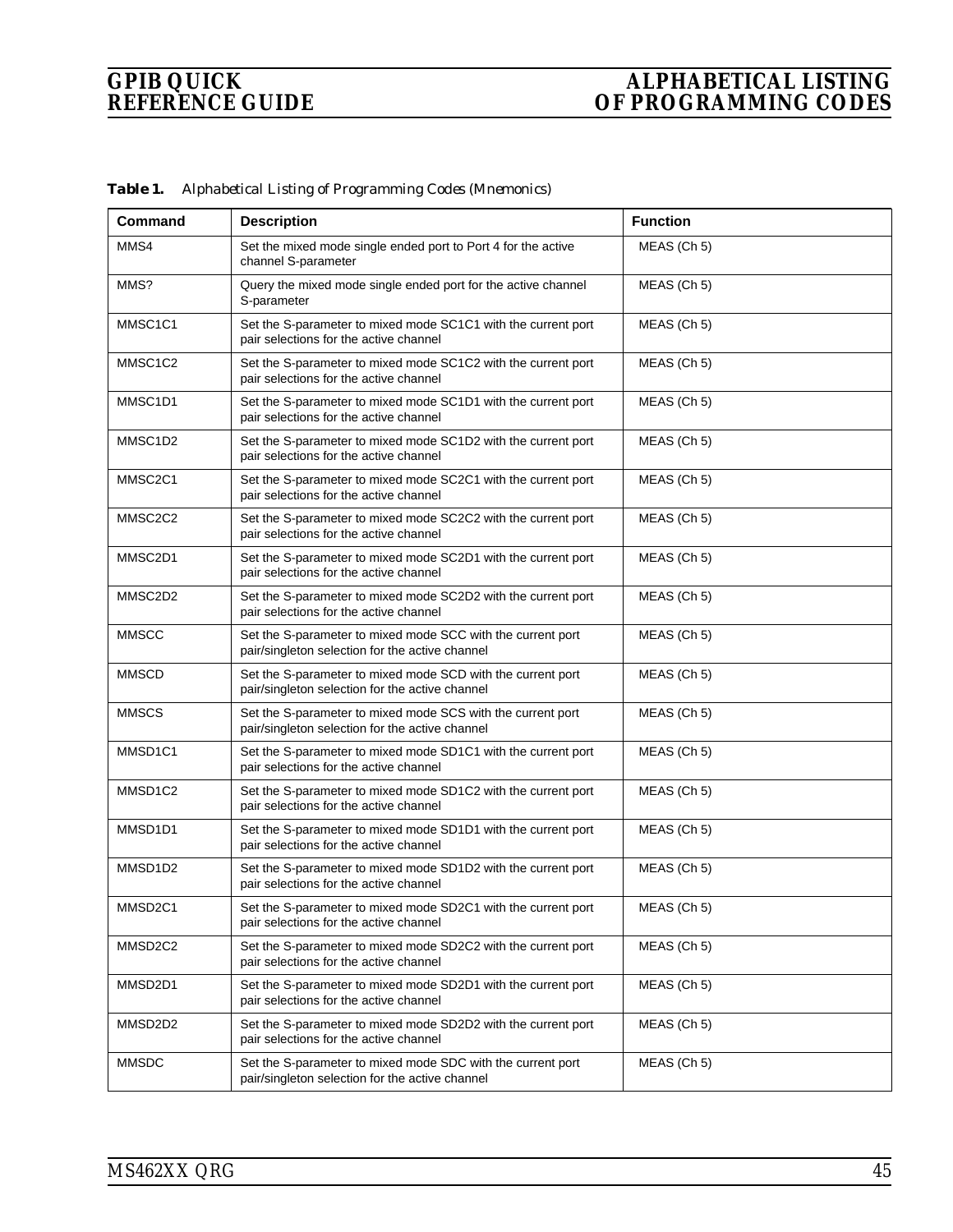| Table 1. |  |  | Alphabetical Listing of Programming Codes (Mnemonics) |  |  |
|----------|--|--|-------------------------------------------------------|--|--|
|----------|--|--|-------------------------------------------------------|--|--|

| Command         | <b>Description</b>                                                                                             | <b>Function</b>            |  |
|-----------------|----------------------------------------------------------------------------------------------------------------|----------------------------|--|
| <b>MMSDD</b>    | Set the S-parameter to mixed mode SDD with the current port<br>pair/singleton selection for the active channel | MEAS (Ch 5)                |  |
| <b>MMSDS</b>    | Set the S-parameter to mixed mode SDS with the current port<br>pair/singleton selection for the active channel | MEAS (Ch 5)                |  |
| <b>MMSSC</b>    | Set the S-parameter to mixed mode SSC with the current port<br>pair/singleton selection for the active channel | MEAS (Ch 5)                |  |
| <b>MMSSD</b>    | Set the S-parameter to mixed mode SSD with the current port<br>pair/singleton selection for the active channel | MEAS (Ch 5)                |  |
| MMT             | Suffix sets distance data type and scales by 1E-3                                                              | DATA ENTRY SUFFIXES (Ch 5) |  |
| <b>MMX</b>      | Move active marker to maximum trace value                                                                      | MARKER (Ch 7)              |  |
| <b>MNUCOL</b>   | Enter the color number for the menu headers                                                                    | UTILITY (Ch 9)             |  |
| MNUCOL?         | Output the color number for the menu headers                                                                   | UTILITY (Ch 9)             |  |
| MO1             | Turn off marker 1                                                                                              | MARKER (Ch 7)              |  |
| <b>MO10</b>     | Turn off marker 10                                                                                             | MARKER (Ch 7)              |  |
| MO11            | Turn off marker 11                                                                                             | MARKER (Ch 7)              |  |
| <b>MO12</b>     | Turn off marker 12                                                                                             | MARKER (Ch 7)              |  |
| MO <sub>2</sub> | Turn off marker 2                                                                                              | MARKER (Ch 7)              |  |
| MO <sub>3</sub> | Turn off marker 3                                                                                              | MARKER (Ch 7)              |  |
| MO <sub>4</sub> | Turn off marker 4                                                                                              | MARKER (Ch 7)              |  |
| MO <sub>5</sub> | Turn off marker 5                                                                                              | MARKER (Ch 7)              |  |
| MO <sub>6</sub> | Turn off marker 6                                                                                              | MARKER (Ch 7)              |  |
| MO7             | Turn off marker 7                                                                                              | MARKER (Ch 7)              |  |
| MO <sub>8</sub> | Turn off marker 8                                                                                              | MARKER (Ch 7)              |  |
| MO <sub>9</sub> | Turn off marker 9                                                                                              | MARKER (Ch 7)              |  |
| <b>MOF</b>      | Turn marker display off                                                                                        | MARKER (Ch 7)              |  |
| <b>MON</b>      | Turn marker display on                                                                                         | MARKER (Ch 7)              |  |
| MON?            | Output marker display on/off status                                                                            | MARKER (Ch 7)              |  |
| MPH             | Select log magnitude and phase display for active channel                                                      | DISPLAY (Ch 5)             |  |
| <b>MPN</b>      | Enter pen number for markers and limits                                                                        | HARD COPY (Ch 9)           |  |
| MPN?            | Output pen number for markers and limits                                                                       | HARD COPY (Ch 9)           |  |
| MR1             | Turn marker 1 on and make it the active marker                                                                 | MARKER (Ch 7)              |  |
| <b>MR10</b>     | Turn marker 10 on and make it the active marker                                                                | MARKER (Ch 7)              |  |
| MR10?           | Output marker 10 on/off status                                                                                 | MARKER (Ch 7)              |  |
| <b>MR11</b>     | Turn marker 11 on and make it the active marker                                                                | MARKER (Ch 7)              |  |
| MR11?           | Output marker 11 on/off status                                                                                 | MARKER (Ch 7)              |  |
| <b>MR12</b>     | Turn marker 12 on and make it the active marker                                                                | MARKER (Ch 7)              |  |
| MR12?           | Output marker 12 on/off status                                                                                 | MARKER (Ch 7)              |  |
| MR1?            | Output marker 1 on/off status                                                                                  | MARKER (Ch 7)              |  |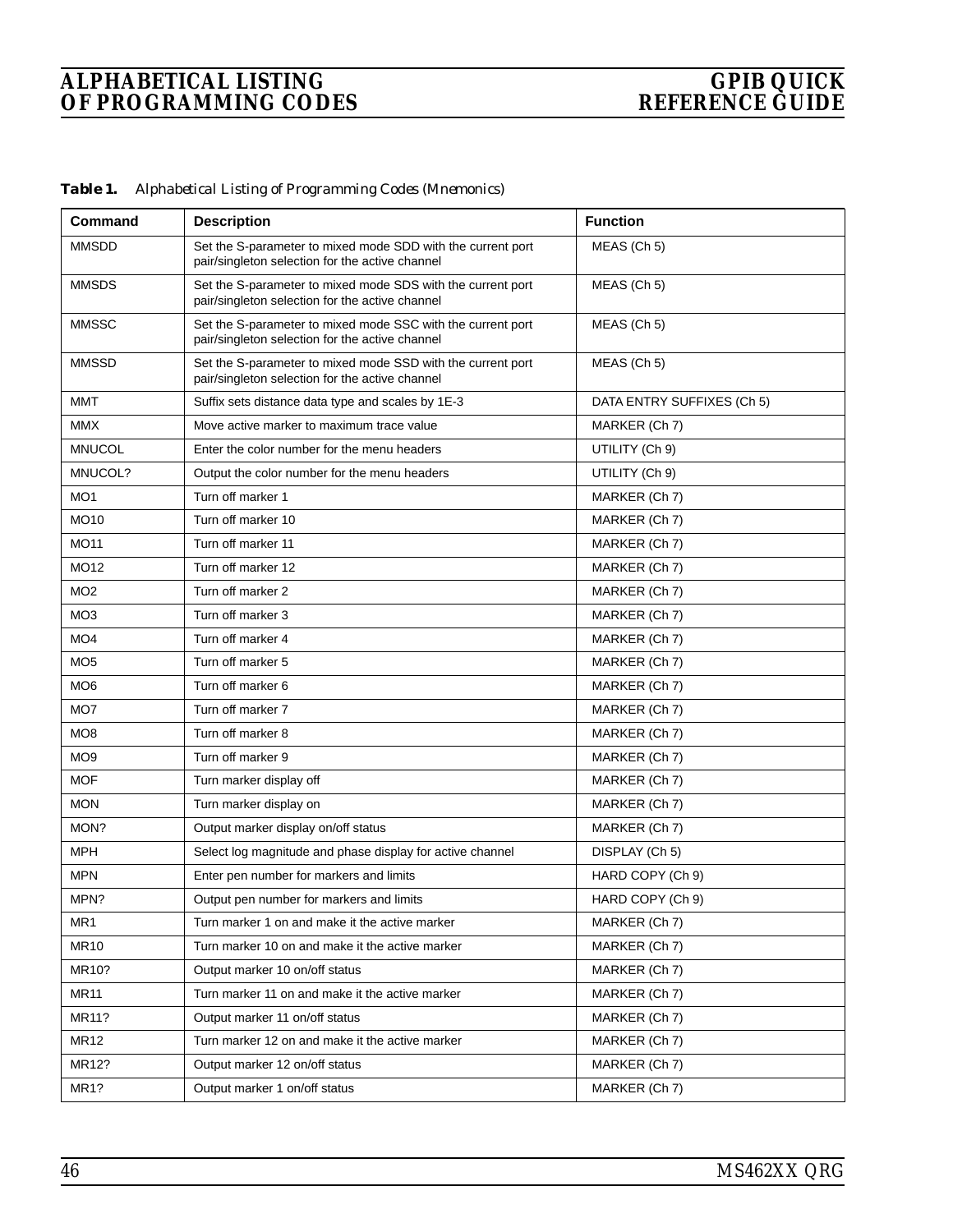| Command                         |                                                                                                                   | <b>Function</b>                 |
|---------------------------------|-------------------------------------------------------------------------------------------------------------------|---------------------------------|
|                                 | <b>Description</b>                                                                                                |                                 |
| MR <sub>2</sub>                 | Turn marker 2 on and make it the active marker                                                                    | MARKER (Ch 7)                   |
| MR2?                            | Output marker 2 on/off status                                                                                     | MARKER (Ch 7)                   |
| MR3                             | Turn marker 3 on and make it the active marker                                                                    | MARKER (Ch 7)                   |
| MR3?                            | Output marker 3 on/off status                                                                                     | MARKER (Ch 7)                   |
| MR4                             | Turn marker 4 on and make it the active marker                                                                    | MARKER (Ch 7)                   |
| MR4?                            | Output marker 4 on/off status                                                                                     | MARKER (Ch 7)                   |
| MR <sub>5</sub>                 | Turn marker 5 on and make it the active marker                                                                    | MARKER (Ch 7)                   |
| MR5?                            | Output marker 5 on/off status                                                                                     | MARKER (Ch 7)                   |
| MR <sub>6</sub>                 | Turn marker 6 on and make it the active marker                                                                    | MARKER (Ch 7)                   |
| MR6?                            | Output marker 6 on/off status                                                                                     | MARKER (Ch 7)                   |
| MR7                             | Turn marker 7 on and make it the active marker                                                                    | MARKER (Ch 7)                   |
| <b>MR7?</b>                     | Output marker 7 on/off status                                                                                     | MARKER (Ch 7)                   |
| MR8                             | Turn marker 8 on and make it the active marker                                                                    | MARKER (Ch 7)                   |
| MR8?                            | Output marker 8 on/off status                                                                                     | MARKER (Ch 7)                   |
| MR9                             | Turn marker 9 on and make it the active marker                                                                    | MARKER (Ch 7)                   |
| MR9?                            | Output marker 9 on/off status                                                                                     | MARKER (Ch 7)                   |
| <b>MRM</b>                      | Display the Marker Readout menu                                                                                   | MARKER (Ch 7)                   |
| <b>MRR</b>                      | Restore original marker range                                                                                     | APPL - TIME DOMAIN (Ch 10)      |
| MRX?                            | Output active marker number                                                                                       | MARKER (Ch 7)                   |
| MS                              | Suffix sets time data type and scales by 1E-3                                                                     | DATA ENTRY SUFFIXES (Ch 5)      |
| MS <sub>0</sub>                 | Turn multiple source mode off                                                                                     | CONFIG - MULTIPLE SOURCE (Ch 5) |
| MS1                             | Turn multiple source mode on                                                                                      | CONFIG - MULTIPLE SOURCE (Ch 5) |
| MS <sub>1</sub> C               | Set the balanced port pair and singleton selection to (2:3)1 and<br>S-parameter to S1C/SSC for the active channel | MEAS (Ch 5)                     |
| MS <sub>1</sub> D               | Set the balanced port pair and singleton selection to (2:3)1 and<br>S-parameter to S1D/SSD for the active channel | MEAS (Ch 5)                     |
| <b>MSB</b>                      | Select most significant byte first binary transfer                                                                | REMOTE - FORMATTING (Ch 8)      |
| MSC1                            | Set the balanced port pair and singleton selection to (2:3)1 and<br>S-parameter to SC1/SCS for the active channel | MEAS (Ch 5)                     |
| MSC1C1                          | Set the balanced port pair selection to (1:2)(3:4) and S-parameter<br>to SC1C1 for the active channel             | MEAS (Ch 5)                     |
| MSC1C2                          | Set the balanced port pair selection to (1:2)(3:4) and S-parameter<br>to SC1C2 for the active channel             | MEAS (Ch 5)                     |
| MSC1D1                          | Set the balanced port pair selection to (1:2)(3:4) and S-parameter<br>to SC1D1 for the active channel             | MEAS (Ch 5)                     |
| MSC1D2                          | Set the balanced port pair selection to (1:2)(3:4) and S-parameter<br>to SC1D2 for the active channel             | MEAS (Ch 5)                     |
| MSC <sub>2</sub> C <sub>1</sub> | Set the balanced port pair selection to (1:2)(3:4) and S-parameter<br>to SC2C1 for the active channel             | MEAS (Ch 5)                     |

*Table 1. Alphabetical Listing of Programming Codes (Mnemonics)*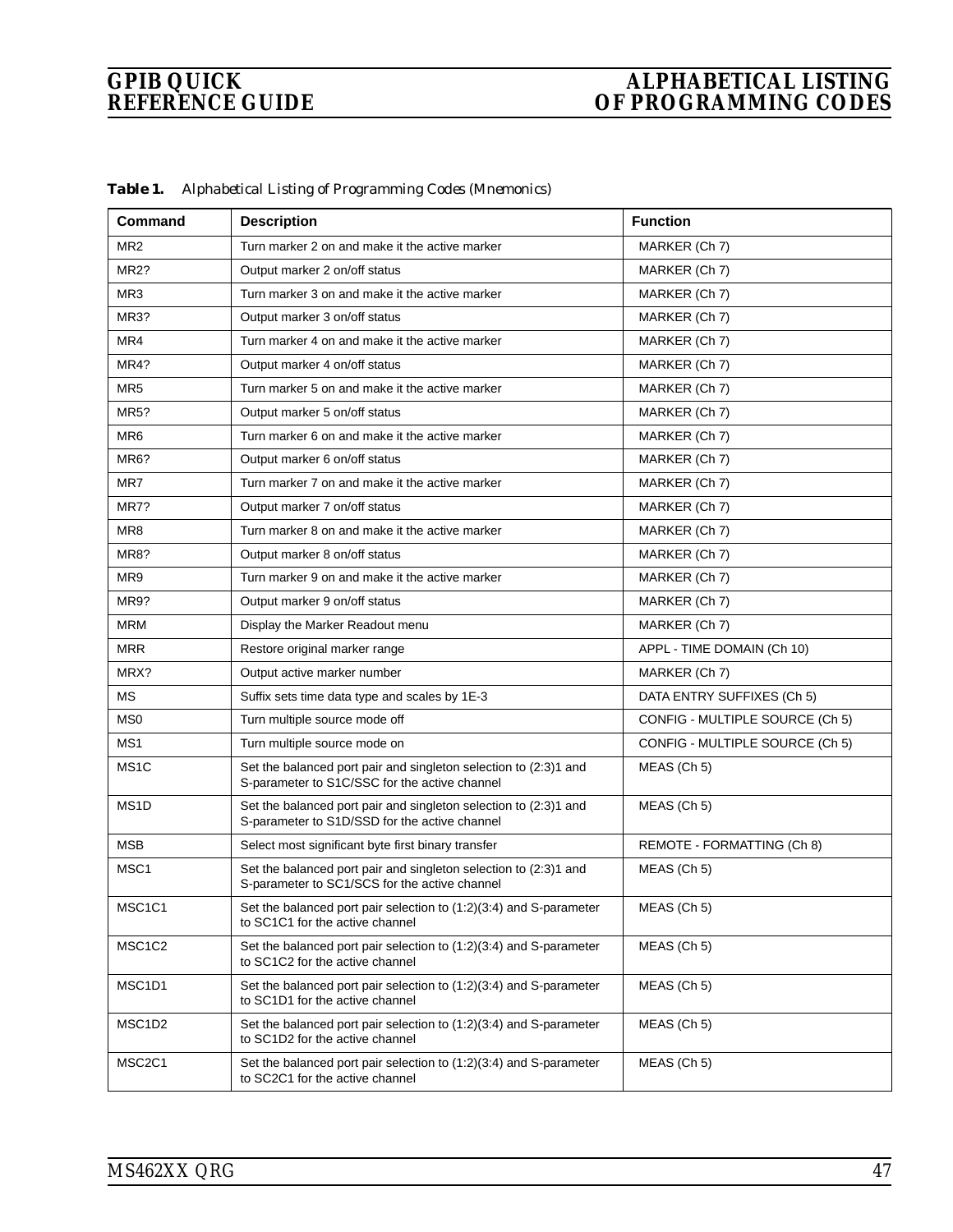| Command                         | <b>Description</b>                                                                                                | <b>Function</b>                 |
|---------------------------------|-------------------------------------------------------------------------------------------------------------------|---------------------------------|
| MSC <sub>2</sub> C <sub>2</sub> | Set the balanced port pair selection to (1:2)(3:4) and S-parameter<br>to SC2C2 for the active channel             | MEAS (Ch 5)                     |
| MSC2D1                          | Set the balanced port pair selection to (1:2)(3:4) and S-parameter<br>to SC2D1 for the active channel             | MEAS (Ch 5)                     |
| MSC2D2                          | Set the balanced port pair selection to (1:2)(3:4) and S-parameter<br>to SC2D2 for the active channel             | MEAS (Ch 5)                     |
| <b>MSCC</b>                     | Set the balanced port pair and singleton selection to (2:3)1 and<br>S-parameter to SCC for the active channel     | MEAS (Ch 5)                     |
| <b>MSCD</b>                     | Set the balanced port pair and singleton selection to (2:3)1 and<br>S-parameter to SCD for the active channel     | MEAS (Ch 5)                     |
| <b>MSD</b>                      | Select multiple source define mode                                                                                | CONFIG - MULTIPLE SOURCE (Ch 5) |
| MSD1                            | Set the balanced port pair and singleton selection to (2:3)1 and<br>S-parameter to SD1/SDS for the active channel | MEAS (Ch 5)                     |
| MSD1C1                          | Set the balanced port pair selection to (1:2)(3:4) and S-parameter<br>to SD1C1 for the active channel             | MEAS (Ch 5)                     |
| MSD <sub>1</sub> C <sub>2</sub> | Set the balanced port pair selection to (1:2)(3:4) and S-parameter<br>to SD1C2 for the active channel             | MEAS (Ch 5)                     |
| MSD <sub>1</sub> D <sub>1</sub> | Set the balanced port pair selection to (1:2)(3:4) and S-parameter<br>to SD1D1 for the active channel             | MEAS (Ch 5)                     |
| MSD1D2                          | Set the balanced port pair selection to (1:2)(3:4) and S-parameter<br>to SD1D2 for the active channel             | MEAS (Ch 5)                     |
| MSD <sub>2</sub> C <sub>1</sub> | Set the balanced port pair selection to (1:2)(3:4) and S-parameter<br>to SD2C1 for the active channel             | MEAS (Ch 5)                     |
| MSD <sub>2</sub> C <sub>2</sub> | Set the balanced port pair selection to (1:2)(3:4) and S-parameter<br>to SD2C2 for the active channel             | MEAS (Ch 5)                     |
| MSD <sub>2</sub> D <sub>1</sub> | Set the balanced port pair selection to (1:2)(3:4) and S-parameter<br>to SD2D1 for the active channel             | MEAS (Ch 5)                     |
| MSD2D2                          | Set the balanced port pair selection to (1:2)(3:4) and S-parameter<br>to SD2D2 for the active channel             | MEAS (Ch 5)                     |
| <b>MSDC</b>                     | Set the balanced port pair and singleton selection to (2:3)1 and<br>S-parameter to SDC for the active channel     | MEAS (Ch 5)                     |
| <b>MSDD</b>                     | Set the balanced port pair and singleton selection to (2:3)1 and<br>S-parameter to SDD for the active channel     | MEAS (Ch 5)                     |
| <b>MSFH</b>                     | Enter high loss value for shape factor calculation                                                                | MARKER (Ch 7)                   |
| MSFH?                           | Output high loss value for shape factor calculation                                                               | MARKER (Ch 7)                   |
| <b>MSFL</b>                     | Enter low loss value for shape factor calculation                                                                 | MARKER (Ch 7)                   |
| MSFL?                           | Output low loss value for shape factor calculation                                                                | MARKER (Ch 7)                   |
| MSR0                            | Select 0 as reference for marker search and bandwidth calculation                                                 | MARKER (Ch 7)                   |
| <b>MSRD</b>                     | Select delta reference marker as reference for marker search and<br>bandwidth calculation                         | MARKER (Ch 7)                   |
| <b>MSRM</b>                     | Select maximum as reference for marker search and bandwidth<br>calculation                                        | MARKER (Ch 7)                   |
| <b>MSRMIN</b>                   | Select min as ref for marker search and bandwidth calculation                                                     | MARKER (Ch 7)                   |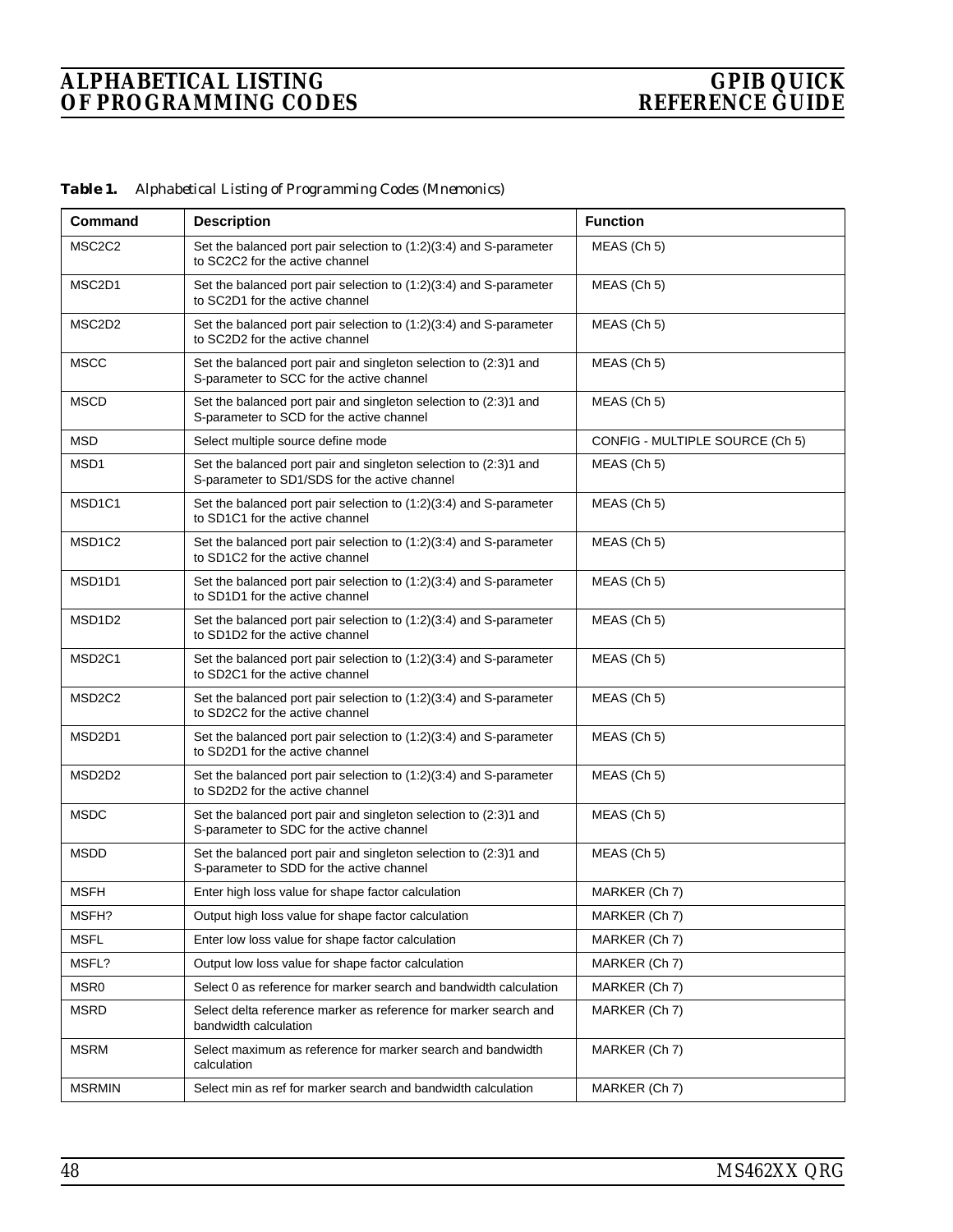| <b>Command</b>  | <b>Description</b>                                                                           | <b>Function</b>                 |  |
|-----------------|----------------------------------------------------------------------------------------------|---------------------------------|--|
| <b>MSRMR</b>    | Select maximum return as ref for marker search and bandwidth<br>MARKER (Ch 7)<br>calculation |                                 |  |
| <b>MSRMRA</b>   | Select auto mode of maximum return as ref for marker search and<br>bandwidth calculation     | MARKER (Ch 7)                   |  |
| <b>MSRMRM</b>   | Select manual mode of maximum return as ref for marker search<br>and bandwidth calculation   | MARKER (Ch 7)                   |  |
| <b>MSRMRV</b>   | Enter maximum return value for marker search and bandwidth<br>calculation                    | MARKER (Ch 7)                   |  |
| MSRMRV?         | Output maximum return value for marker search and bandwidth<br>calculation                   | MARKER (Ch 7)                   |  |
| MSRMRX?         | Output maximum return mode for marker search and bandwidth<br>calculation                    | MARKER (Ch 7)                   |  |
| MSRX?           | Output reference selection for marker search and bandwidth<br>calculation                    | MARKER (Ch 7)                   |  |
| MSX?            | Output multiple source mode on/off/define                                                    | CONFIG - MULTIPLE SOURCE (Ch 5) |  |
| MTH?            | Output trace math math type                                                                  | DISPLAY (Ch 5)                  |  |
| <b>MTR</b>      | Suffix sets distance data type                                                               | DATA ENTRY SUFFIXES (Ch 5)      |  |
| <b>MUL</b>      | Select multiplication as trace math for active channel                                       | DISPLAY (Ch 5)                  |  |
| <b>MV</b>       | Suffix sets voltage data type and scales by 1E-3                                             | DATA ENTRY SUFFIXES (Ch 5)      |  |
| NA <sub>1</sub> | Select a1 as numerator for parameter being defined                                           | MEAS (Ch 5)                     |  |
| NA <sub>2</sub> | Select a2 as numerator for parameter being defined                                           | MEAS (Ch 5)                     |  |
| NA3             | Select a3 = Rc as numerator for parameter being defined                                      | MEAS (Ch 5)                     |  |
| NA4             | Select $a4 = Rd$ as numerator for parameter being define                                     | MEAS (Ch 5)                     |  |
| NB <sub>1</sub> | Select b1 as numerator for parameter being defined                                           | MEAS (Ch 5)                     |  |
| NB <sub>2</sub> | Select b2 as numerator for parameter being defined                                           | MEAS (Ch 5)                     |  |
| NB <sub>3</sub> | Select $b3 = Tc$ as numerator for parameter being defined                                    | MEAS (Ch 5)                     |  |
| NB4             | Select b4 = Td as numerator for parameter being define                                       | MEAS (Ch 5)                     |  |
| <b>NCS</b>      | Go to next calibration step                                                                  | CAL (Ch 6)                      |  |
| NF              | Suffix sets farad data type and scales by 1E-9                                               | DATA ENTRY SUFFIXES (Ch 5)      |  |
| NFALCK0         | Turn off the lock down                                                                       | APPL - NOISE FIGURE (Ch 10)     |  |
| NFALCK1         | Lock down the front end attenuator                                                           | APPL - NOISE FIGURE (Ch 10)     |  |
| NFALCK?         | Output lock or unlock down status for the front end attenuator<br>setting                    | APPL - NOISE FIGURE (Ch 10)     |  |
| <b>NFAOF</b>    | Turn noise figure measurement averaging off                                                  | APPL - NOISE FIGURE (Ch 10)     |  |
| <b>NFAON</b>    | Turn noise figure measurement averaging on                                                   | APPL - NOISE FIGURE (Ch 10)     |  |
| NFAON?          | Noise figure averaging on/off query                                                          | APPL - NOISE FIGURE (Ch 10)     |  |
| <b>NFASET</b>   | Lock down the front end attenuator and set it to 0, 1, 2, 3, or 4                            | APPL - NOISE FIGURE (Ch 10)     |  |
| <b>NFAVEC</b>   | Enter noise figure averaging count                                                           | $AVG$ (Ch 5)                    |  |
| NFAVEC?         | Output noise figure averaging count                                                          | AVG (Ch 5)                      |  |
| <b>NFBATTN</b>  | Output the backend attenuator setting                                                        | APPL - NOISE FIGURE (Ch 10)     |  |

*Table 1. Alphabetical Listing of Programming Codes (Mnemonics)*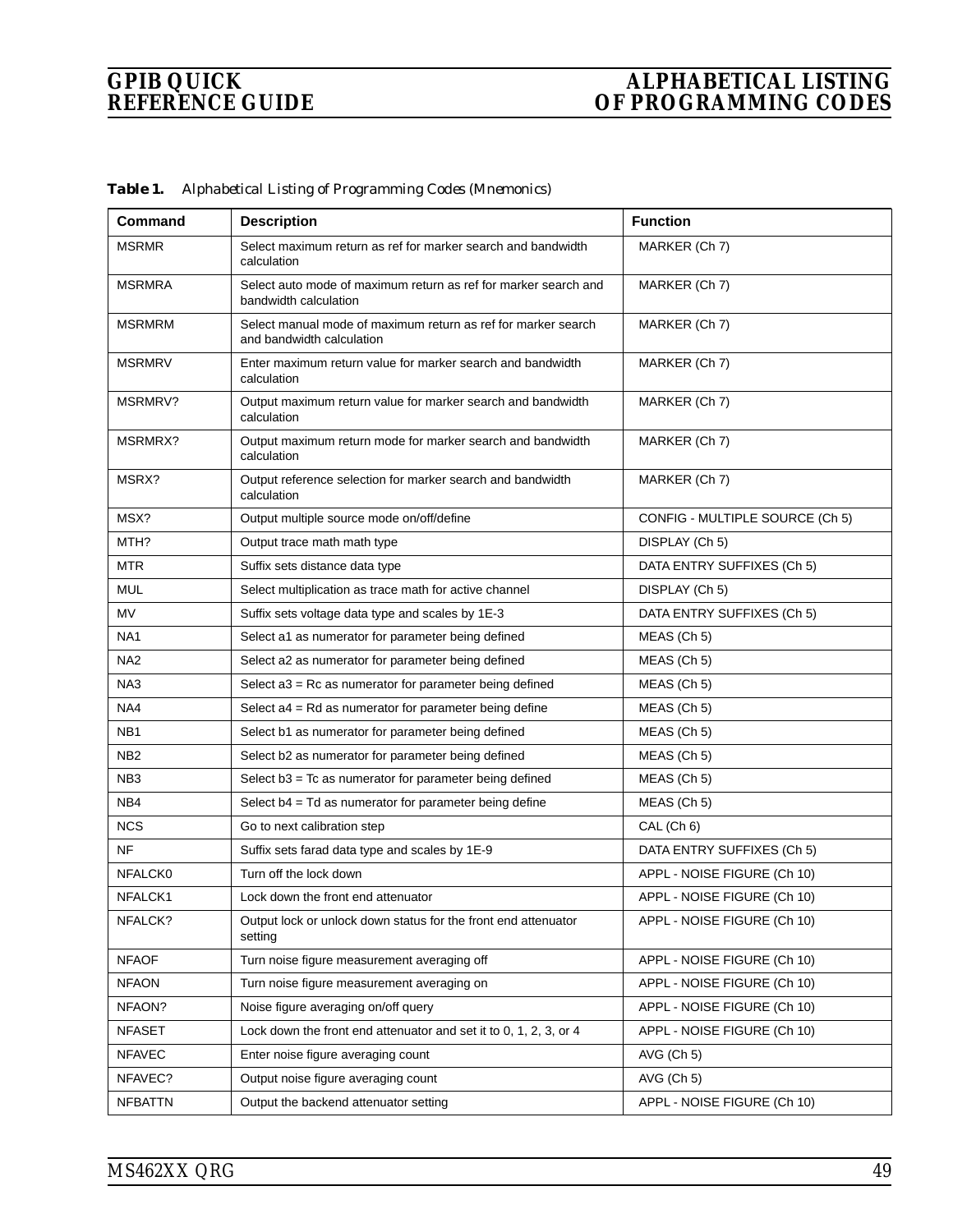| Table 1. |  |  | Alphabetical Listing of Programming Codes (Mnemonics) |  |  |
|----------|--|--|-------------------------------------------------------|--|--|
|----------|--|--|-------------------------------------------------------|--|--|

| Command          | <b>Description</b>                                           | <b>Function</b>             |
|------------------|--------------------------------------------------------------|-----------------------------|
| <b>NFBCAL</b>    | Output NF backend calibration table                          | APPL - NOISE FIGURE (Ch 10) |
| <b>NFBW</b>      | Enter noise figure bandwidth correction                      | APPL - NOISE FIGURE (Ch 10) |
| NFBW?            | Output noise figure bandwidth correction                     | APPL - NOISE FIGURE (Ch 10) |
| NFBWC0           | Turn off noise figure bandwidth correction                   | APPL - NOISE FIGURE (Ch 10) |
| NFBWC1           | Turn on noise figure bandwidth correction                    | APPL - NOISE FIGURE (Ch 10) |
| NFBWCX?          | Output noise figure bandwidth correction on/off status       | APPL - NOISE FIGURE (Ch 10) |
| NFC <sub>0</sub> | Turn off noise figure correction                             | APPL - NOISE FIGURE (Ch 10) |
| NFC1             | Turn on noise figure correction                              | APPL - NOISE FIGURE (Ch 10) |
| NFC12TDONE?      | Output noise figure with 12 term cal done status             | APPL - NOISE FIGURE (Ch 10) |
| NFC <sub>2</sub> | Turn on noise figure with 12-term correction                 | APPL - NOISE FIGURE (Ch 10) |
| NFCDONE?         | Output noise figure cal done status                          | APPL - NOISE FIGURE (Ch 10) |
| <b>NFCOLD</b>    | Output corrected data for cold noise power                   | APPL - NOISE FIGURE (Ch 10) |
| <b>NFCT</b>      | Enter noise figure cold temperature                          | APPL - NOISE FIGURE (Ch 10) |
| NFCT?            | Output noise figure cold temperature                         | APPL - NOISE FIGURE (Ch 10) |
| NFCX?            | Output noise figure correction on/off status                 | APPL - NOISE FIGURE (Ch 10) |
| <b>NFDAG</b>     | Display available gain                                       | APPL - NOISE FIGURE (Ch 10) |
| <b>NFDATA</b>    | Output the cold data, the hot data, the front end attenuator | APPL - NOISE FIGURE (Ch 10) |
| <b>NFDBWN</b>    | Select narrow DUT BW                                         | APPL - NOISE FIGURE (Ch 10) |
| <b>NFDBWW</b>    | Select wide DUT BW                                           | APPL - NOISE FIGURE (Ch 10) |
| NFDBWX?          | Output DUT BW setting                                        | APPL - NOISE FIGURE (Ch 10) |
| <b>NFDENT</b>    | Display equivalent noise temperature                         | APPL - NOISE FIGURE (Ch 10) |
| <b>NFDIG</b>     | Display insertion gain                                       | APPL - NOISE FIGURE (Ch 10) |
| <b>NFDNF</b>     | Display noise figure                                         | APPL - NOISE FIGURE (Ch 10) |
| NFDX?            | Output noise figure display selection                        | APPL - NOISE FIGURE (Ch 10) |
| <b>NFDYF</b>     | Display Y-factor                                             | APPL - NOISE FIGURE (Ch 10) |
| <b>NFFATTN</b>   | Output the front end attenuator setting                      | APPL - NOISE FIGURE (Ch 10) |
| <b>NFHOT</b>     | Output corrected data for hot noise power                    | APPL - NOISE FIGURE (Ch 10) |
| <b>NFLA</b>      | Enter noise figure loss after DUT                            | APPL - NOISE FIGURE (Ch 10) |
| NFLA?            | Output noise figure loss after DUT                           | APPL - NOISE FIGURE (Ch 10) |
| <b>NFLB</b>      | Enter noise figure loss before DUT                           | APPL - NOISE FIGURE (Ch 10) |
| NFLB?            | Output noise figure loss before DUT                          | APPL - NOISE FIGURE (Ch 10) |
| <b>NFLENR</b>    | Load ENR file from floppy disk                               | APPL - NOISE FIGURE (Ch 10) |
| <b>NFLENRH</b>   | Load ENR file from hard disk                                 | APPL - NOISE FIGURE (Ch 10) |
| <b>NFLENRX</b>   | Load ENR extension correction file from floppy disk          | APPL - NOISE FIGURE (Ch 10) |
| NFLENRXH         | Load ENR extension correction file from hard disk            | APPL - NOISE FIGURE (Ch 10) |
| <b>NFLNFX</b>    | Load ENR external extension correction file from floppy disk | APPL - NOISE FIGURE (Ch 10) |
| NFLNFXH          | Load ENR external extension correction file from hard disk   | APPL - NOISE FIGURE (Ch 10) |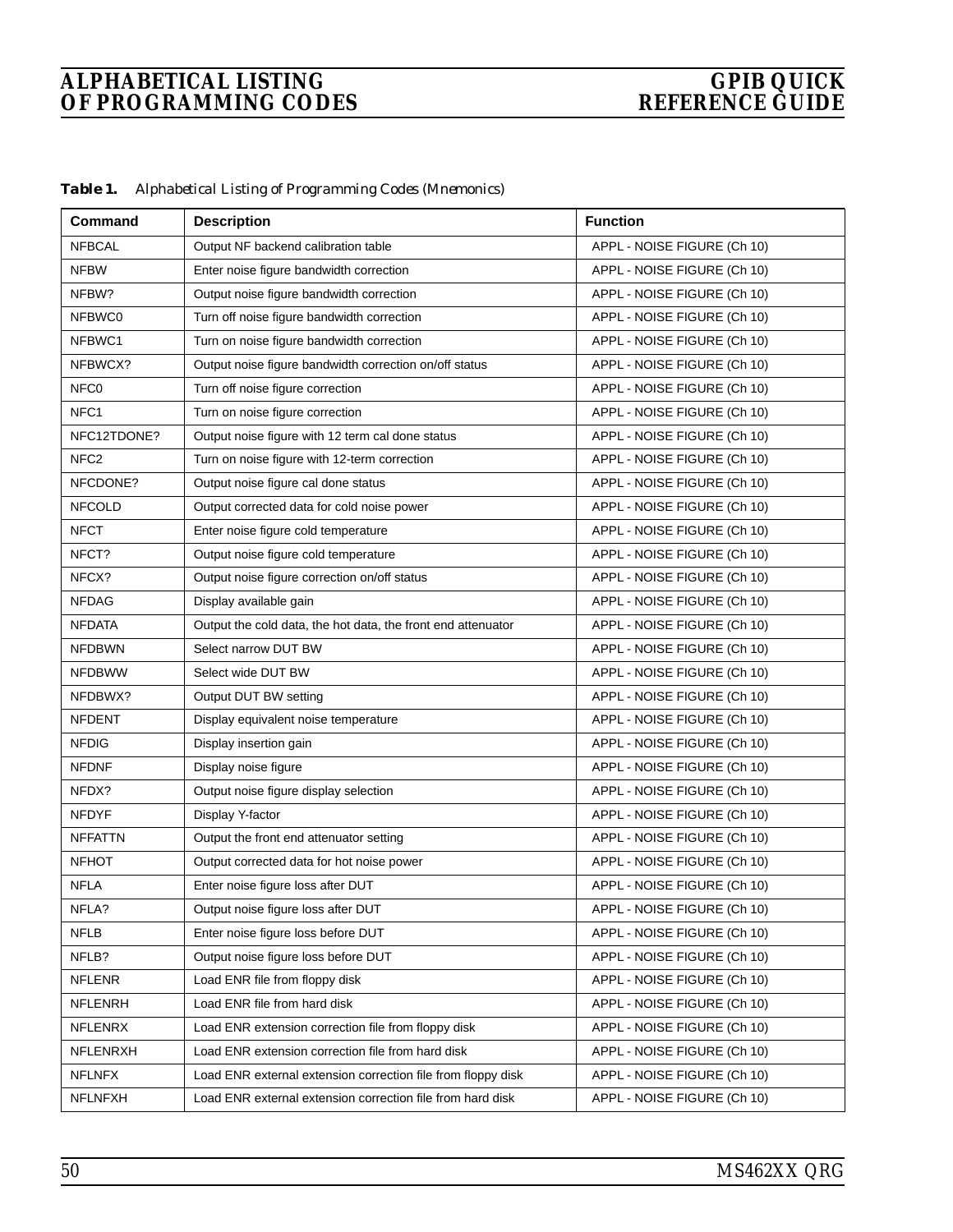| Command         | <b>Description</b>                                    | <b>Function</b>                 |
|-----------------|-------------------------------------------------------|---------------------------------|
| <b>NFOL</b>     | Output noise figure overload status                   | APPL - NOISE FIGURE (Ch 10)     |
| <b>NFSRCE</b>   | Select external noise source                          | APPL - NOISE FIGURE (Ch 10)     |
| <b>NFSRCI</b>   | Select internal noise source                          | APPL - NOISE FIGURE (Ch 10)     |
| NFSRCX?         | Output noise source selection                         | APPL - NOISE FIGURE (Ch 10)     |
| NFSSBC0         | Turn off noise figure single sideband correction      | APPL - NOISE FIGURE (Ch 10)     |
| NFSSBC1         | Turn on noise figure single sideband correction       | APPL - NOISE FIGURE (Ch 10)     |
| NFSSBCX?        | Output noise figure single sideband correction on/off | APPL - NOISE FIGURE (Ch 10)     |
| <b>NFV</b>      | Start noise figure verification                       | UTILITY - DIAGNOSTICS (Ch 9)    |
| NFVNB?          | Output noise figure verification NB data              | UTILITY - DIAGNOSTICS (Ch 9)    |
| NFVNC?          | Output noise figure verification NC data              | UTILITY - DIAGNOSTICS (Ch 9)    |
| NFVND?          | Output noise figure verification ND data              | UTILITY - DIAGNOSTICS (Ch 9)    |
| NFVSB?          | Output noise figure verification SB data              | UTILITY - DIAGNOSTICS (Ch 9)    |
| NFVSC?          | Output noise figure verification SC data              | UTILITY - DIAGNOSTICS (Ch 9)    |
| NFVSD?          | Output noise figure verification SD data              | UTILITY - DIAGNOSTICS (Ch 9)    |
| NFXENR0         | Turn off ENR extension table                          | APPL - NOISE FIGURE (Ch 10)     |
| NFXENR1         | Turn on ENR extension table                           | APPL - NOISE FIGURE (Ch 10)     |
| NFXENRX?        | Query on/off status of ENR extension table            | APPL - NOISE FIGURE (Ch 10)     |
| <b>NH</b>       | Suffix sets farad data type and scales by 1E-9        | DATA ENTRY SUFFIXES (Ch 5)      |
| <b>NMKR</b>     | Select normal markers on active channel marker mode   | MARKER (Ch 7)                   |
| <b>NOC</b>      | Select normal calibration data points                 | CAL (Ch 6)                      |
| <b>NOFST</b>    | Enter nominal offset value for external gain          | APPL - GAIN COMPRESSION (Ch 10) |
| NOFST?          | Output nominal offset value for external gain         | APPL - GAIN COMPRESSION (Ch 10) |
| <b>NOP</b>      | No operation                                          | REMOTE - MISC (Ch 8)            |
| <b>NP101</b>    | Set data points to 101                                | CONFIG (Ch 5)                   |
| <b>NP15</b>     | Set data points to 15                                 | CONFIG (Ch 5)                   |
| NP1601          | Set data points to 1601                               | CONFIG (Ch 5)                   |
| <b>NP201</b>    | Set data points to 201                                | CONFIG (Ch 5)                   |
| NP <sub>3</sub> | Set data points to 3                                  | CONFIG (Ch 5)                   |
| NP401           | Set data points to 401                                | CONFIG (Ch 5)                   |
| <b>NP51</b>     | Set data points to 51                                 | CONFIG (Ch 5)                   |
| <b>NP801</b>    | Set data points to 801                                | CONFIG (Ch 5)                   |
| NPX?            | Output number of points currently being measured      | CAL (Ch 6)                      |
| <b>NRMS</b>     | Normalize S21 for gain compression testing            | APPL - GAIN COMPRESSION (Ch 10) |
| NS.             | Suffix sets time data type and scales by 1E-9         | DATA ENTRY SUFFIXES (Ch 5)      |
| NS <sub>0</sub> | Turn noise source off                                 | APPL - NOISE FIGURE (Ch 10)     |
| NS <sub>1</sub> | Turn noise source on                                  | APPL - NOISE FIGURE (Ch 10)     |
| <b>NSC</b>      | Suffix sets time data type and scales by 1E-9         | DATA ENTRY SUFFIXES (Ch 5)      |

*Table 1. Alphabetical Listing of Programming Codes (Mnemonics)*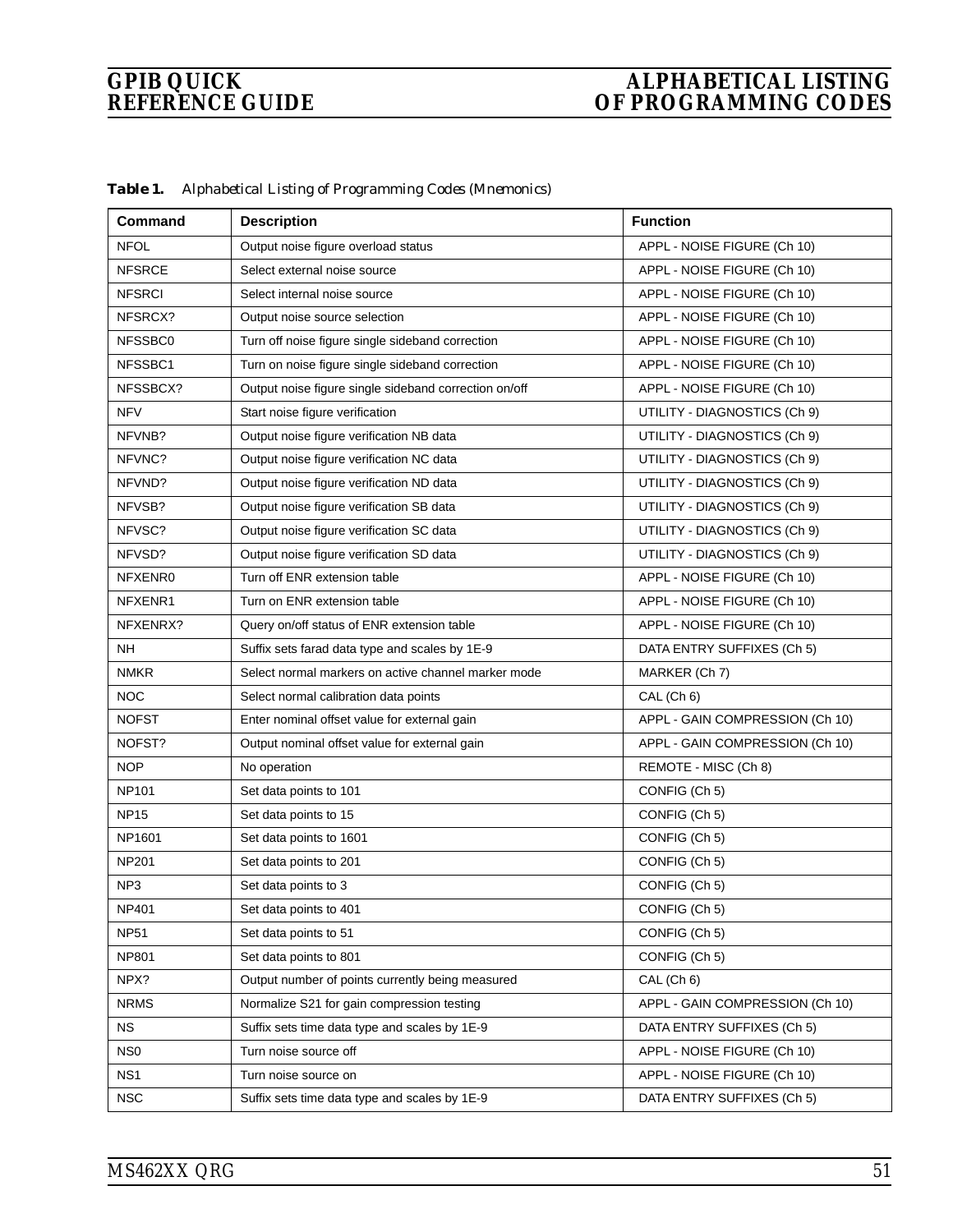| Table 1. |  |  | Alphabetical Listing of Programming Codes (Mnemonics) |  |  |
|----------|--|--|-------------------------------------------------------|--|--|
|----------|--|--|-------------------------------------------------------|--|--|

| Command          | <b>Description</b>                                                      | <b>Function</b>      |
|------------------|-------------------------------------------------------------------------|----------------------|
| NU <sub>1</sub>  | Select unity as numerator for parameter being defined                   | MEAS (Ch 5)          |
| NUM?             | Output numerator selection for parameter being defined                  | MEAS (Ch 5)          |
| NUS3P            | Select Don't Use existing 3-port calibration                            | CAL (Ch 6)           |
| <b>OACCHAR</b>   | Output AutoCal characterization data to the GPIB                        | CAL - AUTOCAL (Ch 6) |
| OACCSER2P        | Output the AutoCal characterization serial number for 2-port<br>AutoCal | CAL - AUTOCAL (Ch 6) |
| OACCSER4P        | Output the AutoCal characterization serial number for 4-port<br>AutoCal | CAL - AUTOCAL (Ch 6) |
| <b>OACSER</b>    | Output AutoCal box serial number                                        | CAL - AUTOCAL (Ch 6) |
| <b>OACTYPE</b>   | Output AutoCal box type                                                 | CAL - AUTOCAL (Ch 6) |
| OAM1             | Output channel 1 active marker value                                    | MARKER (Ch 7)        |
| OAM <sub>2</sub> | Output channel 2 active marker value                                    | MARKER (Ch 7)        |
| OAM3             | Output channel 3 active marker value                                    | MARKER (Ch 7)        |
| OAM4             | Output channel 4 active marker value                                    | MARKER (Ch 7)        |
| OBMP             | Output the display as a bitmap                                          | REMOTE - MISC (Ch 8) |
| OC <sub>1</sub>  | Output calibration coefficients 1                                       | REMOTE - CAL (Ch 8)  |
| OC <sub>10</sub> | Output calibration coefficients 10                                      | REMOTE - CAL (Ch 8)  |
| OC11             | Output calibration coefficients 11                                      | REMOTE - CAL (Ch 8)  |
| OC <sub>12</sub> | Output calibration coefficients 12                                      | REMOTE - CAL (Ch 8)  |
| OC <sub>13</sub> | Output calibration coefficients 13                                      | REMOTE - CAL (Ch 8)  |
| OC <sub>14</sub> | Output calibration coefficients 14                                      | REMOTE - CAL (Ch 8)  |
| OC <sub>15</sub> | Output calibration coefficients 15                                      | REMOTE - CAL (Ch 8)  |
| OC <sub>16</sub> | Output calibration coefficients 16                                      | REMOTE - CAL (Ch 8)  |
| OC <sub>17</sub> | Output calibration coefficients 17                                      | REMOTE - CAL (Ch 8)  |
| OC <sub>18</sub> | Output calibration coefficients 18                                      | REMOTE - CAL (Ch 8)  |
| OC <sub>19</sub> | Output calibration coefficients 19                                      | REMOTE - CAL (Ch 8)  |
| OC <sub>2</sub>  | Output calibration coefficients 2                                       | REMOTE - CAL (Ch 8)  |
| OC <sub>20</sub> | Output calibration coefficients 20                                      | REMOTE - CAL (Ch 8)  |
| OC21             | Output calibration coefficients 21                                      | REMOTE - CAL (Ch 8)  |
| OC22             | Output calibration coefficients 22                                      | REMOTE - CAL (Ch 8)  |
| OC <sub>23</sub> | Output calibration coefficients 23                                      | REMOTE - CAL (Ch 8)  |
| OC <sub>24</sub> | Output calibration coefficients 24                                      | REMOTE - CAL (Ch 8)  |
| OC <sub>25</sub> | Output calibration coefficient 25                                       | REMOTE - CAL (Ch 8)  |
| OC <sub>26</sub> | Output calibration coefficient 26                                       | REMOTE - CAL (Ch 8)  |
| OC27             | Output calibration coefficient 27                                       | REMOTE - CAL (Ch 8)  |
| OC <sub>28</sub> | Output calibration coefficient 28                                       | REMOTE - CAL (Ch 8)  |
| OC <sub>29</sub> | Output calibration coefficient 29                                       | REMOTE - CAL (Ch 8)  |
| OC <sub>3</sub>  | Output calibration coefficients 3                                       | REMOTE - CAL (Ch 8)  |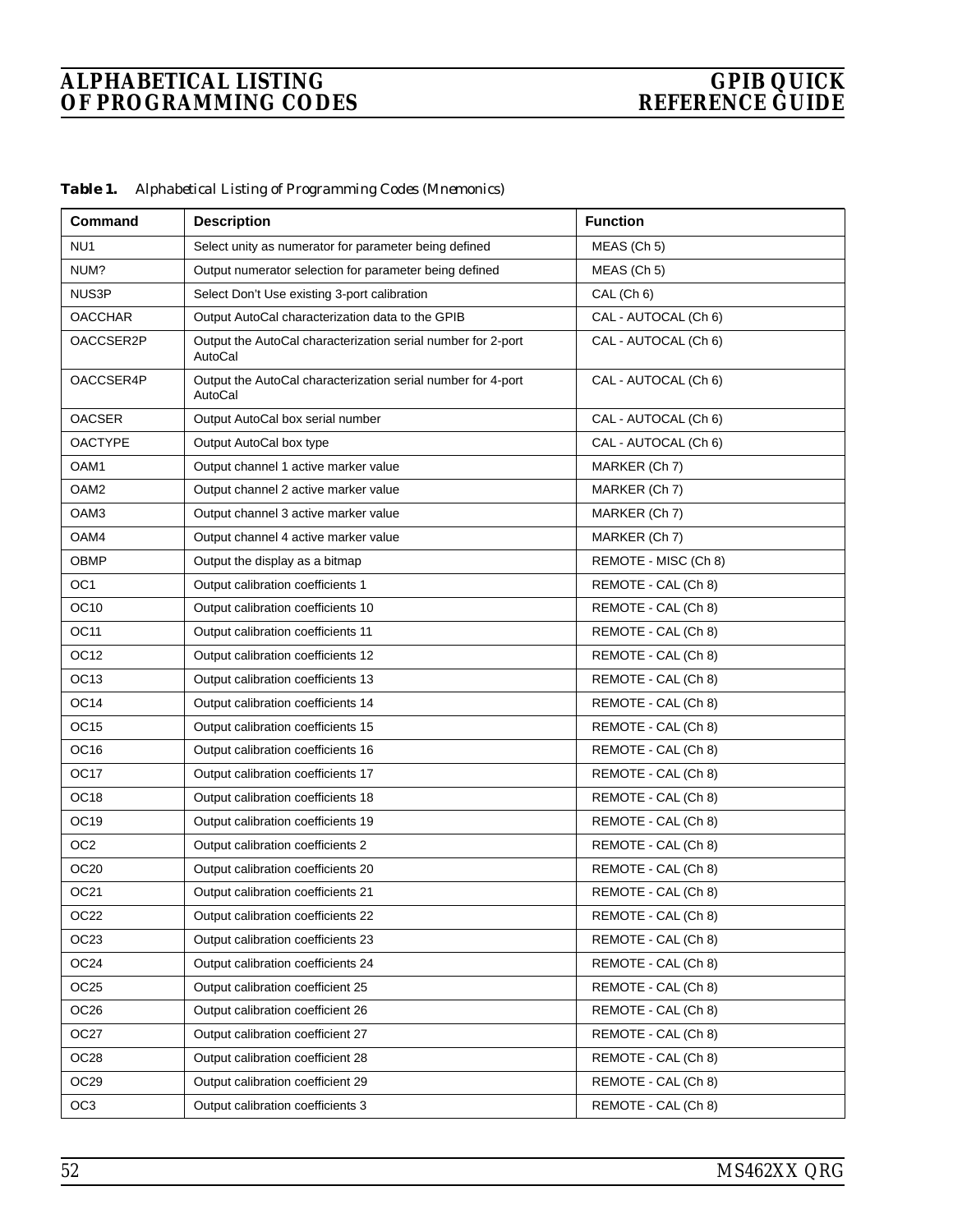| Command         | <b>Description</b>                                                  | <b>Function</b>                  |
|-----------------|---------------------------------------------------------------------|----------------------------------|
| OC30            | Output calibration coefficient 30                                   | REMOTE - CAL (Ch 8)              |
| OC31            | Output calibration coefficient 31                                   | REMOTE - CAL (Ch 8)              |
| OC32            | Output calibration coefficient 32                                   | REMOTE - CAL (Ch 8)              |
| OC33            | Output calibration coefficient 33                                   | REMOTE - CAL (Ch 8)              |
| OC34            | Output calibration coefficient 34                                   | REMOTE - CAL (Ch 8)              |
| OC35            | Output calibration coefficient 35                                   | REMOTE - CAL (Ch 8)              |
| OC36            | Output calibration coefficient 36                                   | REMOTE - CAL (Ch 8)              |
| OC37            | Output calibration coefficient 37                                   | REMOTE - CAL (Ch 8)              |
| <b>OC38</b>     | Output calibration coefficient 38                                   | REMOTE - CAL (Ch 8)              |
| OC39            | Output calibration coefficient 39                                   | REMOTE - CAL (Ch 8)              |
| OC4             | Output calibration coefficients 4                                   | REMOTE - CAL (Ch 8)              |
| OC40            | Output calibration coefficient 40                                   | REMOTE - CAL (Ch 8)              |
| OC <sub>5</sub> | Output calibration coefficients 5                                   | REMOTE - CAL (Ch 8)              |
| OC <sub>6</sub> | Output calibration coefficients 6                                   | REMOTE - CAL (Ch 8)              |
| OC7             | Output calibration coefficients 7                                   | REMOTE - CAL (Ch 8)              |
| OC8             | Output calibration coefficients 8                                   | REMOTE - CAL (Ch 8)              |
| OC <sub>9</sub> | Output calibration coefficients 9                                   | REMOTE - CAL (Ch 8)              |
| <b>OCA</b>      | Output calibration coefficient 10                                   | REMOTE - CAL (Ch 8)              |
| <b>OCB</b>      | Output calibration coefficient 11                                   | REMOTE - CAL (Ch 8)              |
| OCC             | Output calibration coefficient 12                                   | REMOTE - CAL (Ch 8)              |
| <b>OCD</b>      | Output corrected data for active channel parameter                  | REMOTE - MEASURED DATA (Ch 8)    |
| <b>OCF</b>      | Output front panel setup and calibration data                       | REMOTE - SETUP (Ch 8)            |
| <b>OCFEDE</b>   | Output the front panel setup, calibration, and EDE data             | REMOTE - MEASURED DATA (Ch 8)    |
| <b>OCFSG</b>    | Output the segmented sweep data                                     | REMOTE - MEASURED DATA (Ch 8)    |
| OCL             | Output all applicable calibration coefficients for calibration type | REMOTE - CAL (Ch 8)              |
| OCL3P           | Output additional 12 calibration coefficients for 3-port            | REMOTE - CAL (Ch 8)              |
| <b>OCM</b>      | Select offset short calibration method                              | CAL (Ch 6)                       |
| <b>OCS</b>      | Output the internal buffer collected data                           | REMOTE - MEASURED DATA (Ch 8)    |
| ODAT            | Output hard copy tabular data to GPIB                               | REMOTE - MEASURED DATA (Ch 8)    |
| ODR.            | Output directory listing of the floppy drive                        | REMOTE - MISC (Ch 8)             |
| ODRH            | Output directory listing of the hard drive                          | REMOTE - MISC (Ch 8)             |
| ODV             | Output distance values for time domain                              | REMOTE - MEASURED POINTS (Ch 8)  |
| <b>OEB</b>      | Output extended status byte                                         | REMOTE - STATUS REPORTING (Ch 8) |
| <b>OEDELOG</b>  | Output current EDE log                                              | CONFIG (Ch 5)                    |
| OEL             | Output error list                                                   | REMOTE - ERROR REPORTING (Ch 8)  |
| <b>OEM</b>      | Output extended status byte mask                                    | REMOTE - STATUS REPORTING (Ch 8) |
| <b>OFD</b>      | Output final data for active channel parameter                      | REMOTE - MEASURED DATA (Ch 8)    |

*Table 1. Alphabetical Listing of Programming Codes (Mnemonics)*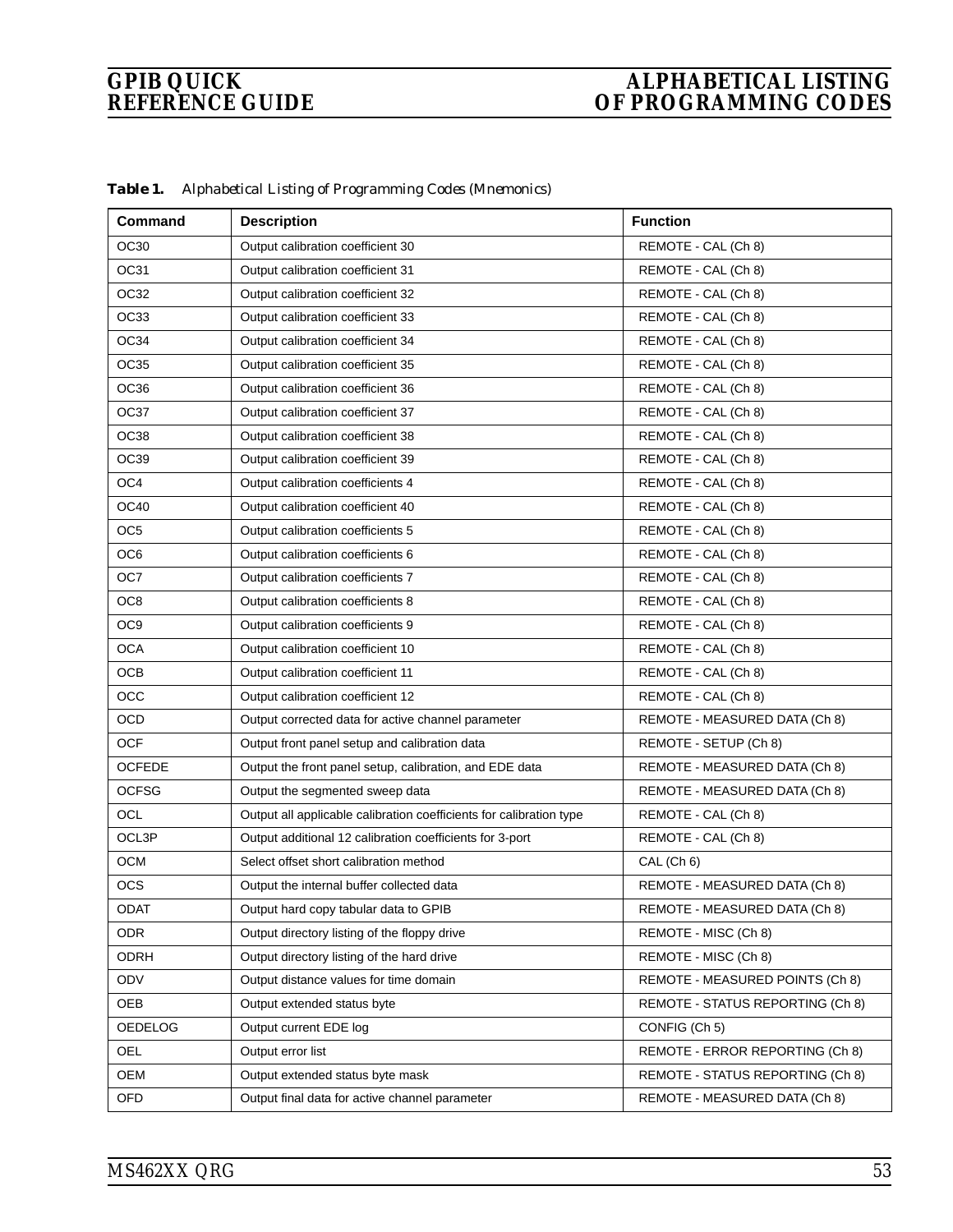| Table 1. |  |  | Alphabetical Listing of Programming Codes (Mnemonics) |  |  |
|----------|--|--|-------------------------------------------------------|--|--|
|----------|--|--|-------------------------------------------------------|--|--|

| Command           | <b>Description</b>                                                | <b>Function</b>                  |
|-------------------|-------------------------------------------------------------------|----------------------------------|
| <b>OFF</b>        | Enter offset value for top graph of active channel                | DISPLAY (Ch 5)                   |
| OFF <sub>2</sub>  | Enter offset value for bottom graph of active channel             | DISPLAY (Ch 5)                   |
| OFF <sub>2?</sub> | Output offset value for bottom graph of active channel            | DISPLAY (Ch 5)                   |
| OFF?              | Output offset value for top graph of active channel               | DISPLAY (Ch 5)                   |
| OFP               | Output current front panel setup                                  | REMOTE - SETUP (Ch 8)            |
| <b>OFV</b>        | Output frequency values                                           | REMOTE - MEASURED POINTS (Ch 8)  |
| <b>OGCFD</b>      | Output gain compression final data to GPIB                        | REMOTE - MEASURED DATA (Ch 8)    |
| <b>OGCFV</b>      | Output gain compression frequency values<br>to GPIB               | REMOTE - MEASURED POINTS (Ch 8)  |
| <b>OGCTXT</b>     | Output text format gain compression data to GPIB                  | REMOTE - MEASURED DATA (Ch 8)    |
| <b>OGE</b>        | Output extended description of current<br>GPIB error              | REMOTE - ERROR REPORTING (Ch 8)  |
| OGL               | Output extended description of previous<br><b>GPIB</b> error      | REMOTE - ERROR REPORTING (Ch 8)  |
| <b>OHDR</b>       | Output hard copy header information to GPIB                       | REMOTE - MISC (Ch 8)             |
| <b>OHDW</b>       | Output hardware cal data to GPIB                                  | REMOTE - MISC (Ch 8)             |
| OHGL              | Output HPGL format data to GPIB                                   | REMOTE - MISC (Ch 8)             |
| <b>OHM</b>        | Suffix sets impedance data type                                   | DATA ENTRY SUFFIXES (Ch 5)       |
| $\overline{O}$    | Output instrument identification string with serial number        | REMOTE - MISC (Ch 8)             |
| <b>OID</b>        | Output instrument identification string                           | REMOTE - MISC (Ch 8)             |
| <b>OLB</b>        | Output limits status byte                                         | REMOTE - STATUS REPORTING (Ch 8) |
| <b>OLM</b>        | Output limits status byte mask                                    | REMOTE - STATUS REPORTING (Ch 8) |
| OM <sub>1</sub>   | Output marker 1 value                                             | REMOTE - MEASURED DATA (Ch 8)    |
| <b>OM10</b>       | Output marker 10 value                                            | REMOTE - MEASURED DATA (Ch 8)    |
| <b>OM11</b>       | Output marker 11 value                                            | REMOTE - MEASURED DATA (Ch 8)    |
| OM12              | Output marker 12 value                                            | REMOTE - MEASURED DATA (Ch 8)    |
| OM <sub>2</sub>   | Output marker 2 value                                             | REMOTE - MEASURED DATA (Ch 8)    |
| OM3               | Output marker 3 value                                             | REMOTE - MEASURED DATA (Ch 8)    |
| OM3P              | Output M3P format data to GPIB with M3P setup set to (2:3)1       | REMOTE - MEASURED DATA (Ch 8)    |
| OM4               | Output marker 4 value                                             | REMOTE - MEASURED DATA (Ch 8)    |
| OM4P              | Output M4P format data to GPIB with M4P setup set to (1:2)(3:4)   | REMOTE - MEASURED DATA (Ch 8)    |
| OM <sub>5</sub>   | Output marker 5 value                                             | REMOTE - MEASURED DATA (Ch 8)    |
| OM <sub>6</sub>   | Output marker 6 value                                             | REMOTE - MEASURED DATA (Ch 8)    |
| OM7               | Output marker 7 value                                             | REMOTE - MEASURED DATA (Ch 8)    |
| OM <sub>8</sub>   | Output marker 8 value                                             | REMOTE - MEASURED DATA (Ch 8)    |
| OM9               | Output marker 9 value                                             | REMOTE - MEASURED DATA (Ch 8)    |
| OMM3P             | Output the M3P format data to the GPIB with the current M3P setup | HARD COPY (Ch 9)                 |
| OMM4P             | Output the M4P format data to the GPIB with the current M4P setup | HARD COPY (Ch 9)                 |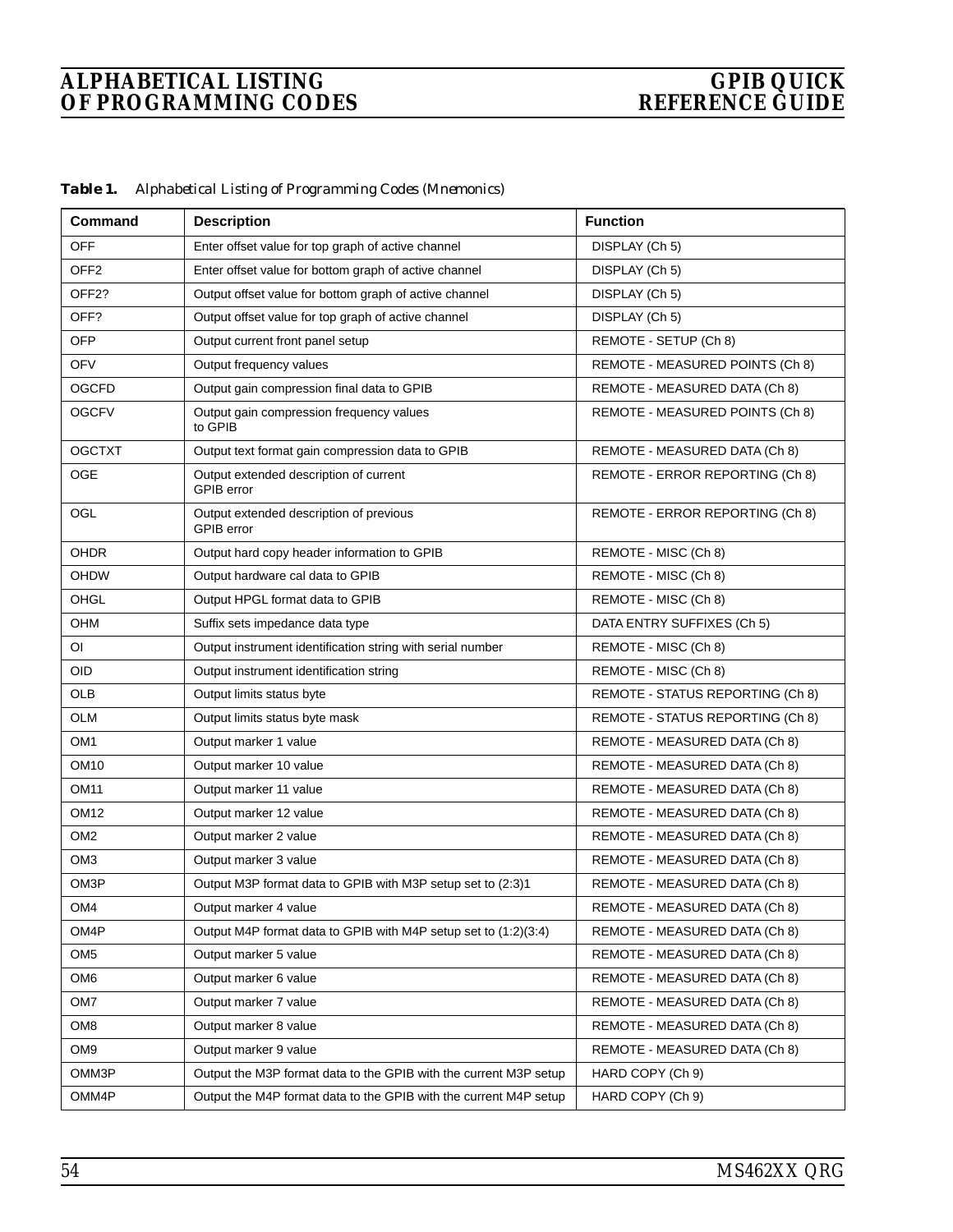| Command                        | <b>Description</b>                                         | <b>Function</b>                  |
|--------------------------------|------------------------------------------------------------|----------------------------------|
| OMOD                           | Output instrument model number                             | REMOTE - MISC (Ch 8)             |
| <b>ONCP</b>                    | Output number of points for current calibration            | REMOTE - CAL (Ch 8)              |
| <b>ONCT</b>                    | Output number of calibration terms for current calibration | REMOTE - CAL (Ch 8)              |
| <b>ONDF</b>                    | Output number of discrete frequencies                      | REMOTE - MEASURED POINTS (Ch 8)  |
| <b>ONE</b>                     | Output number of lines in the error list                   | REMOTE - ERROR REPORTING (Ch 8)  |
| <b>ONP</b>                     | Output number of points currently being measured           | CONFIG (Ch 5)                    |
| <b>ONPV</b>                    | Output the number of power sweep power values              | REMOTE - MEASURED POINTS (Ch 8)  |
| <b>ONRM</b>                    | Output stored normalization data to GPIB                   | REMOTE - MEASURED DATA (Ch 8)    |
| OPB                            | Output the 488.2 status byte value (same<br>as *STB?)      | REMOTE - STATUS REPORTING (Ch 8) |
| <b>OPSV</b>                    | Output power sweep power values                            | REMOTE - MEASURED DATA (Ch 8)    |
| ORD                            | Output raw data for active channel parameter               | REMOTE - MEASURED DATA (Ch 8)    |
| OS <sub>1</sub>                | Output front panel setup number 1                          | REMOTE - SETUP (Ch 8)            |
| OS10                           | Output front panel setup number 10                         | REMOTE - SETUP (Ch 8)            |
| OS <sub>11</sub> C             | Output corrected S11 data                                  | REMOTE - MEASURED DATA (Ch 8)    |
| OS11R                          | Output raw S11 data                                        | REMOTE - MEASURED DATA (Ch 8)    |
| OS <sub>12</sub> C             | Output corrected S12 data                                  | REMOTE - MEASURED DATA (Ch 8)    |
| OS <sub>12R</sub>              | Output raw S12 data                                        | REMOTE - MEASURED DATA (Ch 8)    |
| OS <sub>13</sub> C             | Output corrected S13 data                                  | REMOTE - MEASURED DATA (Ch 8)    |
| OS <sub>13R</sub>              | Output raw S13 data                                        | REMOTE - MEASURED DATA (Ch 8)    |
| OS14C                          | Output corrected S14 data                                  | REMOTE - MEASURED DATA (Ch 8)    |
| OS <sub>14</sub> R             | Output raw S14 data                                        | REMOTE - MEASURED DATA (Ch 8)    |
| OS1P1                          | Output S1P1 format data to gpib                            | HARD COPY (Ch 9)                 |
| OS <sub>1</sub> P <sub>2</sub> | Output S1P2 format data to gpib                            | HARD COPY (Ch 9)                 |
| OS1P3                          | Output S1P3 format data to gpib                            | HARD COPY (Ch 9)                 |
| OS <sub>1</sub> P <sub>4</sub> | Output S1P4 format data to GPIB                            | REMOTE - MEASURED DATA (Ch 8)    |
| OS <sub>2</sub>                | Output front panel setup number 2                          | REMOTE - SETUP (Ch 8)            |
| OS21C                          | Output corrected S21 data                                  | REMOTE - MEASURED DATA (Ch 8)    |
| OS21R                          | Output raw S21 data                                        | REMOTE - MEASURED DATA (Ch 8)    |
| OS22C                          | Output corrected S22 data                                  | REMOTE - MEASURED DATA (Ch 8)    |
| OS22R                          | Output raw S22 data                                        | REMOTE - MEASURED DATA (Ch 8)    |
| OS23C                          | Output corrected S23 data                                  | REMOTE - MEASURED DATA (Ch 8)    |
| OS23R                          | Output raw S23 data                                        | REMOTE - MEASURED DATA (Ch 8)    |
| OS24C                          | Output corrected S24 data                                  | REMOTE - MEASURED DATA (Ch 8)    |
| OS24R                          | Output raw S24 data                                        | REMOTE - MEASURED DATA (Ch 8)    |
| OS2P                           | Output S2P format data to GPIB                             | HARD COPY (Ch 9)                 |
| OS <sub>3</sub>                | Output front panel setup number 3                          | REMOTE - SETUP (Ch 8)            |

*Table 1. Alphabetical Listing of Programming Codes (Mnemonics)*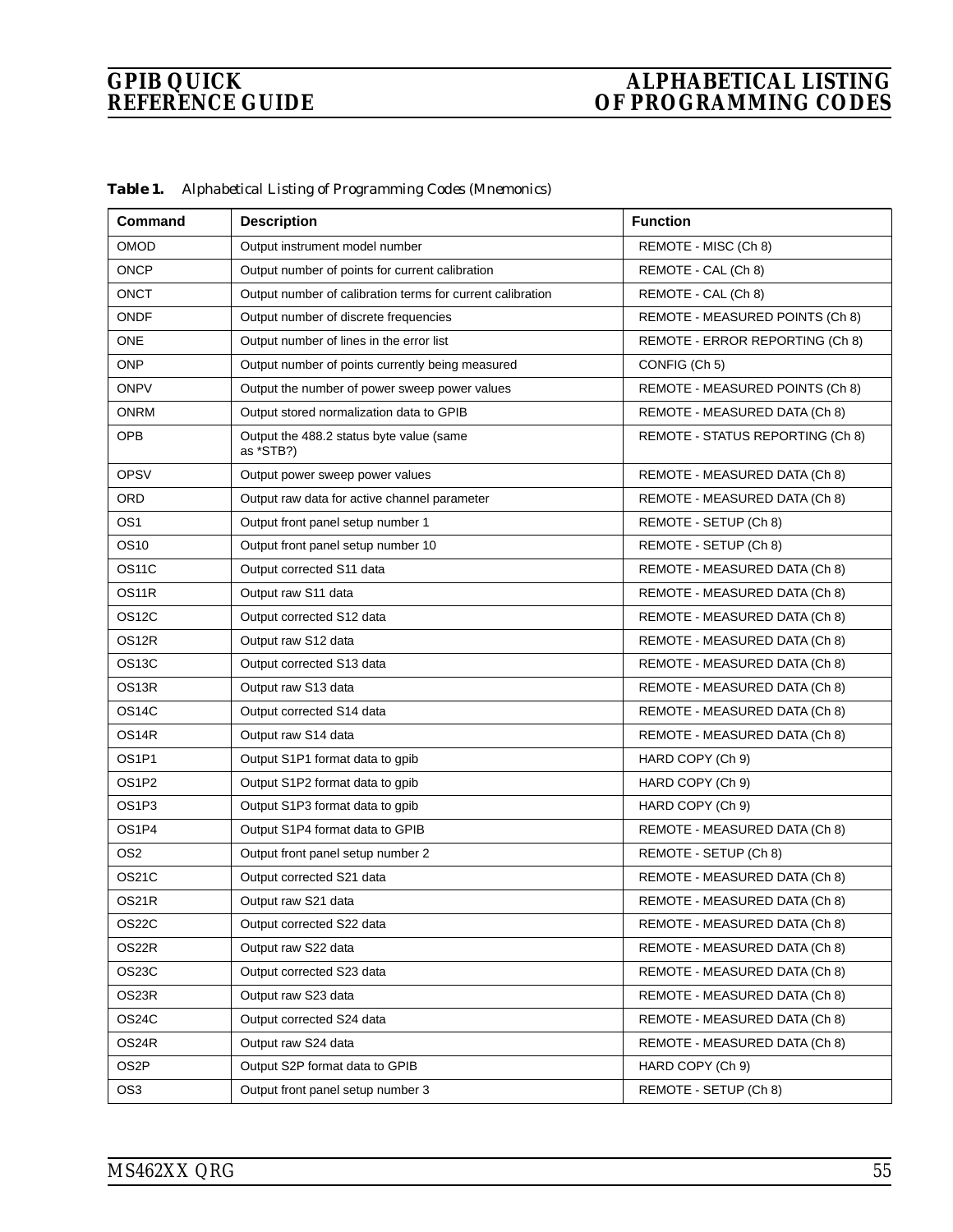| Table 1. |  |  | Alphabetical Listing of Programming Codes (Mnemonics) |  |  |
|----------|--|--|-------------------------------------------------------|--|--|
|----------|--|--|-------------------------------------------------------|--|--|

| Command                        | <b>Description</b>                                | <b>Function</b>                 |
|--------------------------------|---------------------------------------------------|---------------------------------|
| <b>OS31C</b>                   | Output corrected S31 data                         | REMOTE - MEASURED DATA (Ch 8)   |
| OS31R                          | Output raw S31 data                               | REMOTE - MEASURED DATA (Ch 8)   |
| <b>OS32C</b>                   | Output corrected S32 data                         | REMOTE - MEASURED DATA (Ch 8)   |
| OS32R                          | Output raw S32 data                               | REMOTE - MEASURED DATA (Ch 8)   |
| OS33C                          | Output corrected S33 data                         | REMOTE - MEASURED DATA (Ch 8)   |
| OS33R                          | Output raw S33 data                               | REMOTE - MEASURED DATA (Ch 8)   |
| OS34C                          | Output corrected S34 data                         | REMOTE - MEASURED DATA (Ch 8)   |
| OS34R                          | Output raw S34 data                               | REMOTE - MEASURED DATA (Ch 8)   |
| OS3P                           | Output S3P format data to gpib                    | HARD COPY (Ch 9)                |
| OS4                            | Output front panel setup number 4                 | REMOTE - SETUP (Ch 8)           |
| OS41C                          | Output corrected S41 data                         | REMOTE - SETUP (Ch 8)           |
| OS41R                          | Output raw S41 data                               | REMOTE - SETUP (Ch 8)           |
| OS42C                          | Output corrected S42 data                         | REMOTE - SETUP (Ch 8)           |
| OS42R                          | Output raw S42 data                               | REMOTE - SETUP (Ch 8)           |
| OS43C                          | Output corrected S43 data                         | REMOTE - SETUP (Ch 8)           |
| OS43R                          | Output raw S43 data                               | REMOTE - SETUP (Ch 8)           |
| OS44C                          | Output corrected S44 data                         | REMOTE - SETUP (Ch 8)           |
| OS44R                          | Output raw S44 data                               | REMOTE - SETUP (Ch 8)           |
| OS4P                           | Output S3P format data to GPIB                    | REMOTE - SETUP (Ch 8)           |
| OS <sub>5</sub>                | Output front panel setup number 5                 | REMOTE - SETUP (Ch 8)           |
| OS6                            | Output front panel setup number 6                 | REMOTE - SETUP (Ch 8)           |
| OS7                            | Output front panel setup number 7                 | REMOTE - SETUP (Ch 8)           |
| OS8                            | Output front panel setup number 8                 | REMOTE - SETUP (Ch 8)           |
| OS <sub>9</sub>                | Output front panel setup number 9                 | REMOTE - SETUP (Ch 8)           |
| <b>OSER</b>                    | Output instrument serial number                   | REMOTE - MISC (Ch 8)            |
| OSGLOG                         | Output the current segmented sweep log            | SWEEP - SEGMENTED SWEEP (Ch 5)  |
| OSL                            | Output service log                                | UTILITY - SERVICE LOG (Ch 9)    |
| <b>OTV</b>                     | Output time values for time domain                | REMOTE - MEASURED POINTS (Ch 8) |
| <b>OTXT</b>                    | Output text format data to GPIB                   | REMOTE - MEASURED DATA (Ch 8)   |
| P <sub>1</sub> C               | Select port 1 for connector specification         | CAL (Ch 6)                      |
| P <sub>1</sub> C?              | Output port 1 connector type                      | CAL (Ch 6)                      |
| P <sub>1</sub> CW <sub>0</sub> | Turn off port 1 CW mode in linear cal             | SWEEP - POWER SWEEP (Ch 5)      |
| P1CW1                          | Turn on port 1 CW mode in linear cal              | SWEEP - POWER SWEEP (Ch 5)      |
| P1CW?                          | Output port 1 CW mode in linear cal on/off status | SWEEP - POWER SWEEP (Ch 5)      |
| P1LCOR0                        | Turn off port 1 linear cal correction             | SWEEP - POWER SWEEP (Ch 5)      |
| P1LCOR1                        | Turn on port 1 linear cal correction              | SWEEP - POWER SWEEP (Ch 5)      |
| P1LCOR?                        | Output port 1 linear cal correction on/off status | SWEEP - POWER SWEEP (Ch 5)      |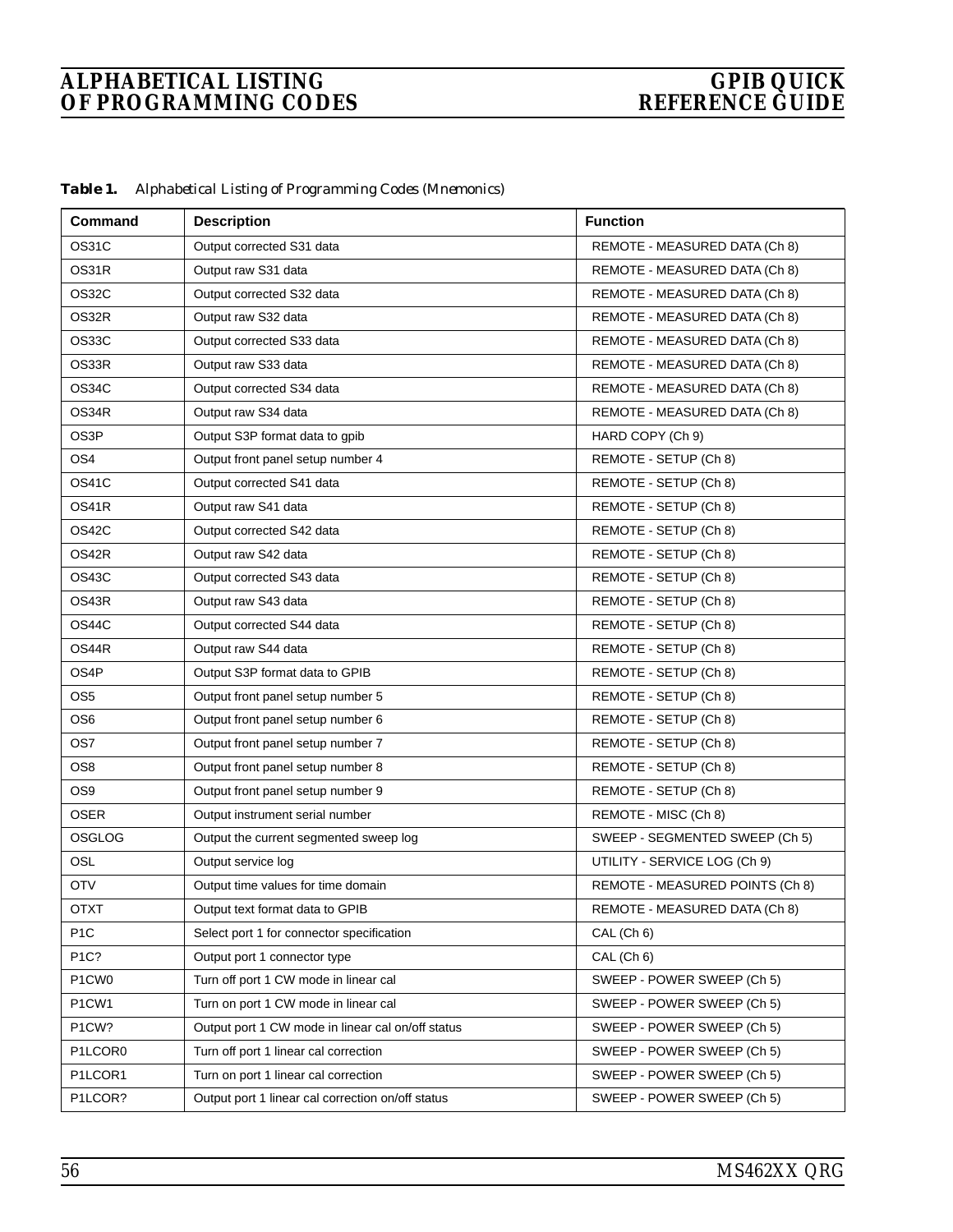| Command           | <b>Description</b>                                | <b>Function</b>              |
|-------------------|---------------------------------------------------|------------------------------|
| P1LDONE?          | Output port 1 linear power correction Done status | SWEEP - POWER SWEEP (Ch 5)   |
| P <sub>1</sub> P? | Output approximate power level at port 1          | POWER (Ch 5)                 |
| P <sub>2</sub> C  | Select port 2 for connector specification         | CAL (Ch 6)                   |
| P <sub>2C</sub> ? | Output port 2 connector type                      | CAL (Ch 6)                   |
| P <sub>3</sub> C  | Select port 3 for connector specification         | CAL (Ch 6)                   |
| P <sub>3</sub> C? | Output port 3 connector type                      | CAL (Ch 6)                   |
| P3CW0             | Turn off port 3 CW mode in linear cal             | SWEEP - POWER SWEEP (Ch 5)   |
| P3CW1             | Turn on port 3 CW mode in linear cal              | SWEEP - POWER SWEEP (Ch 5)   |
| P3CW?             | Output port 3 CW mode in linear cal on/off status | SWEEP - POWER SWEEP (Ch 5)   |
| P3LCOR0           | Turn off port 3 linear cal correction             | SWEEP - POWER SWEEP (Ch 5)   |
| P3LCOR1           | Turn on port 3 linear cal correction              | SWEEP - POWER SWEEP (Ch 5)   |
| P3LCOR?           | Output port 3 linear cal correction on/off status | SWEEP - POWER SWEEP (Ch 5)   |
| P3LDONE?          | Output port 1 linear power correction done status | SWEEP - POWER SWEEP (Ch 5)   |
| P3P?              | Output approximate power level at port 3          | POWER (Ch 5)                 |
| P <sub>4</sub> C  | Select port 4 for connector specification         | CAL (Ch 6)                   |
| P <sub>4C</sub> ? | Output port 4 connector type                      | CAL (Ch 6)                   |
| PBL               | Select 1/4 size plot bottom left corner           | HARD COPY (Ch 9)             |
| <b>PBR</b>        | Select 1/4 size plot bottom right corner          | HARD COPY (Ch 9)             |
| <b>PCP</b>        | Select measurement phase polar chart mode         | DISPLAY (Ch 5)               |
| <b>PCS</b>        | Select sweep position polar chart mode            | DISPLAY (Ch 5)               |
| PCX?              | Output polar chart mode                           | DISPLAY (Ch 5)               |
| <b>PDR</b>        | Print directory listing of the floppy drive       | UTILITY - DISK (Ch 9)        |
| <b>PDRH</b>       | Print directory listing of the hard drive         | UTILITY - DISK (Ch 9)        |
| <b>PEDELOG</b>    | Print current EDE log                             | CONFIG (Ch 5)                |
| PEL               | Print the error list                              | UTILITY - SERVICE LOG (Ch 9) |
| <b>PERPORT</b>    | Select per port as chop mode type                 | SWEEP (Ch 5)                 |
| PF                | Suffix sets farad data type and scales by 1E-12   | DATA ENTRY SUFFIXES (Ch 5)   |
| <b>PFL</b>        | Select full-size plot                             | HARD COPY (Ch 9)             |
| <b>PFS</b>        | Print full screen image                           | HARD COPY (Ch 9)             |
| <b>PGR</b>        | Print graph area screen image                     | HARD COPY (Ch 9)             |
| <b>PGT</b>        | Plot graticule                                    | HARD COPY (Ch 9)             |
| PH                | Suffix sets farad data type and scales by 1E-12   | DATA ENTRY SUFFIXES (Ch 5)   |
| <b>PHA</b>        | Select phase display for active channel           | DISPLAY (Ch 5)               |
| <b>PHO</b>        | Enter phase offset for display channel            | DISPLAY (Ch 5)               |
| PHO?              | Output phase offset for display channel           | DISPLAY (Ch 5)               |
| <b>PLD</b>        | Plot data area only                               | HARD COPY (Ch 9)             |
| PLG               | Select log polar display for active channel       | DISPLAY (Ch 5)               |

*Table 1. Alphabetical Listing of Programming Codes (Mnemonics)*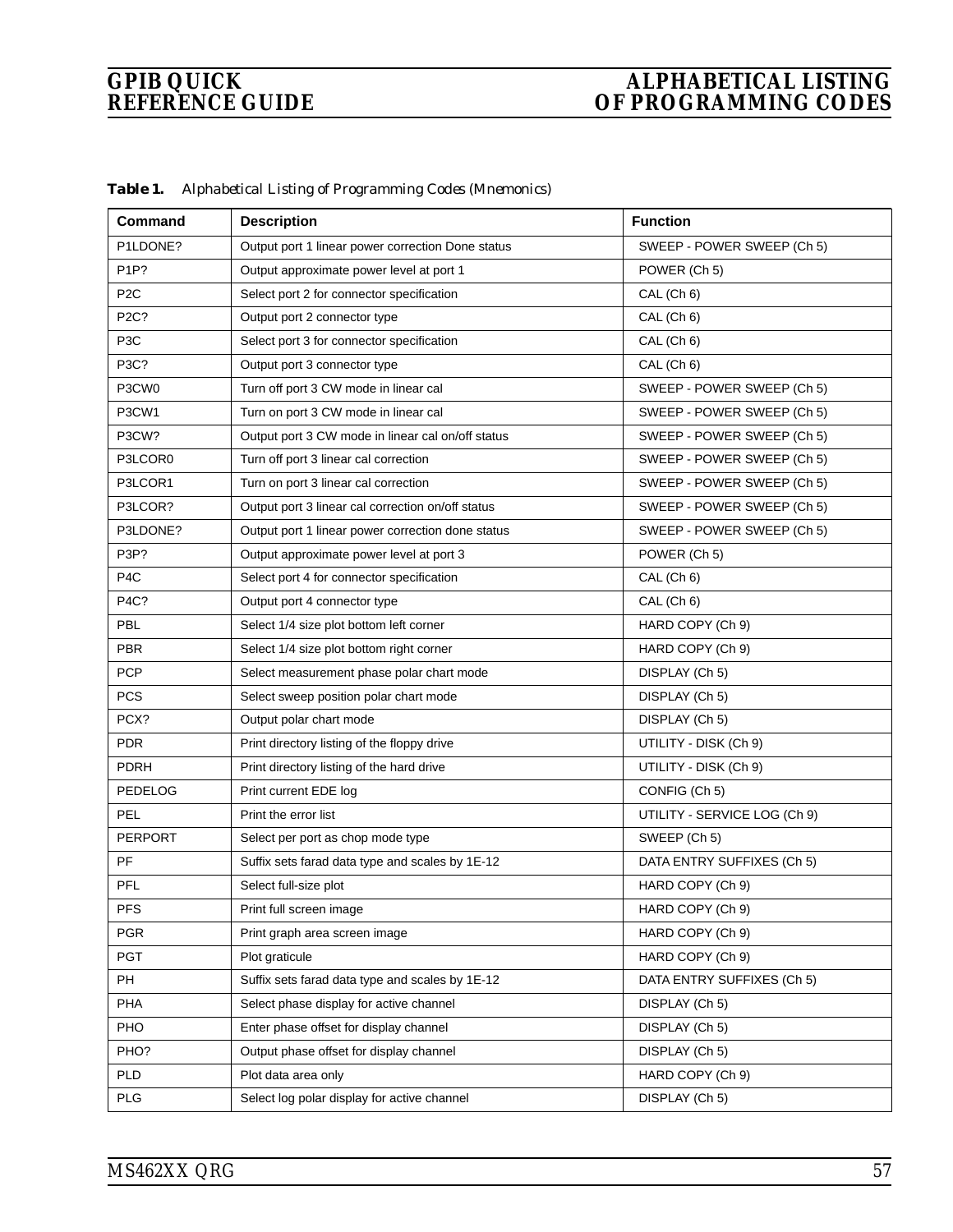| Command            | <b>Description</b>                                     | <b>Function</b>              |
|--------------------|--------------------------------------------------------|------------------------------|
| <b>PLH</b>         | Plot header                                            | HARD COPY (Ch 9)             |
| <b>PLM</b>         | Plot markers and limits                                | HARD COPY (Ch 9)             |
| PLO?               | Output plot mode portrait or landscape                 | HARD COPY (Ch 9)             |
| <b>PLR</b>         | Select linear polar display for active channel         | DISPLAY (Ch 5)               |
| <b>PLS</b>         | Plot entire screen                                     | HARD COPY (Ch 9)             |
| PLT                | Plot data traces only                                  | HARD COPY (Ch 9)             |
| <b>PMK</b>         | Print tabular data for Markers                         | HARD COPY (Ch 9)             |
| <b>PMN</b>         | Plot menu                                              | HARD COPY (Ch 9)             |
| <b>PMT</b>         | Print tabular data for traces and markers              | HARD COPY (Ch 9)             |
| <b>POP</b>         | Enter parallel output port 8-bit decimal word (0-255)  | SEQ (Ch 10)                  |
| POP?               | Output parallel output port 8-bit decimal word (0-255) | SEQ (Ch 10)                  |
| POPBC0             | Clear parallel output port bit 0                       | SEQ (Ch 10)                  |
| POPBC1             | Clear parallel output port bit 1                       | SEQ (Ch 10)                  |
| POPBC <sub>2</sub> | Clear parallel output port bit 2                       | SEQ (Ch 10)                  |
| POPBC3             | Clear parallel output port bit 3                       | SEQ (Ch 10)                  |
| POPBC4             | Clear parallel output port bit 4                       | SEQ (Ch 10)                  |
| POPBC <sub>5</sub> | Clear parallel output port bit 5                       | SEQ (Ch 10)                  |
| POPBC6             | Clear parallel output port bit 6                       | SEQ (Ch 10)                  |
| POPBC7             | Clear parallel output port bit 7                       | SEQ (Ch 10)                  |
| POPBS0             | Set parallel output port bit 0                         | SEQ (Ch 10)                  |
| POPBS1             | Set parallel output port bit 1                         | SEQ (Ch 10)                  |
| POPBS2             | Set parallel output port bit 2                         | SEQ (Ch 10)                  |
| POPBS3             | Set parallel output port bit 3                         | SEQ (Ch 10)                  |
| POPBS4             | Set parallel output port bit 4                         | SEQ (Ch 10)                  |
| POPBS5             | Set parallel output port bit 5                         | SEQ (Ch 10)                  |
| POPBS6             | Set parallel output port bit 6                         | SEQ (Ch 10)                  |
| POPBS7             | Set parallel output port bit 7                         | SEQ (Ch 10)                  |
| <b>PORT</b>        | Select portrait mode for output plot                   | HARD COPY (Ch 9)             |
| POSET              | Enter phase offset for active channel                  | DISPLAY (Ch 5)               |
| POSET?             | Output phase offset for active channel                 | DISPLAY (Ch 5)               |
| <b>POW</b>         | Select power out display for active channel            | DISPLAY (Ch 5)               |
| PRNTYPDJ           | Select HP Deskjet printer                              | HARD COPY (Ch 9)             |
| <b>PRNTYPEP</b>    | Select Epson FX printer                                | HARD COPY (Ch 9)             |
| PRNTYPLJ           | Select HP Laserjet printer                             | HARD COPY (Ch 9)             |
| <b>PRNTYPTJ</b>    | Select HP Thinkjet printer                             | HARD COPY (Ch 9)             |
| PRNTYPX?           | Output printer type                                    | HARD COPY (Ch 9)             |
| PRT?               | Perform printer test and output status                 | UTILITY - DIAGNOSTICS (Ch 9) |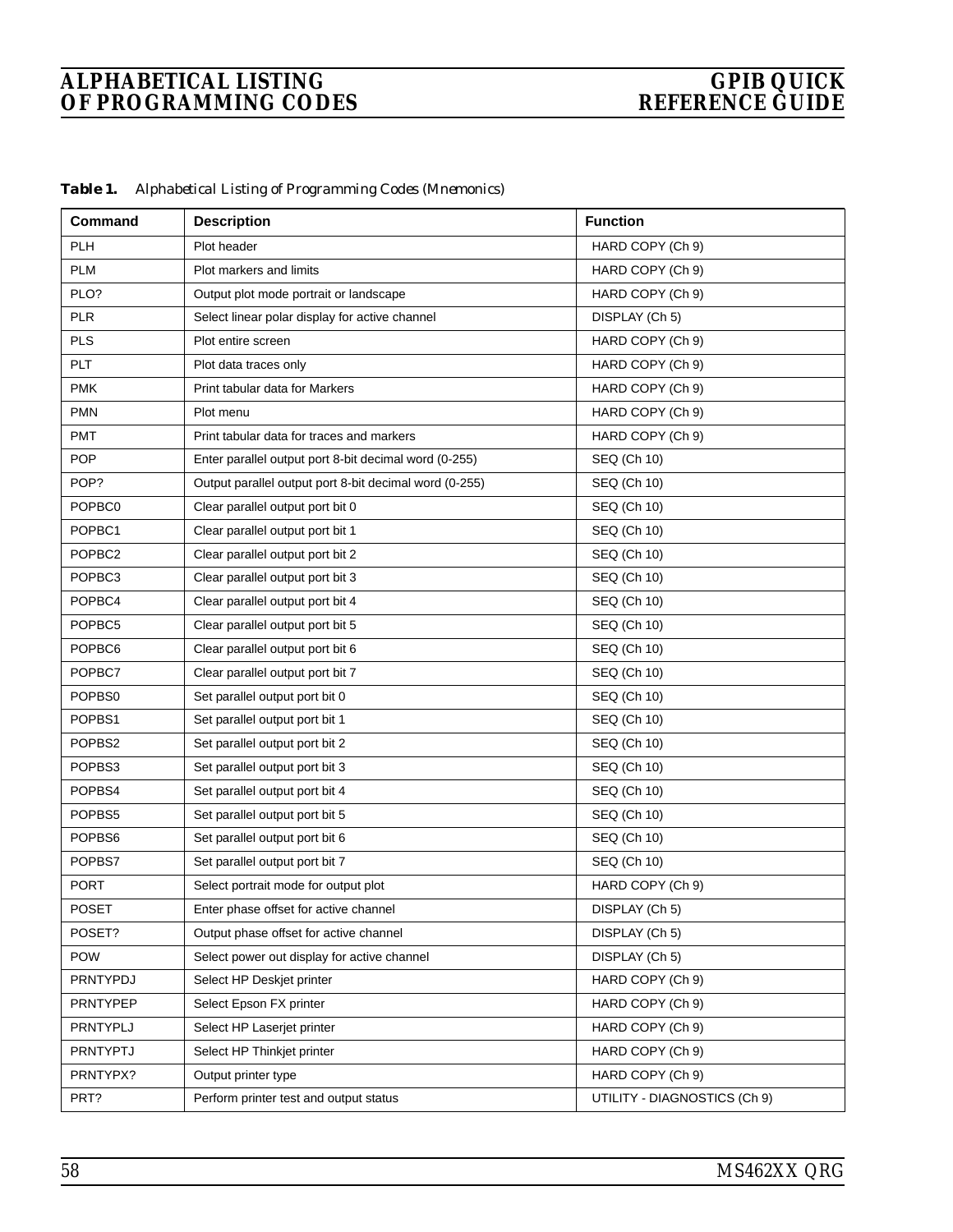| Command             | <b>Description</b>                                                                             | <b>Function</b>                 |
|---------------------|------------------------------------------------------------------------------------------------|---------------------------------|
| <b>PS</b>           | Suffix sets time data type and scales by 1E02                                                  | DATA ENTRY SUFFIXES (Ch 5)      |
| <b>PSC</b>          | Suffix sets time data type and scales by 1E02                                                  | DATA ENTRY SUFFIXES (Ch 5)      |
| <b>PSDP</b>         | Enter number of points drawn in power sweep mode                                               | SWEEP - POWER SWEEP (Ch 5)      |
| PSDP?               | Output number of points drawn in power sweep                                                   | SWEEP - POWER SWEEP (Ch 5)      |
| <b>PSET</b>         | Enter target power for gain compression receiver calibration                                   | APPL - GAIN COMPRESSION (Ch 10) |
| PSET?               | Output target power for gain compression receiver calibration                                  | APPL - GAIN COMPRESSION (Ch 10) |
| <b>PSF</b>          | Enter swept power frequency                                                                    | APPL - GAIN COMPRESSION (Ch 10) |
| PSF?                | Output swept power frequency                                                                   | APPL - GAIN COMPRESSION (Ch 10) |
| PSFP1               | Enter number of frequency points to be skipped during linear power<br>correction for source 1  | SWEEP - POWER SWEEP (Ch 5)      |
| PSFP <sub>1?</sub>  | Output number of frequency points to be skipped during linear<br>power correction for source 1 | SWEEP - POWER SWEEP (Ch 5)      |
| PSFP3               | Enter number of frequency points to be skipped during linear power<br>correction for source 2  | SWEEP - POWER SWEEP (Ch 5)      |
| PSFP3?              | Output number of frequency points to be skipped during linear<br>power correction for source 2 | SWEEP - POWER SWEEP (Ch 5)      |
| <b>PSGLOG</b>       | Print the current segmented sweep log                                                          | SWEEP - SEGMENTED SWEEP (Ch 5)  |
| <b>PSL</b>          | Print the service log                                                                          | UTILITY - SERVICE LOG (Ch 9)    |
| <b>PSLC</b>         | Perform power sweep linearity calibration                                                      | SWEEP - POWER SWEEP (Ch 5)      |
| PSLCP <sub>10</sub> | Turn power sweep linearity calibration off                                                     | SWEEP - POWER SWEEP (Ch 5)      |
| PSLCP11             | Turn power sweep linearity calibration on                                                      | SWEEP - POWER SWEEP (Ch 5)      |
| PSLCP1DONE?         | Output power sweep linearity calibration done status                                           | SWEEP - POWER SWEEP (Ch 5)      |
| PSLCP1X?            | Output power sweep linearity calibration on/off status                                         | SWEEP - POWER SWEEP (Ch 5)      |
| PSLCP30             | Turn power sweep linearity calibration off                                                     | SWEEP - POWER SWEEP (Ch 5)      |
| PSLCP31             | Turn power sweep linearity calibration on                                                      | SWEEP - POWER SWEEP (Ch 5)      |
| PSLCP3DONE?         | Output power sweep linearity calibration done status                                           | SWEEP - POWER SWEEP (Ch 5)      |
| PSLCP3X?            | Output power sweep linearity calibration on/off status                                         | SWEEP - POWER SWEEP (Ch 5)      |
| PSNOP1              | Enter port 1 nominal offset in power sweep mode                                                | SWEEP - POWER SWEEP (Ch 5)      |
| PSNOP <sub>1?</sub> | Output port 1 nominal offset in power sweep mode                                               | SWEEP - POWER SWEEP (Ch 5)      |
| PSNOP3              | Enter port 3 nominal offset in power sweep mode                                                | SWEEP - POWER SWEEP (Ch 5)      |
| PSNOP3?             | Output port 3 nominal offset in power sweep mode                                               | SWEEP - POWER SWEEP (Ch 5)      |
| <b>PSRC</b>         | Enter power source as active                                                                   | CONFIG - MULTIPLE SOURCE (Ch 5) |
| PSRC?               | Output active power source                                                                     | CONFIG - MULTIPLE SOURCE (Ch 5) |
| <b>PST</b>          | Stop print/plot                                                                                | HARD COPY (Ch 9)                |
| <b>PSTEP</b>        | Enter power sweep step size                                                                    | APPL - GAIN COMPRESSION (Ch 10) |
| PSTEP?              | Output power sweep step size                                                                   | APPL - GAIN COMPRESSION (Ch 10) |
| <b>PSTOP</b>        | Enter power sweep stop power                                                                   | APPL - GAIN COMPRESSION (Ch 10) |
| PSTOP?              | Output power sweep stop power                                                                  | APPL - GAIN COMPRESSION (Ch 10) |

*Table 1. Alphabetical Listing of Programming Codes (Mnemonics)*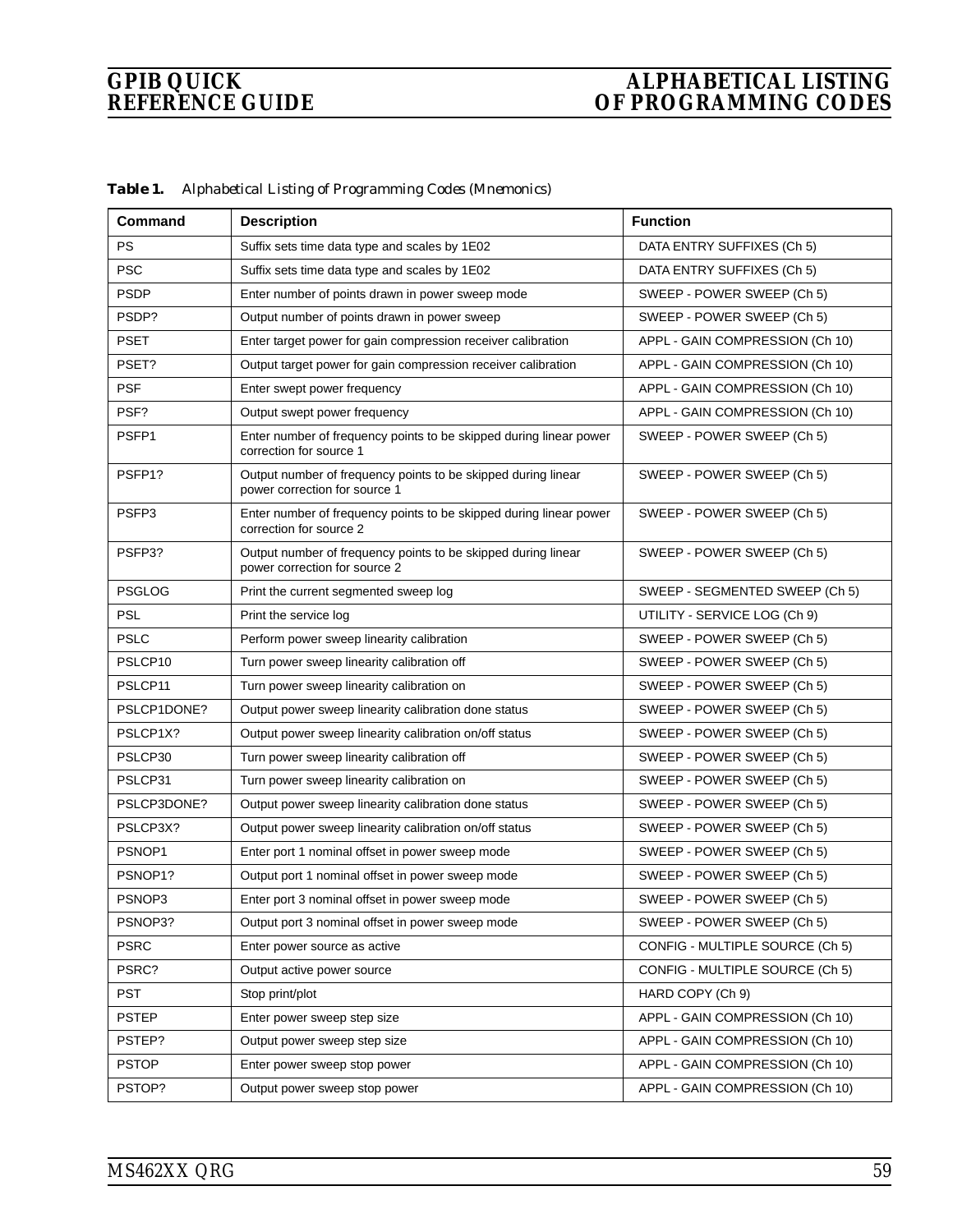| Table 1. |  |  | Alphabetical Listing of Programming Codes (Mnemonics) |  |  |
|----------|--|--|-------------------------------------------------------|--|--|
|----------|--|--|-------------------------------------------------------|--|--|

| Command          | <b>Description</b>                                                                 | <b>Function</b>                 |
|------------------|------------------------------------------------------------------------------------|---------------------------------|
| <b>PSTRT</b>     | Enter power sweep start power                                                      | APPL - GAIN COMPRESSION (Ch 10) |
| PSTRT?           | Output power sweep start power                                                     | APPL - GAIN COMPRESSION (Ch 10) |
| <b>PSWC</b>      | Perform power sweep linearity calibration                                          | APPL - GAIN COMPRESSION (Ch 10) |
| PSWC0            | Turn power sweep linearity calibration off                                         | APPL - GAIN COMPRESSION (Ch 10) |
| PSWC1            | Turn power sweep linearity calibration on                                          | APPL - GAIN COMPRESSION (Ch 10) |
| PSWCDONE?        | Output power sweep linearity cal done status                                       | APPL - GAIN COMPRESSION (Ch 10) |
| PSWCX?           | Output power sweep linearity calibration on/off status                             | APPL - GAIN COMPRESSION (Ch 10) |
| <b>PSWP</b>      | Select power sweep                                                                 | SWEEP - POWER SWEEP (Ch 5)      |
| PSWP0            | Turn power sweep off                                                               | APPL - GAIN COMPRESSION (Ch 10) |
| PSWP1            | Turn power sweep on                                                                | APPL - GAIN COMPRESSION (Ch 10) |
| PSWPX?           | Output power sweep on/off status                                                   | APPL - GAIN COMPRESSION (Ch 10) |
| PT <sub>0</sub>  | Set tabular printout points skipped to 0                                           | HARD COPY (Ch 9)                |
| PT <sub>1</sub>  | Set tabular printout points skipped to 1                                           | HARD COPY (Ch 9)                |
| PT <sub>2</sub>  | Set tabular printout points skipped to 2                                           | HARD COPY (Ch 9)                |
| PT <sub>3</sub>  | Set tabular printout points skipped to 3                                           | HARD COPY (Ch 9)                |
| PT4              | Set tabular printout points skipped to 4                                           | HARD COPY (Ch 9)                |
| PT <sub>5</sub>  | Set tabular printout points skipped to 5                                           | HARD COPY (Ch 9)                |
| PT6              | Set tabular printout points skipped to 6                                           | HARD COPY (Ch 9)                |
| PT7              | Set tabular printout points skipped to 7                                           | HARD COPY (Ch 9)                |
| PT <sub>8</sub>  | Set tabular printout points skipped to 8                                           | HARD COPY (Ch 9)                |
| PT <sub>9</sub>  | Set tabular printout points skipped to 9                                           | HARD COPY (Ch 9)                |
| <b>PTAVG</b>     | Set the averaging type to Point-by-Point averaging                                 | AVG (Ch 5)                      |
| <b>PTB</b>       | Print tabular data for traces                                                      | HARD COPY (Ch 9)                |
| PTL              | Select 1/4 size plot top left corner                                               | HARD COPY (Ch 9)                |
| <b>PTP</b>       | Enter the target power for flat power correction                                   | POWER - FLAT POWER (Ch 5)       |
| PTP <sub>3</sub> | Enter the target power for flat power correction for source 2                      | POWER - FLAT POWER (Ch 5)       |
| PTP3?            | Output the target power for flat power correction for                              | POWER - FLAT POWER (Ch 5)       |
| PTP?             | Output the target power for flat power correction                                  | POWER - FLAT POWER (Ch 5)       |
| <b>PTR</b>       | Select 1/4 size plot top right corner                                              | HARD COPY (Ch 9)                |
| <b>PTS</b>       | Enter number of points to be skipped during flat power correction                  | POWER - FLAT POWER (Ch 5)       |
| PTS3             | Enter number of points to be skipped during flat power correction<br>for source 2  | POWER - FLAT POWER (Ch 5)       |
| PTS3?            | Output number of points to be skipped during flat power correction<br>for source 2 | POWER - FLAT POWER (Ch 5)       |
| PTX?             | Output tabular printout points skipped                                             | HARD COPY (Ch 9)                |
| PW <sub>2</sub>  | Enter source 2 power level                                                         | POWER (Ch 5)                    |
| <b>PW2?</b>      | Output source 2 power level                                                        | POWER (Ch 5)                    |
| PW <sub>3</sub>  | Enter external source 3 power level                                                | POWER (Ch 5)                    |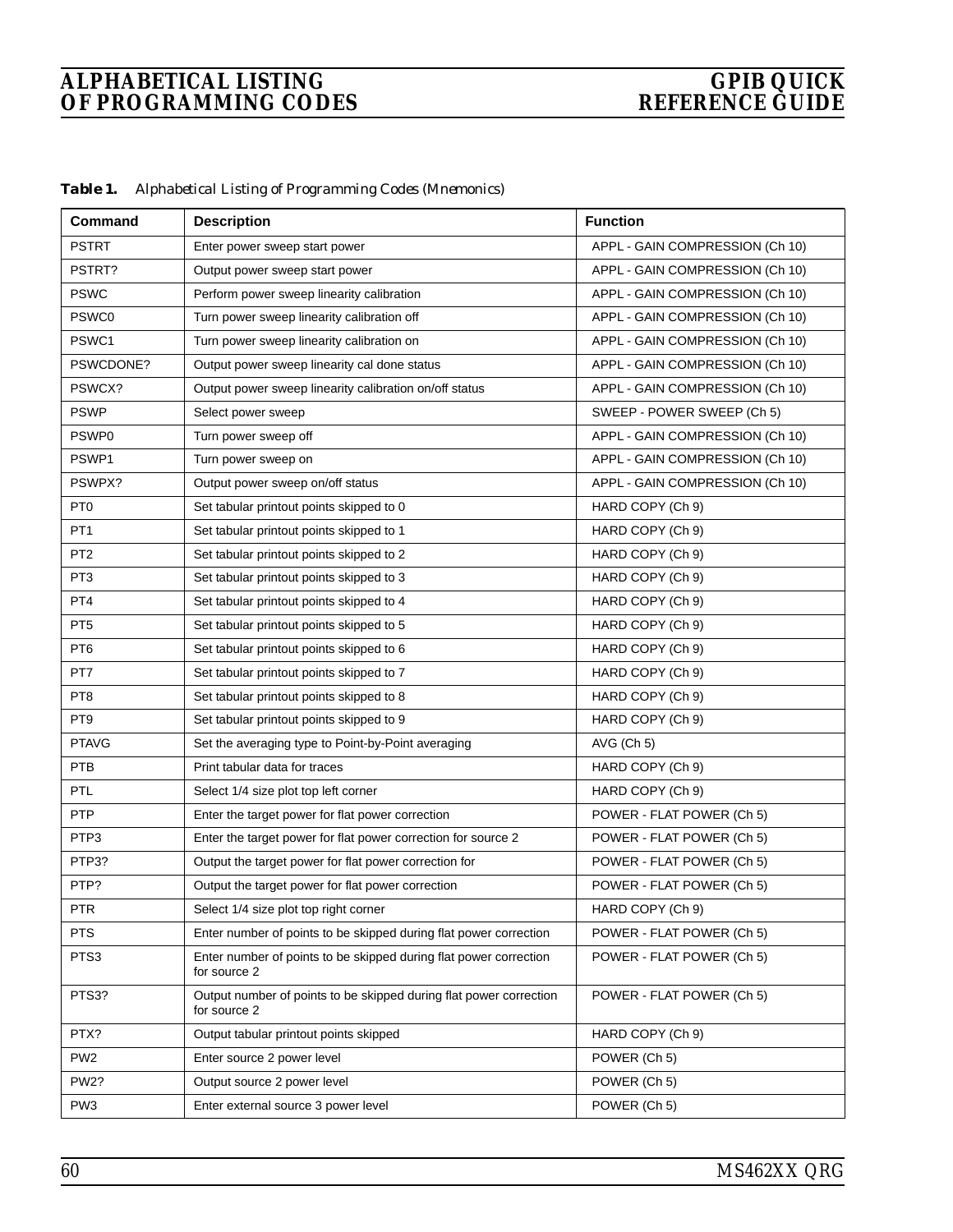| <b>Command</b>  | <b>Description</b>                                                                | <b>Function</b>             |
|-----------------|-----------------------------------------------------------------------------------|-----------------------------|
| <b>PW3?</b>     | Output external source 3 power level                                              | POWER (Ch 5)                |
| PW <sub>4</sub> | Enter external source 4 power level                                               | POWER (Ch 5)                |
| <b>PW4?</b>     | Output external source 4 power level                                              | POWER (Ch 5)                |
| <b>PWR</b>      | Enter internal source power level                                                 | POWER (Ch 5)                |
| PWR?            | Output internal source power level                                                | POWER (Ch 5)                |
| PXX?            | Output plot location                                                              | HARD COPY (Ch 9)            |
| RAD             | Suffix sets phase data type and scales by 180/pi                                  | DATA ENTRY SUFFIXES (Ch 5)  |
| RC1             | Recall front panel setup number 1 from memory                                     | SAVE/RECALL (Ch 9)          |
| <b>RC10</b>     | Recall front panel setup number 10 from memory                                    | SAVE/RECALL (Ch 9)          |
| RC <sub>2</sub> | Recall front panel setup number 2 from memory                                     | SAVE/RECALL (Ch 9)          |
| RC3             | Recall front panel setup number 3 from memory                                     | SAVE/RECALL (Ch 9)          |
| RC4             | Recall front panel setup number 4 from memory                                     | SAVE/RECALL (Ch 9)          |
| RC <sub>5</sub> | Recall front panel setup number 5 from memory                                     | SAVE/RECALL (Ch 9)          |
| RC <sub>6</sub> | Recall front panel setup number 6 from memory                                     | SAVE/RECALL (Ch 9)          |
| RC7             | Recall front panel setup number 7 from memory                                     | SAVE/RECALL (Ch 9)          |
| RC <sub>8</sub> | Recall front panel setup number 8 from memory                                     | SAVE/RECALL (Ch 9)          |
| RC <sub>9</sub> | Recall front panel setup number 9 from memory                                     | SAVE/RECALL (Ch 9)          |
| <b>RCALLOG</b>  | Output the receiver calibration log                                               | POWER - RECEIVER CAL (Ch 5) |
| RCALP10         | Turn off port 1 receiver calibration for receiver type TEST                       | POWER - RECEIVER CAL (Ch 5) |
| RCALP11         | Turn on port 1 receiver calibration for receiver type TEST                        | POWER - RECEIVER CAL (Ch 5) |
| RCALP1DONE?     | Output port 1 receiver calibration done status for receiver type<br><b>TEST</b>   | POWER - RECEIVER CAL (Ch 5) |
| RCALP1X?        | Output port 1 receiver calibration on/off status for receiver type<br><b>TEST</b> | POWER - RECEIVER CAL (Ch 5) |
| RCALP20         | Turn off port 2 receiver calibration for receiver type TEST                       | POWER - RECEIVER CAL (Ch 5) |
| RCALP21         | Turn on port 2 receiver calibration for receiver type TEST                        | POWER - RECEIVER CAL (Ch 5) |
| RCALP2DONE?     | Output port 2 receiver calibration done status for receiver type<br><b>TEST</b>   | POWER - RECEIVER CAL (Ch 5) |
| RCALP2X?        | Output port 2 receiver calibration on/off status for receiver type<br>TEST        | POWER - RECEIVER CAL (Ch 5) |
| RCALP30         | Turn off port 3 receiver calibration for receiver type TEST                       | POWER - RECEIVER CAL (Ch 5) |
| RCALP31         | Turn on port 3 receiver calibration for receiver type TEST                        | POWER - RECEIVER CAL (Ch 5) |
| RCALP3DONE?     | Output port 3 receiver calibration done status for receiver type<br>TEST          | POWER - RECEIVER CAL (Ch 5) |
| RCALP3X?        | Output port 3 receiver calibration on/off status for receiver type<br><b>TEST</b> | POWER - RECEIVER CAL (Ch 5) |
| RCALRP1         | Set receiver calibration receive to port 1                                        | POWER - RECEIVER CAL (Ch 5) |
| RCALRP2         | Set receiver calibration receive to port 2                                        | POWER - RECEIVER CAL (Ch 5) |
| RCALRP3         | Set receiver calibration receive to port 3                                        | POWER - RECEIVER CAL (Ch 5) |

*Table 1. Alphabetical Listing of Programming Codes (Mnemonics)*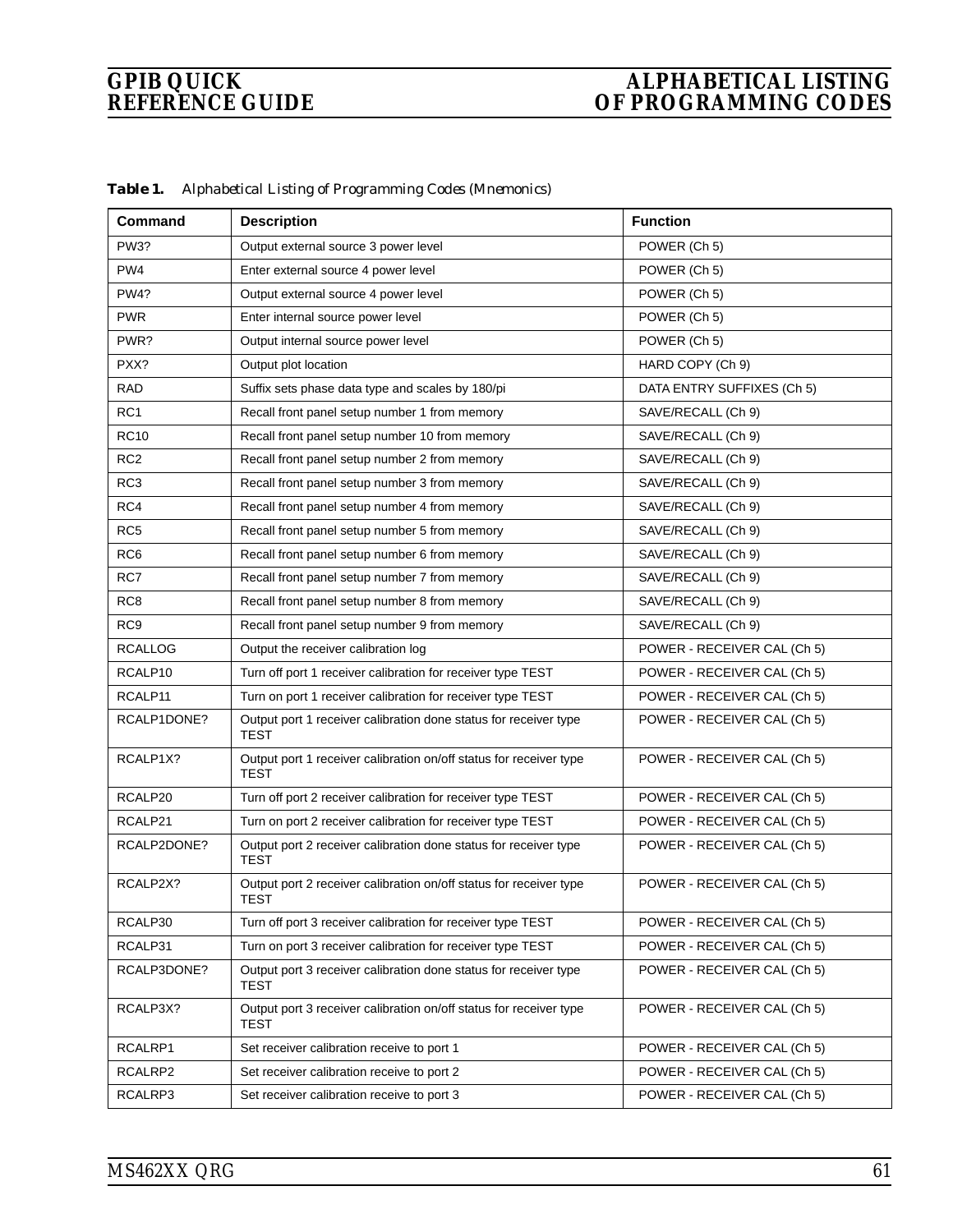| Command           | <b>Description</b>                                                       | <b>Function</b>             |
|-------------------|--------------------------------------------------------------------------|-----------------------------|
| RCALRPX?          | Output receiver calibration receive port                                 | POWER - RECEIVER CAL (Ch 5) |
| RCALSP1           | Set receiver calibration source to port 1<br>POWER - RECEIVER CAL (Ch 5) |                             |
| RCALSP2           | Set receiver calibration source to port 2                                | POWER - RECEIVER CAL (Ch 5) |
| RCALSP3           | Set receiver calibration source to port 3                                | POWER - RECEIVER CAL (Ch 5) |
| RCALSPX?          | Output receiver calibration source port                                  | POWER - RECEIVER CAL (Ch 5) |
| RCALTYPE?         | Output the receiver type                                                 | POWER - RECEIVER CAL (Ch 5) |
| RCCM1             | Fast recall cal data from memory 1                                       | SAVE/RECALL (Ch 9)          |
| RCCM <sub>2</sub> | Fast recall cal data from memory 2                                       | SAVE/RECALL (Ch 9)          |
| RCCM3             | Fast recall cal data from memory 3                                       | SAVE/RECALL (Ch 9)          |
| RCCM4             | Fast recall cal data from memory 4                                       | SAVE/RECALL (Ch 9)          |
| RCCM <sub>5</sub> | Fast recall cal data from memory 5                                       | SAVE/RECALL (Ch 9)          |
| RCCM <sub>6</sub> | Fast recall cal data from memory 6                                       | SAVE/RECALL (Ch 9)          |
| RCCM7             | Fast recall cal data from memory 7                                       | SAVE/RECALL (Ch 9)          |
| RCCM <sub>8</sub> | Fast recall cal data from memory 8                                       | SAVE/RECALL (Ch 9)          |
| <b>RCLALL</b>     | Recall combined hardware calibration file from floppy disk               | UTILITY - DISK (Ch 9)       |
| <b>RCLALLH</b>    | Recall combined hardware calibration file from hard disk                 | UTILITY - DISK (Ch 9)       |
| <b>RD</b>         | Remove a disk directory                                                  | UTILITY - DISK (Ch 9)       |
| <b>RDA</b>        | Select automatic reference delay calculation                             | DISPLAY (Ch 5)              |
| <b>RDD</b>        | Enter reference delay in distance for active channel                     | DISPLAY (Ch 5)              |
| RDD?              | Output reference delay in distance for active channel                    | DISPLAY (Ch 5)              |
| <b>RDDS</b>       | Enter reference delay in distance for S-parameters in active<br>channel  | DISPLAY (Ch 5)              |
| RDDS?             | Output reference delay in distance for S-parameters in active<br>channel | DISPLAY (Ch 5)              |
| RDT               | Enter reference delay in time for active channel                         | DISPLAY (Ch 5)              |
| RDT?              | Output reference delay in time for active channel                        | DISPLAY (Ch 5)              |
| <b>RDTS</b>       | Enter reference delay in time for S-parameters in active channel         | DISPLAY (Ch 5)              |
| RDTS?             | Output reference delay in time for S-parameters in active channel        | DISPLAY (Ch 5)              |
| <b>REBOOT</b>     | Reboots the instrument                                                   | REMOTE - SYNC (Ch 8)        |
| <b>RECALL</b>     | Recall a data file from disk to a task                                   | DISPLAY (Ch 5)              |
| <b>REF</b>        | Enter reference line for top graph of active channel                     | DISPLAY (Ch 5)              |
| REF <sub>2</sub>  | Enter reference line for bottom graph of active channel                  | DISPLAY (Ch 5)              |
| REF2?             | Output reference line for bottom graph of active channel                 | DISPLAY (Ch 5)              |
| REF?              | Output reference line for top graph of active channel                    | DISPLAY (Ch 5)              |
| <b>REL</b>        | Select real display for active channel                                   | DISPLAY (Ch 5)              |
| <b>RESTARTCAL</b> | Restart application calibration measurement                              | CAL (Ch 6)                  |
| <b>REU</b>        | Suffix sets real data type                                               | DATA ENTRY SUFFIXES (Ch 5)  |
| <b>RGZ</b>        | Select reflective device greater than Z0                                 | CAL (Ch 6)                  |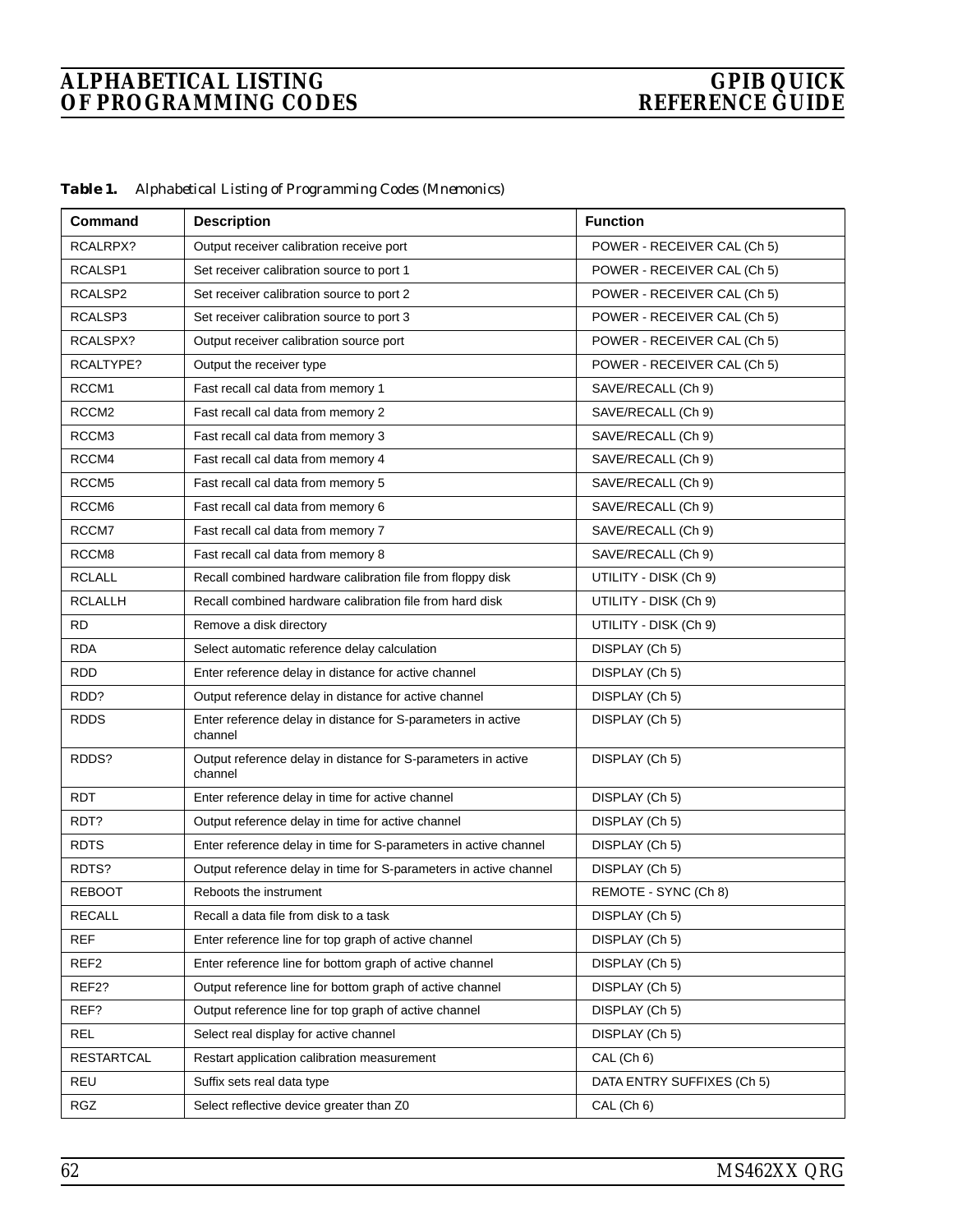| Command          | <b>Description</b>                                                                      | <b>Function</b>              |
|------------------|-----------------------------------------------------------------------------------------|------------------------------|
| RH <sub>0</sub>  | Select RF off in hold mode                                                              | CONFIG (Ch 5)                |
| RH <sub>1</sub>  | Select RF on in hold                                                                    | CONFIG (Ch 5)                |
| RHX?             | Output RF on/off during hold status                                                     | CONFIG (Ch 5)                |
| <b>RIM</b>       | Select real and imaginary display for active channel                                    | DISPLAY (Ch 5)               |
| RK?              | Output RK mode on/off status                                                            | REMOTE - MISC (Ch 8)         |
| <b>RKOFF</b>     | Turn off RK mode                                                                        | REMOTE - MISC (Ch 8)         |
| <b>RKON</b>      | Turn on RK mode                                                                         | REMOTE - MISC (Ch 8)         |
| <b>RLZ</b>       | Select reflective device less than Z0                                                   | CAL (Ch 6)                   |
| RM <sub>1</sub>  | Select reference plane at line 1 midpoint                                               | CAL (Ch 6)                   |
| RMX?             | Output reference plane location for LRL calibration                                     | CAL (Ch 6)                   |
| <b>ROL</b>       | Enter reflective device offset length                                                   | CAL (Ch 6)                   |
| ROL?             | Output reflective device offset length                                                  | CAL (Ch 6)                   |
| ROLP3            | Enter reflective device offset length for 3-port TRX calibration                        | CAL (Ch 6)                   |
| ROLP3?           | Output reflective device offset length for 3-port TRX                                   | CAL (Ch 6)                   |
| ROLP4            | Enter reflective device offset length for 4-port TRX calibration                        | CAL (Ch 6)                   |
| ROLP4?           | Output reflective device offset length for 4-port TRX calibration                       | CAL (Ch 6)                   |
| <b>RPC</b>       | Repeat previous calibration                                                             | CAL (Ch 6)                   |
| <b>RPCHAN</b>    | Select Per Channel for reference plane                                                  | CAL (Ch 6)                   |
| RPCPX?           | Output reference plane Per Channel/Port status                                          | CAL (Ch 6)                   |
| <b>RPO</b>       | Enter rear panel DC voltage value                                                       | UTILITY - REAR PANEL (Ch 10) |
| RPO?             | Output rear panel DC voltage value                                                      | UTILITY - REAR PANEL (Ch 10) |
| <b>RPPORT</b>    | Select Per Port for reference plane                                                     | CAL (Ch 6)                   |
| <b>RPPORTNUM</b> | Enter reference plane port number                                                       | DISPLAY (Ch 5)               |
| RPPORTNUM?       | Output active reference plane port number                                               | DISPLAY (Ch 5)               |
| RRCALP10         | Turn Off the Port 1 receiver calibration for the receiver type<br><b>REFERENCE</b>      | POWER - RECEIVER CAL (Ch 5)  |
| RRCALP11         | Turn On the Port 1 receiver calibration for the receiver type<br><b>REFERENCE</b>       | POWER - RECEIVER CAL (Ch 5)  |
| RRCALP1DONE?     | Output the Port 1 receiver calibration Done status for the receiver<br>type REFERENCE   | POWER - RECEIVER CAL (Ch 5)  |
| RRCALP1X?        | Output the Port 1 receiver calibration On/Off status for the receiver<br>type REFERENCE | POWER - RECEIVER CAL (Ch 5)  |
| RRCALP20         | Turn Off the Port 2 receiver calibration for the receiver type<br><b>REFERENCE</b>      | POWER - RECEIVER CAL (Ch 5)  |
| RRCALP21         | Turn On the Port 2 receiver calibration for the receiver type<br><b>REFERENCE</b>       | POWER - RECEIVER CAL (Ch 5)  |
| RRCALP2DONE?     | Output the Port 2 receiver calibration Done status for the receiver<br>type REFERENCE   | POWER - RECEIVER CAL (Ch 5)  |
| RRCALP2X?        | Output the Port 2 receiver calibration On/Off status for the receiver<br>type REFERENCE | POWER - RECEIVER CAL (Ch 5)  |

*Table 1. Alphabetical Listing of Programming Codes (Mnemonics)*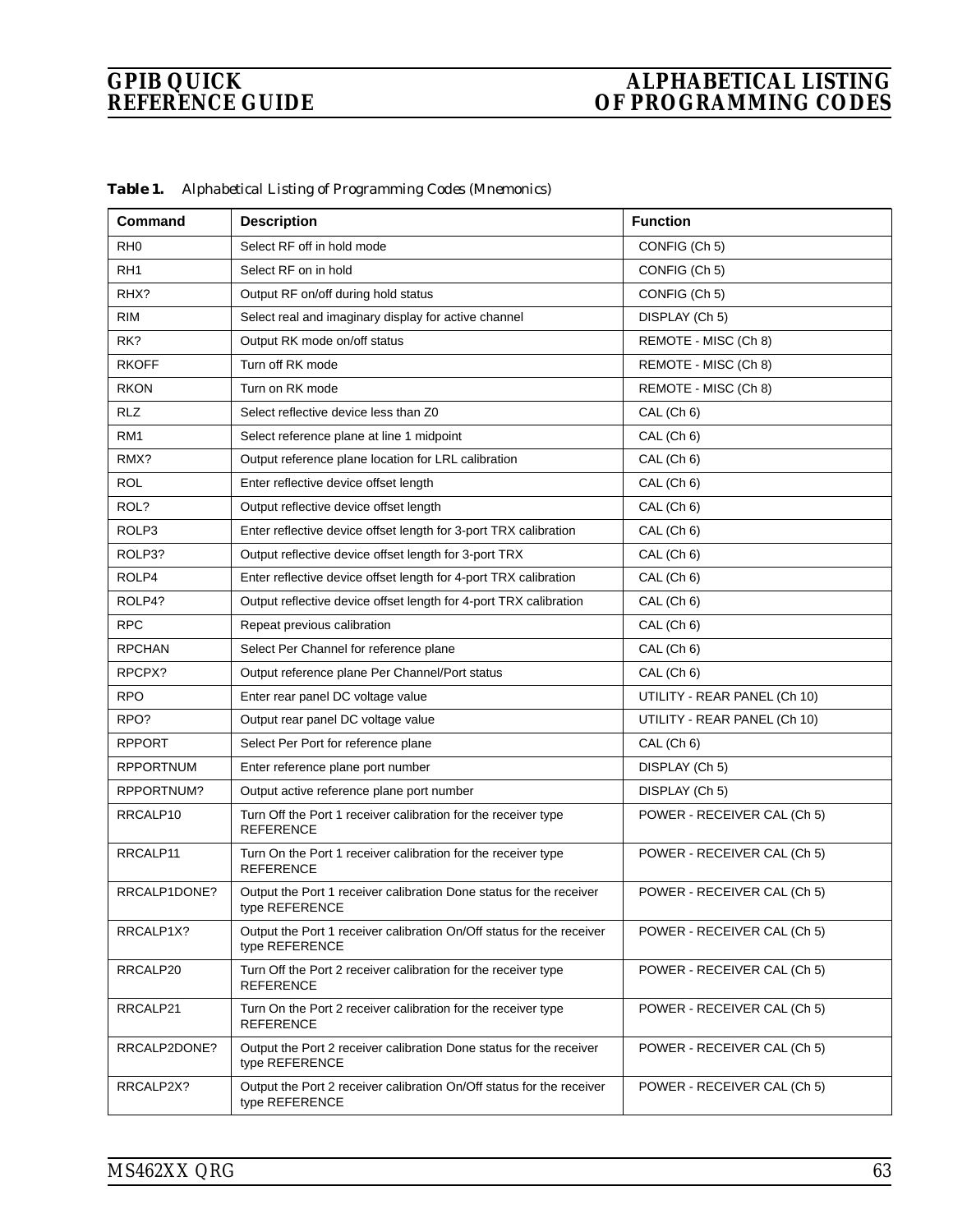| Table 1. |  |  | Alphabetical Listing of Programming Codes (Mnemonics) |  |  |
|----------|--|--|-------------------------------------------------------|--|--|
|----------|--|--|-------------------------------------------------------|--|--|

| Command            | <b>Description</b>                                                                      | <b>Function</b>                 |  |
|--------------------|-----------------------------------------------------------------------------------------|---------------------------------|--|
| RRCALP30           | Turn Off the Port 3 receiver calibration for the receiver type<br><b>REFERENCE</b>      | POWER - RECEIVER CAL (Ch 5)     |  |
| RRCALP31           | Turn On the Port 3 receiver calibration for the receiver type<br><b>REFERENCE</b>       | POWER - RECEIVER CAL (Ch 5)     |  |
| RRCALP3DONE?       | Output the Port 3 receiver calibration Done status for the receiver<br>type REFERENCE   | POWER - RECEIVER CAL (Ch 5)     |  |
| RRCALP3X?          | Output the Port 3 receiver calibration On/Off status for the receiver<br>type REFERENCE | POWER - RECEIVER CAL (Ch 5)     |  |
| <b>RRCALTYPE</b>   | Select the receiver type REFERENCE                                                      | POWER - RECEIVER CAL (Ch 5)     |  |
| <b>RRP</b>         | Select reference plane at reflection plane                                              | CAL (Ch 6)                      |  |
| RST                | Instrument reset (same as *RST)                                                         | DEFAULT (Ch 5)                  |  |
| RST <sub>0</sub>   | Reset instrument front panel memories and reserved parameters                           | DEFAULT (Ch 5)                  |  |
| RST <sub>1</sub>   | Reset instrument and front panel memories                                               | DEFAULT (Ch 5)                  |  |
| <b>RSTAVG</b>      | Reset the Sweep-by-Sweep averaging sweep count                                          | AVG (Ch 5)                      |  |
| <b>RSTCOL</b>      | Reset color configuration to default                                                    | UTILITY (Ch 9)                  |  |
| <b>RSTDAC</b>      | Restore frequency from 10 MHz calibration and not save DAC<br>number into BBRAM         | UTILITY (Ch 9)                  |  |
| <b>RSTFSWP</b>     | Restore full sweep                                                                      | SWEEP (Ch 5)                    |  |
| <b>RSTGC</b>       | Reset gain compression parameters to default                                            | APPL - GAIN COMPRESSION (Ch 10) |  |
| RT <sub>0</sub>    | Turn ripples testing off                                                                | CONFIG (Ch 5)                   |  |
| RT <sub>1</sub>    | Turn ripples testing on                                                                 | CONFIG (Ch 5)                   |  |
| RT?                | Output ripples testing enable status                                                    | CONFIG (Ch 5)                   |  |
| <b>RTL</b>         | Return to local                                                                         | CLR/LOCAL (Ch 9)                |  |
| <b>RTVAL</b>       | Enter ripples testing value                                                             | CONFIG (Ch 5)                   |  |
| RTVAL?             | Output ripples testing value                                                            | CONFIG (Ch 5)                   |  |
| RV <sub>0</sub>    | Turn rear panel output voltage off                                                      | UTILITY - REAR PANEL (Ch 10)    |  |
| RV <sub>1</sub>    | Turn rear panel output voltage on                                                       | UTILITY - REAR PANEL (Ch 10)    |  |
| <b>RV1?</b>        | Output rear panel output voltage on/off status                                          | UTILITY - REAR PANEL (Ch 10)    |  |
| RVA <sub>1</sub>   | Enter rear panel output voltage value when port 1 is driving                            | UTILITY - REAR PANEL (Ch 10)    |  |
| RVA <sub>1</sub> ? | Output rear panel output voltage value when port 1 is driving                           | UTILITY - REAR PANEL (Ch 10)    |  |
| RVA <sub>2</sub>   | Enter rear panel output voltage value when port 2 is driving                            | UTILITY - REAR PANEL (Ch 10)    |  |
| RVA <sub>2?</sub>  | Output rear panel output voltage value when port 2 is driving                           | UTILITY - REAR PANEL (Ch 10)    |  |
| RVA3               | Enter rear panel output voltage value when port 3 is driving                            | UTILITY - REAR PANEL (Ch 10)    |  |
| RVA3?              | Output rear panel output voltage value when port 3 is driving                           | UTILITY - REAR PANEL (Ch 10)    |  |
| RVA4               | Enter rear panel output voltage value when Port 4 is driving                            | UTILITY - REAR PANEL (Ch 10)    |  |
| RVA4?              | Output rear panel output voltage value when Port 4 is driving                           | UTILITY - REAR PANEL (Ch 10)    |  |
| <b>RVD</b>         | Set rear panel output mode to dc value                                                  | UTILITY - REAR PANEL (Ch 10)    |  |
| <b>RVH</b>         | Set rear panel output mode to horizontal                                                | UTILITY - REAR PANEL (Ch 10)    |  |
| <b>RVL</b>         | Set rear panel output mode to lock direction                                            | UTILITY - REAR PANEL (Ch 10)    |  |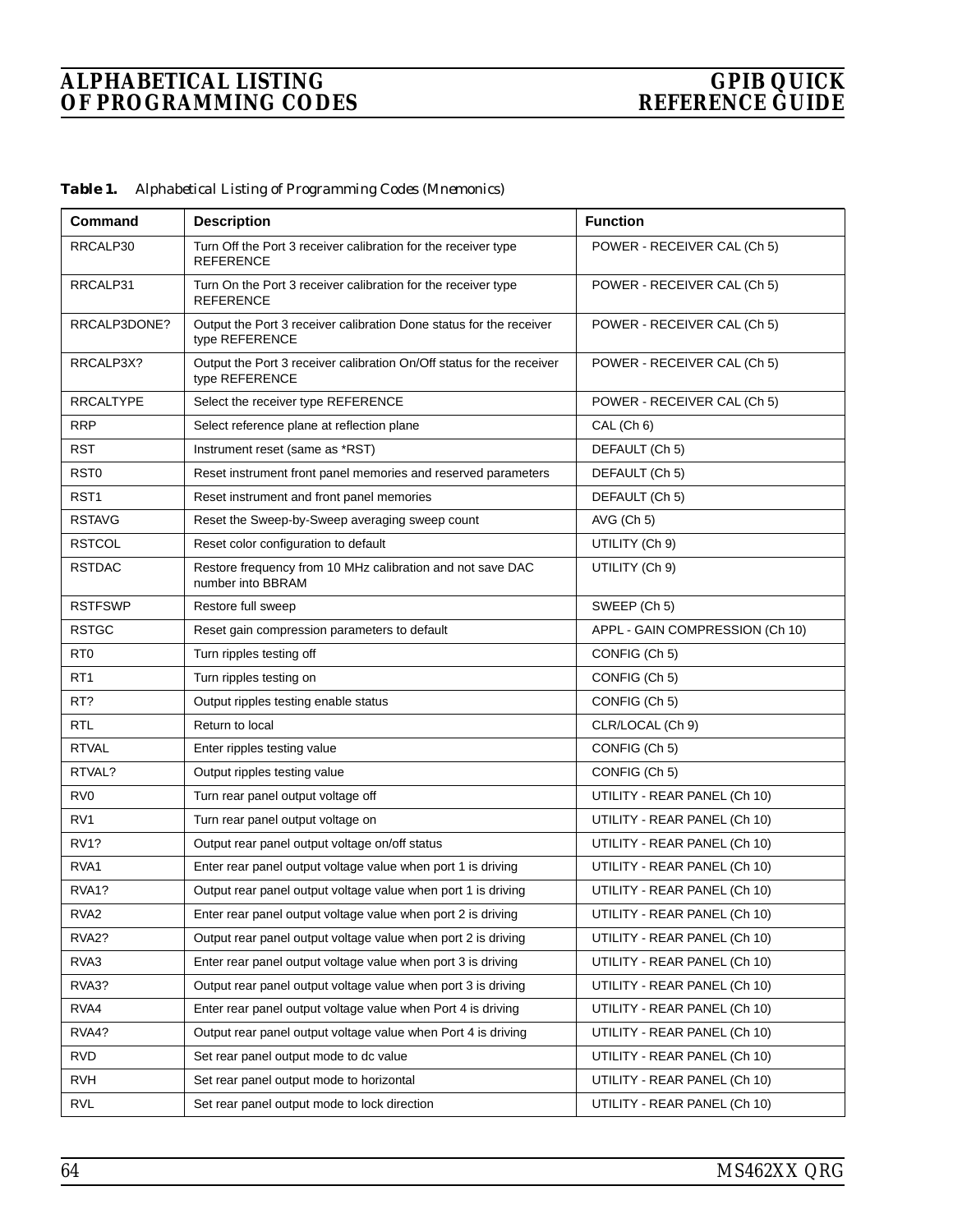| Command           | <b>Description</b>                                                            | <b>Function</b>              |
|-------------------|-------------------------------------------------------------------------------|------------------------------|
| <b>RVP</b>        | Set rear panel output mode to driven port                                     | UTILITY - REAR PANEL (Ch 10) |
| <b>RVSP</b>       | Enter rear panel stop voltage value                                           | UTILITY - REAR PANEL (Ch 10) |
| RVSP?             | Output rear panel stop voltage value                                          | UTILITY - REAR PANEL (Ch 10) |
| <b>RVST</b>       | Enter rear panel start voltage value                                          | UTILITY - REAR PANEL (Ch 10) |
| RVST?             | Output rear panel start voltage value                                         | UTILITY - REAR PANEL (Ch 10) |
| <b>RVT</b>        | Set rear panel output mode to TTL                                             | UTILITY - REAR PANEL (Ch 10) |
| RVTP1             | Select port 1 for TTL rear panel output voltage                               | UTILITY - REAR PANEL (Ch 10) |
| RVTP1HL           | Set TTL rear panel output voltage type to TTL active high level               | UTILITY - REAR PANEL (Ch 10) |
| RVTP1HP           | Set TTL rear panel output voltage type to TTL active high pulse               | UTILITY - REAR PANEL (Ch 10) |
| RVTP1LL           | Set TTL rear panel output voltage type to TTL active low level                | UTILITY - REAR PANEL (Ch 10) |
| RVTP1LP           | Set TTL rear panel output voltage type to TTL active low pulse                | UTILITY - REAR PANEL (Ch 10) |
| RVTP1X?           | Output TTL rear panel output voltage type                                     | UTILITY - REAR PANEL (Ch 10) |
| RVTP <sub>2</sub> | Select port 2 for TTL rear panel output voltage                               | UTILITY - REAR PANEL (Ch 10) |
| RVTP2HL           | Set TTL rear panel output voltage type on port 2 to TTL active high<br>level. | UTILITY - REAR PANEL (Ch 10) |
| RVTP2HP           | Set TTL rear panel output voltage type on port 2 to TTL active high<br>pulse. | UTILITY - REAR PANEL (Ch 10) |
| RVTP2LL           | Set TTL rear panel output voltage type on port 2 to TTL active low<br>level.  | UTILITY - REAR PANEL (Ch 10) |
| RVTP2LP           | Set TTL rear panel output voltage type on port 2 to TTL active low<br>pulse.  | UTILITY - REAR PANEL (Ch 10) |
| RVTP2X?           | Output TTL rear panel output voltage type on port 2.                          | UTILITY - REAR PANEL (Ch 10) |
| RVTP3             | Select port 3 for TTL rear panel output voltage                               | UTILITY - REAR PANEL (Ch 10) |
| RVTP3HL           | Set TTL rear panel output voltage type on port 3 to TTL active high<br>level. | UTILITY - REAR PANEL (Ch 10) |
| RVTP3HP           | Set TTL rear panel output voltage type on port 3 to TTL active high<br>pulse. | UTILITY - REAR PANEL (Ch 10) |
| RVTP3LL           | Set TTL rear panel output voltage type on port 3 to TTL active low<br>level.  | UTILITY - REAR PANEL (Ch 10) |
| RVTP3LP           | Set TTL rear panel output voltage type on port 3 to TTL active low<br>pulse.  | UTILITY - REAR PANEL (Ch 10) |
| RVTP3X?           | Output TTL rear panel output voltage type on port 3.                          | UTILITY - REAR PANEL (Ch 10) |
| RVTP4             | Select Port 4 for TTL rear panel output voltage.                              | UTILITY - REAR PANEL (Ch 10) |
| RVTP4HL           | Set TTL rear panel output voltage type on port 4 to TTL active high<br>level  | UTILITY - REAR PANEL (Ch 10) |
| RVTP4HP           | Set TTL rear panel output voltage type on port 4 to TTL active high<br>pulse  | UTILITY - REAR PANEL (Ch 10) |
| RVTP4LL           | Set TTL rear panel output voltage type on port 4 to TTL active low<br>level   | UTILITY - REAR PANEL (Ch 10) |
| RVTP4LP           | Set TTL rear panel output voltage type on port 4 to TTL active low<br>pulse   | UTILITY - REAR PANEL (Ch 10) |

*Table 1. Alphabetical Listing of Programming Codes (Mnemonics)*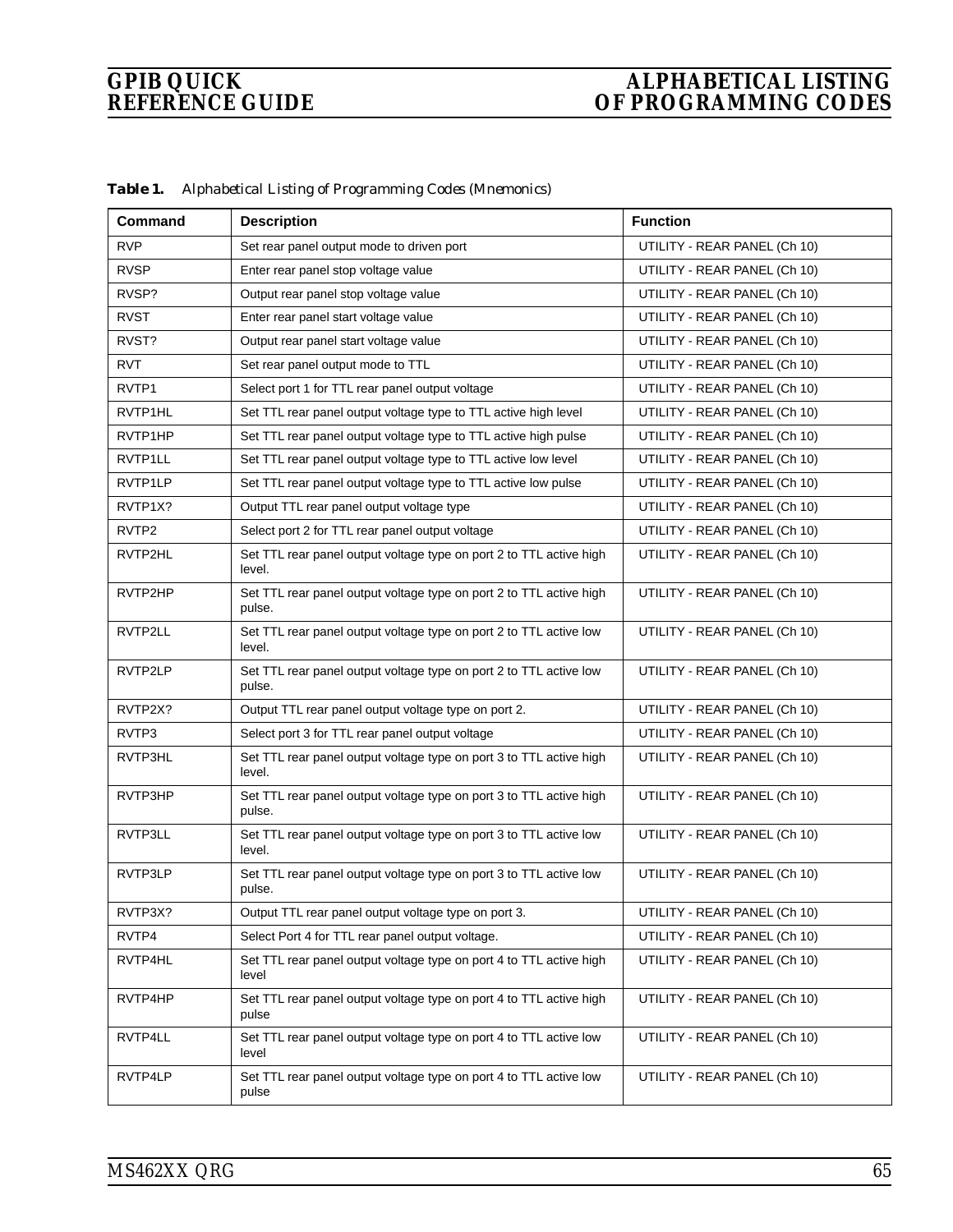| Command          | <b>Description</b>                                                    | <b>Function</b>              |
|------------------|-----------------------------------------------------------------------|------------------------------|
| RVTP4X?          | Output TTL rear panel output voltage type on port 4                   | UTILITY - REAR PANEL (Ch 10) |
| RVTPX?           | Output TTL rear panel output voltage type                             | UTILITY - REAR PANEL (Ch 10) |
| <b>RVV</b>       | Set rear panel output mode to vertical                                | UTILITY - REAR PANEL (Ch 10) |
| RVX?             | Output rear panel output mode                                         | UTILITY - REAR PANEL (Ch 10) |
| RXZ?             | Output reflective device type in LRL calibration greater/less than Z0 | CAL (Ch 6)                   |
| S                | Suffix sets time data type                                            | DATA ENTRY SUFFIXES (Ch 5)   |
| S <sub>11</sub>  | Measure S11 on active channel                                         | MEAS (Ch 5)                  |
| S <sub>12</sub>  | Measure S12 on active channel                                         | MEAS (Ch 5)                  |
| S <sub>13</sub>  | Measure S13 on active channel                                         | MEAS (Ch 5)                  |
| S <sub>14</sub>  | Measure S14 on active channel                                         | MEAS (Ch 5)                  |
| S21              | Measure S21 on active channel                                         | MEAS (Ch 5)                  |
| S22              | Measure S22 on active channel                                         | MEAS (Ch 5)                  |
| S <sub>23</sub>  | Measure S23 on active channel                                         | MEAS (Ch 5)                  |
| S24              | Measure S24 on active channel                                         | MEAS (Ch 5)                  |
| S31              | Measure S31 on active channel                                         | MEAS (Ch 5)                  |
| S32              | Measure S32 on active channel                                         | MEAS (Ch 5)                  |
| S33              | Measure S33 on active channel                                         | MEAS (Ch 5)                  |
| S34              | Measure S34 on active channel                                         | MEAS (Ch 5)                  |
| S41              | Measure S41 on active channel                                         | MEAS (Ch 5)                  |
| S42              | Measure S42 on active channel                                         | MEAS (Ch 5)                  |
| S43              | Measure S43 on active channel                                         | MEAS (Ch 5)                  |
| S44              | Measure S44 on active channel                                         | MEAS (Ch 5)                  |
| SA <sub>1</sub>  | Enter port 1 source attenuator value                                  | POWER (Ch 5)                 |
| <b>SA1?</b>      | Output port 1 source attenuator value                                 | POWER (Ch 5)                 |
| SA <sub>3</sub>  | Enter port 3 source attenuator value                                  | POWER (Ch 5)                 |
| SA3?             | Output port 3 source attenuator value                                 | POWER (Ch 5)                 |
| <b>SAVALL</b>    | Save combined hardware cal to floppy disk                             | UTILITY - DISK (Ch 9)        |
| <b>SAVALLH</b>   | Save combined hardware cal to hard disk                               | UTILITY - DISK (Ch 9)        |
| <b>SAVDAC</b>    | Save 10 MHz DAC number into BBRAM                                     | SAVE/RECALL (Ch 9)           |
| SAVE             | Save a data file to disk                                              | SAVE/RECALL (Ch 9)           |
| SAVEGC           | Save text format gain compression data to disk                        | UTILITY - DISK (Ch 9)        |
| SBD              | Enter substrate dielectric for microstrip calibration                 | CAL (Ch 6)                   |
| SBD?             | Output substrate dielectric for microstrip calibration                | CAL (Ch 6)                   |
| SBT              | Enter substrate thickness for microstrip calibration                  | CAL (Ch 6)                   |
| SBT?             | Output substrate thickness for microstrip calibration                 | CAL (Ch 6)                   |
| SCL              | Enter scale resolution for top graph of active channel                | DISPLAY (Ch 5)               |
| SCL <sub>2</sub> | Enter scale resolution for bottom graph of active channel             | DISPLAY (Ch 5)               |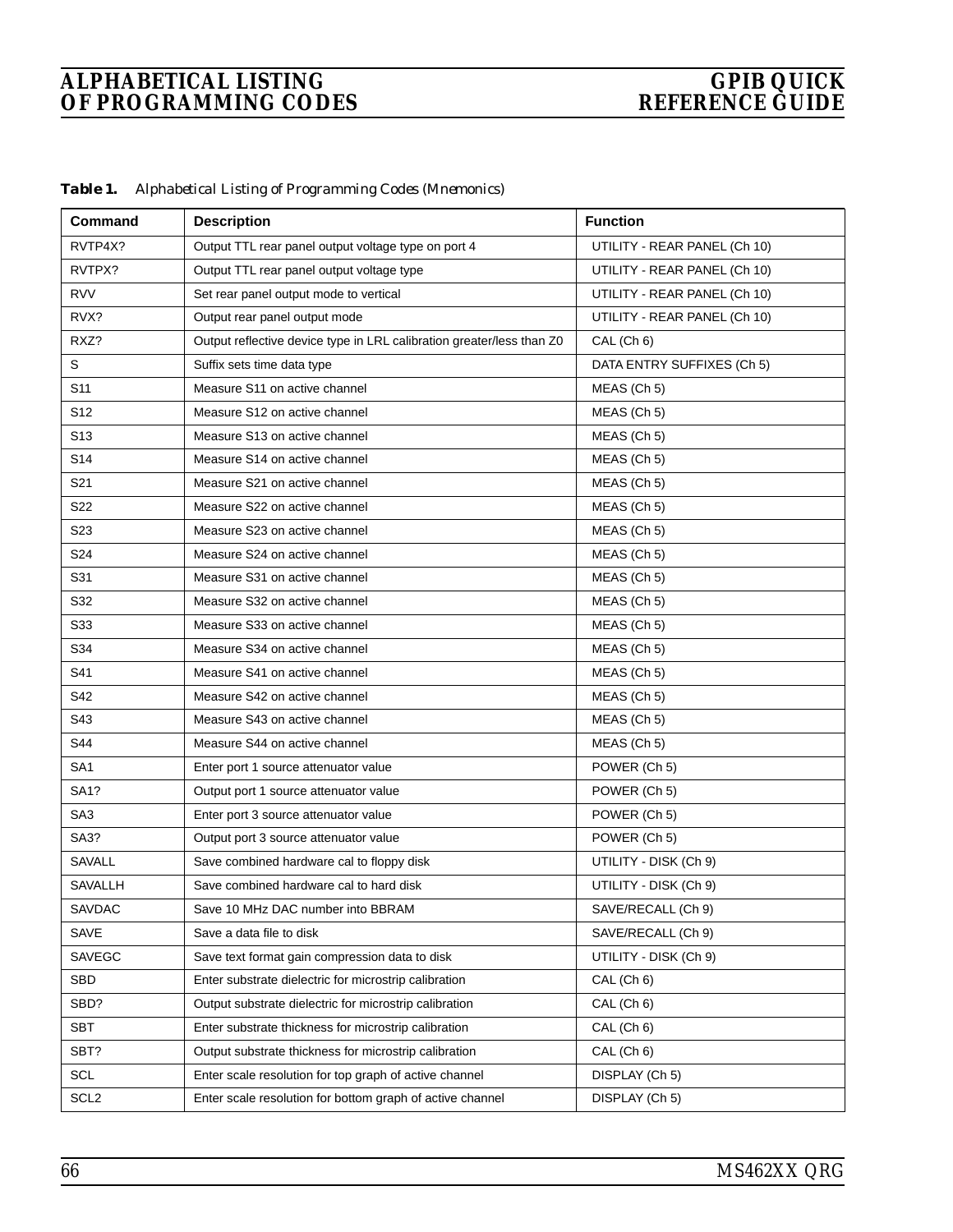| Command           | <b>Description</b>                                           | <b>Function</b>              |
|-------------------|--------------------------------------------------------------|------------------------------|
| SCL <sub>2?</sub> | Output scale resolution for bottom graph of active channel   | DISPLAY (Ch 5)               |
| SCL?              | Output scale resolution for top graph of active channel      | DISPLAY (Ch 5)               |
| <b>SCM</b>        | Select standard calibration method                           | CAL (Ch 6)                   |
| SD <sub>0</sub>   | Turn marker screen display off                               | MARKER (Ch 7)                |
| SD <sub>1</sub>   | Turn marker screen display on                                | MARKER (Ch 7)                |
| <b>SDG</b>        | Start diagnostics mode                                       | UTILITY - DIAGNOSTICS (Ch 9) |
| SDP <sub>0</sub>  | Turn the power sweep marker screen display OFF               | MARKER (Ch 7)                |
| SDP1              | Turn the power sweep marker screen display ON                | MARKER (Ch 7)                |
| SDPX?             | Output the power sweep marker screen display status          | MARKER (Ch 7)                |
| SDX?              | Output marker screen display status                          | MARKER (Ch 7)                |
| SEQDEL1           | Delete sequence 1                                            | SEQ (Ch 10)                  |
| SEQDEL2           | Delete sequence 2                                            | SEQ (Ch 10)                  |
| SEQDEL3           | Delete sequence 3                                            | SEQ (Ch 10)                  |
| SEQDEL4           | Delete sequence 4                                            | SEQ (Ch 10)                  |
| SEQDEL5           | Delete sequence 5                                            | SEQ (Ch 10)                  |
| SEQDEL6           | Delete sequence 6                                            | SEQ (Ch 10)                  |
| SEQDEL7           | Delete sequence 7                                            | SEQ (Ch 10)                  |
| SEQDGMSG0         | Turn saving sequence display message to service log off      | SEQ (Ch 10)                  |
| SEQDGMSG1         | Turn saving sequence display message to service log on       | SEQ (Ch 10)                  |
| SEQDGMSG?         | Output saving sequence display message to service log status | SEQ (Ch 10)                  |
| SEQEXE1           | Execute sequence 1                                           | SEQ (Ch 10)                  |
| SEQEXE2           | Execute sequence 2                                           | SEQ (Ch 10)                  |
| SEQEXE3           | Execute sequence 3                                           | SEQ (Ch 10)                  |
| SEQEXE4           | Execute sequence 4                                           | SEQ (Ch 10)                  |
| SEQEXE5           | Execute sequence 5                                           | SEQ (Ch 10)                  |
| SEQEXE6           | Execute sequence 6                                           | SEQ (Ch 10)                  |
| SEQEXE7           | Execute sequence 7                                           | SEQ (Ch 10)                  |
| SEQHELP0          | Turn off sequence help message                               | SEQ (Ch 10)                  |
| SEQHELP1          | Turn on sequence help message                                | SEQ (Ch 10)                  |
| SEQHELP?          | Output sequence help message mode on/off                     | SEQ (Ch 10)                  |
| SEQLOA1           | Recall sequence 1 from floppy disk                           | SEQ (Ch 10)                  |
| SEQLOA2           | Recall sequence 2 from floppy disk                           | SEQ (Ch 10)                  |
| SEQLOA3           | Recall sequence 3 from floppy disk                           | SEQ (Ch 10)                  |
| SEQLOA4           | Recall sequence 4 from floppy disk                           | SEQ (Ch 10)                  |
| SEQLOA5           | Recall sequence 5 from floppy disk                           | SEQ (Ch 10)                  |
| SEQLOA6           | Recall sequence 6 from floppy disk                           | SEQ (Ch 10)                  |
| SEQLOA7           | Recall sequence 7 from floppy disk                           | SEQ (Ch 10)                  |

*Table 1. Alphabetical Listing of Programming Codes (Mnemonics)*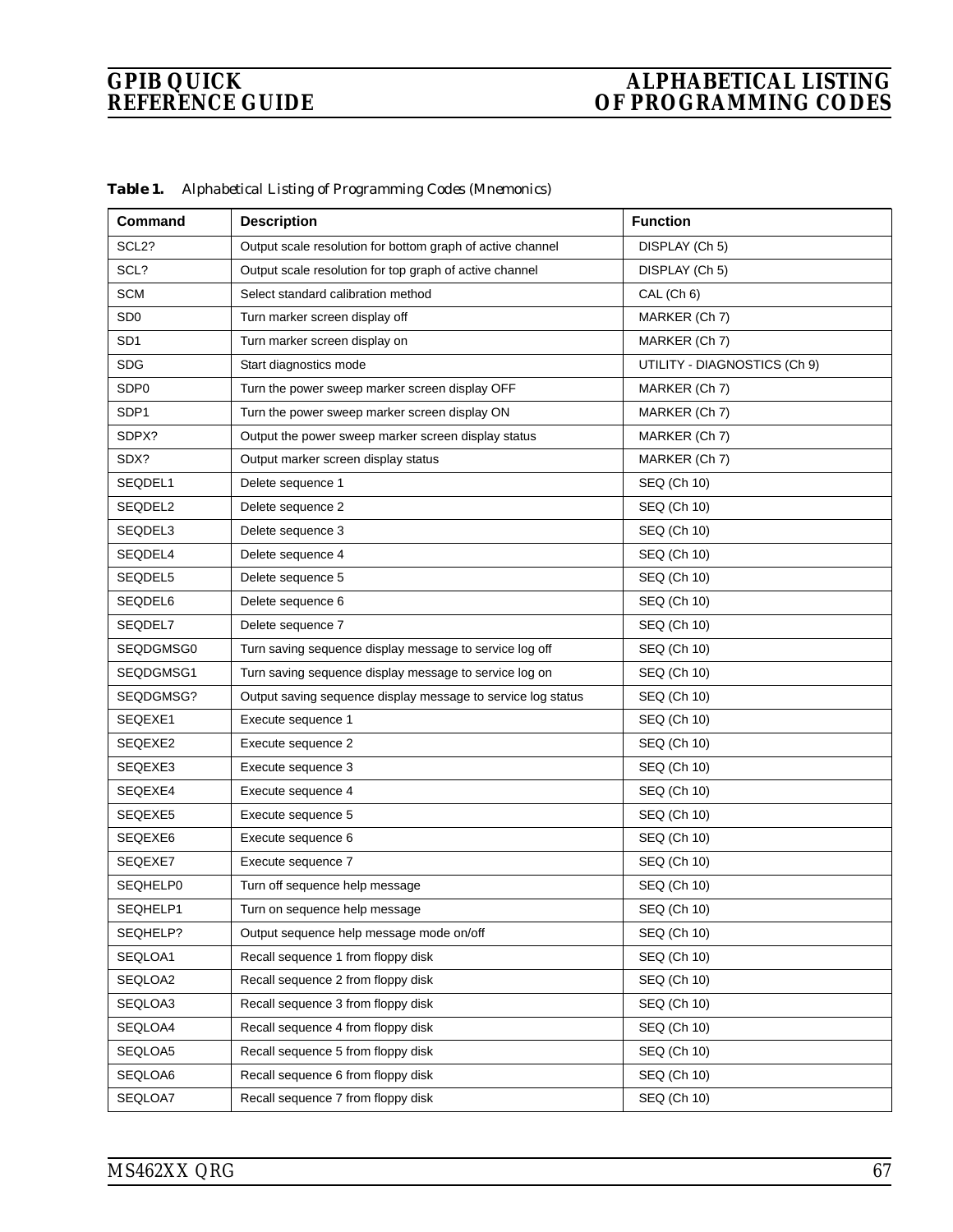| Table 1. |  |  | Alphabetical Listing of Programming Codes (Mnemonics) |  |  |
|----------|--|--|-------------------------------------------------------|--|--|
|----------|--|--|-------------------------------------------------------|--|--|

| Command  | <b>Description</b>                           | <b>Function</b>  |
|----------|----------------------------------------------|------------------|
| SEQLOAH1 | Recall sequence 1 from hard disk             | SEQ (Ch 10)      |
| SEQLOAH2 | Recall sequence 2 from hard disk             | SEQ (Ch 10)      |
| SEQLOAH3 | Recall sequence 3 from hard disk             | SEQ (Ch 10)      |
| SEQLOAH4 | Recall sequence 4 from hard disk             | SEQ (Ch 10)      |
| SEQLOAH5 | Recall sequence 5 from hard disk             | SEQ (Ch 10)      |
| SEQLOAH6 | Recall sequence 6 from hard disk             | SEQ (Ch 10)      |
| SEQLOAH7 | Recall sequence 7 from hard disk             | SEQ (Ch 10)      |
| SEQNAM1  | Enter sequence 1 name                        | SEQ (Ch 10)      |
| SEQNAM1? | Output sequence 1 name                       | SEQ (Ch 10)      |
| SEQNAM2  | Enter sequence 2 name                        | SEQ (Ch 10)      |
| SEQNAM2? | Output sequence 2 name                       | SEQ (Ch 10)      |
| SEQNAM3  | Enter sequence 3 name                        | SEQ (Ch 10)      |
| SEQNAM3? | Output sequence 3 name                       | SEQ (Ch 10)      |
| SEQNAM4  | Enter sequence 4 name                        | SEQ (Ch 10)      |
| SEQNAM4? | Output sequence 4 name                       | SEQ (Ch 10)      |
| SEQNAM5  | Enter sequence 5 name                        | SEQ (Ch 10)      |
| SEQNAM5? | Output sequence 5 name                       | SEQ (Ch 10)      |
| SEQNAM6  | Enter sequence 6 name                        | SEQ (Ch 10)      |
| SEQNAM6? | Output sequence 6 name                       | SEQ (Ch 10)      |
| SEQNAM7  | Enter sequence 7 name                        | SEQ (Ch 10)      |
| SEQNAM7? | Output sequence 7 name                       | SEQ (Ch 10)      |
| SEQOP0   | Turn off sequence operator message           | HARD COPY (Ch 9) |
| SEQOP1   | Turn on sequence operator message            | HARD COPY (Ch 9) |
| SEQOP?   | Output sequence operator message mode on/off | HARD COPY (Ch 9) |
| SEQSAV1  | Save sequence 1 to floppy disk               | SEQ (Ch 10)      |
| SEQSAV2  | Save sequence 2 to floppy disk               | SEQ (Ch 10)      |
| SEQSAV3  | Save sequence 3 to floppy disk               | SEQ (Ch 10)      |
| SEQSAV4  | Save sequence 4 to floppy disk               | SEQ (Ch 10)      |
| SEQSAV5  | Save sequence 5 to floppy disk               | SEQ (Ch 10)      |
| SEQSAV6  | Save sequence 6 to floppy disk               | SEQ (Ch 10)      |
| SEQSAV7  | Save sequence 7 to floppy disk               | SEQ (Ch 10)      |
| SEQSAVH1 | Save sequence 1 to hard disk                 | SEQ (Ch 10)      |
| SEQSAVH2 | Save sequence 2 to hard disk                 | SEQ (Ch 10)      |
| SEQSAVH3 | Save sequence 3 to hard disk                 | SEQ (Ch 10)      |
| SEQSAVH4 | Save sequence 4 to hard disk                 | SEQ (Ch 10)      |
| SEQSAVH5 | Save sequence 5 to hard disk                 | SEQ (Ch 10)      |
| SEQSAVH6 | Save sequence 6 to hard disk                 | SEQ (Ch 10)      |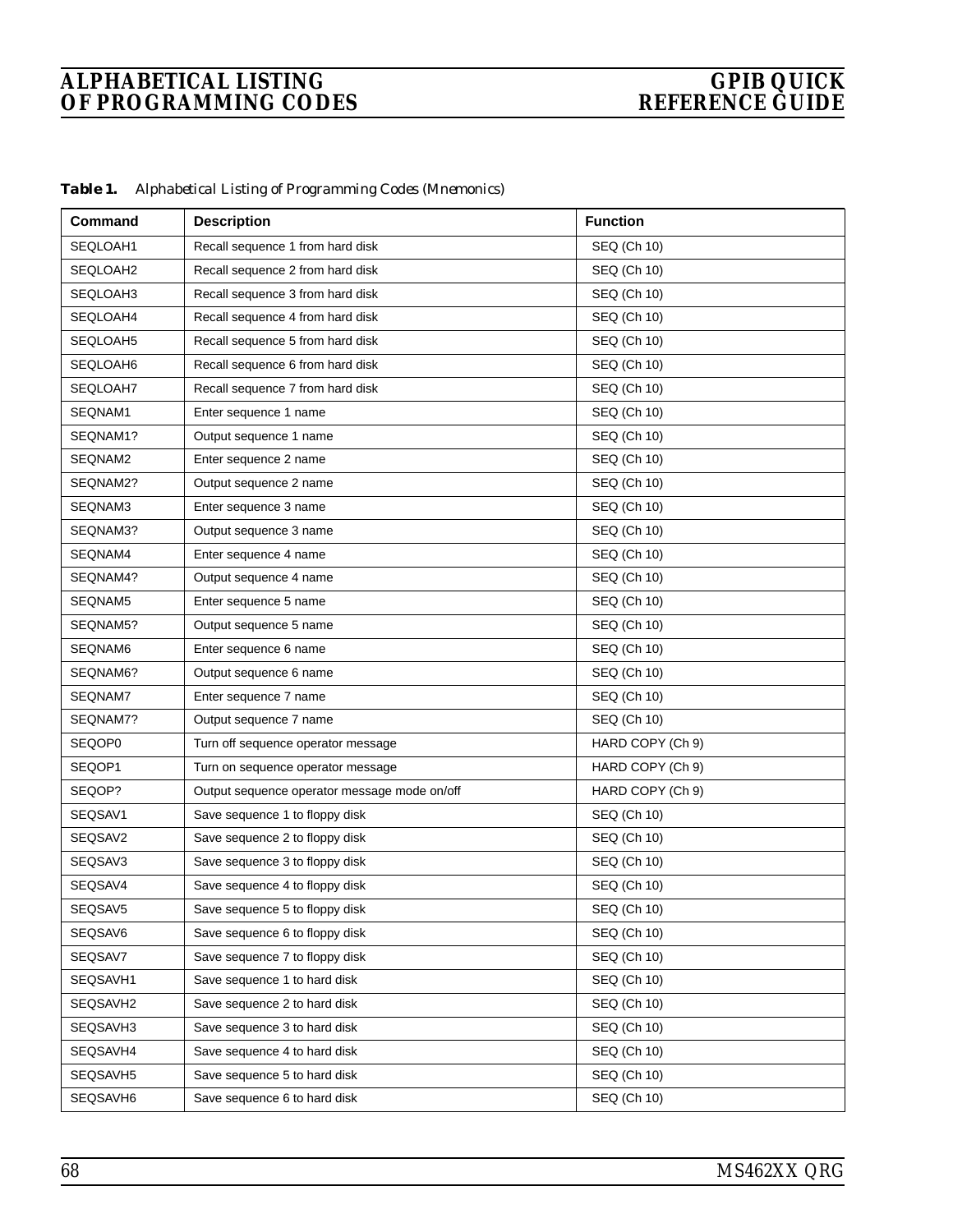| Command           | <b>Description</b>                                                                                | <b>Function</b>                 |
|-------------------|---------------------------------------------------------------------------------------------------|---------------------------------|
| SEQSAVH7          | Save sequence 7 to hard disk                                                                      | SEQ (Ch 10)                     |
| SEQSAVT1          | Save sequence 1 text to floppy disk                                                               | SEQ (Ch 10)                     |
| SEQSAVT2          | Save sequence 2 text to floppy disk                                                               | SEQ (Ch 10)                     |
| SEQSAVT3          | Save sequence 3 text to floppy disk                                                               | SEQ (Ch 10)                     |
| SEQSAVT4          | Save sequence 4 text to floppy disk                                                               | SEQ (Ch 10)                     |
| SEQSAVT5          | Save sequence 5 text to floppy disk                                                               | SEQ (Ch 10)                     |
| SEQSAVT6          | Save sequence 6 text to floppy disk                                                               | SEQ (Ch 10)                     |
| SEQSAVT7          | Save sequence 7 text to floppy disk                                                               | SEQ (Ch 10)                     |
| SEQSAVTH1         | Save sequence 1 text to hard disk                                                                 | SEQ (Ch 10)                     |
| SEQSAVTH2         | Save sequence 2 text to hard disk                                                                 | SEQ (Ch 10)                     |
| SEQSAVTH3         | Save sequence 3 text to hard disk                                                                 | SEQ (Ch 10)                     |
| SEQSAVTH4         | Save sequence 4 text to hard disk                                                                 | SEQ (Ch 10)                     |
| SEQSAVTH5         | Save sequence 5 text to hard disk                                                                 | SEQ (Ch 10)                     |
| SEQSAVTH6         | Save sequence 6 text to hard disk                                                                 | SEQ (Ch 10)                     |
| SEQSAVTH7         | Save sequence 7 text to hard disk                                                                 | SEQ (Ch 10)                     |
| <b>SETBD</b>      | Set balanced differential S-parameters setup to be default setup for<br>all channels              | DISPLAY (Ch 5)                  |
| <b>SETCHANKEY</b> | Setup channel keys on front panel to channel keys                                                 | DISPLAY (Ch 5)                  |
| SETCHANKEY?       | Output channel key setup                                                                          | DISPLAY (Ch 5)                  |
| <b>SETGRPKEY</b>  | Setup channel keys on front panel to group keys                                                   | DISPLAY (Ch 5)                  |
| <b>SETSB</b>      | Set single ended/balanced differential S-parameters setup to be<br>default setup for all channels | DISPLAY (Ch 5)                  |
| <b>SETSE</b>      | Set single ended S-parameters setup to be default setup for all<br>channels                       | DISPLAY (Ch 5)                  |
| SETSPARAM?        | Output default S-parameter setup for all channels                                                 | DISPLAY (Ch 5)                  |
| <b>SETUP</b>      | Display frequency menu                                                                            | FREQ (Ch 5)                     |
| <b>SFC</b>        | Perform flat test port calibration                                                                | POWER - FLAT POWER (Ch 5)       |
| <b>SFGCA</b>      | Select swept frequency gain compression application                                               | APPL - GAIN COMPRESSION (Ch 10) |
| <b>SFGCT</b>      | Start swept frequency gain compression test                                                       | APPL - GAIN COMPRESSION (Ch 10) |
| SG?               | Output the segmented sweep flag on/off status                                                     | SWEEP - SEGMENTED SWEEP (Ch 5)  |
| <b>SGAPL</b>      | Apply the current define definition of the segmented sweep                                        | SWEEP - SEGMENTED SWEEP (Ch 5)  |
| SGMODE?           | Query the segmented sweep define mode                                                             | SWEEP - SEGMENTED SWEEP (Ch 5)  |
| <b>SGOFF</b>      | Turn the segmented sweep flag OFF                                                                 | SWEEP - SEGMENTED SWEEP (Ch 5)  |
| SGON              | Turn the segmented sweep flag ON                                                                  | SWEEP - SEGMENTED SWEEP (Ch 5)  |
| SGPTS?            | Output the total number of points of all of the applied segments                                  | SWEEP - SEGMENTED SWEEP (Ch 5)  |
| SGSTP?            | Output the stop frequency of the last applied segment                                             | SWEEP - SEGMENTED SWEEP (Ch 5)  |
| SGSTRT?           | Output the start frequency of the first applied segment                                           | SWEEP - SEGMENTED SWEEP (Ch 5)  |
| SH <sub>1</sub>   | Set offset short 1 or 2 offset length for offset short calibration                                | CAL (Ch 6)                      |

*Table 1. Alphabetical Listing of Programming Codes (Mnemonics)*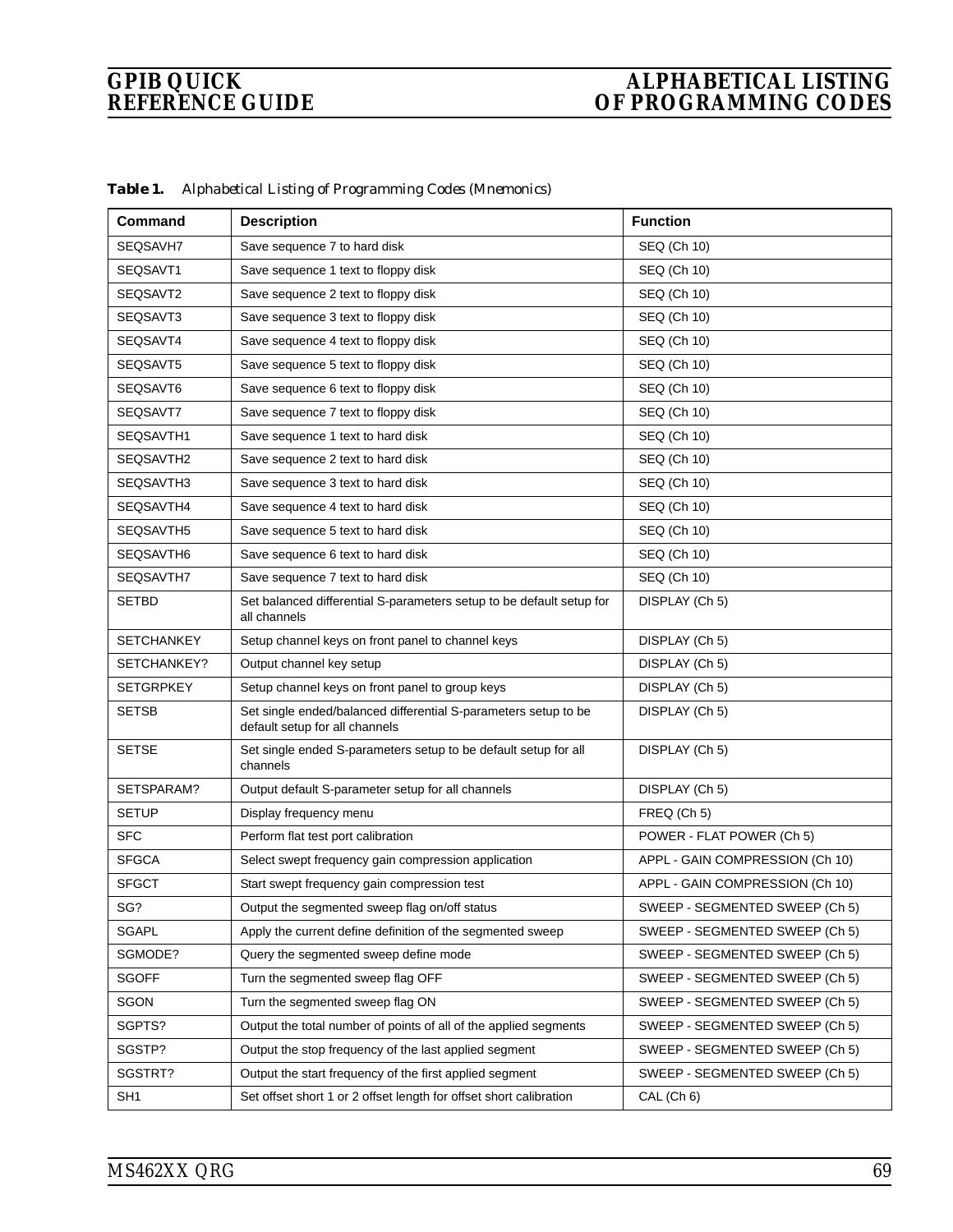| Table 1. |  |  | Alphabetical Listing of Programming Codes (Mnemonics) |  |  |
|----------|--|--|-------------------------------------------------------|--|--|
|----------|--|--|-------------------------------------------------------|--|--|

| Command           | <b>Description</b>                                                 | <b>Function</b>            |
|-------------------|--------------------------------------------------------------------|----------------------------|
| SH <sub>1</sub> ? | Output offset short 1 offset length                                | CAL (Ch 6)                 |
| SH <sub>2</sub>   | Set offset short 1 or 2 offset length for offset short calibration | CAL (Ch 6)                 |
| SH <sub>2</sub> ? | Output offset short 2 offset length                                | CAL (Ch 6)                 |
| <b>SINP</b>       | Enter single power                                                 | SWEEP - POWER SWEEP (Ch 5) |
| SINP <sub>0</sub> | Turn off single power mode                                         | SWEEP - POWER SWEEP (Ch 5) |
| SINP1             | Turn on single power mode                                          | SWEEP - POWER SWEEP (Ch 5) |
| SINP?             | Output single power                                                | SWEEP - POWER SWEEP (Ch 5) |
| SINPX?            | Output single power mode on/off status                             | SWEEP - POWER SWEEP (Ch 5) |
| SIS <sub>0</sub>  | Turn off simultaneous internal sources mode                        | CONFIG (Ch 5)              |
| SIS1              | Turn on simultaneous internal sources mode                         | CONFIG (Ch 5)              |
| SIS2CWF           | Enter internal source 2 CW frequency and turn CW on                | CONFIG (Ch 5)              |
| SIS2CWF?          | Output internal source 2 CW frequency                              | CONFIG (Ch 5)              |
| SIS2CWOFF         | Turn internal source 2 CW off                                      | CONFIG (Ch 5)              |
| SIS2CWON          | Turn internal source 2 CW on at current CW frequency               | CONFIG (Ch 5)              |
| SIS2CWON?         | Output internal source 2 CW on/off status                          | CONFIG (Ch 5)              |
| SIS2OFF           | Enter internal source 2 offset from source 1 frequency             | CONFIG (Ch 5)              |
| SIS2OFF?          | Output internal source 2 offset from source 1 frequency            | CONFIG (Ch 5)              |
| SISX?             | Output simultaneous internal sources mode on/off                   | CONFIG (Ch 5)              |
| <b>SLC</b>        | Clear all segmented limits definitions                             | DISPLAY - LIMITS (Ch 7)    |
| <b>SLD</b>        | Select sliding load for calibration                                | CAL (Ch 6)                 |
| SLDP3             | Select sliding load for 3-port calibration                         | CAL (Ch 6)                 |
| SLDP4             | Select sliding load for 4-port calibration                         | CAL (Ch 6)                 |
| <b>SLH</b>        | Enter segmented limits horizontal offset                           | DISPLAY - LIMITS (Ch 7)    |
| SLH?              | Output segmented limits horizontal offset                          | DISPLAY - LIMITS (Ch 7)    |
| <b>SLL0</b>       | Turn lower segmented limits display off                            | DISPLAY - LIMITS (Ch 7)    |
| SLL1              | Turn lower segmented limits display on                             | DISPLAY - LIMITS (Ch 7)    |
| SLLX?             | Output lower segmented limits display on/off status                | DISPLAY - LIMITS (Ch 7)    |
| <b>SLU0</b>       | Turn upper segmented limits display off                            | DISPLAY - LIMITS (Ch 7)    |
| SLU1              | Turn upper segmented limits display on                             | DISPLAY - LIMITS (Ch 7)    |
| SLUX?             | Output upper segmented limits display on/off status                | DISPLAY - LIMITS (Ch 7)    |
| <b>SLV</b>        | Enter segmented limits vertical offset                             | DISPLAY - LIMITS (Ch 7)    |
| SLV?              | Output segmented limits vertical offset                            | DISPLAY - LIMITS (Ch 7)    |
| <b>SMC</b>        | Enter scale and select compressed Smith chart display              | DISPLAY (Ch 5)             |
| <b>SME</b>        | Enter scale and select expanded Smith chart display                | DISPLAY (Ch 5)             |
| SMI               | Select normal Smith chart for active channel                       | DISPLAY (Ch 5)             |
| <b>SMKR</b>       | Select marker search marker mode                                   | MARKER (Ch 7)              |
| <b>SMKRMAX</b>    | Select marker search maximum                                       | MARKER (Ch 7)              |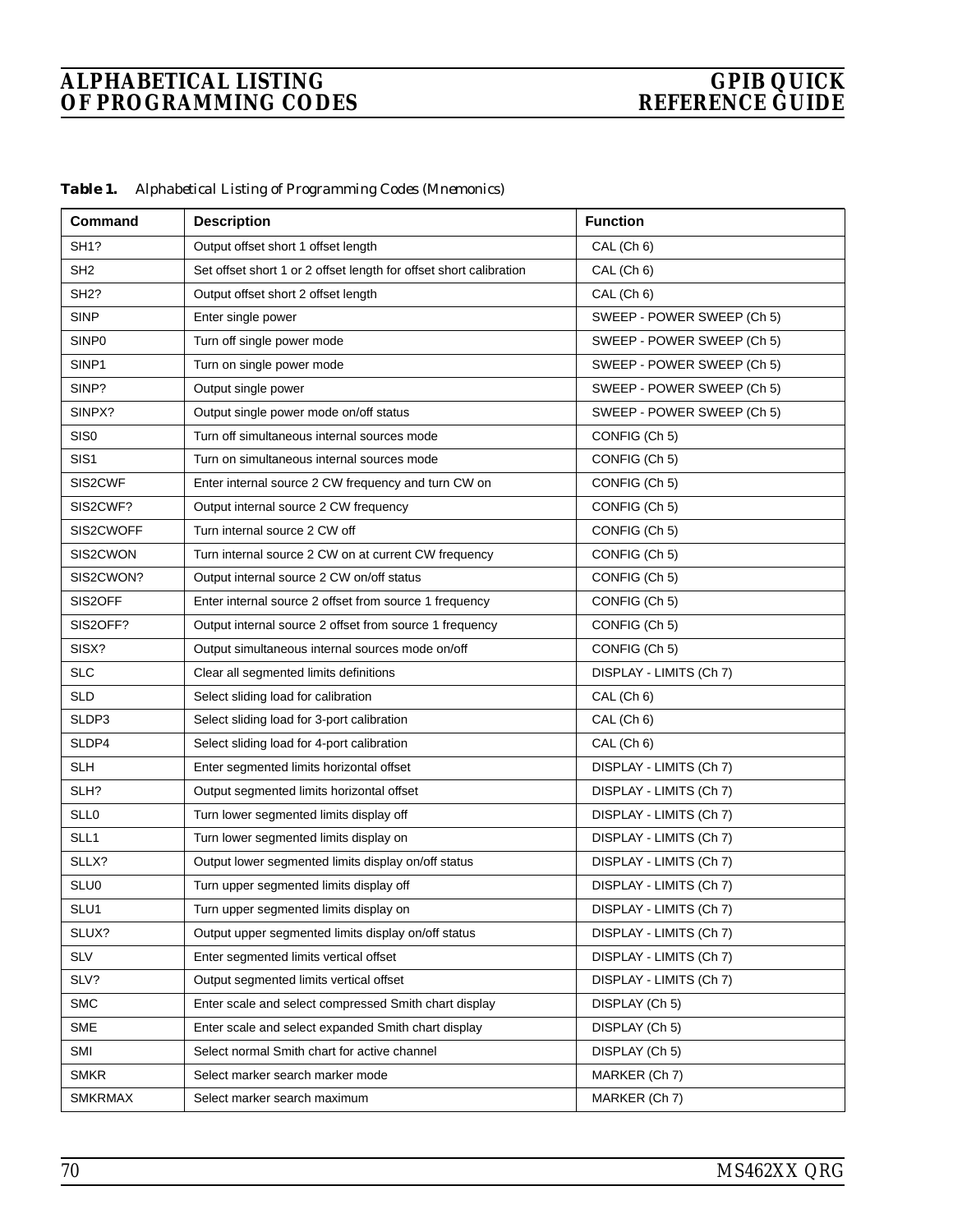| Command        | <b>Description</b>                                     | <b>Function</b>                 |
|----------------|--------------------------------------------------------|---------------------------------|
| <b>SMKRMIN</b> | Select marker search minimum                           | MARKER (Ch 7)                   |
| <b>SMKRX</b>   | Select the marker search x-axis marker mode            | MARKER (Ch 7)                   |
| <b>SNPDB</b>   | Select log magnitude and phase as SnP output format    | HARD COPY (Ch 9)                |
| SNPFMTX?       | Output SnP output format selection                     | HARD COPY (Ch 9)                |
| <b>SNPGHZ</b>  | Select GHz as SnP frequency units                      | HARD COPY (Ch 9)                |
| <b>SNPHZ</b>   | Select Hz as SnP frequency units                       | HARD COPY (Ch 9)                |
| <b>SNPKHZ</b>  | Select KHz as SnP frequency units                      | HARD COPY (Ch 9)                |
| <b>SNPMA</b>   | Select linear magnitude and phase as SnP output format | HARD COPY (Ch 9)                |
| <b>SNPMHZ</b>  | Select MHz as SnP frequency units                      | HARD COPY (Ch 9)                |
| <b>SNPRI</b>   | Select real and imaginary as SnP output format         | HARD COPY (Ch 9)                |
| SNPUNITX?      | Output SnP frequency units selection                   | HARD COPY (Ch 9)                |
| SOF            | Turn off smoothing                                     | AVG (Ch 5)                      |
| SOF?           | Output smoothing on/off status                         | AVG (Ch 5)                      |
| <b>SOLT</b>    | Select SOLT calibration method                         | CAL (Ch 6)                      |
| SOLT4P         | Select SOLT calibration method for 4-port calibration  | CAL (Ch 6)                      |
| SON            | Enter smoothing value and turn on                      | AVG (Ch 5)                      |
| SON?           | Output smoothing value                                 | AVG (Ch 5)                      |
| SPA0           | Spur avoidance mode off                                | SWEEP (Ch 5)                    |
| SPA1           | Spur avoidance mode on                                 | SWEEP (Ch 5)                    |
| <b>SPAN</b>    | Enter frequency span                                   | FREQ (Ch 5)                     |
| SPAN?          | Output frequency span                                  | FREQ (Ch 5)                     |
| <b>SPARAM</b>  | Select All S-parameters as chop mode type              | SWEEP (Ch 5)                    |
| SPAX?          | Output spur avoidance mode on/off status               | SWEEP (Ch 5)                    |
| SPD            | Enter pen speed percentage                             | HARD COPY (Ch 9)                |
| SPD?           | Output pen speed percentage                            | HARD COPY (Ch 9)                |
| <b>SPGCA</b>   | Select swept power gain compression application        | APPL - GAIN COMPRESSION (Ch 10) |
| <b>SPGCT</b>   | Start swept power gain compression test                | APPL - GAIN COMPRESSION (Ch 10) |
| <b>SPH</b>     | Enter active segmented limit horizontal stop position  | DISPLAY - LIMITS (Ch 7)         |
| SPH?           | Output active segmented limit horizontal stop position | DISPLAY - LIMITS (Ch 7)         |
| SPTS?          | Output the number of smoothing points                  | AVG (Ch 5)                      |
| SPV            | Enter active segmented limit vertical stop position    | DISPLAY - LIMITS (Ch 7)         |
| SPV?           | Output active segmented limit vertical stop position   | DISPLAY - LIMITS (Ch 7)         |
| SRC1AC?        | Output source 1 active/inactive status                 | CONFIG (Ch 5)                   |
| SRC2?          | Output external source 2 existence information         | CONFIG (Ch 5)                   |
| SRC2AC         | Select source 2 as active                              | CONFIG (Ch 5)                   |
| SRC2AC?        | Output source 2 active/inactive status                 | CONFIG (Ch 5)                   |
| SRC2MOD?       | Output external source 2 model/version string          | CONFIG (Ch 5)                   |

*Table 1. Alphabetical Listing of Programming Codes (Mnemonics)*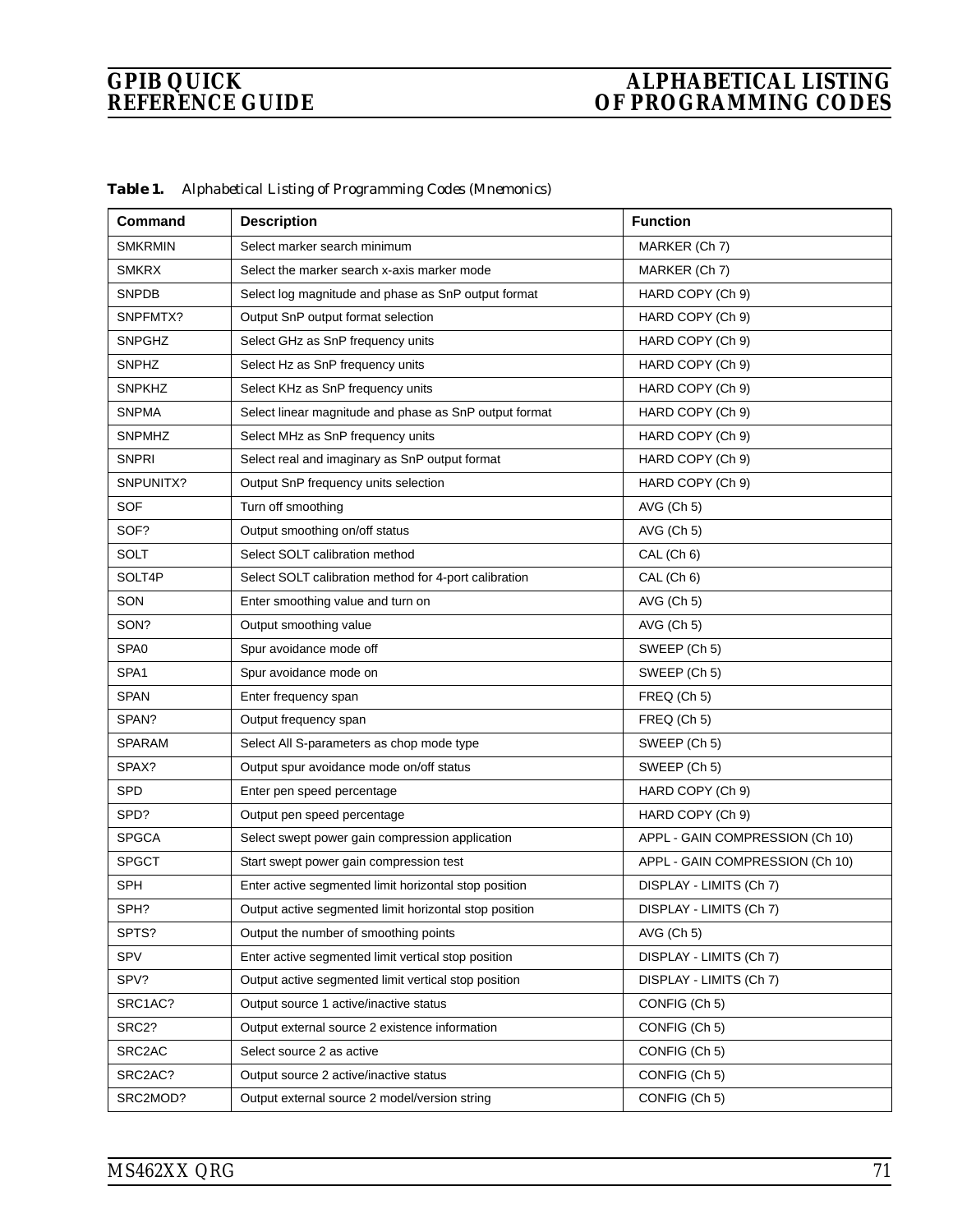| Table 1. |  |  | Alphabetical Listing of Programming Codes (Mnemonics) |  |  |
|----------|--|--|-------------------------------------------------------|--|--|
|----------|--|--|-------------------------------------------------------|--|--|

| Command         | <b>Description</b>                                                                               | <b>Function</b>            |
|-----------------|--------------------------------------------------------------------------------------------------|----------------------------|
| SRC2NA          | Select source 2 as not active                                                                    | CONFIG (Ch 5)              |
| SRC3?           | Output external source 3 existence information                                                   | CONFIG (Ch 5)              |
| SRC3AC          | Select source 3 as active                                                                        | CONFIG (Ch 5)              |
| SRC3AC?         | Output source 3 active/inactive status                                                           | CONFIG (Ch 5)              |
| SRC3MOD?        | Output external source 3 model/version string                                                    | CONFIG (Ch 5)              |
| SRC3NA          | Select source 3 as not active                                                                    | CONFIG (Ch 5)              |
| SRC4?           | Output external source 4 existence information                                                   | CONFIG (Ch 5)              |
| SRC4AC          | Select source 4 as active                                                                        | CONFIG (Ch 5)              |
| SRC4AC?         | Output source 4 active/inactive status                                                           | CONFIG (Ch 5)              |
| SRC4MOD?        | Output external source 4 model/version string                                                    | CONFIG (Ch 5)              |
| SRC4NA          | Select source 4 as not active                                                                    | CONFIG (Ch 5)              |
| <b>SRCH</b>     | Enter marker search value                                                                        | MARKER (Ch 7)              |
| SRCH?           | Output marker search value                                                                       | MARKER (Ch 7)              |
| SRCHFX?         | Output the marker search x-value in GHz and the marker failure<br>status                         | MARKER (Ch 7)              |
| SRCHFXP?        | Output the marker search x-value in dBm and the marker failure<br>status in the power sweep mode | MARKER (Ch 7)              |
| <b>SRCHP</b>    | Enter marker search value in power sweep mode                                                    | MARKER (Ch 7)              |
| SRCHP?          | Output marker search value in power sweep mode                                                   | MARKER (Ch 7)              |
| SRCHX?          | Output the marker search x-value                                                                 | MARKER (Ch 7)              |
| SRCHXP?         | Output the marker search x-value in the power sweep mode                                         | MARKER (Ch 7)              |
| <b>SRT</b>      | Enter start frequency                                                                            | FREQ (Ch 5)                |
| SRT?            | Output start frequency                                                                           | FREQ (Ch 5)                |
| <b>SSC</b>      | Select the segmented sweep calibration data points                                               | CAL (Ch 6)                 |
| STD             | Store trace to memory on active channel                                                          | DISPLAY (Ch 5)             |
| <b>STEPP</b>    | Enter power step                                                                                 | SWEEP - POWER SWEEP (Ch 5) |
| STEPP?          | Output power step                                                                                | SWEEP - POWER SWEEP (Ch 5) |
| <b>STH</b>      | Enter active segmented limit horizontal start position                                           | DISPLAY - LIMITS (Ch 7)    |
| STH?            | Output active segmented limit horizontal start position                                          | DISPLAY - LIMITS (Ch 7)    |
| <b>STOPP</b>    | Enter stop power                                                                                 | SWEEP - POWER SWEEP (Ch 5) |
| STOPP?          | Output stop power                                                                                | SWEEP - POWER SWEEP (Ch 5) |
| <b>STP</b>      | Enter stop frequency                                                                             | FREQ (Ch 5)                |
| STP?            | Output stop frequency                                                                            | FREQ (Ch 5)                |
| <b>STRTP</b>    | Enter start power                                                                                | SWEEP - POWER SWEEP (Ch 5) |
| STRTP?          | Output start power                                                                               | SWEEP - POWER SWEEP (Ch 5) |
| <b>STV</b>      | Enter active segmented limit vertical start position                                             | DISPLAY - LIMITS (Ch 7)    |
| STV?            | Output active segmented limit vertical start position                                            | DISPLAY - LIMITS (Ch 7)    |
| SV <sub>1</sub> | Save front panel setup number 1 to memory                                                        | SAVE/RECALL (Ch 9)         |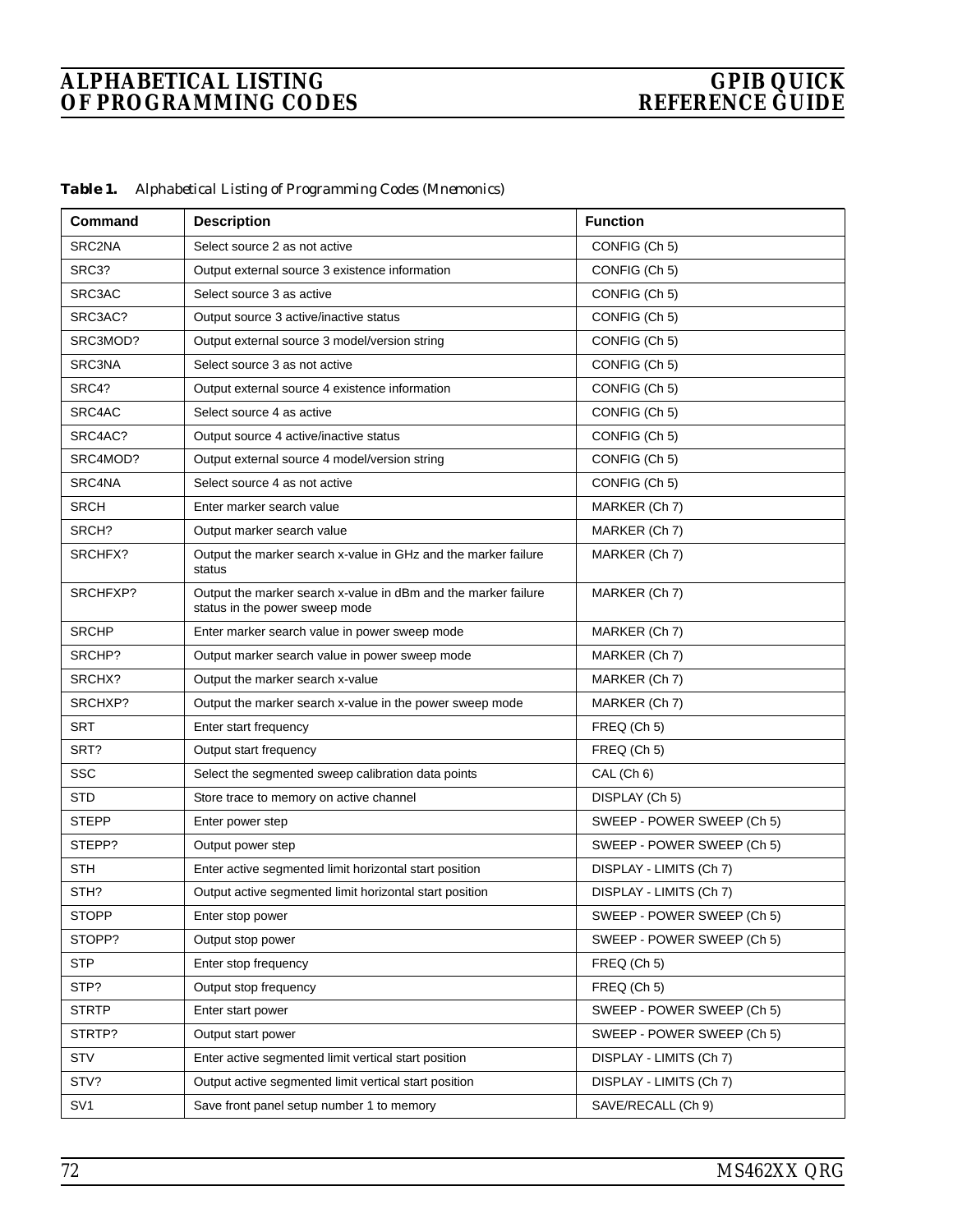| <b>Command</b>    | <b>Description</b>                                             | <b>Function</b>                 |
|-------------------|----------------------------------------------------------------|---------------------------------|
| <b>SV10</b>       | Save front panel setup number 10 to memory                     | SAVE/RECALL (Ch 9)              |
| SV <sub>2</sub>   | Save front panel setup number 2 to memory                      | SAVE/RECALL (Ch 9)              |
| SV <sub>3</sub>   | Save front panel setup number 3 to memory                      | SAVE/RECALL (Ch 9)              |
| SV4               | Save front panel setup number 4 to memory                      | SAVE/RECALL (Ch 9)              |
| SV <sub>5</sub>   | Save front panel setup number 5 to memory                      | SAVE/RECALL (Ch 9)              |
| SV6               | Save front panel setup number 6 to memory                      | SAVE/RECALL (Ch 9)              |
| SV7               | Save front panel setup number 7 to memory                      | SAVE/RECALL (Ch 9)              |
| SV <sub>8</sub>   | Save front panel setup number 8 to memory                      | SAVE/RECALL (Ch 9)              |
| SV9               | Save front panel setup number 9 to memory                      | SAVE/RECALL (Ch 9)              |
| <b>SVB</b>        | Save current band definitions                                  | CONFIG - MULTIPLE SOURCE (Ch 5) |
| SVCM1             | Save cal data in internal memory 1                             | SAVE/RECALL (Ch 9)              |
| SVCM <sub>2</sub> | Save cal data in internal memory 2                             | SAVE/RECALL (Ch 9)              |
| SVCM3             | Save cal data in internal memory 3                             | SAVE/RECALL (Ch 9)              |
| SVCM4             | Save cal data in internal memory 4                             | SAVE/RECALL (Ch 9)              |
| SVCM <sub>5</sub> | Save cal data in internal memory 5                             | SAVE/RECALL (Ch 9)              |
| SVCM <sub>6</sub> | Save cal data in internal memory 6                             | SAVE/RECALL (Ch 9)              |
| SVCM7             | Save cal data in internal memory 7                             | SAVE/RECALL (Ch 9)              |
| SVCM8             | Save cal data in internal memory 8                             | SAVE/RECALL (Ch 9)              |
| <b>SWAVG</b>      | Set the averaging type to Sweep-by-Sweep averaging             | $AVG$ (Ch 5)                    |
| SWAVG?            | Output the averaging type of Point-by-Point or Sweep-by-Sweep  | AVG (Ch 5)                      |
| <b>SWP</b>        | Return to normal sweep mode                                    | FREQ (Ch 5)                     |
| SWP?              | Output sweep mode                                              | FREQ (Ch 5)                     |
| SWPC0             | Turn off chop sweep mode                                       | SWEEP (Ch 5)                    |
| SWPC1             | Turn on chop sweep mode                                        | SWEEP (Ch 5)                    |
| SWPCX?            | Output chop sweep mode on/off                                  | SWEEP (Ch 5)                    |
| SWPDIR?           | Output instantaneous sweep direction forward/reverse           | REMOTE - SYNC (Ch 8)            |
| <b>SWPT</b>       | Enter sweep time                                               | SWEEP (Ch 5)                    |
| SWPT <sub>0</sub> | Turn off sweep time measurement                                | SWEEP (Ch 5)                    |
| SWPT1             | Turn on sweep time measurement                                 | SWEEP (Ch 5)                    |
| SWPT?             | Output sweep time                                              | SWEEP (Ch 5)                    |
| <b>SWPTMA</b>     | Set auto sweep time mode                                       | SWEEP (Ch 5)                    |
| <b>SWPTMM</b>     | Set manual sweep time mode                                     | SWEEP (Ch 5)                    |
| SWPTMX?           | Output sweep time mode                                         | SWEEP (Ch 5)                    |
| SWPTX?            | Output sweep time measurement on/off status                    | SWEEP (Ch 5)                    |
| SWPX?             | Output sweep type selection                                    | SWEEP (Ch 5)                    |
| <b>SWR</b>        | Select SWR display for active channel                          | DISPLAY (Ch 5)                  |
| SXX?              | Output S-parameter or user defined parameter of active channel | MEAS (Ch 5)                     |

*Table 1. Alphabetical Listing of Programming Codes (Mnemonics)*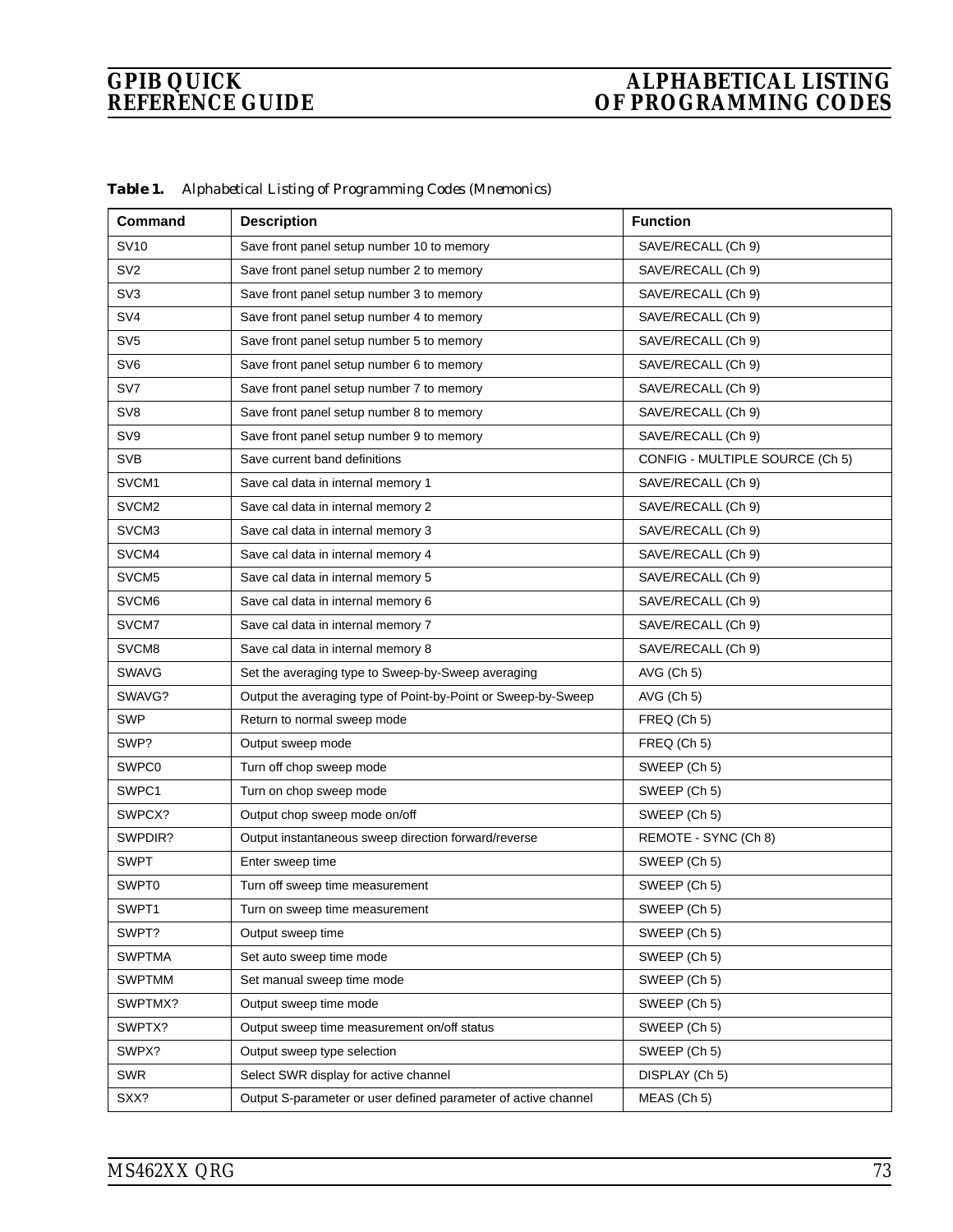| Command         | <b>Description</b>                                                           | <b>Function</b>            |
|-----------------|------------------------------------------------------------------------------|----------------------------|
| SYSZ0?          | Output system impedance                                                      | CAL (Ch 6)                 |
| T <sub>13</sub> | Select overlaid channel 1 and 3 display                                      | DISPLAY (Ch 5)             |
| T14             | Overlay all four channels (Limited to selected Graph types)                  | DISPLAY (Ch 5)             |
| T <sub>24</sub> | Select overlaid channel 2 and 4 display                                      | DISPLAY (Ch 5)             |
| <b>TBP</b>      | Select time bandpass mode for active channel                                 | APPL - TIME DOMAIN (Ch 10) |
| TC <sub>1</sub> | Take calibration data for port 1                                             | CAL (Ch 6)                 |
| TC <sub>2</sub> | Take calibration data for port 2                                             | CAL (Ch 6)                 |
| <b>TCD</b>      | Take calibration data on one or both ports as necessary                      | CAL (Ch 6)                 |
| <b>TCM</b>      | Select TRM calibration method                                                | CAL (Ch 6)                 |
| <b>TDC</b>      | Select time domain harmonic frequency calibration data points                | CAL (Ch 6)                 |
| <b>TDDIST</b>   | Set time domain parameter to distance for active channel                     | APPL - TIME DOMAIN (Ch 10) |
| TDDIST?         | Output active channel time domain parameter distance or time                 | APPL - TIME DOMAIN (Ch 10) |
| TDPI0           | Turn phasor impulse response off for active channel                          | APPL - TIME DOMAIN (Ch 10) |
| TDPI1           | Turn phasor impulse response on for active channel                           | APPL - TIME DOMAIN (Ch 10) |
| TDPIX?          | Output phasor impulse on/off status for active channel                       | APPL - TIME DOMAIN (Ch 10) |
| <b>TDTIME</b>   | Set time domain parameter to time for active channel                         | APPL - TIME DOMAIN (Ch 10) |
| TDX?            | Output domain mode for active channel                                        | APPL - TIME DOMAIN (Ch 10) |
| <b>TEB</b>      | Select external trigger executes *DDT definition                             | SWEEP (Ch 5)               |
| TENMHZERR?      | Output 10 MHz calibration max error                                          | CAL (Ch 6)                 |
| <b>TEX</b>      | Select external measurement triggering                                       | SWEEP (Ch 5)               |
| <b>TEXS</b>     | Select external measurement sweep triggering                                 | SWEEP (Ch 5)               |
| <b>TEXSB</b>    | Select external measurement sweep triggering and execute trigger<br>buffer   | SWEEP (Ch 5)               |
| THRU23          | Include port 2, 3 thru/reciprocal measurement                                | CAL (Ch 6)                 |
| THRU23?         | Output selection of include or omit port 2, 3 thru/reciprocal<br>measurement | CAL (Ch 6)                 |
| THRU23N         | Omit port 2, 3 thru/reciprocal measurement                                   | CAL (Ch 6)                 |
| THRU24          | Include port 2, 4 thru/reciprocal measurement                                | CAL (Ch 6)                 |
| THRU24?         | Output selection of include or omit port 2, 4 thru/reciprocal<br>measurement | CAL (Ch 6)                 |
| THRU24N         | Omit port 2, 4 thru/reciprocal measurement                                   | CAL (Ch 6)                 |
| THRU34          | Include port 3, 4 thru/reciprocal measurement                                | CAL (Ch 6)                 |
| THRU34?         | Output selection of include or omit port 3, 4 thru/reciprocal<br>measurement | CAL (Ch 6)                 |
| THRU34N         | Omit port 3, 4 thru/reciprocal measurement                                   | CAL (Ch 6)                 |
| TIB             | Select GPIB measurement triggering                                           | SWEEP (Ch 5)               |
| <b>TIBS</b>     | Select GPIB measurement sweep triggering                                     | SWEEP (Ch 5)               |
| <b>TIBSB</b>    | Select GPIB measurement sweep triggering and execute trigger<br>buffer       | SWEEP (Ch 5)               |

### *Table 1. Alphabetical Listing of Programming Codes (Mnemonics)*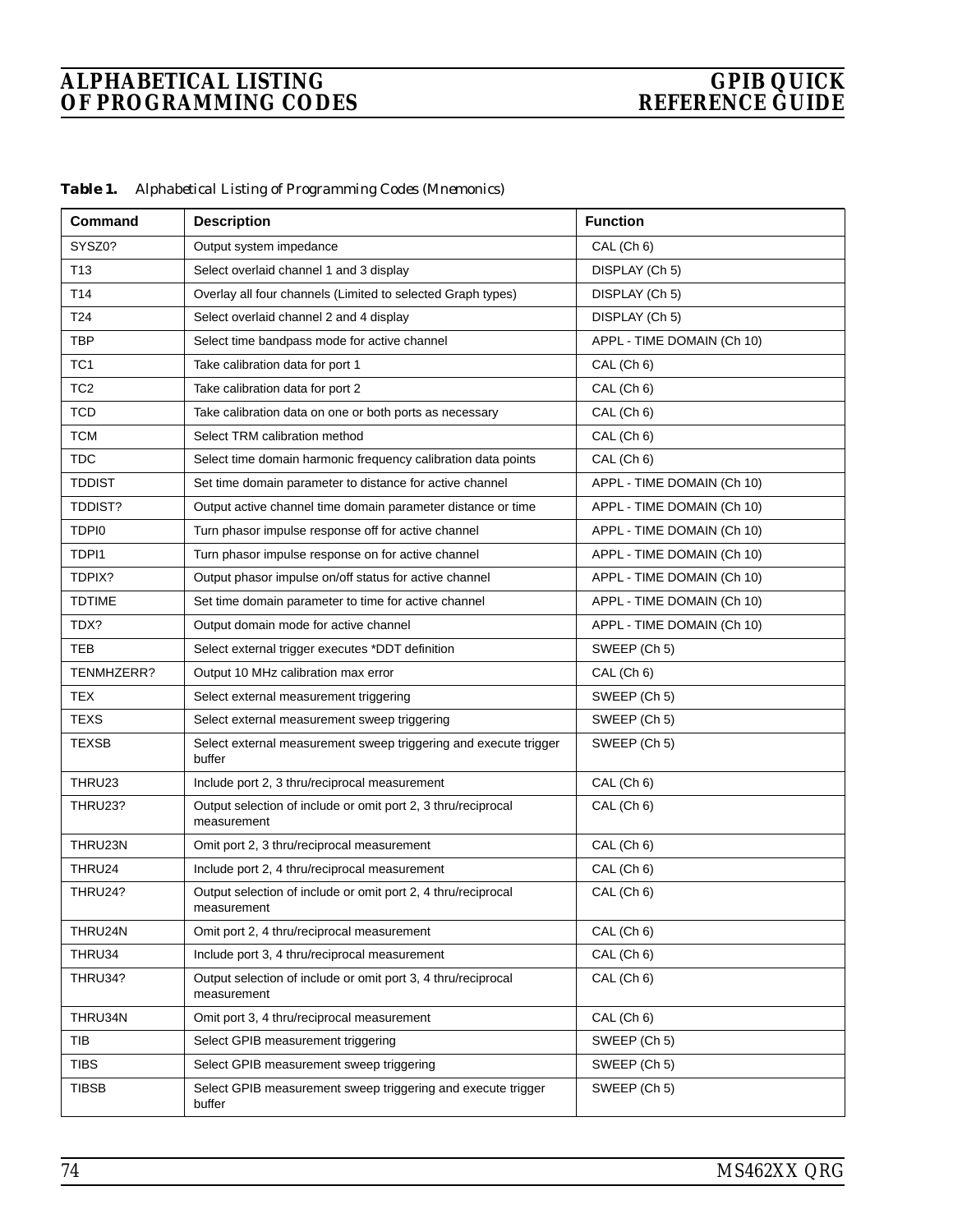| Command         | <b>Description</b>                                                    | <b>Function</b>             |
|-----------------|-----------------------------------------------------------------------|-----------------------------|
| <b>TIME</b>     | Enter the system time                                                 | UTILITY (Ch 9)              |
| TIME?           | Output the system time                                                | UTILITY (Ch 9)              |
| <b>TIN</b>      | Select internal measurement triggering                                | SWEEP (Ch 5)                |
| <b>TLP</b>      | Select time lowpass mode for active channel                           | APPL - TIME DOMAIN (Ch 10)  |
| TLZ             | Enter thru line impedance for calibration                             | CAL (Ch 6)                  |
| TLZ?            | Output thru line impedance for calibration                            | CAL (Ch 6)                  |
| <b>TOL</b>      | Enter thru offset/reciprocal length for calibration                   | CAL (Ch 6)                  |
| TOL?            | Output thru offset/reciprocal length for calibration                  | CAL (Ch 6)                  |
| TOLP14          | Enter port 1, 4 thru offset/reciprocal length for 4-port calibration  | CAL (Ch 6)                  |
| TOLP14?         | Output port 1, 4 thru offset/reciprocal length for 4-port calibration | CAL (Ch 6)                  |
| TOLP23          | Enter port 2, 3 thru offset/reciprocal length for 3-port calibration  | CAL (Ch 6)                  |
| TOLP23?         | Output port 2, 3 thru offset/reciprocal length for 3-port calibration | CAL (Ch 6)                  |
| TOLP24          | Enter port 2, 4 thru offset/reciprocal length for 4-port calibration  | CAL (Ch 6)                  |
| TOLP24?         | Output port 2, 4 thru offset/reciprocal length for 4-port calibration | CAL (Ch 6)                  |
| TOLP3           | Enter thru offset/reciprocal length for 3-port calibration            | CAL (Ch 6)                  |
| TOLP34          | Enter port 3, 4 thru offset/reciprocal length for 4-port calibration  | CAL (Ch 6)                  |
| TOLP34?         | Output port 3, 4 thru offset/reciprocal length for 4-port calibration | CAL (Ch 6)                  |
| TOLP3?          | Output thru offsett/reciprocal length for 3-port calibration          | CAL (Ch 6)                  |
| TP <sub>1</sub> | Select port 1 for flat power correction                               | POWER - FLAT POWER (Ch 5)   |
| TP3             | Select port 3 for flat power correction                               | POWER - FLAT POWER (Ch 5)   |
| TPI             | Select time phasor impulse mode for active channel                    | APPL - TIME DOMAIN (Ch 10)  |
| <b>TPN</b>      | Enter pen number for trace overlay data                               | HARD COPY (Ch 9)            |
| TPN?            | Output pen number for trace overlay data                              | HARD COPY (Ch 9)            |
| TPX?            | Output selected port for flat power correction                        | POWER - FLAT POWER (Ch 5)   |
| TRCALTYPE       | Select the receiver type TEST                                         | POWER - RECEIVER CAL (Ch 5) |
| <b>TRCCOL</b>   | Enter the color number for memory data                                | UTILITY (Ch 9)              |
| TRCCOL?         | Output the color number for memory data                               | UTILITY (Ch 9)              |
| <b>TRP12D?</b>  | Query the port 1, 2 device type                                       | CAL (Ch 6)                  |
| TRP12DR         | Set the port 1, 2 device type to RECIPROCAL                           | CAL (Ch 6)                  |
| TRP12DT         | Set the port 1, 2 device type to THRU                                 | CAL (Ch 6)                  |
| TRP12OL         | Enter the thru/reciprocal offset length for port 1, 2                 | CAL (Ch 6)                  |
| <b>TRP12OL?</b> | Output the thru/reciprocal offset length for port 1, 2                | CAL (Ch 6)                  |
| TRP13D?         | Query the port 1, 3 device type                                       | CAL (Ch 6)                  |
| TRP13DR         | Set the port 1, 3 device type to RECIPROCAL                           | CAL (Ch 6)                  |
| TRP13DT         | Set the port 1, 3 device type to THRU                                 | CAL (Ch 6)                  |
| <b>TRP13I</b>   | Include the port 1, 3 thru/reciprocal measurement                     | CAL (Ch 6)                  |

*Table 1. Alphabetical Listing of Programming Codes (Mnemonics)*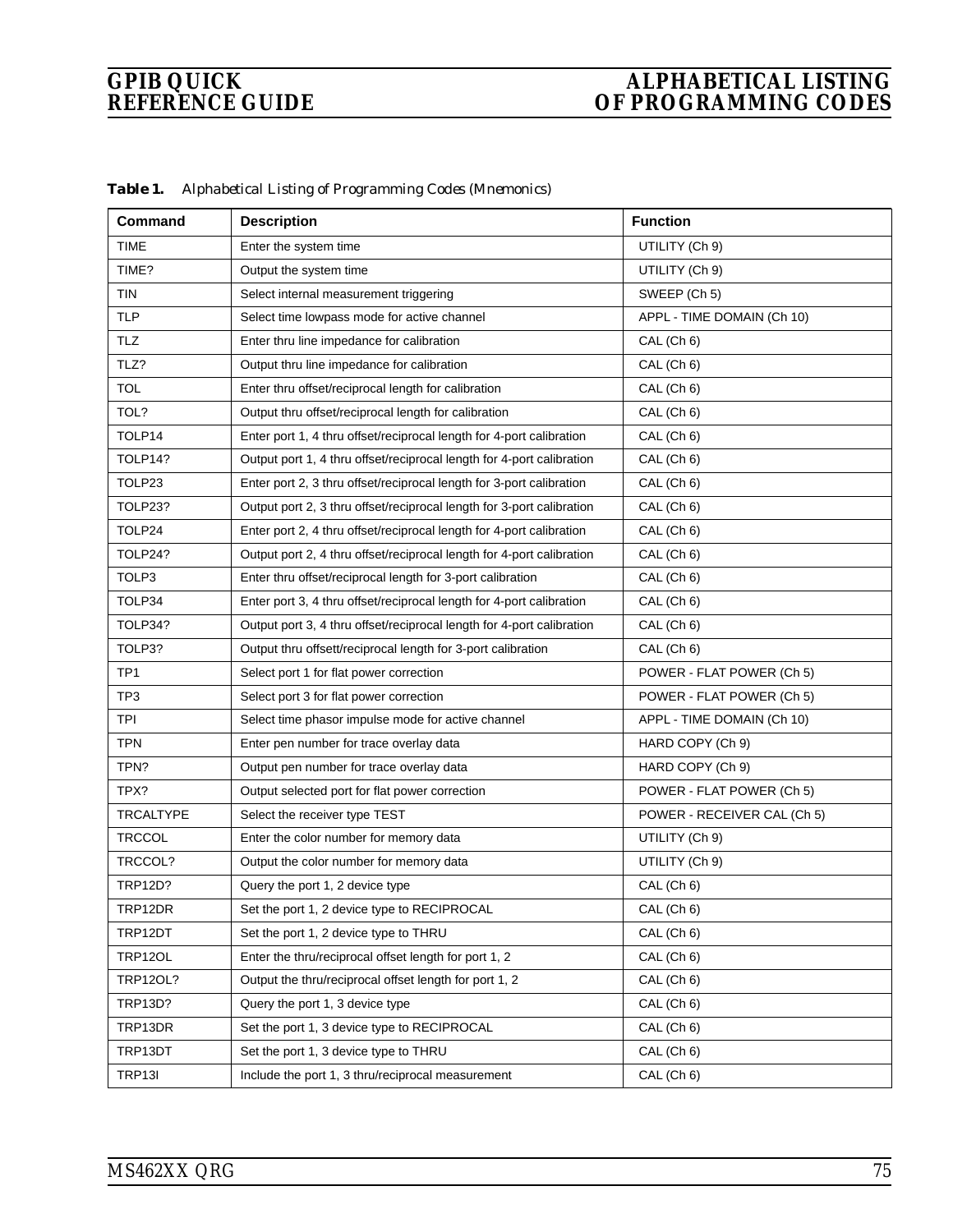| Command         | <b>Description</b>                                                                       | <b>Function</b> |
|-----------------|------------------------------------------------------------------------------------------|-----------------|
| <b>TRP13I?</b>  | Output the selection of omit or include for the port 1, 3<br>thru/reciprocal measurement | CAL (Ch 6)      |
| <b>TRP130</b>   | Omit the port 1, 3 thru/reciprocal measurement                                           | CAL (Ch 6)      |
| TRP13OL         | Enter the thru/reciprocal offset length for port 1, 3                                    | CAL (Ch 6)      |
| TRP13OL?        | Output the thru/reciprocal offset length for port 1, 3                                   | CAL (Ch 6)      |
| TRP14D?         | Query the port 1, 4 device type                                                          | CAL (Ch 6)      |
| TRP14DR         | Set the port 1, 4 device type to RECIPROCAL                                              | CAL (Ch 6)      |
| TRP14DT         | Set the port 1, 4 device type to THRU                                                    | CAL (Ch 6)      |
| <b>TRP14I</b>   | Include the port 1, 4 thru/reciprocal measurement                                        | CAL (Ch 6)      |
| TRP14I?         | Output the selection of omit or include for the port 1, 4<br>thru/reciprocal measurement | CAL (Ch 6)      |
| <b>TRP14O</b>   | Omit the port 1, 4 thru/reciprocal measurement                                           | CAL (Ch 6)      |
| TRP14OL         | Enter the thru/reciprocal offset length for port 1, 4                                    | CAL (Ch 6)      |
| <b>TRP14OL?</b> | Output the thru/reciprocal offset length for port 1, 4                                   | CAL (Ch 6)      |
| TRP23D?         | Query the port 2, 3 device type                                                          | CAL (Ch 6)      |
| TRP23DR         | Set the port 2, 3 device type to RECIPROCAL                                              | CAL (Ch 6)      |
| TRP23DT         | Set the port 2, 3 device type to THRU                                                    | CAL (Ch 6)      |
| <b>TRP23I</b>   | Include the port 2, 3 thru/reciprocal measurement                                        | CAL (Ch 6)      |
| <b>TRP23I?</b>  | Output the selection of omit or include for the port 2, 3<br>thru/reciprocal measurement | CAL (Ch 6)      |
| <b>TRP230</b>   | Omit the port 2, 3 thru/reciprocal measurement                                           | CAL (Ch 6)      |
| TRP23OL         | Enter the thru/reciprocal offset length for port 2, 3                                    | CAL (Ch 6)      |
| <b>TRP23OL?</b> | Output the thru/reciprocal offset length for port 2, 3                                   | CAL (Ch 6)      |
| TRP24D?         | Query the port 2, 4 device type                                                          | CAL (Ch 6)      |
| TRP24DR         | Set the port 2, 4 device type to RECIPROCAL                                              | CAL (Ch 6)      |
| TRP24DT         | Set the port 2, 4 device type to THRU                                                    | CAL (Ch 6)      |
| <b>TRP24I</b>   | Include the port 2, 4 thru/reciprocal measurement                                        | CAL (Ch 6)      |
| TRP241?         | Output the selection of omit or include for the port 2, 4<br>thru/reciprocal measurement | CAL (Ch 6)      |
| <b>TRP240</b>   | Omit the port 2, 4 thru/reciprocal measurement                                           | CAL (Ch 6)      |
| TRP24OL         | Enter the thru/reciprocal offset length for port 2, 4                                    | CAL (Ch 6)      |
| <b>TRP24OL?</b> | Output the thru/reciprocal offset length for port 2, 4                                   | CAL (Ch 6)      |
| TRP34D?         | Query the port 3, 4 device type                                                          | CAL (Ch 6)      |
| TRP34DR         | Set the port 3, 4 device type to RECIPROCAL                                              | CAL (Ch 6)      |
| TRP34DT         | Set the port 3, 4 device type to THRU                                                    | CAL (Ch 6)      |
| <b>TRP34I</b>   | Include the port 3, 4 thru/reciprocal measurement                                        | CAL (Ch 6)      |
| <b>TRP34I?</b>  | Output the selection of omit or include for the port 3, 4<br>thru/reciprocal measurement | CAL (Ch 6)      |
| <b>TRP340</b>   | Omit the port 3, 4 thru/reciprocal measurement                                           | CAL (Ch 6)      |

## *Table 1. Alphabetical Listing of Programming Codes (Mnemonics)*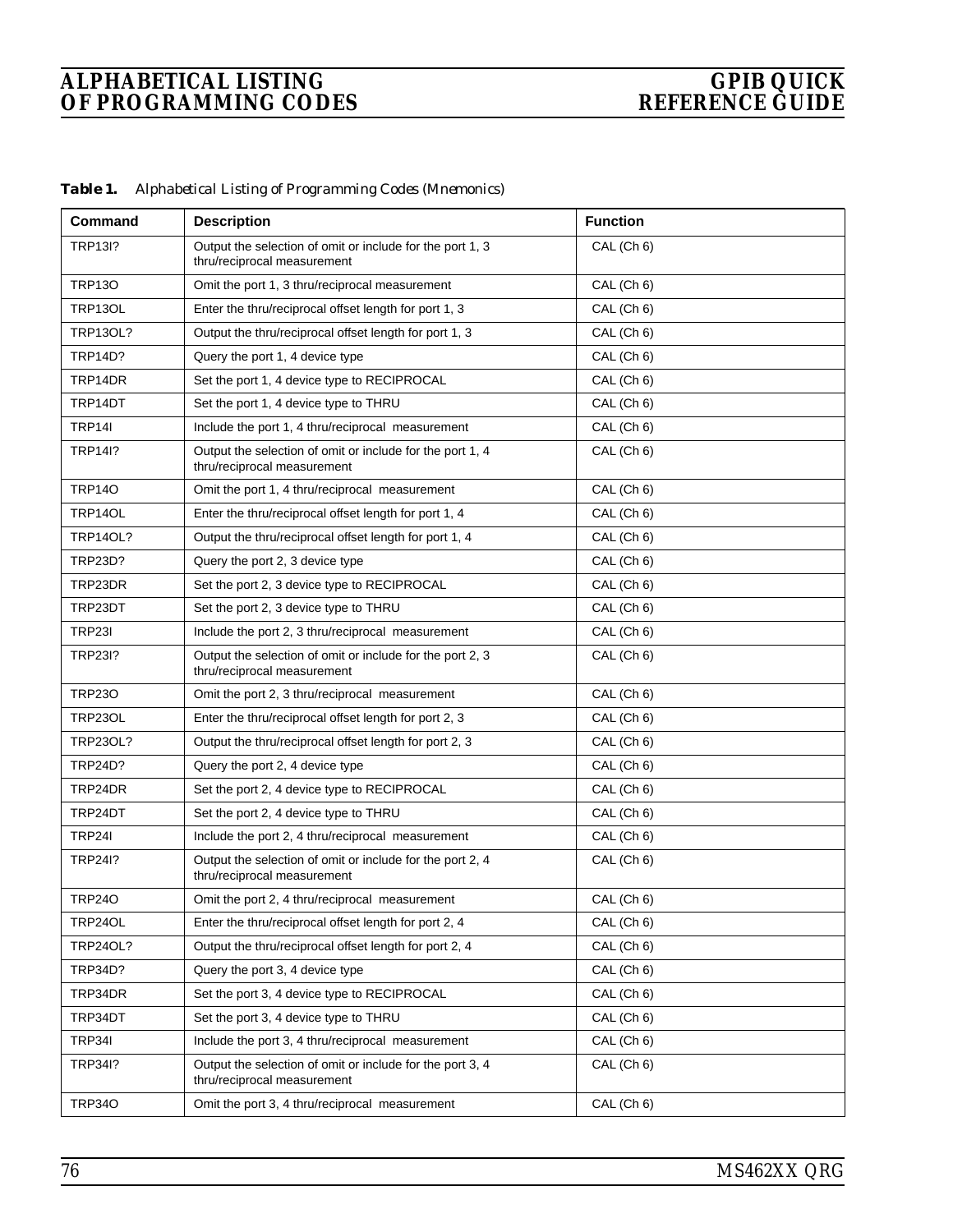| Command         | <b>Description</b>                                     | <b>Function</b>              |
|-----------------|--------------------------------------------------------|------------------------------|
| TRP34OL         | Enter the thru/reciprocal offset length for port 3, 4  | CAL (Ch 6)                   |
| <b>TRP34OL?</b> | Output the thru/reciprocal offset length for port 3, 4 | CAL (Ch 6)                   |
| <b>TRS</b>      | Trigger/restart sweep                                  | CONFIG (Ch 5)                |
| <b>TRX</b>      | Select TRX calibration method                          | CAL (Ch 6)                   |
| TRX4P           | Select TRX calibration method for 4-port calibration   | CAL (Ch 6)                   |
| <b>TSALCMS1</b> | Source 1 ALC modulator drive voltage                   | UTILITY - DIAGNOSTICS (Ch 9) |
| TSALCMS2        | Source 2 ALC modulator drive voltage                   | UTILITY - DIAGNOSTICS (Ch 9) |
| <b>TSALCS1</b>  | Select source 1 for ALC verification                   | UTILITY - DIAGNOSTICS (Ch 9) |
| <b>TSALCS2</b>  | Select source 2 for ALC verification                   | UTILITY - DIAGNOSTICS (Ch 9) |
| <b>TSALCV</b>   | Start source ALC verification                          | UTILITY - DIAGNOSTICS (Ch 9) |
| <b>TSBEG</b>    | Start diagnostics mode - same as SDG                   | UTILITY - DIAGNOSTICS (Ch 9) |
| TSDDSS1         | Source 1 reference DDS voltage                         | UTILITY - DIAGNOSTICS (Ch 9) |
| TSDDSS2         | Source 2 reference DDS voltage                         | UTILITY - DIAGNOSTICS (Ch 9) |
| <b>TSDRAM</b>   | Start DRAM test                                        | UTILITY - DIAGNOSTICS (Ch 9) |
| TSDSPSRAM       | Start DSP SRAM test                                    | UTILITY - DIAGNOSTICS (Ch 9) |
| <b>TSDVMC</b>   | Enter DVM channel number - same as DVM                 | UTILITY - DIAGNOSTICS (Ch 9) |
| <b>TSEFMEM</b>  | Start extended FLASH memory test                       | UTILITY - DIAGNOSTICS (Ch 9) |
| <b>TSEND</b>    | End diagnostics mode - same as EDG                     | UTILITY - DIAGNOSTICS (Ch 9) |
| <b>TSEXTI</b>   | Display external A/D input - same as EXD               | UTILITY - DIAGNOSTICS (Ch 9) |
| <b>TSFMEM</b>   | Start FLASH memory test                                | UTILITY - DIAGNOSTICS (Ch 9) |
| <b>TSGDRAM</b>  | Start graphic DRAM test                                | UTILITY - DIAGNOSTICS (Ch 9) |
| <b>TSGVRAM</b>  | Start graphic VRAM test                                | UTILITY - DIAGNOSTICS (Ch 9) |
| <b>TSHETO</b>   | Het oscillator voltage                                 | UTILITY - DIAGNOSTICS (Ch 9) |
| TSLATR?         | Diagnostic read latch - same as DRL                    | UTILITY - DIAGNOSTICS (Ch 9) |
| <b>TSLATW</b>   | Diagnostic write latch - same as DWL                   | UTILITY - DIAGNOSTICS (Ch 9) |
| TSLEVAS1        | Source 1 level amplifier voltage                       | UTILITY - DIAGNOSTICS (Ch 9) |
| TSLEVAS2        | Source 2 level amplifier voltage                       | UTILITY - DIAGNOSTICS (Ch 9) |
| TSLOGAS1        | Source 1 logarithmic amplifier voltage                 | UTILITY - DIAGNOSTICS (Ch 9) |
| TSLOGAS2        | Source 2 logarithmic amplifier voltage                 | UTILITY - DIAGNOSTICS (Ch 9) |
| TSMAIVLO1       | LO1 main VCO voltage                                   | UTILITY - DIAGNOSTICS (Ch 9) |
| TSMAIVS1        | Source 1 main VCO voltage                              | UTILITY - DIAGNOSTICS (Ch 9) |
| TSMAIVS2        | Source 2 main VCO voltage                              | UTILITY - DIAGNOSTICS (Ch 9) |
| TSMCOO0         | Common offset mode off                                 | UTILITY - DIAGNOSTICS (Ch 9) |
| TSMCOO1         | Common offset mode on                                  | UTILITY - DIAGNOSTICS (Ch 9) |
| TSMHAR0         | Harmonic mode off                                      | UTILITY - DIAGNOSTICS (Ch 9) |
| TSMHAR1         | Harmonic mode on                                       | UTILITY - DIAGNOSTICS (Ch 9) |
| TSMSPA0         | Spur avoidance mode off                                | UTILITY - DIAGNOSTICS (Ch 9) |

*Table 1. Alphabetical Listing of Programming Codes (Mnemonics)*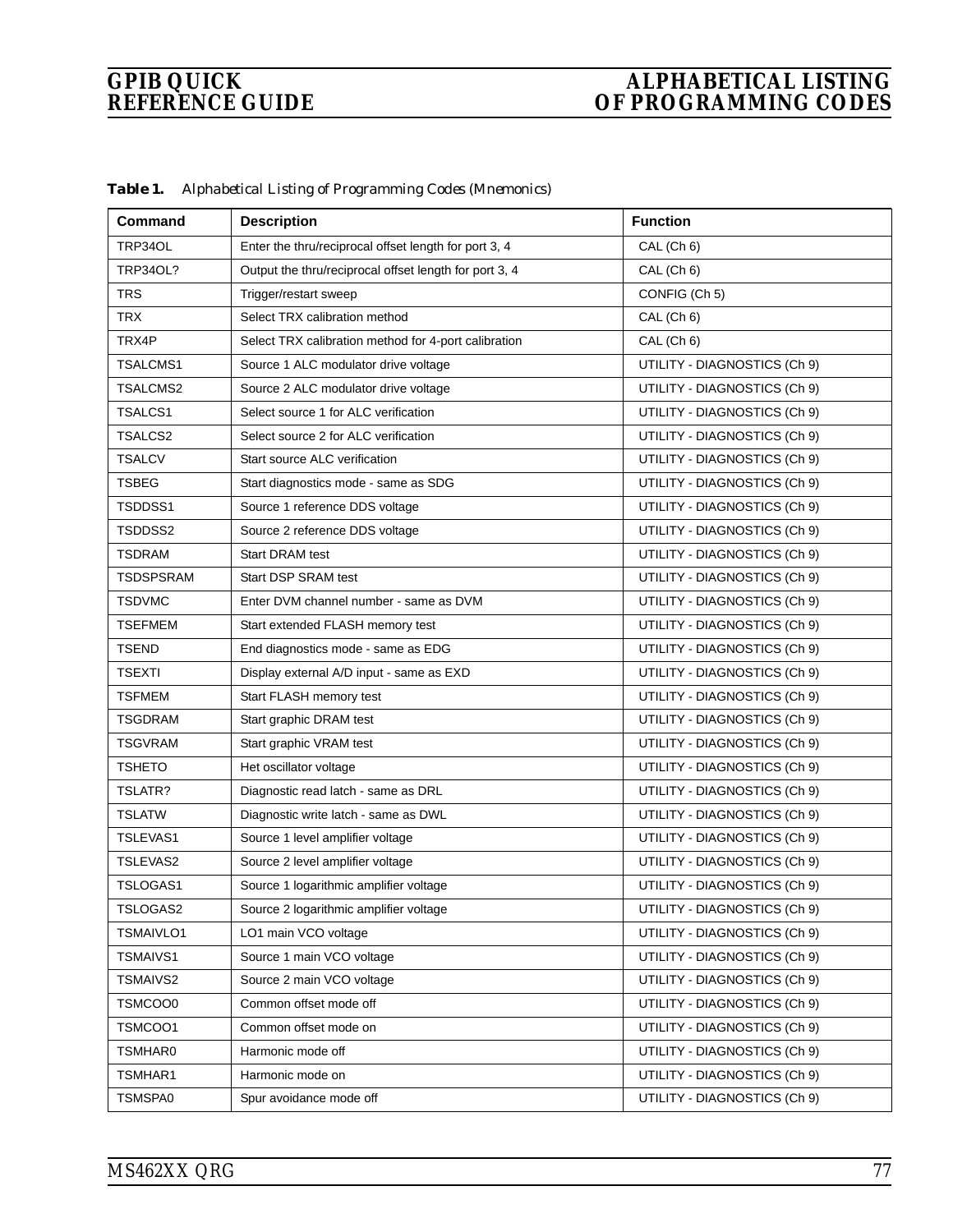| Table 1. |  |  | Alphabetical Listing of Programming Codes (Mnemonics) |  |  |
|----------|--|--|-------------------------------------------------------|--|--|
|----------|--|--|-------------------------------------------------------|--|--|

| Command        | <b>Description</b>                                  | <b>Function</b>              |
|----------------|-----------------------------------------------------|------------------------------|
| TSMSPA1        | Spur avoidance mode on                              | UTILITY - DIAGNOSTICS (Ch 9) |
| TSMSPU0        | Speed up circuit mode off                           | UTILITY - DIAGNOSTICS (Ch 9) |
| TSMSPU1        | Speed up circuit mode on                            | UTILITY - DIAGNOSTICS (Ch 9) |
| TSOFFVLO1      | LO1 offset VCO voltage                              | UTILITY - DIAGNOSTICS (Ch 9) |
| TSOFFVS1       | Source 1 offset VCO voltage                         | UTILITY - DIAGNOSTICS (Ch 9) |
| TSOFFVS2       | Source 2 offset VCO voltage                         | UTILITY - DIAGNOSTICS (Ch 9) |
| TSPWRLS1       | Source 1 power level DAC voltage                    | UTILITY - DIAGNOSTICS (Ch 9) |
| TSPWRLS2       | Source 2 power level DAC voltage                    | UTILITY - DIAGNOSTICS (Ch 9) |
| <b>TSSRAM</b>  | Start SRAM test                                     | UTILITY - DIAGNOSTICS (Ch 9) |
| TSSRAMD        | Start SRAM disk test                                | UTILITY - DIAGNOSTICS (Ch 9) |
| <b>TST</b>     | Perform self test and output status (same as *TST?) | REMOTE - IEEE 488.2 (Ch 8)   |
| <b>TSTRENF</b> | Noise figure measurement                            | UTILITY - DIAGNOSTICS (Ch 9) |
| TUNE0          | Turn tune mode off                                  | SWEEP (Ch 5)                 |
| TUNE1          | Turn tune mode on                                   | SWEEP (Ch 5)                 |
| <b>TUNESWP</b> | Enter number of sweeps in tune mode                 | SWEEP (Ch 5)                 |
| TUNESWP?       | Output number of sweeps in tune mode                | SWEEP (Ch 5)                 |
| TUNEX?         | Output tune mode on/off status                      | SWEEP (Ch 5)                 |
| TXX?           | Output trigger source                               | SWEEP (Ch 5)                 |
| U10            | Select 10 mil UTF calibration kit                   | CAL (Ch 6)                   |
| U15            | Select 15 mil UTF calibration kit                   | CAL (Ch 6)                   |
| U25            | Select 25 mil UTF calibration kit                   | CAL (Ch 6)                   |
| UDP11          | Select the S11 user defined parameter               | MEAS (Ch 5)                  |
| UDP12          | Select the S12 user defined parameter               | MEAS (Ch 5)                  |
| UDP13          | Select the S13 user defined parameter               | MEAS (Ch 5)                  |
| UDP14          | Select the S14 User Defined parameter               | MEAS (Ch 5)                  |
| <b>UDP21</b>   | Select the S21 user defined parameter               | MEAS (Ch 5)                  |
| <b>UDP22</b>   | Select the S22 user defined parameter               | MEAS (Ch 5)                  |
| UDP23          | Select the S23 user defined parameter               | MEAS (Ch 5)                  |
| UDP24          | Select the S24 User Defined parameter               | MEAS (Ch 5)                  |
| UDP31          | Select the S31 user defined parameter               | MEAS (Ch 5)                  |
| UDP32          | Select the S32 user defined parameter               | MEAS (Ch 5)                  |
| UDP33          | Select the S33 user defined parameter               | MEAS (Ch 5)                  |
| UDP34          | Select the S34 User Defined parameter               | MEAS (Ch 5)                  |
| UDP41          | Select the S41 User Defined parameter               | MEAS (Ch 5)                  |
| UDP42          | Select the S42 User Defined parameter               | MEAS (Ch 5)                  |
| UDP43          | Select the S43 User Defined parameter               | MEAS (Ch 5)                  |
| UDP44          | Select the S44 User Defined parameter               | MEAS (Ch 5)                  |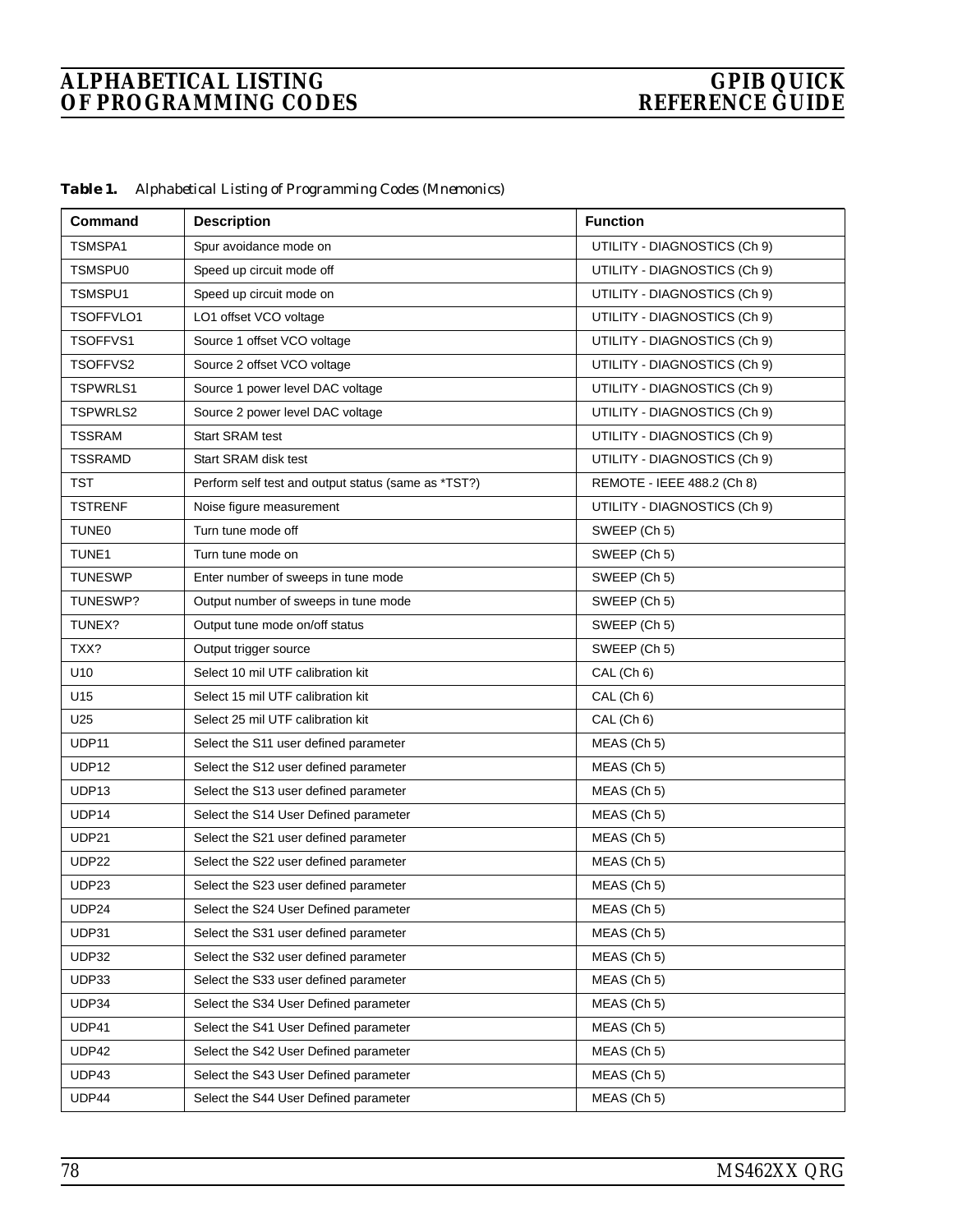| Command          | <b>Description</b>                                         | <b>Function</b>                 |
|------------------|------------------------------------------------------------|---------------------------------|
| UDPX?            | Output User Defined parameter for active channel           | MEAS (Ch 5)                     |
| UF               | Suffix sets farad data type and scales by 1E-6             | DATA ENTRY SUFFIXES (Ch 5)      |
| UH               | Suffix sets farad data type and scales by 1E-6             | DATA ENTRY SUFFIXES (Ch 5)      |
| UMDIS0           | Turn off user message display                              | REMOTE - USER MESSAGE (Ch 8)    |
| UMDIS1           | Turn on user message display                               | REMOTE - USER MESSAGE (Ch 8)    |
| UMDISX?          | Output user message display on/off status                  | REMOTE - USER MESSAGE (Ch 8)    |
| <b>UMRST</b>     | Reset all user message display parameters                  | REMOTE - USER MESSAGE (Ch 8)    |
| <b>UMSTR</b>     | Enter the user message display string                      | REMOTE - USER MESSAGE (Ch 8)    |
| UMSTR?           | Output the user message display string                     | REMOTE - USER MESSAGE (Ch 8)    |
| <b>UMXLOC</b>    | Enter the user message display starting X location         | REMOTE - USER MESSAGE (Ch 8)    |
| UMXLOC?          | Output the user message display starting X location        | REMOTE - USER MESSAGE (Ch 8)    |
| <b>UMYLOC</b>    | Enter the user message display starting Y location         | REMOTE - USER MESSAGE (Ch 8)    |
| UMYLOC?          | Output the user message display starting Y location        | REMOTE - USER MESSAGE (Ch 8)    |
| <b>UNDOGC</b>    | Exit gain compression and undo changes                     | APPL - GAIN COMPRESSION (Ch 10) |
| UPL <sub>0</sub> | Turn upper limit off                                       | DISPLAY - LIMITS (Ch 7)         |
| UPL1             | Turn upper limit on at current value                       | DISPLAY - LIMITS (Ch 7)         |
| <b>UPL20</b>     | Turn upper limit off for bottom graph                      | DISPLAY - LIMITS (Ch 7)         |
| UPL21            | Turn upper limit on at current value for bottom graph      | DISPLAY - LIMITS (Ch 7)         |
| UPL2X?           | Output upper limit on/off status for bottom graph          | DISPLAY - LIMITS (Ch 7)         |
| UPLX?            | Output upper limit on/off status                           | DISPLAY - LIMITS (Ch 7)         |
| US               | Suffix sets time data type and scales by 1E-6              | DATA ENTRY SUFFIXES (Ch 5)      |
| US <sub>1</sub>  | Select upper segmented limit 1 as the active segment       | DISPLAY - LIMITS (Ch 7)         |
| <b>US10</b>      | Select upper segmented limit 10 as the active segment      | DISPLAY - LIMITS (Ch 7)         |
| US <sub>2</sub>  | Select upper segmented limit 2 as the active segment       | DISPLAY - LIMITS (Ch 7)         |
| US3              | Select upper segmented limit 3 as the active segment       | DISPLAY - LIMITS (Ch 7)         |
| US3P             | Select use existing 3-port calibration                     | CAL (Ch 6)                      |
| US3P?            | Output selection of use existing 3-port calibration or not | CAL (Ch 6)                      |
| US4              | Select upper segmented limit 4 as the active segment       | DISPLAY - LIMITS (Ch 7)         |
| US <sub>5</sub>  | Select upper segmented limit 5 as the active segment       | DISPLAY - LIMITS (Ch 7)         |
| US <sub>6</sub>  | Select upper segmented limit 6 as the active segment       | DISPLAY - LIMITS (Ch 7)         |
| US7              | Select upper segmented limit 7 as the active segment       | DISPLAY - LIMITS (Ch 7)         |
| US8              | Select upper segmented limit 8 as the active segment       | DISPLAY - LIMITS (Ch 7)         |
| US9              | Select upper segmented limit 9 as the active segment       | DISPLAY - LIMITS (Ch 7)         |
| <b>USC</b>       | Suffix sets time data type and scales by 1E-6              | DATA ENTRY SUFFIXES (Ch 5)      |
| <b>USE</b>       | Enter effective dielectric for microstrip calibration      | CAL (Ch 6)                      |
| USE?             | Output effective dielectric for microstrip calibration     | CAL (Ch 6)                      |
| USL              | Enter label string for user parameter being defined        | MEAS (Ch 5)                     |

*Table 1. Alphabetical Listing of Programming Codes (Mnemonics)*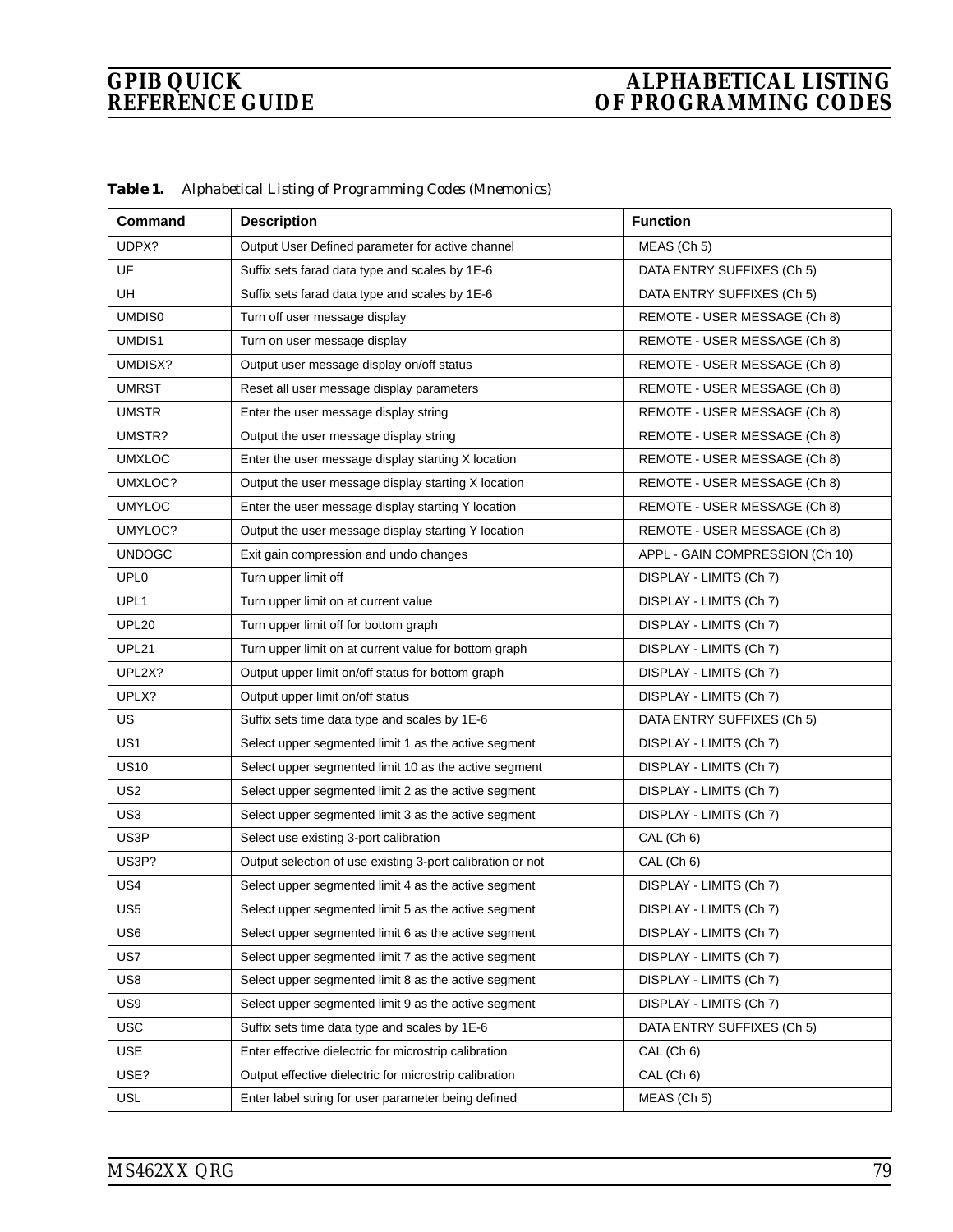| Command           | <b>Description</b>                                       | <b>Function</b>              |
|-------------------|----------------------------------------------------------|------------------------------|
| USL?              | Output label string for the user parameter being defined | MEAS (Ch 5)                  |
| USR1              | Measure the user parameter 1 on active channel           | MEAS (Ch 5)                  |
| <b>USR10</b>      | Measure user parameter 10 on active channel              | MEAS (Ch 5)                  |
| USR <sub>11</sub> | Measure user parameter 11 on active channel              | MEAS (Ch 5)                  |
| <b>USR12</b>      | Measure user parameter 12 on active channel              | MEAS (Ch 5)                  |
| USR <sub>13</sub> | Measure user parameter 13 on active channel              | MEAS (Ch 5)                  |
| USR14             | Measure user parameter 14 on active channel              | MEAS (Ch 5)                  |
| <b>USR15</b>      | Measure user parameter 15 on active channel              | MEAS (Ch 5)                  |
| USR16             | Measure user parameter 16 on active channel              | MEAS (Ch 5)                  |
| USR <sub>2</sub>  | Measure user parameter 2 on active channel               | MEAS (Ch 5)                  |
| USR3              | Measure user parameter 3 on active channel               | MEAS (Ch 5)                  |
| USR4              | Measure user parameter 4 on active channel               | MEAS (Ch 5)                  |
| USR <sub>5</sub>  | Measure user parameter 5 on active channel               | MEAS (Ch 5)                  |
| USR6              | Measure user parameter 6 on active channel               | MEAS (Ch 5)                  |
| USR7              | Measure user parameter 7 on active channel               | MEAS (Ch 5)                  |
| USR8              | Measure user parameter 8 on active channel               | MEAS (Ch 5)                  |
| USR9              | Measure user parameter 9 on active channel               | MEAS (Ch 5)                  |
| <b>USW</b>        | Enter microstrip width for microstrip calibration        | CAL (Ch 6)                   |
| USW?              | Output microstrip width for microstrip calibration       | CAL (Ch 6)                   |
| <b>USZ</b>        | Enter microstrip impedance for microstrip calibration    | CAL (Ch 6)                   |
| USZ?              | Output microstrip impedance for microstrip calibration   | CAL (Ch 6)                   |
| <b>UTFD</b>       | Select user defined microstrip calibration kit           | CAL (Ch 6)                   |
| UTFX?             | Output microstrip cal kit selection USER/U10/U15/U25     | CAL (Ch 6)                   |
| V                 | Suffix sets voltage data type                            | DATA ENTRY SUFFIXES (Ch 5)   |
| VELO?             | Output relative velocity for lowpass distance            | APPL - TIME DOMAIN (Ch 10)   |
| <b>VLT</b>        | Suffix sets voltage data type                            | DATA ENTRY SUFFIXES (Ch 5)   |
| <b>VSP</b>        | Enter rear panel stop voltage value                      | UTILITY - REAR PANEL (Ch 10) |
| VSP?              | Output rear panel stop voltage value                     | UTILITY - REAR PANEL (Ch 10) |
| <b>VST</b>        | Enter rear panel start voltage value                     | UTILITY - REAR PANEL (Ch 10) |
| VST?              | Output rear panel start voltage value                    | UTILITY - REAR PANEL (Ch 10) |
| <b>WCO</b>        | Enter waveguide cutoff frequency for user defined kit    | CAL (Ch 6)                   |
| WCO?              | Output waveguide cutoff frequency for user defined kit   | CAL (Ch 6)                   |
| <b>WFS</b>        | Wait full sweep until all display data is valid          | REMOTE - SYNC (Ch 8)         |
| WGCUTOFF?         | Output the waveguide cal kit cutoff frequency            | CAL (Ch 6)                   |
| WGSER?            | Output waveguide cal kit serial number                   | CAL (Ch 6)                   |
| WGSHOFF1?         | Output the waveguide cal kit short 1 offset              | CAL (Ch 6)                   |
| WGSHOFF2?         | Output the waveguide cal kit short 2 offset              | CAL (Ch 6)                   |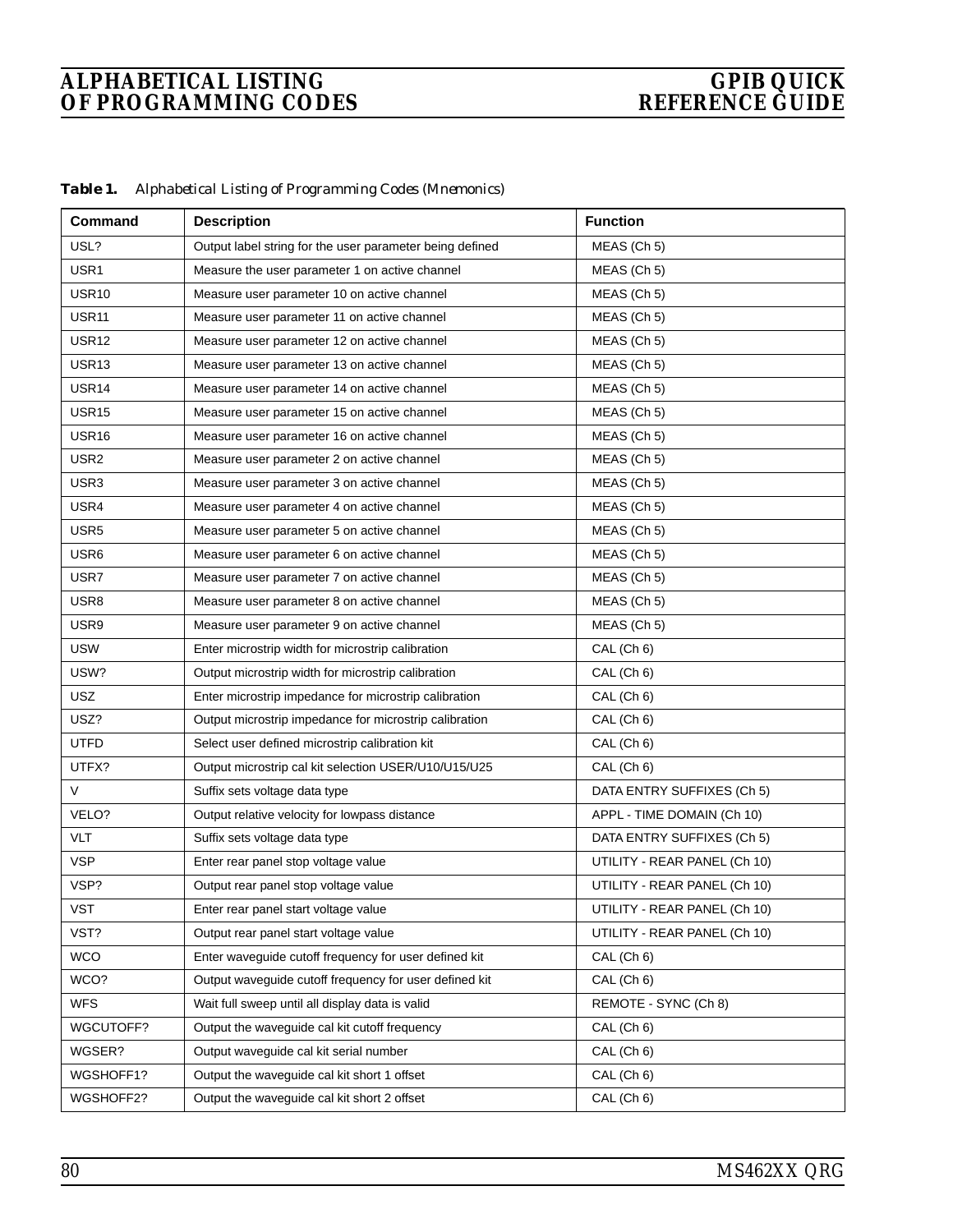| <b>Command</b>    | <b>Description</b>                                      | <b>Function</b>            |
|-------------------|---------------------------------------------------------|----------------------------|
| <b>WIDE</b>       | Use entire display width for graphs                     | UTILITY (Ch 9)             |
| <b>WKD</b>        | Select user defined waveguide calibration kit           | CAL (Ch 6)                 |
| <b>WKI</b>        | Select installed waveguide calibration kit              | CAL (Ch 6)                 |
| WKX?              | Output waveguide calibration kit selection user/install | CAL (Ch 6)                 |
| <b>WLS</b>        | Select low sidelobe window shape                        | APPL - TIME DOMAIN (Ch 10) |
| <b>WMS</b>        | Select minimum sidelobe window shape                    | APPL - TIME DOMAIN (Ch 10) |
| <b>WNM</b>        | Select nominal window shape                             | APPL - TIME DOMAIN (Ch 10) |
| <b>WRT</b>        | Select rectangular window shape                         | APPL - TIME DOMAIN (Ch 10) |
| WSH1              | Enter waveguide short offset 1 for user defined kit     | CAL (Ch 6)                 |
| WSH1?             | Output waveguide short 1 offset for user defined kit    | CAL (Ch 6)                 |
| WSH <sub>2</sub>  | Enter waveguide short offset 2 for user defined kit     | CAL (Ch 6)                 |
| WSH <sub>2?</sub> | Output waveguide short 2 offset for user defined kit    | CAL (Ch 6)                 |
| WSX?              | Output window shape                                     | APPL - TIME DOMAIN (Ch 10) |
| XM <sub>3</sub>   | Suffix sets unitless data type and scales by 1E-3       | DATA ENTRY SUFFIXES (Ch 5) |
| XMKR?             | Output marker mode                                      | MARKER (Ch 7)              |
| XMKRP?            | Output the power sweep marker mode                      | MARKER (Ch 7)              |
| XSB?              | Output byte order for output data LSB or MSB            | REMOTE - FORMATTING (Ch 8) |
| XX1               | Suffix sets unitless data type                          | DATA ENTRY SUFFIXES (Ch 5) |
| XX3               | Suffix sets unitless data type and scales by 1E3        | DATA ENTRY SUFFIXES (Ch 5) |
| ZCT               | Enter zoom range center value time or distance          | APPL - TIME DOMAIN (Ch 10) |
| ZCT?              | Output zoom range center value                          | APPL - TIME DOMAIN (Ch 10) |
| ZSN               | Enter zoom range span value time or distance            | APPL - TIME DOMAIN (Ch 10) |
| ZSN?              | Output zoom range span value                            | APPL - TIME DOMAIN (Ch 10) |
| <b>ZSP</b>        | Enter zoom range stop value time or distance            | APPL - TIME DOMAIN (Ch 10) |
| ZSP?              | Output zoom range stop value                            | APPL - TIME DOMAIN (Ch 10) |
| <b>ZST</b>        | Enter zoom range start value time or distance           | APPL - TIME DOMAIN (Ch 10) |
| ZST?              | Output zoom range start value                           | APPL - TIME DOMAIN (Ch 10) |
|                   |                                                         |                            |

*Table 1. Alphabetical Listing of Programming Codes (Mnemonics)*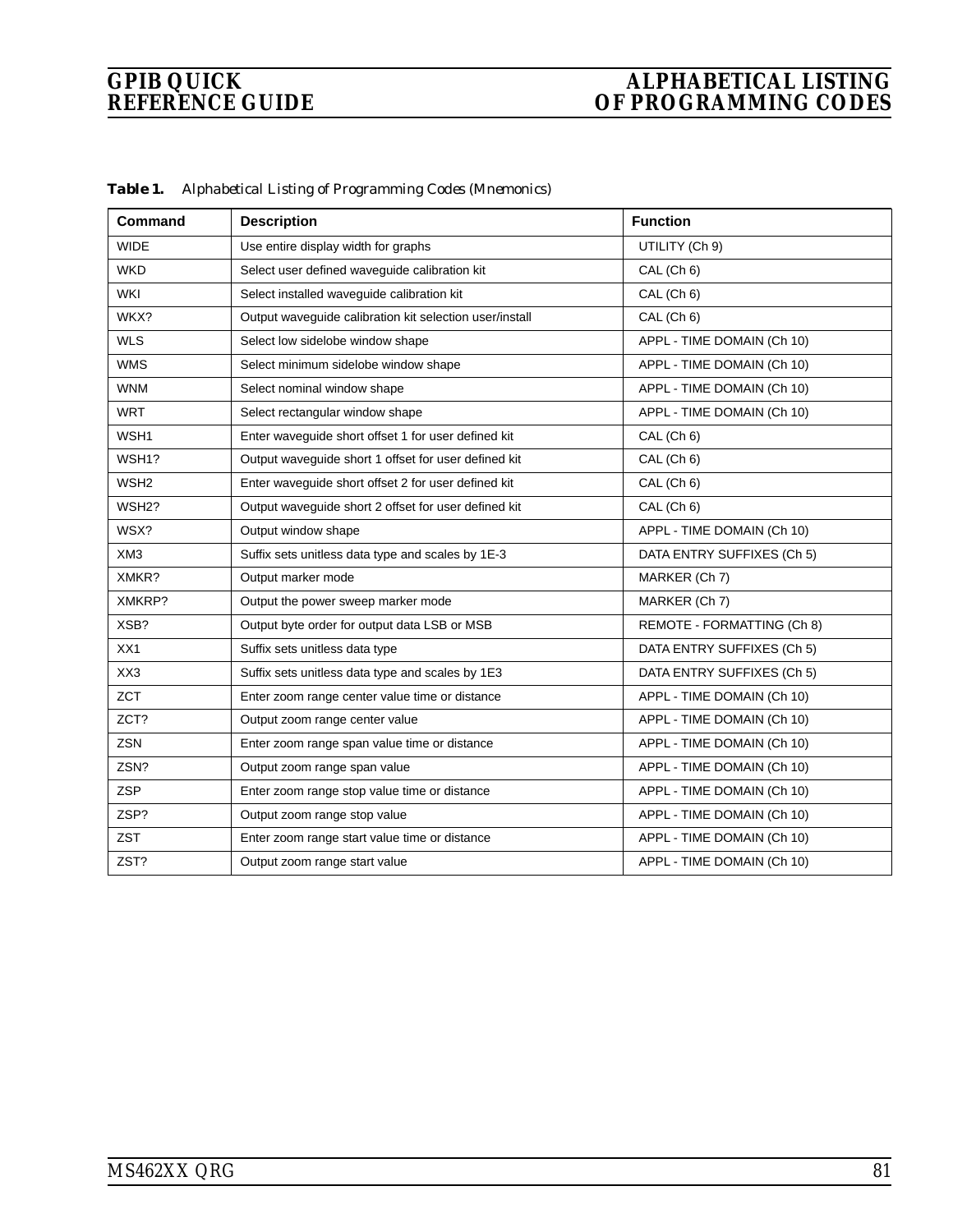| <i>Table 2.</i> | Functional Listing of Programming Codes (Mnemonics) |  |  |  |  |  |  |
|-----------------|-----------------------------------------------------|--|--|--|--|--|--|
|-----------------|-----------------------------------------------------|--|--|--|--|--|--|

| Command          | <b>Description</b>                                       | <b>Function</b> |
|------------------|----------------------------------------------------------|-----------------|
| ABSPHASE?        | Output the absolute phase ON/OFF status                  | APPL (Ch 10)    |
| ABSPHASE0        | Turn absolute phase OFF                                  | APPL (Ch 10)    |
| ABSPHASE1        | Turn absolute phase ON                                   | APPL (Ch 10)    |
| APPDEVM          | Select mixer device type for application                 | APPL (Ch 10)    |
| <b>APPDEVS</b>   | Select standard device type for application              | APPL (Ch 10)    |
| APPDEVX?         | Output device type for application                       | APPL (Ch 10)    |
| <b>APPENTC</b>   | Set application entry state to current state             | APPL (Ch 10)    |
| <b>APPENTP</b>   | Set application entry state to previous state            | APPL (Ch 10)    |
| APPENTX?         | Output application entry state                           | APPL (Ch 10)    |
| <b>APPGCF</b>    | Select swept frequency gain compression application type | APPL (Ch 10)    |
| <b>APPGCP</b>    | Select swept power gain compression application type     | APPL (Ch 10)    |
| <b>APPHAR</b>    | Select harmonic application type                         | APPL (Ch 10)    |
| <b>APPIMD</b>    | Select IMD application type                              | APPL (Ch 10)    |
| APPLORCW0        | Turn off LO CW mode                                      | APPL (Ch 10)    |
| APPLORCW1        | Turn on LO CW mode                                       | APPL (Ch 10)    |
| <b>APPLORCWF</b> | Enter LO CW frequency                                    | APPL (Ch 10)    |
| APPLORCWF?       | Output LO CW frequency                                   | APPL (Ch 10)    |
| APPLORCWX?       | Output LO CW on/off status                               | APPL (Ch 10)    |
| <b>APPLOROFF</b> | Enter LO offset frequency                                | APPL (Ch 10)    |
| APPLOROFF?       | Output LO offset frequency                               | APPL (Ch 10)    |
| APPLORRCD        | Select receiver down conversion                          | APPL (Ch 10)    |
| APPLORRCN        | Select receiver no conversion                            | APPL (Ch 10)    |
| APPLORRCU        | Select receiver up conversion                            | APPL (Ch 10)    |
| APPLORRCX?       | Output receiver conversion type                          | APPL (Ch 10)    |
| APPLORS2         | Select source 2 for LO                                   | APPL (Ch 10)    |
| APPLORS3         | Select source 3 for LO                                   | APPL (Ch 10)    |
| APPLORS4         | Select source 4 for LO                                   | APPL (Ch 10)    |
| APPLORSX?        | Output LO source number                                  | APPL (Ch 10)    |
| <b>APPNF</b>     | Select noise figure application type                     | APPL (Ch 10)    |
| <b>APPSWPC</b>   | Set application sweep mode to CW receiver                | APPL (Ch 10)    |
| <b>APPSWPS</b>   | Set application sweep mode to source sweep               | APPL (Ch 10)    |
| APPSWPX?         | Output application sweep mode                            | APPL (Ch 10)    |
| <b>APPTR</b>     | Select transmission and reflection application type      | APPL (Ch 10)    |
| APPX?            | Output application type                                  | APPL (Ch 10)    |
| <b>EDE</b>       | Edit ENR source equation                                 | APPL (Ch 10)    |
| HELP0            | Turn off help display                                    | APPL (Ch 10)    |
| HELP1            | Turn on help display                                     | APPL (Ch 10)    |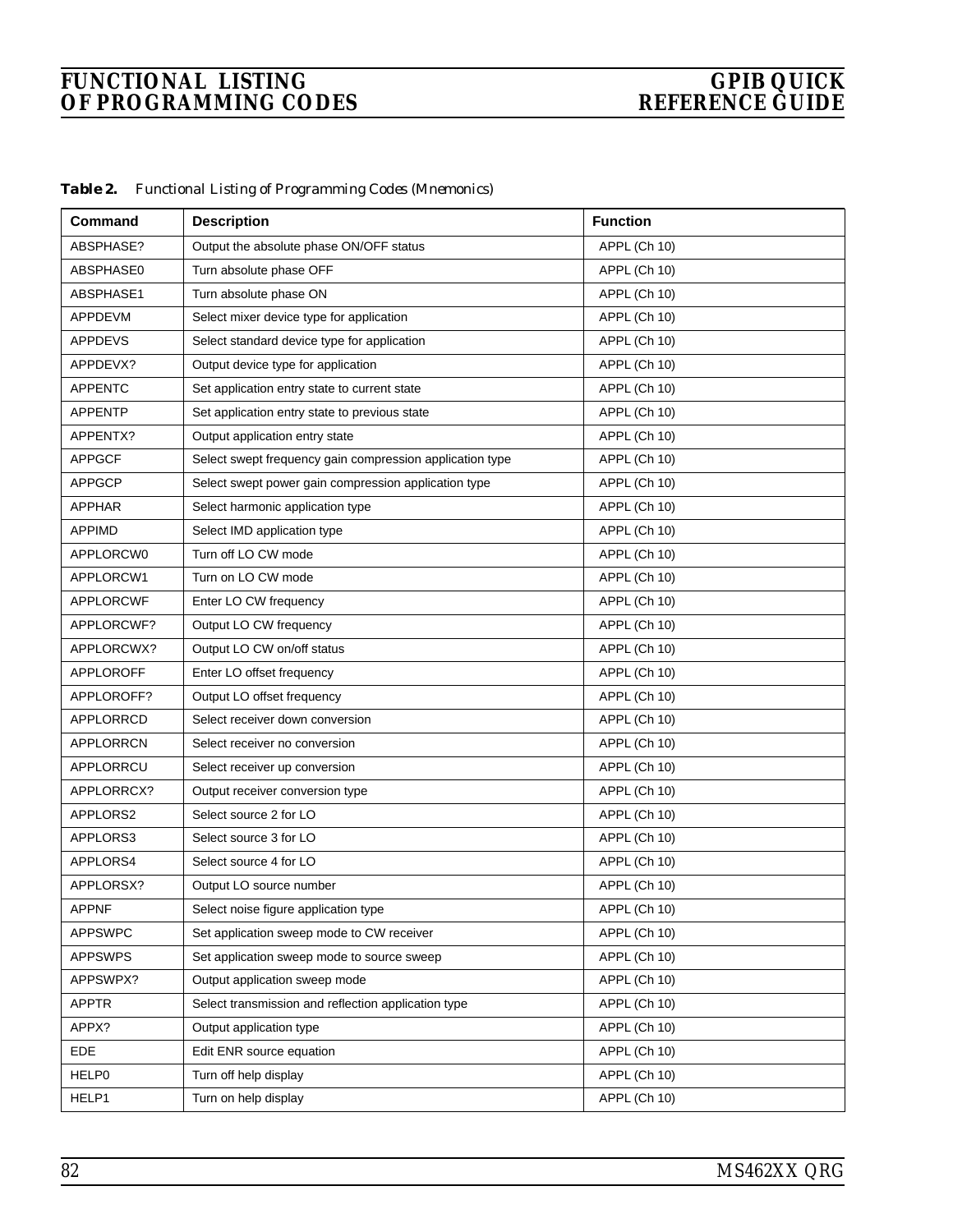| Command        | <b>Description</b>                                                        | <b>Function</b>                 |
|----------------|---------------------------------------------------------------------------|---------------------------------|
| HELPX?         | Output help display on/off status                                         | APPL (Ch 10)                    |
| <b>IFV</b>     | Enter frequency values                                                    | APPL (Ch 10)                    |
| APPFTGD        | Select frequency translation group delay application type                 | APPL - FTGD (Ch 10)             |
| <b>BEGFTGD</b> | Start frequency translation group delay calibration                       | APPL - FTGD (Ch 10)             |
| FTGDC0         | Turn off frequency translation group delay correction                     | APPL - FTGD (Ch 10)             |
| FTGDC1         | Turn on frequency translation group delay correction                      | APPL - FTGD (Ch 10)             |
| FTGDCDONE?     | Output frequency translation group delay cal done status                  | APPL - FTGD (Ch 10)             |
| FTGDCX?        | Output frequency translation group delay correction on/off status         | APPL - FTGD (Ch 10)             |
| CALR           | Perform receiver calibration for gain<br>compression testing              | APPL - GAIN COMPRESSION (Ch 10) |
| GCFS?          | Output the multiple gain compression fixed scale flag ON/OFF status       | APPL - GAIN COMPRESSION (Ch 10) |
| <b>GCFSOFF</b> | Turn the multiple gain compression fixed scale flag OFF                   | APPL - GAIN COMPRESSION (Ch 10) |
| <b>GCFSON</b>  | Turn the multiple gain compression fixed scale flag ON                    | APPL - GAIN COMPRESSION (Ch 10) |
| <b>GCMP</b>    | Enter gain compression point search value                                 | APPL - GAIN COMPRESSION (Ch 10) |
| GCMP?          | Output gain compression point search value                                | APPL - GAIN COMPRESSION (Ch 10) |
| GCSNS21?       | Output self normalization of S21 status                                   | APPL - GAIN COMPRESSION (Ch 10) |
| GCSNS210       | Turn self normalization of S21 off                                        | APPL - GAIN COMPRESSION (Ch 10) |
| GCSNS211       | Turn self normalization of S21 on                                         | APPL - GAIN COMPRESSION (Ch 10) |
| <b>GCYSP</b>   | Enter the Y-stop power level for multiple frequency gain compression      | APPL - GAIN COMPRESSION (Ch 10) |
| GCYSP?         | Output the Y-stop power level for multiple frequency gain<br>compression  | APPL - GAIN COMPRESSION (Ch 10) |
| <b>GCYST</b>   | Enter the Y-start power level for multiple frequency gain compression     | APPL - GAIN COMPRESSION (Ch 10) |
| GCYST?         | Output the Y-start power level for multiple frequency gain<br>compression | APPL - GAIN COMPRESSION (Ch 10) |
| <b>MFGCT</b>   | Start multiple frequency swept power gain compression test                | APPL - GAIN COMPRESSION (Ch 10) |
| <b>NOFST</b>   | Enter nominal offset value for external gain                              | APPL - GAIN COMPRESSION (Ch 10) |
| NOFST?         | Output nominal offset value for external gain                             | APPL - GAIN COMPRESSION (Ch 10) |
| <b>NRMS</b>    | Normalize S21 for gain compression testing                                | APPL - GAIN COMPRESSION (Ch 10) |
| PSET           | Enter target power for gain compression receiver calibration              | APPL - GAIN COMPRESSION (Ch 10) |
| PSET?          | Output target power for gain compression receiver calibration             | APPL - GAIN COMPRESSION (Ch 10) |
| PSF            | Enter swept power frequency                                               | APPL - GAIN COMPRESSION (Ch 10) |
| PSF?           | Output swept power frequency                                              | APPL - GAIN COMPRESSION (Ch 10) |
| <b>PSTEP</b>   | Enter power sweep step size                                               | APPL - GAIN COMPRESSION (Ch 10) |
| PSTEP?         | Output power sweep step size                                              | APPL - GAIN COMPRESSION (Ch 10) |
| <b>PSTOP</b>   | Enter power sweep stop power                                              | APPL - GAIN COMPRESSION (Ch 10) |
| PSTOP?         | Output power sweep stop power                                             | APPL - GAIN COMPRESSION (Ch 10) |
| PSTRT          | Enter power sweep start power                                             | APPL - GAIN COMPRESSION (Ch 10) |
| PSTRT?         | Output power sweep start power                                            | APPL - GAIN COMPRESSION (Ch 10) |

*Table 2. Functional Listing of Programming Codes (Mnemonics)*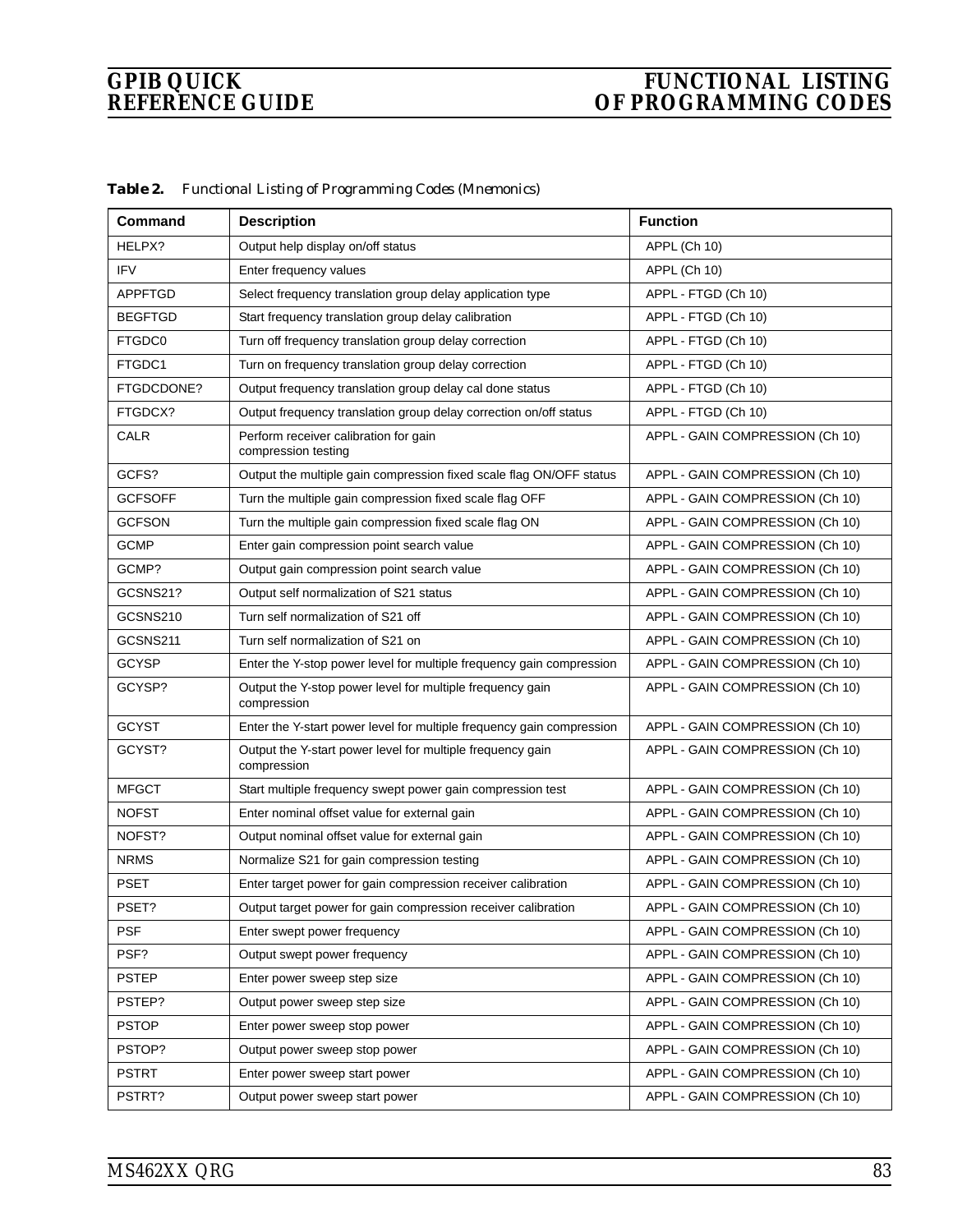| Command           | <b>Description</b>                                               | <b>Function</b>                 |
|-------------------|------------------------------------------------------------------|---------------------------------|
| <b>PSWC</b>       | Perform power sweep linearity calibration                        | APPL - GAIN COMPRESSION (Ch 10) |
| PSWC0             | Turn power sweep linearity calibration off                       | APPL - GAIN COMPRESSION (Ch 10) |
| PSWC1             | Turn power sweep linearity calibration on                        | APPL - GAIN COMPRESSION (Ch 10) |
| PSWCDONE?         | Output power sweep linearity cal done status                     | APPL - GAIN COMPRESSION (Ch 10) |
| PSWCX?            | Output power sweep linearity calibration on/off status           | APPL - GAIN COMPRESSION (Ch 10) |
| PSWP <sub>0</sub> | Turn power sweep off                                             | APPL - GAIN COMPRESSION (Ch 10) |
| PSWP1             | Turn power sweep on                                              | APPL - GAIN COMPRESSION (Ch 10) |
| PSWPX?            | Output power sweep on/off status                                 | APPL - GAIN COMPRESSION (Ch 10) |
| <b>RSTGC</b>      | Reset gain compression parameters to default                     | APPL - GAIN COMPRESSION (Ch 10) |
| <b>SFGCA</b>      | Select swept frequency gain compression application              | APPL - GAIN COMPRESSION (Ch 10) |
| <b>SFGCT</b>      | Start swept frequency gain compression test                      | APPL - GAIN COMPRESSION (Ch 10) |
| <b>SPGCA</b>      | Select swept power gain compression application                  | APPL - GAIN COMPRESSION (Ch 10) |
| <b>SPGCT</b>      | Start swept power gain compression test                          | APPL - GAIN COMPRESSION (Ch 10) |
| <b>UNDOGC</b>     | Exit gain compression and undo changes                           | APPL - GAIN COMPRESSION (Ch 10) |
| <b>BEGEN</b>      | Begin taking harmonic enhancement calibration data               | APPL - HARMONIC (Ch 10)         |
| <b>BEGHAR</b>     | Begin taking both harmonic enhancement and phase calibration     | APPL - HARMONIC (Ch 10)         |
| <b>BEGPH</b>      | Begin taking harmonic phase calibration data                     | APPL - HARMONIC (Ch 10)         |
| HAR1              | Select 1st harmonic (fundamental) frequency                      | APPL - HARMONIC (Ch 10)         |
| HAR2              | Select 2nd harmonic frequency                                    | APPL - HARMONIC (Ch 10)         |
| HAR3              | Select 3rd harmonic frequency                                    | APPL - HARMONIC (Ch 10)         |
| HAR4              | Select 4th harmonic frequency                                    | APPL - HARMONIC (Ch 10)         |
| HAR5              | Select 5th harmonic frequency                                    | APPL - HARMONIC (Ch 10)         |
| HAR6              | Select 6th harmonic frequency                                    | APPL - HARMONIC (Ch 10)         |
| HAR7              | Select 7th harmonic frequency                                    | APPL - HARMONIC (Ch 10)         |
| HAR8              | Select 8th harmonic frequency                                    | APPL - HARMONIC (Ch 10)         |
| HAR9              | Select 9th harmonic frequency                                    | APPL - HARMONIC (Ch 10)         |
| <b>HARCE</b>      | Select harmonic enhancement correction                           | APPL - HARMONIC (Ch 10)         |
| HARCEDONE?        | Output harmonic enhancement cal done status                      | APPL - HARMONIC (Ch 10)         |
| <b>HARCEP</b>     | Select harmonic enhancement and Phase correction                 | APPL - HARMONIC (Ch 10)         |
| HARCEPDONE?       | Output harmonic enhancement and Phase cal done status            | APPL - HARMONIC (Ch 10)         |
| <b>HARCN</b>      | Select No harmonic correction                                    | APPL - HARMONIC (Ch 10)         |
| HARCPDONE?        | Output harmonic phase cal done status                            | APPL - HARMONIC (Ch 10)         |
| HARCX?            | Output harmonic correction setting                               | APPL - HARMONIC (Ch 10)         |
| <b>HARDOF</b>     | Select harmonic display relative to output fundamental frequency | APPL - HARMONIC (Ch 10)         |
| <b>HARDSF</b>     | Select harmonic display relative to source fundamental frequency | APPL - HARMONIC (Ch 10)         |
| <b>HARDSH</b>     | Select harmonic display relative to source harmonic frequency    | APPL - HARMONIC (Ch 10)         |
| HARDX?            | Output harmonic display setting                                  | APPL - HARMONIC (Ch 10)         |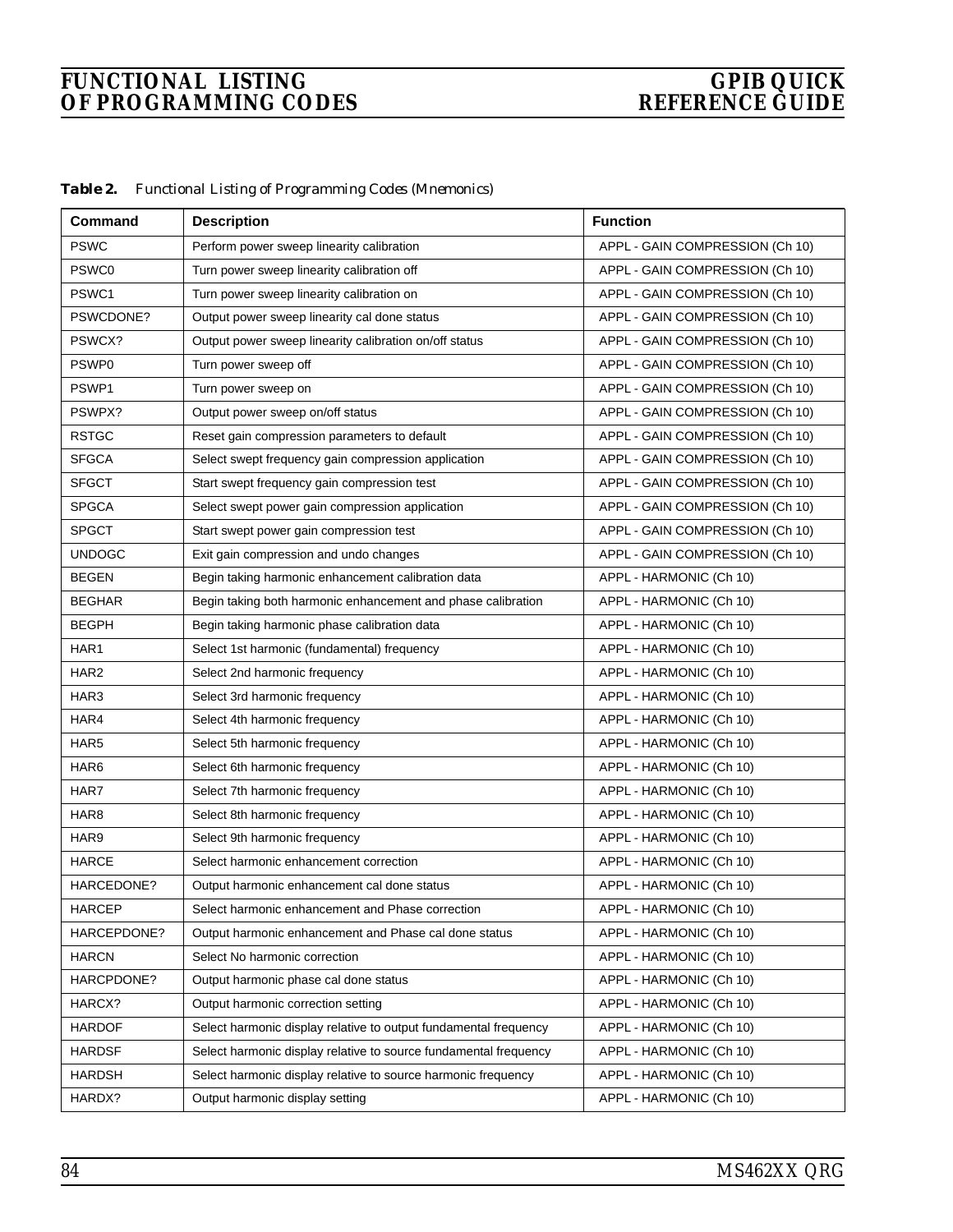| Command          | <b>Description</b>                                   | <b>Function</b>         |
|------------------|------------------------------------------------------|-------------------------|
| HARP12           | Select ports 1 and 2                                 | APPL - HARMONIC (Ch 10) |
| HARP13           | Select ports 1 and 3<br>APPL - HARMONIC (Ch 10)      |                         |
| HARPX?           | Output ports 1 and 2 or 1 and 3 setting              | APPL - HARMONIC (Ch 10) |
| HARX?            | Output harmonic frequency number                     | APPL - HARMONIC (Ch 10) |
| <b>BEGIMD</b>    | Begin taking IMD calibration data                    | APPL - IMD (Ch 10)      |
| IMD3             | Select 3rd order intermodulation products            | APPL - IMD (Ch 10)      |
| IMD <sub>5</sub> | Select 5th order intermodulation products            | APPL - IMD (Ch 10)      |
| IMD7             | Select 7th order intermodulation products            | APPL - IMD (Ch 10)      |
| IMD9             | Select 9th order intermodulation products            | APPL - IMD (Ch 10)      |
| IMDC0            | Turn off IMD correction                              | APPL - IMD (Ch 10)      |
| IMDC1            | Turn on IMD correction                               | APPL - IMD (Ch 10)      |
| IMDCDONE?        | Output IMD cal done status                           | APPL - IMD (Ch 10)      |
| IMDCX?           | Output IMD correction on/off status                  | APPL - IMD (Ch 10)      |
| <b>IMDDI</b>     | Display IMD intercept                                | APPL - IMD (Ch 10)      |
| <b>IMDDP</b>     | Display IMD product                                  | APPL - IMD (Ch 10)      |
| IMDDX?           | Output IMD display selection                         | APPL - IMD (Ch 10)      |
| IMDLOS2          | Select source 2 for IMD LO                           | APPL - IMD (Ch 10)      |
| IMDLOS3          | Select source 3 for IMD LO                           | APPL - IMD (Ch 10)      |
| IMDLOS4          | Select source 4 for IMD LO                           | APPL - IMD (Ch 10)      |
| IMDLOSX?         | Output IMD tone 1 source number                      | APPL - IMD (Ch 10)      |
| <b>IMDMRI</b>    | Select Input as measurement reference for IMD        | APPL - IMD (Ch 10)      |
| <b>IMDMRO</b>    | Select Output as measurement reference for IMD       | APPL - IMD (Ch 10)      |
| IMDMRX?          | Output measurement reference for IMD                 | APPL - IMD (Ch 10)      |
| IMDOX?           | Output IMD ORDER selection                           | APPL - IMD (Ch 10)      |
| IMDRT1           | Select IMD relative to tone 1                        | APPL - IMD (Ch 10)      |
| IMDRT2           | Select IMD relative to tone 2                        | APPL - IMD (Ch 10)      |
| IMDRTX?          | Output IMD display relative to tone number selection | APPL - IMD (Ch 10)      |
| <b>IMDSSMA</b>   | Select source selection apply mode                   | APPL - IMD (Ch 10)      |
| <b>IMDSSMD</b>   | Select source selection define mode                  | APPL - IMD (Ch 10)      |
| IMDSSMX?         | Output source selection mode                         | APPL - IMD (Ch 10)      |
| IMDT1S1          | Select source 1 for IMD tone 1                       | APPL - IMD (Ch 10)      |
| IMDT1S2          | Select source 2 for IMD tone 1                       | APPL - IMD (Ch 10)      |
| IMDT1S3          | Select source 3 for IMD tone 1                       | APPL - IMD (Ch 10)      |
| IMDT1S4          | Select source 4 for IMD tone 1                       | APPL - IMD (Ch 10)      |
| IMDT1SX?         | Output IMD tone 1 source number                      | APPL - IMD (Ch 10)      |
| IMDT2OFF         | Enter IMD tone 2 offset                              | APPL - IMD (Ch 10)      |
| IMDT2OFF?        | Output IMD tone 2 offset                             | APPL - IMD (Ch 10)      |

*Table 2. Functional Listing of Programming Codes (Mnemonics)*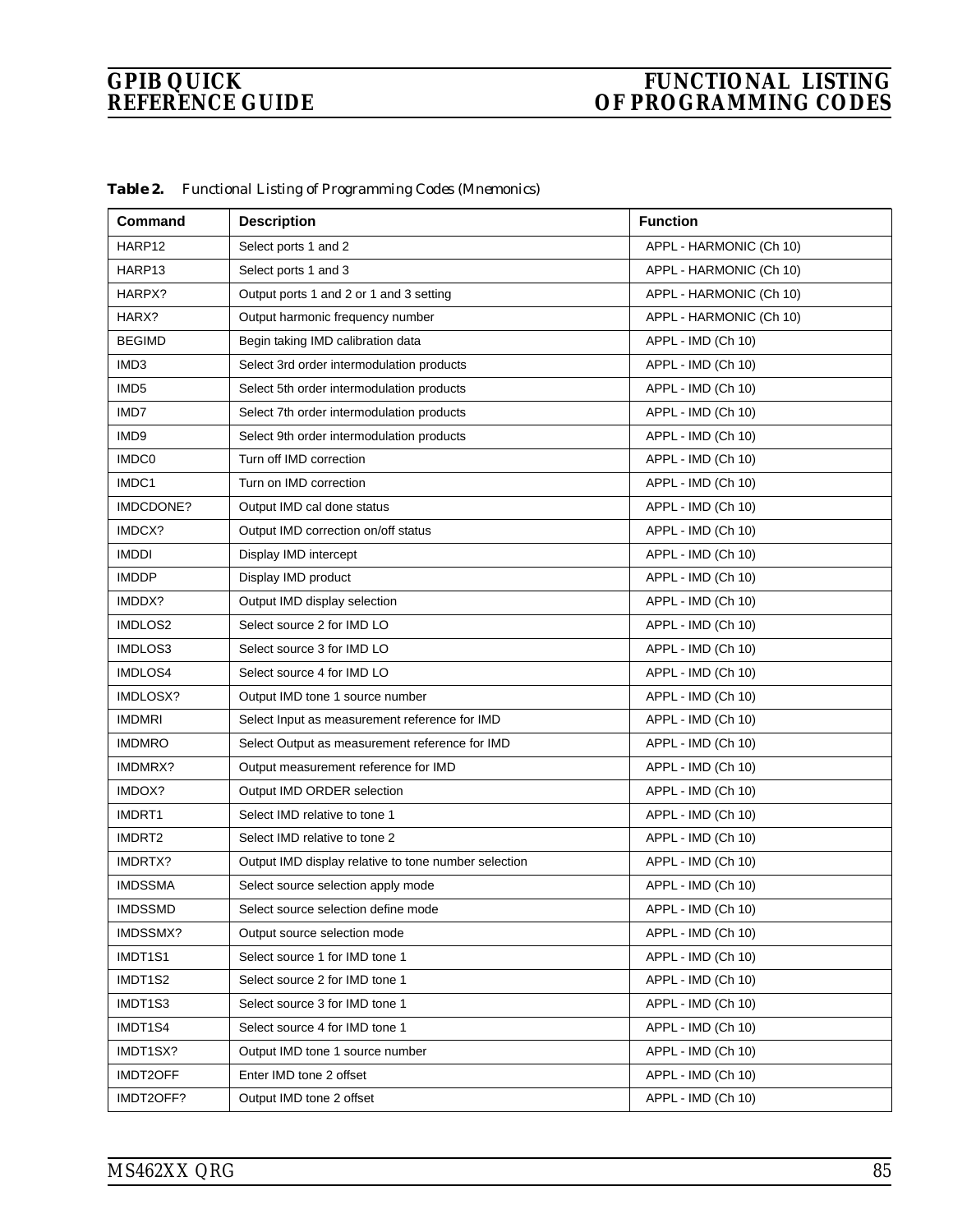| Command          | <b>Description</b>                                                     | <b>Function</b>             |
|------------------|------------------------------------------------------------------------|-----------------------------|
| IMDT2S1          | Select source 1 for IMD tone 2                                         | APPL - IMD (Ch 10)          |
| IMDT2S2          | Select source 2 for IMD tone 2                                         | APPL - IMD (Ch 10)          |
| IMDT2S3          | Select source 3 for IMD tone 2                                         | APPL - IMD (Ch 10)          |
| IMDT2S4          | Select source 4 for IMD tone 2                                         | APPL - IMD (Ch 10)          |
| IMDT2SX?         | Output IMD tone 2 source number                                        | APPL - IMD (Ch 10)          |
| <b>BEGNF</b>     | Begin taking noise figure calibration data                             | APPL - NOISE FIGURE (Ch 10) |
| <b>BEGNFRF</b>   | Begin taking noise figure with RF calibration data                     | APPL - NOISE FIGURE (Ch 10) |
| <b>BNDNFCW?</b>  | Output multiple source band Noise Figure ENR source CW flag            | APPL - NOISE FIGURE (Ch 10) |
| BNDNFDIV?        | Output multiple source band Noise Figure ENR source divisor            | APPL - NOISE FIGURE (Ch 10) |
| <b>BNDNFMUL?</b> | Output multiple source band Noise Figure ENR source multiplier         | APPL - NOISE FIGURE (Ch 10) |
| BNDNFOFF?        | Output multiple source band Noise Figure ENR source offset             | APPL - NOISE FIGURE (Ch 10) |
| NFALCK?          | Output lock or unlock down status for the front end attenuator setting | APPL - NOISE FIGURE (Ch 10) |
| NFALCK0          | Turn off the lock down                                                 | APPL - NOISE FIGURE (Ch 10) |
| NFALCK1          | Lock down the front end attenuator                                     | APPL - NOISE FIGURE (Ch 10) |
| <b>NFAOF</b>     | Turn noise figure measurement averaging off                            | APPL - NOISE FIGURE (Ch 10) |
| <b>NFAON</b>     | Turn noise figure measurement averaging on                             | APPL - NOISE FIGURE (Ch 10) |
| NFAON?           | Noise figure averaging on/off query                                    | APPL - NOISE FIGURE (Ch 10) |
| <b>NFASET</b>    | Lock down the front end attenuator and set it to 0, 1, 2, 3, or 4      | APPL - NOISE FIGURE (Ch 10) |
| <b>NFBATTN</b>   | Output the backend attenuator setting                                  | APPL - NOISE FIGURE (Ch 10) |
| <b>NFBCAL</b>    | Output NF backend calibration table                                    | APPL - NOISE FIGURE (Ch 10) |
| <b>NFBW</b>      | Enter noise figure bandwidth correction                                | APPL - NOISE FIGURE (Ch 10) |
| NFBW?            | Output noise figure bandwidth correction                               | APPL - NOISE FIGURE (Ch 10) |
| NFBWC0           | Turn off noise figure bandwidth correction                             | APPL - NOISE FIGURE (Ch 10) |
| NFBWC1           | Turn on noise figure bandwidth correction                              | APPL - NOISE FIGURE (Ch 10) |
| NFBWCX?          | Output noise figure bandwidth correction on/off status                 | APPL - NOISE FIGURE (Ch 10) |
| NFC <sub>0</sub> | Turn off noise figure correction                                       | APPL - NOISE FIGURE (Ch 10) |
| NFC <sub>1</sub> | Turn on noise figure correction                                        | APPL - NOISE FIGURE (Ch 10) |
| NFC12TDONE?      | Output noise figure with 12 term cal done status                       | APPL - NOISE FIGURE (Ch 10) |
| NFC <sub>2</sub> | Turn on noise figure with 12-term correction                           | APPL - NOISE FIGURE (Ch 10) |
| NFCDONE?         | Output noise figure cal done status                                    | APPL - NOISE FIGURE (Ch 10) |
| <b>NFCOLD</b>    | Output corrected data for cold noise power                             | APPL - NOISE FIGURE (Ch 10) |
| <b>NFCT</b>      | Enter noise figure cold temperature                                    | APPL - NOISE FIGURE (Ch 10) |
| NFCT?            | Output noise figure cold temperature                                   | APPL - NOISE FIGURE (Ch 10) |
| NFCX?            | Output noise figure correction on/off status                           | APPL - NOISE FIGURE (Ch 10) |
| <b>NFDAG</b>     | Display available gain                                                 | APPL - NOISE FIGURE (Ch 10) |
| <b>NFDATA</b>    | Output the cold data, the hot data, the front end attenuator           | APPL - NOISE FIGURE (Ch 10) |
| <b>NFDBWN</b>    | Select narrow DUT BW                                                   | APPL - NOISE FIGURE (Ch 10) |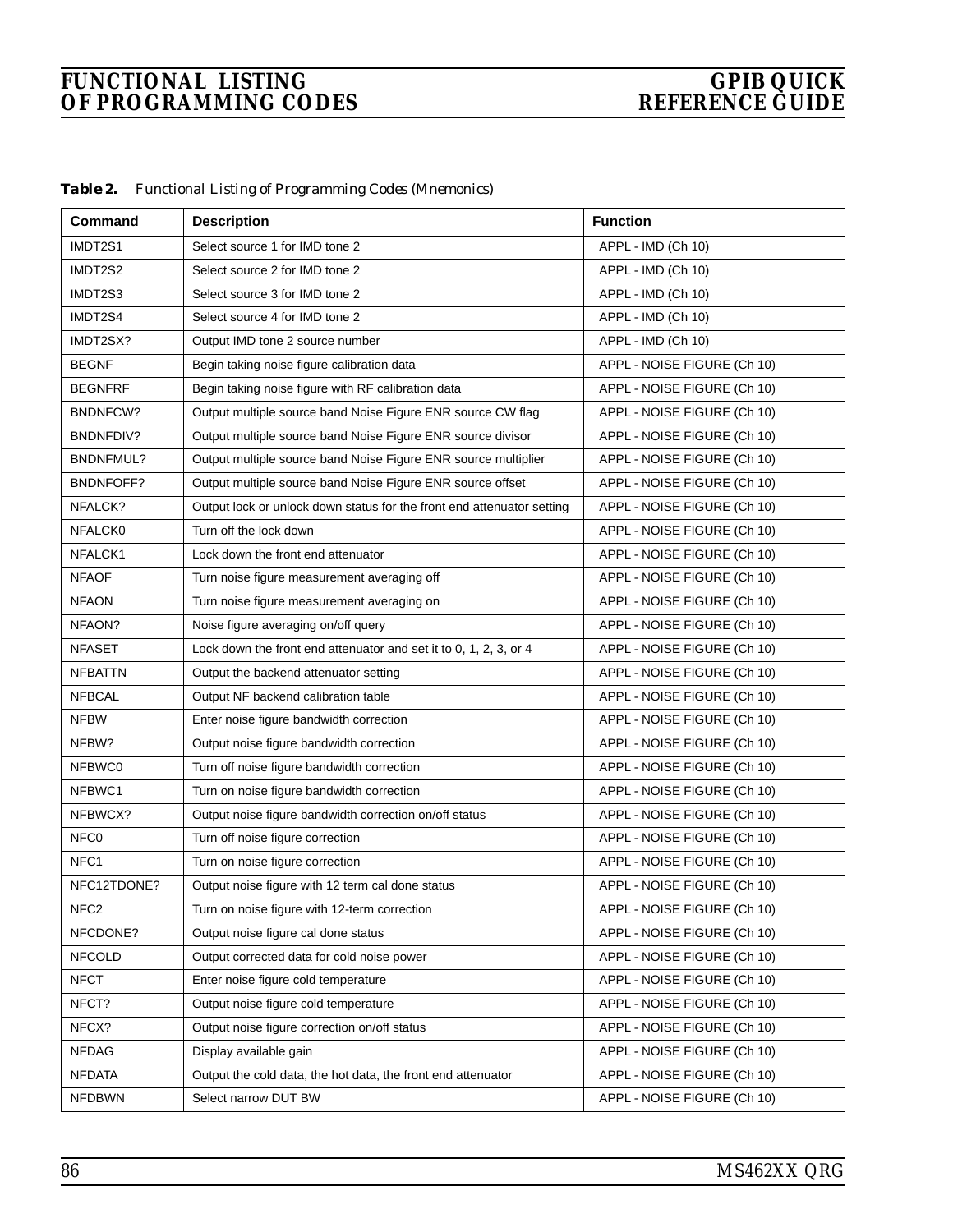| Command         | <b>Description</b>                                                         | <b>Function</b>             |
|-----------------|----------------------------------------------------------------------------|-----------------------------|
| <b>NFDBWW</b>   | Select wide DUT BW                                                         | APPL - NOISE FIGURE (Ch 10) |
| NFDBWX?         | Output DUT BW setting                                                      | APPL - NOISE FIGURE (Ch 10) |
| <b>NFDENT</b>   | Display equivalent noise temperature                                       | APPL - NOISE FIGURE (Ch 10) |
| <b>NFDIG</b>    | Display insertion gain                                                     | APPL - NOISE FIGURE (Ch 10) |
| <b>NFDNF</b>    | Display noise figure                                                       | APPL - NOISE FIGURE (Ch 10) |
| NFDX?           | Output noise figure display selection                                      | APPL - NOISE FIGURE (Ch 10) |
| <b>NFDYF</b>    | Display Y-factor                                                           | APPL - NOISE FIGURE (Ch 10) |
| <b>NFFATTN</b>  | Output the front end attenuator setting                                    | APPL - NOISE FIGURE (Ch 10) |
| <b>NFHOT</b>    | Output corrected data for hot noise power                                  | APPL - NOISE FIGURE (Ch 10) |
| <b>NFLA</b>     | Enter noise figure loss after DUT                                          | APPL - NOISE FIGURE (Ch 10) |
| NFLA?           | Output noise figure loss after DUT                                         | APPL - NOISE FIGURE (Ch 10) |
| <b>NFLB</b>     | Enter noise figure loss before DUT                                         | APPL - NOISE FIGURE (Ch 10) |
| NFLB?           | Output noise figure loss before DUT                                        | APPL - NOISE FIGURE (Ch 10) |
| <b>NFLENR</b>   | Load ENR file from floppy disk                                             | APPL - NOISE FIGURE (Ch 10) |
| <b>NFLENRH</b>  | Load ENR file from hard disk                                               | APPL - NOISE FIGURE (Ch 10) |
| <b>NFLENRX</b>  | Load ENR extension correction file from floppy disk                        | APPL - NOISE FIGURE (Ch 10) |
| NFLENRXH        | Load ENR extension correction file from hard disk                          | APPL - NOISE FIGURE (Ch 10) |
| <b>NFLNFX</b>   | Load ENR external extension correction file from floppy disk               | APPL - NOISE FIGURE (Ch 10) |
| <b>NFLNFXH</b>  | Load ENR external extension correction file from hard disk                 | APPL - NOISE FIGURE (Ch 10) |
| <b>NFOL</b>     | Output noise figure overload status                                        | APPL - NOISE FIGURE (Ch 10) |
| <b>NFSRCE</b>   | Select external noise source                                               | APPL - NOISE FIGURE (Ch 10) |
| <b>NFSRCI</b>   | Select internal noise source                                               | APPL - NOISE FIGURE (Ch 10) |
| NFSRCX?         | Output noise source selection                                              | APPL - NOISE FIGURE (Ch 10) |
| NFSSBC0         | Turn off noise figure single sideband correction                           | APPL - NOISE FIGURE (Ch 10) |
| NFSSBC1         | Turn on noise figure single sideband correction                            | APPL - NOISE FIGURE (Ch 10) |
| NFSSBCX?        | Output noise figure single sideband correction on/off                      | APPL - NOISE FIGURE (Ch 10) |
| NFXENR0         | Turn off ENR extension table                                               | APPL - NOISE FIGURE (Ch 10) |
| NFXENR1         | Turn on ENR extension table                                                | APPL - NOISE FIGURE (Ch 10) |
| NFXENRX?        | Query on/off status of ENR extension table                                 | APPL - NOISE FIGURE (Ch 10) |
| NS <sub>0</sub> | Turn noise source off                                                      | APPL - NOISE FIGURE (Ch 10) |
| NS <sub>1</sub> | Turn noise source on                                                       | APPL - NOISE FIGURE (Ch 10) |
| CHDDX?          | Output domain parameter frequency/distance/time for specified<br>channel   | APPL - TIME DOMAIN (Ch 10)  |
| CHGOF?          | Output the time domain gating mode on/off/display for specified<br>channel | APPL - TIME DOMAIN (Ch 10)  |
| CHLPSX?         | Output the time domain impulse/step response for specified channel         | APPL - TIME DOMAIN (Ch 10)  |
| CHTDDIST?       | Output the time domain parameter distance/time for specified<br>channel    | APPL - TIME DOMAIN (Ch 10)  |

*Table 2. Functional Listing of Programming Codes (Mnemonics)*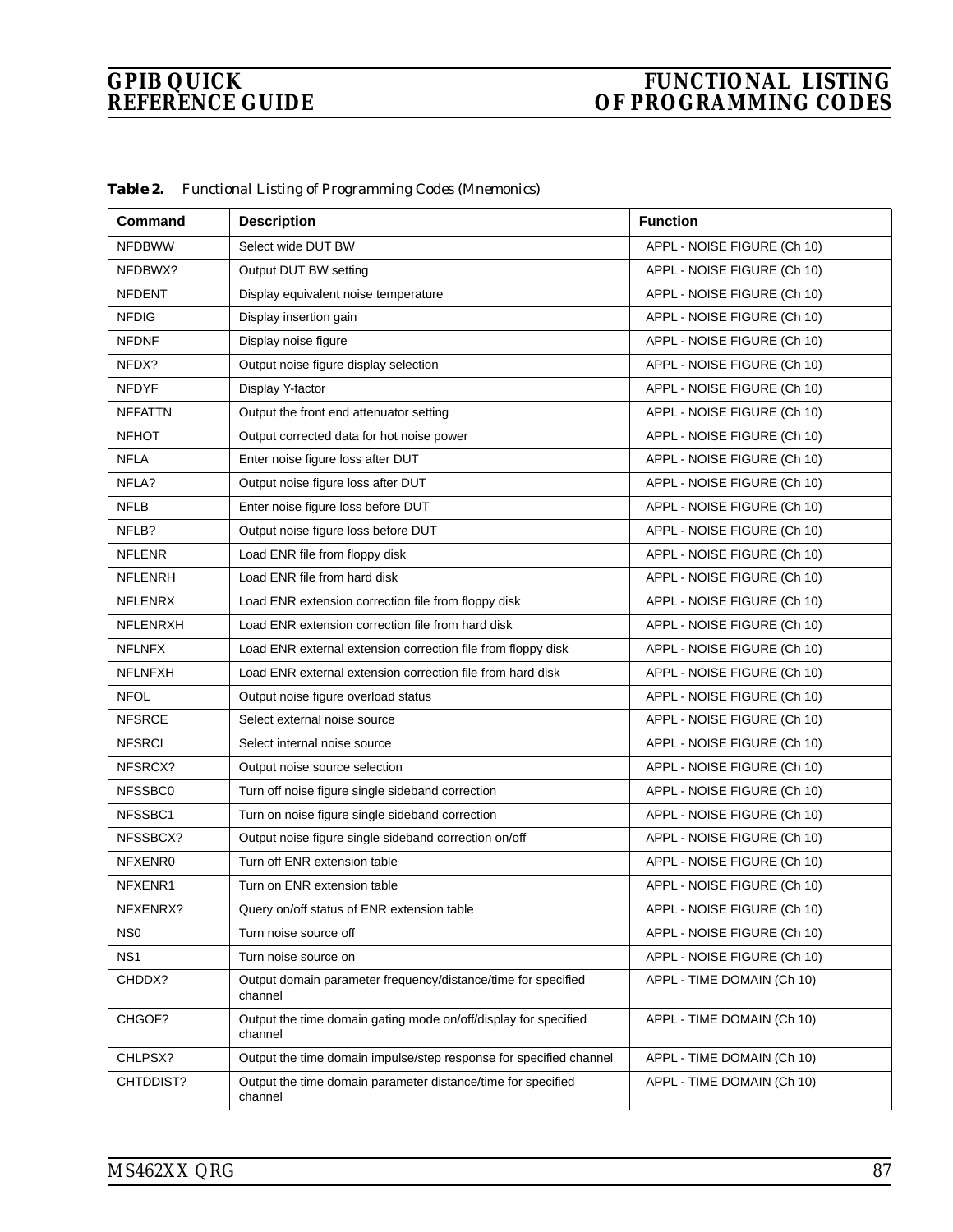| Command    | <b>Description</b>                                                           | <b>Function</b>            |
|------------|------------------------------------------------------------------------------|----------------------------|
| CHTDPIX?   | Output the time domain phasor impulse on/off status for specified<br>channel | APPL - TIME DOMAIN (Ch 10) |
| CHTDX?     | Output domain mode for specified channel                                     | APPL - TIME DOMAIN (Ch 10) |
| <b>DBP</b> | Select distance bandpass mode for active channel                             | APPL - TIME DOMAIN (Ch 10) |
| <b>DCA</b> | Select automatic DC term calculation for lowpass                             | APPL - TIME DOMAIN (Ch 10) |
| <b>DCO</b> | Select open for DC term for lowpass                                          | APPL - TIME DOMAIN (Ch 10) |
| DCREFC?    | Output reflection coefficient for lowpass                                    | APPL - TIME DOMAIN (Ch 10) |
| <b>DCS</b> | Select short for DC term for lowpass                                         | APPL - TIME DOMAIN (Ch 10) |
| <b>DCV</b> | Enter value for DC term for lowpass                                          | APPL - TIME DOMAIN (Ch 10) |
| DCV?       | Output lowpass DC term value                                                 | APPL - TIME DOMAIN (Ch 10) |
| DCX?       | Output lowpass DC term selection                                             | APPL - TIME DOMAIN (Ch 10) |
| <b>DCZ</b> | Select line impedance for DC term for lowpass                                | APPL - TIME DOMAIN (Ch 10) |
| DDX?       | Output active channel domain parameter frequency distance or time            | APPL - TIME DOMAIN (Ch 10) |
| <b>DLP</b> | Select distance lowpass mode for active channel                              | APPL - TIME DOMAIN (Ch 10) |
| DPI        | Select distance phasor impulse mode for active channel                       | APPL - TIME DOMAIN (Ch 10) |
| <b>FGT</b> | Select frequency with time gate for active channel                           | APPL - TIME DOMAIN (Ch 10) |
| FQD        | Select frequency domain for active channel                                   | APPL - TIME DOMAIN (Ch 10) |
| <b>GCT</b> | Enter gate center value distance or time                                     | APPL - TIME DOMAIN (Ch 10) |
| GCT?       | Output gate center value                                                     | APPL - TIME DOMAIN (Ch 10) |
| GDS        | Gate symbols displayed on active channel                                     | APPL - TIME DOMAIN (Ch 10) |
| <b>GLS</b> | Select low sidelobe gate shape                                               | APPL - TIME DOMAIN (Ch 10) |
| <b>GMS</b> | Select minimum sidelobe gate shape                                           | APPL - TIME DOMAIN (Ch 10) |
| <b>GNM</b> | Select nominal gate shape                                                    | APPL - TIME DOMAIN (Ch 10) |
| <b>GOF</b> | Turn off gating on active channel                                            | APPL - TIME DOMAIN (Ch 10) |
| GOF?       | Output gating mode on active channel                                         | APPL - TIME DOMAIN (Ch 10) |
| <b>GON</b> | Turn on gating on active channel                                             | APPL - TIME DOMAIN (Ch 10) |
| <b>GRT</b> | Select Rectangular gate shape                                                | APPL - TIME DOMAIN (Ch 10) |
| <b>GSN</b> | Enter gate span value distance or time                                       | APPL - TIME DOMAIN (Ch 10) |
| GSN?       | Output gate span value                                                       | APPL - TIME DOMAIN (Ch 10) |
| GSP        | Enter gate stop value distance or time                                       | APPL - TIME DOMAIN (Ch 10) |
| GSP?       | Output gate stop value                                                       | APPL - TIME DOMAIN (Ch 10) |
| <b>GST</b> | Enter gate start value distance or time                                      | APPL - TIME DOMAIN (Ch 10) |
| GST?       | Output gate start value                                                      | APPL - TIME DOMAIN (Ch 10) |
| GSX?       | Output Gate Shape setting                                                    | APPL - TIME DOMAIN (Ch 10) |
| LPI        | Select lowpass impulse response for active channel                           | APPL - TIME DOMAIN (Ch 10) |
| <b>LPS</b> | Select lowpass step response for active channel                              | APPL - TIME DOMAIN (Ch 10) |
| LPSX?      | Output lowpass response for active channel impulse or step                   | APPL - TIME DOMAIN (Ch 10) |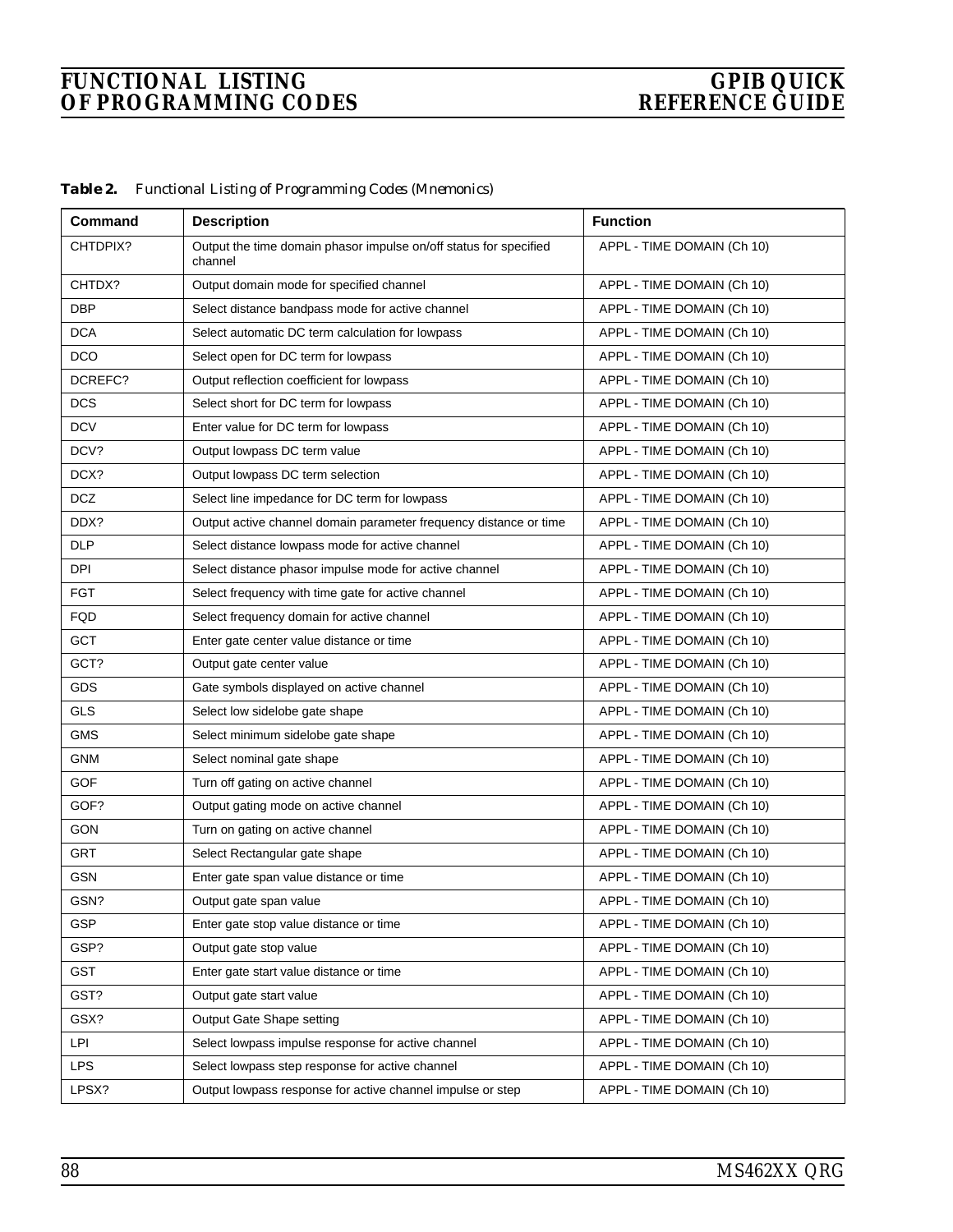| Command         | <b>Description</b>                                           | <b>Function</b>            |
|-----------------|--------------------------------------------------------------|----------------------------|
| <b>MRR</b>      | Restore original marker range                                | APPL - TIME DOMAIN (Ch 10) |
| <b>TBP</b>      | Select time bandpass mode for active channel                 | APPL - TIME DOMAIN (Ch 10) |
| <b>TDDIST</b>   | Set time domain parameter to distance for active channel     | APPL - TIME DOMAIN (Ch 10) |
| TDDIST?         | Output active channel time domain parameter distance or time | APPL - TIME DOMAIN (Ch 10) |
| TDPI0           | Turn phasor impulse response off for active channel          | APPL - TIME DOMAIN (Ch 10) |
| TDPI1           | Turn phasor impulse response on for active channel           | APPL - TIME DOMAIN (Ch 10) |
| TDPIX?          | Output phasor impulse on/off status for active channel       | APPL - TIME DOMAIN (Ch 10) |
| <b>TDTIME</b>   | Set time domain parameter to time for active channel         | APPL - TIME DOMAIN (Ch 10) |
| TDX?            | Output domain mode for active channel                        | APPL - TIME DOMAIN (Ch 10) |
| TLP             | Select time lowpass mode for active channel                  | APPL - TIME DOMAIN (Ch 10) |
| <b>TPI</b>      | Select time phasor impulse mode for active channel           | APPL - TIME DOMAIN (Ch 10) |
| VELO?           | Output relative velocity for lowpass distance                | APPL - TIME DOMAIN (Ch 10) |
| <b>WLS</b>      | Select low sidelobe window shape                             | APPL - TIME DOMAIN (Ch 10) |
| <b>WMS</b>      | Select minimum sidelobe window shape                         | APPL - TIME DOMAIN (Ch 10) |
| <b>WNM</b>      | Select nominal window shape                                  | APPL - TIME DOMAIN (Ch 10) |
| <b>WRT</b>      | Select rectangular window shape                              | APPL - TIME DOMAIN (Ch 10) |
| WSX?            | Output window shape                                          | APPL - TIME DOMAIN (Ch 10) |
| <b>ZCT</b>      | Enter zoom range center value time or distance               | APPL - TIME DOMAIN (Ch 10) |
| ZCT?            | Output zoom range center value                               | APPL - TIME DOMAIN (Ch 10) |
| ZSN             | Enter zoom range span value time or distance                 | APPL - TIME DOMAIN (Ch 10) |
| ZSN?            | Output zoom range span value                                 | APPL - TIME DOMAIN (Ch 10) |
| ZSP             | Enter zoom range stop value time or distance                 | APPL - TIME DOMAIN (Ch 10) |
| ZSP?            | Output zoom range stop value                                 | APPL - TIME DOMAIN (Ch 10) |
| ZST             | Enter zoom range start value time or distance                | APPL - TIME DOMAIN (Ch 10) |
| ZST?            | Output zoom range start value                                | APPL - TIME DOMAIN (Ch 10) |
| <b>AOF</b>      | Turn averaging off                                           | AVG (Ch 5)                 |
| AOF?            | Output averaging on/off status                               | AVG (Ch 5)                 |
| <b>AON</b>      | Turn averaging on                                            | AVG (Ch 5)                 |
| AVG             | Enter averaging count and turn it on                         | AVG (Ch 5)                 |
| AVG?            | Output averaging count                                       | $AVG$ (Ch 5)               |
| AVGCNT?         | Output the current Sweep-by-Sweep average sweep count        | $AVG$ (Ch 5)               |
| IF1             | Select 10 Hz IF bandwidth                                    | AVG (Ch 5)                 |
| IF <sub>2</sub> | Select 100 Hz IF bandwidth                                   | $AVG$ (Ch 5)               |
| IF <sub>3</sub> | Select 1 kHz IF bandwidth                                    | $AVG$ (Ch 5)               |
| IF4             | Select 10 kHz IF bandwidth                                   | AVG (Ch 5)                 |
| IFA             | Select 30 kHz IF bandwidth                                   | $AVG$ (Ch 5)               |
| IFBW10          | Select 10 Hz IF bandwidth                                    | AVG (Ch 5)                 |

*Table 2. Functional Listing of Programming Codes (Mnemonics)*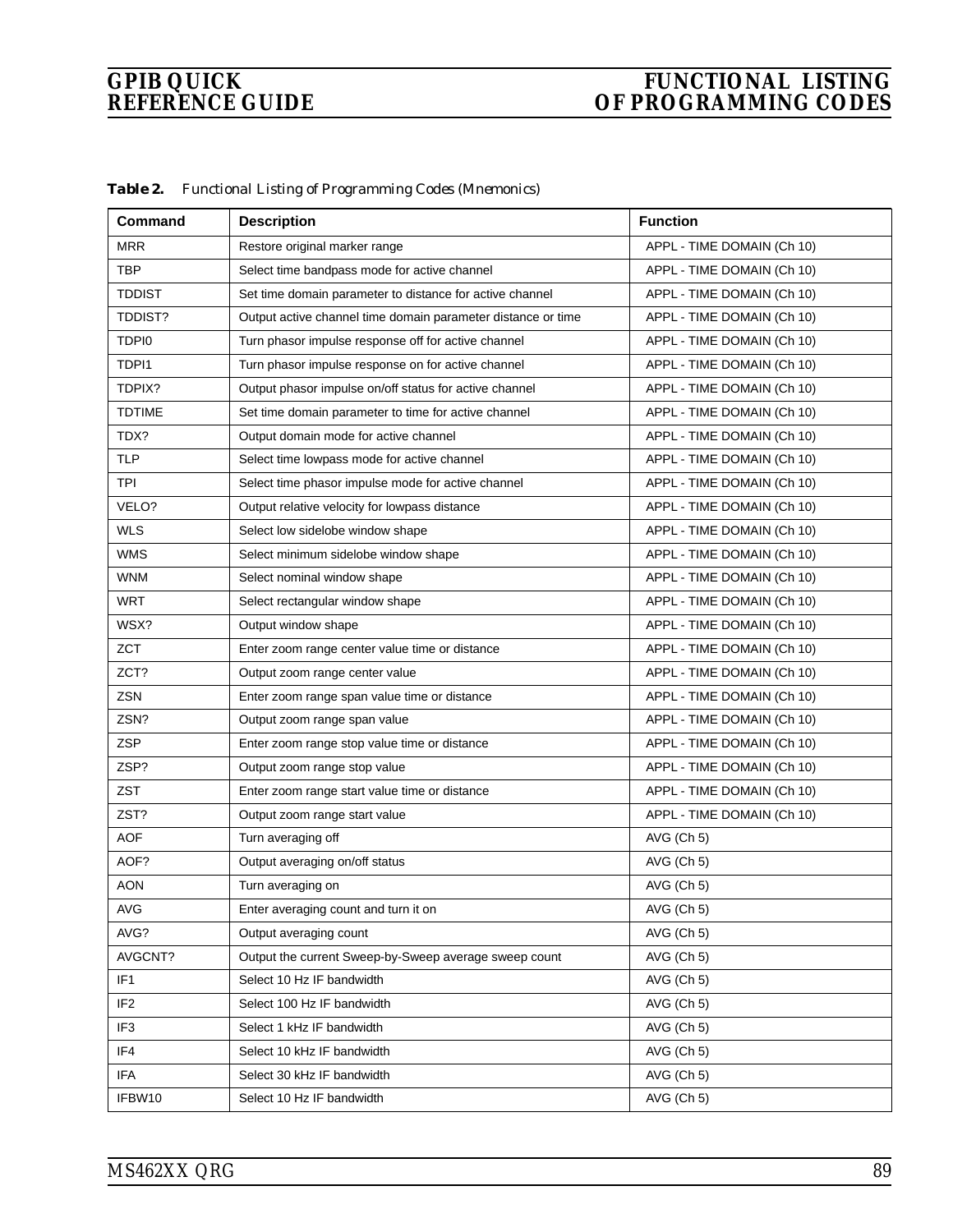| <i>Table 2.</i> | Functional Listing of Programming Codes (Mnemonics) |  |  |  |  |  |  |
|-----------------|-----------------------------------------------------|--|--|--|--|--|--|
|-----------------|-----------------------------------------------------|--|--|--|--|--|--|

| Command         | <b>Description</b>                                                               | <b>Function</b> |
|-----------------|----------------------------------------------------------------------------------|-----------------|
| IFBW100         | Select 100 Hz IF bandwidth                                                       | AVG (Ch 5)      |
| IFBW10K         | Select 10 kHz IF bandwidth                                                       | AVG (Ch 5)      |
| IFBW1K          | Select 1 kHz IF bandwidth                                                        | AVG (Ch 5)      |
| IFBW30          | Select 30 Hz IF bandwidth                                                        | AVG (Ch 5)      |
| IFBW300         | Select 300 Hz IF bandwidth                                                       | AVG (Ch 5)      |
| IFBW30K         | Select 30 kHz IF bandwidth                                                       | AVG (Ch 5)      |
| IFBW3K          | Select 3 kHz IF bandwidth                                                        | AVG (Ch 5)      |
| IFBWX?          | Output IF bandwidth (10-30000)                                                   | AVG (Ch 5)      |
| IFM             | Select 10 Hz IF bandwidth                                                        | AVG (Ch 5)      |
| IFN             | Select 1 kHz IF bandwidth                                                        | AVG (Ch 5)      |
| <b>IFR</b>      | Select 100 Hz IF bandwidth                                                       | AVG (Ch 5)      |
| IFX?            | Output IF bandwidth (1-4)                                                        | AVG (Ch 5)      |
| <b>NFAVEC</b>   | Enter noise figure averaging count                                               | AVG (Ch 5)      |
| NFAVEC?         | Output noise figure averaging count                                              | AVG (Ch 5)      |
| <b>PTAVG</b>    | Set the averaging type to Point-by-Point averaging                               | AVG (Ch 5)      |
| <b>RSTAVG</b>   | Reset the Sweep-by-Sweep averaging sweep count                                   | AVG (Ch 5)      |
| SOF             | Turn off smoothing                                                               | AVG (Ch 5)      |
| SOF?            | Output smoothing on/off status                                                   | AVG (Ch 5)      |
| SON             | Enter smoothing value and turn on                                                | AVG (Ch 5)      |
| SON?            | Output smoothing value                                                           | AVG (Ch 5)      |
| SPTS?           | Output the number of smoothing points                                            | AVG (Ch 5)      |
| <b>SWAVG</b>    | Set the averaging type to Sweep-by-Sweep averaging                               | AVG (Ch 5)      |
| SWAVG?          | Output the averaging type of Point-by-Point or Sweep-by-Sweep                    | AVG (Ch 5)      |
| 2PATH3PORT      | Select 2-path 3-port calibration method                                          | CAL (Ch 6)      |
| A12             | Simulate 12-term calibration                                                     | CAL (Ch 6)      |
| A24             | Simulate 3-port calibration                                                      | CAL (Ch 6)      |
| A3P             | Simulate 3-port calibration                                                      | CAL (Ch 6)      |
| A40             | Simulate 4-port calibration                                                      | CAL (Ch 6)      |
| A4P             | Simulate 4-port calibration                                                      | CAL (Ch 6)      |
| A4P0            | Simulate 4-port calibration and initialize all 4-port correction<br>coefficients | CAL (Ch 6)      |
| A8R             | Simulate 1-path 2-port calibration reverse path                                  | CAL (Ch 6)      |
| A8T             | Simulate 1-path 2-port calibration forward path                                  | CAL (Ch 6)      |
| <b>ABORTCAL</b> | Abort calibration and keep existing calibration data                             | CAL (Ch 6)      |
| ABT             | Simulate translation frequency response calibration forward and<br>reverse       | CAL (Ch 6)      |
| <b>ADPL</b>     | Enter electrical length for adapter removal                                      | CAL (Ch 6)      |
| ADPL?           | Output electrical length for adapter removal                                     | CAL (Ch 6)      |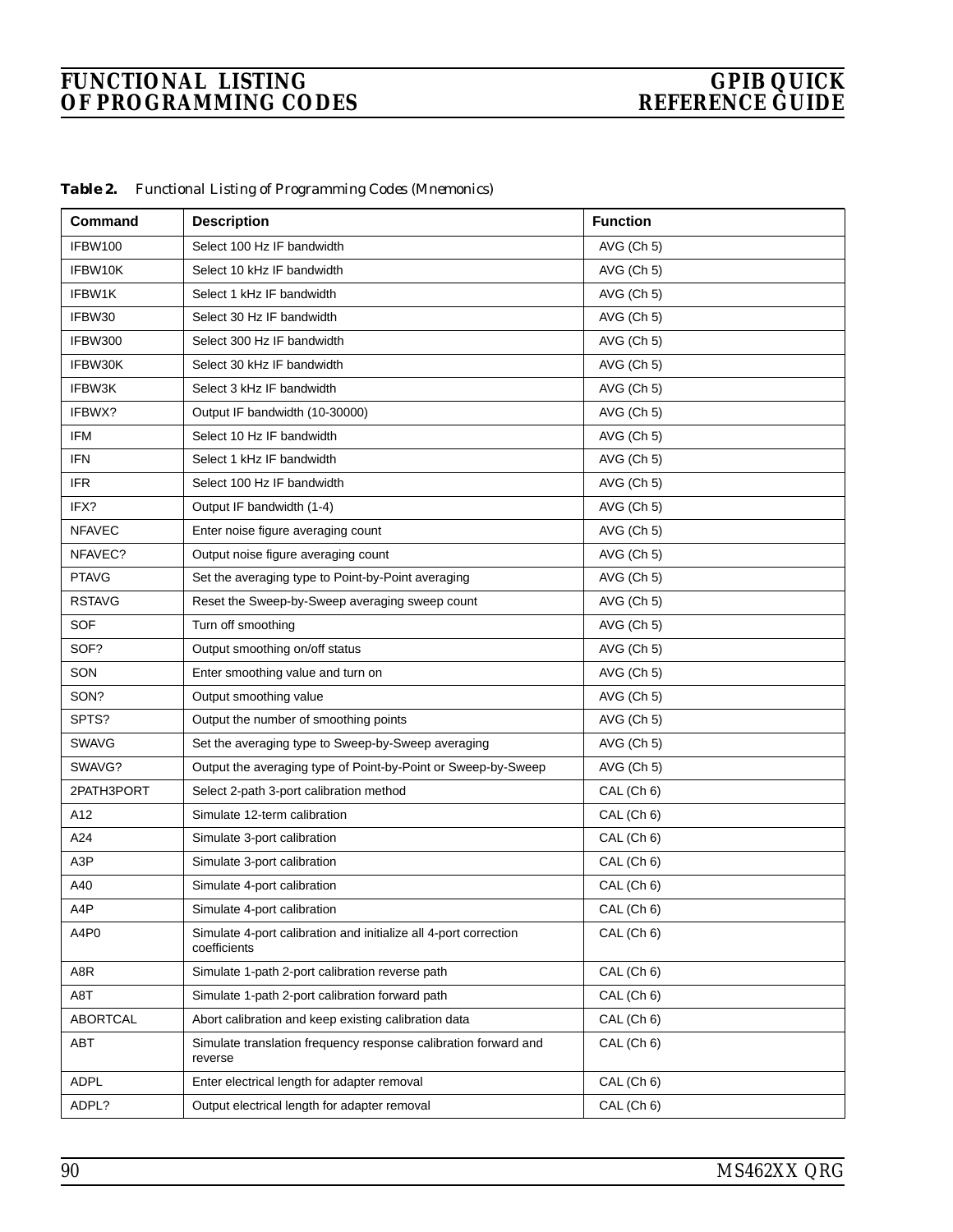| Command          | <b>Description</b>                                                       | <b>Function</b> |
|------------------|--------------------------------------------------------------------------|-----------------|
| <b>AFT</b>       | Simulate transmission frequency response calibration forward path        | CAL (Ch 6)      |
| ALCERRS1?        | Output source 1 ALC calibration error                                    | CAL (Ch 6)      |
| ALCERRS2?        | Output source 2 ALC calibration error                                    | CAL (Ch 6)      |
| APPC12T?         | Output 12 Term calibration done status                                   | CAL (Ch 6)      |
| APPC3P?          | Output 3-port calibration done status                                    | CAL (Ch 6)      |
| APPC4P?          | Output 4-port calibration done status                                    | CAL (Ch 6)      |
| APRXSTP          | Enter approximate stop frequency                                         | CAL (Ch 6)      |
| APRXSTP?         | Output approximate stop frequency                                        | CAL (Ch 6)      |
| ARB              | Simulate reflection only calibration both ports                          | CAL (Ch 6)      |
| ARF              | Simulate reflection only calibration port 1                              | CAL (Ch 6)      |
| ARR              | Simulate reflection only calibration port 2                              | CAL (Ch 6)      |
| <b>ART</b>       | Simulate translation frequency response calibration reverse path         | CAL (Ch 6)      |
| <b>BBL</b>       | Select broadband load for calibration                                    | CAL (Ch 6)      |
| BBLP3            | Select broadband load for 3-port calibration                             | CAL (Ch 6)      |
| BBLP4            | Select broadband load for 4-port calibration                             | CAL (Ch 6)      |
| BBX?             | Output load type for calibration broadband/sliding load                  | CAL (Ch 6)      |
| BBXP3?           | Output load type for 3-port calibration broadband/sliding load           | CAL (Ch 6)      |
| BBXP4?           | Output load type for 4-port calibration broadband/sliding load           | CAL (Ch 6)      |
| <b>BBZ</b>       | Enter broadband load impedance for calibration                           | CAL (Ch 6)      |
| BBZ?             | Output broadband load impedance for calibration                          | CAL (Ch 6)      |
| <b>BBZL</b>      | Enter broadband load inductance for calibration                          | CAL (Ch 6)      |
| BBZL?            | Output broadband load inductance for calibration                         | CAL (Ch 6)      |
| <b>BEG</b>       | Begin taking calibration data                                            | CAL (Ch 6)      |
| BEG3P            | Begin taking 3-port calibration data                                     | CAL (Ch 6)      |
| BEG4P            | Begin taking 4-port calibration data                                     | CAL (Ch 6)      |
| <b>BPF</b>       | Enter break point frequency for 3 line LRL calibration                   | CAL (Ch 6)      |
| BPF?             | Output break point frequency for 3 line LRL calibration                  | CAL (Ch 6)      |
| C <sub>12</sub>  | Select 12 term calibration                                               | CAL (Ch 6)      |
| C8R              | Select 1-path 2-port calibration reverse path                            | CAL (Ch 6)      |
| C8T              | Select 1-path 2-port calibration forward path                            | CAL (Ch 6)      |
| <b>CBT</b>       | Select translation frequency response calibration forward and<br>reverse | CAL (Ch 6)      |
| CC <sub>0</sub>  | Enter capacitance coefficient 0 for open                                 | CAL (Ch 6)      |
| CC <sub>0?</sub> | Output capacitance coefficient 0 for open                                | CAL (Ch 6)      |
| CC <sub>1</sub>  | Enter capacitance coefficient 1 for open                                 | CAL (Ch 6)      |
| CC <sub>1?</sub> | Output capacitance coefficient 1 for open                                | CAL (Ch 6)      |
| CC <sub>2</sub>  | Enter capacitance coefficient 2 for open                                 | CAL (Ch 6)      |

*Table 2. Functional Listing of Programming Codes (Mnemonics)*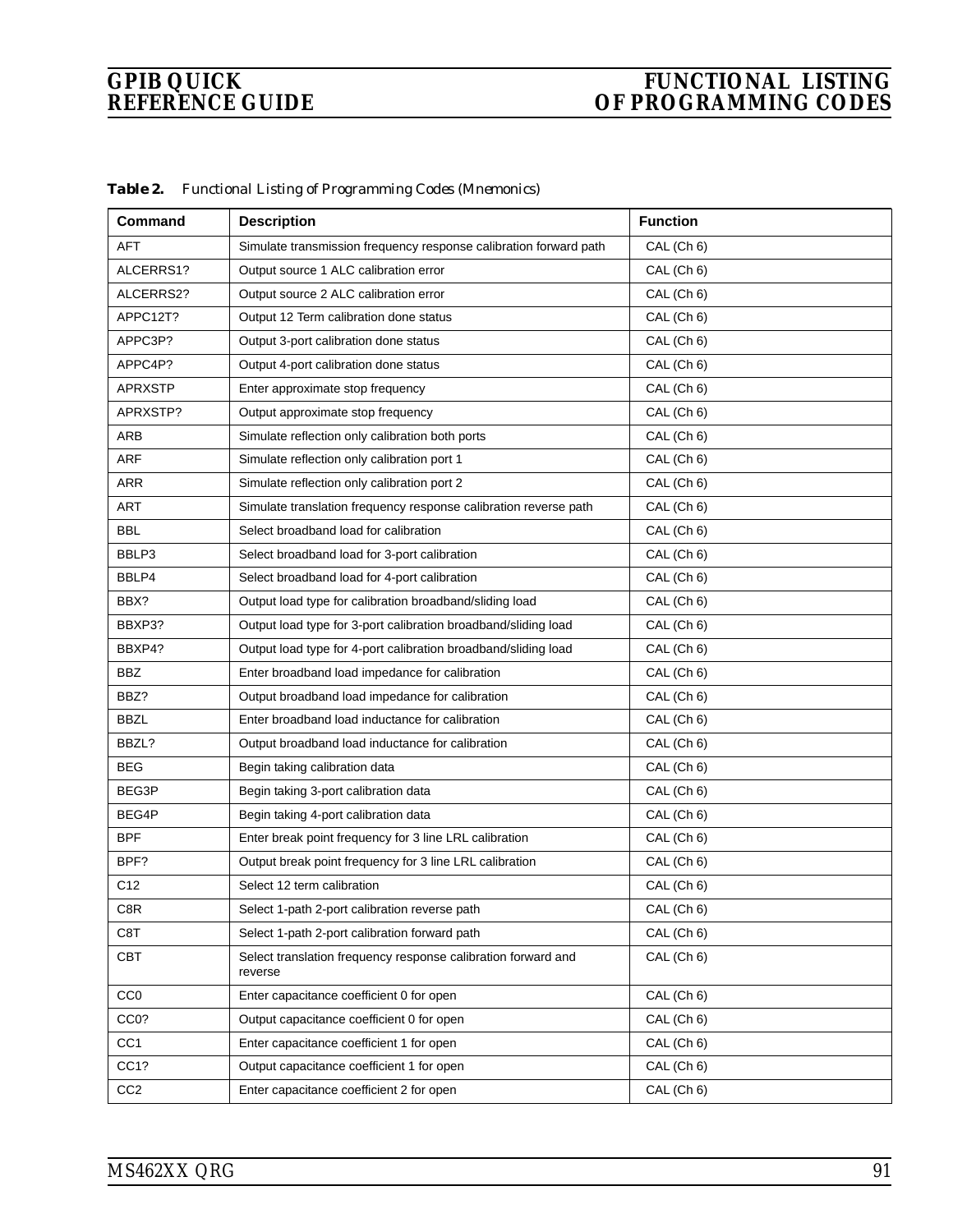| Command           | <b>Description</b>                                                                   | <b>Function</b> |
|-------------------|--------------------------------------------------------------------------------------|-----------------|
| CC <sub>2</sub> ? | Output capacitance coefficient 2 for open                                            | CAL (Ch 6)      |
| CC <sub>3</sub>   | Enter capacitance coefficient 3 for open                                             | CAL (Ch 6)      |
| CC3?              | Output capacitance coefficient 3 for open                                            | CAL (Ch 6)      |
| CDATTN0?          | Output port 1 attenuation of power sweep mode from selected cal<br>memory            | CAL (Ch 6)      |
| CDATTN2?          | Output port 3 attenuation of power sweep mode from selected cal<br>memory            | CAL (Ch 6)      |
| CDCALTP?          | Output 2-port cal type from selected cal memory                                      | CAL (Ch 6)      |
| CDCON?            | Output port 1 connector from selected cal memory                                     | CAL (Ch 6)      |
| CDCWF?            | Output cw mode frequency from selected cal memory                                    | CAL (Ch 6)      |
| CDEND1?           | Output end power for power source 1 or end frequency from selected<br>cal memory     | CAL (Ch 6)      |
| CDEND2?           | Output end power for power source 2 from selected cal memory                         | CAL (Ch 6)      |
| CDEND3?           | Output end power for power source 3 from selected cal memory                         | CAL (Ch 6)      |
| CDEND4?           | Output end power for power source 4 from selected cal memory                         | CAL (Ch 6)      |
| CDFREQ?           | Output cal data freq list from selected cal memory                                   | CAL (Ch 6)      |
| CDFSW?            | Output sweep type from selected cal memory                                           | CAL (Ch 6)      |
| CDLNTP?           | Output line type from selected cal memory                                            | CAL (Ch 6)      |
| CDNOP1?           | Output port 1 nominal offset of power sweep mode from selected cal<br>memory         | CAL (Ch 6)      |
| CDNOP3?           | Output port 3 nominal offset of power sweep mode from selected cal<br>memory         | CAL (Ch 6)      |
| CDNUM?            | Output data number of power/frequency from selected cal memory                       | CAL (Ch 6)      |
| CDP2CON?          | Output port 2 connector from selected cal memory                                     | CAL (Ch 6)      |
| CDP3CALTP?        | Output 3-port cal type from selected cal memory                                      | CAL (Ch 6)      |
| CDP3CON?          | Output port 3 connector from selected cal memory                                     | CAL (Ch 6)      |
| CDP4CALTP?        | Output 4-port cal type from selected cal memory                                      | CAL (Ch 6)      |
| CDP4CON?          | Output port 4 connector from selected cal memory                                     | CAL (Ch 6)      |
| CDPTS?            | Output cal data points from selected cal memory                                      | CAL (Ch 6)      |
| CDPTSPWR?         | Output cal data point of power sweep mode from selected cal<br>memory                | CAL (Ch 6)      |
| CDSRC2PWR?        | Output power in power source 2 from selected cal memory                              | CAL (Ch 6)      |
| CDSRCPWR?         | Output power in power source 1 from selected cal memory                              | CAL (Ch 6)      |
| CDSTEP?           | Output min power/frequency step from selected cal memory                             | CAL (Ch 6)      |
| CDSTRT1?          | Output start power for power source 1 or start frequency from<br>selected cal memory | CAL (Ch 6)      |
| CDSTRT2?          | Output start power for power source 2 from selected cal memory                       | CAL (Ch 6)      |
| CDSTRT3?          | Output start power for power source 3 from selected cal memory                       | CAL (Ch 6)      |
| CDSTRT4?          | Output start power for power source 4 from selected cal memory                       | CAL (Ch 6)      |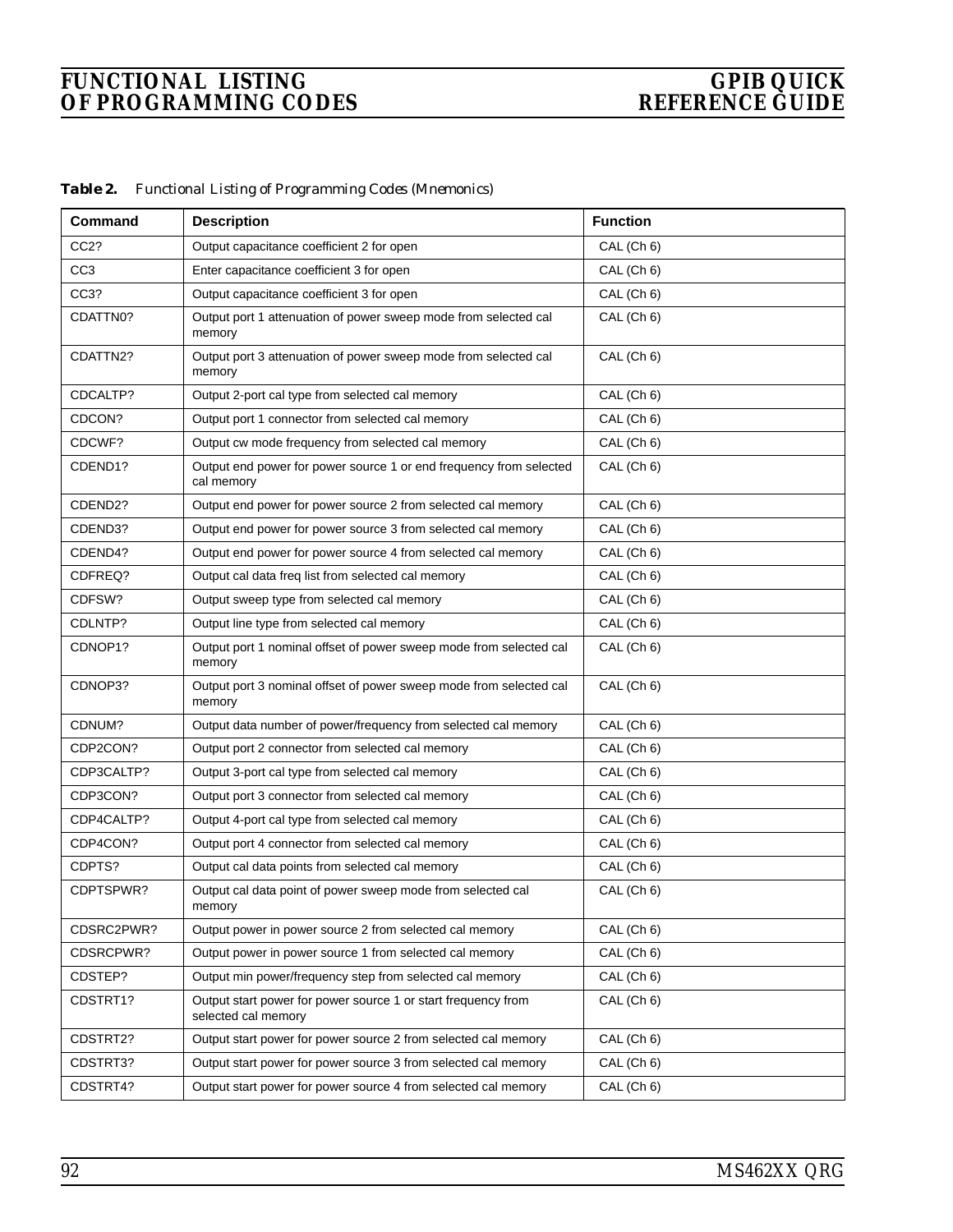| Command           | <b>Description</b>                                              | <b>Function</b> |
|-------------------|-----------------------------------------------------------------|-----------------|
| CF <sub>2</sub>   | Select female 2.4mm connector for current port                  | CAL (Ch 6)      |
| CF <sub>3</sub>   | Select female GPC-3.5 connector for current port                | CAL (Ch 6)      |
| CF716             | Select female Type 7/16 connector for current port              | CAL (Ch 6)      |
| <b>CFC</b>        | Select female TNC connector for current port                    | CAL (Ch 6)      |
| <b>CFK</b>        | Select female K Connector for current port                      | CAL (Ch 6)      |
| <b>CFN</b>        | Select female Type N connector for current port                 | CAL (Ch 6)      |
| CFN75             | Select female Type N 75-ohm connector for current port          | CAL (Ch 6)      |
| <b>CFS</b>        | Select female SMA connector for current port                    | CAL (Ch 6)      |
| <b>CFSP</b>       | Select special female connector for current port                | CAL (Ch 6)      |
| <b>CFT</b>        | Select transmission frequency response calibration forward path | CAL (Ch 6)      |
| <b>CFV</b>        | Select female V Connector for current port                      | CAL (Ch 6)      |
| CL <sub>0</sub>   | Enter inductive coefficient 0 for short                         | CAL (Ch 6)      |
| CL <sub>0</sub> ? | Output inductive coefficient 0 for short                        | CAL (Ch 6)      |
| CL <sub>1</sub>   | Enter inductive coefficient 1 for short                         | CAL (Ch 6)      |
| CL <sub>1?</sub>  | Output inductive coefficient 1 for short                        | CAL (Ch 6)      |
| CL <sub>2</sub>   | Enter inductive coefficient 2 for short                         | CAL (Ch 6)      |
| CL <sub>2</sub> ? | Output inductive coefficient 2 for short                        | CAL (Ch 6)      |
| CL <sub>3</sub>   | Enter inductive coefficient 3 for short                         | CAL (Ch 6)      |
| CL <sub>3</sub> ? | Output inductive coefficient 3 for short                        | CAL (Ch 6)      |
| CM <sub>2</sub>   | Select male 2.4mm connector for current port                    | CAL (Ch 6)      |
| CM <sub>3</sub>   | Select male GPC-3.5 connector for current port                  | CAL (Ch 6)      |
| CM3PX?            | Output calibration method for 3-port cal                        | CAL (Ch 6)      |
| CM4PX?            | Output calibration method for 4-port calibration                | CAL (Ch 6)      |
| CM716             | Select male Type 7/16 connector for current port                | CAL (Ch 6)      |
| <b>CMC</b>        | Select male TNC connector for current port                      | CAL (Ch 6)      |
| <b>CMK</b>        | Select male K Connector for current port                        | CAL (Ch 6)      |
| <b>CMN</b>        | Select male N connector for current port                        | CAL (Ch 6)      |
| CMN75             | Select male Type N 75-Ohm connector for current port            | CAL (Ch 6)      |
| <b>CMS</b>        | Select male SMA connector for current port                      | CAL (Ch 6)      |
| <b>CMSP</b>       | Select special male connector for current port                  | CAL (Ch 6)      |
| <b>CMV</b>        | Select male V Connector for current port                        | CAL (Ch 6)      |
| CMX?              | Output calibration method                                       | CAL (Ch 6)      |
| <b>CND</b>        | Select user specified connector for current port                | CAL (Ch 6)      |
| <b>CNG</b>        | Select GPC-7 connector for current port                         | CAL (Ch 6)      |
| <b>COF</b>        | Turn 2 and 3-port error correction and Flexible Cal off         | CAL (Ch 6)      |
| CON               | Turn 2-port error correction on                                 | CAL (Ch 6)      |
| CON?              | Output 2-port error correction on/off status                    | CAL (Ch 6)      |

*Table 2. Functional Listing of Programming Codes (Mnemonics)*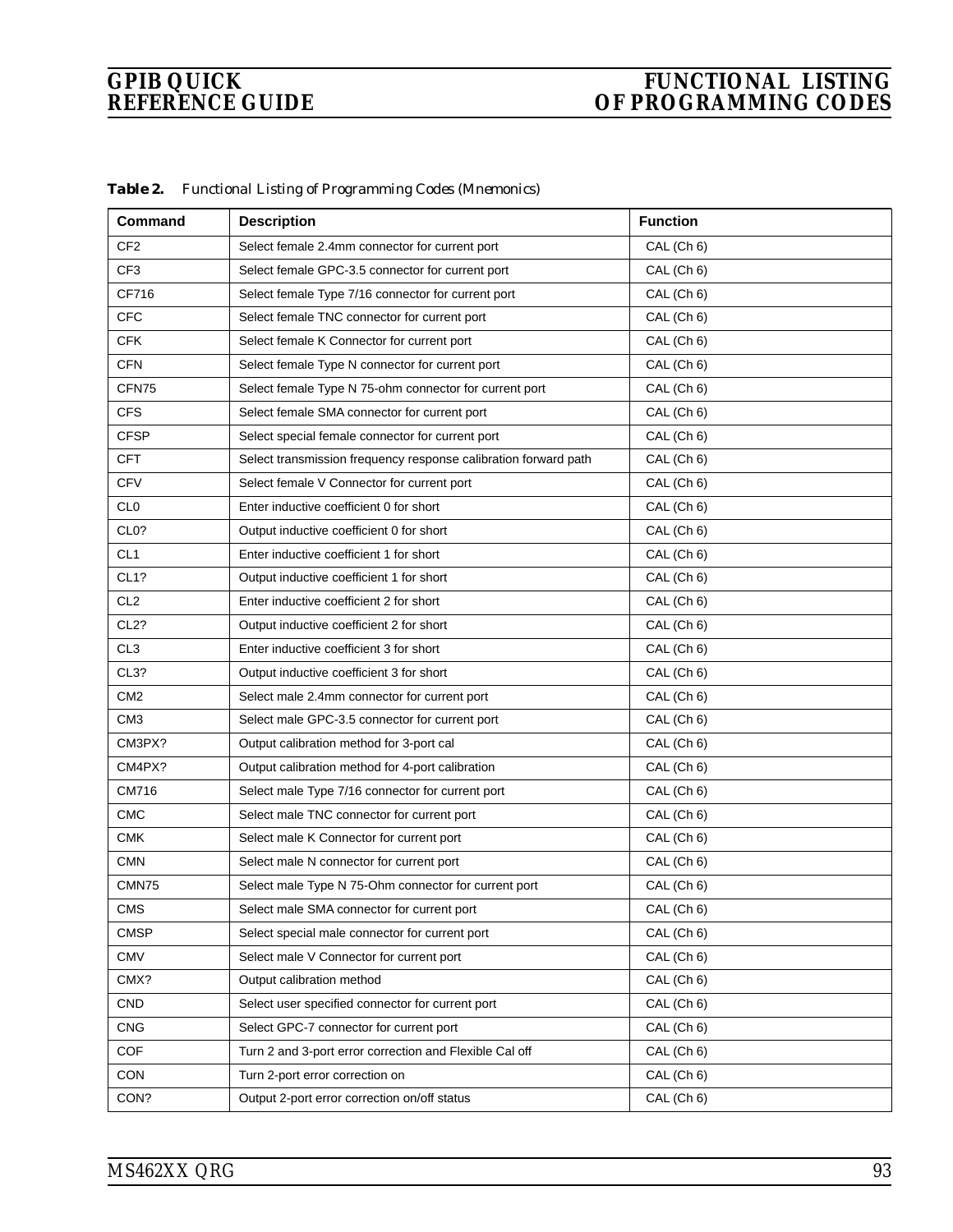| Command     | <b>Description</b>                                                         | <b>Function</b> |
|-------------|----------------------------------------------------------------------------|-----------------|
| CON3P       | Turn 3-port error correction on                                            | CAL (Ch 6)      |
| CON3P?      | Output 3-port error correction on/off status                               | CAL (Ch 6)      |
| CON4P       | Turn 4-port error correction on                                            | CAL (Ch 6)      |
| CON4P?      | Output 4-Port error correction on/off status                               | CAL (Ch 6)      |
| CONCC0?     | Output capacitance coefficient 0 of open device for specified<br>connector | CAL (Ch 6)      |
| CONCC1?     | Output capacitance coefficient 1 of open device for specified<br>connector | CAL (Ch 6)      |
| CONCC2?     | Output capacitance coefficient 2 of open device for specified<br>connector | CAL (Ch 6)      |
| CONCC3?     | Output capacitance coefficient 3 of open device for specified<br>connector | CAL (Ch 6)      |
| CONOPOFF?   | Output offset of open device for specified connector                       | CAL (Ch 6)      |
| CONOPSER?   | Output serial number of open device for specified connector                | CAL (Ch 6)      |
| CONSHANG?   | Output angle of short device for specified connector                       | CAL (Ch 6)      |
| CONSHOFF?   | Output offset of short device for specified connector                      | CAL (Ch 6)      |
| CONSHSER?   | Output serial number of short device for specified connector               | CAL (Ch 6)      |
| COO         | Enter offset for open for user specified connector                         | CAL (Ch 6)      |
| COO?        | Output offset for open for user specified connector                        | CAL (Ch 6)      |
| COS         | Enter offset for short for user specified connector                        | CAL (Ch 6)      |
| COS?        | Output offset for short for user specified connector                       | CAL (Ch 6)      |
| <b>CRB</b>  | Select reflection only calibration both ports                              | CAL (Ch 6)      |
| <b>CRF</b>  | Select reflection only calibration port 1                                  | CAL (Ch 6)      |
| <b>CRR</b>  | Select reflection only calibration port 2                                  | CAL (Ch 6)      |
| <b>CRT</b>  | Select transmission frequency response calibration reverse path            | CAL (Ch 6)      |
| CSF?        | Output calibration start frequency                                         | CAL (Ch 6)      |
| CSWP?       | Output sweep mode for calibration                                          | CAL (Ch 6)      |
| CTF?        | Output calibration stop frequency                                          | CAL (Ch 6)      |
| <b>CWC</b>  | Select CW frequency calibration data points                                | CAL (Ch 6)      |
| CXX?        | Output calibration type                                                    | CAL (Ch 6)      |
| <b>DFC</b>  | Select discrete frequency calibration data points                          | CAL (Ch 6)      |
| <b>IARF</b> | Enter adapter removal files from GPIB and calibrate                        | CAL (Ch 6)      |
| <b>ISF</b>  | Exclude isolation                                                          | CAL (Ch 6)      |
| <b>ISN</b>  | Include isolation                                                          | CAL (Ch 6)      |
| ISX?        | Output isolation calibration selected true/false                           | CAL (Ch 6)      |
| KEC         | Keep existing calibration data                                             | CAL (Ch 6)      |
| LCM         | Select LRL calibration method                                              | CAL (Ch 6)      |
| LDARF       | Load adapter removal files from disk and calibrate                         | CAL (Ch 6)      |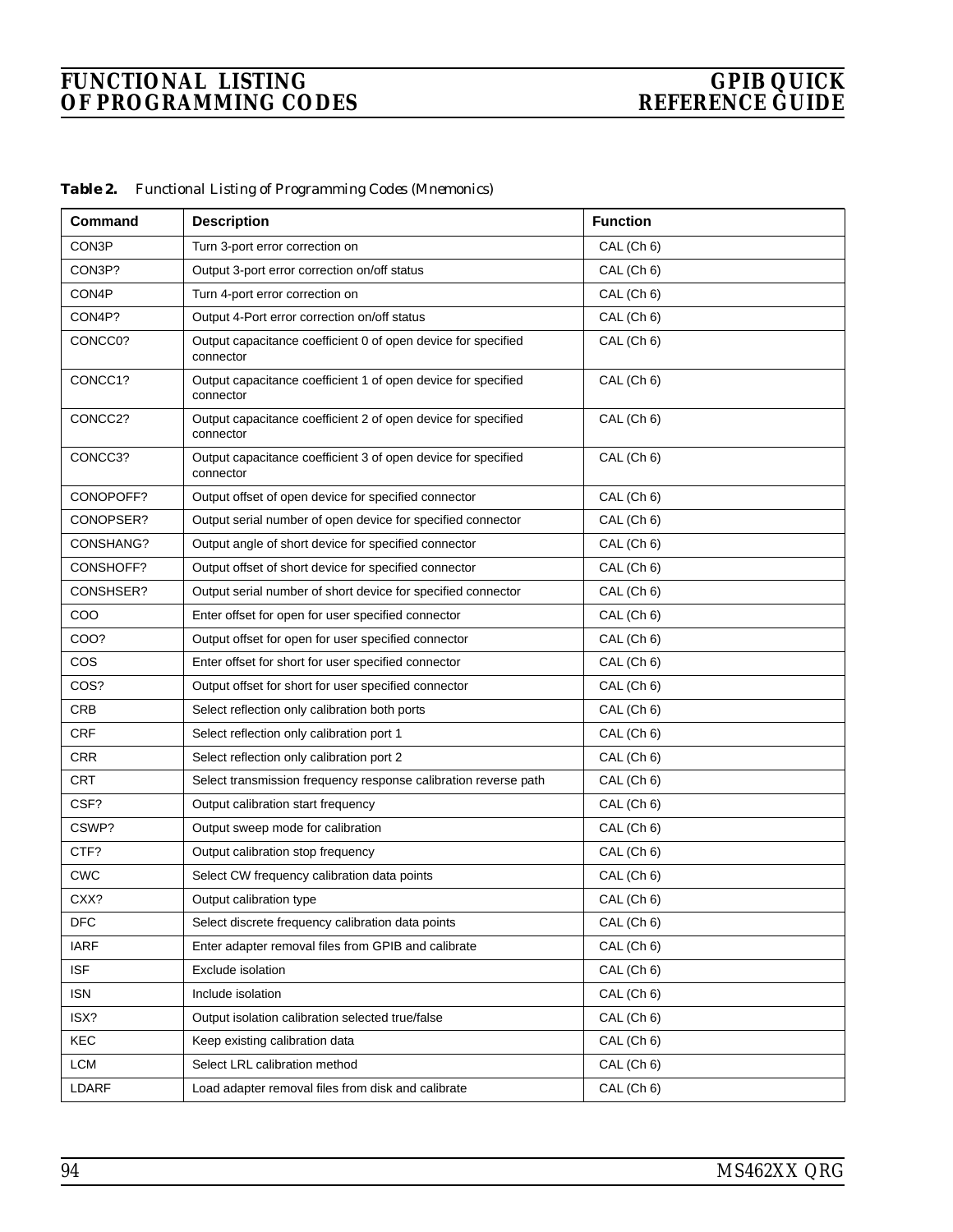| Command           | <b>Description</b>                                                 | <b>Function</b> |
|-------------------|--------------------------------------------------------------------|-----------------|
| LL1               | Enter length of line 1 for LRL calibration                         | CAL (Ch 6)      |
| <b>LL1?</b>       | Output length of line 1 for LRL calibration                        | CAL (Ch 6)      |
| LL1P3             | Enter length of line 1 for 3-port TRX calibration                  | CAL (Ch 6)      |
| <b>LL1P3?</b>     | Output length of line 1 for 3-port TRX calibration                 | CAL (Ch 6)      |
| LL <sub>2</sub>   | Enter length of line 2 for LRL calibration                         | CAL (Ch 6)      |
| <b>LL2?</b>       | Output length of line 2 for LRL calibration                        | CAL (Ch 6)      |
| LL2P3             | Enter length of line 2 for 3-port TRX calibration                  | CAL (Ch 6)      |
| LL2P3?            | Output length of line 2 for 3-port TRX calibration                 | CAL (Ch 6)      |
| LL3               | Enter length of line 3 for LRL calibration                         | CAL (Ch 6)      |
| LL3?              | Output length of line 3 for LRL calibration                        | CAL (Ch 6)      |
| LLZ               | Enter line impedance for LRL calibration                           | CAL (Ch 6)      |
| LLZ?              | Output line impedance for LRL calibration                          | CAL (Ch 6)      |
| LM <sub>2</sub>   | Select a match for the second device during a LRM type calibration | CAL (Ch 6)      |
| LM <sub>3</sub>   | Select a match for the third device during a LRM type calibration  | CAL (Ch 6)      |
| LR <sub>2</sub>   | Specify 2 line LRL calibration                                     | CAL (Ch 6)      |
| LR <sub>3</sub>   | Specify 3 line LRL calibration                                     | CAL (Ch 6)      |
| LRX?              | Output line selection for LRL calibration 2 line/3 line            | CAL (Ch 6)      |
| <b>LTC</b>        | Select coaxial transmission line for calibration                   | CAL (Ch 6)      |
| LTU               | Select microstrip transmission line for calibration                | CAL (Ch 6)      |
| <b>LTW</b>        | Select waveguide transmission line for calibration                 | CAL (Ch 6)      |
| LTX?              | Output line type                                                   | CAL (Ch 6)      |
| LX2?              | Output device for line 2 of LRL calibration line/match             | CAL (Ch 6)      |
| LX3?              | Output device for line 3 of LRL calibration line/match             | CAL (Ch 6)      |
| <b>MAT</b>        | Select matched reflective devices during calibration               | CAL (Ch 6)      |
| MIX               | Select mixed reflective devices during calibration                 | CAL (Ch 6)      |
| MIX?              | Output reflective devices selection during calibration             | CAL (Ch 6)      |
| MIXP3             | Set port 3 to be mixer port when source 2 using                    | CAL (Ch 6)      |
| MIXP4             | Set port 4 to be mixer port when source 2 using                    | CAL (Ch 6)      |
| MIXPORT?          | Output mixer port when source 2 using                              | CAL (Ch 6)      |
| <b>NCS</b>        | Go to next calibration step                                        | CAL (Ch 6)      |
| <b>NOC</b>        | Select normal calibration data points                              | CAL (Ch 6)      |
| NPX?              | Output number of points currently being measured                   | CAL (Ch 6)      |
| NUS3P             | Select Don't Use existing 3-port calibration                       | CAL (Ch 6)      |
| <b>OCM</b>        | Select offset short calibration method                             | CAL (Ch 6)      |
| P <sub>1</sub> C  | Select port 1 for connector specification                          | CAL (Ch 6)      |
| P <sub>1C</sub> ? | Output port 1 connector type                                       | CAL (Ch 6)      |
| P <sub>2</sub> C  | Select port 2 for connector specification                          | CAL (Ch 6)      |

*Table 2. Functional Listing of Programming Codes (Mnemonics)*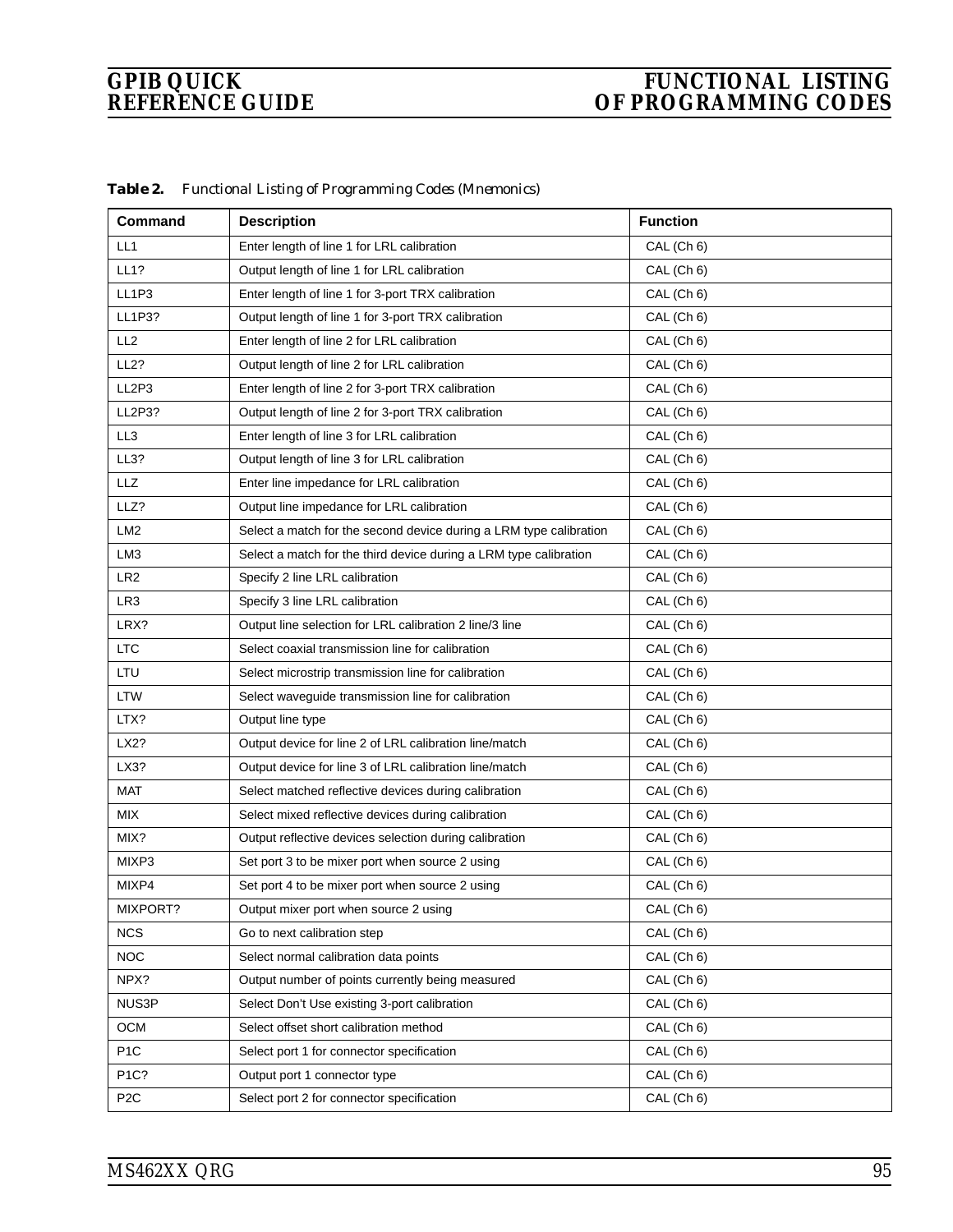| Command           | <b>Description</b>                                                                       | <b>Function</b> |
|-------------------|------------------------------------------------------------------------------------------|-----------------|
| P <sub>2C</sub> ? | Output port 2 connector type                                                             | CAL (Ch 6)      |
| P <sub>3</sub> C  | Select port 3 for connector specification                                                | CAL (Ch 6)      |
| P3C?              | Output port 3 connector type                                                             | CAL (Ch 6)      |
| P <sub>4</sub> C  | Select port 4 for connector specification                                                | CAL (Ch 6)      |
| P4C?              | Output port 4 connector type                                                             | CAL (Ch 6)      |
| <b>RESTARTCAL</b> | Restart application calibration measurement                                              | CAL (Ch 6)      |
| <b>RGZ</b>        | Select reflective device greater than Z0                                                 | CAL (Ch 6)      |
| <b>RLZ</b>        | Select reflective device less than Z0                                                    | CAL (Ch 6)      |
| RM <sub>1</sub>   | Select reference plane at line 1 midpoint                                                | CAL (Ch 6)      |
| RMX?              | Output reference plane location for LRL calibration                                      | CAL (Ch 6)      |
| <b>ROL</b>        | Enter reflective device offset length                                                    | CAL (Ch 6)      |
| ROL?              | Output reflective device offset length                                                   | CAL (Ch 6)      |
| ROLP3             | Enter reflective device offset length for 3-port TRX calibration                         | CAL (Ch 6)      |
| ROLP3?            | Output reflective device offset length for 3-port TRX                                    | CAL (Ch 6)      |
| ROLP4             | Enter reflective device offset length for 4-port TRX calibration                         | CAL (Ch 6)      |
| ROLP4?            | Output reflective device offset length for 4-port TRX calibration                        | CAL (Ch 6)      |
| <b>RPC</b>        | Repeat previous calibration                                                              | CAL (Ch 6)      |
| <b>RPCHAN</b>     | Select Per Channel for reference plane                                                   | CAL (Ch 6)      |
| RPCPX?            | Output reference plane Per Channel/Port status                                           | CAL (Ch 6)      |
| <b>RPPORT</b>     | Select Per Port for reference plane                                                      | CAL (Ch 6)      |
| <b>RRP</b>        | Select reference plane at reflection plane                                               | CAL (Ch 6)      |
| RXZ?              | Output reflective device type in LRL calibration greater/less than Z0                    | CAL (Ch 6)      |
| <b>SBD</b>        | Enter substrate dielectric for microstrip calibration                                    | CAL (Ch 6)      |
| SBD?              | Output substrate dielectric for microstrip calibration                                   | CAL (Ch 6)      |
| <b>SBT</b>        | Enter substrate thickness for microstrip calibration                                     | CAL (Ch 6)      |
| SBT?              | Output substrate thickness for microstrip calibration                                    | CAL (Ch 6)      |
| <b>SCM</b>        | Select standard calibration method                                                       | CAL (Ch 6)      |
| SH <sub>1</sub>   | Set offset short 1 or 2 offset length for offset short calibration                       | CAL (Ch 6)      |
| <b>SH1?</b>       | Output offset short 1 offset length                                                      | CAL (Ch 6)      |
| SH <sub>2</sub>   | Set offset short 1 or 2 offset length for offset short calibration                       | CAL (Ch 6)      |
| SH <sub>2</sub> ? | Output offset short 2 offset length                                                      | CAL (Ch 6)      |
| <b>SLD</b>        | Select sliding load for calibration                                                      | CAL (Ch 6)      |
| SLDP3             | Select sliding load for 3-port calibration                                               | CAL (Ch 6)      |
| SLDP4             | Select sliding load for 4-port calibration                                               | CAL (Ch 6)      |
| TRP14I            | Include the port 1, 4 thru/reciprocal measurement                                        | CAL (Ch 6)      |
| <b>TRP14I?</b>    | Output the selection of omit or include for the port 1, 4 thru/reciprocal<br>measurement | CAL (Ch 6)      |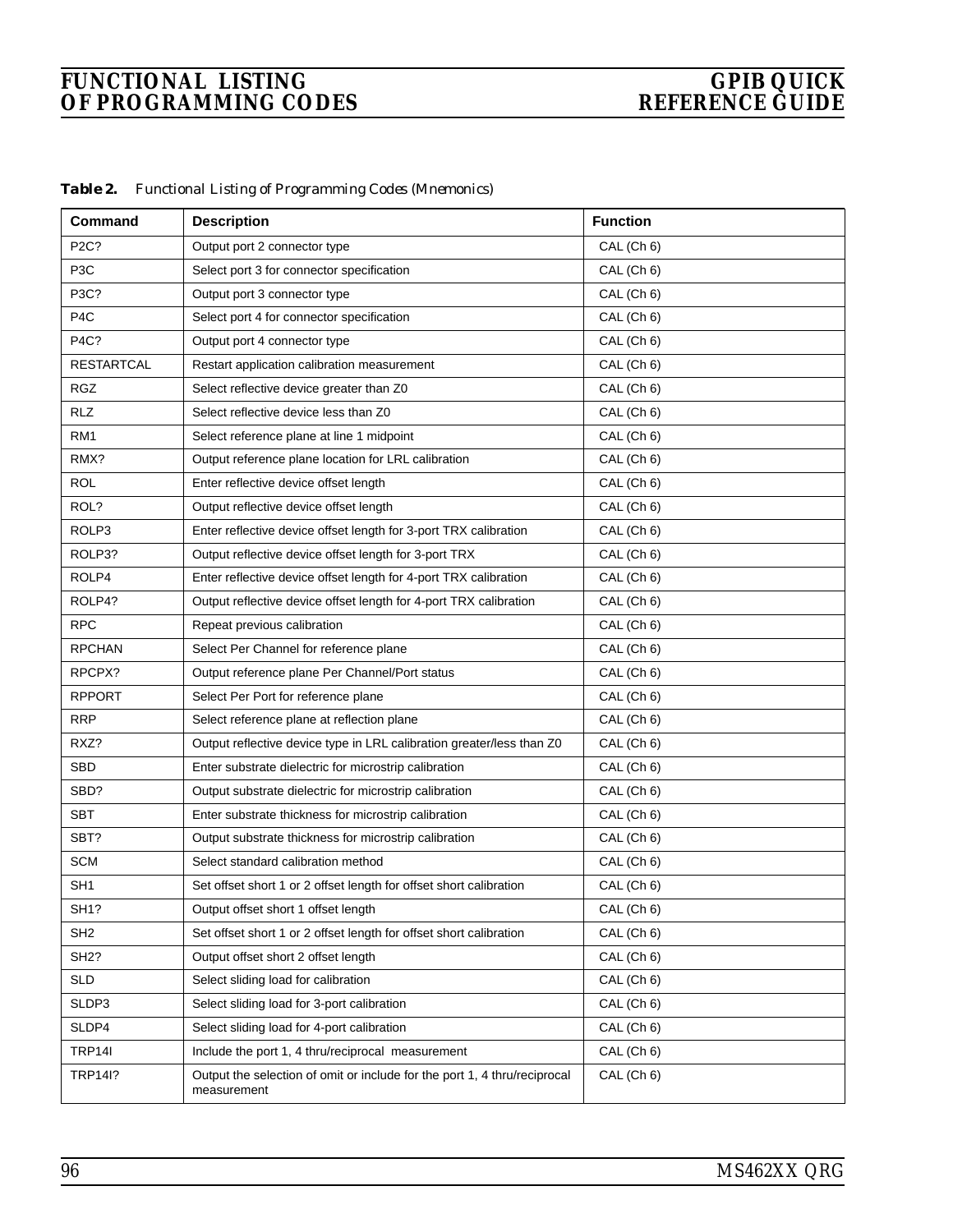| Command         | <b>Description</b>                                                           | <b>Function</b> |
|-----------------|------------------------------------------------------------------------------|-----------------|
| <b>TRP140</b>   | Omit the port 1, 4 thru/reciprocal measurement                               | CAL (Ch 6)      |
| TRP14OL         | Enter the thru/reciprocal offset length for port 1, 4                        | CAL (Ch 6)      |
| <b>TRP14OL?</b> | Output the thru/reciprocal offset length for port 1, 4                       | CAL (Ch 6)      |
| TRP23D?         | Query the port 2, 3 device type                                              | CAL (Ch 6)      |
| TRP23DR         | Set the port 2, 3 device type to RECIPROCAL                                  | CAL (Ch 6)      |
| TRP23DT         | Set the port 2, 3 device type to THRU                                        | CAL (Ch 6)      |
| TRP23I          | Include the port 2, 3 thru/reciprocal measurement                            | CAL (Ch 6)      |
| <b>SOLT</b>     | Select SOLT calibration method                                               | CAL (Ch 6)      |
| SOLT4P          | Select SOLT calibration method for 4-port calibration                        | CAL (Ch 6)      |
| <b>SSC</b>      | Select the segmented sweep calibration data points                           | CAL (Ch 6)      |
| SYSZ0?          | Output system impedance                                                      | CAL (Ch 6)      |
| TC <sub>1</sub> | Take calibration data for port 1                                             | CAL (Ch 6)      |
| TC <sub>2</sub> | Take calibration data for port 2                                             | CAL (Ch 6)      |
| <b>TCD</b>      | Take calibration data on one or both ports as necessary                      | CAL (Ch 6)      |
| <b>TCM</b>      | Select TRM calibration method                                                | CAL (Ch 6)      |
| <b>TDC</b>      | Select time domain harmonic frequency calibration data points                | CAL (Ch 6)      |
| TENMHZERR?      | Output 10 MHz calibration max error                                          | CAL (Ch 6)      |
| THRU23          | Include port 2, 3 thru/reciprocal measurement                                | CAL (Ch 6)      |
| THRU23?         | Output selection of include or omit port 2, 3 thru/reciprocal<br>measurement | CAL (Ch 6)      |
| THRU23N         | Omit port 2, 3 thru/reciprocal measurement                                   | CAL (Ch 6)      |
| THRU24          | Include port 2, 4 thru/reciprocal measurement                                | CAL (Ch 6)      |
| THRU24?         | Output selection of include or omit port 2, 4 thru/reciprocal<br>measurement | CAL (Ch 6)      |
| THRU24N         | Omit port 2, 4 thru/reciprocal measurement                                   | CAL (Ch 6)      |
| THRU34          | Include port 3, 4 thru/reciprocal measurement                                | CAL (Ch 6)      |
| THRU34?         | Output selection of include or omit port 3, 4 thru/reciprocal<br>measurement | CAL (Ch 6)      |
| THRU34N         | Omit port 3, 4 thru/reciprocal measurement                                   | CAL (Ch 6)      |
| TLZ             | Enter thru line impedance for calibration                                    | CAL (Ch 6)      |
| TLZ?            | Output thru line impedance for calibration                                   | CAL (Ch 6)      |
| TOL             | Enter thru offset/reciprocal length for calibration                          | CAL (Ch 6)      |
| TOL?            | Output thru offset/reciprocal length for calibration                         | CAL (Ch 6)      |
| TOLP14          | Enter port 1, 4 thru offset/reciprocal length for 4-port calibration         | CAL (Ch 6)      |
| TOLP14?         | Output port 1, 4 thru offset/reciprocal length for 4-port calibration        | CAL (Ch 6)      |
| TOLP23          | Enter port 2, 3 thru offset/reciprocal length for 3-port calibration         | CAL (Ch 6)      |
| TOLP23?         | Output port 2, 3 thru offset/reciprocal length for 3-port calibration        | CAL (Ch 6)      |
| TOLP24          | Enter port 2, 4 thru offset/reciprocal length for 4-port calibration         | CAL (Ch 6)      |

*Table 2. Functional Listing of Programming Codes (Mnemonics)*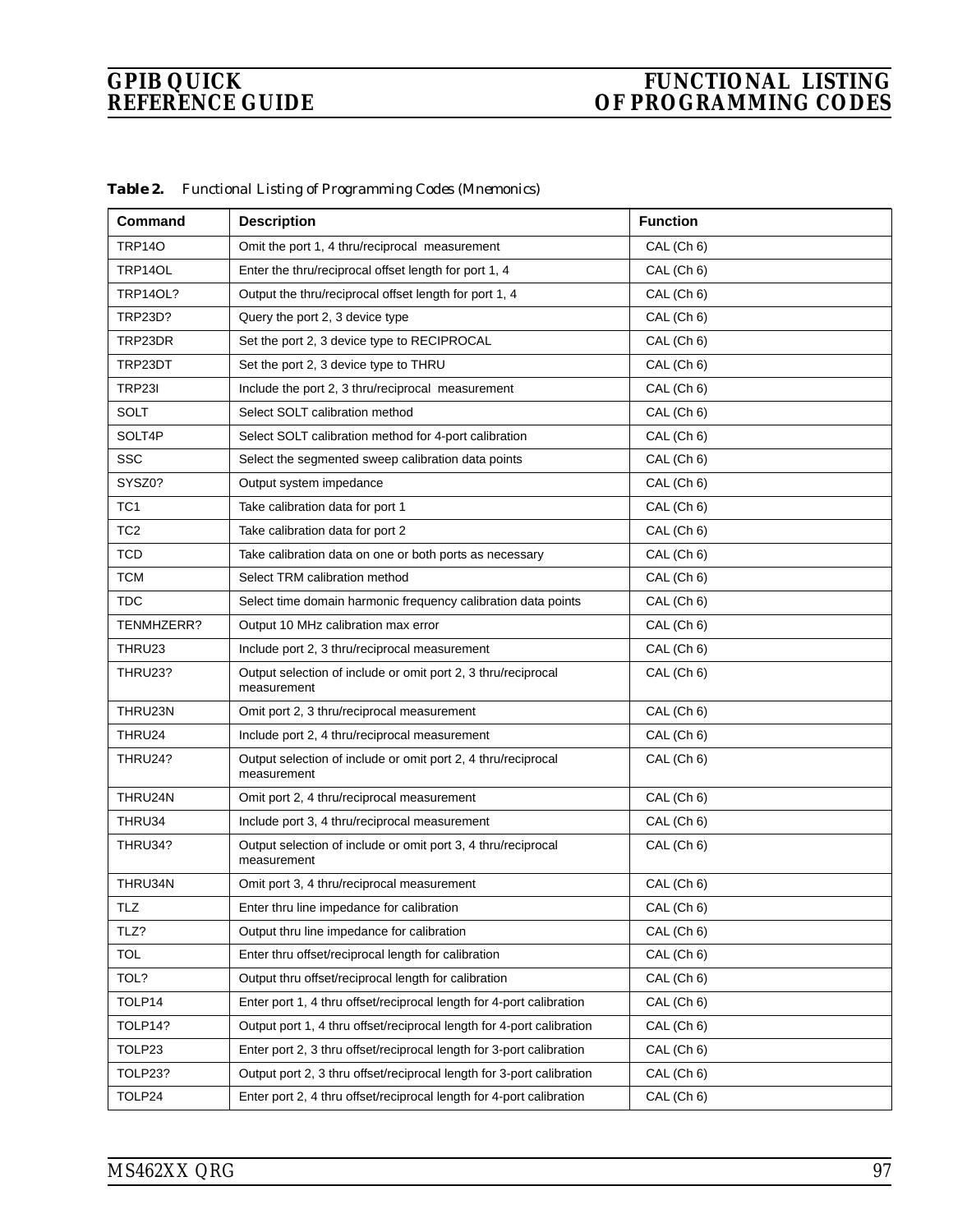| Table 2. | Functional Listing of Programming Codes (Mnemonics) |  |  |  |  |  |  |
|----------|-----------------------------------------------------|--|--|--|--|--|--|
|----------|-----------------------------------------------------|--|--|--|--|--|--|

| Command         | <b>Description</b>                                                                       | <b>Function</b> |
|-----------------|------------------------------------------------------------------------------------------|-----------------|
| TOLP24?         | Output port 2, 4 thru offset/reciprocal length for 4-port calibration                    | CAL (Ch 6)      |
| TOLP3           | Enter thru offset/reciprocal length for 3-port calibration                               | CAL (Ch 6)      |
| TOLP3?          | Output thru offsett/reciprocal length for 3-port calibration                             | CAL (Ch 6)      |
| TOLP34          | Enter port 3, 4 thru offset/reciprocal length for 4-port calibration                     | CAL (Ch 6)      |
| TOLP34?         | Output port 3, 4 thru offset/reciprocal length for 4-port calibration                    | CAL (Ch 6)      |
| <b>TRP12D?</b>  | Query the port 1, 2 device type                                                          | CAL (Ch 6)      |
| TRP12DR         | Set the port 1, 2 device type to RECIPROCAL                                              | CAL (Ch 6)      |
| TRP12DT         | Set the port 1, 2 device type to THRU                                                    | CAL (Ch 6)      |
| TRP12OL         | Enter the thru/reciprocal offset length for port 1, 2                                    | CAL (Ch 6)      |
| <b>TRP12OL?</b> | Output the thru/reciprocal offset length for port 1, 2                                   | CAL (Ch 6)      |
| <b>TRP13D?</b>  | Query the port 1, 3 device type                                                          | CAL (Ch 6)      |
| TRP13DR         | Set the port 1, 3 device type to RECIPROCAL                                              | CAL (Ch 6)      |
| TRP13DT         | Set the port 1, 3 device type to THRU                                                    | CAL (Ch 6)      |
| <b>TRP13I</b>   | Include the port 1, 3 thru/reciprocal measurement                                        | CAL (Ch 6)      |
| <b>TRP13I?</b>  | Output the selection of omit or include for the port 1, 3 thru/reciprocal<br>measurement | CAL (Ch 6)      |
| <b>TRP130</b>   | Omit the port 1, 3 thru/reciprocal measurement                                           | CAL (Ch 6)      |
| <b>TRP13OL</b>  | Enter the thru/reciprocal offset length for port 1, 3                                    | CAL (Ch 6)      |
| <b>TRP13OL?</b> | Output the thru/reciprocal offset length for port 1, 3                                   | CAL (Ch 6)      |
| TRP14D?         | Query the port 1, 4 device type                                                          | CAL (Ch 6)      |
| TRP14DR         | Set the port 1, 4 device type to RECIPROCAL                                              | CAL (Ch 6)      |
| TRP14DT         | Set the port 1, 4 device type to THRU                                                    | CAL (Ch 6)      |
| <b>TRP23I?</b>  | Output the selection of omit or include for the port 2, 3 thru/reciprocal<br>measurement | CAL (Ch 6)      |
| <b>TRP230</b>   | Omit the port 2, 3 thru/reciprocal measurement                                           | CAL (Ch 6)      |
| TRP23OL         | Enter the thru/reciprocal offset length for port 2, 3                                    | CAL (Ch 6)      |
| <b>TRP23OL?</b> | Output the thru/reciprocal offset length for port 2, 3                                   | CAL (Ch 6)      |
| <b>TRP24D?</b>  | Query the port 2, 4 device type                                                          | CAL (Ch 6)      |
| TRP24DR         | Set the port 2, 4 device type to RECIPROCAL                                              | CAL (Ch 6)      |
| TRP24DT         | Set the port 2, 4 device type to THRU                                                    | CAL (Ch 6)      |
| <b>TRP241</b>   | Include the port 2, 4 thru/reciprocal measurement                                        | CAL (Ch 6)      |
| <b>TRP24I?</b>  | Output the selection of omit or include for the port 2, 4 thru/reciprocal<br>measurement | CAL (Ch 6)      |
| <b>TRP240</b>   | Omit the port 2, 4 thru/reciprocal measurement                                           | CAL (Ch 6)      |
| TRP24OL         | Enter the thru/reciprocal offset length for port 2, 4                                    | CAL (Ch 6)      |
| <b>TRP24OL?</b> | Output the thru/reciprocal offset length for port 2, 4                                   | CAL (Ch 6)      |
| TRP34D?         | Query the port 3, 4 device type                                                          | CAL (Ch 6)      |
| TRP34DR         | Set the port 3, 4 device type to RECIPROCAL                                              | CAL (Ch 6)      |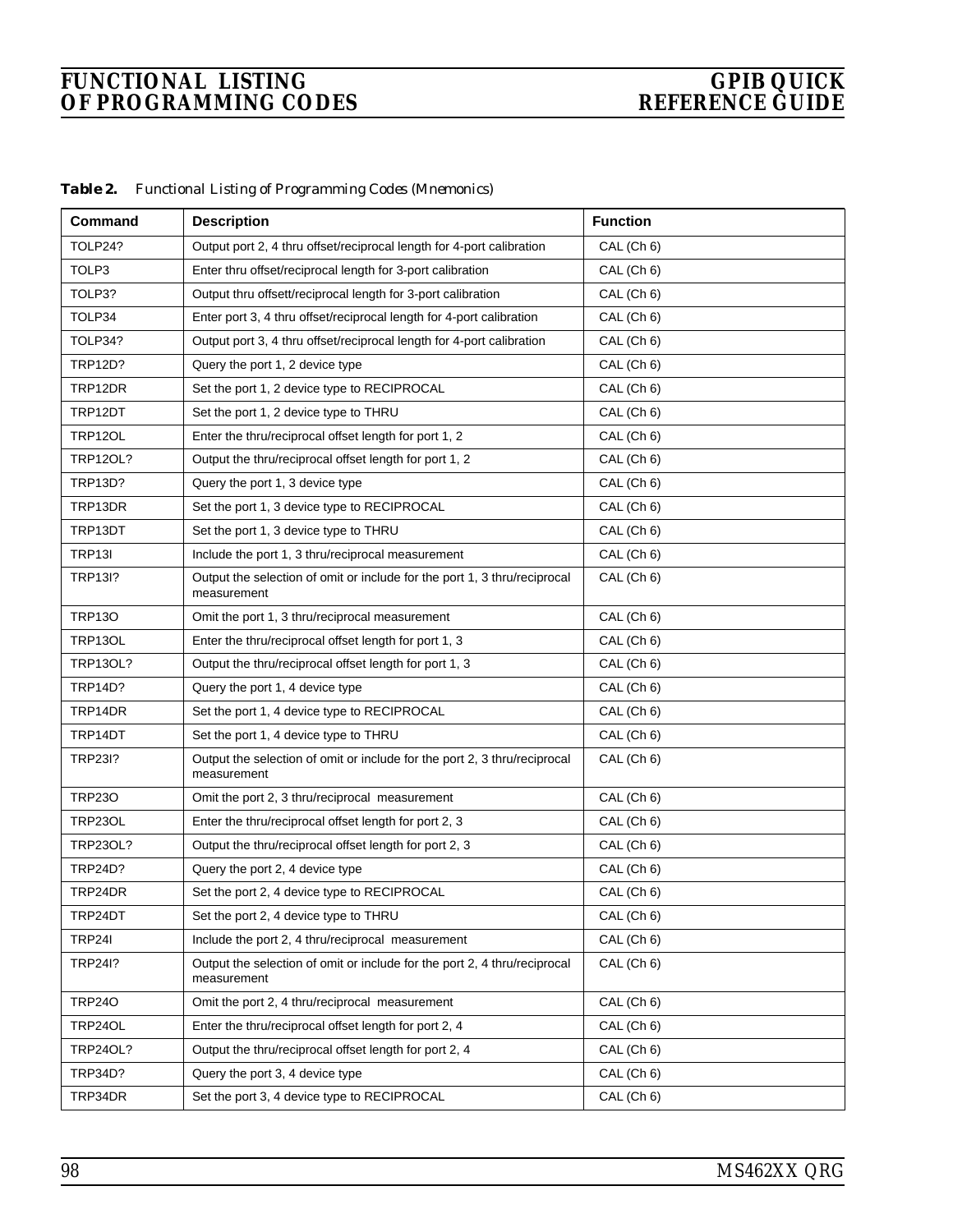| Command            | <b>Description</b>                                                                       | <b>Function</b>      |
|--------------------|------------------------------------------------------------------------------------------|----------------------|
| TRP34DT            | Set the port 3, 4 device type to THRU                                                    | CAL (Ch 6)           |
| <b>TRP34I</b>      | Include the port 3, 4 thru/reciprocal measurement                                        | CAL (Ch 6)           |
| <b>TRP34I?</b>     | Output the selection of omit or include for the port 3, 4 thru/reciprocal<br>measurement | CAL (Ch 6)           |
| <b>TRP340</b>      | Omit the port 3, 4 thru/reciprocal measurement                                           | CAL (Ch 6)           |
| TRP34OL            | Enter the thru/reciprocal offset length for port 3, 4                                    | CAL (Ch 6)           |
| <b>TRP34OL?</b>    | Output the thru/reciprocal offset length for port 3, 4                                   | CAL (Ch 6)           |
| <b>TRX</b>         | Select TRX calibration method                                                            | CAL (Ch 6)           |
| TRX4P              | Select TRX calibration method for 4-port calibration                                     | CAL (Ch 6)           |
| U10                | Select 10 mil UTF calibration kit                                                        | CAL (Ch 6)           |
| U15                | Select 15 mil UTF calibration kit                                                        | CAL (Ch 6)           |
| U25                | Select 25 mil UTF calibration kit                                                        | CAL (Ch 6)           |
| US3P               | Select use existing 3-port calibration                                                   | CAL (Ch 6)           |
| US3P?              | Output selection of use existing 3-port calibration or not                               | CAL (Ch 6)           |
| <b>USE</b>         | Enter effective dielectric for microstrip calibration                                    | CAL (Ch 6)           |
| USE?               | Output effective dielectric for microstrip calibration                                   | CAL (Ch 6)           |
| <b>USW</b>         | Enter microstrip width for microstrip calibration                                        | CAL (Ch 6)           |
| USW?               | Output microstrip width for microstrip calibration                                       | CAL (Ch 6)           |
| <b>USZ</b>         | Enter microstrip impedance for microstrip calibration                                    | CAL (Ch 6)           |
| USZ?               | Output microstrip impedance for microstrip calibration                                   | CAL (Ch 6)           |
| <b>UTFD</b>        | Select user defined microstrip calibration kit                                           | CAL (Ch 6)           |
| UTFX?              | Output microstrip cal kit selection USER/U10/U15/U25                                     | CAL (Ch 6)           |
| <b>WCO</b>         | Enter waveguide cutoff frequency for user defined kit                                    | CAL (Ch 6)           |
| WCO?               | Output waveguide cutoff frequency for user defined kit                                   | CAL (Ch 6)           |
| WGCUTOFF?          | Output the waveguide cal kit cutoff frequency                                            | CAL (Ch 6)           |
| WGSER?             | Output waveguide cal kit serial number                                                   | CAL (Ch 6)           |
| WGSHOFF1?          | Output the waveguide cal kit short 1 offset                                              | CAL (Ch 6)           |
| WGSHOFF2?          | Output the waveguide cal kit short 2 offset                                              | CAL (Ch 6)           |
| <b>WKD</b>         | Select user defined waveguide calibration kit                                            | CAL (Ch 6)           |
| <b>WKI</b>         | Select installed waveguide calibration kit                                               | CAL (Ch 6)           |
| WKX?               | Output wavequide calibration kit selection user/install                                  | CAL (Ch 6)           |
| WSH1               | Enter waveguide short offset 1 for user defined kit                                      | CAL (Ch 6)           |
| WSH1?              | Output waveguide short 1 offset for user defined kit                                     | CAL (Ch 6)           |
| WSH <sub>2</sub>   | Enter waveguide short offset 2 for user defined kit                                      | CAL (Ch 6)           |
| WSH <sub>2</sub> ? | Output waveguide short 2 offset for user defined kit                                     | CAL (Ch 6)           |
| ACF2TT             | Set the AutoCal full 2-port Thru type to True Thru                                       | CAL - AUTOCAL (Ch 6) |
| ACF2TX?            | Output full 2-port Thru type for AutoCal                                                 | CAL - AUTOCAL (Ch 6) |

*Table 2. Functional Listing of Programming Codes (Mnemonics)*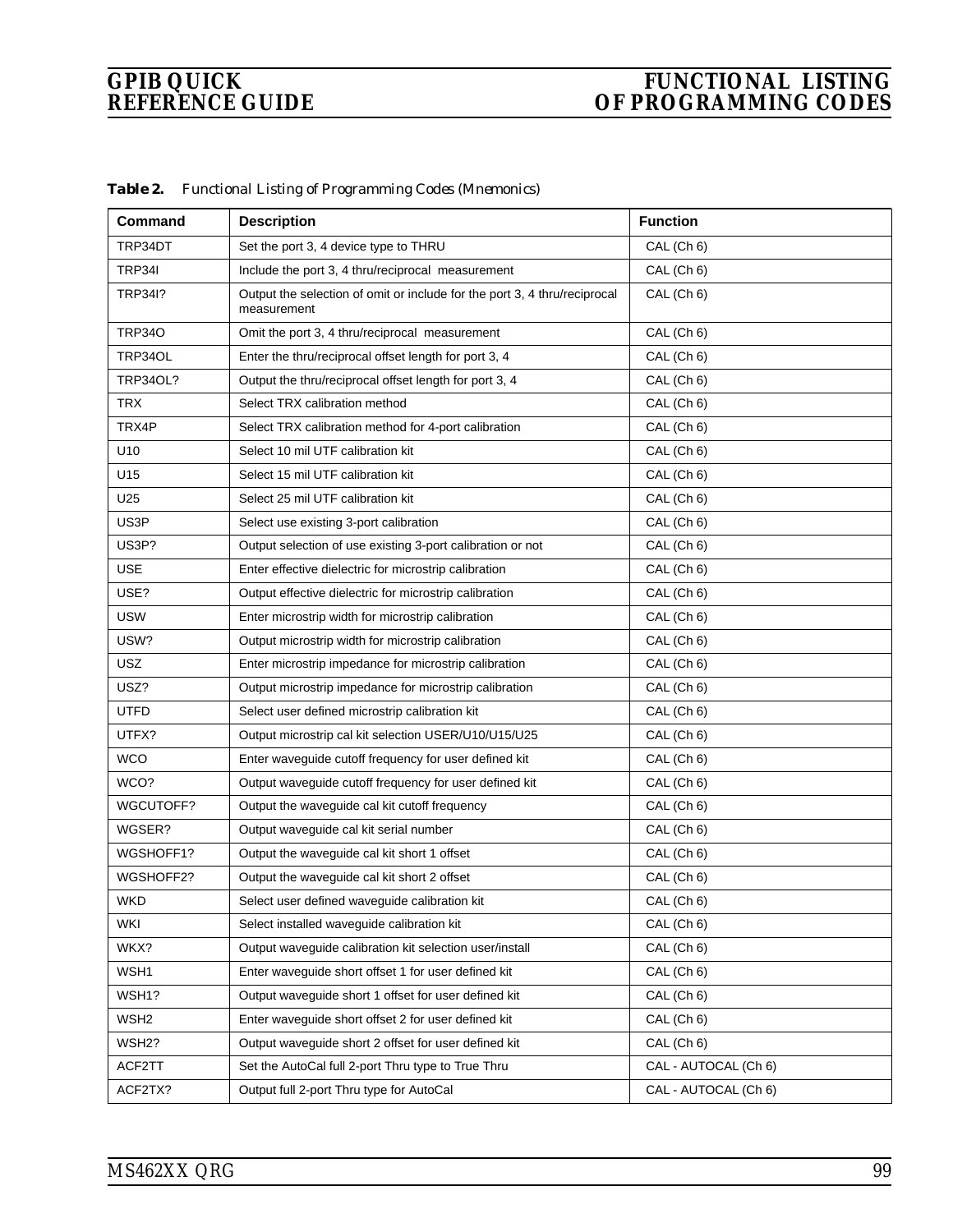| <i>Table 2.</i> | Functional Listing of Programming Codes (Mnemonics) |  |  |  |  |  |  |
|-----------------|-----------------------------------------------------|--|--|--|--|--|--|
|-----------------|-----------------------------------------------------|--|--|--|--|--|--|

| Command           | <b>Description</b>                                                                                          | <b>Function</b>      |
|-------------------|-------------------------------------------------------------------------------------------------------------|----------------------|
| <b>ACHFD</b>      | Save AutoCal characterization to floppy disk                                                                | CAL - AUTOCAL (Ch 6) |
| <b>ACHHD</b>      | Save AutoCal characterization to hard disk                                                                  | CAL - AUTOCAL (Ch 6) |
| ACIAX?            | Output AutoCal isolation yes/no setting                                                                     | CAL - AUTOCAL (Ch 6) |
| <b>ACISO</b>      | Enter number of averaging for isolation                                                                     | CAL - AUTOCAL (Ch 6) |
| ACISO?            | Output number of averaging for isolation                                                                    | CAL - AUTOCAL (Ch 6) |
| ACL1AR2           | Set adapter removal port to L=1 and ADAPT & R=2                                                             | CAL - AUTOCAL (Ch 6) |
| ACL1R2            | Set the AutoCal ports to L=1 and R=2                                                                        | CAL - AUTOCAL (Ch 6) |
| <b>ACLO</b>       | Enter number of averaging for load                                                                          | CAL - AUTOCAL (Ch 6) |
| ACLO?             | Output number of averaging for load                                                                         | CAL - AUTOCAL (Ch 6) |
| <b>ACLOAD</b>     | Set AutoCal standard to load                                                                                | CAL - AUTOCAL (Ch 6) |
| <b>ACOMIT</b>     | Omit isolation                                                                                              | CAL - AUTOCAL (Ch 6) |
| <b>ACOPEN</b>     | Set AutoCal standard to open                                                                                | CAL - AUTOCAL (Ch 6) |
| ACP <sub>1?</sub> | Output port 1 configuration for AutoCal                                                                     | CAL - AUTOCAL (Ch 6) |
| ACP2?             | Output port 2 configuration for AutoCal                                                                     | CAL - AUTOCAL (Ch 6) |
| ACP2L             | Set the AutoCal port to LEFT for reflection only cal, port 2                                                | CAL - AUTOCAL (Ch 6) |
| ACP2R             | Set the AutoCal port 2 to RIGHT for reflection only cal, port 2                                             | CAL - AUTOCAL (Ch 6) |
| <b>ACPA</b>       | Select AutoCal port A for reflection only cal                                                               | CAL - AUTOCAL (Ch 6) |
| ACPATH?           | Output AutoCal connected path                                                                               | CAL - AUTOCAL (Ch 6) |
| ACPB              | Select AutoCal port B for reflection only cal                                                               | CAL - AUTOCAL (Ch 6) |
| <b>ACPC</b>       | Select AutoCal port C for reflection only cal                                                               | CAL - AUTOCAL (Ch 6) |
| AC2PBTYPE         | Set AutoCal to 2-port box type                                                                              | CAL - AUTOCAL (Ch 6) |
| AC4PBTYPE         | Set AutoCal to 4-port box type                                                                              | CAL - AUTOCAL (Ch 6) |
| <b>ACAA</b>       | Set AutoCal standard to assurance                                                                           | CAL - AUTOCAL (Ch 6) |
| ACADIR1           | Enter directivity 1 for AutoCal assurance limits                                                            | CAL - AUTOCAL (Ch 6) |
| ACADIR1?          | Output directivity 1 for AutoCal assurance limits                                                           | CAL - AUTOCAL (Ch 6) |
| ACADIR2           | Enter directivity 2 for AutoCal assurance limits                                                            | CAL - AUTOCAL (Ch 6) |
| ACADIR2?          | Output directivity 2 for AutoCal assurance limits                                                           | CAL - AUTOCAL (Ch 6) |
| ACADIR3           | Enter directivity 3 for AutoCal assurance limits                                                            | CAL - AUTOCAL (Ch 6) |
| ACADIR3?          | Output directivity 3 for AutoCal assurance limits                                                           | CAL - AUTOCAL (Ch 6) |
| <b>ACADPL</b>     | Enter adapter length for AutoCal                                                                            | CAL - AUTOCAL (Ch 6) |
| ACADPL?           | Output adapter length for AutoCal                                                                           | CAL - AUTOCAL (Ch 6) |
| <b>ACADR</b>      | Set AutoCal type to adapter removal                                                                         | CAL - AUTOCAL (Ch 6) |
| <b>ACADTL</b>     | Adapter connected to "LEFT" port of the 2-port AutoCal box                                                  | CAL - AUTOCAL (Ch 6) |
| ACADTR            | Adapter connected to "RIGHT" port of the 2-port AutoCal box                                                 | CAL - AUTOCAL (Ch 6) |
| ACADTX?           | Output adapter removal port "LEFT" or "RIGHT" in the 2-port AutoCal<br>box that the adapter is connected to | CAL - AUTOCAL (Ch 6) |
| ACAL1R2           | Set adapter removal port to ADAPT & $L=1$ and R=2                                                           | CAL - AUTOCAL (Ch 6) |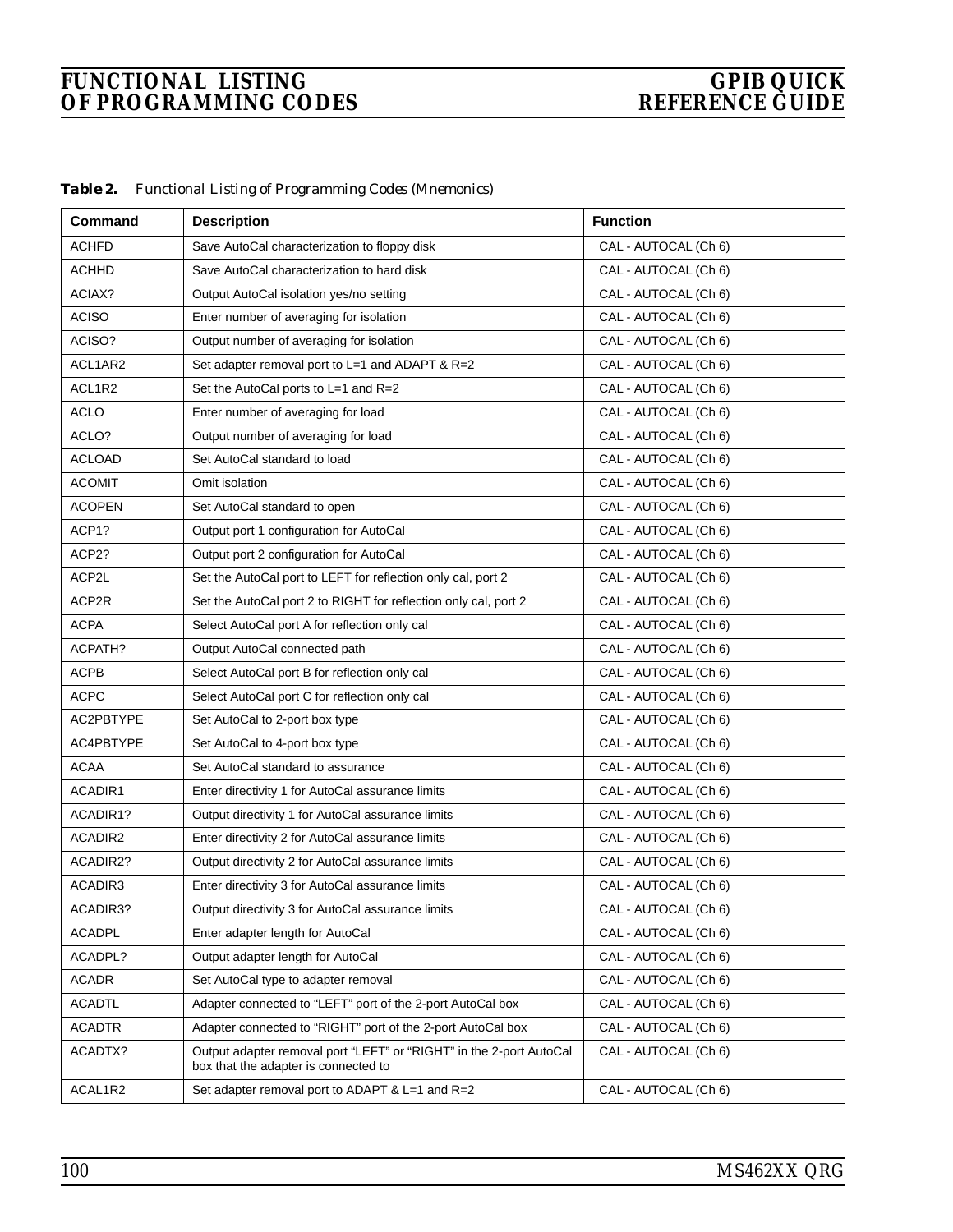| Command       | <b>Description</b>                                              | <b>Function</b>      |
|---------------|-----------------------------------------------------------------|----------------------|
| ACALM1        | Enter load match 1 for AutoCal assurance limits                 | CAL - AUTOCAL (Ch 6) |
| ACALM1?       | Output load match 1 for AutoCal assurance limits                | CAL - AUTOCAL (Ch 6) |
| ACALM2        | Enter load match 2 for AutoCal assurance limits                 | CAL - AUTOCAL (Ch 6) |
| ACALM2?       | Output load match 2 for AutoCal assurance limits                | CAL - AUTOCAL (Ch 6) |
| ACALM3        | Enter load match 3 for AutoCal assurance limits                 | CAL - AUTOCAL (Ch 6) |
| ACALM3?       | Output load match 3 for AutoCal assurance limits                | CAL - AUTOCAL (Ch 6) |
| ACAP?         | Output ports configuration for AutoCal assurance limits         | CAL - AUTOCAL (Ch 6) |
| ACAR1L2       | Set adapter removal port to ADAPT & R=1 and L=2                 | CAL - AUTOCAL (Ch 6) |
| ACARET1       | Enter reflection tracking 1 for AutoCal assurance limits        | CAL - AUTOCAL (Ch 6) |
| ACARET1?      | Output reflection tracking 1 for AutoCal assurance limits       | CAL - AUTOCAL (Ch 6) |
| ACARET2       | Enter reflection tracking 2 for AutoCal assurance limits        | CAL - AUTOCAL (Ch 6) |
| ACARET2?      | Output reflection tracking 2 for AutoCal assurance limits       | CAL - AUTOCAL (Ch 6) |
| ACARP?        | Output adapter removal port configuration for AutoCal           | CAL - AUTOCAL (Ch 6) |
| ACAS?         | Output AutoCal assurance status                                 | CAL - AUTOCAL (Ch 6) |
| ACASRC1       | Enter source match 1 for AutoCal assurance limits               | CAL - AUTOCAL (Ch 6) |
| ACASRC1?      | Output source match 1 for AutoCal assurance limits              | CAL - AUTOCAL (Ch 6) |
| ACASRC2       | Enter source match 2 for AutoCal assurance limits               | CAL - AUTOCAL (Ch 6) |
| ACASRC2?      | Output source match 2 for AutoCal assurance limits              | CAL - AUTOCAL (Ch 6) |
| ACASRC3       | Enter source match 3 for AutoCal assurance limits               | CAL - AUTOCAL (Ch 6) |
| ACASRC3?      | Output source match 3 for AutoCal assurance limits              | CAL - AUTOCAL (Ch 6) |
| ACATRT1       | Enter transmission tracking 1 for AutoCal assurance limits      | CAL - AUTOCAL (Ch 6) |
| ACATRT1?      | Output transmission tracking 1 for AutoCal assurance limits     | CAL - AUTOCAL (Ch 6) |
| ACATRT2       | Enter transmission tracking 2 for AutoCal assurance limits      | CAL - AUTOCAL (Ch 6) |
| ACATRT2?      | Output transmission tracking 2 for AutoCal assurance limits     | CAL - AUTOCAL (Ch 6) |
| ACAVNA1       | Set adapter connected to port 1                                 | CAL - AUTOCAL (Ch 6) |
| ACAVNA2       | Set adapter connected to port 2                                 | CAL - AUTOCAL (Ch 6) |
| ACAVNAPX?     | Output adapter removal port configuration for AutoCal           | CAL - AUTOCAL (Ch 6) |
| ACBTYPE?      | Output AutoCal 2-port or 4-port box type                        | CAL - AUTOCAL (Ch 6) |
| <b>ACDEF</b>  | Include isolation                                               | CAL - AUTOCAL (Ch 6) |
| ACF2P?        | Output port selection for full 2-port AutoCal                   | CAL - AUTOCAL (Ch 6) |
| ACF2TC        | Set the AutoCal full 2-port Thru type to calibrator             | CAL - AUTOCAL (Ch 6) |
| <b>ACPCFG</b> | Enter string to setup port configuration for 4 Port AutoCal Box | CAL - AUTOCAL (Ch 6) |
| ACPCFG?       | Output port configuration for 4 Port AutoCal Box                | CAL - AUTOCAL (Ch 6) |
| <b>ACPL</b>   | Set the AutoCal port to LEFT                                    | CAL - AUTOCAL (Ch 6) |
| <b>ACPR</b>   | Set the AutoCal port to RIGHT                                   | CAL - AUTOCAL (Ch 6) |
| <b>ACPX</b>   | Select AutoCal port X for reflection only cal                   | CAL - AUTOCAL (Ch 6) |
| ACPX?         | Output AutoCal port selected for reflection only cal            | CAL - AUTOCAL (Ch 6) |

*Table 2. Functional Listing of Programming Codes (Mnemonics)*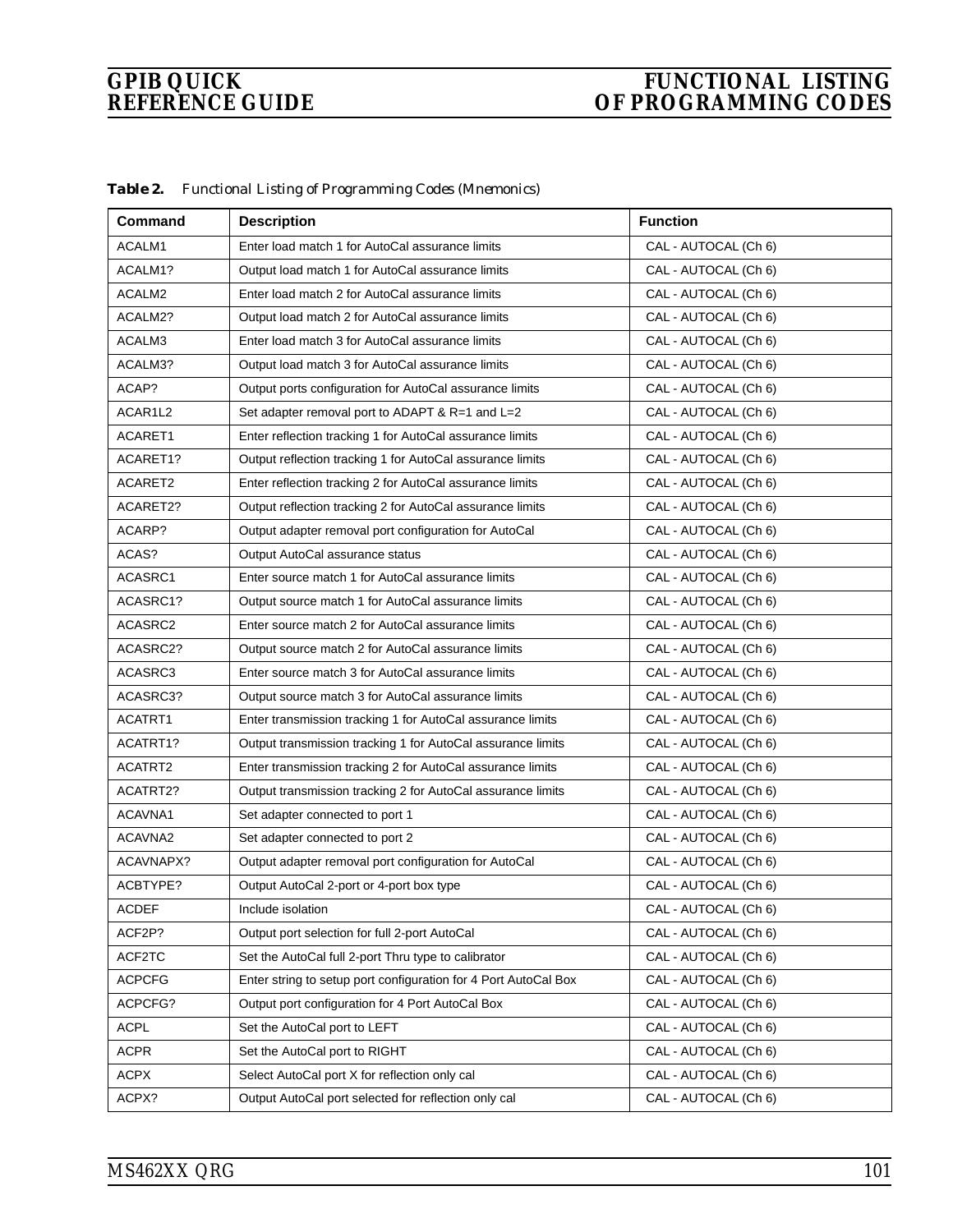| Table 2. | Functional Listing of Programming Codes (Mnemonics) |  |  |  |  |  |  |
|----------|-----------------------------------------------------|--|--|--|--|--|--|
|----------|-----------------------------------------------------|--|--|--|--|--|--|

| Command        | <b>Description</b>                                                                                   | <b>Function</b>      |
|----------------|------------------------------------------------------------------------------------------------------|----------------------|
| <b>ACPXA</b>   | Set AutoCal connected path to port X-A                                                               | CAL - AUTOCAL (Ch 6) |
| <b>ACPXB</b>   | Set AutoCal connected path to port X-B                                                               | CAL - AUTOCAL (Ch 6) |
| <b>ACPXC</b>   | Set AutoCal connected path to port X-C                                                               | CAL - AUTOCAL (Ch 6) |
| ACR1AL2        | Set adapter removal port to R=1 and ADAPT & L=2                                                      | CAL - AUTOCAL (Ch 6) |
| ACR1L2         | Set the AutoCal ports to R=1 and L=2                                                                 | CAL - AUTOCAL (Ch 6) |
| <b>ACRFL</b>   | Enter number of averaging for reflection                                                             | CAL - AUTOCAL (Ch 6) |
| ACRFL?         | Output number of averaging for reflection                                                            | CAL - AUTOCAL (Ch 6) |
| ACS11          | Set AutoCal type to S11                                                                              | CAL - AUTOCAL (Ch 6) |
| ACS11S22       | Set AutoCal type to both S11 and S22                                                                 | CAL - AUTOCAL (Ch 6) |
| ACS22          | Set AutoCal type to S22                                                                              | CAL - AUTOCAL (Ch 6) |
| ACSF2P         | Set AutoCal type to full 2-port                                                                      | CAL - AUTOCAL (Ch 6) |
| ACSF3P         | Set AutoCal type to full 3-port                                                                      | CAL - AUTOCAL (Ch 6) |
| ACSF4P         | Set AutoCal type to full 4-port                                                                      | CAL - AUTOCAL (Ch 6) |
| <b>ACSHORT</b> | Set AutoCal standard to short                                                                        | CAL - AUTOCAL (Ch 6) |
| ACSTD?         | Output AutoCal standard                                                                              | CAL - AUTOCAL (Ch 6) |
| <b>ACSTMEA</b> | Continue AutoCal Thru update                                                                         | CAL - AUTOCAL (Ch 6) |
| <b>ACTHRU</b>  | Set AutoCal standard to Thru                                                                         | CAL - AUTOCAL (Ch 6) |
| ACTHRU12T0     | Do port 1, 2 thru measurement using AutoCal THRU or omit THRU<br>depending on the port configuration | CAL - AUTOCAL (Ch 6) |
| ACTHRU12T1     | Do port 1, 2 thru measurement using TRUE THRU                                                        | CAL - AUTOCAL (Ch 6) |
| ACTHRU12X?     | Output selection of port 1, 2 thru measurement                                                       | CAL - AUTOCAL (Ch 6) |
| ACTHRU13T0     | Do port 1, 3 thru measurement using AutoCal THRU or omit THRU<br>depending on the port configuration | CAL - AUTOCAL (Ch 6) |
| ACTHRU13T1     | Do port 1, 3 thru measurement using TRUE THRU                                                        | CAL - AUTOCAL (Ch 6) |
| ACTHRU13X?     | Output selection of port 1, 3 thru measurement                                                       | CAL - AUTOCAL (Ch 6) |
| ACTHRU14T0     | Do port 1, 4 thru measurement using AutoCal THRU or omit THRU<br>depending on the port configuration | CAL - AUTOCAL (Ch 6) |
| ACTHRU14T1     | Do port 1, 4 thru measurement using TRUE THRU                                                        | CAL - AUTOCAL (Ch 6) |
| ACTHRU14X?     | Output selection of port 1, 4 thru measurement                                                       | CAL - AUTOCAL (Ch 6) |
| ACTHRU23T0     | Do port 2, 3 thru measurement using AutoCal THRU or omit THRU<br>depending on the port configuration | CAL - AUTOCAL (Ch 6) |
| ACTHRU23T1     | Do port 2, 3 thru measurement using TRUE THRU                                                        | CAL - AUTOCAL (Ch 6) |
| ACTHRU23X?     | Output selection of port 2, 3 thru measurement                                                       | CAL - AUTOCAL (Ch 6) |
| ACTHRU24T0     | Do port 2, 4 thru measurement using AutoCal THRU or omit THRU<br>depending on the port configuration | CAL - AUTOCAL (Ch 6) |
| ACTHRU24T1     | Do port 2, 4 thru measurement using TRUE THRU                                                        | CAL - AUTOCAL (Ch 6) |
| ACTHRU24X?     | Output selection of port 2, 4 thru measurement                                                       | CAL - AUTOCAL (Ch 6) |
| ACTHRU34T0     | Do port 3, 4 thru measurement using AutoCal THRU or omit THRU<br>depending on the port configuration | CAL - AUTOCAL (Ch 6) |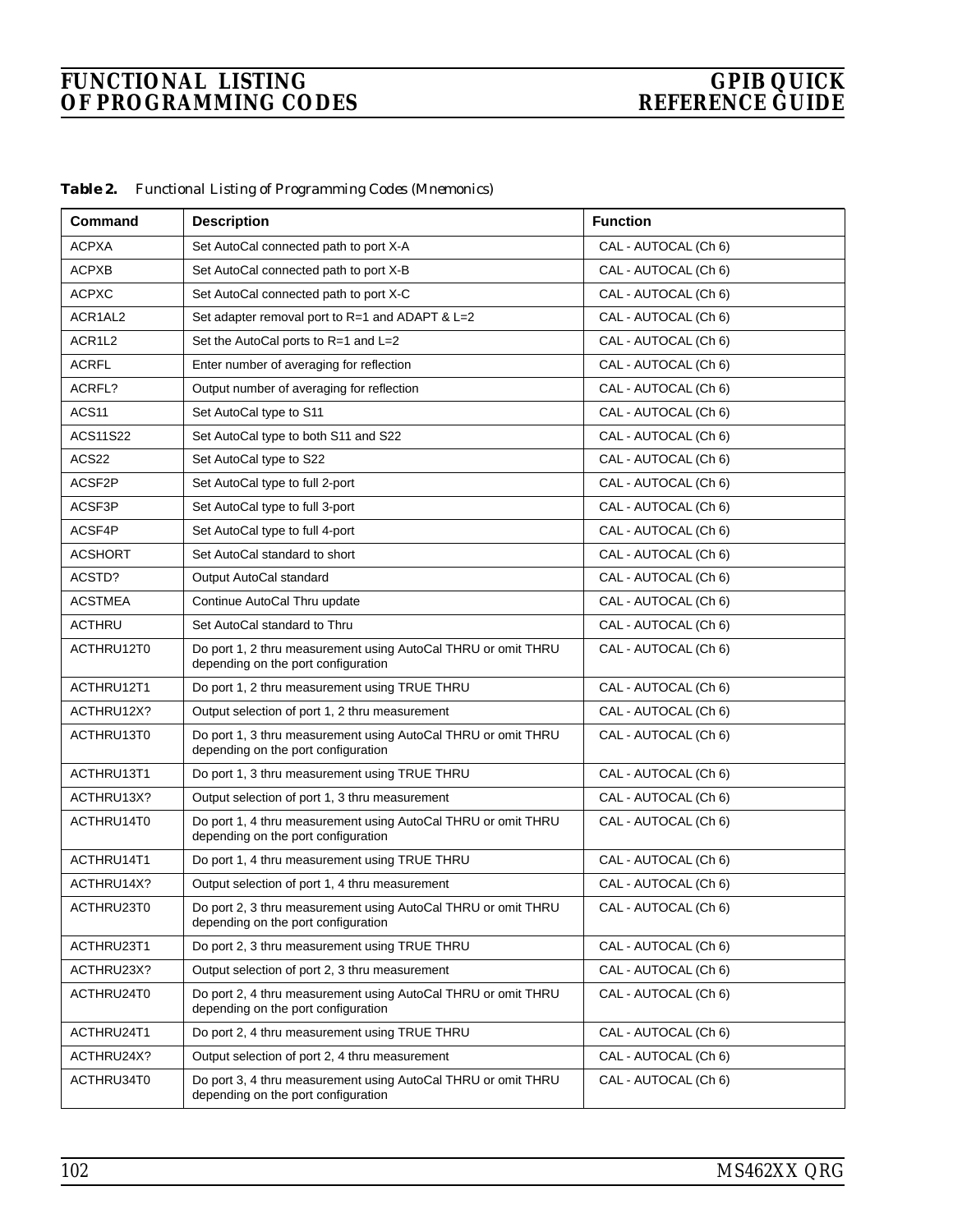| Command        | <b>Description</b>                                                                         | <b>Function</b>           |
|----------------|--------------------------------------------------------------------------------------------|---------------------------|
| ACTHRU34T1     | Do port 3, 4 thru measurement using TRUE THRU                                              | CAL - AUTOCAL (Ch 6)      |
| ACTHRU34X?     | Output selection of port 3, 4 thru measurement                                             | CAL - AUTOCAL (Ch 6)      |
| ACTOLP12       | Enter port 1, 2 thru line length for AutoCal                                               | CAL - AUTOCAL (Ch 6)      |
| ACTOLP12?      | Output port 1, 2 thru offset length for AutoCal                                            | CAL - AUTOCAL (Ch 6)      |
| ACTOLP13       | Enter port 1, 3 thru line length for AutoCal                                               | CAL - AUTOCAL (Ch 6)      |
| ACTOLP13?      | Output port 1, 3 thru offset length for AutoCal                                            | CAL - AUTOCAL (Ch 6)      |
| ACTOLP14       | Enter port 1, 4 thru line length for AutoCal                                               | CAL - AUTOCAL (Ch 6)      |
| ACTOLP14?      | Output port 1, 4 thru offset length for AutoCal                                            | CAL - AUTOCAL (Ch 6)      |
| ACTOLP23       | Enter port 2, 3 thru line length for AutoCal                                               | CAL - AUTOCAL (Ch 6)      |
| ACTOLP23?      | Output port 2, 3 thru offset length for AutoCal                                            | CAL - AUTOCAL (Ch 6)      |
| ACTOLP24       | Enter port 2, 4 thru line length for AutoCal                                               | CAL - AUTOCAL (Ch 6)      |
| ACTOLP24?      | Output port 2, 4 thru offset length for AutoCal                                            | CAL - AUTOCAL (Ch 6)      |
| ACTOLP34       | Enter port 3, 4 thru line length for AutoCal                                               | CAL - AUTOCAL (Ch 6)      |
| ACTOLP34?      | Output port 3, 4 thru offset length for AutoCal                                            | CAL - AUTOCAL (Ch 6)      |
| <b>ACTUAVG</b> | Enter number of averaging for AutoCal Thru update                                          | CAL - AUTOCAL (Ch 6)      |
| ACTUAVG?       | Output number of averaging for AutoCal Thru update                                         | CAL - AUTOCAL (Ch 6)      |
| <b>ACTULS</b>  | Apply last Thru update calibration setup                                                   | CAL - AUTOCAL (Ch 6)      |
| ACX?           | Output AutoCal type                                                                        | CAL - AUTOCAL (Ch 6)      |
| <b>BEGAC</b>   | Initialize an AutoCal measurement                                                          | CAL - AUTOCAL (Ch 6)      |
| <b>BEGACA</b>  | Start AutoCal assurance                                                                    | CAL - AUTOCAL (Ch 6)      |
| <b>BEGCH</b>   | Start AutoCal characterization                                                             | CAL - AUTOCAL (Ch 6)      |
| <b>BEGTU</b>   | Start AutoCal Thru update                                                                  | CAL - AUTOCAL (Ch 6)      |
| <b>IACCHAR</b> | Input AutoCal characterization data from the GPIB                                          | CAL - AUTOCAL (Ch 6)      |
| <b>OACCHAR</b> | Output AutoCal characterization data to the GPIB                                           | CAL - AUTOCAL (Ch 6)      |
| OACCSER2P      | Output the AutoCal characterization serial number for 2-port AutoCal                       | CAL - AUTOCAL (Ch 6)      |
| OACCSER4P      | Output the AutoCal characterization serial number for 4-port AutoCal                       | CAL - AUTOCAL (Ch 6)      |
| <b>OACSER</b>  | Output AutoCal box serial number                                                           | CAL - AUTOCAL (Ch 6)      |
| <b>OACTYPE</b> | Output AutoCal box type                                                                    | CAL - AUTOCAL (Ch 6)      |
| <b>FXAPL</b>   | Apply Flexible Cal                                                                         | CAL - FLEXIBLE CAL (Ch 6) |
| FXP1T?         | Query Port 1 selection for Flexible Cal                                                    | CAL - FLEXIBLE CAL (Ch 6) |
| FXP1T0         | Turns off Port 1 selection. Do not apply correction to any<br>S-parameter involving port 1 | CAL - FLEXIBLE CAL (Ch 6) |
| FXP1T1         | Turns on Port 1 selection. Correct S11. If in full term cal input method                   | CAL - FLEXIBLE CAL (Ch 6) |
| FXP2T?         | Query Port 2 selection for Flexible Cal.                                                   | CAL - FLEXIBLE CAL (Ch 6) |
| FXP2T0         | Turns off Port 2 selection. Do not apply correction to any<br>S-parameter involving port 2 | CAL - FLEXIBLE CAL (Ch 6) |
| FXP2T1         | Turns on Port 2 selection. Correct S22. If in full term cal input method                   | CAL - FLEXIBLE CAL (Ch 6) |
| FXP3T?         | Query Port 3 selection for Flexible Cal                                                    | CAL - FLEXIBLE CAL (Ch 6) |

*Table 2. Functional Listing of Programming Codes (Mnemonics)*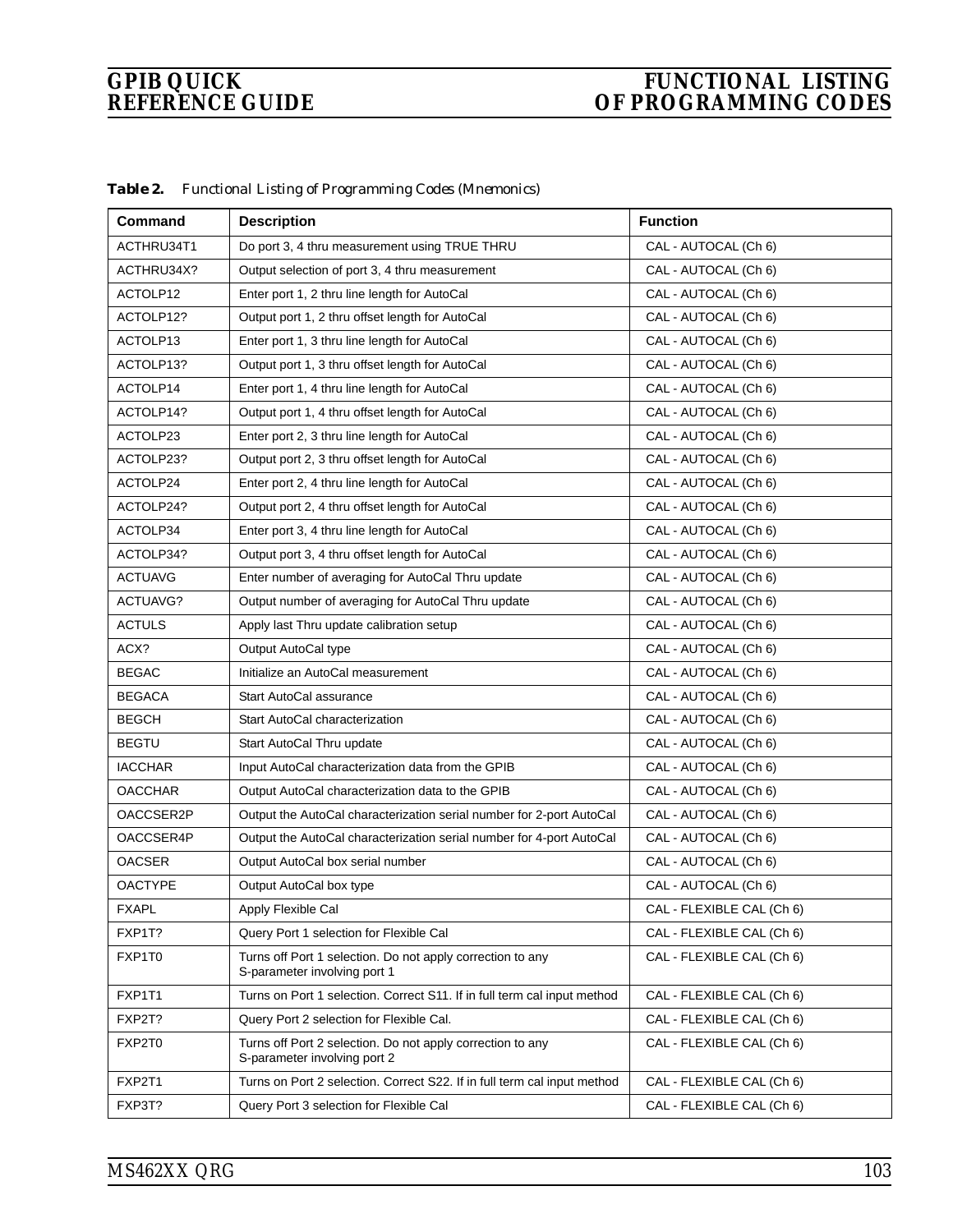| <i>Table 2.</i> | Functional Listing of Programming Codes (Mnemonics) |  |  |  |  |  |  |
|-----------------|-----------------------------------------------------|--|--|--|--|--|--|
|-----------------|-----------------------------------------------------|--|--|--|--|--|--|

| Command        | <b>Description</b>                                                                         | <b>Function</b>           |
|----------------|--------------------------------------------------------------------------------------------|---------------------------|
| FXP3T0         | Turns off Port 3 selection. Do not apply correction to any<br>S-parameter involving port 3 | CAL - FLEXIBLE CAL (Ch 6) |
| FXP3T1         | Turns on Port 3 selection. Correct S33. If in full term cal input method                   | CAL - FLEXIBLE CAL (Ch 6) |
| CDFXCALTP?     | Output Flexible Cal calibration type                                                       | CAL - FLEXIBLE CAL (Ch 6) |
| CFFX?          | Query Flexible Cal define mode                                                             | CAL - FLEXIBLE CAL (Ch 6) |
| CFXI?          | Output Flexible Cal input method                                                           | CAL - FLEXIBLE CAL (Ch 6) |
| <b>CFXICU</b>  | Select Flexible Customize Cal                                                              | CAL - FLEXIBLE CAL (Ch 6) |
| <b>CFXIFU</b>  | Select Flexible Full Term Cal                                                              | CAL - FLEXIBLE CAL (Ch 6) |
| <b>CFXIRF</b>  | Select Flexible Reflection Cal                                                             | CAL - FLEXIBLE CAL (Ch 6) |
| <b>CONFX</b>   | Turn flexible error correction on                                                          | CAL - FLEXIBLE CAL (Ch 6) |
| CONFX?         | Output flexible error correction on/off status                                             | CAL - FLEXIBLE CAL (Ch 6) |
| EX2RF0         | Turn external source 2 rf off                                                              | CAL - FLEXIBLE CAL (Ch 6) |
| EX2RF1         | Turn external source 2 rf on                                                               | CAL - FLEXIBLE CAL (Ch 6) |
| EX3RF0         | Turn external source 3 rf off                                                              | CAL - FLEXIBLE CAL (Ch 6) |
| EX3RF1         | Turn external source 3 rf on                                                               | CAL - FLEXIBLE CAL (Ch 6) |
| EX4RF0         | Turn external source 4 rf off                                                              | CAL - FLEXIBLE CAL (Ch 6) |
| EX4RF1         | Turn external source 4 rf on                                                               | CAL - FLEXIBLE CAL (Ch 6) |
| FXP4T?         | Query Port 4 selection for Flexible Cal                                                    | CAL - FLEXIBLE CAL (Ch 6) |
| FXP4T0         | Turns off Port 4 selection. Do not apply correction to any<br>S-parameter involving port 4 | CAL - FLEXIBLE CAL (Ch 6) |
| FXP4T1         | Turns on Port 4 selection. Correct S44. If in full term cal input method                   | CAL - FLEXIBLE CAL (Ch 6) |
| <b>FXS11T?</b> | Output S11 selection on/off                                                                | CAL - FLEXIBLE CAL (Ch 6) |
| <b>FXS11T0</b> | Turn off S11 selection for Flexible Cal                                                    | CAL - FLEXIBLE CAL (Ch 6) |
| <b>FXS11T1</b> | Turn on S11 selection for Flexible Cal                                                     | CAL - FLEXIBLE CAL (Ch 6) |
| <b>FXS12T?</b> | Output S12 selection on/off                                                                | CAL - FLEXIBLE CAL (Ch 6) |
| <b>FXS12T0</b> | Turn off S12 selection for Flexible Cal                                                    | CAL - FLEXIBLE CAL (Ch 6) |
| <b>FXS12T1</b> | Turn on S12 selection for Flexible Cal                                                     | CAL - FLEXIBLE CAL (Ch 6) |
| <b>FXS13T?</b> | Output S13 selection on/off                                                                | CAL - FLEXIBLE CAL (Ch 6) |
| <b>FXS13T0</b> | Turn off S13 selection for Flexible Cal                                                    | CAL - FLEXIBLE CAL (Ch 6) |
| <b>FXS13T1</b> | Turn on S13 selection for Flexible Cal                                                     | CAL - FLEXIBLE CAL (Ch 6) |
| <b>FXS14T?</b> | Output S14 selection on/off                                                                | CAL - FLEXIBLE CAL (Ch 6) |
| <b>FXS14T0</b> | Turn off S14 selection for Flexible Cal                                                    | CAL - FLEXIBLE CAL (Ch 6) |
| <b>FXS14T1</b> | Turn on S14 selection for Flexible Cal                                                     | CAL - FLEXIBLE CAL (Ch 6) |
| <b>FXS21T?</b> | Output S21 selection on/off                                                                | CAL - FLEXIBLE CAL (Ch 6) |
| <b>FXS21T0</b> | Turn off S21 selection for Flexible Cal                                                    | CAL - FLEXIBLE CAL (Ch 6) |
| <b>FXS21T1</b> | Turn on S21 selection for Flexible Cal                                                     | CAL - FLEXIBLE CAL (Ch 6) |
| <b>FXS22T?</b> | Output S22 selection on/off                                                                | CAL - FLEXIBLE CAL (Ch 6) |
| <b>FXS22T0</b> | Turn off S22 selection for Flexible Cal                                                    | CAL - FLEXIBLE CAL (Ch 6) |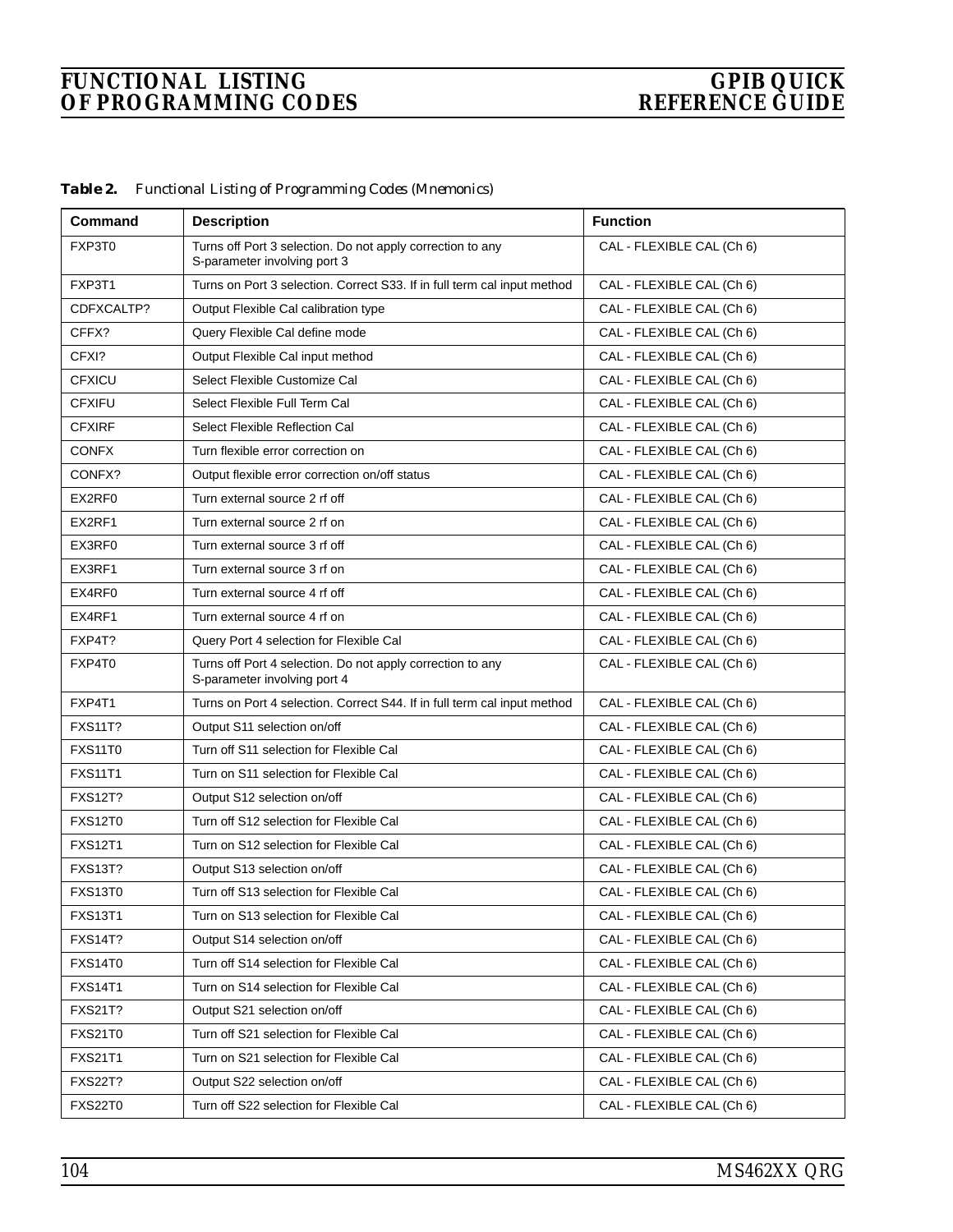| Command         | <b>Description</b>                                               | <b>Function</b>           |
|-----------------|------------------------------------------------------------------|---------------------------|
| <b>FXS22T1</b>  | Turn on S22 selection for Flexible Cal                           | CAL - FLEXIBLE CAL (Ch 6) |
| <b>FXS23T?</b>  | Output S23 selection on/off                                      | CAL - FLEXIBLE CAL (Ch 6) |
| <b>FXS23T0</b>  | Turn off S23 selection for Flexible Cal                          | CAL - FLEXIBLE CAL (Ch 6) |
| <b>FXS23T1</b>  | Turn on S23 selection for Flexible Cal                           | CAL - FLEXIBLE CAL (Ch 6) |
| <b>FXS24T?</b>  | Output S24 selection on/off                                      | CAL - FLEXIBLE CAL (Ch 6) |
| <b>FXS24T0</b>  | Turn off S24 selection for Flexible Cal                          | CAL - FLEXIBLE CAL (Ch 6) |
| <b>FXS24T1</b>  | Turn on S24 selection for Flexible Cal                           | CAL - FLEXIBLE CAL (Ch 6) |
| <b>FXS31T?</b>  | Output S31 selection on/off                                      | CAL - FLEXIBLE CAL (Ch 6) |
| <b>FXS31T0</b>  | Turn off S31 selection for Flexible Cal                          | CAL - FLEXIBLE CAL (Ch 6) |
| <b>FXS31T1</b>  | Turn on S31 selection for Flexible Cal                           | CAL - FLEXIBLE CAL (Ch 6) |
| <b>FXS32T?</b>  | Output S32 selection on/off                                      | CAL - FLEXIBLE CAL (Ch 6) |
| <b>FXS32T0</b>  | Turn off S32 selection for Flexible Cal                          | CAL - FLEXIBLE CAL (Ch 6) |
| <b>FXS32T1</b>  | Turn on S32 selection for Flexible Cal                           | CAL - FLEXIBLE CAL (Ch 6) |
| <b>FXS33T?</b>  | Output S33 selection on/off                                      | CAL - FLEXIBLE CAL (Ch 6) |
| FXS33T0         | Turn off S33 selection for Flexible Cal                          | CAL - FLEXIBLE CAL (Ch 6) |
| <b>FXS33T1</b>  | Turn on S33 selection for Flexible Cal                           | CAL - FLEXIBLE CAL (Ch 6) |
| <b>FXS34T?</b>  | Output S34 selection on/off                                      | CAL - FLEXIBLE CAL (Ch 6) |
| <b>FXS34T0</b>  | Turn off S34 selection for Flexible Cal                          | CAL - FLEXIBLE CAL (Ch 6) |
| <b>FXS34T1</b>  | Turn on S34 selection for Flexible Cal                           | CAL - FLEXIBLE CAL (Ch 6) |
| <b>FXS41T?</b>  | Output S41 selection on/off                                      | CAL - FLEXIBLE CAL (Ch 6) |
| <b>FXS41T0</b>  | Turn off S41 selection for Flexible Cal                          | CAL - FLEXIBLE CAL (Ch 6) |
| <b>FXS41T1</b>  | Turn on S41 selection for Flexible Cal                           | CAL - FLEXIBLE CAL (Ch 6) |
| <b>FXS42T?</b>  | Output S42 selection on/off                                      | CAL - FLEXIBLE CAL (Ch 6) |
| <b>FXS42T0</b>  | Turn off S42 selection for Flexible Cal                          | CAL - FLEXIBLE CAL (Ch 6) |
| <b>FXS42T1</b>  | Turn on S42 selection for Flexible Cal                           | CAL - FLEXIBLE CAL (Ch 6) |
| <b>FXS43T?</b>  | Output S43 selection on/off                                      | CAL - FLEXIBLE CAL (Ch 6) |
| <b>FXS43T0</b>  | Turn off S43 selection for Flexible Cal                          | CAL - FLEXIBLE CAL (Ch 6) |
| <b>FXS43T1</b>  | Turn on S43 selection for Flexible Cal                           | CAL - FLEXIBLE CAL (Ch 6) |
| <b>FXS44T?</b>  | Output S44 selection on/off                                      | CAL - FLEXIBLE CAL (Ch 6) |
| <b>FXS44T0</b>  | Turn off S44 selection for Flexible Cal                          | CAL - FLEXIBLE CAL (Ch 6) |
| <b>FXS44T1</b>  | Turn on S44 selection for Flexible Cal                           | CAL - FLEXIBLE CAL (Ch 6) |
| <b>FXSOFF</b>   | Turn off all the S-parameters when Flexible Cal is being applied | CAL - FLEXIBLE CAL (Ch 6) |
| <b>FXSON</b>    | Turn on all the S-parameters when Flexible Cal is being applied  | CAL - FLEXIBLE CAL (Ch 6) |
| CH <sub>1</sub> | Make channel 1 the active channel                                | CH (Ch 5)                 |
| CH <sub>2</sub> | Make channel 2 the active channel                                | CH (Ch 5)                 |
| CH <sub>3</sub> | Make channel 3 the active channel                                | CH (Ch 5)                 |
| CH <sub>4</sub> | Make channel 4 the active channel                                | CH (Ch 5)                 |

*Table 2. Functional Listing of Programming Codes (Mnemonics)*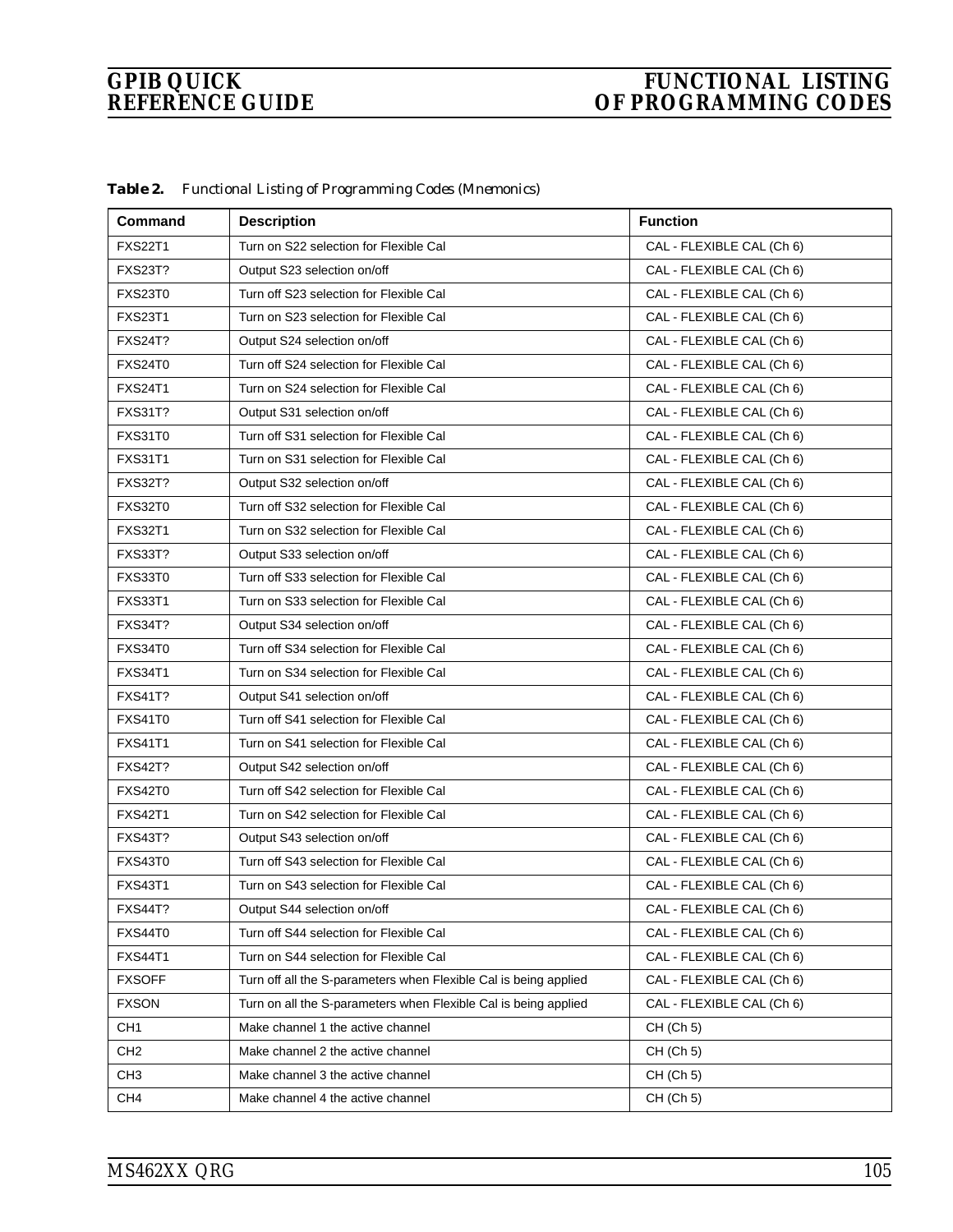|  | Table 2. Functional Listing of Programming Codes (Mnemonics) |  |  |  |  |  |  |
|--|--------------------------------------------------------------|--|--|--|--|--|--|
|--|--------------------------------------------------------------|--|--|--|--|--|--|

| Command          | <b>Description</b>                                                               | <b>Function</b>  |
|------------------|----------------------------------------------------------------------------------|------------------|
| CHX?             | Output active channel number                                                     | CH (Ch 5)        |
| <b>RTL</b>       | Return to local                                                                  | CLR/LOCAL (Ch 9) |
| ADDSRC2          | Enter external source 2 GPIB address                                             | CONFIG (Ch 5)    |
| ADDSRC2?         | Output external source 2 GPIB address                                            | CONFIG (Ch 5)    |
| ADDSRC3          | Enter external source 3 GPIB address                                             | CONFIG (Ch 5)    |
| ADDSRC3?         | Output external source 3 GPIB address                                            | CONFIG (Ch 5)    |
| ADDSRC4          | Enter external source 4 GPIB address                                             | CONFIG (Ch 5)    |
| ADDSRC4?         | Output external source 4 GPIB address                                            | CONFIG (Ch 5)    |
| AH <sub>0</sub>  | Turn automatic DUT protection off                                                | CONFIG (Ch 5)    |
| AH1              | Turn automatic DUT protection on                                                 | CONFIG (Ch 5)    |
| AHX?             | Output automatic DUT protection on/off status                                    | CONFIG (Ch 5)    |
| BH <sub>0</sub>  | Turn bias off while in hold                                                      | CONFIG (Ch 5)    |
| BH <sub>1</sub>  | Turn bias on while in hold                                                       | CONFIG (Ch 5)    |
| BHX?             | Output bias on/off during hold status                                            | CONFIG (Ch 5)    |
| <b>CWP</b>       | Enter number of points drawn in CW                                               | CONFIG (Ch 5)    |
| CWP?             | Output number of points drawn in CW                                              | CONFIG (Ch 5)    |
| <b>EDADD</b>     | Select add on to network for embedding/de-embedding                              | CONFIG (Ch 5)    |
| EDADD?           | Output Add on to Network or Modify Last Network for<br>embedding/de-embedding    | CONFIG (Ch 5)    |
| EDE?             | Output Embedding/De-embedding Mode status                                        | CONFIG (Ch 5)    |
| EDE <sub>0</sub> | Turn Embedding/De-embedding Mode off                                             | CONFIG (Ch 5)    |
| EDE1             | Turn Embedding/De-embedding Mode on                                              | CONFIG (Ch 5)    |
| <b>EDEAIR</b>    | Select air as dielectric type for T-line section                                 | CONFIG (Ch 5)    |
| <b>EDEAPP</b>    | Apply Embedding/De-embedding Network                                             | CONFIG (Ch 5)    |
| <b>EDECAP</b>    | Enter capacitance for LC circuit                                                 | CONFIG (Ch 5)    |
| EDECAP?          | Output capacitance for LC circuit                                                | CONFIG (Ch 5)    |
| EDECAP4P1        | Enter capacitance 1 for circuit topology in four port<br>embedding/de-embedding  | CONFIG (Ch 5)    |
| EDECAP4P1?       | Output capacitance 1 for circuit topology in four port<br>embedding/de-embedding | CONFIG (Ch 5)    |
| EDECAP4P2        | Enter capacitance 2 for circuit topology in four port<br>embedding/de-embedding  | CONFIG (Ch 5)    |
| EDECAP4P2?       | Output capacitance 2 for circuit topology in four port<br>embedding/de-embedding | CONFIG (Ch 5)    |
| EDECKT?          | Output embedding/de-embedding network generation method<br>selection             | CONFIG (Ch 5)    |
| <b>EDECPLS</b>   | Select C(P)-L(S) as LC circuit type                                              | CONFIG (Ch 5)    |
| <b>EDECSCP</b>   | Select C(S)-L(P) as LC circuit type                                              | CONFIG (Ch 5)    |
| <b>EDECSLP</b>   | Select C(S)-L(P) as LC circuit type                                              | CONFIG (Ch 5)    |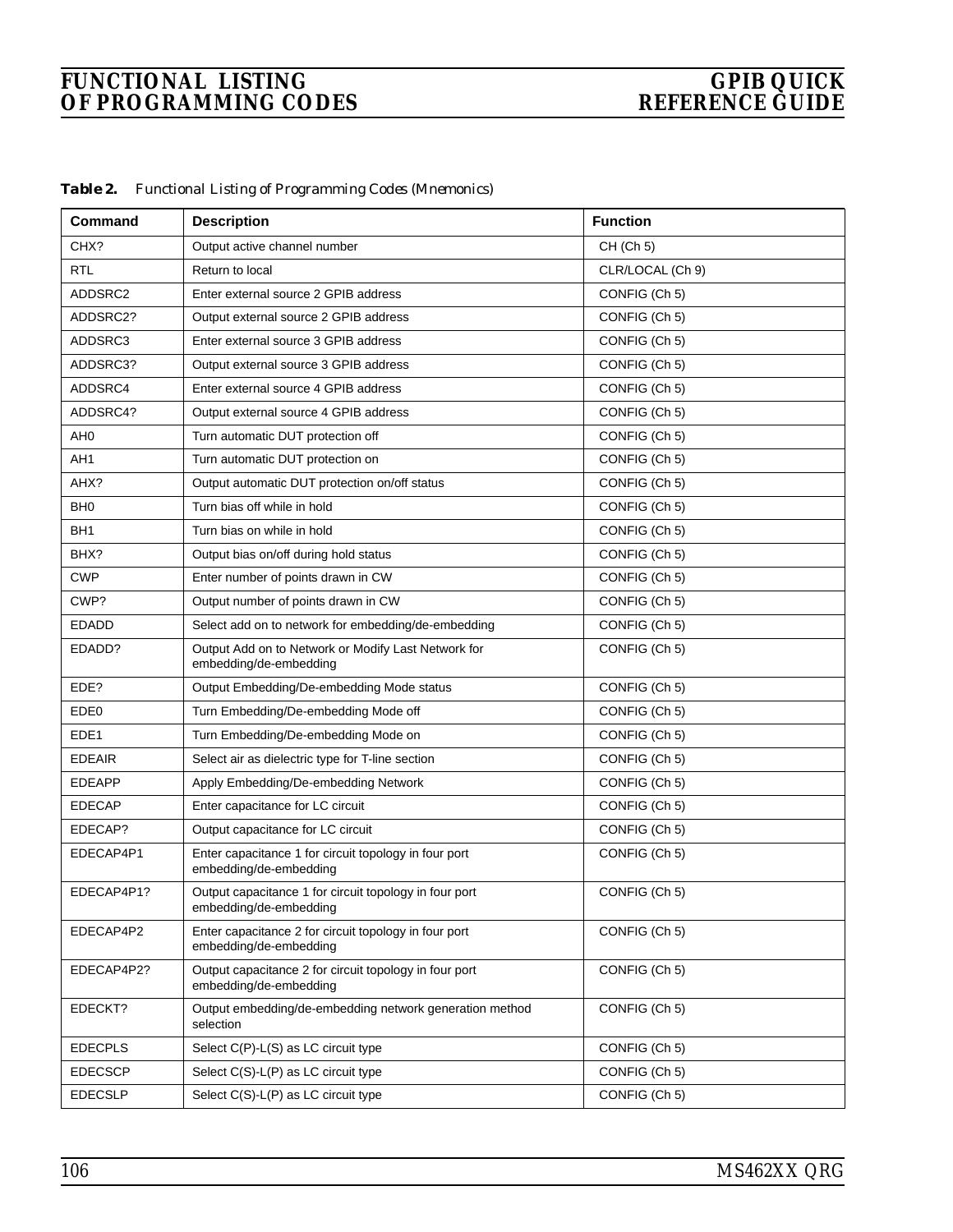| <b>Command</b>   | <b>Description</b>                                                                  | <b>Function</b> |
|------------------|-------------------------------------------------------------------------------------|-----------------|
| EDECSLP4P        |                                                                                     |                 |
|                  | Select C(S)-L(P) as the LC circuit type for the 4-port circuit                      | CONFIG (Ch 5)   |
| EDED             | Select de-embedding as embedding/de-embedding method                                | CONFIG (Ch 5)   |
| <b>EDEDEF</b>    | Define embedding/de-embedding network                                               | CONFIG (Ch 5)   |
| EDEDEF?          | Output apply or define embedding/de-embedding network                               | CONFIG (Ch 5)   |
| <b>EDEDIEL</b>   | Enter relative dielectric for T-line section                                        | CONFIG (Ch 5)   |
| EDEDIEL?         | Output relative dielectric for T-line section                                       | CONFIG (Ch 5)   |
| EDEDT?           | Output dielectric type for T-line section                                           | CONFIG (Ch 5)   |
| EDEDUT?          | Output device type selection for embedding/de-embeddin                              | CONFIG (Ch 5)   |
| EDEDUT2          | Select 2-port test device for embedding/de-embedding                                | CONFIG (Ch 5)   |
| EDEDUT3          | Select 3-port test device for embedding/de-embedding                                | CONFIG (Ch 5)   |
| EDEDUT4          | Select 4-port test device for embedding/de-embedding                                | CONFIG (Ch 5)   |
| <b>EDEE</b>      | Select embedding as embedding/de-embedding method                                   | CONFIG (Ch 5)   |
| EDEED?           | Output embedding/de-embedding method selection                                      | CONFIG (Ch 5)   |
| <b>EDEIMP</b>    | Enter impedance for T-line section                                                  | CONFIG (Ch 5)   |
| EDEIMP?          | Output impedance for T-line section                                                 | CONFIG (Ch 5)   |
| <b>EDEIND</b>    | Enter inductance for LC circuit                                                     | CONFIG (Ch 5)   |
| EDEIND?          | Output inductance for LC circuit                                                    | CONFIG (Ch 5)   |
| EDEIND4P         | Enter inductance for circuit topology in four port<br>embedding/de-embedding        | CONFIG (Ch 5)   |
| EDEIND4P?        | Output inductance for circuit topology in four port<br>embedding/de-embedding       | CONFIG (Ch 5)   |
| EDEIND4P2        | Enter Inductance 2 for the circuit topology in four-port<br>embedding/de-embedding  | CONFIG (Ch 5)   |
| EDEIND4P2?       | Output Inductance 2 for the circuit topology in four-port<br>embedding/de-embedding | CONFIG (Ch 5)   |
| <b>EDELC</b>     | Select LC circuit as embedding/de-embedding network generation<br>method            | CONFIG (Ch 5)   |
| EDELC?           | Output LC circuit type selection                                                    | CONFIG (Ch 5)   |
| EDELC4P?         | Outputs the four-port LC circuit type selection                                     | CONFIG (Ch 5)   |
| <b>EDELEN</b>    | Enter length for T-line section                                                     | CONFIG (Ch 5)   |
| EDELEN?          | Output length for T-line section                                                    | CONFIG (Ch 5)   |
| <b>EDELOS</b>    | Enter loss for T-line section                                                       | CONFIG (Ch 5)   |
| EDELOS?          | Output loss for T-line section                                                      | CONFIG (Ch 5)   |
| <b>EDELPCS</b>   | Select L(P)-C(S) as LC circuit type                                                 | CONFIG (Ch 5)   |
| <b>EDELSCP</b>   | Select L(S)-C(P) as LC circuit type                                                 | CONFIG (Ch 5)   |
| EDELSCP4P        | Select $L(S)$ -C(P) as the LC circuit type for the four-port circuit                | CONFIG (Ch 5)   |
| <b>EDEMIC</b>    | Select microporous teflon as dielectric type for T-line                             | CONFIG (Ch 5)   |
| <b>EDEMODIFY</b> | Select Modify Last Network for embedding/de-embedding                               | CONFIG (Ch 5)   |
| <b>EDEOTH</b>    | Select Other as dielectric type for T-line section                                  | CONFIG (Ch 5)   |

*Table 2. Functional Listing of Programming Codes (Mnemonics)*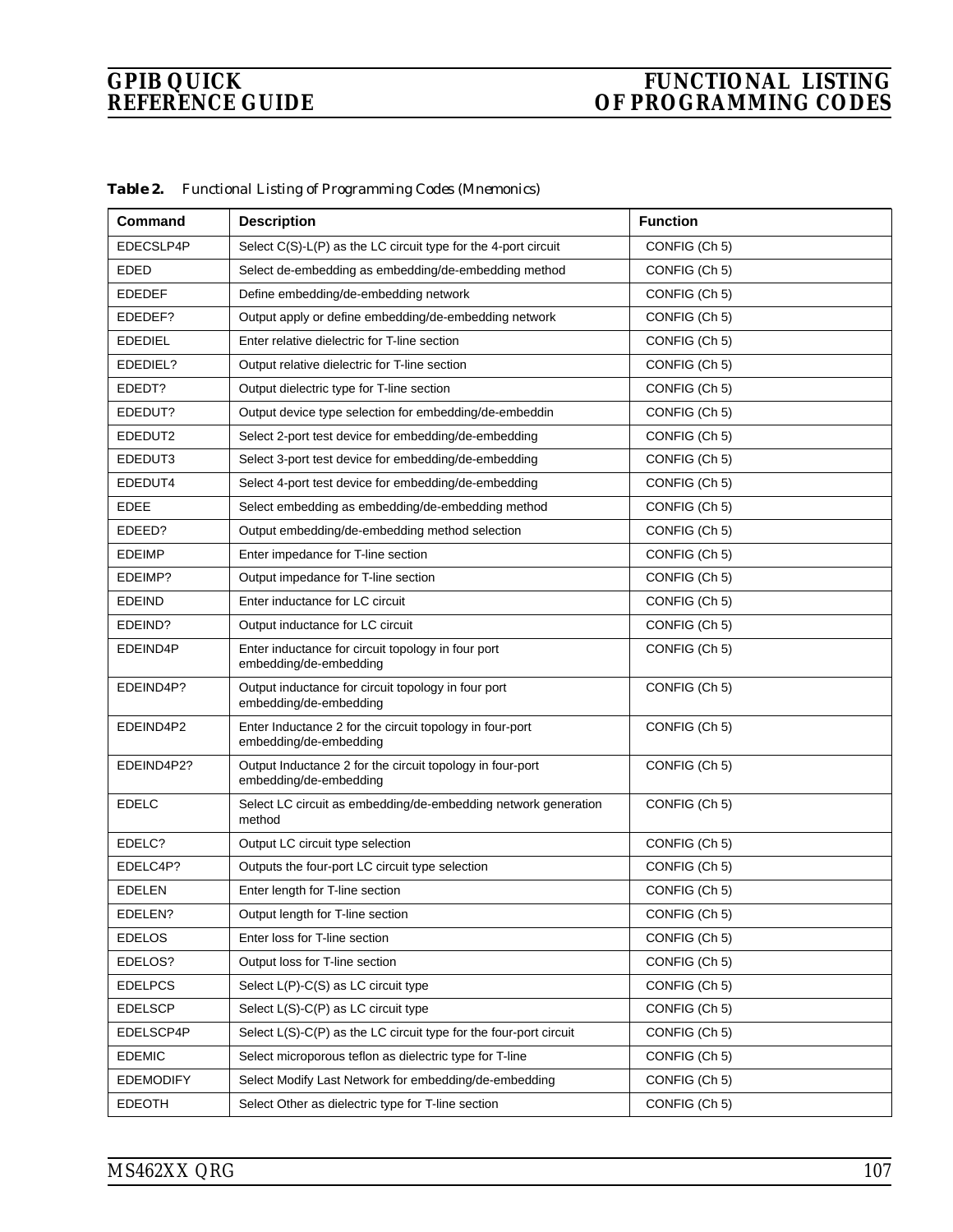| Table 2. | Functional Listing of Programming Codes (Mnemonics) |  |  |  |  |  |  |
|----------|-----------------------------------------------------|--|--|--|--|--|--|
|----------|-----------------------------------------------------|--|--|--|--|--|--|

| Command           | <b>Description</b>                                                       | <b>Function</b> |
|-------------------|--------------------------------------------------------------------------|-----------------|
| <b>EDEPOLY</b>    | Select Polyethylene as dielectric type for T-line section                | CONFIG (Ch 5)   |
| EDEPORT?          | Output active port number for embedding/de-embedding                     | CONFIG (Ch 5)   |
| EDEPORT1          | Select port 1 for embedding/de-embedding                                 | CONFIG (Ch 5)   |
| EDEPORT12         | Select port 1 and port 2 for embedding/de-embedding                      | CONFIG (Ch 5)   |
| EDEPORT2          | Select port 2 for embedding/de-embedding                                 | CONFIG (Ch 5)   |
| EDEPORT23         | Select port 2 and port 3 for embedding/de-embedding                      | CONFIG (Ch 5)   |
| EDEPORT3          | Select port 3 for embedding/de-embedding                                 | CONFIG (Ch 5)   |
| EDEPORT34         | Select port 3 and port 4 for embedding/de-embedding                      | CONFIG (Ch 5)   |
| EDEPORT4          | Select port 4 for embedding/de-embedding                                 | CONFIG (Ch 5)   |
| <b>EDERST</b>     | Reset all ports reference plane for embedding/de-embedding               | CONFIG (Ch 5)   |
| <b>EDETEF</b>     | Select teflon as dielectric type for T-line section                      | CONFIG (Ch 5)   |
| <b>EDETIME</b>    | Enter time for T-line section                                            | CONFIG (Ch 5)   |
| EDETIME?          | Output time for T-line section                                           | CONFIG (Ch 5)   |
| <b>EDETLINE</b>   | Select T-line section as embedding/de-embedding network                  | CONFIG (Ch 5)   |
| FHI               | Set data points to 1601                                                  | CONFIG (Ch 5)   |
| FLO               | Set data points to 101                                                   | CONFIG (Ch 5)   |
| <b>FME</b>        | Set data points to 401                                                   | CONFIG (Ch 5)   |
| <b>FOF</b>        | Blank frequency information                                              | CONFIG (Ch 5)   |
| <b>FON</b>        | Display frequency information                                            | CONFIG (Ch 5)   |
| FOX?              | Output frequency information on/off status                               | CONFIG (Ch 5)   |
| IMPCOMPU?         | Output computation method selection for impedance transformation         | CONFIG (Ch 5)   |
| <b>IMPPORT</b>    | Enter port number as active for impedance transformation                 | CONFIG (Ch 5)   |
| IMPPORT?          | Output active port number for impedance transformation                   | CONFIG (Ch 5)   |
| <b>IMPPOWER</b>   | Select power-wave as computation method for impedance<br>transformation  | CONFIG (Ch 5)   |
| <b>IMPPSEUDO</b>  | Select pseudo-wave as computation method for impedance<br>transformation | CONFIG (Ch 5)   |
| IMPREACT          | Enter reactive term for impedance transformation                         | CONFIG (Ch 5)   |
| <b>IMPREACT?</b>  | Output reactiv term for impedance transformation                         | CONFIG (Ch 5)   |
| <b>IMPRESIST</b>  | Enter resistive term for impedance transformation                        | CONFIG (Ch 5)   |
| <b>IMPRESIST?</b> | Output resistive term for impedance transformation                       | CONFIG (Ch 5)   |
| IMPTS?            | Output impedance transformation mode status                              | CONFIG (Ch 5)   |
| <b>IMPTS0</b>     | Turn impedance transformation mode off                                   | CONFIG (Ch 5)   |
| <b>IMPTS1</b>     | Turn impedance transformation mode on                                    | CONFIG (Ch 5)   |
| <b>NP101</b>      | Set data points to 101                                                   | CONFIG (Ch 5)   |
| <b>NP15</b>       | Set data points to 15                                                    | CONFIG (Ch 5)   |
| NP1601            | Set data points to 1601                                                  | CONFIG (Ch 5)   |
| <b>NP201</b>      | Set data points to 201                                                   | CONFIG (Ch 5)   |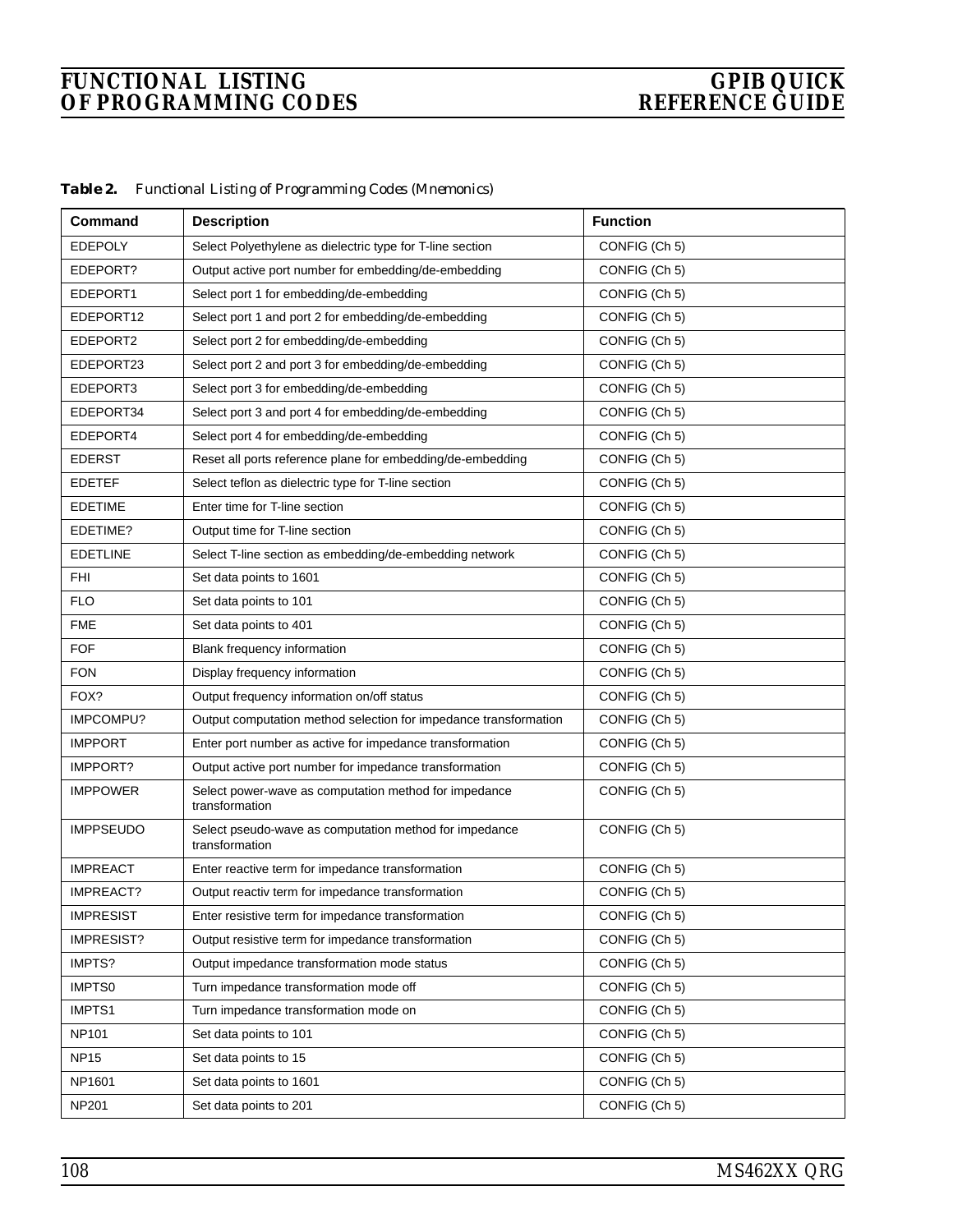| Command          | <b>Description</b>                                      | <b>Function</b> |
|------------------|---------------------------------------------------------|-----------------|
| NP <sub>3</sub>  | Set data points to 3                                    | CONFIG (Ch 5)   |
| NP401            | Set data points to 401                                  | CONFIG (Ch 5)   |
| <b>NP51</b>      | Set data points to 51                                   | CONFIG (Ch 5)   |
| NP801            | Set data points to 801                                  | CONFIG (Ch 5)   |
| <b>OEDELOG</b>   | Output current EDE log                                  | CONFIG (Ch 5)   |
| <b>ONP</b>       | Output number of points currently being measured        | CONFIG (Ch 5)   |
| PEDELOG          | Print current EDE log                                   | CONFIG (Ch 5)   |
| RH <sub>0</sub>  | Select RF off in hold mode                              | CONFIG (Ch 5)   |
| RH <sub>1</sub>  | Select RF on in hold                                    | CONFIG (Ch 5)   |
| RHX?             | Output RF on/off during hold status                     | CONFIG (Ch 5)   |
| RT?              | Output ripples testing enable status                    | CONFIG (Ch 5)   |
| R <sub>T0</sub>  | Turn ripples testing off                                | CONFIG (Ch 5)   |
| RT <sub>1</sub>  | Turn ripples testing on                                 | CONFIG (Ch 5)   |
| <b>RTVAL</b>     | Enter ripples testing value                             | CONFIG (Ch 5)   |
| RTVAL?           | Output ripples testing value                            | CONFIG (Ch 5)   |
| SIS <sub>0</sub> | Turn off simultaneous internal sources mode             | CONFIG (Ch 5)   |
| SIS <sub>1</sub> | Turn on simultaneous internal sources mode              | CONFIG (Ch 5)   |
| SIS2CWF          | Enter internal source 2 CW frequency and turn CW on     | CONFIG (Ch 5)   |
| SIS2CWF?         | Output internal source 2 CW frequency                   | CONFIG (Ch 5)   |
| SIS2CWOFF        | Turn internal source 2 CW off                           | CONFIG (Ch 5)   |
| SIS2CWON         | Turn internal source 2 CW on at current CW frequency    | CONFIG (Ch 5)   |
| SIS2CWON?        | Output internal source 2 CW on/off status               | CONFIG (Ch 5)   |
| SIS2OFF          | Enter internal source 2 offset from source 1 frequency  | CONFIG (Ch 5)   |
| SIS2OFF?         | Output internal source 2 offset from source 1 frequency | CONFIG (Ch 5)   |
| SISX?            | Output simultaneous internal sources mode on/off        | CONFIG (Ch 5)   |
| SRC1AC?          | Output source 1 active/inactive status                  | CONFIG (Ch 5)   |
| SRC2?            | Output external source 2 existence information          | CONFIG (Ch 5)   |
| SRC2AC           | Select source 2 as active                               | CONFIG (Ch 5)   |
| SRC2AC?          | Output source 2 active/inactive status                  | CONFIG (Ch 5)   |
| SRC2MOD?         | Output external source 2 model/version string           | CONFIG (Ch 5)   |
| SRC2NA           | Select source 2 as not active                           | CONFIG (Ch 5)   |
| SRC3?            | Output external source 3 existence information          | CONFIG (Ch 5)   |
| SRC3AC           | Select source 3 as active                               | CONFIG (Ch 5)   |
| SRC3AC?          | Output source 3 active/inactive status                  | CONFIG (Ch 5)   |
| SRC3MOD?         | Output external source 3 model/version string           | CONFIG (Ch 5)   |
| SRC3NA           | Select source 3 as not active                           | CONFIG (Ch 5)   |
| SRC4?            | Output external source 4 existence information          | CONFIG (Ch 5)   |

*Table 2. Functional Listing of Programming Codes (Mnemonics)*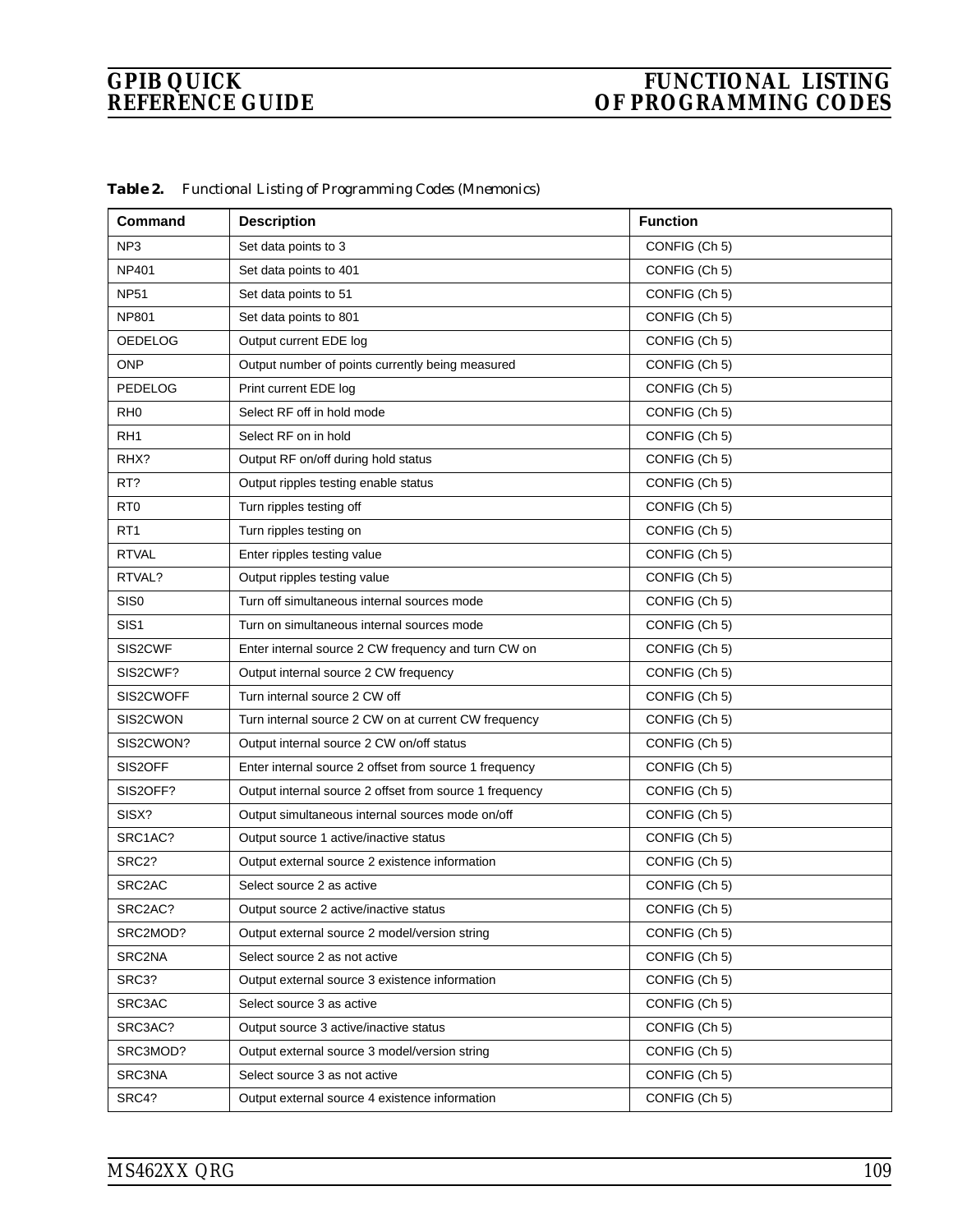| Table 2. | Functional Listing of Programming Codes (Mnemonics) |  |  |  |  |  |  |
|----------|-----------------------------------------------------|--|--|--|--|--|--|
|----------|-----------------------------------------------------|--|--|--|--|--|--|

| Command          | <b>Description</b>                                                 | <b>Function</b>                 |
|------------------|--------------------------------------------------------------------|---------------------------------|
| SRC4AC           | Select source 4 as active                                          | CONFIG (Ch 5)                   |
| SRC4AC?          | Output source 4 active/inactive status                             | CONFIG (Ch 5)                   |
| SRC4MOD?         | Output external source 4 model/version string                      | CONFIG (Ch 5)                   |
| SRC4NA           | Select source 4 as not active                                      | CONFIG (Ch 5)                   |
| <b>TRS</b>       | Trigger/restart sweep                                              | CONFIG (Ch 5)                   |
| BD1              | Select band 1 for definition                                       | CONFIG - MULTIPLE SOURCE (Ch 5) |
| BD <sub>2</sub>  | Select band 2 for definition                                       | CONFIG - MULTIPLE SOURCE (Ch 5) |
| BD <sub>3</sub>  | Select band 3 for definition                                       | CONFIG - MULTIPLE SOURCE (Ch 5) |
| BD4              | Select band 4 for definition                                       | CONFIG - MULTIPLE SOURCE (Ch 5) |
| BD <sub>5</sub>  | Select band 5 for definition                                       | CONFIG - MULTIPLE SOURCE (Ch 5) |
| BNDRCW?          | Output multiple source band receiver CW<br>flag for specified band | CONFIG - MULTIPLE SOURCE (Ch 5) |
| BNDRDIV?         | Output multiple source band receiver divisor for specified band    | CONFIG - MULTIPLE SOURCE (Ch 5) |
| BNDRMUL?         | Output multiple source band receiver multiplier for specified band | CONFIG - MULTIPLE SOURCE (Ch 5) |
| <b>BNDROFF?</b>  | Output multiple source band receiver offset for specified band     | CONFIG - MULTIPLE SOURCE (Ch 5) |
| BNDRSCW?         | Output multiple source band receiver source CW flag                | CONFIG - MULTIPLE SOURCE (Ch 5) |
| BNDRSDIV?        | Output multiple source band receiver source divisor                | CONFIG - MULTIPLE SOURCE (Ch 5) |
| <b>BNDRSMUL?</b> | Output multiple source band receiver source multiplier             | CONFIG - MULTIPLE SOURCE (Ch 5) |
| BNDRSOFF?        | Output multiple source band receiver source offset                 | CONFIG - MULTIPLE SOURCE (Ch 5) |
| BNDS1CW?         | Output multiple source band source 1 CW<br>flag for specified band | CONFIG - MULTIPLE SOURCE (Ch 5) |
| BNDS1DIV?        | Output multiple source band source 1 divisor for specified band    | CONFIG - MULTIPLE SOURCE (Ch 5) |
| BNDS1MUL?        | Output multiple source band source 1 multiplier for specified band | CONFIG - MULTIPLE SOURCE (Ch 5) |
| BNDS1OFF?        | Output multiple source band source 1 offset for specified band     | CONFIG - MULTIPLE SOURCE (Ch 5) |
| BNDS2CW?         | Output multiple source band source 2 CW flag for specified band    | CONFIG - MULTIPLE SOURCE (Ch 5) |
| BNDS2DIV?        | Output multiple source band source 2 divisor for specified band    | CONFIG - MULTIPLE SOURCE (Ch 5) |
| BNDS2MUL?        | Output multiple source band source 2 multiplier for specified band | CONFIG - MULTIPLE SOURCE (Ch 5) |
| BNDS2OFF?        | Output multiple source band source 2 offset for specified band     | CONFIG - MULTIPLE SOURCE (Ch 5) |
| BNDS3CW?         | Output multiple source band source 3 CW<br>flag                    | CONFIG - MULTIPLE SOURCE (Ch 5) |
| BNDS3DIV?        | Output multiple source band source 3 divisor                       | CONFIG - MULTIPLE SOURCE (Ch 5) |
| BNDS3MUL?        | Output multiple source band source 3 multiplier                    | CONFIG - MULTIPLE SOURCE (Ch 5) |
| BNDS3OFF?        | Output multiple source band source 3 offset                        | CONFIG - MULTIPLE SOURCE (Ch 5) |
| BNDS4CW?         | Output multiple source band source 4 CW<br>flag                    | CONFIG - MULTIPLE SOURCE (Ch 5) |
| BNDS4DIV?        | Output multiple source band source 4 divisor                       | CONFIG - MULTIPLE SOURCE (Ch 5) |
| BNDS4MUL?        | Output multiple source band source 4 multiplier                    | CONFIG - MULTIPLE SOURCE (Ch 5) |
| BNDS4OFF?        | Output multiple source band source 4 offset                        | CONFIG - MULTIPLE SOURCE (Ch 5) |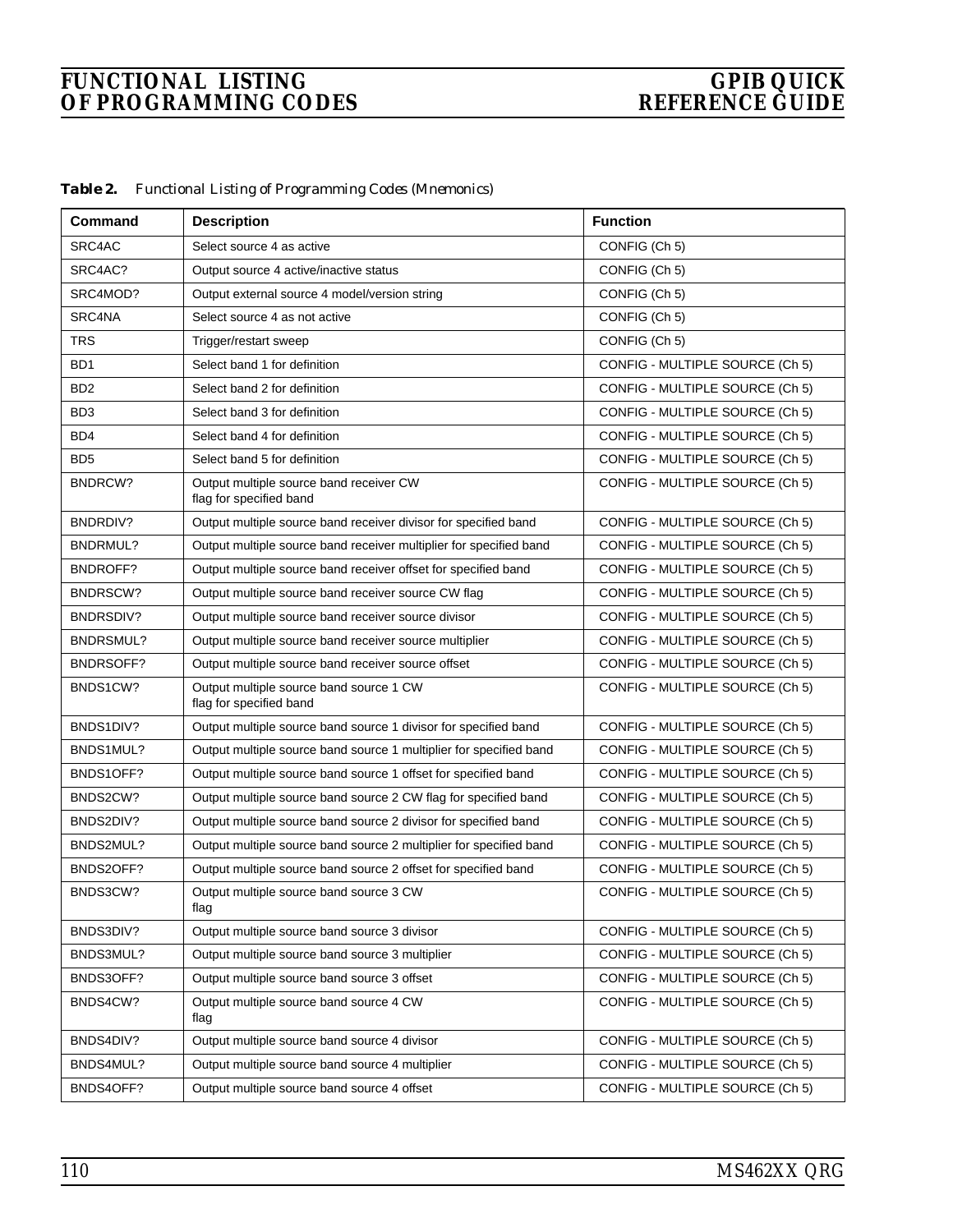| Command         | <b>Description</b>                                             | <b>Function</b>                 |
|-----------------|----------------------------------------------------------------|---------------------------------|
| BNDSRT?         | Output multiple source band start frequency for specified band | CONFIG - MULTIPLE SOURCE (Ch 5) |
| BNDSTP?         | Output multiple source band stop frequency for specified band  | CONFIG - MULTIPLE SOURCE (Ch 5) |
| <b>BSP</b>      | Enter band stop frequency                                      | CONFIG - MULTIPLE SOURCE (Ch 5) |
| BSP?            | Output band stop frequency                                     | CONFIG - MULTIPLE SOURCE (Ch 5) |
| <b>BST</b>      | Enter band start frequency                                     | CONFIG - MULTIPLE SOURCE (Ch 5) |
| BST?            | Output band start frequency                                    | CONFIG - MULTIPLE SOURCE (Ch 5) |
| <b>CLB</b>      | Clear all multiple source band definitions                     | CONFIG - MULTIPLE SOURCE (Ch 5) |
| <b>ECW</b>      | Select CW operation for component being edited                 | CONFIG - MULTIPLE SOURCE (Ch 5) |
| ED <sub>1</sub> | Edit source 1 equation                                         | CONFIG - MULTIPLE SOURCE (Ch 5) |
| ED <sub>2</sub> | Edit source 2 equation                                         | CONFIG - MULTIPLE SOURCE (Ch 5) |
| ED <sub>3</sub> | Edit source 3 equation                                         | CONFIG - MULTIPLE SOURCE (Ch 5) |
| ED4             | Edit source 4 equation                                         | CONFIG - MULTIPLE SOURCE (Ch 5) |
| <b>EDR</b>      | Edit receiver equation                                         | CONFIG - MULTIPLE SOURCE (Ch 5) |
| <b>EDRS</b>     | Edit receiver source equation                                  | CONFIG - MULTIPLE SOURCE (Ch 5) |
| EDV             | Enter divisor value for equation being edited                  | CONFIG - MULTIPLE SOURCE (Ch 5) |
| EDV?            | Output the divisor value for the equation being edited         | CONFIG - MULTIPLE SOURCE (Ch 5) |
| EDX?            | Output equation being edited                                   | CONFIG - MULTIPLE SOURCE (Ch 5) |
| <b>EML</b>      | Enter multiplier value for equation being edited               | CONFIG - MULTIPLE SOURCE (Ch 5) |
| EML?            | Output multiplier value for equation being edited              | CONFIG - MULTIPLE SOURCE (Ch 5) |
| EOS             | Enter offset frequency for equation being edited               | CONFIG - MULTIPLE SOURCE (Ch 5) |
| EOS?            | Output offset frequency for equation being edited              | CONFIG - MULTIPLE SOURCE (Ch 5) |
| <b>ESW</b>      | Select sweep operation for component being edited              | CONFIG - MULTIPLE SOURCE (Ch 5) |
| EXW?            | Output multiple source sweep flag for equation being edited    | CONFIG - MULTIPLE SOURCE (Ch 5) |
| <b>LTRD</b>     | Output response data from the dedicated GPIB bus               | CONFIG - MULTIPLE SOURCE (Ch 5) |
| <b>LTWRT</b>    | Send program data to the dedicated GPIB bus                    | CONFIG - MULTIPLE SOURCE (Ch 5) |
| MS <sub>0</sub> | Turn multiple source mode off                                  | CONFIG - MULTIPLE SOURCE (Ch 5) |
| MS1             | Turn multiple source mode on                                   | CONFIG - MULTIPLE SOURCE (Ch 5) |
| <b>MSD</b>      | Select multiple source define mode                             | CONFIG - MULTIPLE SOURCE (Ch 5) |
| MSX?            | Output multiple source mode on/off/define                      | CONFIG - MULTIPLE SOURCE (Ch 5) |
| <b>PSRC</b>     | Enter power source as active                                   | CONFIG - MULTIPLE SOURCE (Ch 5) |
| PSRC?           | Output active power source                                     | CONFIG - MULTIPLE SOURCE (Ch 5) |
| <b>SVB</b>      | Save current band definitions                                  | CONFIG - MULTIPLE SOURCE (Ch 5) |
| <b>CM</b>       | Suffix sets distance data type and scales by 1E-2              | DATA ENTRY SUFFIXES (Ch 5)      |
| <b>CMT</b>      | Suffix sets distance data type and scales by 1E-2              | DATA ENTRY SUFFIXES (Ch 5)      |
| DB              | Suffix sets power data type                                    | DATA ENTRY SUFFIXES (Ch 5)      |
| DBL             | Suffix sets power data type                                    | DATA ENTRY SUFFIXES (Ch 5)      |
| DBM             | Suffix sets power data type                                    | DATA ENTRY SUFFIXES (Ch 5)      |

*Table 2. Functional Listing of Programming Codes (Mnemonics)*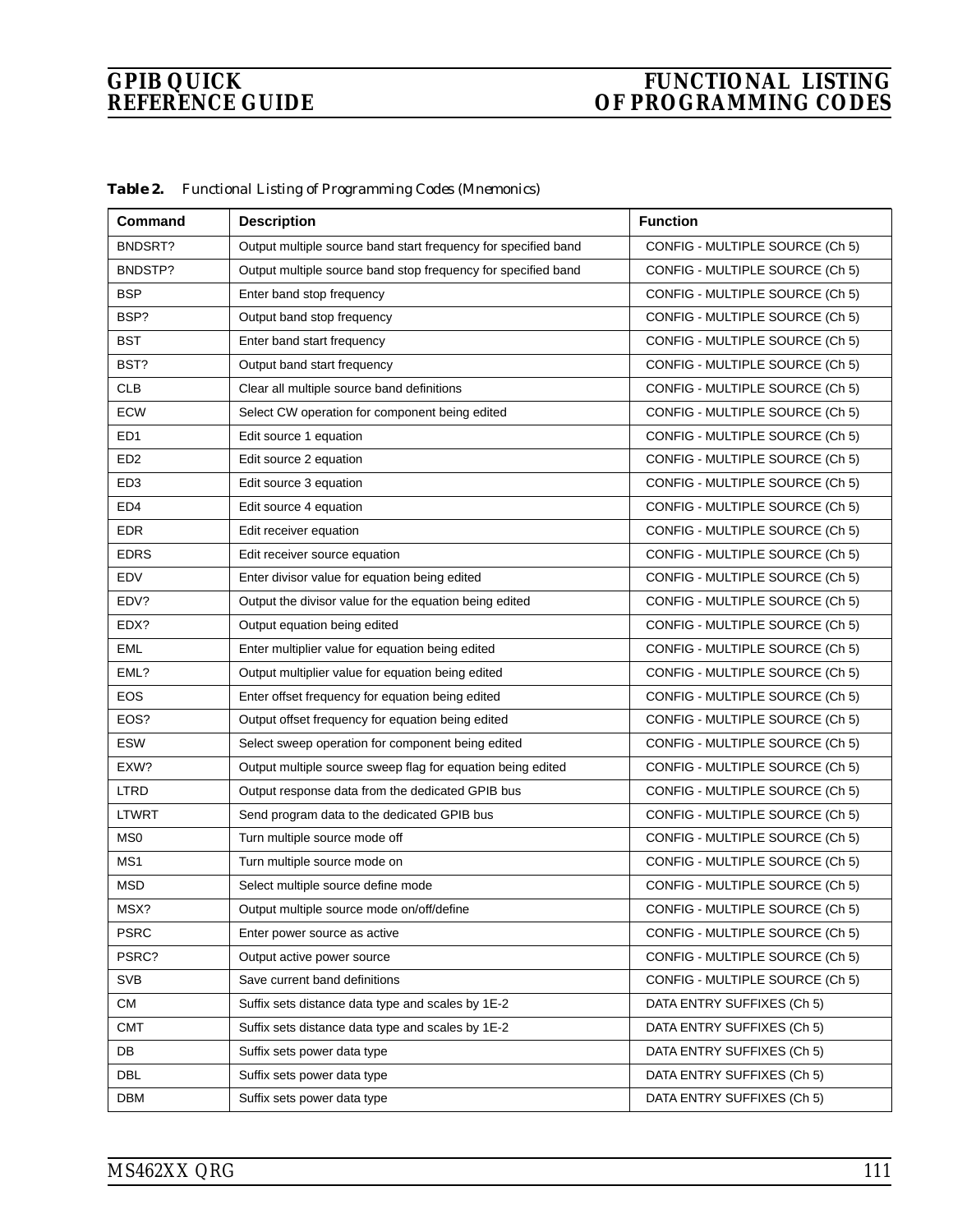| Table 2. | Functional Listing of Programming Codes (Mnemonics) |  |  |  |  |  |  |
|----------|-----------------------------------------------------|--|--|--|--|--|--|
|----------|-----------------------------------------------------|--|--|--|--|--|--|

| Command    | <b>Description</b>                                | <b>Function</b>            |
|------------|---------------------------------------------------|----------------------------|
| <b>DEG</b> | Suffix sets phase data type                       | DATA ENTRY SUFFIXES (Ch 5) |
| F          | Suffix sets farad data type and scales by 1E0     | DATA ENTRY SUFFIXES (Ch 5) |
| <b>FS</b>  | Suffix sets time data type and scales by 1E-15    | DATA ENTRY SUFFIXES (Ch 5) |
| GHZ        | Suffix sets frequency data type and scales by 1E9 | DATA ENTRY SUFFIXES (Ch 5) |
| H          | Suffix sets farad data type and scales by 1E0     | DATA ENTRY SUFFIXES (Ch 5) |
| HZ         | Suffix sets frequency data type                   | DATA ENTRY SUFFIXES (Ch 5) |
| <b>IMU</b> | Suffix sets imaginary data type                   | DATA ENTRY SUFFIXES (Ch 5) |
| Κ          | Suffix sets degrees Kelvin data type              | DATA ENTRY SUFFIXES (Ch 5) |
| <b>KEL</b> | Suffix sets degrees Kelvin data type              | DATA ENTRY SUFFIXES (Ch 5) |
| KHZ        | Suffix sets frequency data type and scales by 1E3 | DATA ENTRY SUFFIXES (Ch 5) |
| М          | Suffix sets distance data type                    | DATA ENTRY SUFFIXES (Ch 5) |
| MF         | Suffix sets farad data type and scales by 1E-3    | DATA ENTRY SUFFIXES (Ch 5) |
| MH         | Suffix sets farad data type and scales by 1E-3    | DATA ENTRY SUFFIXES (Ch 5) |
| <b>MHZ</b> | Suffix sets frequency data type and scales by 1E6 | DATA ENTRY SUFFIXES (Ch 5) |
| MМ         | Suffix sets distance data type and scales by 1E-3 | DATA ENTRY SUFFIXES (Ch 5) |
| <b>MMT</b> | Suffix sets distance data type and scales by 1E-3 | DATA ENTRY SUFFIXES (Ch 5) |
| <b>MS</b>  | Suffix sets time data type and scales by 1E-3     | DATA ENTRY SUFFIXES (Ch 5) |
| <b>MTR</b> | Suffix sets distance data type                    | DATA ENTRY SUFFIXES (Ch 5) |
| MV         | Suffix sets voltage data type and scales by 1E-3  | DATA ENTRY SUFFIXES (Ch 5) |
| <b>NF</b>  | Suffix sets farad data type and scales by 1E-9    | DATA ENTRY SUFFIXES (Ch 5) |
| NH         | Suffix sets farad data type and scales by 1E-9    | DATA ENTRY SUFFIXES (Ch 5) |
| <b>NS</b>  | Suffix sets time data type and scales by 1E-9     | DATA ENTRY SUFFIXES (Ch 5) |
| <b>NSC</b> | Suffix sets time data type and scales by 1E-9     | DATA ENTRY SUFFIXES (Ch 5) |
| OHM        | Suffix sets impedance data type                   | DATA ENTRY SUFFIXES (Ch 5) |
| PF         | Suffix sets farad data type and scales by 1E-12   | DATA ENTRY SUFFIXES (Ch 5) |
| PH         | Suffix sets farad data type and scales by 1E-12   | DATA ENTRY SUFFIXES (Ch 5) |
| <b>PS</b>  | Suffix sets time data type and scales by 1E02     | DATA ENTRY SUFFIXES (Ch 5) |
| <b>PSC</b> | Suffix sets time data type and scales by 1E02     | DATA ENTRY SUFFIXES (Ch 5) |
| <b>RAD</b> | Suffix sets phase data type and scales by 180/pi  | DATA ENTRY SUFFIXES (Ch 5) |
| REU        | Suffix sets real data type                        | DATA ENTRY SUFFIXES (Ch 5) |
| S          | Suffix sets time data type                        | DATA ENTRY SUFFIXES (Ch 5) |
| UF         | Suffix sets farad data type and scales by 1E-6    | DATA ENTRY SUFFIXES (Ch 5) |
| UH         | Suffix sets farad data type and scales by 1E-6    | DATA ENTRY SUFFIXES (Ch 5) |
| US         | Suffix sets time data type and scales by 1E-6     | DATA ENTRY SUFFIXES (Ch 5) |
| <b>USC</b> | Suffix sets time data type and scales by 1E-6     | DATA ENTRY SUFFIXES (Ch 5) |
| V          | Suffix sets voltage data type                     | DATA ENTRY SUFFIXES (Ch 5) |
| <b>VLT</b> | Suffix sets voltage data type                     | DATA ENTRY SUFFIXES (Ch 5) |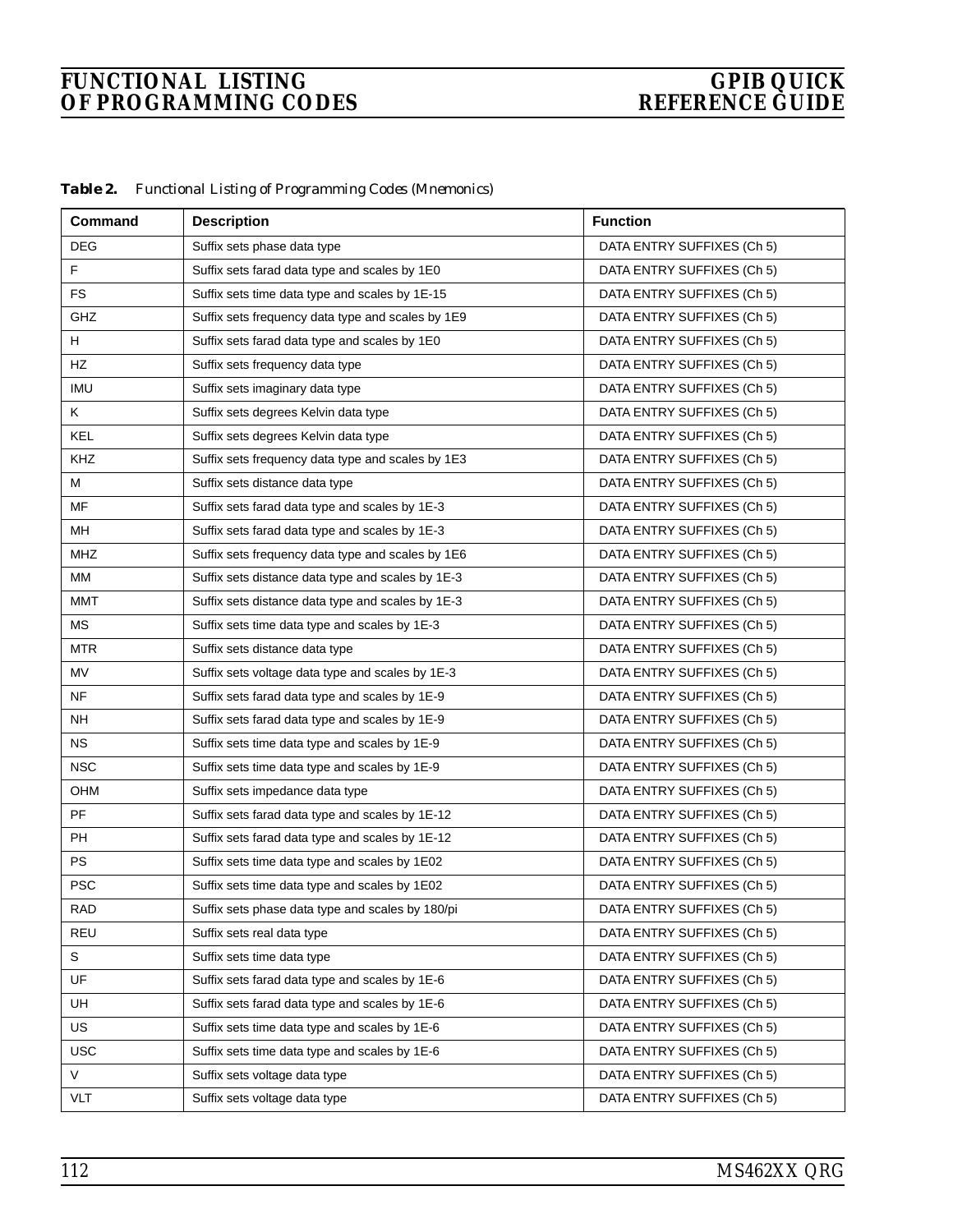| Command           | <b>Description</b>                                                 | <b>Function</b>            |
|-------------------|--------------------------------------------------------------------|----------------------------|
| XM <sub>3</sub>   | Suffix sets unitless data type and scales by 1E-3                  | DATA ENTRY SUFFIXES (Ch 5) |
| XX1               | Suffix sets unitless data type                                     | DATA ENTRY SUFFIXES (Ch 5) |
| XX3               |                                                                    |                            |
|                   | Suffix sets unitless data type and scales by 1E3                   | DATA ENTRY SUFFIXES (Ch 5) |
| <b>RST</b>        | Instrument reset (same as *RST)                                    | DEFAULT (Ch 5)             |
| RST <sub>0</sub>  | Reset instrument front panel memories and reserved parameters      | DEFAULT (Ch 5)             |
| RST <sub>1</sub>  | Reset instrument and front panel memories                          | DEFAULT (Ch 5)             |
| <b>ADD</b>        | Select addition as trace math for active channel                   | DISPLAY (Ch 5)             |
| APR               | Enter group delay aperture setting on active channel               | DISPLAY (Ch 5)             |
| APR?              | Output group delay aperture setting on active channel              | DISPLAY (Ch 5)             |
| ASC               | Autoscale the active channel display                               | DISPLAY (Ch 5)             |
| <b>ASP</b>        | Enter polar stop sweep position angle                              | DISPLAY (Ch 5)             |
| ASP?              | Output polar stop sweep position angle                             | DISPLAY (Ch 5)             |
| AST               | Enter polar start sweep position angle                             | DISPLAY (Ch 5)             |
| AST?              | Output polar start sweep position angle                            | DISPLAY (Ch 5)             |
| CHAPR?            | Output group delay aperture setting for specified channel          | DISPLAY (Ch 5)             |
| CHDAT?            | Output trace memory display mode for specified channel             | DISPLAY (Ch 5)             |
| CHGRF?            | Output graph type for specified channel                            | DISPLAY (Ch 5)             |
| CHMTH?            | Output trace math math type for specified channel                  | DISPLAY (Ch 5)             |
| CHOFF?            | Output offset value for the top graph for specified channel        | DISPLAY (Ch 5)             |
| CHOFF2?           | Output offset value for the bottom graph for specified channel     | DISPLAY (Ch 5)             |
| CHPHO?            | Output phase offset for specified channel                          | DISPLAY (Ch 5)             |
| CHRDD?            | Output reference delay in distance for specified channel           | DISPLAY (Ch 5)             |
| CHRDT?            | Output reference delay in time for specified channel               | DISPLAY (Ch 5)             |
| CHREF?            | Output reference line for the top graph for specified channel      | DISPLAY (Ch 5)             |
| CHREF2?           | Output reference line for the bottom graph for specified channel   | DISPLAY (Ch 5)             |
| CHSCL?            | Output scale resolution for the top graph for specified channel    | DISPLAY (Ch 5)             |
| CHSCL2?           | Output scale resolution for the bottom graph for specified channel | DISPLAY (Ch 5)             |
| D <sub>13</sub>   | Display channels 1 & 3                                             | DISPLAY (Ch 5)             |
| D14               | Display all four channels                                          | DISPLAY (Ch 5)             |
| D <sub>24</sub>   | Select dual channel display with channels 2 & 4                    | DISPLAY (Ch 5)             |
| DAT               | Display data only on active channel                                | DISPLAY (Ch 5)             |
| DAT?              | Output trace memory display mode                                   | DISPLAY (Ch 5)             |
| DD <sub>0</sub>   | Turn data drawing off                                              | DISPLAY (Ch 5)             |
| DD <sub>1</sub>   | Turn data drawing on                                               | DISPLAY (Ch 5)             |
| DD <sub>1</sub> ? | Output data drawing on/off status                                  | DISPLAY (Ch 5)             |
| DIA               | Select air as active dielectric                                    | DISPLAY (Ch 5)             |
| DIE               | Enter a dielectric value                                           | DISPLAY (Ch 5)             |

*Table 2. Functional Listing of Programming Codes (Mnemonics)*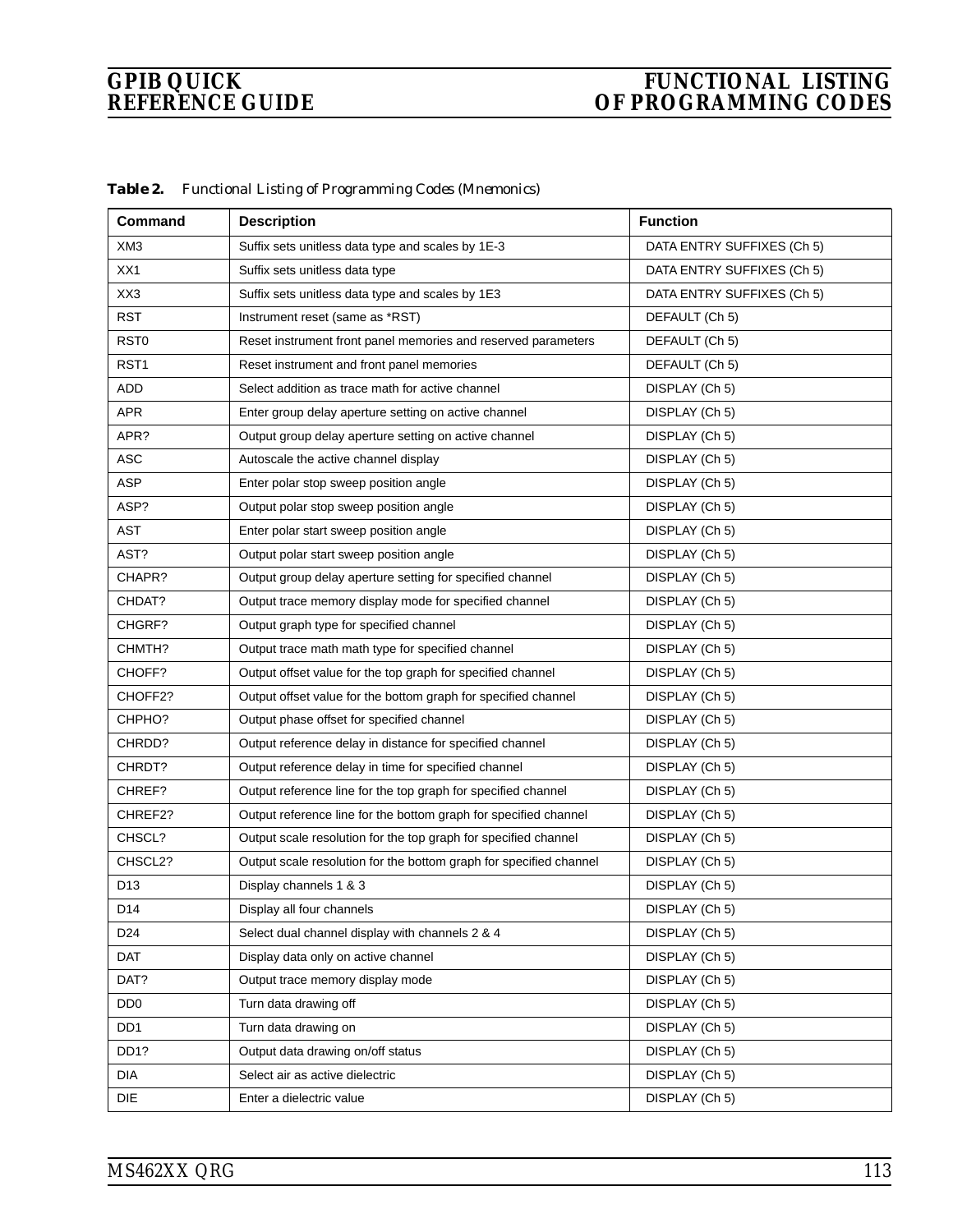| Table 2. | Functional Listing of Programming Codes (Mnemonics) |  |  |  |  |  |  |
|----------|-----------------------------------------------------|--|--|--|--|--|--|
|----------|-----------------------------------------------------|--|--|--|--|--|--|

| Command          | <b>Description</b>                                             | <b>Function</b> |
|------------------|----------------------------------------------------------------|-----------------|
| <b>DIM</b>       | Select microporous teflon as active dielectric                 | DISPLAY (Ch 5)  |
| <b>DIP</b>       | Select polyethylene as active dielectric                       | DISPLAY (Ch 5)  |
| DIT              | Select teflon as active dielectric                             | DISPLAY (Ch 5)  |
| <b>DIV</b>       | Select division as trace math for active channel               | DISPLAY (Ch 5)  |
| DIX?             | Output dielectric constant                                     | DISPLAY (Ch 5)  |
| <b>DLA</b>       | Select group delay display for active channel                  | DISPLAY (Ch 5)  |
| <b>DNM</b>       | Display data normalized to trace memory on active channel      | DISPLAY (Ch 5)  |
| <b>DSP</b>       | Select single channel display                                  | DISPLAY (Ch 5)  |
| DSP?             | Output channel display mode                                    | DISPLAY (Ch 5)  |
| DTM              | Display measurement data and trace memory on active channel    | DISPLAY (Ch 5)  |
| EXTIO0           | Disable external output I/O                                    | DISPLAY (Ch 5)  |
| EXTIO1           | Enable external output I/O                                     | DISPLAY (Ch 5)  |
| EXTIOX?          | Output external output I/O enable/disable status               | DISPLAY (Ch 5)  |
| GRF?             | Output graph type for active channel                           | DISPLAY (Ch 5)  |
| GROUP?           | Output active group number                                     | DISPLAY (Ch 5)  |
| GROUP1           | Select Group 1 to be active group                              | DISPLAY (Ch 5)  |
| GROUP2           | Select Group 2 to be active group                              | DISPLAY (Ch 5)  |
| GROUP3           | Select Group 3 to be active group                              | DISPLAY (Ch 5)  |
| GROUP4           | Select Group 4 to be active group                              | DISPLAY (Ch 5)  |
| ICM <sub>0</sub> | Turn interchannel math off                                     | DISPLAY (Ch 5)  |
| ICM1             | Turn interchannel math on                                      | DISPLAY (Ch 5)  |
| ICMX?            | Output interchannel math on/off status                         | DISPLAY (Ch 5)  |
| ICOP1            | Enter interchannel num for operand 1                           | DISPLAY (Ch 5)  |
| ICOP1?           | Output interchannel num for operand 1                          | DISPLAY (Ch 5)  |
| ICOP2            | Enter interchannel num for operand 2                           | DISPLAY (Ch 5)  |
| ICOP2?           | Output interchannel num for operand 2                          | DISPLAY (Ch 5)  |
| <b>IMG</b>       | Select imaginary display for active channel                    | DISPLAY (Ch 5)  |
| <b>ISC</b>       | Enter scale and select inverted compressed Smith chart display | DISPLAY (Ch 5)  |
| ISE              | Enter scale and select inverted expanded Smith chart display   | DISPLAY (Ch 5)  |
| <b>ISM</b>       | Select normal inverted Smith chart for active channel          | DISPLAY (Ch 5)  |
| LIN              | Select linear magnitude display for active channel             | DISPLAY (Ch 5)  |
| LPH              | Select linear magnitude and phase display for active channel   | DISPLAY (Ch 5)  |
| MAG              | Select log magnitude display for active channel                | DISPLAY (Ch 5)  |
| MD <sub>0</sub>  | Turn mean display off                                          | DISPLAY (Ch 5)  |
| MD1              | Turn mean display on                                           | DISPLAY (Ch 5)  |
| MDX?             | Output mean display status                                     | DISPLAY (Ch 5)  |
| <b>MEM</b>       | Display trace memory on active channel                         | DISPLAY (Ch 5)  |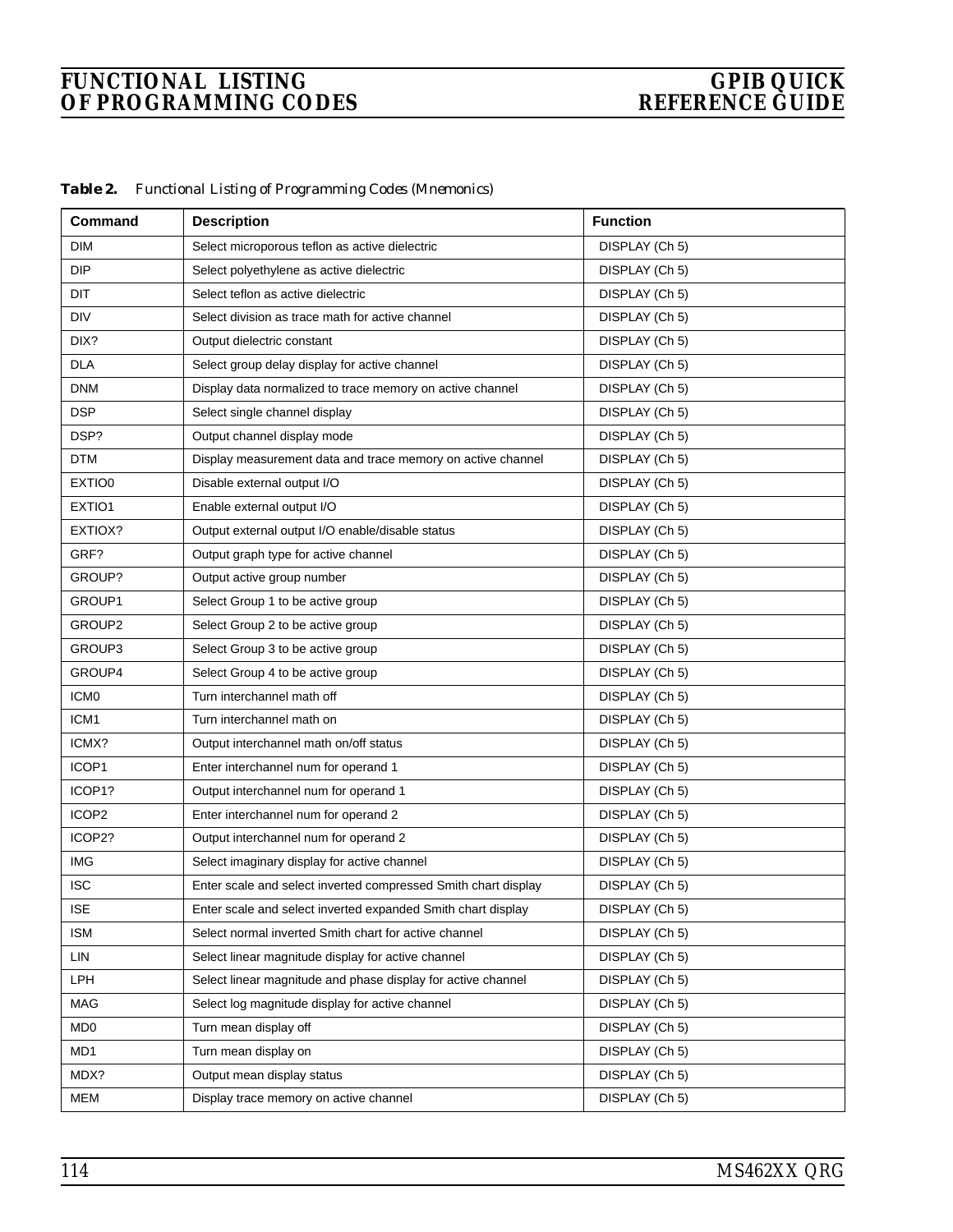| Command          | <b>Description</b>                                                    | <b>Function</b> |
|------------------|-----------------------------------------------------------------------|-----------------|
| <b>MIN</b>       | Select subtraction as trace math for active channel                   | DISPLAY (Ch 5)  |
| MPH              | Select log magnitude and phase display for active channel             | DISPLAY (Ch 5)  |
| MTH?             | Output trace math math type                                           | DISPLAY (Ch 5)  |
| MUL              | Select multiplication as trace math for active channel                | DISPLAY (Ch 5)  |
| <b>OFF</b>       | Enter offset value for top graph of active channel                    | DISPLAY (Ch 5)  |
| OFF?             | Output offset value for top graph of active channel                   | DISPLAY (Ch 5)  |
| OFF <sub>2</sub> | Enter offset value for bottom graph of active channel                 | DISPLAY (Ch 5)  |
| OFF2?            | Output offset value for bottom graph of active channel                | DISPLAY (Ch 5)  |
| <b>PCP</b>       | Select measurement phase polar chart mode                             | DISPLAY (Ch 5)  |
| <b>PCS</b>       | Select sweep position polar chart mode                                | DISPLAY (Ch 5)  |
| PCX?             | Output polar chart mode                                               | DISPLAY (Ch 5)  |
| PHA              | Select phase display for active channel                               | DISPLAY (Ch 5)  |
| PHO              | Enter phase offset for display channel                                | DISPLAY (Ch 5)  |
| PHO?             | Output phase offset for display channel                               | DISPLAY (Ch 5)  |
| <b>PLG</b>       | Select log polar display for active channel                           | DISPLAY (Ch 5)  |
| <b>PLR</b>       | Select linear polar display for active channel                        | DISPLAY (Ch 5)  |
| <b>POSET</b>     | Enter phase offset for active channel                                 | DISPLAY (Ch 5)  |
| POSET?           | Output phase offset for active channel                                | DISPLAY (Ch 5)  |
| <b>POW</b>       | Select power out display for active channel                           | DISPLAY (Ch 5)  |
| <b>RDA</b>       | Select automatic reference delay calculation                          | DISPLAY (Ch 5)  |
| <b>RDD</b>       | Enter reference delay in distance for active channel                  | DISPLAY (Ch 5)  |
| RDD?             | Output reference delay in distance for active channel                 | DISPLAY (Ch 5)  |
| <b>RDDS</b>      | Enter reference delay in distance for S-parameters in active channel  | DISPLAY (Ch 5)  |
| RDDS?            | Output reference delay in distance for S-parameters in active channel | DISPLAY (Ch 5)  |
| <b>RDT</b>       | Enter reference delay in time for active channel                      | DISPLAY (Ch 5)  |
| RDT?             | Output reference delay in time for active channel                     | DISPLAY (Ch 5)  |
| <b>RDTS</b>      | Enter reference delay in time for S-parameters in active channel      | DISPLAY (Ch 5)  |
| RDTS?            | Output reference delay in time for S-parameters in active channel     | DISPLAY (Ch 5)  |
| <b>RECALL</b>    | Recall a data file from disk to a task                                | DISPLAY (Ch 5)  |
| REF              | Enter reference line for top graph of active channel                  | DISPLAY (Ch 5)  |
| REF?             | Output reference line for top graph of active channel                 | DISPLAY (Ch 5)  |
| REF <sub>2</sub> | Enter reference line for bottom graph of active channel               | DISPLAY (Ch 5)  |
| REF2?            | Output reference line for bottom graph of active channel              | DISPLAY (Ch 5)  |
| <b>REL</b>       | Select real display for active channel                                | DISPLAY (Ch 5)  |
| <b>RIM</b>       | Select real and imaginary display for active channel                  | DISPLAY (Ch 5)  |
| <b>RPPORTNUM</b> | Enter reference plane port number                                     | DISPLAY (Ch 5)  |
| RPPORTNUM?       | Output active reference plane port number                             | DISPLAY (Ch 5)  |

*Table 2. Functional Listing of Programming Codes (Mnemonics)*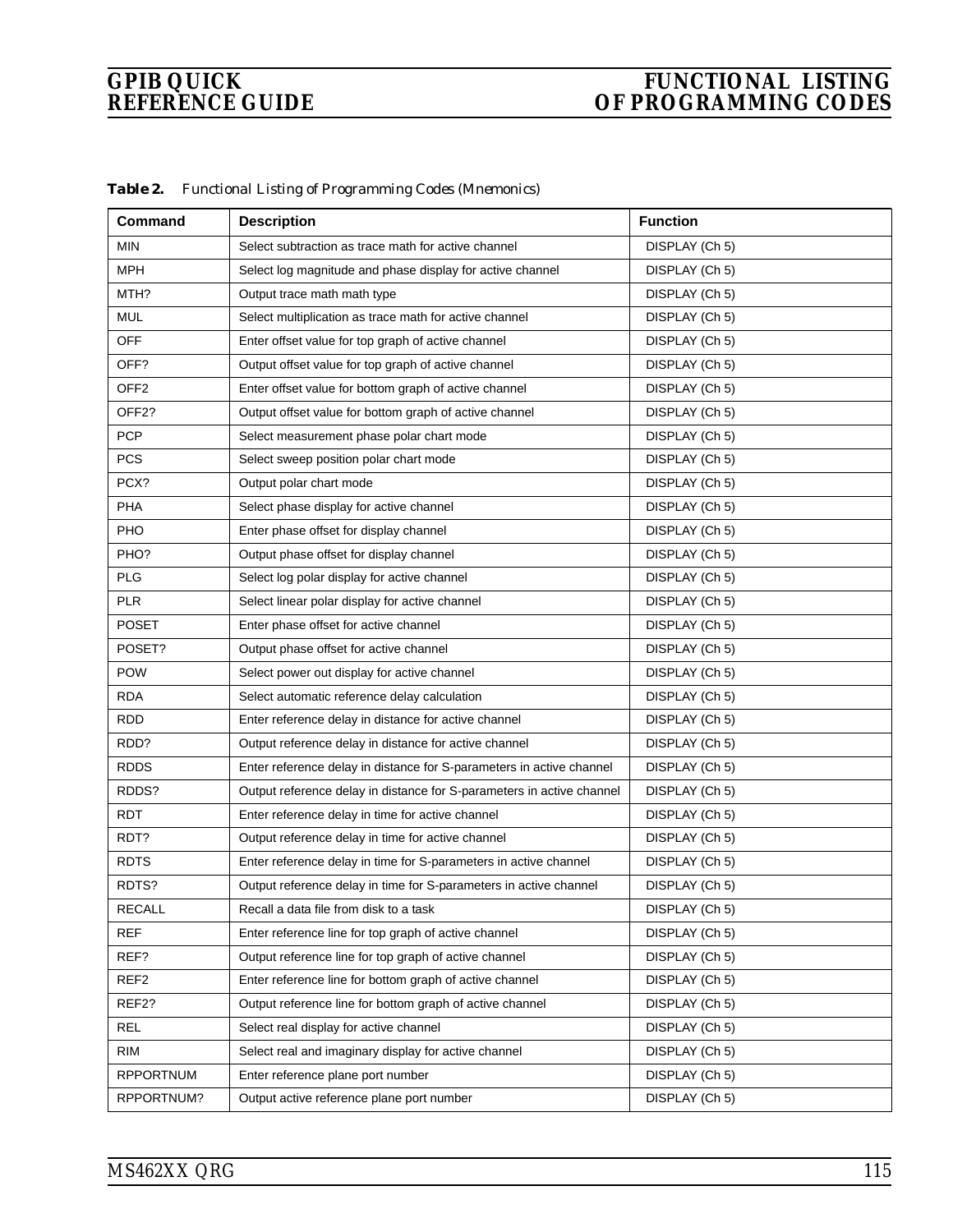| Command           | <b>Description</b>                                                                                | <b>Function</b>         |
|-------------------|---------------------------------------------------------------------------------------------------|-------------------------|
| <b>SCL</b>        | Enter scale resolution for top graph of active channel                                            | DISPLAY (Ch 5)          |
| SCL?              | Output scale resolution for top graph of active channel                                           | DISPLAY (Ch 5)          |
| SCL <sub>2</sub>  | Enter scale resolution for bottom graph of active channel                                         | DISPLAY (Ch 5)          |
| SCL <sub>2?</sub> | Output scale resolution for bottom graph of active channel                                        | DISPLAY (Ch 5)          |
| <b>SETBD</b>      | Set balanced differential S-parameters setup to be default setup for<br>all channels              | DISPLAY (Ch 5)          |
| <b>SETCHANKEY</b> | Setup channel keys on front panel to channel keys                                                 | DISPLAY (Ch 5)          |
| SETCHANKEY?       | Output channel key setup                                                                          | DISPLAY (Ch 5)          |
| <b>SETGRPKEY</b>  | Setup channel keys on front panel to group keys                                                   | DISPLAY (Ch 5)          |
| <b>SETSB</b>      | Set single ended/balanced differential S-parameters setup to be<br>default setup for all channels | DISPLAY (Ch 5)          |
| <b>SETSE</b>      | Set single ended S-parameters setup to be default setup for all<br>channels                       | DISPLAY (Ch 5)          |
| SETSPARAM?        | Output default S-parameter setup for all channels                                                 | DISPLAY (Ch 5)          |
| <b>SMC</b>        | Enter scale and select compressed Smith chart display                                             | DISPLAY (Ch 5)          |
| <b>SME</b>        | Enter scale and select expanded Smith chart display                                               | DISPLAY (Ch 5)          |
| SMI               | Select normal Smith chart for active channel                                                      | DISPLAY (Ch 5)          |
| <b>STD</b>        | Store trace to memory on active channel                                                           | DISPLAY (Ch 5)          |
| <b>SWR</b>        | Select SWR display for active channel                                                             | DISPLAY (Ch 5)          |
| T13               | Select overlaid channel 1 and 3 display                                                           | DISPLAY (Ch 5)          |
| T14               | Overlay all four channels (Limited to selected Graph types)                                       | DISPLAY (Ch 5)          |
| T24               | Select overlaid channel 2 and 4 display                                                           | DISPLAY (Ch 5)          |
| <b>ATTN</b>       | Attach next segment and make it the active segment                                                | DISPLAY - LIMITS (Ch 7) |
| <b>BEGN</b>       | Begin next segment and make it the active segment                                                 | DISPLAY - LIMITS (Ch 7) |
| CAS               | Clear active segmented limit vertical/horizontal definitions                                      | DISPLAY - LIMITS (Ch 7) |
| CHLFD?            | Output limit frequency readout delta value for top graph for specified<br>channel                 | DISPLAY - LIMITS (Ch 7) |
| CHLFD2?           | Output limit frequency readout delta value for bottom graph for<br>specified channel              | DISPLAY - LIMITS (Ch 7) |
| CHLLO?            | Output lower limit value for top graph for specified channel                                      | DISPLAY - LIMITS (Ch 7) |
| CHLLO2?           | Output lower limit value for bottom graph for specified channel                                   | DISPLAY - LIMITS (Ch 7) |
| CHLON?            | Output limits display on/off status for specified channel                                         | DISPLAY - LIMITS (Ch 7) |
| CHLUP?            | Output upper limit value for top graph for specified channel                                      | DISPLAY - LIMITS (Ch 7) |
| CHLUP2?           | Output upper limit value for bottom graph for specified channel                                   | DISPLAY - LIMITS (Ch 7) |
| CHSLH?            | Output segmented limits horizontal offset for specified channel                                   | DISPLAY - LIMITS (Ch 7) |
| CHSLLX?           | Output lower segmented limits display on/off status for specified<br>channel                      | DISPLAY - LIMITS (Ch 7) |
| CHSLUX?           | Output upper segmented limits display on/off status for specified<br>channel                      | DISPLAY - LIMITS (Ch 7) |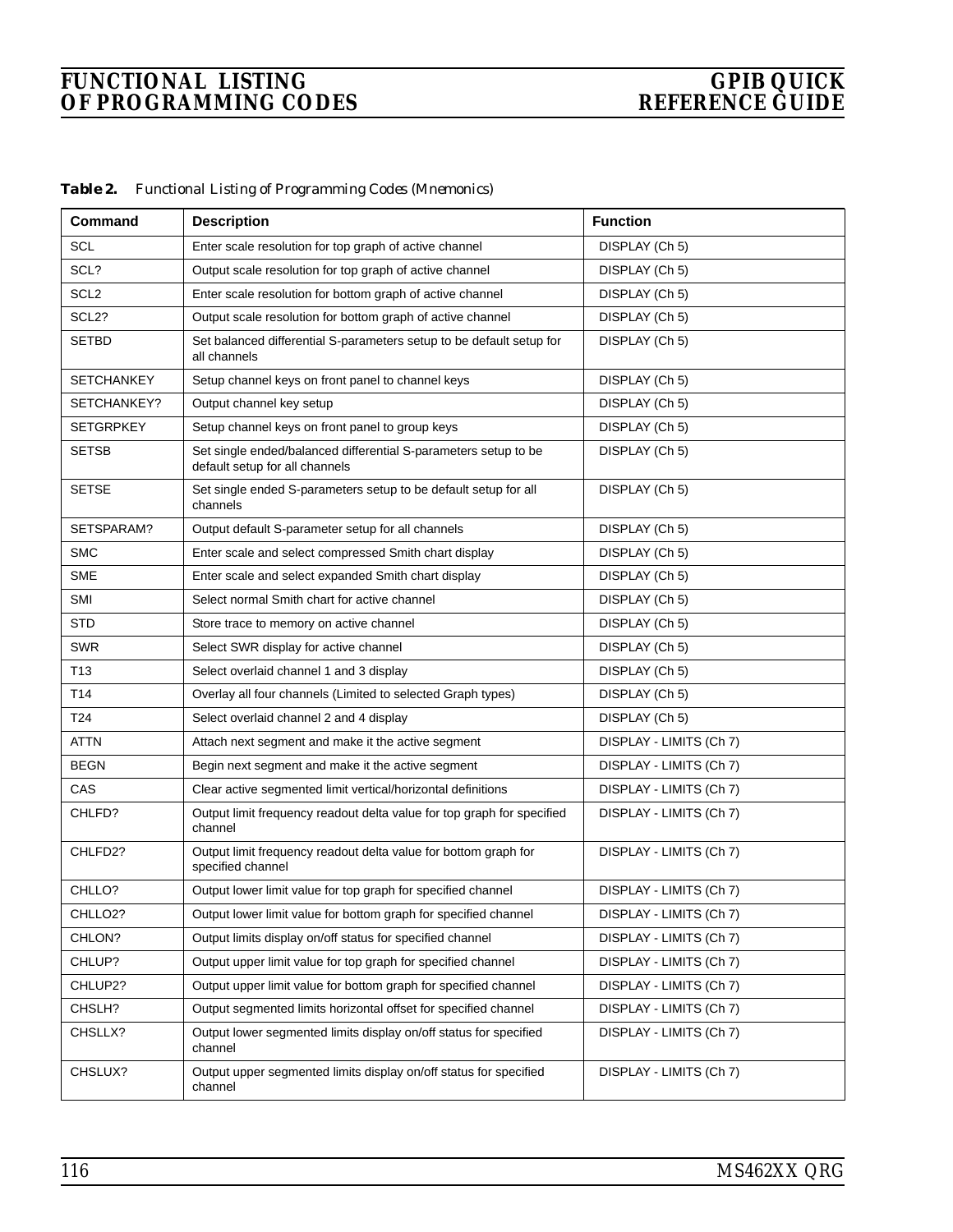| Command            | <b>Description</b>                                            | <b>Function</b>         |
|--------------------|---------------------------------------------------------------|-------------------------|
| CHSLV?             | Output segmented limits vertical offset for specified channel | DISPLAY - LIMITS (Ch 7) |
| <b>DIS</b>         | Display active segmented limit                                | DISPLAY - LIMITS (Ch 7) |
| DIS?               | Output active segmented limit on/off status                   | DISPLAY - LIMITS (Ch 7) |
| <b>HID</b>         | Hide active segmented limit                                   | DISPLAY - LIMITS (Ch 7) |
| LB <sub>0</sub>    | Turn limits testing beep on failure off                       | DISPLAY - LIMITS (Ch 7) |
| LB1                | Turn limits testing beep on failure on                        | DISPLAY - LIMITS (Ch 7) |
| LBX?               | Output limits testing beeper enable status                    | DISPLAY - LIMITS (Ch 7) |
| <b>LFD</b>         | Enter limit frequency readout delta value                     | DISPLAY - LIMITS (Ch 7) |
| LFD?               | Output limit frequency readout delta value                    | DISPLAY - LIMITS (Ch 7) |
| LFD <sub>2</sub>   | Enter limit frequency readout delta value for bottom graph    | DISPLAY - LIMITS (Ch 7) |
| LFD <sub>2</sub> ? | Output limit frequency readout delta value for bottom graph   | DISPLAY - LIMITS (Ch 7) |
| <b>LFP</b>         | Select limit frequency readout for phase displays             | DISPLAY - LIMITS (Ch 7) |
| <b>LFR</b>         | Select limit frequency readout for active channel             | DISPLAY - LIMITS (Ch 7) |
| LLM?               | Output limit line display mode single or segmented            | DISPLAY - LIMITS (Ch 7) |
| <b>LLO</b>         | Enter lower limit value for top graph on active channel       | DISPLAY - LIMITS (Ch 7) |
| LLO?               | Output lower limit value for top graph on active channel      | DISPLAY - LIMITS (Ch 7) |
| LLO <sub>2</sub>   | Enter lower limit value for bottom graph on active channel    | DISPLAY - LIMITS (Ch 7) |
| LLO2?              | Output lower limit value for bottom graph on active channel   | DISPLAY - LIMITS (Ch 7) |
| <b>LOF</b>         | Limits display off                                            | DISPLAY - LIMITS (Ch 7) |
| LOL <sub>0</sub>   | Turn lower limit off                                          | DISPLAY - LIMITS (Ch 7) |
| LOL1               | Turn lower limit on at current value                          | DISPLAY - LIMITS (Ch 7) |
| LOL20              | Turn lower limit off for bottom graph                         | DISPLAY - LIMITS (Ch 7) |
| LOL21              | Turn lower limit on at current value for bottom graph         | DISPLAY - LIMITS (Ch 7) |
| LOL2X?             | Output lower limit on/off status for bottom graph             | DISPLAY - LIMITS (Ch 7) |
| LOLX?              | Output lower limit on/off status                              | DISPLAY - LIMITS (Ch 7) |
| <b>LON</b>         | Limits display on                                             | DISPLAY - LIMITS (Ch 7) |
| LON?               | Output limits display on/off status                           | DISPLAY - LIMITS (Ch 7) |
| LPF?               | Output limit test failure status all channels                 | DISPLAY - LIMITS (Ch 7) |
| LPF1?              | Output limit test failure status on channel 1                 | DISPLAY - LIMITS (Ch 7) |
| LPF2?              | Output limit test failure status on channel 2                 | DISPLAY - LIMITS (Ch 7) |
| LPF3?              | Output limit test failure status on channel 3                 | DISPLAY - LIMITS (Ch 7) |
| LPF4?              | Output limit test failure status on channel 4                 | DISPLAY - LIMITS (Ch 7) |
| LS1                | Set lower segmented limit 1 as the active segment             | DISPLAY - LIMITS (Ch 7) |
| <b>LS10</b>        | Select lower segmented limit 10 as the active segment         | DISPLAY - LIMITS (Ch 7) |
| LS <sub>2</sub>    | Select lower segmented limit 2 as the active segment          | DISPLAY - LIMITS (Ch 7) |
| LS3                | Select lower segmented limit 3 as the active segment          | DISPLAY - LIMITS (Ch 7) |
| LS4                | Select lower segmented limit 4 as the active segment          | DISPLAY - LIMITS (Ch 7) |

*Table 2. Functional Listing of Programming Codes (Mnemonics)*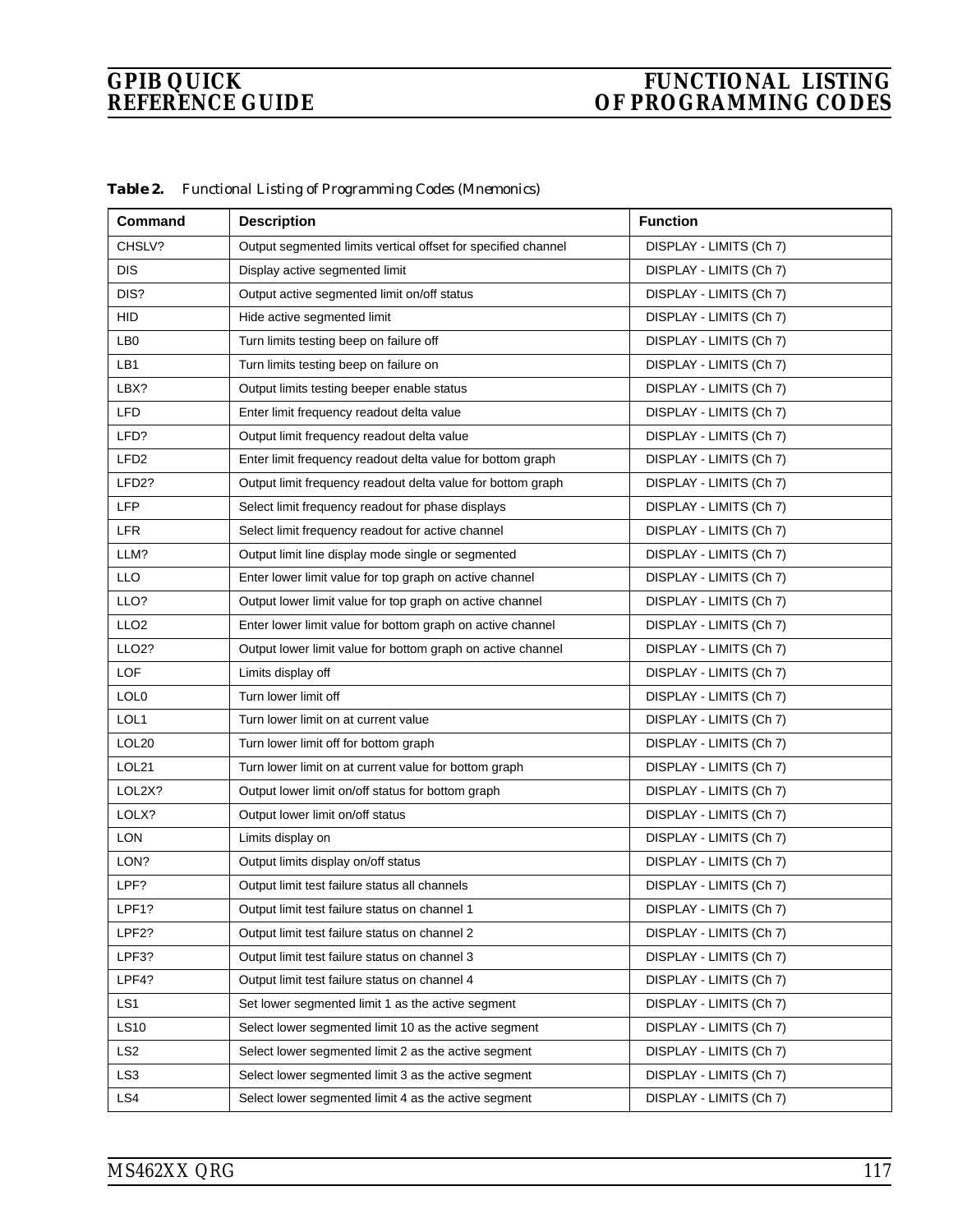| Table 2. | Functional Listing of Programming Codes (Mnemonics) |  |  |  |  |  |  |
|----------|-----------------------------------------------------|--|--|--|--|--|--|
|----------|-----------------------------------------------------|--|--|--|--|--|--|

| Command          | <b>Description</b>                                          | <b>Function</b>         |
|------------------|-------------------------------------------------------------|-------------------------|
| LS <sub>5</sub>  | Select lower segmented limit 5 as the active segment        | DISPLAY - LIMITS (Ch 7) |
| LS <sub>6</sub>  | Select lower segmented limit 6 as the active segment        | DISPLAY - LIMITS (Ch 7) |
| LS7              | Select lower segmented limit 7 as the active segment        | DISPLAY - LIMITS (Ch 7) |
| LS8              | Select lower segmented limit 8 as the active segment        | DISPLAY - LIMITS (Ch 7) |
| LS9              | Select lower segmented limit 9 as the active segment        | DISPLAY - LIMITS (Ch 7) |
| LSEG             | Select segmented limit line display mode                    | DISPLAY - LIMITS (Ch 7) |
| <b>LSNG</b>      | Select single limit line display mode                       | DISPLAY - LIMITS (Ch 7) |
| LSX?             | Output active segmented limit                               | DISPLAY - LIMITS (Ch 7) |
| LT <sub>0</sub>  | Turn limits testing off                                     | DISPLAY - LIMITS (Ch 7) |
| LT1              | Turn limits testing on                                      | DISPLAY - LIMITS (Ch 7) |
| LT1?             | Output limits testing enable status                         | DISPLAY - LIMITS (Ch 7) |
| <b>LTST</b>      | Display the limits testing menu                             | DISPLAY - LIMITS (Ch 7) |
| <b>LUP</b>       | Enter upper limit value for top graph on active channel     | DISPLAY - LIMITS (Ch 7) |
| LUP?             | Output upper limit value for top graph on active channel    | DISPLAY - LIMITS (Ch 7) |
| LUP <sub>2</sub> | Enter upper limit value for bottom graph on active channel  | DISPLAY - LIMITS (Ch 7) |
| LUP2?            | Output upper limit value for bottom graph on active channel | DISPLAY - LIMITS (Ch 7) |
| <b>LVH</b>       | Select high as limits testing TTL level                     | DISPLAY - LIMITS (Ch 7) |
| LVL              | Select low as limits testing TTL level                      | DISPLAY - LIMITS (Ch 7) |
| LVX?             | Output limits testing TTL level status                      | DISPLAY - LIMITS (Ch 7) |
| <b>SLC</b>       | Clear all segmented limits definitions                      | DISPLAY - LIMITS (Ch 7) |
| <b>SLH</b>       | Enter segmented limits horizontal offset                    | DISPLAY - LIMITS (Ch 7) |
| SLH?             | Output segmented limits horizontal offset                   | DISPLAY - LIMITS (Ch 7) |
| <b>SLLO</b>      | Turn lower segmented limits display off                     | DISPLAY - LIMITS (Ch 7) |
| SLL1             | Turn lower segmented limits display on                      | DISPLAY - LIMITS (Ch 7) |
| SLLX?            | Output lower segmented limits display on/off status         | DISPLAY - LIMITS (Ch 7) |
| <b>SLU0</b>      | Turn upper segmented limits display off                     | DISPLAY - LIMITS (Ch 7) |
| SLU1             | Turn upper segmented limits display on                      | DISPLAY - LIMITS (Ch 7) |
| SLUX?            | Output upper segmented limits display on/off status         | DISPLAY - LIMITS (Ch 7) |
| <b>SLV</b>       | Enter segmented limits vertical offset                      | DISPLAY - LIMITS (Ch 7) |
| SLV?             | Output segmented limits vertical offset                     | DISPLAY - LIMITS (Ch 7) |
| <b>SPH</b>       | Enter active segmented limit horizontal stop position       | DISPLAY - LIMITS (Ch 7) |
| SPH?             | Output active segmented limit horizontal stop position      | DISPLAY - LIMITS (Ch 7) |
| SPV              | Enter active segmented limit vertical stop position         | DISPLAY - LIMITS (Ch 7) |
| SPV?             | Output active segmented limit vertical stop position        | DISPLAY - LIMITS (Ch 7) |
| <b>STH</b>       | Enter active segmented limit horizontal start position      | DISPLAY - LIMITS (Ch 7) |
| STH?             | Output active segmented limit horizontal start position     | DISPLAY - LIMITS (Ch 7) |
| <b>STV</b>       | Enter active segmented limit vertical start position        | DISPLAY - LIMITS (Ch 7) |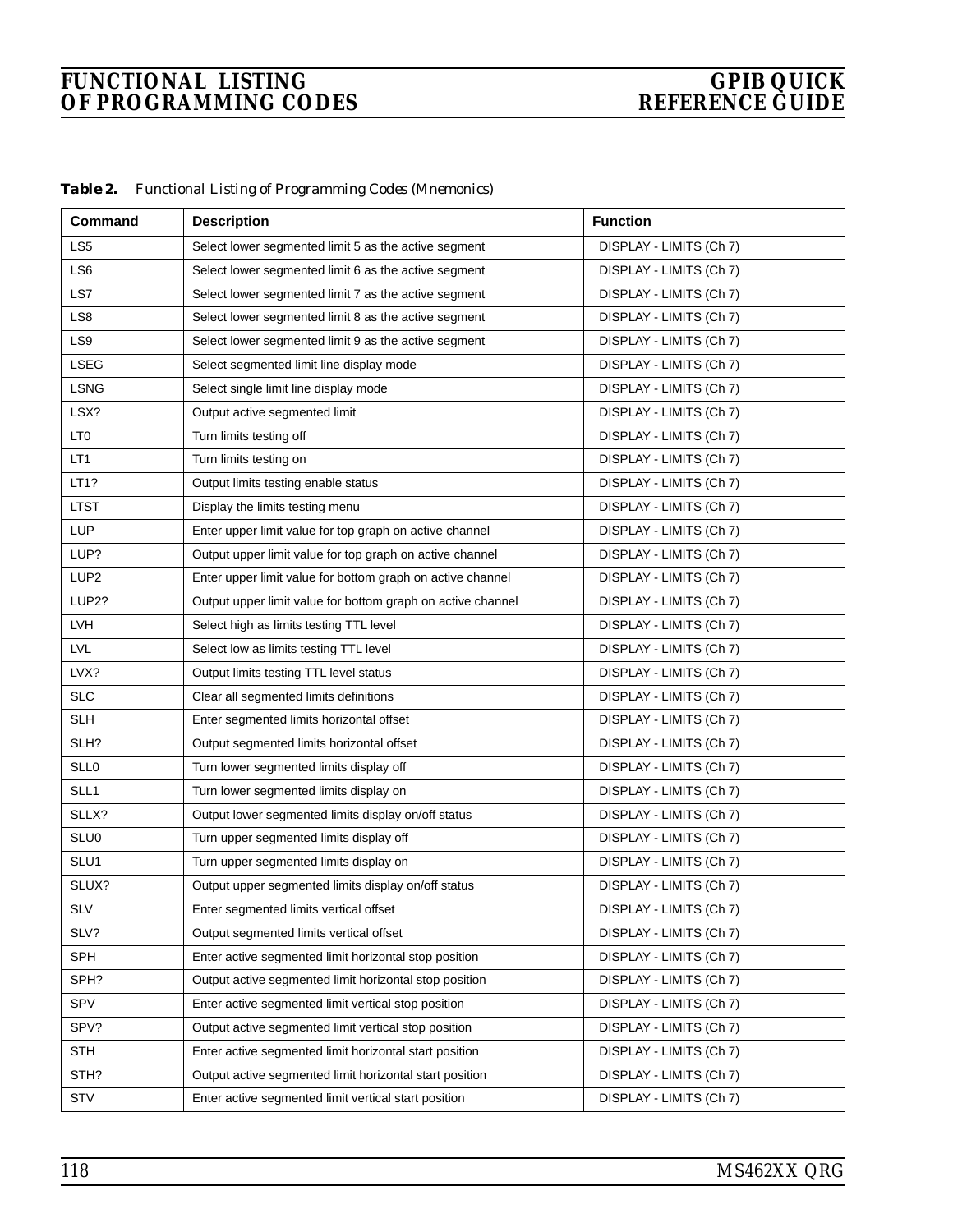| Command          | <b>Description</b>                                    | <b>Function</b>             |
|------------------|-------------------------------------------------------|-----------------------------|
| STV?             | Output active segmented limit vertical start position | DISPLAY - LIMITS (Ch 7)     |
| UPL <sub>0</sub> | Turn upper limit off                                  | DISPLAY - LIMITS (Ch 7)     |
| UPL1             | Turn upper limit on at current value                  | DISPLAY - LIMITS (Ch 7)     |
| <b>UPL20</b>     | Turn upper limit off for bottom graph                 | DISPLAY - LIMITS (Ch 7)     |
| <b>UPL21</b>     | Turn upper limit on at current value for bottom graph | DISPLAY - LIMITS (Ch 7)     |
| UPL2X?           | Output upper limit on/off status for bottom graph     | DISPLAY - LIMITS (Ch 7)     |
| UPLX?            | Output upper limit on/off status                      | DISPLAY - LIMITS (Ch 7)     |
| US <sub>1</sub>  | Select upper segmented limit 1 as the active segment  | DISPLAY - LIMITS (Ch 7)     |
| <b>US10</b>      | Select upper segmented limit 10 as the active segment | DISPLAY - LIMITS (Ch 7)     |
| US <sub>2</sub>  | Select upper segmented limit 2 as the active segment  | DISPLAY - LIMITS (Ch 7)     |
| US <sub>3</sub>  | Select upper segmented limit 3 as the active segment  | DISPLAY - LIMITS (Ch 7)     |
| US4              | Select upper segmented limit 4 as the active segment  | DISPLAY - LIMITS (Ch 7)     |
| US <sub>5</sub>  | Select upper segmented limit 5 as the active segment  | DISPLAY - LIMITS (Ch 7)     |
| US <sub>6</sub>  | Select upper segmented limit 6 as the active segment  | DISPLAY - LIMITS (Ch 7)     |
| US7              | Select upper segmented limit 7 as the active segment  | DISPLAY - LIMITS (Ch 7)     |
| US8              | Select upper segmented limit 8 as the active segment  | DISPLAY - LIMITS (Ch 7)     |
| US9              | Select upper segmented limit 9 as the active segment  | DISPLAY - LIMITS (Ch 7)     |
| <b>CNTR</b>      | Enter center frequency                                | FREQ (Ch 5)                 |
| CNTR?            | Output center frequency                               | FREQ (Ch 5)                 |
| <b>CWF</b>       | Enter CW frequency and turn CW on                     | FREQ (Ch 5)                 |
| CWF?             | Output CW frequency                                   | FREQ (Ch 5)                 |
| <b>CWON</b>      | Turn CW on at current CW frequency                    | FREQ (Ch 5)                 |
| CWON?            | Output CW on/off status                               | FREQ (Ch 5)                 |
| <b>SETUP</b>     | Display frequency menu                                | FREQ (Ch 5)                 |
| <b>SPAN</b>      | Enter frequency span                                  | FREQ (Ch 5)                 |
| SPAN?            | Output frequency span                                 | FREQ (Ch 5)                 |
| <b>SRT</b>       | Enter start frequency                                 | FREQ (Ch 5)                 |
| SRT?             | Output start frequency                                | FREQ (Ch 5)                 |
| STP              | Enter stop frequency                                  | FREQ (Ch 5)                 |
| STP?             | Output stop frequency                                 | FREQ (Ch 5)                 |
| <b>SWP</b>       | Return to normal sweep mode                           | FREQ (Ch 5)                 |
| SWP?             | Output sweep mode                                     | FREQ (Ch 5)                 |
| <b>DFD</b>       | Done specifying discrete frequency ranges             | FREQ - DISCRETE FILL (Ch 5) |
| <b>DFQ</b>       | Enter single discrete frequency                       | FREQ - DISCRETE FILL (Ch 5) |
| DFQ?             | Output discrete fill single discrete frequency        | FREQ - DISCRETE FILL (Ch 5) |
| <b>FIL</b>       | Fill defined discrete frequency range                 | FREQ - DISCRETE FILL (Ch 5) |
| <b>FRC</b>       | Clear all defined discrete frequency ranges           | FREQ - DISCRETE FILL (Ch 5) |

*Table 2. Functional Listing of Programming Codes (Mnemonics)*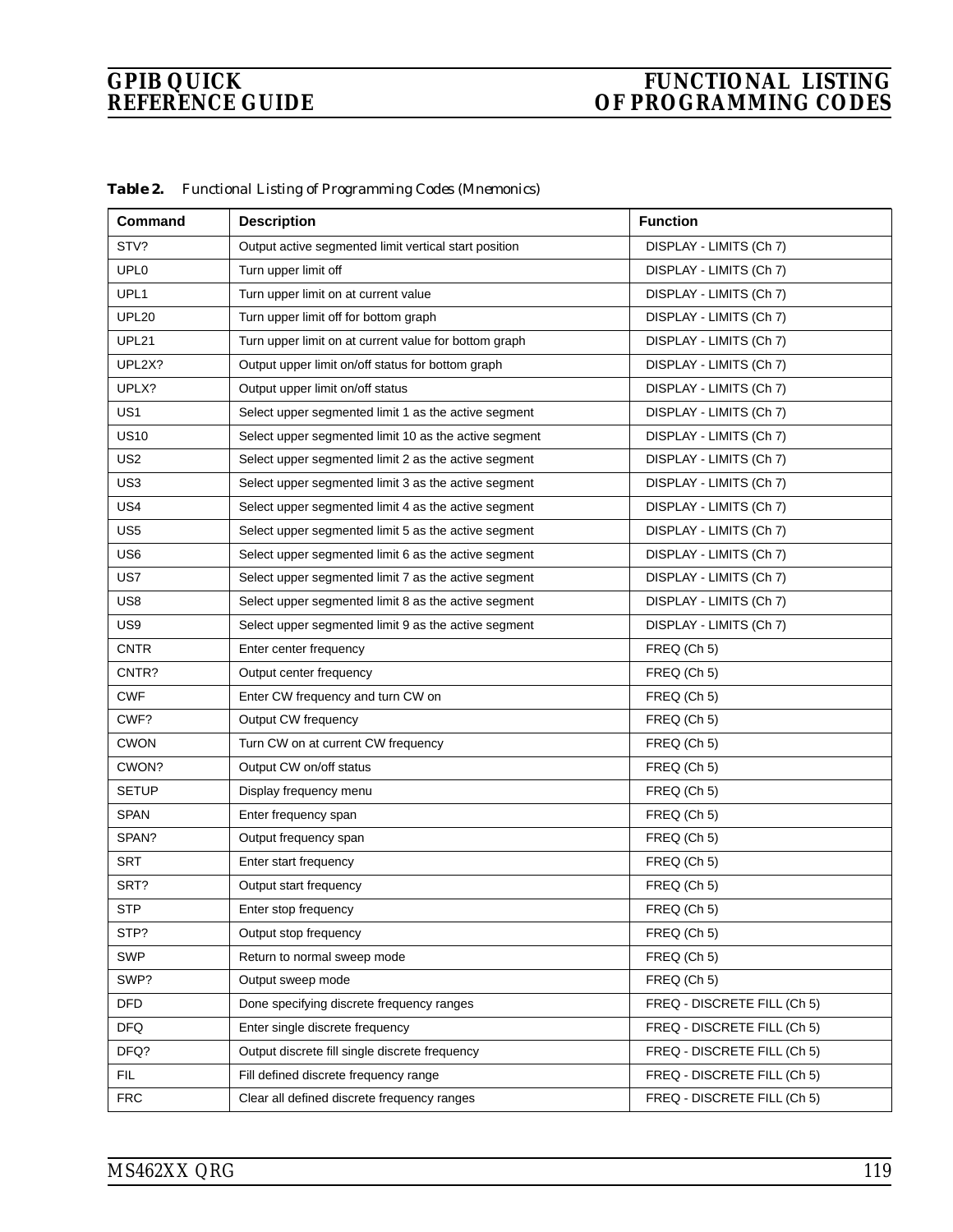| Table 2. | Functional Listing of Programming Codes (Mnemonics) |  |  |  |  |  |  |
|----------|-----------------------------------------------------|--|--|--|--|--|--|
|----------|-----------------------------------------------------|--|--|--|--|--|--|

| Command                     | <b>Description</b>                                                                                        | <b>Function</b>             |
|-----------------------------|-----------------------------------------------------------------------------------------------------------|-----------------------------|
| <b>FRI</b>                  | Enter discrete fill increment frequency                                                                   | FREQ - DISCRETE FILL (Ch 5) |
| FRI?                        | Output discrete fill increment frequency                                                                  | FREQ - DISCRETE FILL (Ch 5) |
| <b>FRP</b>                  | Enter discrete fill number of points                                                                      | FREQ - DISCRETE FILL (Ch 5) |
| FRP?                        | Output discrete fill number of points                                                                     | FREQ - DISCRETE FILL (Ch 5) |
| <b>FRS</b>                  | Enter discrete fill start frequency                                                                       | FREQ - DISCRETE FILL (Ch 5) |
| FRS?                        | Output discrete fill start frequency                                                                      | FREQ - DISCRETE FILL (Ch 5) |
| <b>BMPB</b>                 | Select black on white as bitmap type                                                                      | HARD COPY (Ch 9)            |
| <b>BMPC</b>                 | Select color on white as bitmap type                                                                      | HARD COPY (Ch 9)            |
| <b>BMPT</b>                 | Select true color as bitmap type                                                                          | HARD COPY (Ch 9)            |
| BMPX?                       | Output bitmap type                                                                                        | HARD COPY (Ch 9)            |
| <b>DPN</b>                  | Enter pen number for data                                                                                 | HARD COPY (Ch 9)            |
| DPN?                        | Output pen number for data                                                                                | HARD COPY (Ch 9)            |
| <b>FFD</b>                  | Send form feed to printer and stop print/plot                                                             | HARD COPY (Ch 9)            |
| GENS2P                      | Generate S2P files in hard disk with default name (ntwk_p1.s2p, ,<br>ntwk_p4.s2p) from disk and calibrate | HARD COPY (Ch 9)            |
| <b>GPN</b>                  | Enter pen number for graticule                                                                            | HARD COPY (Ch 9)            |
| GPN?                        | Output pen number for graticule                                                                           | HARD COPY (Ch 9)            |
| H <sub>D</sub> <sub>0</sub> | Turn off tabular data headers and page formatting                                                         | HARD COPY (Ch 9)            |
| HD1                         | Turn on tabular data headers and page formatting                                                          | HARD COPY (Ch 9)            |
| HDX?                        | Output tabular data headers and page formatting on/off status                                             | HARD COPY (Ch 9)            |
| <b>HPN</b>                  | Enter pen number for header                                                                               | HARD COPY (Ch 9)            |
| HPN?                        | Output pen number for header                                                                              | HARD COPY (Ch 9)            |
| LAND                        | Select landscape mode for output plot                                                                     | HARD COPY (Ch 9)            |
| LCM <sub>0</sub>            | Disable printing comment information                                                                      | HARD COPY (Ch 9)            |
| LCM1                        | Enable printing comment information                                                                       | HARD COPY (Ch 9)            |
| LDT <sub>0</sub>            | Disable printing date/time                                                                                | HARD COPY (Ch 9)            |
| LDT <sub>1</sub>            | Enable printing date/time                                                                                 | HARD COPY (Ch 9)            |
| LDV <sub>0</sub>            | Disable printing device ID                                                                                | HARD COPY (Ch 9)            |
| LDV1                        | Enable printing device ID                                                                                 | HARD COPY (Ch 9)            |
| LID.                        | Enter string for DUT identity                                                                             | HARD COPY (Ch 9)            |
| LID?                        | Output string for DUT identity                                                                            | HARD COPY (Ch 9)            |
| LMD <sub>0</sub>            | Disable printing model information                                                                        | HARD COPY (Ch 9)            |
| LMD1                        | Enable printing model information                                                                         | HARD COPY (Ch 9)            |
| LMS                         | Enter string for DUT model/serial number                                                                  | HARD COPY (Ch 9)            |
| LMS?                        | Output string for DUT model/serial number                                                                 | HARD COPY (Ch 9)            |
| LNM                         | Enter string for operator name                                                                            | HARD COPY (Ch 9)            |
| LNM?                        | Output string for operator name                                                                           | HARD COPY (Ch 9)            |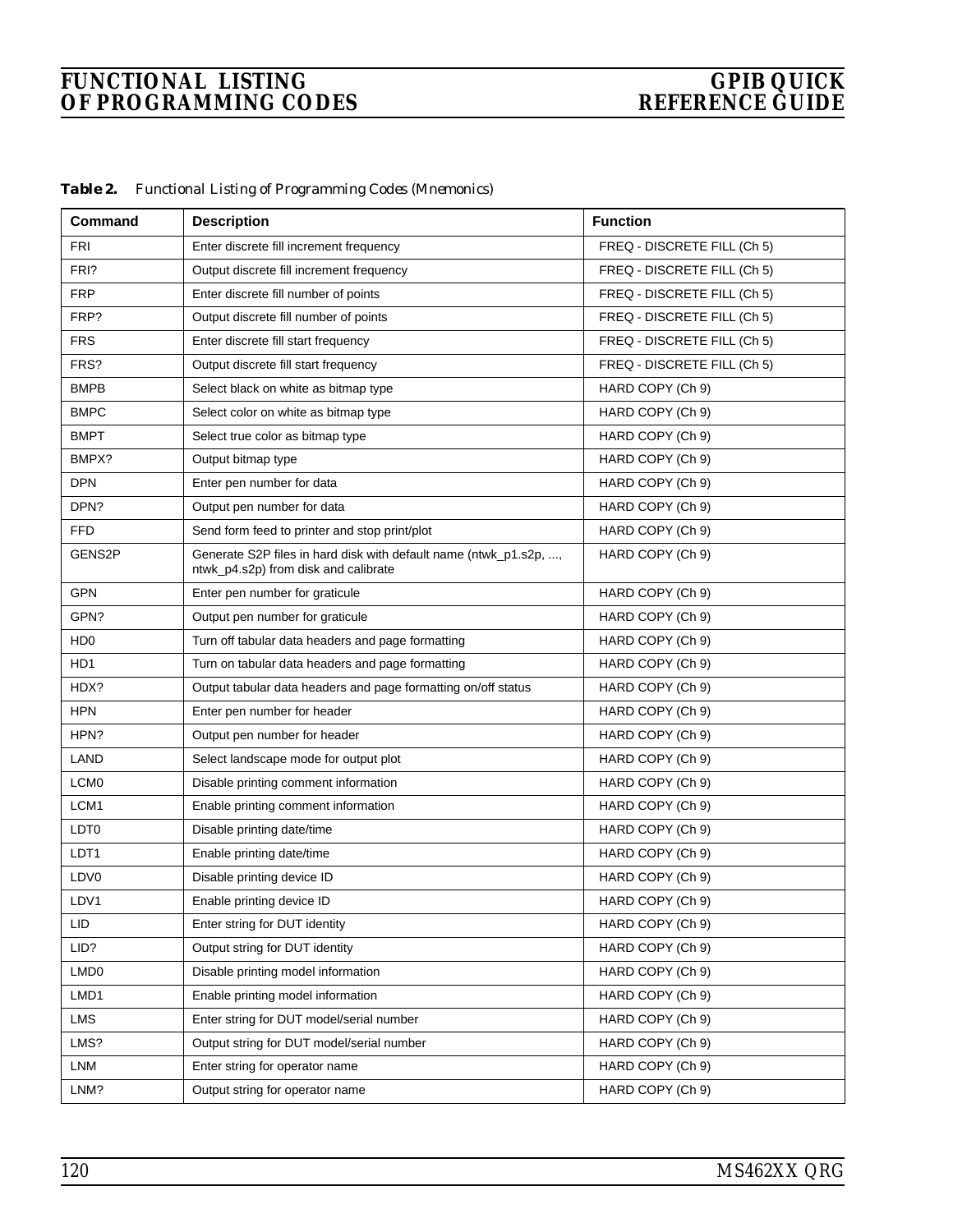| Command          | <b>Description</b>                                                 | <b>Function</b>  |
|------------------|--------------------------------------------------------------------|------------------|
| <b>LOC</b>       | Enter string for operator comment                                  | HARD COPY (Ch 9) |
| LOC?             | Output string for operator comment                                 | HARD COPY (Ch 9) |
| LOGO?            | Output hard copy logo selection standard/user defined              | HARD COPY (Ch 9) |
| LOGO0            | Turn hard copy logo off                                            | HARD COPY (Ch 9) |
| LOGO1            | Turn hard copy logo on                                             | HARD COPY (Ch 9) |
| <b>LOGOS</b>     | Select standard hard copy logo                                     | HARD COPY (Ch 9) |
| <b>LOGOU</b>     | Select user defined hard copy logo                                 | HARD COPY (Ch 9) |
| LOGOX?           | Output hard copy logo on/off status                                | HARD COPY (Ch 9) |
| LOP <sub>0</sub> | Disable printing operator information                              | HARD COPY (Ch 9) |
| LOP1             | Enable printing operator information                               | HARD COPY (Ch 9) |
| M3P1?            | Query the mixed mode 1st balanced port pair for the M3P setup      | HARD COPY (Ch 9) |
| M3P1P12          | Set the mixed mode 1st balanced port pair to 1:2 for the M3P setup | HARD COPY (Ch 9) |
| M3P1P13          | Set the mixed mode 1st balanced port pair to 1:3 for the M3P setup | HARD COPY (Ch 9) |
| M3P1P14          | Set the mixed mode 1st balanced port pair to 1:4 for the M3P setup | HARD COPY (Ch 9) |
| M3P1P21          | Set the mixed mode 1st balanced port pair to 2:1 for the M3P setup | HARD COPY (Ch 9) |
| M3P1P23          | Set the mixed mode 1st balanced port pair to 2:3 for the M3P setup | HARD COPY (Ch 9) |
| M3P1P24          | Set the mixed mode 1st balanced port pair to 2:4 for the M3P setup | HARD COPY (Ch 9) |
| M3P1P31          | Set the mixed mode 1st balanced port pair to 3:1 for the M3P setup | HARD COPY (Ch 9) |
| M3P1P32          | Set the mixed mode 1st balanced port pair to 3:2 for the M3P setup | HARD COPY (Ch 9) |
| M3P1P34          | Set the mixed mode 1st balanced port pair to 3:4 for the M3P setup | HARD COPY (Ch 9) |
| M3P1P41          | Set the mixed mode 1st balanced port pair to 4:1 for the M3P setup | HARD COPY (Ch 9) |
| M3P1P42          | Set the mixed mode 1st balanced port pair to 4:2 for the M3P setup | HARD COPY (Ch 9) |
| M3P1P43          | Set the mixed mode 1st balanced port pair to 4:3 for the M3P setup | HARD COPY (Ch 9) |
| M3PS?            | Query the mixed mode singled ended port for the M3P setup          | HARD COPY (Ch 9) |
| M3PS1            | Set the mixed mode single ended port to port 1 for the M3P setup   | HARD COPY (Ch 9) |
| M3PS2            | Set the mixed mode single ended port to port 2 for the M3P setup   | HARD COPY (Ch 9) |
| M3PS3            | Set the mixed mode single ended port to port 3 for the M3P setup   | HARD COPY (Ch 9) |
| M3PS4            | Set the mixed mode single ended port to port 4 for the M3P setup   | HARD COPY (Ch 9) |
| M4P1?            | Query the mixed mode 1st balanced port pair for the M4P setup      | HARD COPY (Ch 9) |
| M4P1P12          | Set the mixed mode 1st balanced port pair to 1:2 for the M4P setup | HARD COPY (Ch 9) |
| M4P1P13          | Set the mixed mode 1st balanced port pair to 1:3 for the M4P setup | HARD COPY (Ch 9) |
| M4P1P14          | Set the mixed mode 1st balanced port pair to 1:4 for the M4P setup | HARD COPY (Ch 9) |
| M4P1P21          | Set the mixed mode 1st balanced port pair to 2:1 for the M4P setup | HARD COPY (Ch 9) |
| M4P1P23          | Set the mixed mode 1st balanced port pair to 2:3 for the M4P setup | HARD COPY (Ch 9) |
| M4P1P24          | Set the mixed mode 1st balanced port pair to 2:4 for the M4P setup | HARD COPY (Ch 9) |
| M4P1P31          | Set the mixed mode 1st balanced port pair to 3:1 for the M4P setup | HARD COPY (Ch 9) |
| M4P1P32          | Set the mixed mode 1st balanced port pair to 3:2 for the M4P setup | HARD COPY (Ch 9) |

*Table 2. Functional Listing of Programming Codes (Mnemonics)*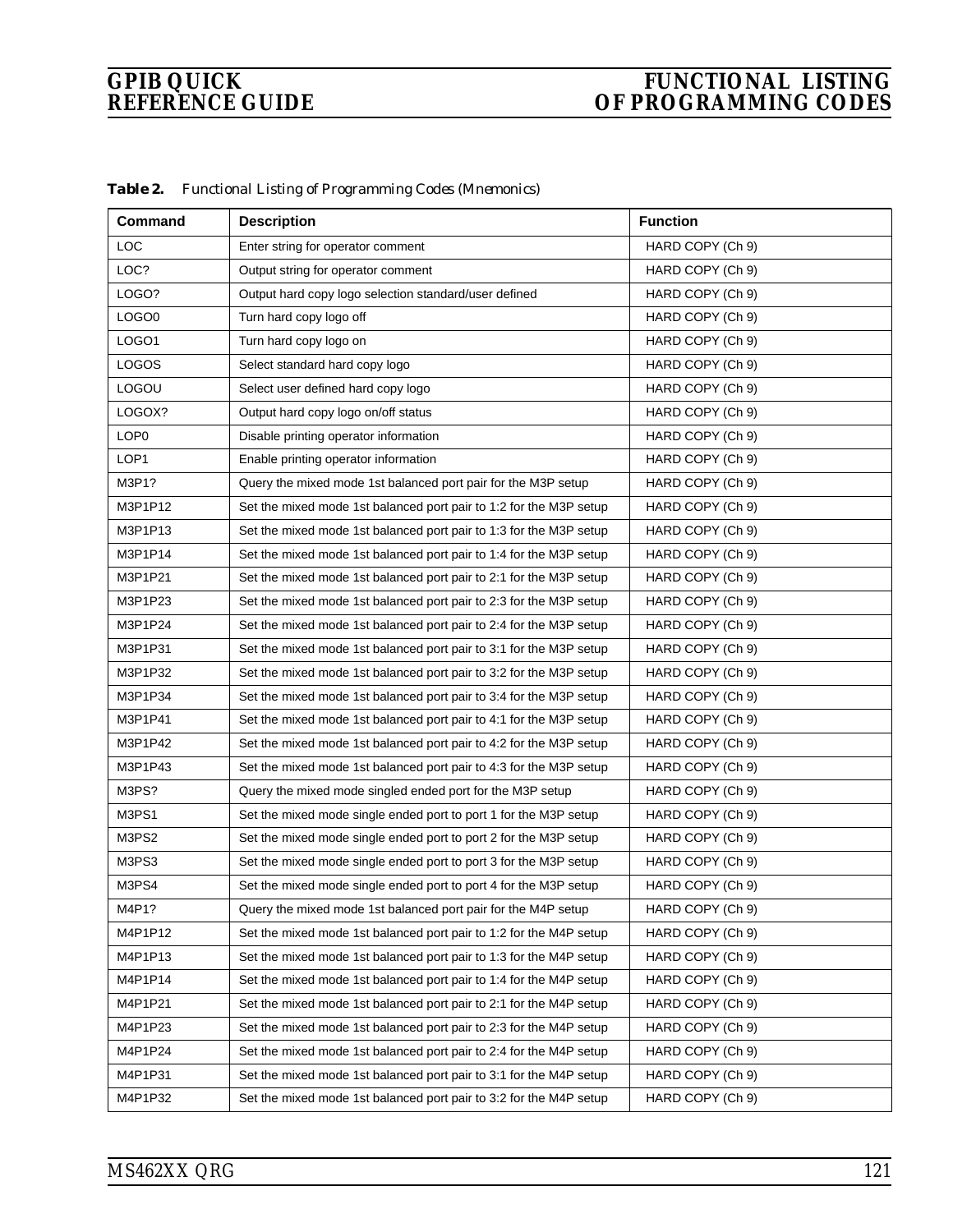| Command                        | <b>Description</b>                                                 | <b>Function</b>  |
|--------------------------------|--------------------------------------------------------------------|------------------|
| M4P1P34                        | Set the mixed mode 1st balanced port pair to 3:4 for the M4P setup | HARD COPY (Ch 9) |
| M4P1P41                        | Set the mixed mode 1st balanced port pair to 4:1 for the M4P setup | HARD COPY (Ch 9) |
| M4P1P42                        | Set the mixed mode 1st balanced port pair to 4:2 for the M4P setup | HARD COPY (Ch 9) |
| M4P1P43                        | Set the mixed mode 1st balanced port pair to 4:3 for the M4P setup | HARD COPY (Ch 9) |
| M4P2?                          | Query the mixed mode 2nd balanced port pair for the M4P setup      | HARD COPY (Ch 9) |
| M4P2P12                        | Set the mixed mode 2nd balanced port pair to 1:2 for the M4P setup | HARD COPY (Ch 9) |
| M4P2P13                        | Set the mixed mode 2nd balanced port pair to 1:3 for the M4P setup | HARD COPY (Ch 9) |
| M4P2P14                        | Set the mixed mode 2nd balanced port pair to 1:4 for the M4P setup | HARD COPY (Ch 9) |
| M4P2P21                        | Set the mixed mode 2nd balanced port pair to 2:1 for the M4P setup | HARD COPY (Ch 9) |
| M4P2P23                        | Set the mixed mode 2nd balanced port pair to 2:3 for the M4P setup | HARD COPY (Ch 9) |
| M4P2P24                        | Set the mixed mode 2nd balanced port pair to 2:4 for the M4P setup | HARD COPY (Ch 9) |
| M4P2P31                        | Set the mixed mode 2nd balanced port pair to 3:1 for the M4P setup | HARD COPY (Ch 9) |
| M4P2P32                        | Set the mixed mode 2nd balanced port pair to 3:2 for the M4P setup | HARD COPY (Ch 9) |
| M4P2P34                        | Set the mixed mode 2nd balanced port pair to 3:4 for the M4P setup | HARD COPY (Ch 9) |
| M4P2P41                        | Set the mixed mode 2nd balanced port pair to 4:1 for the M4P setup | HARD COPY (Ch 9) |
| M4P2P42                        | Set the mixed mode 2nd balanced port pair to 4:2 for the M4P setup | HARD COPY (Ch 9) |
| M4P2P43                        | Set the mixed mode 2nd balanced port pair to 4:3 for the M4P setup | HARD COPY (Ch 9) |
| <b>MPN</b>                     | Enter pen number for markers and limits                            | HARD COPY (Ch 9) |
| MPN?                           | Output pen number for markers and limits                           | HARD COPY (Ch 9) |
| OMM3P                          | Output the M3P format data to the GPIB with the current M3P setup  | HARD COPY (Ch 9) |
| OMM4P                          | Output the M4P format data to the GPIB with the current M4P setup  | HARD COPY (Ch 9) |
| OS <sub>1</sub> P <sub>1</sub> | Output S1P1 format data to gpib                                    | HARD COPY (Ch 9) |
| OS <sub>1</sub> P <sub>2</sub> | Output S1P2 format data to gpib                                    | HARD COPY (Ch 9) |
| OS1P3                          | Output S1P3 format data to gpib                                    | HARD COPY (Ch 9) |
| OS2P                           | Output S2P format data to GPIB                                     | HARD COPY (Ch 9) |
| OS3P                           | Output S3P format data to gpib                                     | HARD COPY (Ch 9) |
| PBL                            | Select 1/4 size plot bottom left corner                            | HARD COPY (Ch 9) |
| <b>PBR</b>                     | Select 1/4 size plot bottom right corner                           | HARD COPY (Ch 9) |
| <b>PFL</b>                     | Select full-size plot                                              | HARD COPY (Ch 9) |
| <b>PFS</b>                     | Print full screen image                                            | HARD COPY (Ch 9) |
| <b>PGR</b>                     | Print graph area screen image                                      | HARD COPY (Ch 9) |
| <b>PGT</b>                     | Plot graticule                                                     | HARD COPY (Ch 9) |
| <b>PLD</b>                     | Plot data area only                                                | HARD COPY (Ch 9) |
| PLH                            | Plot header                                                        | HARD COPY (Ch 9) |
| PLM                            | Plot markers and limits                                            | HARD COPY (Ch 9) |
| PLO?                           | Output plot mode portrait or landscape                             | HARD COPY (Ch 9) |
| <b>PLS</b>                     | Plot entire screen                                                 | HARD COPY (Ch 9) |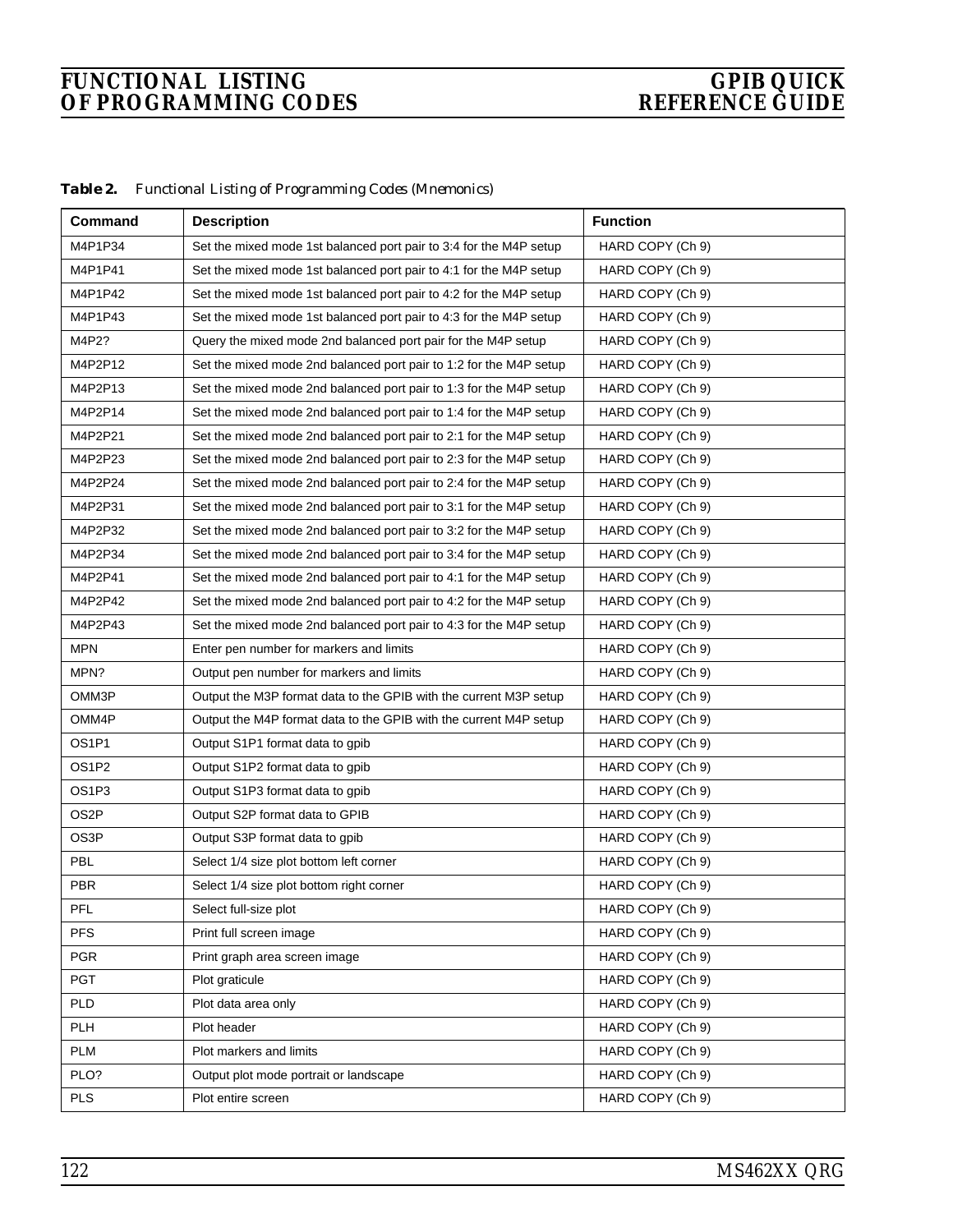| Command         | <b>Description</b>                                     | <b>Function</b>  |
|-----------------|--------------------------------------------------------|------------------|
| PLT             | Plot data traces only                                  | HARD COPY (Ch 9) |
| <b>PMK</b>      | Print tabular data for Markers                         | HARD COPY (Ch 9) |
| <b>PMN</b>      | Plot menu                                              | HARD COPY (Ch 9) |
| <b>PMT</b>      | Print tabular data for traces and markers              | HARD COPY (Ch 9) |
| <b>PORT</b>     | Select portrait mode for output plot                   | HARD COPY (Ch 9) |
| <b>PRNTYPDJ</b> | Select HP Deskjet printer                              | HARD COPY (Ch 9) |
| <b>PRNTYPEP</b> | Select Epson FX printer                                | HARD COPY (Ch 9) |
| <b>PRNTYPLJ</b> | Select HP Laserjet printer                             | HARD COPY (Ch 9) |
| <b>PRNTYPTJ</b> | Select HP Thinkjet printer                             | HARD COPY (Ch 9) |
| PRNTYPX?        | Output printer type                                    | HARD COPY (Ch 9) |
| <b>PST</b>      | Stop print/plot                                        | HARD COPY (Ch 9) |
| PT <sub>0</sub> | Set tabular printout points skipped to 0               | HARD COPY (Ch 9) |
| PT <sub>1</sub> | Set tabular printout points skipped to 1               | HARD COPY (Ch 9) |
| PT <sub>2</sub> | Set tabular printout points skipped to 2               | HARD COPY (Ch 9) |
| PT <sub>3</sub> | Set tabular printout points skipped to 3               | HARD COPY (Ch 9) |
| PT4             | Set tabular printout points skipped to 4               | HARD COPY (Ch 9) |
| PT <sub>5</sub> | Set tabular printout points skipped to 5               | HARD COPY (Ch 9) |
| PT <sub>6</sub> | Set tabular printout points skipped to 6               | HARD COPY (Ch 9) |
| PT7             | Set tabular printout points skipped to 7               | HARD COPY (Ch 9) |
| PT8             | Set tabular printout points skipped to 8               | HARD COPY (Ch 9) |
| PT <sub>9</sub> | Set tabular printout points skipped to 9               | HARD COPY (Ch 9) |
| <b>PTB</b>      | Print tabular data for traces                          | HARD COPY (Ch 9) |
| <b>PTL</b>      | Select 1/4 size plot top left corner                   | HARD COPY (Ch 9) |
| <b>PTR</b>      | Select 1/4 size plot top right corner                  | HARD COPY (Ch 9) |
| PTX?            | Output tabular printout points skipped                 | HARD COPY (Ch 9) |
| PXX?            | Output plot location                                   | HARD COPY (Ch 9) |
| SEQOP?          | Output sequence operator message mode on/off           | HARD COPY (Ch 9) |
| SEQOP0          | Turn off sequence operator message                     | HARD COPY (Ch 9) |
| SEQOP1          | Turn on sequence operator message                      | HARD COPY (Ch 9) |
| <b>SNPDB</b>    | Select log magnitude and phase as SnP output format    | HARD COPY (Ch 9) |
| SNPFMTX?        | Output SnP output format selection                     | HARD COPY (Ch 9) |
| <b>SNPGHZ</b>   | Select GHz as SnP frequency units                      | HARD COPY (Ch 9) |
| <b>SNPHZ</b>    | Select Hz as SnP frequency units                       | HARD COPY (Ch 9) |
| <b>SNPKHZ</b>   | Select KHz as SnP frequency units                      | HARD COPY (Ch 9) |
| <b>SNPMA</b>    | Select linear magnitude and phase as SnP output format | HARD COPY (Ch 9) |
| <b>SNPMHZ</b>   | Select MHz as SnP frequency units                      | HARD COPY (Ch 9) |
| <b>SNPRI</b>    | Select real and imaginary as SnP output format         | HARD COPY (Ch 9) |

*Table 2. Functional Listing of Programming Codes (Mnemonics)*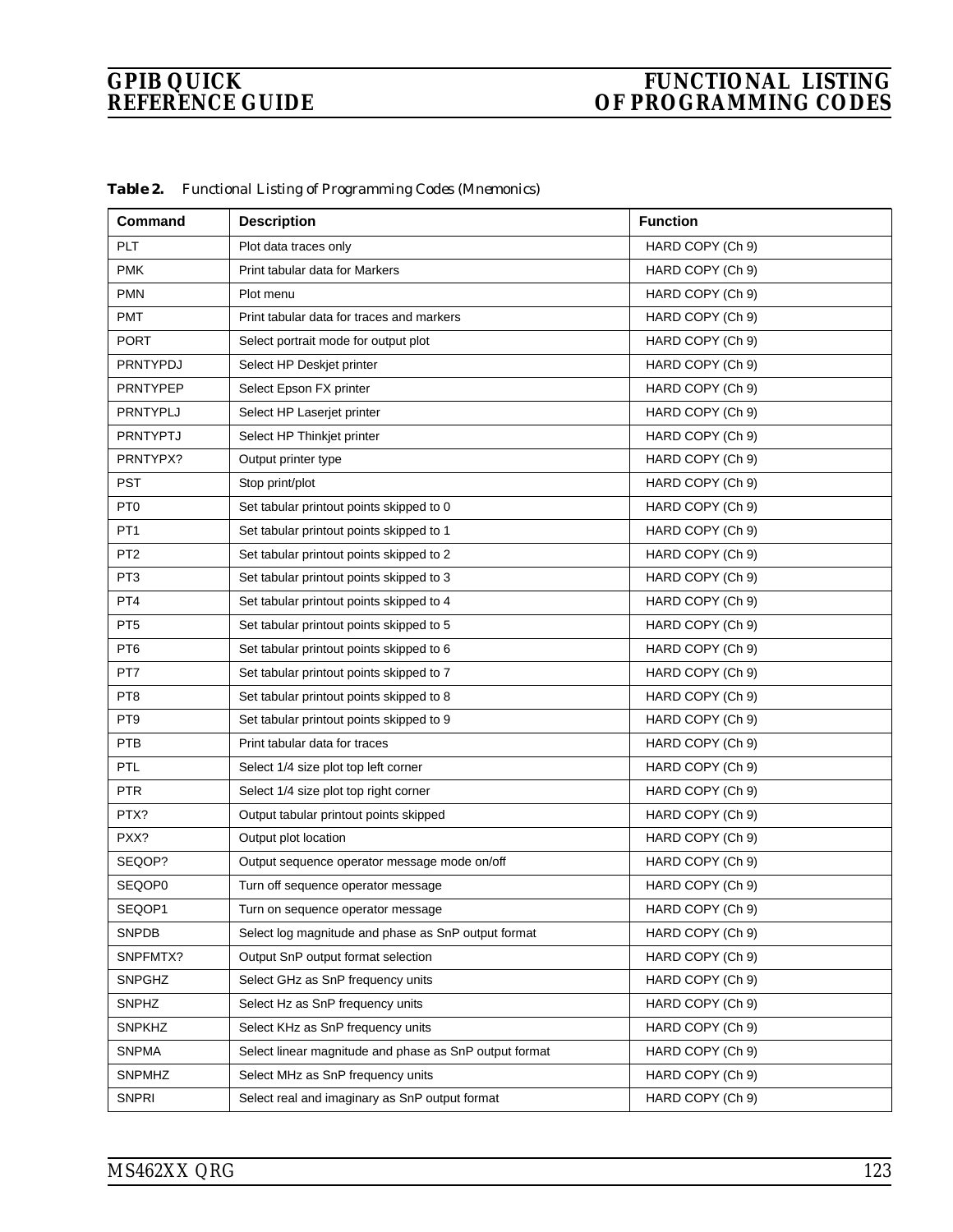| Table 2. | Functional Listing of Programming Codes (Mnemonics) |  |  |  |  |  |  |
|----------|-----------------------------------------------------|--|--|--|--|--|--|
|----------|-----------------------------------------------------|--|--|--|--|--|--|

| Command         | <b>Description</b>                                    | <b>Function</b>  |
|-----------------|-------------------------------------------------------|------------------|
| SNPUNITX?       | Output SnP frequency units selection                  | HARD COPY (Ch 9) |
| <b>SPD</b>      | Enter pen speed percentage                            | HARD COPY (Ch 9) |
| SPD?            | Output pen speed percentage                           | HARD COPY (Ch 9) |
| <b>TPN</b>      | Enter pen number for trace overlay data               | HARD COPY (Ch 9) |
| TPN?            | Output pen number for trace overlay data              | HARD COPY (Ch 9) |
| CTN             | Continue sweeping from current point                  | HOLD (Ch 5)      |
| <b>HLD</b>      | Put sweep into hold mode                              | HOLD (Ch 5)      |
| HLD?            | Output the sweep hold status                          | HOLD (Ch 5)      |
| <b>AMKR</b>     | Select active marker on all channels marker mode      | MARKER (Ch 7)    |
| MK3             | Enter marker 3 frequency distance or time and turn on | MARKER (Ch 7)    |
| MK3?            | Output marker 3 frequency distance or time            | MARKER (Ch 7)    |
| MK4             | Enter marker 4 frequency distance or time and turn on | MARKER (Ch 7)    |
| MK4?            | Output marker 4 frequency distance or time            | MARKER (Ch 7)    |
| MK <sub>5</sub> | Enter marker 5 frequency distance or time and turn on | MARKER (Ch 7)    |
| MK5?            | Output marker 5 frequency distance or time            | MARKER (Ch 7)    |
| MK <sub>6</sub> | Enter marker 6 frequency distance or time and turn on | MARKER (Ch 7)    |
| MK6?            | Output marker 6 frequency distance or time            | MARKER (Ch 7)    |
| MK7             | Enter marker 7 frequency distance or time and turn on | MARKER (Ch 7)    |
| <b>MK7?</b>     | Output marker 7 frequency distance or time            | MARKER (Ch 7)    |
| MK8             | Enter marker 8 frequency distance or time and turn on | MARKER (Ch 7)    |
| MK8?            | Output marker 8 frequency distance or time            | MARKER (Ch 7)    |
| MK9             | Enter marker 9 frequency distance or time and turn on | MARKER (Ch 7)    |
| MK9?            | Output marker 9 frequency distance or time            | MARKER (Ch 7)    |
| <b>MKRC</b>     | Select interpolated marker functionality              | MARKER (Ch 7)    |
| <b>MKRD</b>     | Select discrete marker functionality                  | MARKER (Ch 7)    |
| BWL3            | Set bandwidth loss value to 3 dB                      | MARKER (Ch 7)    |
| <b>BWLS</b>     | Enter bandwidth loss value                            | MARKER (Ch 7)    |
| BWLS?           | Output bandwidth loss value                           | MARKER (Ch 7)    |
| DR <sub>1</sub> | Select Marker 1 as delta reference marker             | MARKER (Ch 7)    |
| <b>DR10</b>     | Select Marker 10 as delta reference marker            | MARKER (Ch 7)    |
| <b>DR11</b>     | Select Marker 11 as delta reference marker            | MARKER (Ch 7)    |
| <b>DR12</b>     | Select Marker 12 as delta reference marker            | MARKER (Ch 7)    |
| DR <sub>2</sub> | Select Marker 2 as delta reference marker             | MARKER (Ch 7)    |
| DR <sub>3</sub> | Select Marker 3 as delta reference marker             | MARKER (Ch 7)    |
| DR4             | Select Marker 4 as delta reference marker             | MARKER (Ch 7)    |
| DR <sub>5</sub> | Select Marker 5 as delta reference marker             | MARKER (Ch 7)    |
| DR <sub>6</sub> | Select Marker 6 as delta reference marker             | MARKER (Ch 7)    |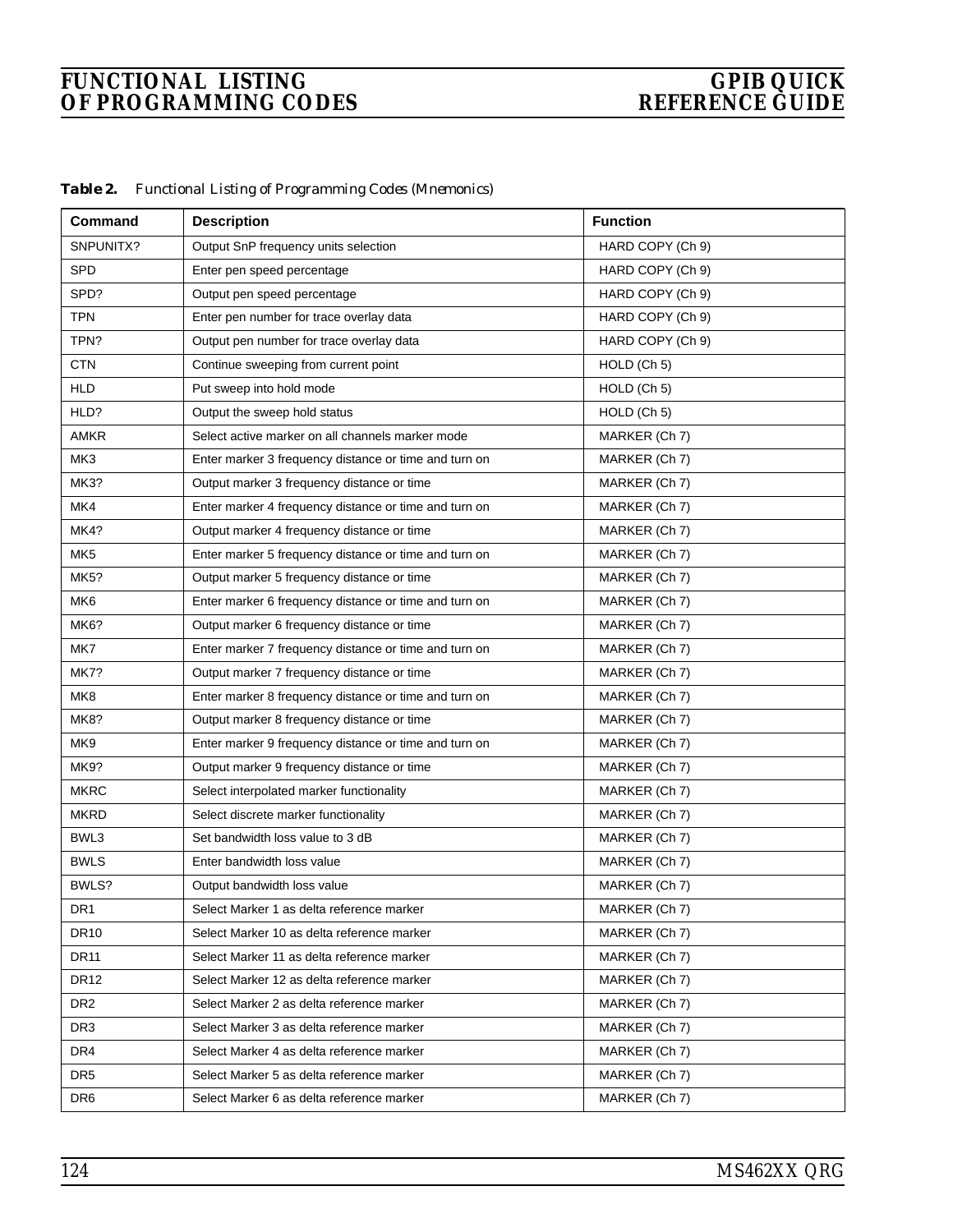| <b>Command</b>    | <b>Description</b>                                           | <b>Function</b> |
|-------------------|--------------------------------------------------------------|-----------------|
| DR7               | Select Marker 7 as delta reference marker                    | MARKER (Ch 7)   |
| DR <sub>8</sub>   | Select Marker 8 as delta reference marker                    | MARKER (Ch 7)   |
| DR9               | Select Marker 9 as delta reference marker                    | MARKER (Ch 7)   |
| <b>DRF</b>        | Turn delta reference mode on                                 | MARKER (Ch 7)   |
| <b>DRO</b>        | Turn delta reference mode off                                | MARKER (Ch 7)   |
| DRO?              | Output delta reference mode on/off status                    | MARKER (Ch 7)   |
| DRX?              | Output delta reference marker number                         | MARKER (Ch 7)   |
| DSF <sub>0</sub>  | Disable filter shape factor calculation                      | MARKER (Ch 7)   |
| DSF1              | Enable filter shape factor calculation                       | MARKER (Ch 7)   |
| DSFX?             | Output filter shape factor calculation enable/disable status | MARKER (Ch 7)   |
| DSQ0              | Disable filter Q calculation                                 | MARKER (Ch 7)   |
| DSQ1              | Enable filter Q calculation                                  | MARKER (Ch 7)   |
| DSQX?             | Output filter Q calculation enable/disable status            | MARKER (Ch 7)   |
| FLTBW?            | Output filter bandwidth                                      | MARKER (Ch 7)   |
| FLTC?             | Output filter center frequency                               | MARKER (Ch 7)   |
| FLTL?             | Output filter loss at reference value                        | MARKER (Ch 7)   |
| FLTQ?             | Output filter Q                                              | MARKER (Ch 7)   |
| FLTS?             | Output filter shape factor                                   | MARKER (Ch 7)   |
| <b>FMKR</b>       | Select filter parameters marker mode                         | MARKER (Ch 7)   |
| M <sub>10</sub> C | Set CW mode at marker 10 frequency                           | MARKER (Ch 7)   |
| M <sub>10</sub> E | Set sweep/zoom end to marker 10 frequency distance or time   | MARKER (Ch 7)   |
| <b>M10S</b>       | Set sweep/zoom start to marker 10 frequency distance or time | MARKER (Ch 7)   |
| <b>M11C</b>       | Set CW mode at marker 11 frequency                           | MARKER (Ch 7)   |
| <b>M11E</b>       | Set sweep/zoom end to marker 11 frequency distance or time   | MARKER (Ch 7)   |
| <b>M11S</b>       | Set sweep/zoom start to marker 11 frequency distance or time | MARKER (Ch 7)   |
| M12C              | Set CW mode at marker 12 frequency                           | MARKER (Ch 7)   |
| M <sub>12</sub> E | Set sweep/zoom end to marker 12 frequency distance or time   | MARKER (Ch 7)   |
| M12S              | Set sweep/zoom start to marker 12 frequency distance or time | MARKER (Ch 7)   |
| M <sub>1</sub> C  | Set CW mode at marker 1 frequency                            | MARKER (Ch 7)   |
| M1E               | Set sweep/zoom end to marker 1 frequency distance or time    | MARKER (Ch 7)   |
| M <sub>1</sub> S  | Set sweep/zoom start to marker 1 frequency distance or time  | MARKER (Ch 7)   |
| M <sub>2</sub> C  | Set CW mode at marker 2 frequency                            | MARKER (Ch 7)   |
| M2E               | Set sweep/zoom end to marker 2 frequency distance or time    | MARKER (Ch 7)   |
| M <sub>2</sub> S  | Set sweep/zoom start to marker 2 frequency distance or time  | MARKER (Ch 7)   |
| M3C               | Set CW mode at marker 3 frequency                            | MARKER (Ch 7)   |
| M3E               | Set sweep/zoom end to marker 3 frequency distance or time    | MARKER (Ch 7)   |
| M3S               | Set sweep/zoom start to marker 3 frequency distance or time  | MARKER (Ch 7)   |

*Table 2. Functional Listing of Programming Codes (Mnemonics)*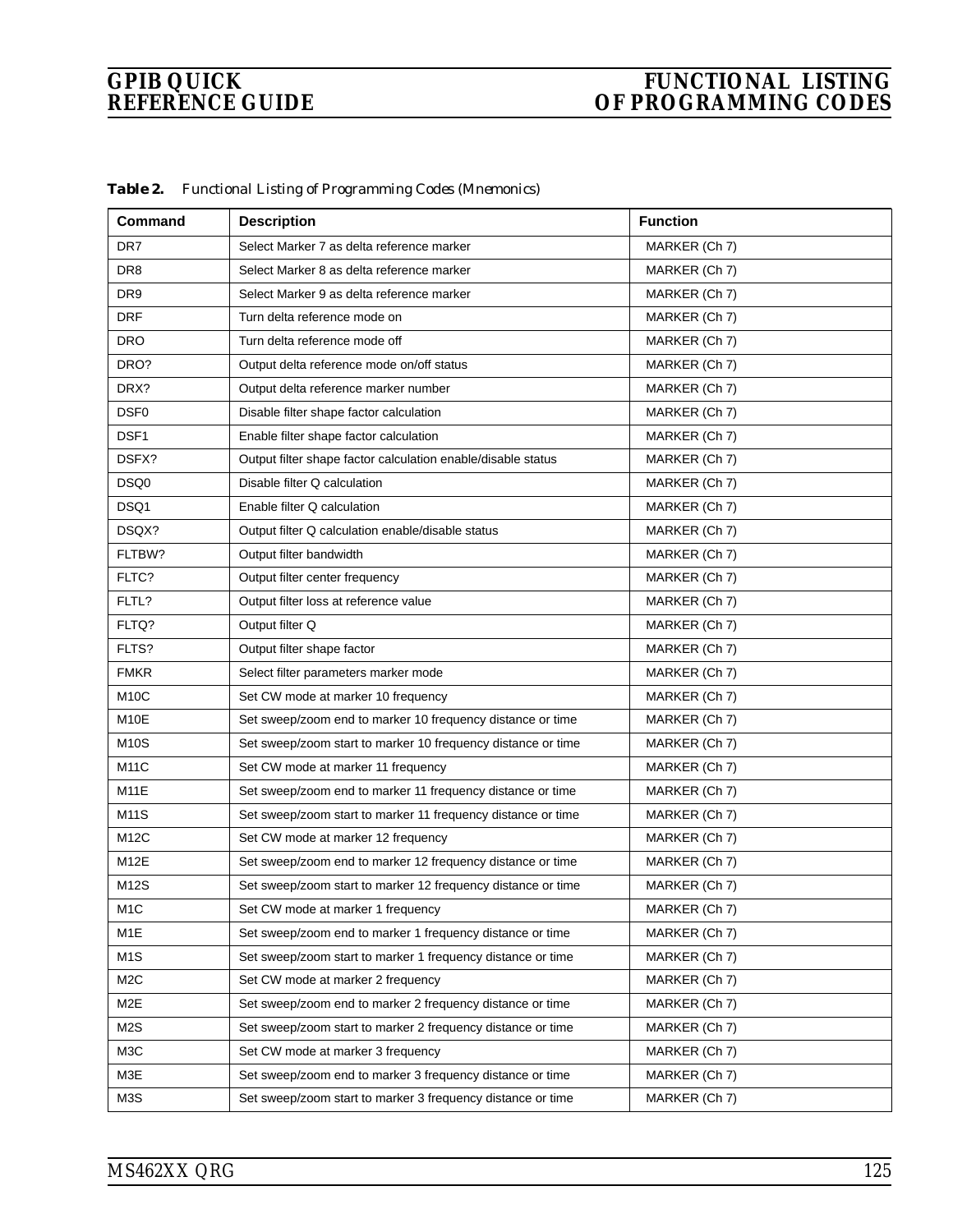| Command          | <b>Description</b>                                          | <b>Function</b> |
|------------------|-------------------------------------------------------------|-----------------|
| M <sub>4</sub> C | Set CW mode at marker 4 frequency                           | MARKER (Ch 7)   |
| M4E              | Set sweep/zoom end to marker 4 frequency distance or time   | MARKER (Ch 7)   |
| M4S              | Set sweep/zoom start to marker 4 frequency distance or time | MARKER (Ch 7)   |
| M <sub>5</sub> C | Set CW mode at marker 5 frequency                           | MARKER (Ch 7)   |
| M <sub>5</sub> E | Set sweep/zoom end to marker 5 frequency distance or time   | MARKER (Ch 7)   |
| M <sub>5</sub> S | Set sweep/zoom start to marker 5 frequency distance or time | MARKER (Ch 7)   |
| M <sub>6</sub> C | Set CW mode at marker 6 frequency                           | MARKER (Ch 7)   |
| M6E              | Set sweep/zoom end to marker 6 frequency distance or time   | MARKER (Ch 7)   |
| M6S              | Set sweep/zoom start to marker 6 frequency distance or time | MARKER (Ch 7)   |
| M7C              | Set CW mode at marker 7 frequency                           | MARKER (Ch 7)   |
| M7E              | Set sweep/zoom end to marker 7 frequency distance or time   | MARKER (Ch 7)   |
| M7S              | Set sweep/zoom start to marker 7 frequency distance or time | MARKER (Ch 7)   |
| M8C              | Set CW mode at marker 8 frequency                           | MARKER (Ch 7)   |
| M8E              | Set sweep/zoom end to marker 8 frequency distance or time   | MARKER (Ch 7)   |
| M8S              | Set sweep/zoom start to marker 8 frequency distance or time | MARKER (Ch 7)   |
| M9C              | Set CW mode at marker 9 frequency                           | MARKER (Ch 7)   |
| M9E              | Set sweep/zoom end to marker 9 frequency distance or time   | MARKER (Ch 7)   |
| M9S              | Set sweep/zoom start to marker 9 frequency distance or time | MARKER (Ch 7)   |
| MK1              | Enter marker 1 frequency distance or time and turn on       | MARKER (Ch 7)   |
| <b>MK1?</b>      | Output marker 1 frequency distance or time                  | MARKER (Ch 7)   |
| MK10             | Enter marker 10 frequency distance or time and turn on      | MARKER (Ch 7)   |
| MK10?            | Output marker 10 frequency distance or time                 | MARKER (Ch 7)   |
| <b>MK11</b>      | Enter marker 11 frequency distance or time and turn on      | MARKER (Ch 7)   |
| MK11?            | Output marker 11 frequency distance or time                 | MARKER (Ch 7)   |
| <b>MK12</b>      | Enter marker 12 frequency distance or time and turn on      | MARKER (Ch 7)   |
| MK12?            | Output marker 12 frequency distance or time                 | MARKER (Ch 7)   |
| MK <sub>2</sub>  | Enter marker 2 frequency distance or time and turn on       | MARKER (Ch 7)   |
| MK2?             | Output marker 2 frequency distance or time                  | MARKER (Ch 7)   |
| MKRX?            | Output interpolated/discrete marker functionality           | MARKER (Ch 7)   |
| <b>MKSL</b>      | Marker search left                                          | MARKER (Ch 7)   |
| <b>MKSR</b>      | Marker search right                                         | MARKER (Ch 7)   |
| MKT0             | Turn marker tracking off                                    | MARKER (Ch 7)   |
| MKT1             | Turn marker tracking on                                     | MARKER (Ch 7)   |
| MKTX?            | Output marker tracking on/off status                        | MARKER (Ch 7)   |
| MMN              | Move active marker to minimum trace value                   | MARKER (Ch 7)   |
| <b>MMX</b>       | Move active marker to maximum trace value                   | MARKER (Ch 7)   |
| MO <sub>1</sub>  | Turn off marker 1                                           | MARKER (Ch 7)   |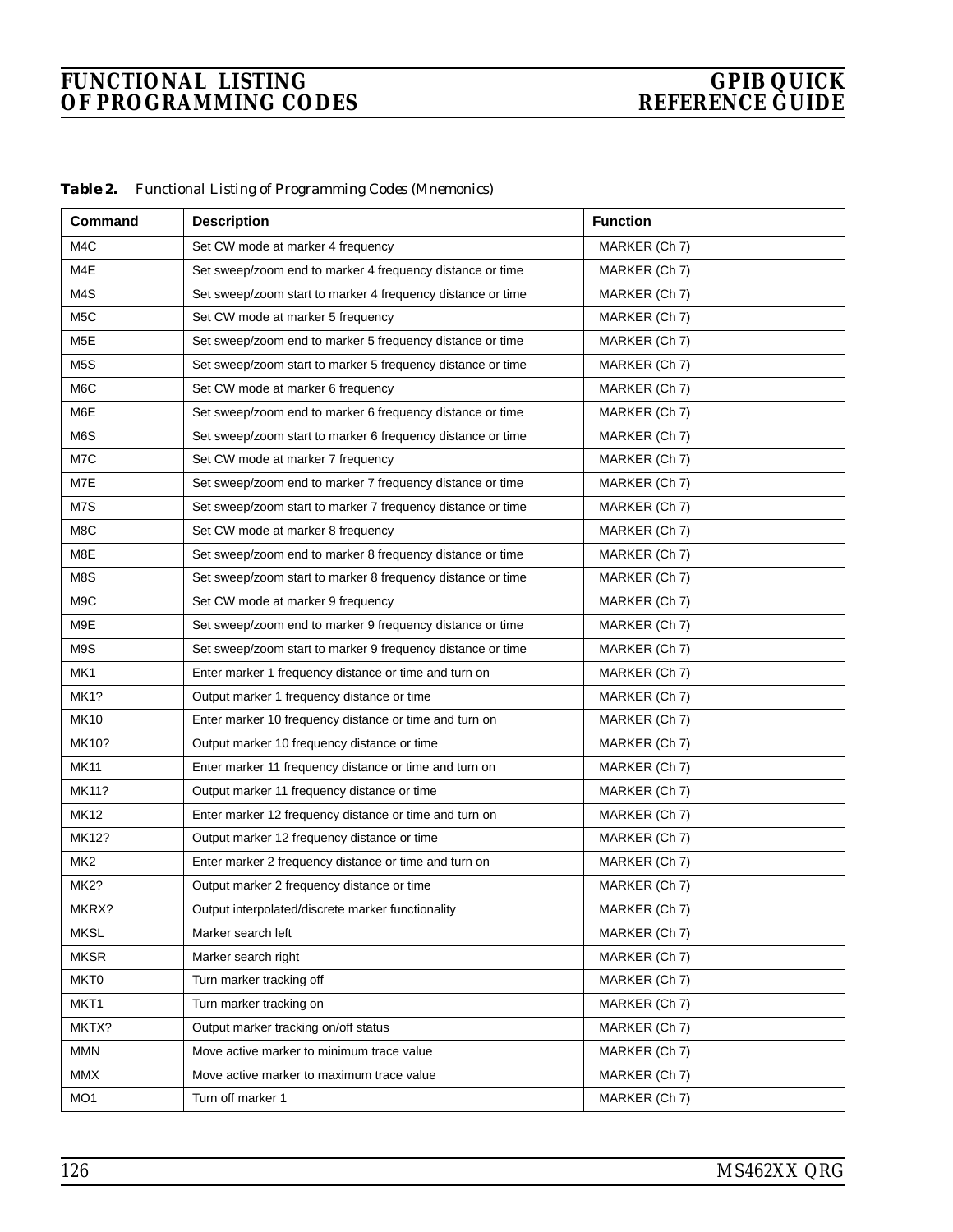| Command         | <b>Description</b>                              | <b>Function</b> |
|-----------------|-------------------------------------------------|-----------------|
| <b>MO10</b>     | Turn off marker 10                              | MARKER (Ch 7)   |
| <b>MO11</b>     | Turn off marker 11                              | MARKER (Ch 7)   |
| MO12            | Turn off marker 12                              | MARKER (Ch 7)   |
| MO <sub>2</sub> | Turn off marker 2                               | MARKER (Ch 7)   |
| MO <sub>3</sub> | Turn off marker 3                               | MARKER (Ch 7)   |
| MO <sub>4</sub> | Turn off marker 4                               | MARKER (Ch 7)   |
| MO <sub>5</sub> | Turn off marker 5                               | MARKER (Ch 7)   |
| MO <sub>6</sub> | Turn off marker 6                               | MARKER (Ch 7)   |
| MO7             | Turn off marker 7                               | MARKER (Ch 7)   |
| MO <sub>8</sub> | Turn off marker 8                               | MARKER (Ch 7)   |
| MO <sub>9</sub> | Turn off marker 9                               | MARKER (Ch 7)   |
| <b>MOF</b>      | Turn marker display off                         | MARKER (Ch 7)   |
| <b>MON</b>      | Turn marker display on                          | MARKER (Ch 7)   |
| MON?            | Output marker display on/off status             | MARKER (Ch 7)   |
| MR <sub>1</sub> | Turn marker 1 on and make it the active marker  | MARKER (Ch 7)   |
| MR1?            | Output marker 1 on/off status                   | MARKER (Ch 7)   |
| <b>MR10</b>     | Turn marker 10 on and make it the active marker | MARKER (Ch 7)   |
| MR10?           | Output marker 10 on/off status                  | MARKER (Ch 7)   |
| <b>MR11</b>     | Turn marker 11 on and make it the active marker | MARKER (Ch 7)   |
| MR11?           | Output marker 11 on/off status                  | MARKER (Ch 7)   |
| <b>MR12</b>     | Turn marker 12 on and make it the active marker | MARKER (Ch 7)   |
| MR12?           | Output marker 12 on/off status                  | MARKER (Ch 7)   |
| MR <sub>2</sub> | Turn marker 2 on and make it the active marker  | MARKER (Ch 7)   |
| MR2?            | Output marker 2 on/off status                   | MARKER (Ch 7)   |
| MR3             | Turn marker 3 on and make it the active marker  | MARKER (Ch 7)   |
| MR3?            | Output marker 3 on/off status                   | MARKER (Ch 7)   |
| MR4             | Turn marker 4 on and make it the active marker  | MARKER (Ch 7)   |
| MR4?            | Output marker 4 on/off status                   | MARKER (Ch 7)   |
| MR <sub>5</sub> | Turn marker 5 on and make it the active marker  | MARKER (Ch 7)   |
| MR5?            | Output marker 5 on/off status                   | MARKER (Ch 7)   |
| MR6             | Turn marker 6 on and make it the active marker  | MARKER (Ch 7)   |
| MR6?            | Output marker 6 on/off status                   | MARKER (Ch 7)   |
| MR7             | Turn marker 7 on and make it the active marker  | MARKER (Ch 7)   |
| MR7?            | Output marker 7 on/off status                   | MARKER (Ch 7)   |
| MR8             | Turn marker 8 on and make it the active marker  | MARKER (Ch 7)   |
| MR8?            | Output marker 8 on/off status                   | MARKER (Ch 7)   |
| MR9             | Turn marker 9 on and make it the active marker  | MARKER (Ch 7)   |

*Table 2. Functional Listing of Programming Codes (Mnemonics)*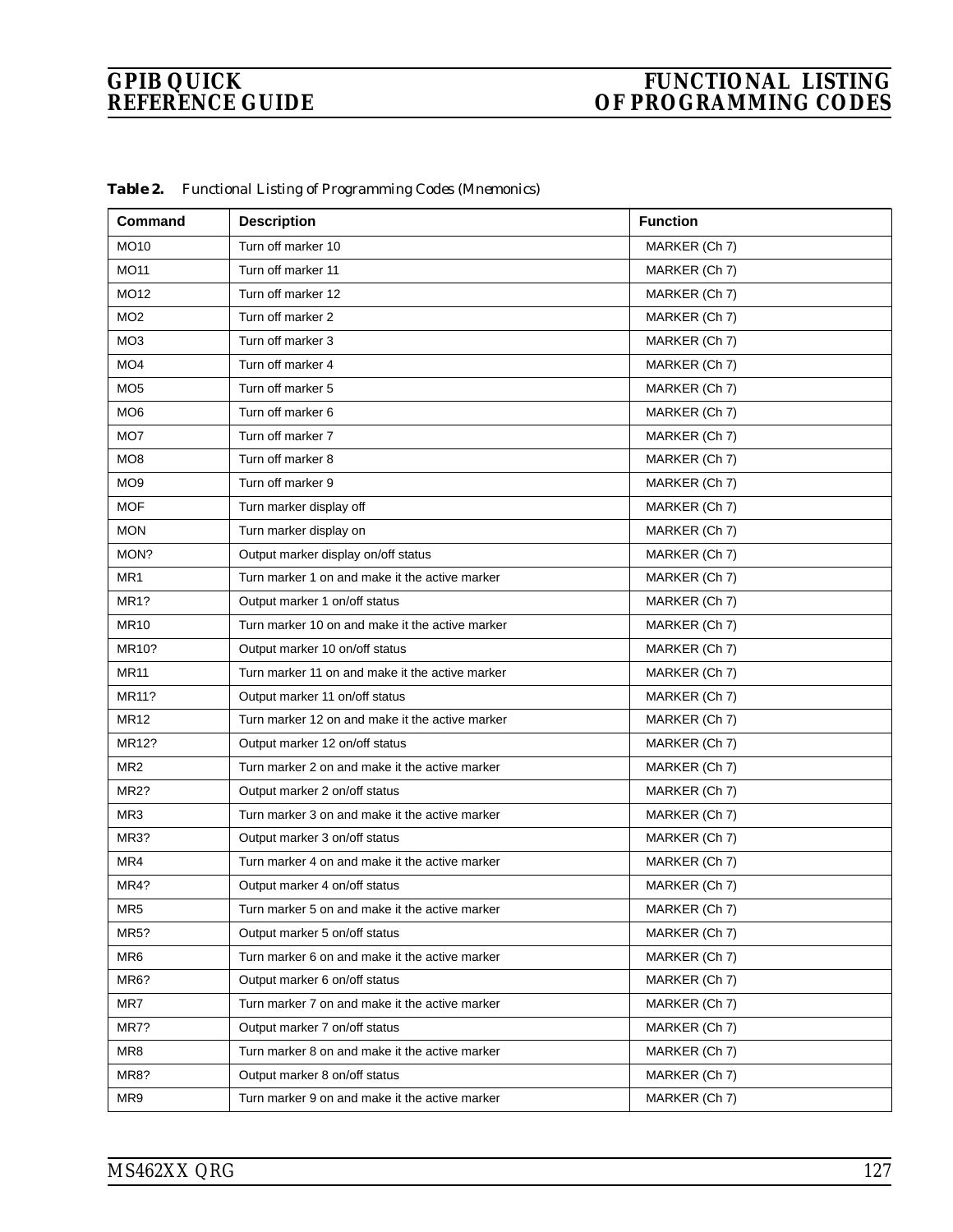| Command          | <b>Description</b>                                                                         | <b>Function</b> |
|------------------|--------------------------------------------------------------------------------------------|-----------------|
| MR9?             | Output marker 9 on/off status                                                              | MARKER (Ch 7)   |
| <b>MRM</b>       | Display the Marker Readout menu                                                            | MARKER (Ch 7)   |
| MRX?             | Output active marker number                                                                | MARKER (Ch 7)   |
| MSFH             | Enter high loss value for shape factor calculation                                         | MARKER (Ch 7)   |
| MSFH?            | Output high loss value for shape factor calculation                                        | MARKER (Ch 7)   |
| MSFL             | Enter low loss value for shape factor calculation                                          | MARKER (Ch 7)   |
| MSFL?            | Output low loss value for shape factor calculation                                         | MARKER (Ch 7)   |
| MSR0             | Select 0 as reference for marker search and bandwidth calculation                          | MARKER (Ch 7)   |
| <b>MSRD</b>      | Select delta reference marker as reference for marker search and<br>bandwidth calculation  | MARKER (Ch 7)   |
| <b>MSRM</b>      | Select maximum as reference for marker search and bandwidth<br>calculation                 | MARKER (Ch 7)   |
| <b>MSRMIN</b>    | Select min as ref for marker search and bandwidth calculation                              | MARKER (Ch 7)   |
| <b>MSRMR</b>     | Select maximum return as ref for marker search and bandwidth<br>calculation                | MARKER (Ch 7)   |
| <b>MSRMRA</b>    | Select auto mode of maximum return as ref for marker search and<br>bandwidth calculation   | MARKER (Ch 7)   |
| <b>MSRMRM</b>    | Select manual mode of maximum return as ref for marker search and<br>bandwidth calculation | MARKER (Ch 7)   |
| <b>MSRMRV</b>    | Enter maximum return value for marker search and bandwidth<br>calculation                  | MARKER (Ch 7)   |
| MSRMRV?          | Output maximum return value for marker search and bandwidth<br>calculation                 | MARKER (Ch 7)   |
| MSRMRX?          | Output maximum return mode for marker search and bandwidth<br>calculation                  | MARKER (Ch 7)   |
| MSRX?            | Output reference selection for marker search and bandwidth<br>calculation                  | MARKER (Ch 7)   |
| <b>NMKR</b>      | Select normal markers on active channel marker mode                                        | MARKER (Ch 7)   |
| OAM1             | Output channel 1 active marker value                                                       | MARKER (Ch 7)   |
| OAM <sub>2</sub> | Output channel 2 active marker value                                                       | MARKER (Ch 7)   |
| OAM3             | Output channel 3 active marker value                                                       | MARKER (Ch 7)   |
| OAM4             | Output channel 4 active marker value                                                       | MARKER (Ch 7)   |
| SD <sub>0</sub>  | Turn marker screen display off                                                             | MARKER (Ch 7)   |
| SD <sub>1</sub>  | Turn marker screen display on                                                              | MARKER (Ch 7)   |
| SDP <sub>0</sub> | Turn the power sweep marker screen display OFF                                             | MARKER (Ch 7)   |
| SDP1             | Turn the power sweep marker screen display ON                                              | MARKER (Ch 7)   |
| SDPX?            | Output the power sweep marker screen display status                                        | MARKER (Ch 7)   |
| SDX?             | Output marker screen display status                                                        | MARKER (Ch 7)   |
| <b>SMKR</b>      | Select marker search marker mode                                                           | MARKER (Ch 7)   |
| <b>SMKRMAX</b>   | Select marker search maximum                                                               | MARKER (Ch 7)   |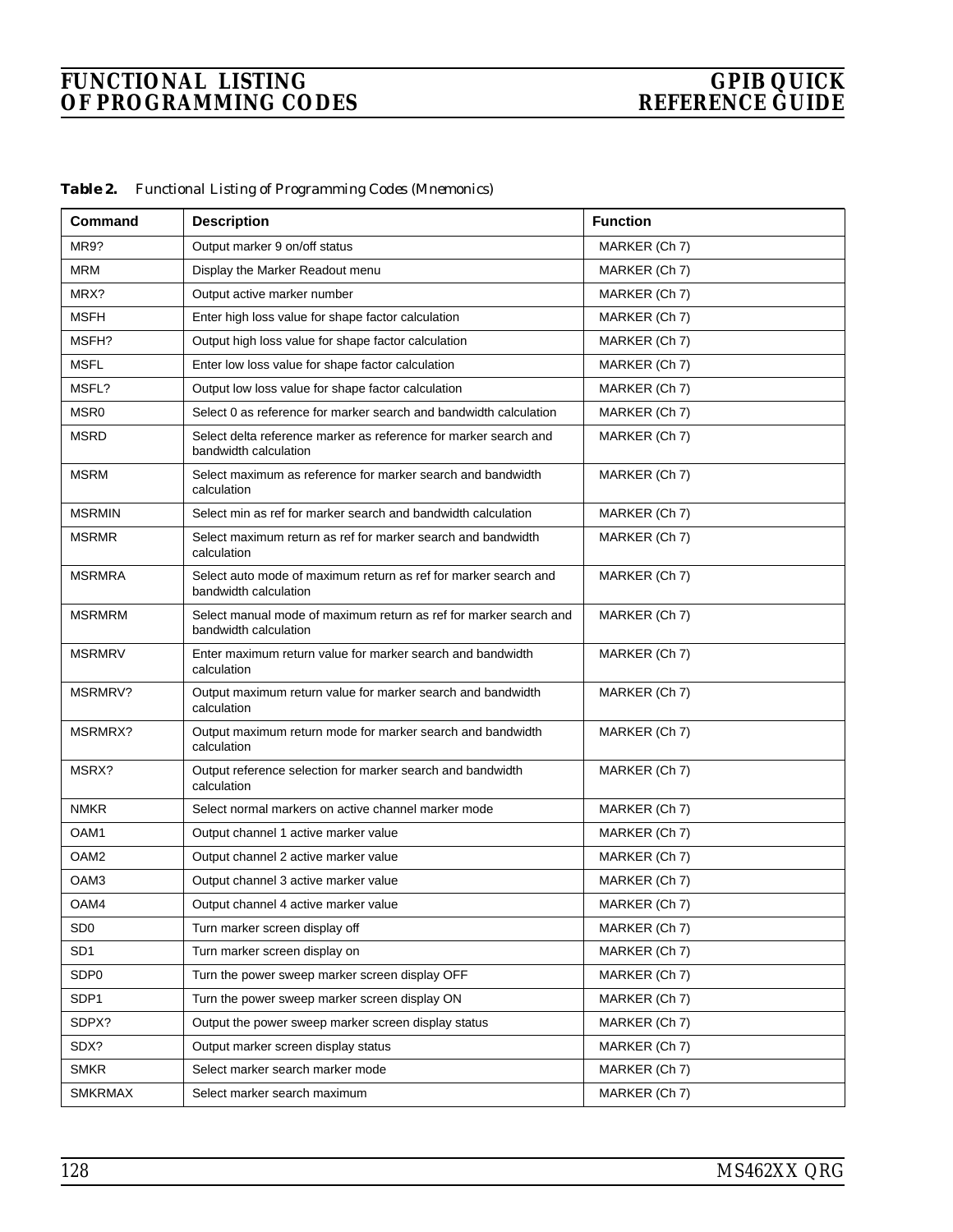| Command            | <b>Description</b>                                                                               | <b>Function</b> |
|--------------------|--------------------------------------------------------------------------------------------------|-----------------|
| <b>SMKRMIN</b>     | Select marker search minimum                                                                     | MARKER (Ch 7)   |
| <b>SMKRX</b>       | Select the marker search x-axis marker mode                                                      | MARKER (Ch 7)   |
| <b>SRCH</b>        | Enter marker search value                                                                        | MARKER (Ch 7)   |
| SRCH?              | Output marker search value                                                                       | MARKER (Ch 7)   |
| SRCHFX?            | Output the marker search x-value in GHz and the marker failure<br>status                         | MARKER (Ch 7)   |
| SRCHFXP?           | Output the marker search x-value in dBm and the marker failure<br>status in the power sweep mode | MARKER (Ch 7)   |
| <b>SRCHP</b>       | Enter marker search value in power sweep mode                                                    | MARKER (Ch 7)   |
| SRCHP?             | Output marker search value in power sweep mode                                                   | MARKER (Ch 7)   |
| SRCHX?             | Output the marker search x-value                                                                 | MARKER (Ch 7)   |
| SRCHXP?            | Output the marker search x-value in the power sweep mode                                         | MARKER (Ch 7)   |
| XMKR?              | Output marker mode                                                                               | MARKER (Ch 7)   |
| XMKRP?             | Output the power sweep marker mode                                                               | MARKER (Ch 7)   |
| CHSXX?             | Output parameter or user defined parameter for specified channel                                 | MEAS (Ch 5)     |
| DA <sub>1</sub>    | Select a1 = Ra as denominator for parameter being defined                                        | $MEAS$ (Ch 5)   |
| DA <sub>2</sub>    | Select $a2 = Rb$ as denominator for parameter being defined                                      | MEAS (Ch 5)     |
| DA3                | Select a3 = Rc as denominator for parameter being defined                                        | MEAS (Ch 5)     |
| DA4                | Select a4 = Rd as denominator for parameter being defined                                        | MEAS (Ch 5)     |
| DB1                | Select $b1$ = Ta as denominator for parameter being defined                                      | MEAS (Ch 5)     |
| DB <sub>2</sub>    | Select $b2 = Tb$ as denominator for parameter being defined                                      | MEAS (Ch 5)     |
| DB <sub>3</sub>    | Select $b3 = Tc$ as denominator for parameter being defined                                      | MEAS (Ch 5)     |
| DB4                | Select b4 = Td as denominator for parameter being defined                                        | MEAS (Ch 5)     |
| DE1                | Select unity as denominator for parameter being defined                                          | MEAS (Ch 5)     |
| DEN?               | Output denominator selection for parameter being defined                                         | MEAS (Ch 5)     |
| <b>EANAIN</b>      | Measure EXT. ANALOG IN on active channel                                                         | MEAS (Ch 5)     |
| MM <sub>1</sub> P? | Query the mixed mode 1st balanced port pair for the active channel<br>S-parameter                | MEAS (Ch 5)     |
| <b>MM1P12</b>      | Set the mixed mode 1st balanced port pair to 1:2 for the active<br>channel S-parameter           | MEAS (Ch 5)     |
| <b>MM1P13</b>      | Set the mixed mode 1st balanced port pair to 1:3 for the active<br>channel S-parameter           | MEAS (Ch 5)     |
| MM1P14             | Set the mixed mode 1st balanced port pair to 1:4 for the active<br>channel S-parameter           | MEAS (Ch 5)     |
| <b>MM1P21</b>      | Set the mixed mode 1st balanced port pair to 2:1 for the active<br>channel S-parameter           | MEAS (Ch 5)     |
| <b>MM1P23</b>      | Set the mixed mode 1st balanced port pair to 2:3 for the active<br>channel S-parameter           | MEAS (Ch 5)     |
| MM1P24             | Set the mixed mode 1st balanced port pair to 2:4 for the active<br>channel S-parameter           | MEAS (Ch 5)     |

*Table 2. Functional Listing of Programming Codes (Mnemonics)*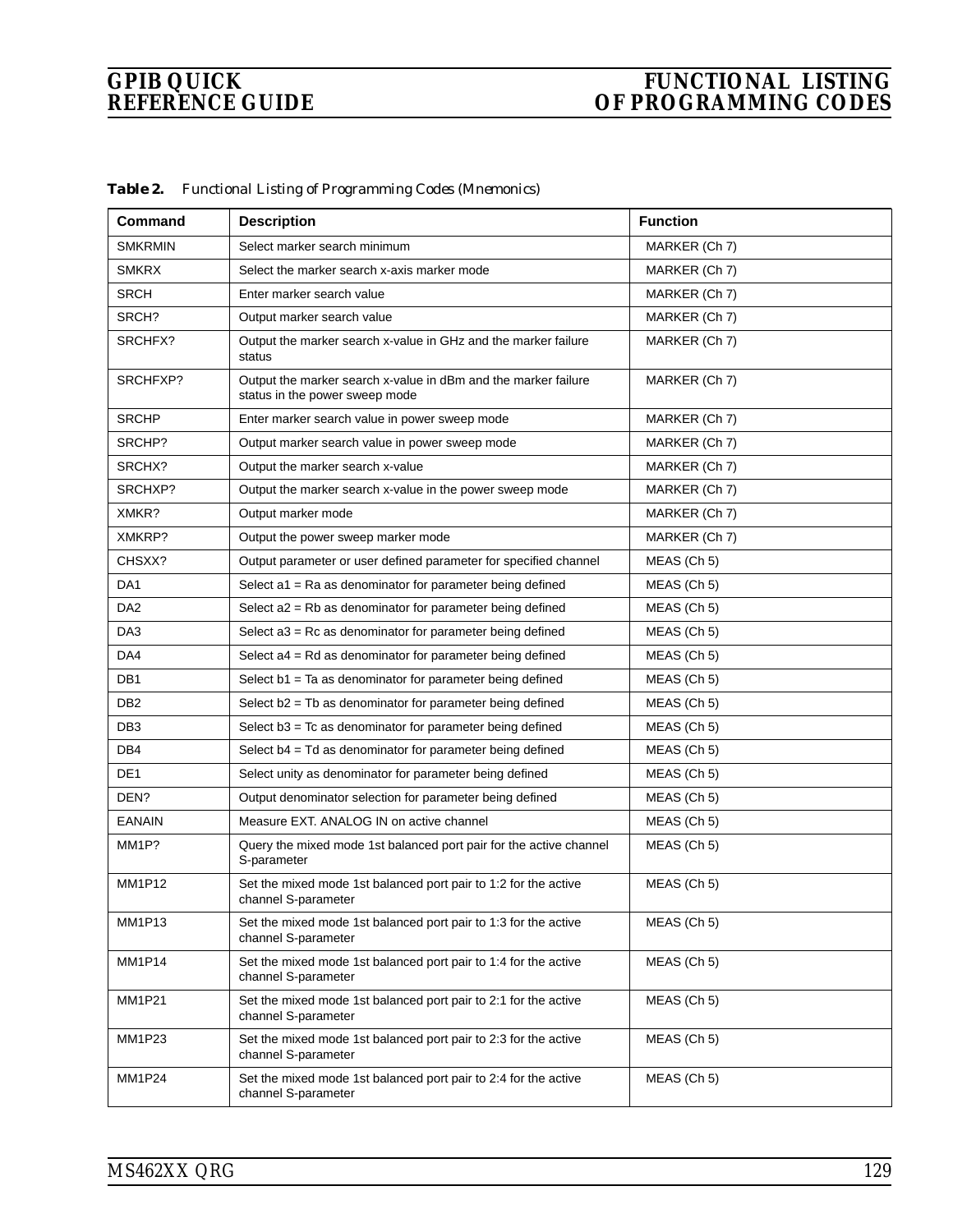| Command          | <b>Description</b>                                                                     | <b>Function</b> |
|------------------|----------------------------------------------------------------------------------------|-----------------|
| MM1P31           | Set the mixed mode 1st balanced port pair to 3:1 for the active<br>channel S-parameter | MEAS (Ch 5)     |
| MM1P32           | Set the mixed mode 1st balanced port pair to 3:2 for the active<br>channel S-parameter | MEAS (Ch 5)     |
| <b>MM1P34</b>    | Set the mixed mode 1st balanced port pair to 3:4 for the active<br>channel S-parameter | MEAS (Ch 5)     |
| <b>MM1P41</b>    | Set the mixed mode 1st balanced port pair to 4:1 for the active<br>channel S-parameter | MEAS (Ch 5)     |
| <b>MM1P42</b>    | Set the mixed mode 1st balanced port pair to 4:2 for the active<br>channel S-parameter | MEAS (Ch 5)     |
| MM1P43           | Set the mixed mode 1st balanced port pair to 4:3 for the active<br>channel S-parameter | MEAS (Ch 5)     |
| MM2P?            | Query the mixed mode 2nd balanced port pair for the active channel<br>S-parameter      | MEAS (Ch 5)     |
| <b>MM2P12</b>    | Set the mixed mode 2nd balanced port pair to 1:2 for the active<br>channel S-parameter | MEAS (Ch 5)     |
| <b>MM2P13</b>    | Set the mixed mode 2nd balanced port pair to 1:3 for the active<br>channel S-parameter | MEAS (Ch 5)     |
| <b>MM2P14</b>    | Set the mixed mode 2nd balanced port pair to 1:4 for the active<br>channel S-parameter | $MEAS$ (Ch 5)   |
| MM2P21           | Set the mixed mode 2nd balanced port pair to 2:1 for the active<br>channel S-parameter | MEAS (Ch 5)     |
| MM2P23           | Set the mixed mode 2nd balanced port pair to 2:3 for the active<br>channel S-parameter | MEAS (Ch 5)     |
| <b>MM2P24</b>    | Set the mixed mode 2nd balanced port pair to 2:4 for the active<br>channel S-parameter | MEAS (Ch 5)     |
| <b>MM2P31</b>    | Set the mixed mode 2nd balanced port pair to 3:1 for the active<br>channel S-parameter | MEAS (Ch 5)     |
| <b>MM2P32</b>    | Set the mixed mode 2nd balanced port pair to 3:2 for the active<br>channel S-parameter | MEAS (Ch 5)     |
| <b>MM2P34</b>    | Set the mixed mode 2nd balanced port pair to 3:4 for the active<br>channel S-parameter | MEAS (Ch 5)     |
| <b>MM2P41</b>    | Set the mixed mode 2nd balanced port pair to 4:1 for the active<br>channel S-parameter | MEAS (Ch 5)     |
| MM2P42           | Set the mixed mode 2nd balanced port pair to 4:2 for the active<br>channel S-parameter | MEAS (Ch 5)     |
| MM2P43           | Set the mixed mode 2nd balanced port pair to 4:3 for the active<br>channel S-parameter | MEAS (Ch 5)     |
| MMS?             | Query the mixed mode single ended port for the active channel<br>S-parameter           | MEAS (Ch 5)     |
| MMS1             | Set the mixed mode single ended port to Port 1 for the active channel<br>S-parameter   | $MEAS$ (Ch 5)   |
| MMS <sub>2</sub> | Set the mixed mode single ended port to Port 2 for the active channel<br>S-parameter   | MEAS (Ch 5)     |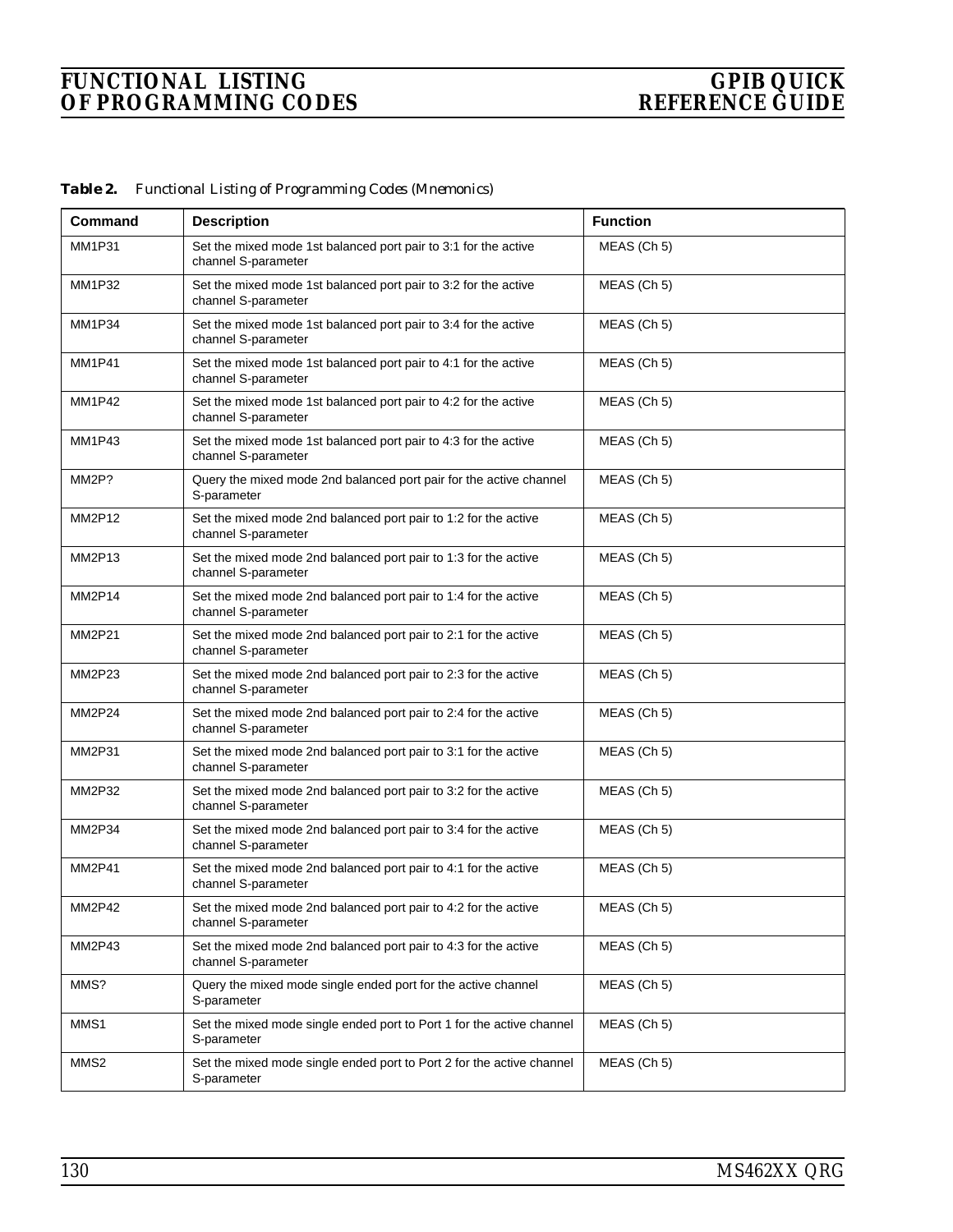| Command                          | <b>Description</b>                                                                                             | <b>Function</b> |
|----------------------------------|----------------------------------------------------------------------------------------------------------------|-----------------|
| MMS3                             | Set the mixed mode single ended port to Port 3 for the active channel<br>S-parameter                           | MEAS (Ch 5)     |
| MMS4                             | Set the mixed mode single ended port to Port 4 for the active channel<br>S-parameter                           | MEAS (Ch 5)     |
| MMSC1C1                          | Set the S-parameter to mixed mode SC1C1 with the current port pair<br>selections for the active channel        | MEAS (Ch 5)     |
| MMSC1C2                          | Set the S-parameter to mixed mode SC1C2 with the current port pair<br>selections for the active channel        | MEAS (Ch 5)     |
| MMSC1D1                          | Set the S-parameter to mixed mode SC1D1 with the current port pair<br>selections for the active channel        | MEAS (Ch 5)     |
| MMSC1D2                          | Set the S-parameter to mixed mode SC1D2 with the current port pair<br>selections for the active channel        | MEAS (Ch 5)     |
| MMSC <sub>2</sub> C <sub>1</sub> | Set the S-parameter to mixed mode SC2C1 with the current port pair<br>selections for the active channel        | MEAS (Ch 5)     |
| MMSC2C2                          | Set the S-parameter to mixed mode SC2C2 with the current port pair<br>selections for the active channel        | MEAS (Ch 5)     |
| MMSC2D1                          | Set the S-parameter to mixed mode SC2D1 with the current port pair<br>selections for the active channel        | $MEAS$ (Ch 5)   |
| MMSC2D2                          | Set the S-parameter to mixed mode SC2D2 with the current port pair<br>selections for the active channel        | $MEAS$ (Ch 5)   |
| <b>MMSCC</b>                     | Set the S-parameter to mixed mode SCC with the current port<br>pair/singleton selection for the active channel | MEAS (Ch 5)     |
| <b>MMSCD</b>                     | Set the S-parameter to mixed mode SCD with the current port<br>pair/singleton selection for the active channel | MEAS (Ch 5)     |
| <b>MMSCS</b>                     | Set the S-parameter to mixed mode SCS with the current port<br>pair/singleton selection for the active channel | MEAS (Ch 5)     |
| MMSD1C1                          | Set the S-parameter to mixed mode SD1C1 with the current port pair<br>selections for the active channel        | MEAS (Ch 5)     |
| MMSD1C2                          | Set the S-parameter to mixed mode SD1C2 with the current port pair<br>selections for the active channel        | MEAS (Ch 5)     |
| MMSD1D1                          | Set the S-parameter to mixed mode SD1D1 with the current port pair<br>selections for the active channel        | MEAS (Ch 5)     |
| MMSD1D2                          | Set the S-parameter to mixed mode SD1D2 with the current port pair<br>selections for the active channel        | MEAS (Ch 5)     |
| MMSD2C1                          | Set the S-parameter to mixed mode SD2C1 with the current port pair<br>selections for the active channel        | MEAS (Ch 5)     |
| MMSD2C2                          | Set the S-parameter to mixed mode SD2C2 with the current port pair<br>selections for the active channel        | MEAS (Ch 5)     |
| MMSD2D1                          | Set the S-parameter to mixed mode SD2D1 with the current port pair<br>selections for the active channel        | MEAS (Ch 5)     |
| MMSD2D2                          | Set the S-parameter to mixed mode SD2D2 with the current port pair<br>selections for the active channel        | MEAS (Ch 5)     |
| <b>MMSDC</b>                     | Set the S-parameter to mixed mode SDC with the current port<br>pair/singleton selection for the active channel | MEAS (Ch 5)     |

*Table 2. Functional Listing of Programming Codes (Mnemonics)*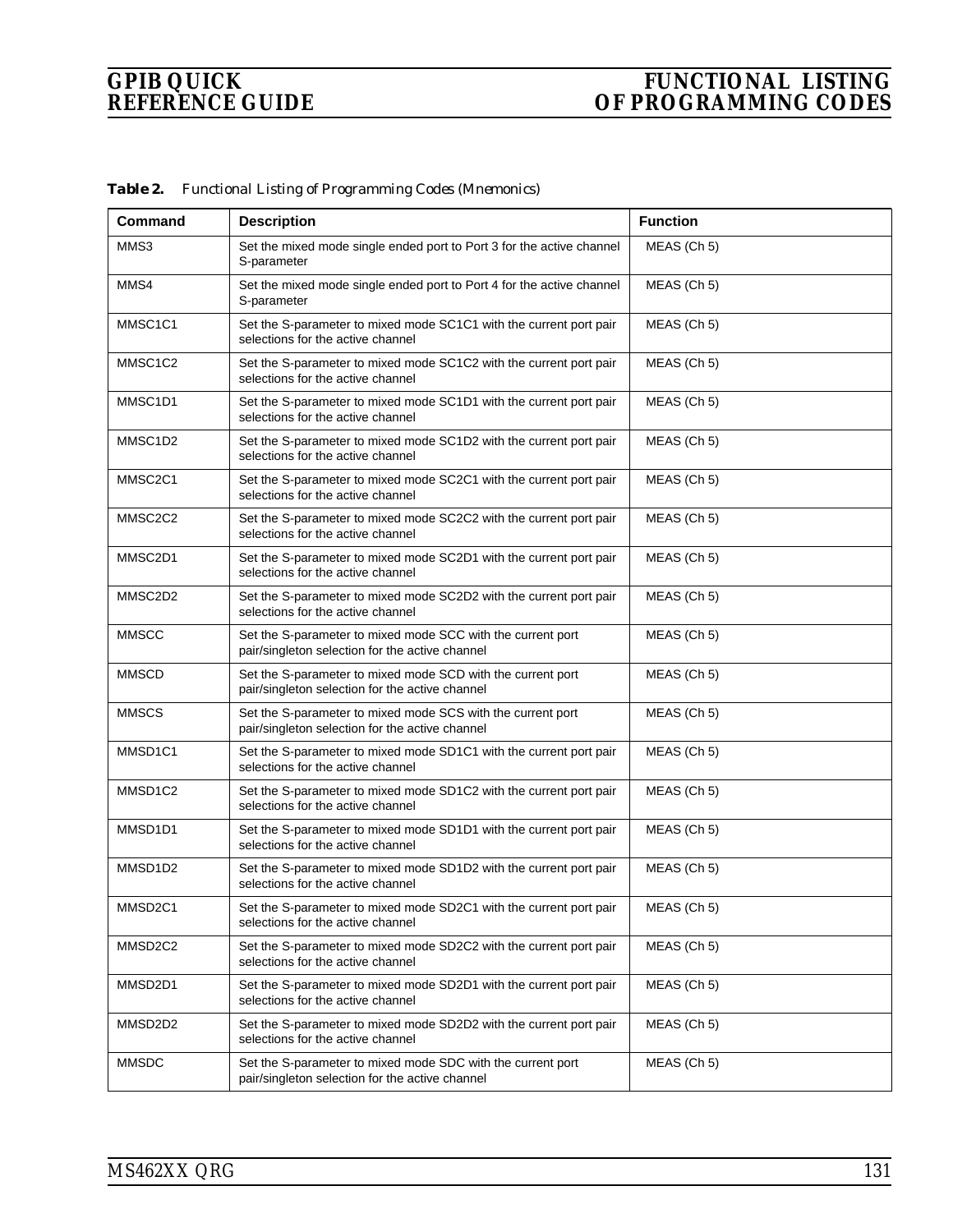| Command                         | <b>Description</b>                                                                                                | <b>Function</b> |
|---------------------------------|-------------------------------------------------------------------------------------------------------------------|-----------------|
| <b>MMSDD</b>                    | Set the S-parameter to mixed mode SDD with the current port<br>pair/singleton selection for the active channel    | MEAS (Ch 5)     |
| <b>MMSDS</b>                    | Set the S-parameter to mixed mode SDS with the current port<br>pair/singleton selection for the active channel    | MEAS (Ch 5)     |
| <b>MMSSC</b>                    | Set the S-parameter to mixed mode SSC with the current port<br>pair/singleton selection for the active channel    | MEAS (Ch 5)     |
| <b>MMSSD</b>                    | Set the S-parameter to mixed mode SSD with the current port<br>pair/singleton selection for the active channel    | MEAS (Ch 5)     |
| MS <sub>1</sub> C               | Set the balanced port pair and singleton selection to (2:3)1 and<br>S-parameter to S1C/SSC for the active channel | MEAS (Ch 5)     |
| MS <sub>1</sub> D               | Set the balanced port pair and singleton selection to (2:3)1 and<br>S-parameter to S1D/SSD for the active channel | MEAS (Ch 5)     |
| MSC1                            | Set the balanced port pair and singleton selection to (2:3)1 and<br>S-parameter to SC1/SCS for the active channel | MEAS (Ch 5)     |
| MSC <sub>1</sub> C <sub>1</sub> | Set the balanced port pair selection to (1:2)(3:4) and S-parameter to<br>SC1C1 for the active channel             | $MEAS$ (Ch 5)   |
| MSC1C2                          | Set the balanced port pair selection to (1:2)(3:4) and S-parameter to<br>SC1C2 for the active channel             | MEAS (Ch 5)     |
| MSC <sub>1</sub> D <sub>1</sub> | Set the balanced port pair selection to (1:2)(3:4) and S-parameter to<br>SC1D1 for the active channel             | $MEAS$ (Ch 5)   |
| MSC1D2                          | Set the balanced port pair selection to (1:2)(3:4) and S-parameter to<br>SC1D2 for the active channel             | $MEAS$ (Ch 5)   |
| MSC <sub>2</sub> C <sub>1</sub> | Set the balanced port pair selection to (1:2)(3:4) and S-parameter to<br>SC2C1 for the active channel             | $MEAS$ (Ch 5)   |
| MSC <sub>2</sub> C <sub>2</sub> | Set the balanced port pair selection to (1:2)(3:4) and S-parameter to<br>SC2C2 for the active channel             | MEAS (Ch 5)     |
| MSC2D1                          | Set the balanced port pair selection to (1:2)(3:4) and S-parameter to<br>SC2D1 for the active channel             | $MEAS$ (Ch 5)   |
| MSC2D2                          | Set the balanced port pair selection to (1:2)(3:4) and S-parameter to<br>SC2D2 for the active channel             | MEAS (Ch 5)     |
| <b>MSCC</b>                     | Set the balanced port pair and singleton selection to (2:3)1 and<br>S-parameter to SCC for the active channel     | MEAS (Ch 5)     |
| <b>MSCD</b>                     | Set the balanced port pair and singleton selection to (2:3)1 and<br>S-parameter to SCD for the active channel     | $MEAS$ (Ch 5)   |
| MSD1                            | Set the balanced port pair and singleton selection to (2:3)1 and<br>S-parameter to SD1/SDS for the active channel | MEAS (Ch 5)     |
| MSD1C1                          | Set the balanced port pair selection to (1:2)(3:4) and S-parameter to<br>SD1C1 for the active channel             | $MEAS$ (Ch 5)   |
| MSD1C2                          | Set the balanced port pair selection to (1:2)(3:4) and S-parameter to<br>SD1C2 for the active channel             | $MEAS$ (Ch 5)   |
| MSD1D1                          | Set the balanced port pair selection to (1:2)(3:4) and S-parameter to<br>SD1D1 for the active channel             | MEAS (Ch 5)     |
| MSD1D2                          | Set the balanced port pair selection to (1:2)(3:4) and S-parameter to<br>SD1D2 for the active channel             | MEAS (Ch 5)     |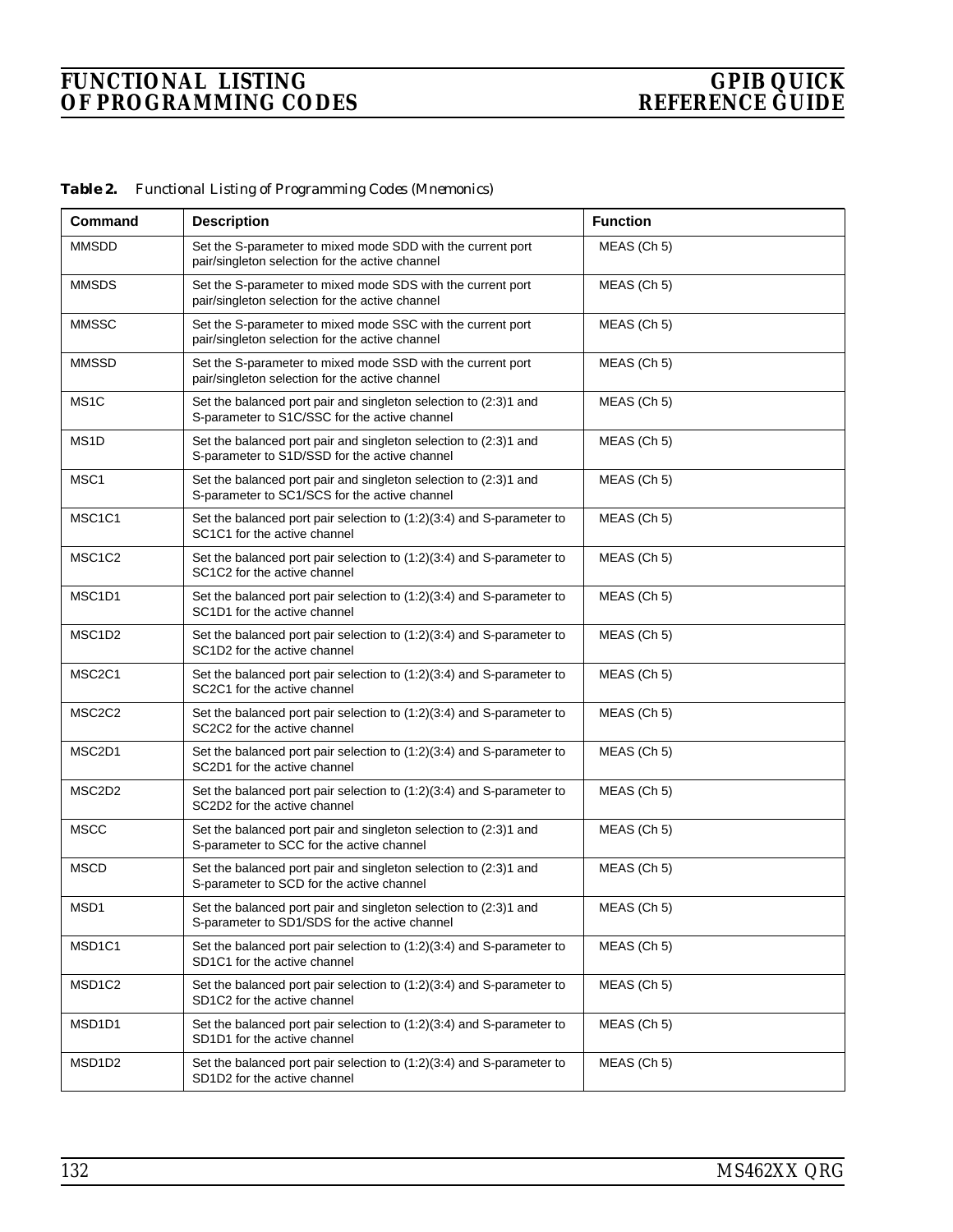| Command                         | <b>Description</b>                                                                                            | <b>Function</b> |
|---------------------------------|---------------------------------------------------------------------------------------------------------------|-----------------|
| MSD <sub>2</sub> C <sub>1</sub> | Set the balanced port pair selection to (1:2)(3:4) and S-parameter to<br>SD2C1 for the active channel         | MEAS (Ch 5)     |
| MSD <sub>2</sub> C <sub>2</sub> | Set the balanced port pair selection to (1:2)(3:4) and S-parameter to<br>SD2C2 for the active channel         | MEAS (Ch 5)     |
| MSD <sub>2</sub> D <sub>1</sub> | Set the balanced port pair selection to (1:2)(3:4) and S-parameter to<br>SD2D1 for the active channel         | MEAS (Ch 5)     |
| MSD <sub>2</sub> D <sub>2</sub> | Set the balanced port pair selection to (1:2)(3:4) and S-parameter to<br>SD2D2 for the active channel         | MEAS (Ch 5)     |
| <b>MSDC</b>                     | Set the balanced port pair and singleton selection to (2:3)1 and<br>S-parameter to SDC for the active channel | MEAS (Ch 5)     |
| <b>MSDD</b>                     | Set the balanced port pair and singleton selection to (2:3)1 and<br>S-parameter to SDD for the active channel | MEAS (Ch 5)     |
| NA <sub>1</sub>                 | Select a1 as numerator for parameter being defined                                                            | MEAS (Ch 5)     |
| NA <sub>2</sub>                 | Select a2 as numerator for parameter being defined                                                            | MEAS (Ch 5)     |
| NA3                             | Select a3 = Rc as numerator for parameter being defined                                                       | MEAS (Ch 5)     |
| NA4                             | Select $a4 = Rd$ as numerator for parameter being define                                                      | MEAS (Ch 5)     |
| NB <sub>1</sub>                 | Select b1 as numerator for parameter being defined                                                            | MEAS (Ch 5)     |
| NB <sub>2</sub>                 | Select b2 as numerator for parameter being defined                                                            | MEAS (Ch 5)     |
| NB <sub>3</sub>                 | Select $b3 = Tc$ as numerator for parameter being defined                                                     | MEAS (Ch 5)     |
| NB4                             | Select $b4 = Td$ as numerator for parameter being define                                                      | MEAS (Ch 5)     |
| NU <sub>1</sub>                 | Select unity as numerator for parameter being defined                                                         | MEAS (Ch 5)     |
| NUM?                            | Output numerator selection for parameter being defined                                                        | MEAS (Ch 5)     |
| S <sub>11</sub>                 | Measure S11 on active channel                                                                                 | MEAS (Ch 5)     |
| S <sub>12</sub>                 | Measure S12 on active channel                                                                                 | MEAS (Ch 5)     |
| S <sub>13</sub>                 | Measure S13 on active channel                                                                                 | MEAS (Ch 5)     |
| S <sub>14</sub>                 | Measure S14 on active channel                                                                                 | MEAS (Ch 5)     |
| S21                             | Measure S21 on active channel                                                                                 | MEAS (Ch 5)     |
| S22                             | Measure S22 on active channel                                                                                 | MEAS (Ch 5)     |
| S <sub>23</sub>                 | Measure S23 on active channel                                                                                 | MEAS (Ch 5)     |
| S24                             | Measure S24 on active channel                                                                                 | MEAS (Ch 5)     |
| S31                             | Measure S31 on active channel                                                                                 | MEAS (Ch 5)     |
| S32                             | Measure S32 on active channel                                                                                 | MEAS (Ch 5)     |
| S33                             | Measure S33 on active channel                                                                                 | MEAS (Ch 5)     |
| S34                             | Measure S34 on active channel                                                                                 | MEAS (Ch 5)     |
| S41                             | Measure S41 on active channel                                                                                 | MEAS (Ch 5)     |
| S42                             | Measure S42 on active channel                                                                                 | MEAS (Ch 5)     |
| S43                             | Measure S43 on active channel                                                                                 | MEAS (Ch 5)     |
| S44                             | Measure S44 on active channel                                                                                 | MEAS (Ch 5)     |
| SXX?                            | Output S-parameter or user defined parameter of active channel                                                | MEAS (Ch 5)     |

*Table 2. Functional Listing of Programming Codes (Mnemonics)*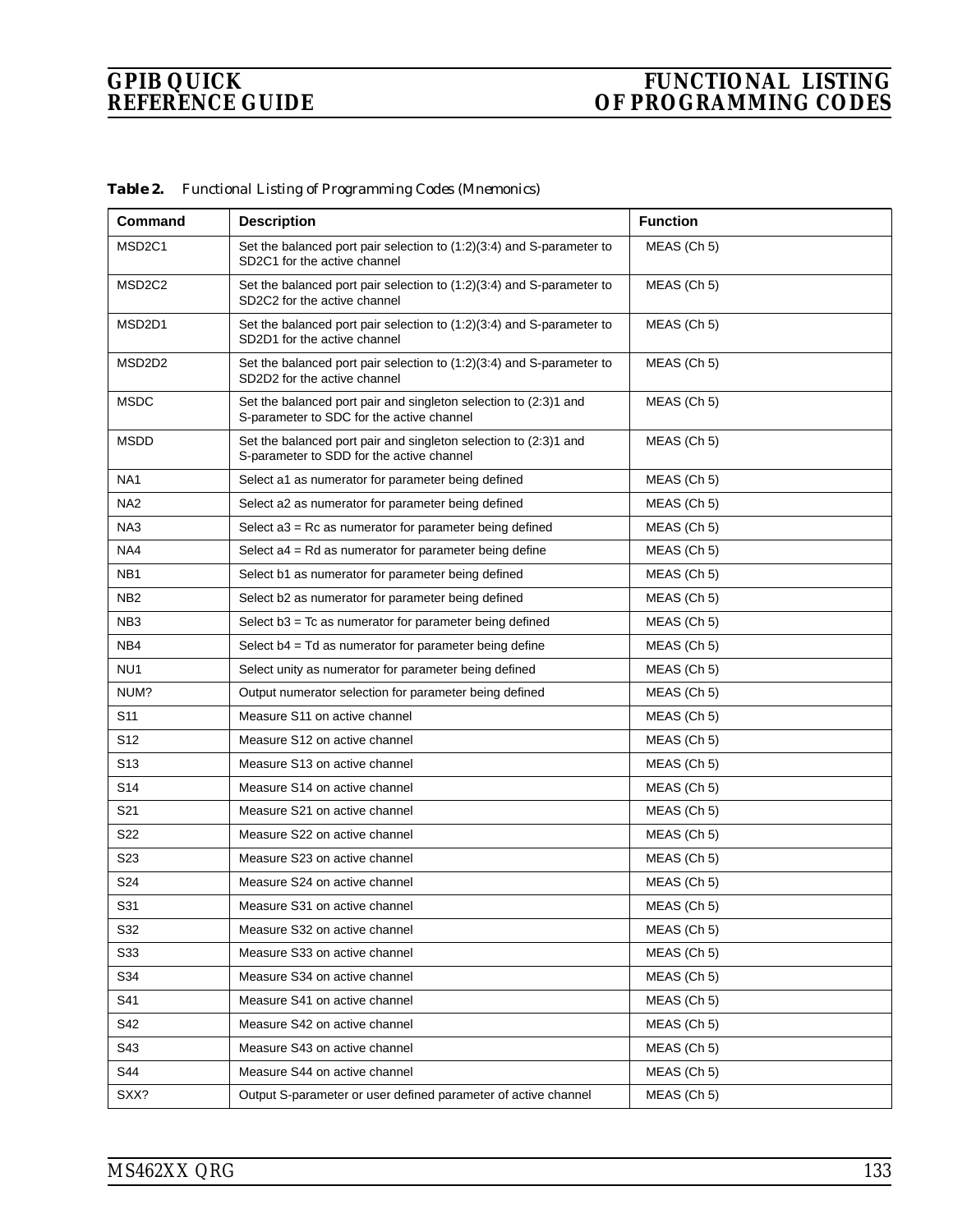| Command          | <b>Description</b>                                       | <b>Function</b> |
|------------------|----------------------------------------------------------|-----------------|
| UDP11            | Select the S11 user defined parameter                    | MEAS (Ch 5)     |
| <b>UDP12</b>     | Select the S12 user defined parameter                    | MEAS (Ch 5)     |
| UDP13            | Select the S13 user defined parameter                    | MEAS (Ch 5)     |
| UDP14            | Select the S14 User Defined parameter                    | MEAS (Ch 5)     |
| UDP21            | Select the S21 user defined parameter                    | MEAS (Ch 5)     |
| UDP22            | Select the S22 user defined parameter                    | MEAS (Ch 5)     |
| UDP23            | Select the S23 user defined parameter                    | MEAS (Ch 5)     |
| UDP24            | Select the S24 User Defined parameter                    | MEAS (Ch 5)     |
| UDP31            | Select the S31 user defined parameter                    | MEAS (Ch 5)     |
| UDP32            | Select the S32 user defined parameter                    | MEAS (Ch 5)     |
| UDP33            | Select the S33 user defined parameter                    | MEAS (Ch 5)     |
| UDP34            | Select the S34 User Defined parameter                    | MEAS (Ch 5)     |
| UDP41            | Select the S41 User Defined parameter                    | MEAS (Ch 5)     |
| UDP42            | Select the S42 User Defined parameter                    | MEAS (Ch 5)     |
| UDP43            | Select the S43 User Defined parameter                    | MEAS (Ch 5)     |
| UDP44            | Select the S44 User Defined parameter                    | MEAS (Ch 5)     |
| UDPX?            | Output User Defined parameter for active channel         | MEAS (Ch 5)     |
| USL              | Enter label string for user parameter being defined      | MEAS (Ch 5)     |
| USL?             | Output label string for the user parameter being defined | MEAS (Ch 5)     |
| USR1             | Measure the user parameter 1 on active channel           | MEAS (Ch 5)     |
| <b>USR10</b>     | Measure user parameter 10 on active channel              | MEAS (Ch 5)     |
| USR11            | Measure user parameter 11 on active channel              | MEAS (Ch 5)     |
| <b>USR12</b>     | Measure user parameter 12 on active channel              | MEAS (Ch 5)     |
| USR13            | Measure user parameter 13 on active channel              | MEAS (Ch 5)     |
| USR14            | Measure user parameter 14 on active channel              | MEAS (Ch 5)     |
| <b>USR15</b>     | Measure user parameter 15 on active channel              | MEAS (Ch 5)     |
| USR16            | Measure user parameter 16 on active channel              | MEAS (Ch 5)     |
| USR <sub>2</sub> | Measure user parameter 2 on active channel               | MEAS (Ch 5)     |
| USR3             | Measure user parameter 3 on active channel               | MEAS (Ch 5)     |
| USR4             | Measure user parameter 4 on active channel               | MEAS (Ch 5)     |
| USR <sub>5</sub> | Measure user parameter 5 on active channel               | MEAS (Ch 5)     |
| USR6             | Measure user parameter 6 on active channel               | MEAS (Ch 5)     |
| USR7             | Measure user parameter 7 on active channel               | MEAS (Ch 5)     |
| USR8             | Measure user parameter 8 on active channel               | MEAS (Ch 5)     |
| USR9             | Measure user parameter 9 on active channel               | MEAS (Ch 5)     |
| FTP1?            | Output the target frequency for linear power correction  | POWER (Ch 5)    |
| FTP3             | Enter the target frequency for linear power correction   | POWER (Ch 5)    |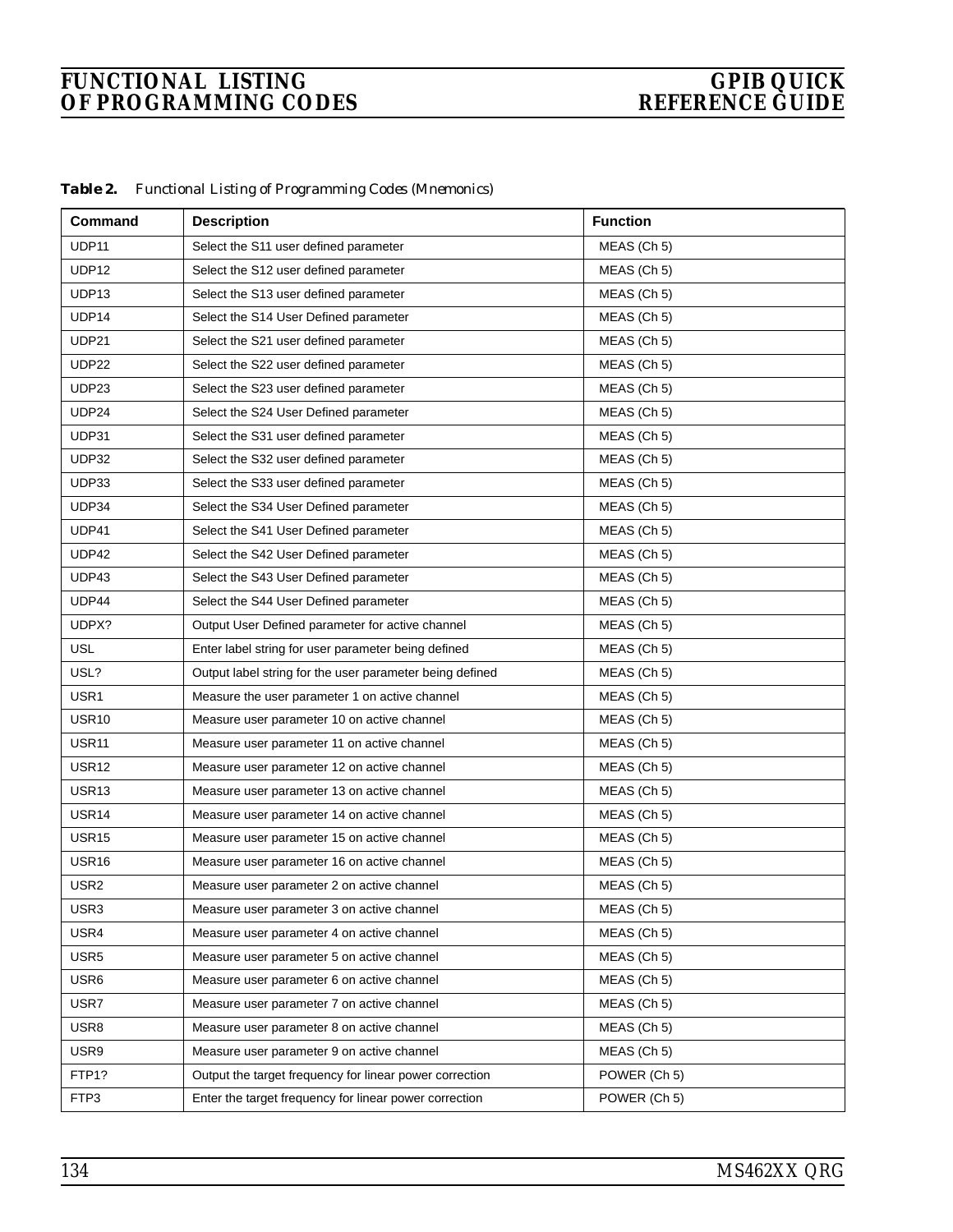| Command          | <b>Description</b>                                                                 | <b>Function</b>             |
|------------------|------------------------------------------------------------------------------------|-----------------------------|
| FTP3?            | Output the target frequency for linear power correction                            | POWER (Ch 5)                |
| FTP1             | Enter the target frequency for linear power correction                             | POWER (Ch 5)                |
| P <sub>1P?</sub> | Output approximate power level at port 1                                           | POWER (Ch 5)                |
| P3P?             | Output approximate power level at port 3                                           | POWER (Ch 5)                |
| PW <sub>2</sub>  | Enter source 2 power level                                                         | POWER (Ch 5)                |
| <b>PW2?</b>      | Output source 2 power level                                                        | POWER (Ch 5)                |
| PW <sub>3</sub>  | Enter external source 3 power level                                                | POWER (Ch 5)                |
| <b>PW3?</b>      | Output external source 3 power level                                               | POWER (Ch 5)                |
| PW <sub>4</sub>  | Enter external source 4 power level                                                | POWER (Ch 5)                |
| <b>PW4?</b>      | Output external source 4 power level                                               | POWER (Ch 5)                |
| <b>PWR</b>       | Enter internal source power level                                                  | POWER (Ch 5)                |
| PWR?             | Output internal source power level                                                 | POWER (Ch 5)                |
| SA1              | Enter port 1 source attenuator value                                               | POWER (Ch 5)                |
| <b>SA1?</b>      | Output port 1 source attenuator value                                              | POWER (Ch 5)                |
| SA <sub>3</sub>  | Enter port 3 source attenuator value                                               | POWER (Ch 5)                |
| SA3?             | Output port 3 source attenuator value                                              | POWER (Ch 5)                |
| FP <sub>0</sub>  | Turn flat power correction off                                                     | POWER - FLAT POWER (Ch 5)   |
| FP <sub>1</sub>  | Turn flat power correction on                                                      | POWER - FLAT POWER (Ch 5)   |
| FP1DONE?         | Output port 1 flat power correction done status                                    | POWER - FLAT POWER (Ch 5)   |
| FP30             | Turn port 3 flat power correction off                                              | POWER - FLAT POWER (Ch 5)   |
| FP31             | Turn port 3 flat power correction on                                               | POWER - FLAT POWER (Ch 5)   |
| FP3DONE?         | Output port 3 flat power correction done status                                    | POWER - FLAT POWER (Ch 5)   |
| FP3X?            | Output port 3 flat power correction on/off status                                  | POWER - FLAT POWER (Ch 5)   |
| FPX?             | Output flat power correction on/off status                                         | POWER - FLAT POWER (Ch 5)   |
| <b>PTP</b>       | Enter the target power for flat power correction                                   | POWER - FLAT POWER (Ch 5)   |
| PTP?             | Output the target power for flat power correction                                  | POWER - FLAT POWER (Ch 5)   |
| PTP3             | Enter the target power for flat power correction for source 2                      | POWER - FLAT POWER (Ch 5)   |
| PTP3?            | Output the target power for flat power correction for                              | POWER - FLAT POWER (Ch 5)   |
| <b>PTS</b>       | Enter number of points to be skipped during flat power correction                  | POWER - FLAT POWER (Ch 5)   |
| PTS3             | Enter number of points to be skipped during flat power correction for<br>source 2  | POWER - FLAT POWER (Ch 5)   |
| PTS3?            | Output number of points to be skipped during flat power correction<br>for source 2 | POWER - FLAT POWER (Ch 5)   |
| <b>SFC</b>       | Perform flat test port calibration                                                 | POWER - FLAT POWER (Ch 5)   |
| TP1              | Select port 1 for flat power correction                                            | POWER - FLAT POWER (Ch 5)   |
| TP <sub>3</sub>  | Select port 3 for flat power correction                                            | POWER - FLAT POWER (Ch 5)   |
| TPX?             | Output selected port for flat power correction                                     | POWER - FLAT POWER (Ch 5)   |
| <b>BEGR</b>      | Begin receiver calibration                                                         | POWER - RECEIVER CAL (Ch 5) |

*Table 2. Functional Listing of Programming Codes (Mnemonics)*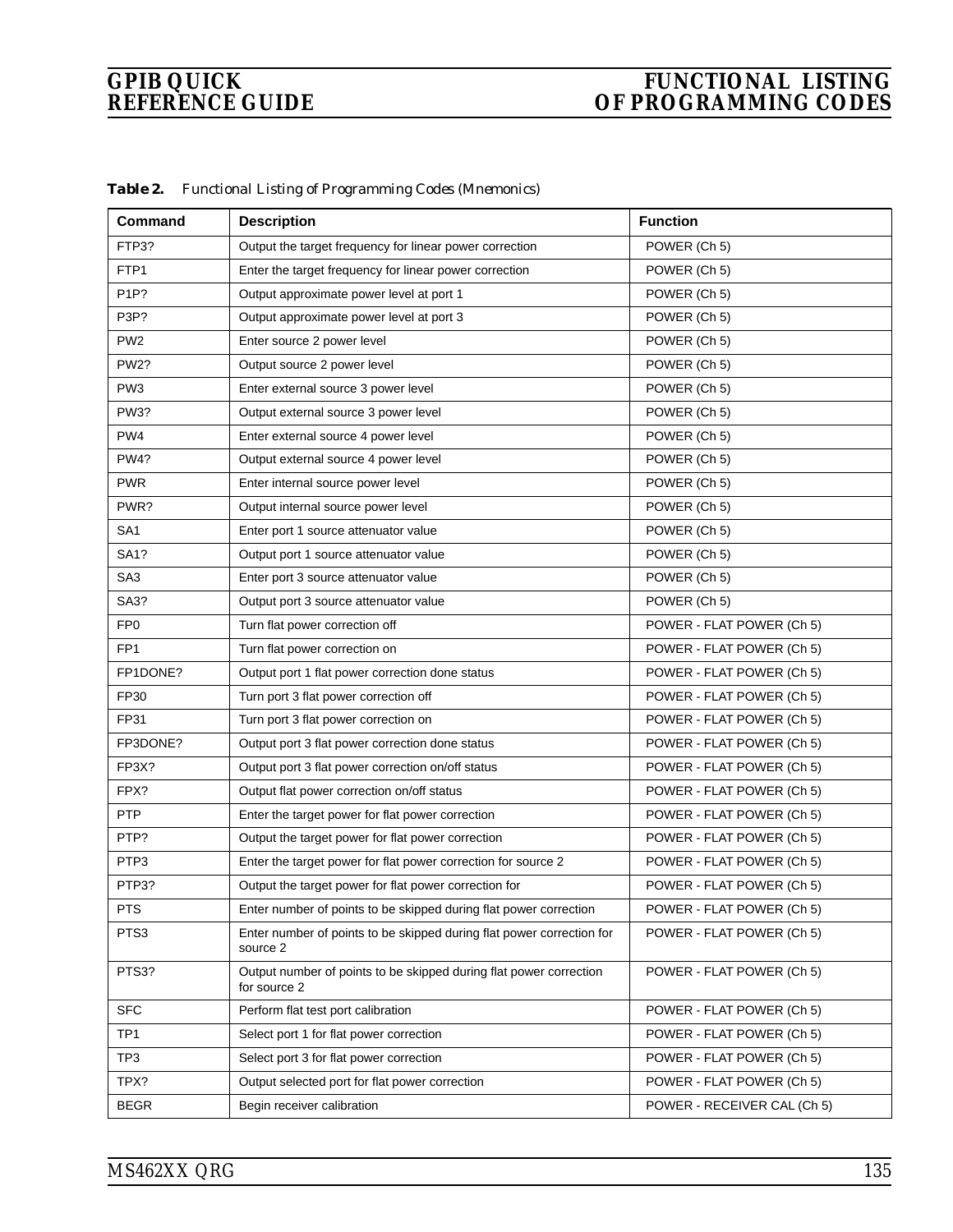| Command            | <b>Description</b>                                                                      | <b>Function</b>             |
|--------------------|-----------------------------------------------------------------------------------------|-----------------------------|
| EXRCALP1           | Select Port 1 as the extended receiver port                                             | POWER - RECEIVER CAL (Ch 5) |
| EXRCALP2           | Select Port 2 as the extended receiver port                                             | POWER - RECEIVER CAL (Ch 5) |
| EXRCALP3           | Select Port 3 as the extended receiver port                                             | POWER - RECEIVER CAL (Ch 5) |
| EXRCALPX?          | Output the extended receiver port selection                                             | POWER - RECEIVER CAL (Ch 5) |
| EXRCALTYPE?        | Output the receiver type for extended receiver operation                                | POWER - RECEIVER CAL (Ch 5) |
| EXRRCALTYPE        | Select the receiver type REFERENCE for the extended receiver<br>operation               | POWER - RECEIVER CAL (Ch 5) |
| <b>EXTRCALTYPE</b> | Select the receiver type TEST for extended receiver operation                           | POWER - RECEIVER CAL (Ch 5) |
| <b>EXTRCLR</b>     | Clear all of the extended receiver calibrations                                         | POWER - RECEIVER CAL (Ch 5) |
| <b>RCALLOG</b>     | Output the receiver calibration log                                                     | POWER - RECEIVER CAL (Ch 5) |
| RCALP10            | Turn off port 1 receiver calibration for receiver type TEST                             | POWER - RECEIVER CAL (Ch 5) |
| RCALP11            | Turn on port 1 receiver calibration for receiver type TEST                              | POWER - RECEIVER CAL (Ch 5) |
| RCALP1DONE?        | Output port 1 receiver calibration done status for receiver type TEST                   | POWER - RECEIVER CAL (Ch 5) |
| RCALP1X?           | Output port 1 receiver calibration on/off status for receiver type TEST                 | POWER - RECEIVER CAL (Ch 5) |
| RCALP20            | Turn off port 2 receiver calibration for receiver type TEST                             | POWER - RECEIVER CAL (Ch 5) |
| RCALP21            | Turn on port 2 receiver calibration for receiver type TEST                              | POWER - RECEIVER CAL (Ch 5) |
| RCALP2DONE?        | Output port 2 receiver calibration done status for receiver type TEST                   | POWER - RECEIVER CAL (Ch 5) |
| RCALP2X?           | Output port 2 receiver calibration on/off status for receiver type TEST                 | POWER - RECEIVER CAL (Ch 5) |
| RCALP30            | Turn off port 3 receiver calibration for receiver type TEST                             | POWER - RECEIVER CAL (Ch 5) |
| RCALP31            | Turn on port 3 receiver calibration for receiver type TEST                              | POWER - RECEIVER CAL (Ch 5) |
| RCALP3DONE?        | Output port 3 receiver calibration done status for receiver type TEST                   | POWER - RECEIVER CAL (Ch 5) |
| RCALP3X?           | Output port 3 receiver calibration on/off status for receiver type TEST                 | POWER - RECEIVER CAL (Ch 5) |
| RCALRP1            | Set receiver calibration receive to port 1                                              | POWER - RECEIVER CAL (Ch 5) |
| RCALRP2            | Set receiver calibration receive to port 2                                              | POWER - RECEIVER CAL (Ch 5) |
| RCALRP3            | Set receiver calibration receive to port 3                                              | POWER - RECEIVER CAL (Ch 5) |
| RCALRPX?           | Output receiver calibration receive port                                                | POWER - RECEIVER CAL (Ch 5) |
| RCALSP1            | Set receiver calibration source to port 1                                               | POWER - RECEIVER CAL (Ch 5) |
| RCALSP2            | Set receiver calibration source to port 2                                               | POWER - RECEIVER CAL (Ch 5) |
| RCALSP3            | Set receiver calibration source to port 3                                               | POWER - RECEIVER CAL (Ch 5) |
| RCALSPX?           | Output receiver calibration source port                                                 | POWER - RECEIVER CAL (Ch 5) |
| RCALTYPE?          | Output the receiver type                                                                | POWER - RECEIVER CAL (Ch 5) |
| RRCALP10           | Turn Off the Port 1 receiver calibration for the receiver type<br><b>REFERENCE</b>      | POWER - RECEIVER CAL (Ch 5) |
| RRCALP11           | Turn On the Port 1 receiver calibration for the receiver type<br><b>REFERENCE</b>       | POWER - RECEIVER CAL (Ch 5) |
| RRCALP1DONE?       | Output the Port 1 receiver calibration Done status for the receiver<br>type REFERENCE   | POWER - RECEIVER CAL (Ch 5) |
| RRCALP1X?          | Output the Port 1 receiver calibration On/Off status for the receiver<br>type REFERENCE | POWER - RECEIVER CAL (Ch 5) |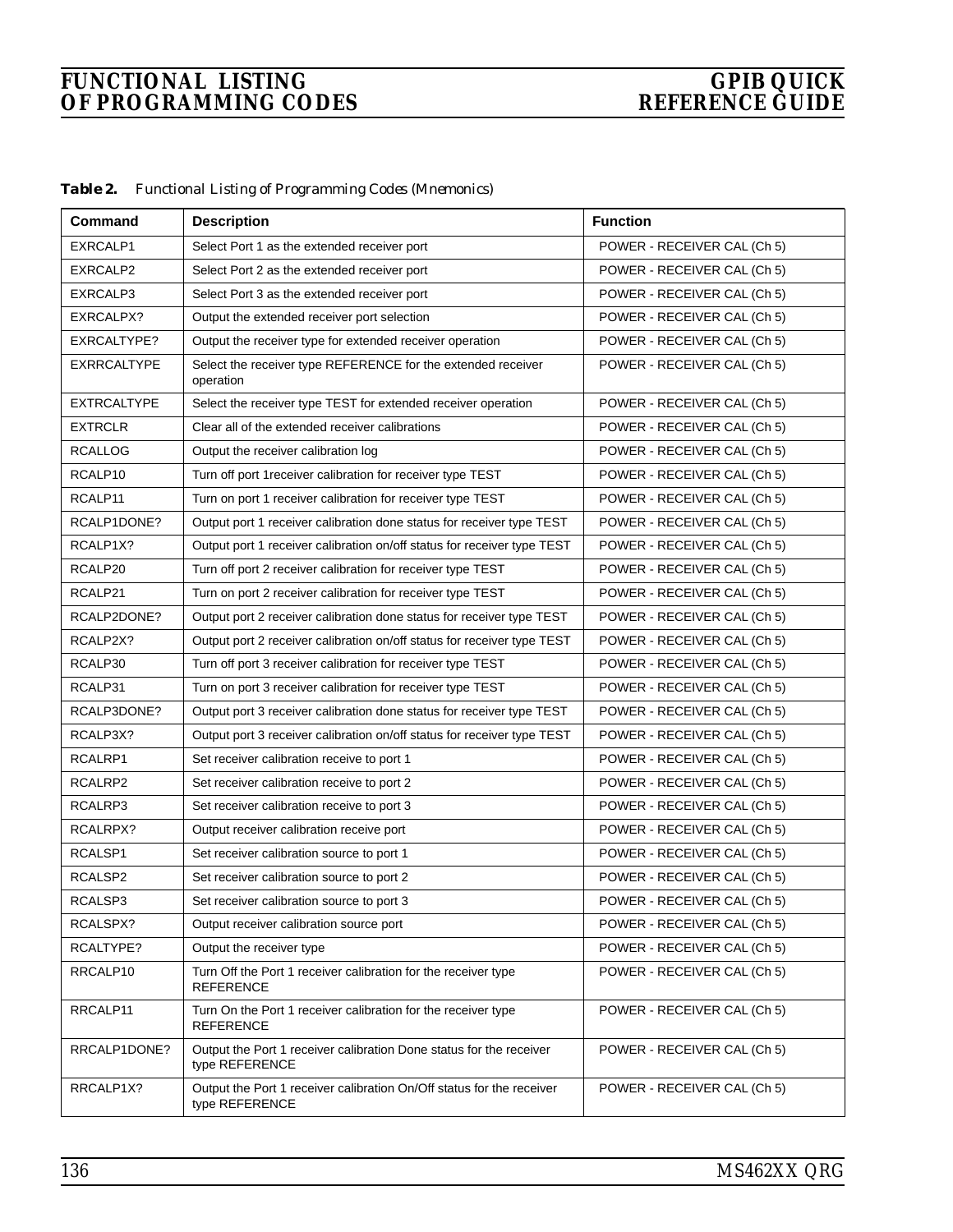| <b>Command</b>   | <b>Description</b>                                                                      | <b>Function</b>             |
|------------------|-----------------------------------------------------------------------------------------|-----------------------------|
| RRCALP20         | Turn Off the Port 2 receiver calibration for the receiver type<br><b>REFERENCE</b>      | POWER - RECEIVER CAL (Ch 5) |
| RRCALP21         | Turn On the Port 2 receiver calibration for the receiver type<br><b>REFERENCE</b>       | POWER - RECEIVER CAL (Ch 5) |
| RRCALP2DONE?     | Output the Port 2 receiver calibration Done status for the receiver<br>type REFERENCE   | POWER - RECEIVER CAL (Ch 5) |
| RRCALP2X?        | Output the Port 2 receiver calibration On/Off status for the receiver<br>type REFERENCE | POWER - RECEIVER CAL (Ch 5) |
| RRCALP30         | Turn Off the Port 3 receiver calibration for the receiver type<br><b>REFERENCE</b>      | POWER - RECEIVER CAL (Ch 5) |
| RRCALP31         | Turn On the Port 3 receiver calibration for the receiver type<br><b>REFERENCE</b>       | POWER - RECEIVER CAL (Ch 5) |
| RRCALP3DONE?     | Output the Port 3 receiver calibration Done status for the receiver<br>type REFERENCE   | POWER - RECEIVER CAL (Ch 5) |
| RRCALP3X?        | Output the Port 3 receiver calibration On/Off status for the receiver<br>type REFERENCE | POWER - RECEIVER CAL (Ch 5) |
| <b>RRCALTYPE</b> | Select the receiver type REFERENCE                                                      | POWER - RECEIVER CAL (Ch 5) |
| <b>TRCALTYPE</b> | Select the receiver type TEST                                                           | POWER - RECEIVER CAL (Ch 5) |
| IC29             | Enter calibration coefficient 29                                                        | REMOTE - CAL (Ch 8)         |
| IC <sub>3</sub>  | Enter calibration coefficient 3                                                         | REMOTE - CAL (Ch 8)         |
| <b>IC30</b>      | Enter calibration coefficient 30                                                        | REMOTE - CAL (Ch 8)         |
| <b>IC31</b>      | Enter calibration coefficient 31                                                        | REMOTE - CAL (Ch 8)         |
| IC32             | Enter calibration coefficient 32                                                        | REMOTE - CAL (Ch 8)         |
| <b>IC33</b>      | Enter calibration coefficient 33                                                        | REMOTE - CAL (Ch 8)         |
| IC34             | Enter calibration coefficient 34                                                        | REMOTE - CAL (Ch 8)         |
| <b>IC35</b>      | Enter calibration coefficient 35                                                        | REMOTE - CAL (Ch 8)         |
| IC <sub>36</sub> | Enter calibration coefficient 36                                                        | REMOTE - CAL (Ch 8)         |
| IC <sub>37</sub> | Enter calibration coefficient 37                                                        | REMOTE - CAL (Ch 8)         |
| <b>IC38</b>      | Enter calibration coefficient 38                                                        | REMOTE - CAL (Ch 8)         |
| <b>IC39</b>      | Enter calibration coefficient 39                                                        | REMOTE - CAL (Ch 8)         |
| IC4              | Enter calibration coefficient 4                                                         | REMOTE - CAL (Ch 8)         |
| <b>IC40</b>      | Enter calibration coefficient 40                                                        | REMOTE - CAL (Ch 8)         |
| IC <sub>5</sub>  | Enter calibration coefficient 5                                                         | REMOTE - CAL (Ch 8)         |
| IC <sub>6</sub>  | Enter calibration coefficient 6                                                         | REMOTE - CAL (Ch 8)         |
| IC7              | Enter calibration coefficient 7                                                         | REMOTE - CAL (Ch 8)         |
| IC <sub>8</sub>  | Enter calibration coefficient 8                                                         | REMOTE - CAL (Ch 8)         |
| IC <sub>9</sub>  | Enter calibration coefficient 9                                                         | REMOTE - CAL (Ch 8)         |
| <b>ICA</b>       | Enter calibration coefficient 10                                                        | REMOTE - CAL (Ch 8)         |
| ICB              | Enter calibration coefficient 11                                                        | REMOTE - CAL (Ch 8)         |
| IC <sub>1</sub>  | Enter calibration coefficient 1                                                         | REMOTE - CAL (Ch 8)         |

*Table 2. Functional Listing of Programming Codes (Mnemonics)*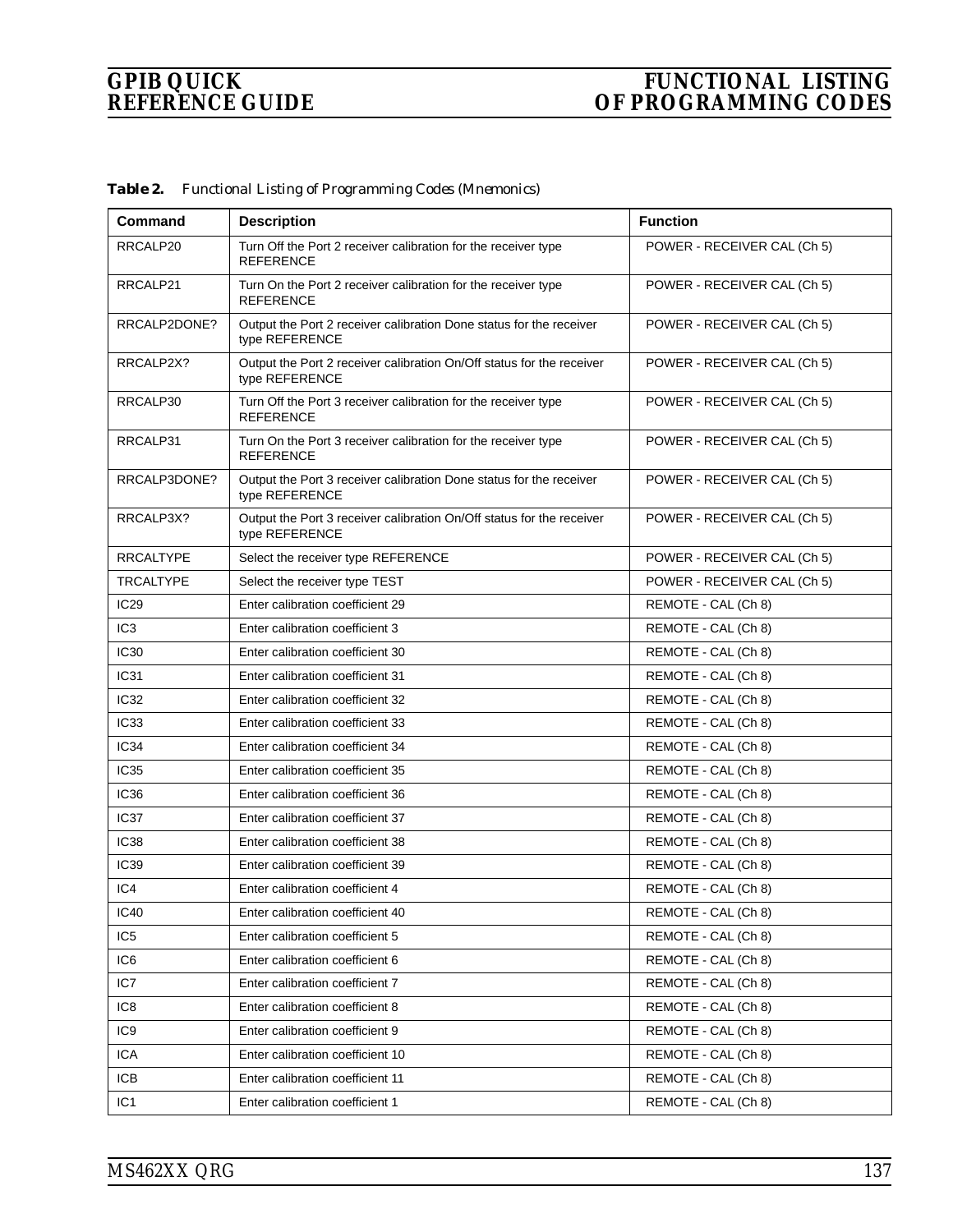| <i>Table 2.</i> | Functional Listing of Programming Codes (Mnemonics) |  |  |  |  |  |  |
|-----------------|-----------------------------------------------------|--|--|--|--|--|--|
|-----------------|-----------------------------------------------------|--|--|--|--|--|--|

| Command          | <b>Description</b>                                         | <b>Function</b>     |
|------------------|------------------------------------------------------------|---------------------|
| IC <sub>10</sub> | Enter calibration coefficient 10                           | REMOTE - CAL (Ch 8) |
| IC <sub>11</sub> | Enter calibration coefficient 11                           | REMOTE - CAL (Ch 8) |
| <b>IC12</b>      | Enter calibration coefficient 12                           | REMOTE - CAL (Ch 8) |
| IC <sub>13</sub> | Enter calibration coefficient 13                           | REMOTE - CAL (Ch 8) |
| <b>IC14</b>      | Enter calibration coefficient 14                           | REMOTE - CAL (Ch 8) |
| IC15             | Enter calibration coefficient 15                           | REMOTE - CAL (Ch 8) |
| <b>IC16</b>      | Enter calibration coefficient 16                           | REMOTE - CAL (Ch 8) |
| IC <sub>17</sub> | Enter calibration coefficient 17                           | REMOTE - CAL (Ch 8) |
| <b>IC18</b>      | Enter calibration coefficient 18                           | REMOTE - CAL (Ch 8) |
| <b>IC19</b>      | Enter calibration coefficient 19                           | REMOTE - CAL (Ch 8) |
| IC <sub>2</sub>  | Enter calibration coefficient 2                            | REMOTE - CAL (Ch 8) |
| <b>IC20</b>      | Enter calibration coefficient 20                           | REMOTE - CAL (Ch 8) |
| IC21             | Enter calibration coefficient 21                           | REMOTE - CAL (Ch 8) |
| IC <sub>22</sub> | Enter calibration coefficient 22                           | REMOTE - CAL (Ch 8) |
| IC <sub>23</sub> | Enter calibration coefficient 23                           | REMOTE - CAL (Ch 8) |
| IC24             | Enter calibration coefficient 24                           | REMOTE - CAL (Ch 8) |
| IC25             | Enter calibration coefficient 25                           | REMOTE - CAL (Ch 8) |
| <b>IC26</b>      | Enter calibration coefficient 26                           | REMOTE - CAL (Ch 8) |
| IC <sub>27</sub> | Enter calibration coefficient 27                           | REMOTE - CAL (Ch 8) |
| <b>IC28</b>      | Enter calibration coefficient 28                           | REMOTE - CAL (Ch 8) |
| ICC              | Enter calibration coefficient 12                           | REMOTE - CAL (Ch 8) |
| ICL              | Enter all applicable calibration coefficients for cal type | REMOTE - CAL (Ch 8) |
| ICL3P            | Enter additional 12 calibration coefficients for 3-port    | REMOTE - CAL (Ch 8) |
| OC <sub>1</sub>  | Output calibration coefficients 1                          | REMOTE - CAL (Ch 8) |
| OC <sub>10</sub> | Output calibration coefficients 10                         | REMOTE - CAL (Ch 8) |
| OC <sub>11</sub> | Output calibration coefficients 11                         | REMOTE - CAL (Ch 8) |
| OC <sub>12</sub> | Output calibration coefficients 12                         | REMOTE - CAL (Ch 8) |
| OC <sub>13</sub> | Output calibration coefficients 13                         | REMOTE - CAL (Ch 8) |
| OC <sub>14</sub> | Output calibration coefficients 14                         | REMOTE - CAL (Ch 8) |
| OC <sub>15</sub> | Output calibration coefficients 15                         | REMOTE - CAL (Ch 8) |
| OC <sub>16</sub> | Output calibration coefficients 16                         | REMOTE - CAL (Ch 8) |
| OC <sub>17</sub> | Output calibration coefficients 17                         | REMOTE - CAL (Ch 8) |
| OC <sub>18</sub> | Output calibration coefficients 18                         | REMOTE - CAL (Ch 8) |
| OC <sub>19</sub> | Output calibration coefficients 19                         | REMOTE - CAL (Ch 8) |
| OC <sub>2</sub>  | Output calibration coefficients 2                          | REMOTE - CAL (Ch 8) |
| OC <sub>20</sub> | Output calibration coefficients 20                         | REMOTE - CAL (Ch 8) |
| OC <sub>21</sub> | Output calibration coefficients 21                         | REMOTE - CAL (Ch 8) |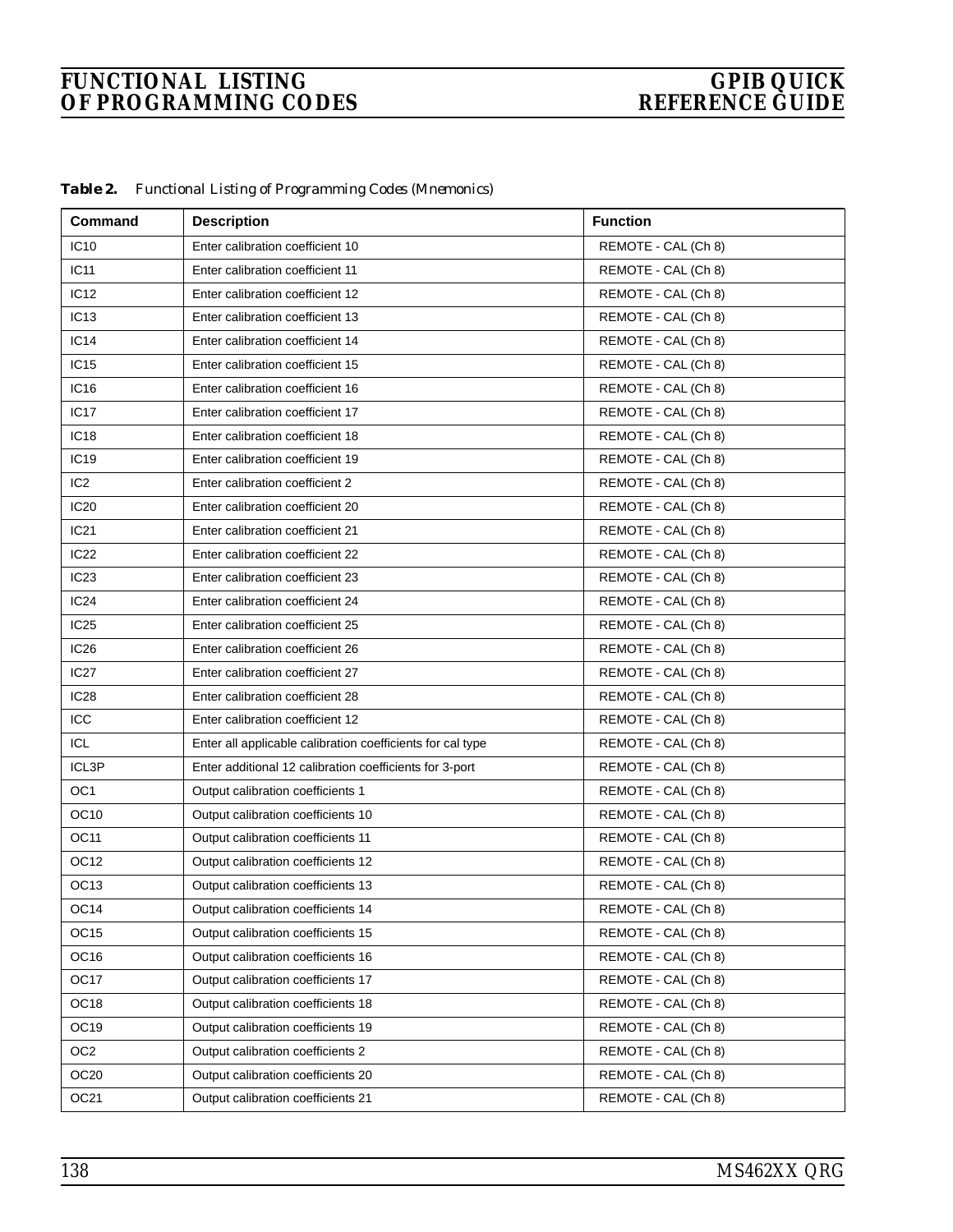| Command          | <b>Description</b>                                                  | <b>Function</b>                 |
|------------------|---------------------------------------------------------------------|---------------------------------|
| OC <sub>22</sub> | Output calibration coefficients 22                                  | REMOTE - CAL (Ch 8)             |
| OC <sub>23</sub> | Output calibration coefficients 23                                  | REMOTE - CAL (Ch 8)             |
| OC <sub>24</sub> | Output calibration coefficients 24                                  | REMOTE - CAL (Ch 8)             |
| OC <sub>25</sub> | Output calibration coefficient 25                                   | REMOTE - CAL (Ch 8)             |
| OC <sub>26</sub> | Output calibration coefficient 26                                   | REMOTE - CAL (Ch 8)             |
| OC27             | Output calibration coefficient 27                                   | REMOTE - CAL (Ch 8)             |
| OC <sub>28</sub> | Output calibration coefficient 28                                   | REMOTE - CAL (Ch 8)             |
| OC <sub>29</sub> | Output calibration coefficient 29                                   | REMOTE - CAL (Ch 8)             |
| OC <sub>3</sub>  | Output calibration coefficients 3                                   | REMOTE - CAL (Ch 8)             |
| OC30             | Output calibration coefficient 30                                   | REMOTE - CAL (Ch 8)             |
| OC31             | Output calibration coefficient 31                                   | REMOTE - CAL (Ch 8)             |
| OC32             | Output calibration coefficient 32                                   | REMOTE - CAL (Ch 8)             |
| OC33             | Output calibration coefficient 33                                   | REMOTE - CAL (Ch 8)             |
| OC34             | Output calibration coefficient 34                                   | REMOTE - CAL (Ch 8)             |
| OC35             | Output calibration coefficient 35                                   | REMOTE - CAL (Ch 8)             |
| OC36             | Output calibration coefficient 36                                   | REMOTE - CAL (Ch 8)             |
| OC37             | Output calibration coefficient 37                                   | REMOTE - CAL (Ch 8)             |
| <b>OC38</b>      | Output calibration coefficient 38                                   | REMOTE - CAL (Ch 8)             |
| OC39             | Output calibration coefficient 39                                   | REMOTE - CAL (Ch 8)             |
| OC4              | Output calibration coefficients 4                                   | REMOTE - CAL (Ch 8)             |
| OC40             | Output calibration coefficient 40                                   | REMOTE - CAL (Ch 8)             |
| OC <sub>5</sub>  | Output calibration coefficients 5                                   | REMOTE - CAL (Ch 8)             |
| OC <sub>6</sub>  | Output calibration coefficients 6                                   | REMOTE - CAL (Ch 8)             |
| OC7              | Output calibration coefficients 7                                   | REMOTE - CAL (Ch 8)             |
| OC8              | Output calibration coefficients 8                                   | REMOTE - CAL (Ch 8)             |
| OC <sub>9</sub>  | Output calibration coefficients 9                                   | REMOTE - CAL (Ch 8)             |
| <b>OCA</b>       | Output calibration coefficient 10                                   | REMOTE - CAL (Ch 8)             |
| <b>OCB</b>       | Output calibration coefficient 11                                   | REMOTE - CAL (Ch 8)             |
| $_{\rm occ}$     | Output calibration coefficient 12                                   | REMOTE - CAL (Ch 8)             |
| OCL              | Output all applicable calibration coefficients for calibration type | REMOTE - CAL (Ch 8)             |
| OCL3P            | Output additional 12 calibration coefficients for 3-port            | REMOTE - CAL (Ch 8)             |
| <b>ONCP</b>      | Output number of points for current calibration                     | REMOTE - CAL (Ch 8)             |
| <b>ONCT</b>      | Output number of calibration terms for current calibration          | REMOTE - CAL (Ch 8)             |
| OEL              | Output error list                                                   | REMOTE - ERROR REPORTING (Ch 8) |
| OGE              | Output extended description of current<br>GPIB error                | REMOTE - ERROR REPORTING (Ch 8) |
| OGL              | Output extended description of previous<br>GPIB error               | REMOTE - ERROR REPORTING (Ch 8) |

*Table 2. Functional Listing of Programming Codes (Mnemonics)*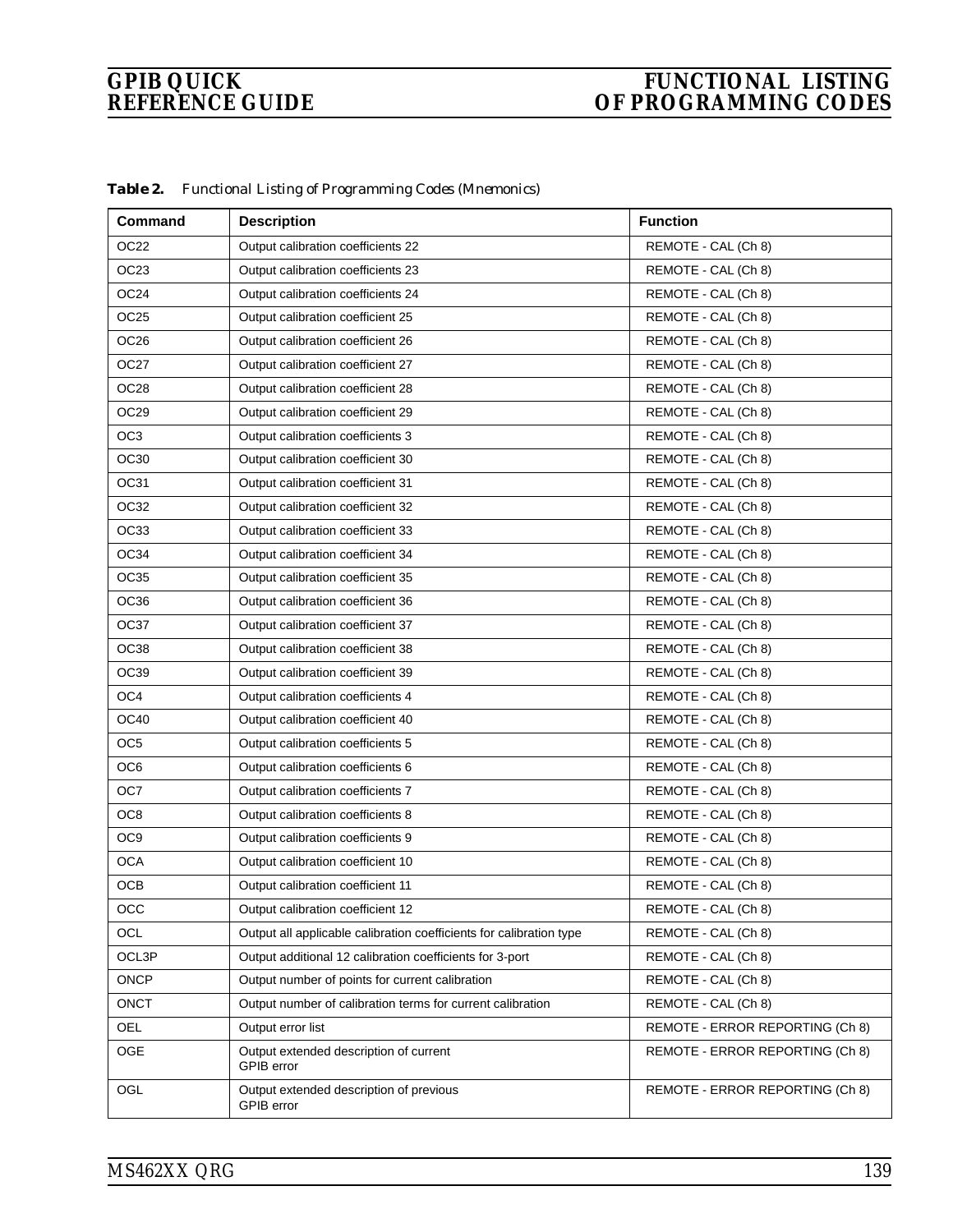| <i>Table 2.</i> | Functional Listing of Programming Codes (Mnemonics) |  |  |  |  |  |  |
|-----------------|-----------------------------------------------------|--|--|--|--|--|--|
|-----------------|-----------------------------------------------------|--|--|--|--|--|--|

| Command          | <b>Description</b>                                    | <b>Function</b>                 |
|------------------|-------------------------------------------------------|---------------------------------|
| <b>ONE</b>       | Output number of lines in the error list              | REMOTE - ERROR REPORTING (Ch 8) |
| FDH <sub>0</sub> | Select variable length arbitrary block headers        | REMOTE - FORMATTING (Ch 8)      |
| FDH <sub>1</sub> | Select fixed length arbitrary block headers           | REMOTE - FORMATTING (Ch 8)      |
| FDH <sub>2</sub> | Select zero length arbitrary block headers            | REMOTE - FORMATTING (Ch 8)      |
| FDHX?            | Output arbitrary block header length selection        | REMOTE - FORMATTING (Ch 8)      |
| <b>FMA</b>       | Select ASCII data transfer format                     | REMOTE - FORMATTING (Ch 8)      |
| <b>FMB</b>       | Select IEEE754 64 bit data transfer format            | REMOTE - FORMATTING (Ch 8)      |
| <b>FMC</b>       | Select IEEE754 32 bit data transfer format            | REMOTE - FORMATTING (Ch 8)      |
| FMT0             | Select normal ASCII data element delimiting           | REMOTE - FORMATTING (Ch 8)      |
| FMT1             | Select enhanced ASCII data element delimiting         | REMOTE - FORMATTING (Ch 8)      |
| FMTX?            | Output ASCII data element delimiting mode             | REMOTE - FORMATTING (Ch 8)      |
| FMX?             | Output data output mode FMA FMB or FMC                | REMOTE - FORMATTING (Ch 8)      |
| LSB              | Select least significant byte first binary transfer   | REMOTE - FORMATTING (Ch 8)      |
| <b>MSB</b>       | Select most significant byte first binary transfer    | REMOTE - FORMATTING (Ch 8)      |
| XSB?             | Output byte order for output data LSB or MSB          | REMOTE - FORMATTING (Ch 8)      |
| *CLS             | Clear status bytes and structures                     | REMOTE - IEEE 488.2 (Ch 8)      |
| *DDT             | Enter the 488.2 define device trigger command string  | REMOTE - IEEE 488.2 (Ch 8)      |
| *ESE             | Enter the 488.2 standard event status enable mask     | REMOTE - IEEE 488.2 (Ch 8)      |
| *ESE?            | Output the 488.2 standard event status enable mask    | REMOTE - IEEE 488.2 (Ch 8)      |
| *ESR?            | Output the 488.2 standard event status register value | REMOTE - IEEE 488.2 (Ch 8)      |
| *IDN?            | Output the 488.2 instrument identification string     | REMOTE - IEEE 488.2 (Ch 8)      |
| *IST?            | Output the value of the <i>ist</i> message            | REMOTE - IEEE 488.2 (Ch 8)      |
| *OPC             | Initiate the 488.2 operation complete sequence        | REMOTE - IEEE 488.2 (Ch 8)      |
| *OPC?            | Initiate the 488.2 operation complete query sequence  | REMOTE - IEEE 488.2 (Ch 8)      |
| *OPT?            | Output the 488.2 options installed string             | REMOTE - IEEE 488.2 (Ch 8)      |
| *PRE             | Enter the 488.2 parallel poll register enable mask    | REMOTE - IEEE 488.2 (Ch 8)      |
| *PRE?            | Output the 488.2 parallel poll register enable mask   | REMOTE - IEEE 488.2 (Ch 8)      |
| *RST             | Resets the instrument                                 | REMOTE - IEEE 488.2 (Ch 8)      |
| *SRE             | Enter the 488.2 service request enable mask           | REMOTE - IEEE 488.2 (Ch 8)      |
| *SRE?            | Output the 488.2 service request enable mask          | REMOTE - IEEE 488.2 (Ch 8)      |
| *STB?            | Output the 488.2 status byte value                    | REMOTE - IEEE 488.2 (Ch 8)      |
| *TRG             | Initiate a group execute trigger sequence             | REMOTE - IEEE 488.2 (Ch 8)      |
| *TST?            | Perform self test and output status                   | REMOTE - IEEE 488.2 (Ch 8)      |
| *WAI             | Wait to continue                                      | REMOTE - IEEE 488.2 (Ch 8)      |
| <b>TST</b>       | Perform self test and output status (same as *TST?)   | REMOTE - IEEE 488.2 (Ch 8)      |
| <b>CFD</b>       | Collect final data in an internal buffer              | REMOTE - MEASURED DATA (Ch 8)   |
| CXD?             | Output internal buffer data collection mode           | REMOTE - MEASURED DATA (Ch 8)   |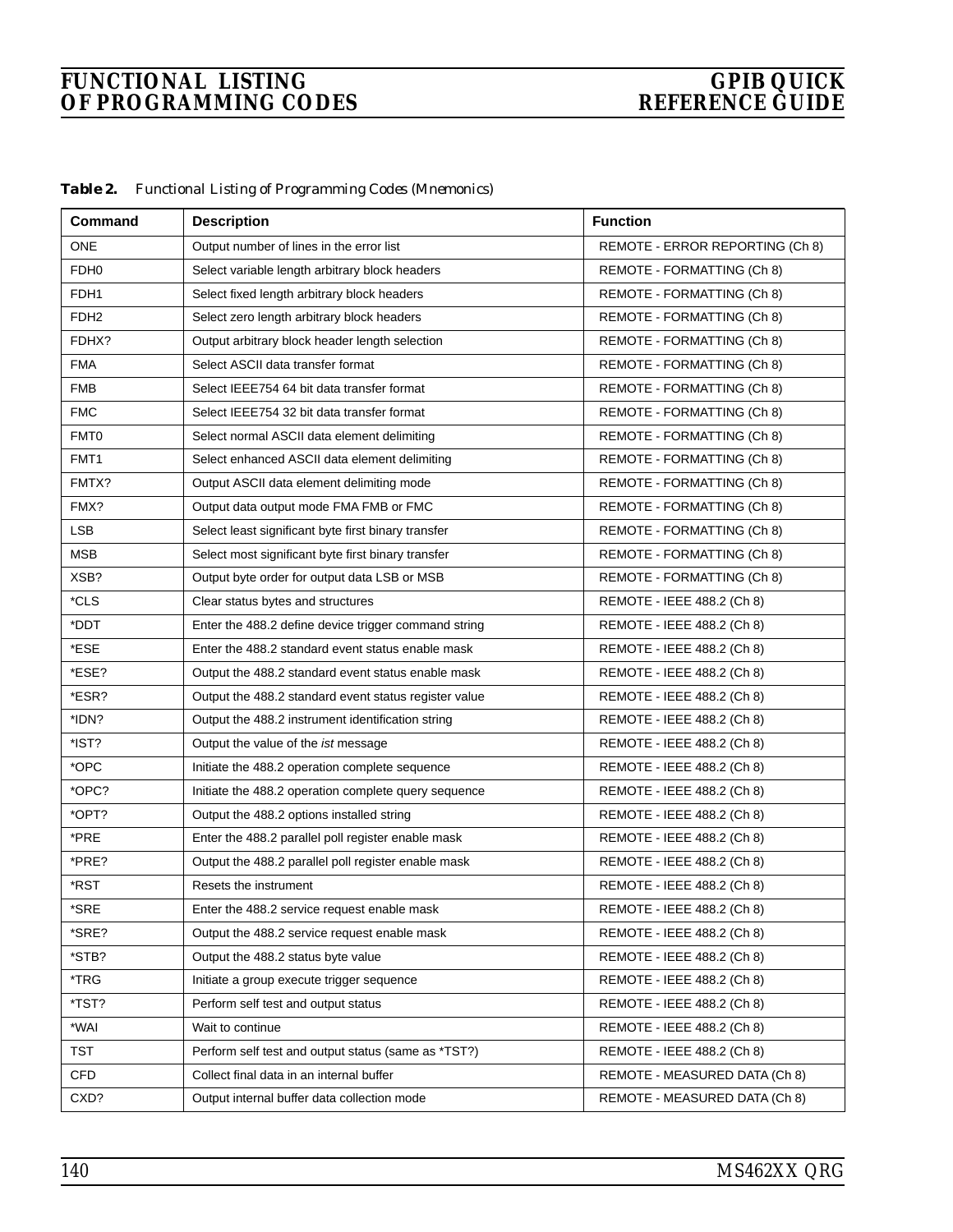| Command          | <b>Description</b>                                              | <b>Function</b>               |
|------------------|-----------------------------------------------------------------|-------------------------------|
| <b>DCCTN</b>     | Resume internal buffer data collection                          | REMOTE - MEASURED DATA (Ch 8) |
| DCCTN?           | Output internal buffer data collection resume/suspend status    | REMOTE - MEASURED DATA (Ch 8) |
| <b>DCHLD</b>     | Suspend internal buffer data collection                         | REMOTE - MEASURED DATA (Ch 8) |
| <b>DCMRK</b>     | Insert the mark value into the internal buffer                  | REMOTE - MEASURED DATA (Ch 8) |
| <b>DCOFF</b>     | Turn internal buffer data collection mode off                   | REMOTE - MEASURED DATA (Ch 8) |
| DCPCUR?          | Output data collection buffer current point count               | REMOTE - MEASURED DATA (Ch 8) |
| DCPMAX?          | Output data collection buffer maximum number of points          | REMOTE - MEASURED DATA (Ch 8) |
| DPR <sub>0</sub> | Visible data only OFD format                                    | REMOTE - MEASURED DATA (Ch 8) |
| DPR <sub>1</sub> | Data pair always OFD format                                     | REMOTE - MEASURED DATA (Ch 8) |
| DPRX?            | Output data pair mode visible only or pair always               | REMOTE - MEASURED DATA (Ch 8) |
| <b>ICD</b>       | Enter corrected data for active channel parameter               | REMOTE - MEASURED DATA (Ch 8) |
| <b>IFD</b>       | Enter final data for active channel parameter                   | REMOTE - MEASURED DATA (Ch 8) |
| <b>INRM</b>      | Enter normalization data from GPIB                              | REMOTE - MEASURED DATA (Ch 8) |
| <b>OCD</b>       | Output corrected data for active channel parameter              | REMOTE - MEASURED DATA (Ch 8) |
| <b>OCFEDE</b>    | Output the front panel setup, calibration, and EDE data         | REMOTE - MEASURED DATA (Ch 8) |
| <b>OCFSG</b>     | Output the segmented sweep data                                 | REMOTE - MEASURED DATA (Ch 8) |
| <b>OCS</b>       | Output the internal buffer collected data                       | REMOTE - MEASURED DATA (Ch 8) |
| <b>ODAT</b>      | Output hard copy tabular data to GPIB                           | REMOTE - MEASURED DATA (Ch 8) |
| <b>OFD</b>       | Output final data for active channel parameter                  | REMOTE - MEASURED DATA (Ch 8) |
| <b>OGCFD</b>     | Output gain compression final data to GPIB                      | REMOTE - MEASURED DATA (Ch 8) |
| <b>OGCTXT</b>    | Output text format gain compression data to GPIB                | REMOTE - MEASURED DATA (Ch 8) |
| OM <sub>1</sub>  | Output marker 1 value                                           | REMOTE - MEASURED DATA (Ch 8) |
| <b>OM10</b>      | Output marker 10 value                                          | REMOTE - MEASURED DATA (Ch 8) |
| <b>OM11</b>      | Output marker 11 value                                          | REMOTE - MEASURED DATA (Ch 8) |
| <b>OM12</b>      | Output marker 12 value                                          | REMOTE - MEASURED DATA (Ch 8) |
| OM <sub>2</sub>  | Output marker 2 value                                           | REMOTE - MEASURED DATA (Ch 8) |
| OM <sub>3</sub>  | Output marker 3 value                                           | REMOTE - MEASURED DATA (Ch 8) |
| OM3P             | Output M3P format data to GPIB with M3P setup set to (2:3)1     | REMOTE - MEASURED DATA (Ch 8) |
| OM4              | Output marker 4 value                                           | REMOTE - MEASURED DATA (Ch 8) |
| OM4P             | Output M4P format data to GPIB with M4P setup set to (1:2)(3:4) | REMOTE - MEASURED DATA (Ch 8) |
| OM <sub>5</sub>  | Output marker 5 value                                           | REMOTE - MEASURED DATA (Ch 8) |
| OM <sub>6</sub>  | Output marker 6 value                                           | REMOTE - MEASURED DATA (Ch 8) |
| OM7              | Output marker 7 value                                           | REMOTE - MEASURED DATA (Ch 8) |
| OM <sub>8</sub>  | Output marker 8 value                                           | REMOTE - MEASURED DATA (Ch 8) |
| OM <sub>9</sub>  | Output marker 9 value                                           | REMOTE - MEASURED DATA (Ch 8) |
| <b>ONRM</b>      | Output stored normalization data to GPIB                        | REMOTE - MEASURED DATA (Ch 8) |
| OPSV             | Output power sweep power values                                 | REMOTE - MEASURED DATA (Ch 8) |

*Table 2. Functional Listing of Programming Codes (Mnemonics)*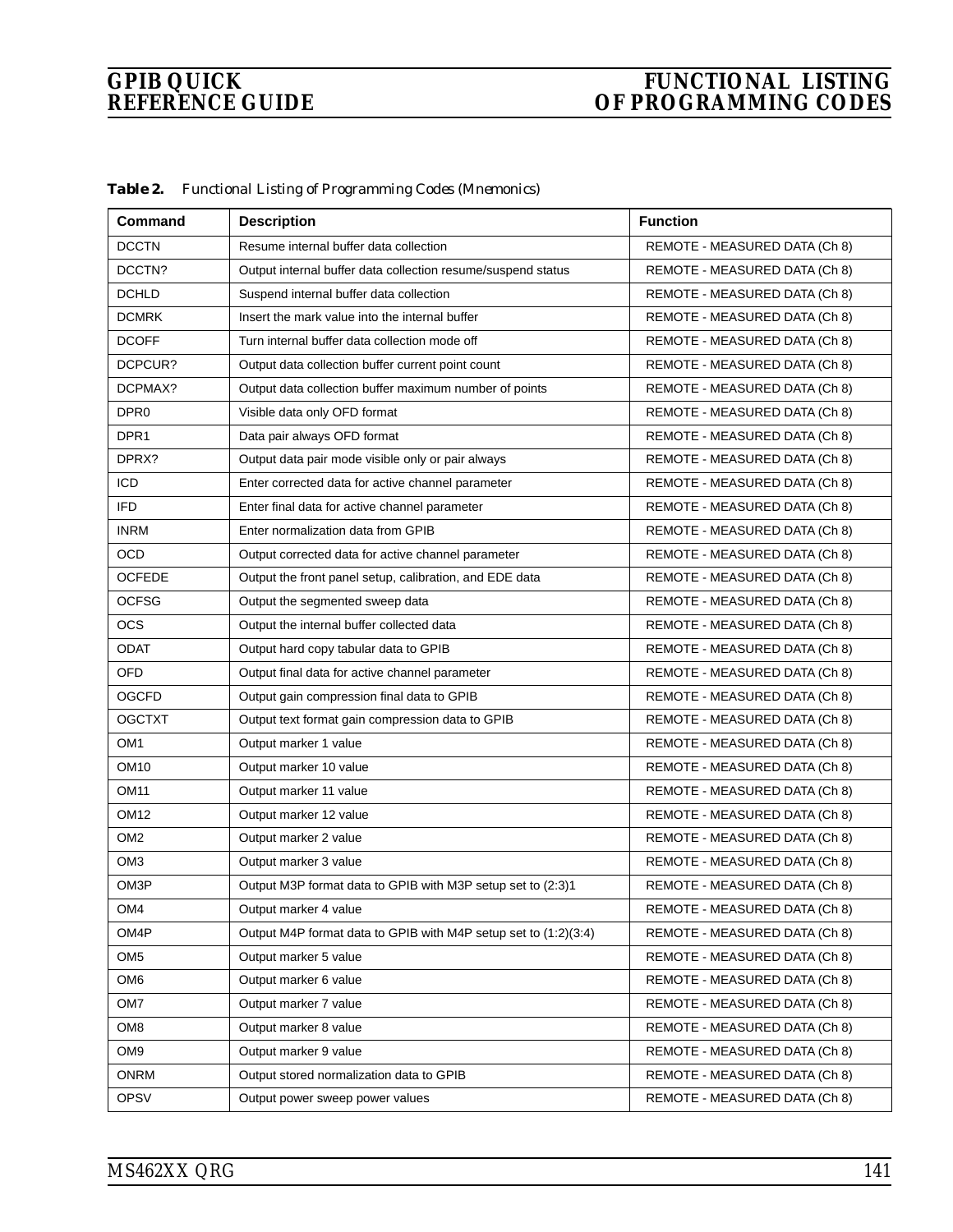| <i>Table 2.</i> | Functional Listing of Programming Codes (Mnemonics) |  |  |  |  |  |  |
|-----------------|-----------------------------------------------------|--|--|--|--|--|--|
|-----------------|-----------------------------------------------------|--|--|--|--|--|--|

| Command            | <b>Description</b>                                  | <b>Function</b>                 |
|--------------------|-----------------------------------------------------|---------------------------------|
| <b>ORD</b>         | Output raw data for active channel parameter        | REMOTE - MEASURED DATA (Ch 8)   |
| OS <sub>11</sub> C | Output corrected S11 data                           | REMOTE - MEASURED DATA (Ch 8)   |
| OS11R              | Output raw S11 data                                 | REMOTE - MEASURED DATA (Ch 8)   |
| OS12C              | Output corrected S12 data                           | REMOTE - MEASURED DATA (Ch 8)   |
| OS12R              | Output raw S12 data                                 | REMOTE - MEASURED DATA (Ch 8)   |
| OS <sub>13</sub> C | Output corrected S13 data                           | REMOTE - MEASURED DATA (Ch 8)   |
| OS13R              | Output raw S13 data                                 | REMOTE - MEASURED DATA (Ch 8)   |
| OS14C              | Output corrected S14 data                           | REMOTE - MEASURED DATA (Ch 8)   |
| OS14R              | Output raw S14 data                                 | REMOTE - MEASURED DATA (Ch 8)   |
| OS1P4              | Output S1P4 format data to GPIB                     | REMOTE - MEASURED DATA (Ch 8)   |
| OS21C              | Output corrected S21 data                           | REMOTE - MEASURED DATA (Ch 8)   |
| OS21R              | Output raw S21 data                                 | REMOTE - MEASURED DATA (Ch 8)   |
| OS22C              | Output corrected S22 data                           | REMOTE - MEASURED DATA (Ch 8)   |
| OS22R              | Output raw S22 data                                 | REMOTE - MEASURED DATA (Ch 8)   |
| OS23C              | Output corrected S23 data                           | REMOTE - MEASURED DATA (Ch 8)   |
| OS23R              | Output raw S23 data                                 | REMOTE - MEASURED DATA (Ch 8)   |
| OS24C              | Output corrected S24 data                           | REMOTE - MEASURED DATA (Ch 8)   |
| OS24R              | Output raw S24 data                                 | REMOTE - MEASURED DATA (Ch 8)   |
| <b>OS31C</b>       | Output corrected S31 data                           | REMOTE - MEASURED DATA (Ch 8)   |
| OS31R              | Output raw S31 data                                 | REMOTE - MEASURED DATA (Ch 8)   |
| <b>OS32C</b>       | Output corrected S32 data                           | REMOTE - MEASURED DATA (Ch 8)   |
| OS32R              | Output raw S32 data                                 | REMOTE - MEASURED DATA (Ch 8)   |
| OS33C              | Output corrected S33 data                           | REMOTE - MEASURED DATA (Ch 8)   |
| OS33R              | Output raw S33 data                                 | REMOTE - MEASURED DATA (Ch 8)   |
| OS34C              | Output corrected S34 data                           | REMOTE - MEASURED DATA (Ch 8)   |
| OS34R              | Output raw S34 data                                 | REMOTE - MEASURED DATA (Ch 8)   |
| <b>OTXT</b>        | Output text format data to GPIB                     | REMOTE - MEASURED DATA (Ch 8)   |
| ODV                | Output distance values for time domain              | REMOTE - MEASURED POINTS (Ch 8) |
| <b>OFV</b>         | Output frequency values                             | REMOTE - MEASURED POINTS (Ch 8) |
| <b>OGCFV</b>       | Output gain compression frequency values<br>to GPIB | REMOTE - MEASURED POINTS (Ch 8) |
| <b>ONDF</b>        | Output number of discrete frequencies               | REMOTE - MEASURED POINTS (Ch 8) |
| <b>ONPV</b>        | Output the number of power sweep power values       | REMOTE - MEASURED POINTS (Ch 8) |
| <b>OTV</b>         | Output time values for time domain                  | REMOTE - MEASURED POINTS (Ch 8) |
| HIGHF?             | Output the highest frequency                        | REMOTE - MISC (Ch 8)            |
| <b>IHDW</b>        | Enter hardware cal data from GPIB                   | REMOTE - MISC (Ch 8)            |
| <b>IKIT</b>        | Enter calkit data from GPIB                         | REMOTE - MISC (Ch 8)            |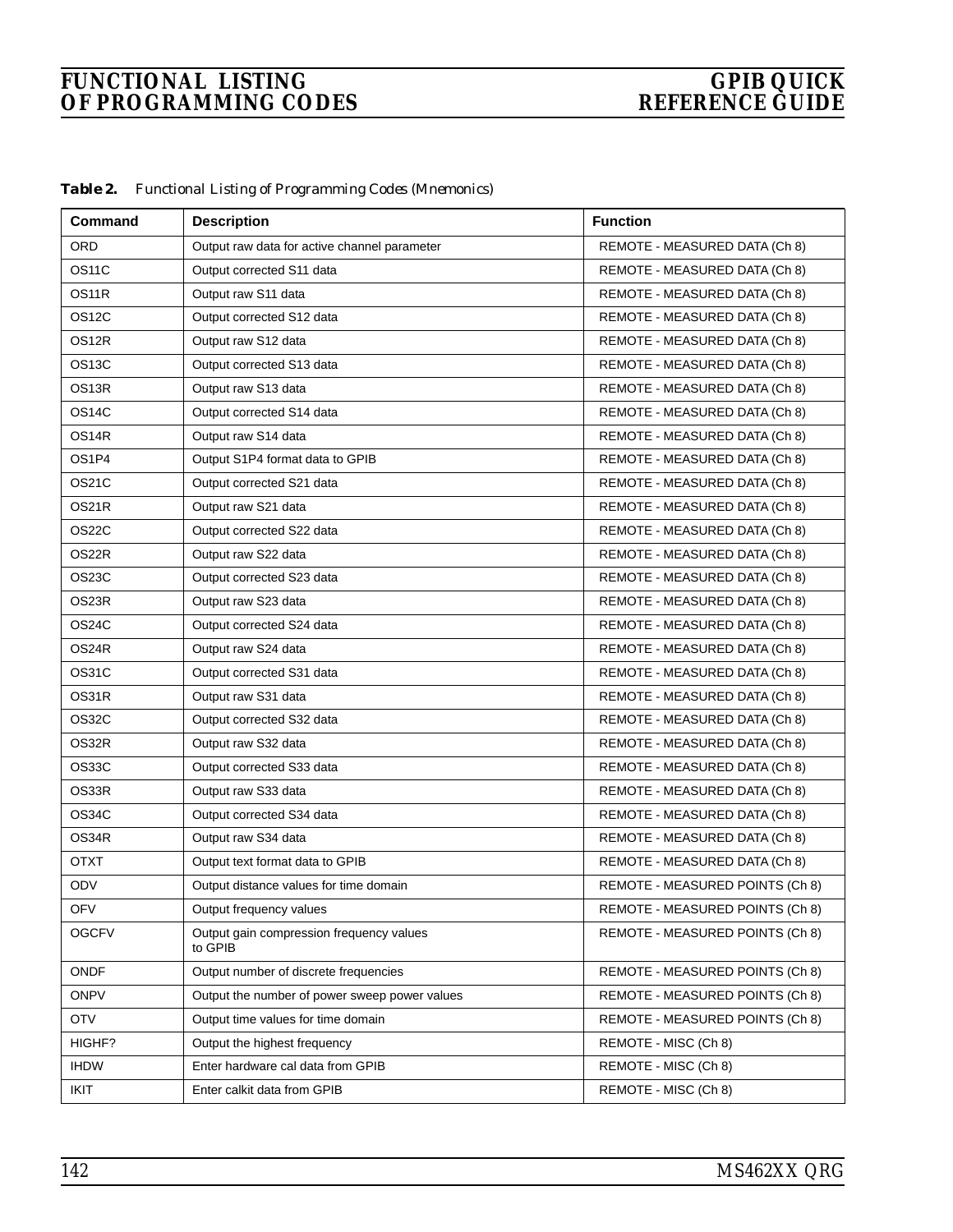| Command         | <b>Description</b>                                         | <b>Function</b>       |
|-----------------|------------------------------------------------------------|-----------------------|
| <b>NOP</b>      | No operation                                               | REMOTE - MISC (Ch 8)  |
| <b>OBMP</b>     | Output the display as a bitmap                             | REMOTE - MISC (Ch 8)  |
| <b>ODR</b>      | Output directory listing of the floppy drive               | REMOTE - MISC (Ch 8)  |
| ODRH            | Output directory listing of the hard drive                 | REMOTE - MISC (Ch 8)  |
| <b>OHDR</b>     | Output hard copy header information to GPIB                | REMOTE - MISC (Ch 8)  |
| OHDW            | Output hardware cal data to GPIB                           | REMOTE - MISC (Ch 8)  |
| <b>OHGL</b>     | Output HPGL format data to GPIB                            | REMOTE - MISC (Ch 8)  |
| <b>OI</b>       | Output instrument identification string with serial number | REMOTE - MISC (Ch 8)  |
| <b>OID</b>      | Output instrument identification string                    | REMOTE - MISC (Ch 8)  |
| OMOD            | Output instrument model number                             | REMOTE - MISC (Ch 8)  |
| <b>OSER</b>     | Output instrument serial number                            | REMOTE - MISC (Ch 8)  |
| RK?             | Output RK mode on/off status                               | REMOTE - MISC (Ch 8)  |
| <b>RKOFF</b>    | Turn off RK mode                                           | REMOTE - MISC (Ch 8)  |
| <b>RKON</b>     | Turn on RK mode                                            | REMOTE - MISC (Ch 8)  |
| <b>ICF</b>      | Enter front panel setup and calibration data               | REMOTE - SETUP (Ch 8) |
| <b>ICFEDE</b>   | Enter the front panel setup, calibration, and EDE data     | REMOTE - SETUP (Ch 8) |
| <b>ICFSG</b>    | Enter the segmented sweep data                             | REMOTE - SETUP (Ch 8) |
| IFP             | Enter current front panel setup                            | REMOTE - SETUP (Ch 8) |
| IS <sub>1</sub> | Enter front panel setup 1                                  | REMOTE - SETUP (Ch 8) |
| <b>IS10</b>     | Enter front panel setup 10                                 | REMOTE - SETUP (Ch 8) |
| IS <sub>2</sub> | Enter front panel setup 2                                  | REMOTE - SETUP (Ch 8) |
| IS <sub>3</sub> | Enter front panel setup 3                                  | REMOTE - SETUP (Ch 8) |
| IS4             | Enter front panel setup 4                                  | REMOTE - SETUP (Ch 8) |
| IS <sub>5</sub> | Enter front panel setup 5                                  | REMOTE - SETUP (Ch 8) |
| IS <sub>6</sub> | Enter front panel setup 6                                  | REMOTE - SETUP (Ch 8) |
| IS7             | Enter front panel setup 7                                  | REMOTE - SETUP (Ch 8) |
| IS <sub>8</sub> | Enter front panel setup 8                                  | REMOTE - SETUP (Ch 8) |
| IS <sub>9</sub> | Enter front panel setup 9                                  | REMOTE - SETUP (Ch 8) |
| OCF             | Output front panel setup and calibration data              | REMOTE - SETUP (Ch 8) |
| OFP             | Output current front panel setup                           | REMOTE - SETUP (Ch 8) |
| OS <sub>1</sub> | Output front panel setup number 1                          | REMOTE - SETUP (Ch 8) |
| OS10            | Output front panel setup number 10                         | REMOTE - SETUP (Ch 8) |
| OS <sub>2</sub> | Output front panel setup number 2                          | REMOTE - SETUP (Ch 8) |
| OS <sub>3</sub> | Output front panel setup number 3                          | REMOTE - SETUP (Ch 8) |
| OS4             | Output front panel setup number 4                          | REMOTE - SETUP (Ch 8) |
| OS41C           | Output corrected S41 data                                  | REMOTE - SETUP (Ch 8) |
| OS41R           | Output raw S41 data                                        | REMOTE - SETUP (Ch 8) |

*Table 2. Functional Listing of Programming Codes (Mnemonics)*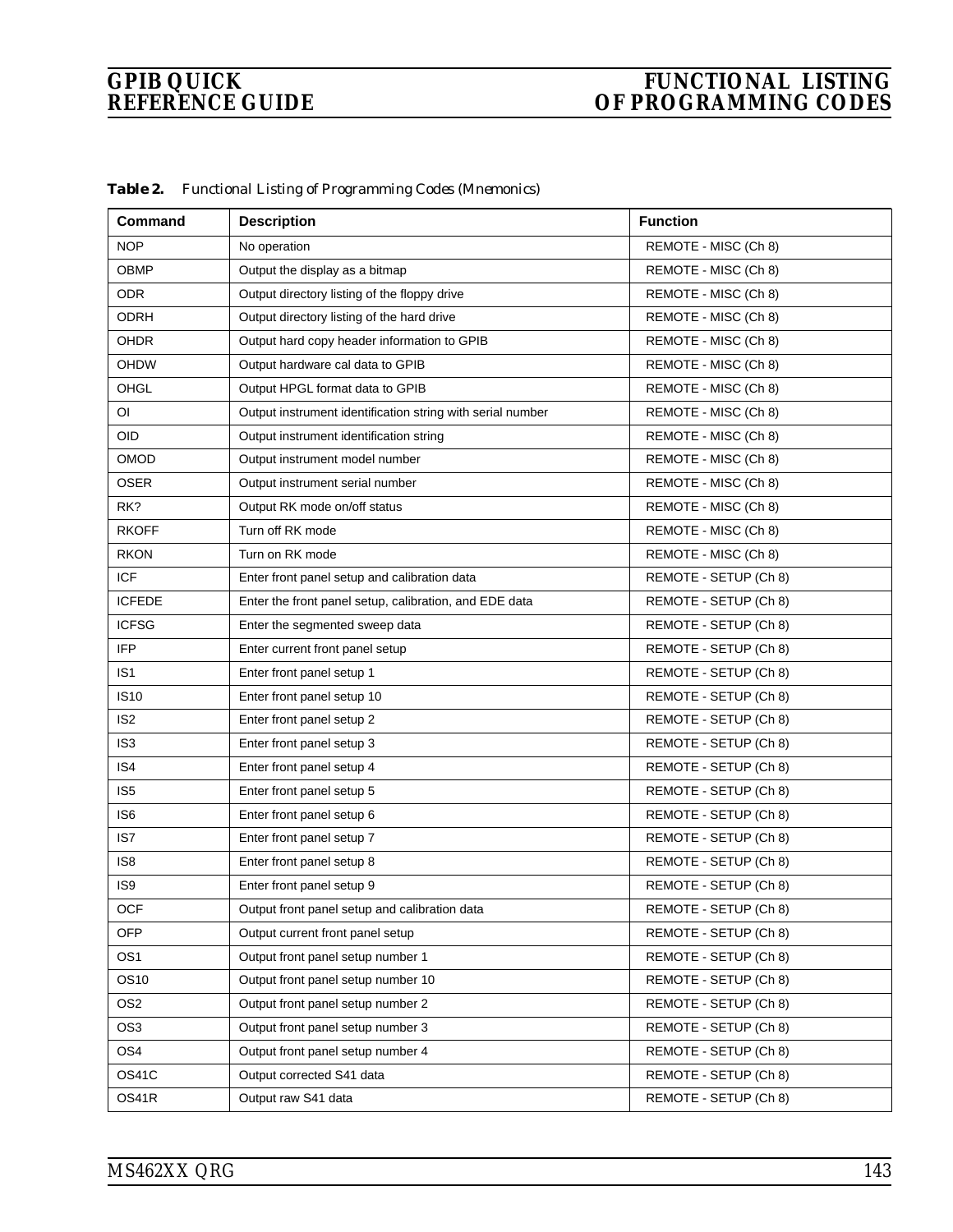| <i>Table 2.</i> | Functional Listing of Programming Codes (Mnemonics) |  |  |  |  |  |  |
|-----------------|-----------------------------------------------------|--|--|--|--|--|--|
|-----------------|-----------------------------------------------------|--|--|--|--|--|--|

| Command         | <b>Description</b>                                    | <b>Function</b>                  |
|-----------------|-------------------------------------------------------|----------------------------------|
| OS42C           | Output corrected S42 data                             | REMOTE - SETUP (Ch 8)            |
| OS42R           | Output raw S42 data                                   | REMOTE - SETUP (Ch 8)            |
| OS43C           | Output corrected S43 data                             | REMOTE - SETUP (Ch 8)            |
| OS43R           | Output raw S43 data                                   | REMOTE - SETUP (Ch 8)            |
| OS44C           | Output corrected S44 data                             | REMOTE - SETUP (Ch 8)            |
| OS44R           | Output raw S44 data                                   | REMOTE - SETUP (Ch 8)            |
| OS4P            | Output S3P format data to GPIB                        | REMOTE - SETUP (Ch 8)            |
| OS <sub>5</sub> | Output front panel setup number 5                     | REMOTE - SETUP (Ch 8)            |
| OS <sub>6</sub> | Output front panel setup number 6                     | REMOTE - SETUP (Ch 8)            |
| OS7             | Output front panel setup number 7                     | REMOTE - SETUP (Ch 8)            |
| OS <sub>8</sub> | Output front panel setup number 8                     | REMOTE - SETUP (Ch 8)            |
| OS <sub>9</sub> | Output front panel setup number 9                     | REMOTE - SETUP (Ch 8)            |
| <b>CSB</b>      | Clear status bytes and structures (same as *CLS)      | REMOTE - STATUS REPORTING (Ch 8) |
| IEM             | Enter extended status byte mask                       | REMOTE - STATUS REPORTING (Ch 8) |
| ILM             | Enter limits status byte mask                         | REMOTE - STATUS REPORTING (Ch 8) |
| <b>IPM</b>      | Enter the 488.2 service request enable mask           | REMOTE - STATUS REPORTING (Ch 8) |
| OEB             | Output extended status byte                           | REMOTE - STATUS REPORTING (Ch 8) |
| <b>OEM</b>      | Output extended status byte mask                      | REMOTE - STATUS REPORTING (Ch 8) |
| OLB             | Output limits status byte                             | REMOTE - STATUS REPORTING (Ch 8) |
| <b>OLM</b>      | Output limits status byte mask                        | REMOTE - STATUS REPORTING (Ch 8) |
| OPB             | Output the 488.2 status byte value (same<br>as *STB?) | REMOTE - STATUS REPORTING (Ch 8) |
| <b>REBOOT</b>   | Reboots the instrument                                | REMOTE - SYNC (Ch 8)             |
| SWPDIR?         | Output instantaneous sweep direction forward/reverse  | REMOTE - SYNC (Ch 8)             |
| <b>WFS</b>      | Wait full sweep until all display data is valid       | REMOTE - SYNC (Ch 8)             |
| UMDIS0          | Turn off user message display                         | REMOTE - USER MESSAGE (Ch 8)     |
| UMDIS1          | Turn on user message display                          | REMOTE - USER MESSAGE (Ch 8)     |
| UMDISX?         | Output user message display on/off status             | REMOTE - USER MESSAGE (Ch 8)     |
| <b>UMRST</b>    | Reset all user message display parameters             | REMOTE - USER MESSAGE (Ch 8)     |
| UMSTR           | Enter the user message display string                 | REMOTE - USER MESSAGE (Ch 8)     |
| UMSTR?          | Output the user message display string                | REMOTE - USER MESSAGE (Ch 8)     |
| <b>UMXLOC</b>   | Enter the user message display starting X location    | REMOTE - USER MESSAGE (Ch 8)     |
| UMXLOC?         | Output the user message display starting X location   | REMOTE - USER MESSAGE (Ch 8)     |
| <b>UMYLOC</b>   | Enter the user message display starting Y location    | REMOTE - USER MESSAGE (Ch 8)     |
| UMYLOC?         | Output the user message display starting Y location   | REMOTE - USER MESSAGE (Ch 8)     |
| RC1             | Recall front panel setup number 1 from memory         | SAVE/RECALL (Ch 9)               |
| <b>RC10</b>     | Recall front panel setup number 10 from memory        | SAVE/RECALL (Ch 9)               |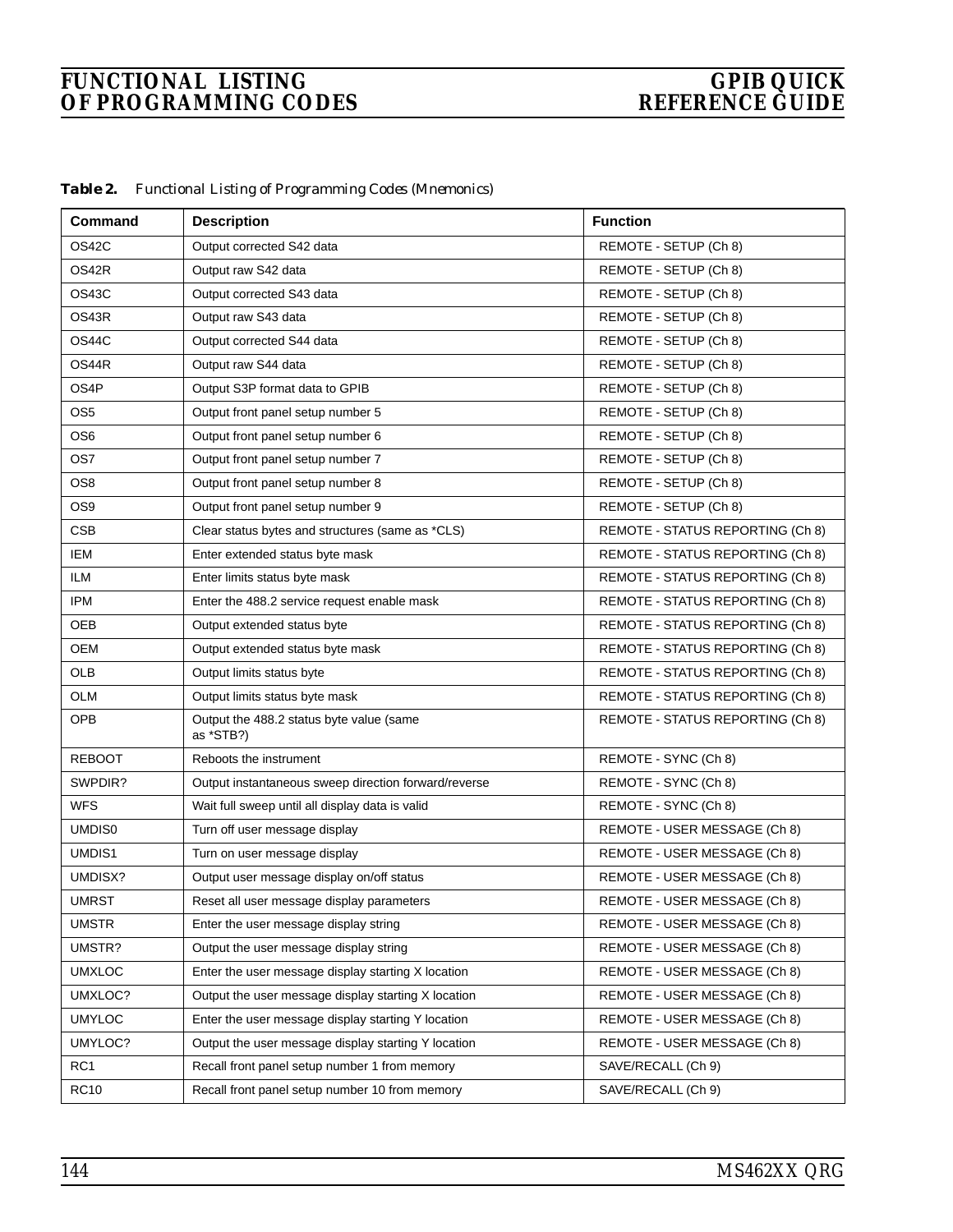| Command           | <b>Description</b>                                    | <b>Function</b>    |
|-------------------|-------------------------------------------------------|--------------------|
| RC <sub>2</sub>   | Recall front panel setup number 2 from memory         | SAVE/RECALL (Ch 9) |
| RC <sub>3</sub>   | Recall front panel setup number 3 from memory         | SAVE/RECALL (Ch 9) |
| RC4               | Recall front panel setup number 4 from memory         | SAVE/RECALL (Ch 9) |
| RC <sub>5</sub>   | Recall front panel setup number 5 from memory         | SAVE/RECALL (Ch 9) |
| RC <sub>6</sub>   | Recall front panel setup number 6 from memory         | SAVE/RECALL (Ch 9) |
| RC7               | Recall front panel setup number 7 from memory         | SAVE/RECALL (Ch 9) |
| RC <sub>8</sub>   | Recall front panel setup number 8 from memory         | SAVE/RECALL (Ch 9) |
| RC <sub>9</sub>   | Recall front panel setup number 9 from memory         | SAVE/RECALL (Ch 9) |
| RCCM1             | Fast recall cal data from memory 1                    | SAVE/RECALL (Ch 9) |
| RCCM <sub>2</sub> | Fast recall cal data from memory 2                    | SAVE/RECALL (Ch 9) |
| RCCM3             | Fast recall cal data from memory 3                    | SAVE/RECALL (Ch 9) |
| RCCM4             | Fast recall cal data from memory 4                    | SAVE/RECALL (Ch 9) |
| RCCM <sub>5</sub> | Fast recall cal data from memory 5                    | SAVE/RECALL (Ch 9) |
| RCCM <sub>6</sub> | Fast recall cal data from memory 6                    | SAVE/RECALL (Ch 9) |
| RCCM7             | Fast recall cal data from memory 7                    | SAVE/RECALL (Ch 9) |
| RCCM8             | Fast recall cal data from memory 8                    | SAVE/RECALL (Ch 9) |
| <b>SAVDAC</b>     | Save 10 MHz DAC number into BBRAM                     | SAVE/RECALL (Ch 9) |
| SAVE              | Save a data file to disk                              | SAVE/RECALL (Ch 9) |
| SV <sub>1</sub>   | Save front panel setup number 1 to memory             | SAVE/RECALL (Ch 9) |
| <b>SV10</b>       | Save front panel setup number 10 to memory            | SAVE/RECALL (Ch 9) |
| SV <sub>2</sub>   | Save front panel setup number 2 to memory             | SAVE/RECALL (Ch 9) |
| SV <sub>3</sub>   | Save front panel setup number 3 to memory             | SAVE/RECALL (Ch 9) |
| SV <sub>4</sub>   | Save front panel setup number 4 to memory             | SAVE/RECALL (Ch 9) |
| SV <sub>5</sub>   | Save front panel setup number 5 to memory             | SAVE/RECALL (Ch 9) |
| SV6               | Save front panel setup number 6 to memory             | SAVE/RECALL (Ch 9) |
| SV7               | Save front panel setup number 7 to memory             | SAVE/RECALL (Ch 9) |
| SV <sub>8</sub>   | Save front panel setup number 8 to memory             | SAVE/RECALL (Ch 9) |
| SV9               | Save front panel setup number 9 to memory             | SAVE/RECALL (Ch 9) |
| SVCM1             | Save cal data in internal memory 1                    | SAVE/RECALL (Ch 9) |
| SVCM <sub>2</sub> | Save cal data in internal memory 2                    | SAVE/RECALL (Ch 9) |
| SVCM3             | Save cal data in internal memory 3                    | SAVE/RECALL (Ch 9) |
| SVCM4             | Save cal data in internal memory 4                    | SAVE/RECALL (Ch 9) |
| SVCM <sub>5</sub> | Save cal data in internal memory 5                    | SAVE/RECALL (Ch 9) |
| SVCM6             | Save cal data in internal memory 6                    | SAVE/RECALL (Ch 9) |
| SVCM7             | Save cal data in internal memory 7                    | SAVE/RECALL (Ch 9) |
| SVCM8             | Save cal data in internal memory 8                    | SAVE/RECALL (Ch 9) |
| <b>POP</b>        | Enter parallel output port 8-bit decimal word (0-255) | SEQ (Ch 10)        |

*Table 2. Functional Listing of Programming Codes (Mnemonics)*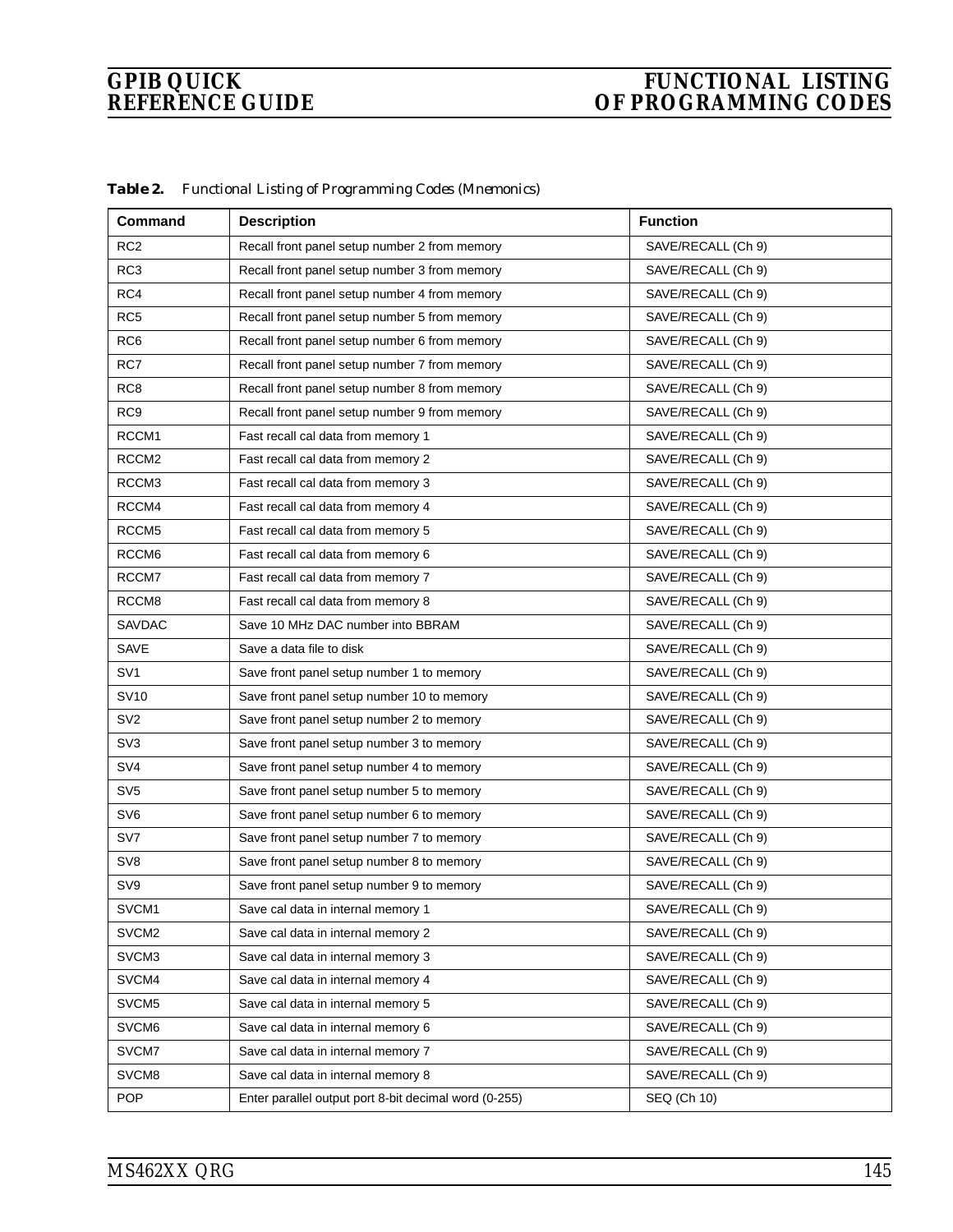| Table 2. | Functional Listing of Programming Codes (Mnemonics) |  |  |  |  |  |  |
|----------|-----------------------------------------------------|--|--|--|--|--|--|
|----------|-----------------------------------------------------|--|--|--|--|--|--|

| Command            | <b>Description</b>                                           | <b>Function</b> |
|--------------------|--------------------------------------------------------------|-----------------|
| POP?               | Output parallel output port 8-bit decimal word (0-255)       | SEQ (Ch 10)     |
| POPBC0             | Clear parallel output port bit 0                             | SEQ (Ch 10)     |
| POPBC1             | Clear parallel output port bit 1                             | SEQ (Ch 10)     |
| POPBC2             | Clear parallel output port bit 2                             | SEQ (Ch 10)     |
| POPBC3             | Clear parallel output port bit 3                             | SEQ (Ch 10)     |
| POPBC4             | Clear parallel output port bit 4                             | SEQ (Ch 10)     |
| POPBC5             | Clear parallel output port bit 5                             | SEQ (Ch 10)     |
| POPBC6             | Clear parallel output port bit 6                             | SEQ (Ch 10)     |
| POPBC7             | Clear parallel output port bit 7                             | SEQ (Ch 10)     |
| POPB <sub>S0</sub> | Set parallel output port bit 0                               | SEQ (Ch 10)     |
| POPBS1             | Set parallel output port bit 1                               | SEQ (Ch 10)     |
| POPBS2             | Set parallel output port bit 2                               | SEQ (Ch 10)     |
| POPBS3             | Set parallel output port bit 3                               | SEQ (Ch 10)     |
| POPBS4             | Set parallel output port bit 4                               | SEQ (Ch 10)     |
| POPBS5             | Set parallel output port bit 5                               | SEQ (Ch 10)     |
| POPBS6             | Set parallel output port bit 6                               | SEQ (Ch 10)     |
| POPBS7             | Set parallel output port bit 7                               | SEQ (Ch 10)     |
| SEQDEL1            | Delete sequence 1                                            | SEQ (Ch 10)     |
| SEQDEL2            | Delete sequence 2                                            | SEQ (Ch 10)     |
| SEQDEL3            | Delete sequence 3                                            | SEQ (Ch 10)     |
| SEQDEL4            | Delete sequence 4                                            | SEQ (Ch 10)     |
| SEQDEL5            | Delete sequence 5                                            | SEQ (Ch 10)     |
| SEQDEL6            | Delete sequence 6                                            | SEQ (Ch 10)     |
| SEQDEL7            | Delete sequence 7                                            | SEQ (Ch 10)     |
| SEQDGMSG?          | Output saving sequence display message to service log status | SEQ (Ch 10)     |
| SEQDGMSG0          | Turn saving sequence display message to service log off      | SEQ (Ch 10)     |
| SEQDGMSG1          | Turn saving sequence display message to service log on       | SEQ (Ch 10)     |
| SEQEXE1            | Execute sequence 1                                           | SEQ (Ch 10)     |
| SEQEXE2            | Execute sequence 2                                           | SEQ (Ch 10)     |
| SEQEXE3            | Execute sequence 3                                           | SEQ (Ch 10)     |
| SEQEXE4            | Execute sequence 4                                           | SEQ (Ch 10)     |
| SEQEXE5            | Execute sequence 5                                           | SEQ (Ch 10)     |
| SEQEXE6            | Execute sequence 6                                           | SEQ (Ch 10)     |
| SEQEXE7            | Execute sequence 7                                           | SEQ (Ch 10)     |
| SEQHELP?           | Output sequence help message mode on/off                     | SEQ (Ch 10)     |
| SEQHELP0           | Turn off sequence help message                               | SEQ (Ch 10)     |
| SEQHELP1           | Turn on sequence help message                                | SEQ (Ch 10)     |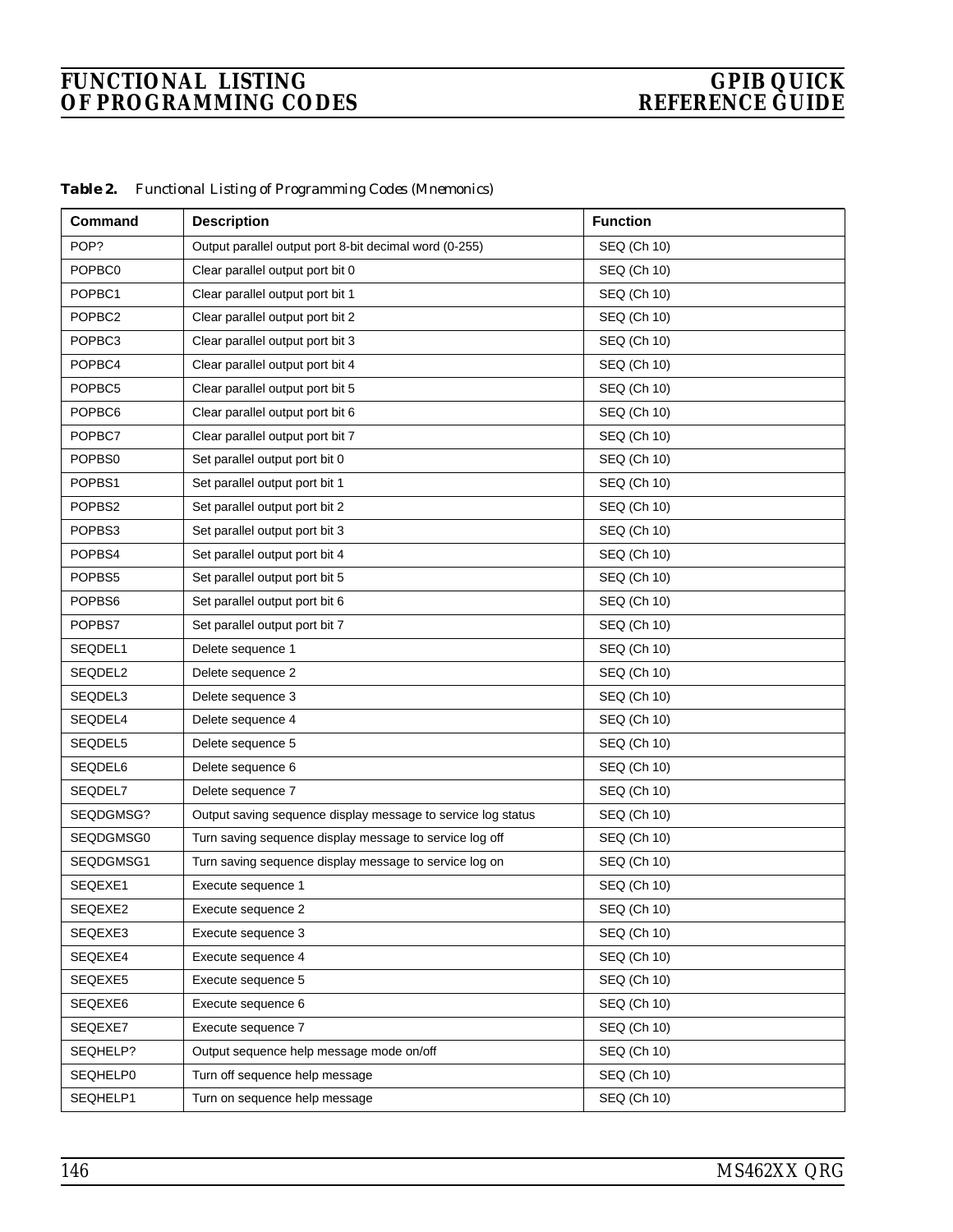| Command  | <b>Description</b>                 | <b>Function</b>    |
|----------|------------------------------------|--------------------|
| SEQLOA1  | Recall sequence 1 from floppy disk | SEQ (Ch 10)        |
| SEQLOA2  | Recall sequence 2 from floppy disk | SEQ (Ch 10)        |
| SEQLOA3  | Recall sequence 3 from floppy disk | SEQ (Ch 10)        |
| SEQLOA4  | Recall sequence 4 from floppy disk | SEQ (Ch 10)        |
| SEQLOA5  | Recall sequence 5 from floppy disk | SEQ (Ch 10)        |
| SEQLOA6  | Recall sequence 6 from floppy disk | SEQ (Ch 10)        |
| SEQLOA7  | Recall sequence 7 from floppy disk | SEQ (Ch 10)        |
| SEQLOAH1 | Recall sequence 1 from hard disk   | SEQ (Ch 10)        |
| SEQLOAH2 | Recall sequence 2 from hard disk   | SEQ (Ch 10)        |
| SEQLOAH3 | Recall sequence 3 from hard disk   | SEQ (Ch 10)        |
| SEQLOAH4 | Recall sequence 4 from hard disk   | SEQ (Ch 10)        |
| SEQLOAH5 | Recall sequence 5 from hard disk   | SEQ (Ch 10)        |
| SEQLOAH6 | Recall sequence 6 from hard disk   | SEQ (Ch 10)        |
| SEQLOAH7 | Recall sequence 7 from hard disk   | SEQ (Ch 10)        |
| SEQNAM1  | Enter sequence 1 name              | SEQ (Ch 10)        |
| SEQNAM1? | Output sequence 1 name             | <b>SEQ (Ch 10)</b> |
| SEQNAM2  | Enter sequence 2 name              | SEQ (Ch 10)        |
| SEQNAM2? | Output sequence 2 name             | SEQ (Ch 10)        |
| SEQNAM3  | Enter sequence 3 name              | SEQ (Ch 10)        |
| SEQNAM3? | Output sequence 3 name             | SEQ (Ch 10)        |
| SEQNAM4  | Enter sequence 4 name              | SEQ (Ch 10)        |
| SEQNAM4? | Output sequence 4 name             | SEQ (Ch 10)        |
| SEQNAM5  | Enter sequence 5 name              | SEQ (Ch 10)        |
| SEQNAM5? | Output sequence 5 name             | SEQ (Ch 10)        |
| SEQNAM6  | Enter sequence 6 name              | SEQ (Ch 10)        |
| SEQNAM6? | Output sequence 6 name             | SEQ (Ch 10)        |
| SEQNAM7  | Enter sequence 7 name              | SEQ (Ch 10)        |
| SEQNAM7? | Output sequence 7 name             | SEQ (Ch 10)        |
| SEQSAV1  | Save sequence 1 to floppy disk     | SEQ (Ch 10)        |
| SEQSAV2  | Save sequence 2 to floppy disk     | SEQ (Ch 10)        |
| SEQSAV3  | Save sequence 3 to floppy disk     | SEQ (Ch 10)        |
| SEQSAV4  | Save sequence 4 to floppy disk     | SEQ (Ch 10)        |
| SEQSAV5  | Save sequence 5 to floppy disk     | SEQ (Ch 10)        |
| SEQSAV6  | Save sequence 6 to floppy disk     | SEQ (Ch 10)        |
| SEQSAV7  | Save sequence 7 to floppy disk     | SEQ (Ch 10)        |
| SEQSAVH1 | Save sequence 1 to hard disk       | SEQ (Ch 10)        |
| SEQSAVH2 | Save sequence 2 to hard disk       | SEQ (Ch 10)        |

*Table 2. Functional Listing of Programming Codes (Mnemonics)*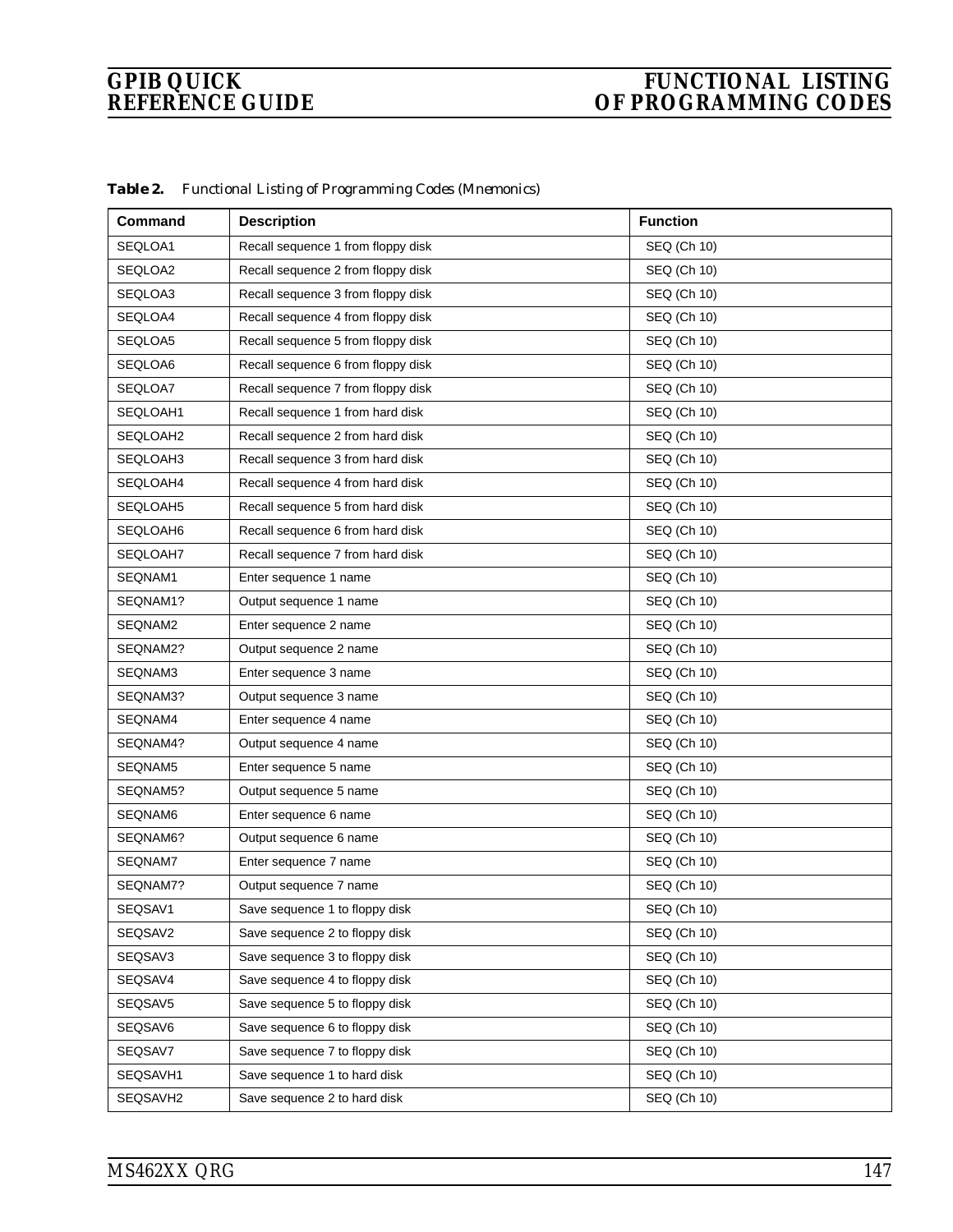| Command          | <b>Description</b>                                           | <b>Function</b>    |
|------------------|--------------------------------------------------------------|--------------------|
| SEQSAVH3         | Save sequence 3 to hard disk                                 | SEQ (Ch 10)        |
| SEQSAVH4         | Save sequence 4 to hard disk                                 | SEQ (Ch 10)        |
| SEQSAVH5         | Save sequence 5 to hard disk                                 | SEQ (Ch 10)        |
| SEQSAVH6         | Save sequence 6 to hard disk                                 | SEQ (Ch 10)        |
| SEQSAVH7         | Save sequence 7 to hard disk                                 | SEQ (Ch 10)        |
| SEQSAVT1         | Save sequence 1 text to floppy disk                          | <b>SEQ (Ch 10)</b> |
| SEQSAVT2         | Save sequence 2 text to floppy disk                          | SEQ (Ch 10)        |
| SEQSAVT3         | Save sequence 3 text to floppy disk                          | SEQ (Ch 10)        |
| SEQSAVT4         | Save sequence 4 text to floppy disk                          | SEQ (Ch 10)        |
| SEQSAVT5         | Save sequence 5 text to floppy disk                          | SEQ (Ch 10)        |
| SEQSAVT6         | Save sequence 6 text to floppy disk                          | SEQ (Ch 10)        |
| SEQSAVT7         | Save sequence 7 text to floppy disk                          | SEQ (Ch 10)        |
| SEQSAVTH1        | Save sequence 1 text to hard disk                            | SEQ (Ch 10)        |
| SEQSAVTH2        | Save sequence 2 text to hard disk                            | SEQ (Ch 10)        |
| SEQSAVTH3        | Save sequence 3 text to hard disk                            | SEQ (Ch 10)        |
| SEQSAVTH4        | Save sequence 4 text to hard disk                            | SEQ (Ch 10)        |
| SEQSAVTH5        | Save sequence 5 text to hard disk                            | SEQ (Ch 10)        |
| SEQSAVTH6        | Save sequence 6 text to hard disk                            | SEQ (Ch 10)        |
| SEQSAVTH7        | Save sequence 7 text to hard disk                            | SEQ (Ch 10)        |
| ALTS0            | Turn alternate sweep mode off                                | SWEEP (Ch 5)       |
| ALTS1            | Turn alternate sweep mode on                                 | SWEEP (Ch 5)       |
| ALTSX?           | Output alternate sweep mode on/off status                    | SWEEP (Ch 5)       |
| CHOPMODE?        | Output chop mode type status                                 | SWEEP (Ch 5)       |
| FCW <sub>0</sub> | Turn fast CW measurement mode off                            | SWEEP (Ch 5)       |
| FCW1             | Turn fast CW measurement mode 1 on                           | SWEEP (Ch 5)       |
| FCWX?            | Output fast CW measurement mode                              | SWEEP (Ch 5)       |
| <b>FLICK0</b>    | Turn flickering off                                          | SWEEP (Ch 5)       |
| FLICK1           | Turn flickering on                                           | SWEEP (Ch 5)       |
| FLICKX?          | Output flickering on/off status                              | SWEEP (Ch 5)       |
| <b>FSWP</b>      | Select frequency sweep                                       | SWEEP (Ch 5)       |
| HC <sub>0</sub>  | Disable internal IF calibration                              | SWEEP (Ch 5)       |
| HC1              | Enable internal IF calibration and trigger an IF calibration | SWEEP (Ch 5)       |
| <b>HCT</b>       | Trigger an IF calibration                                    | SWEEP (Ch 5)       |
| HCX?             | Output internal IF calibration enable/disable status         | SWEEP (Ch 5)       |
| PERPORT          | Select per port as chop mode type                            | SWEEP (Ch 5)       |
| <b>RSTFSWP</b>   | Restore full sweep                                           | SWEEP (Ch 5)       |
| SPA <sub>0</sub> | Spur avoidance mode off                                      | SWEEP (Ch 5)       |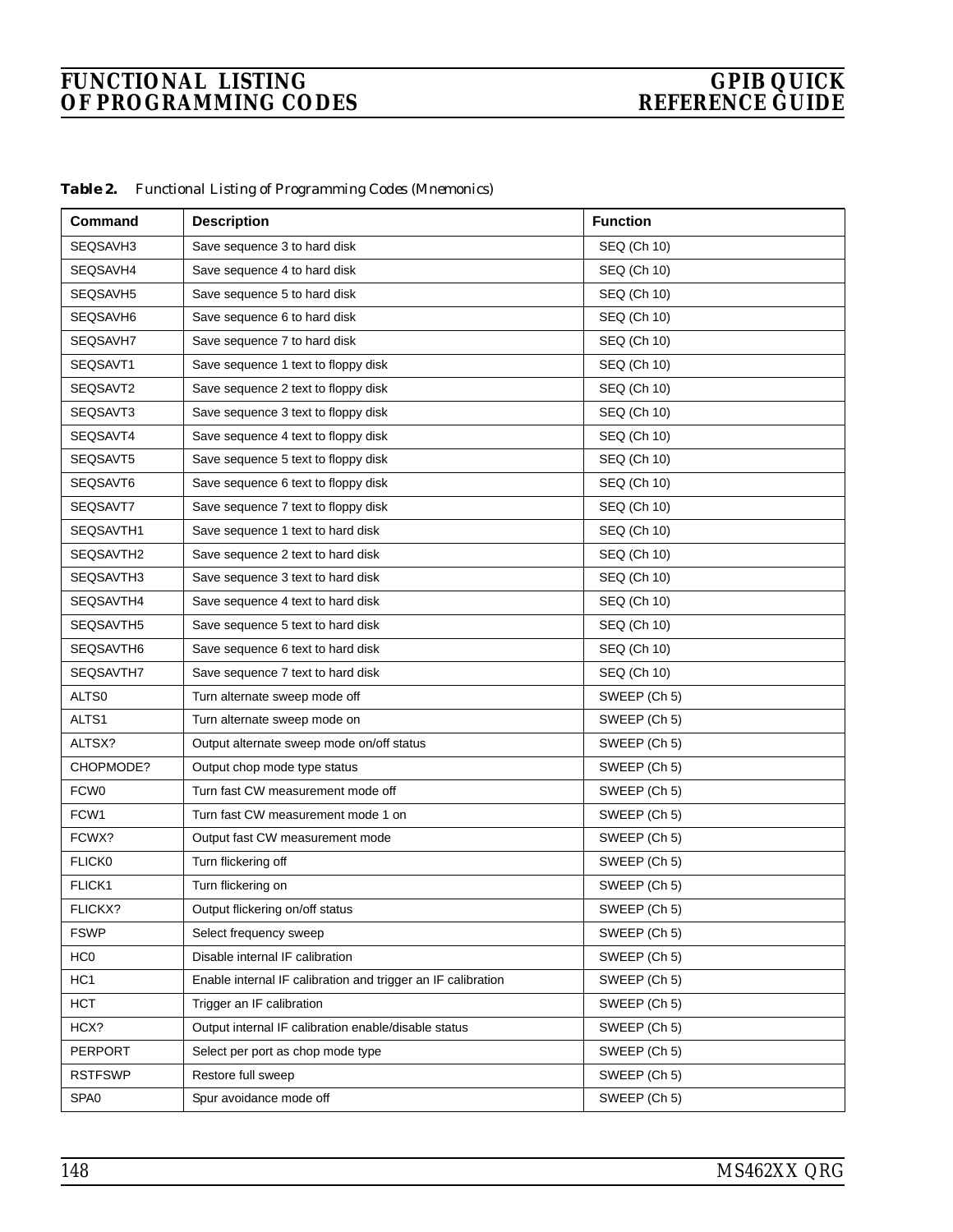| <b>Command</b>    | <b>Description</b>                                                         | <b>Function</b>            |
|-------------------|----------------------------------------------------------------------------|----------------------------|
| SPA <sub>1</sub>  | Spur avoidance mode on                                                     | SWEEP (Ch 5)               |
| <b>SPARAM</b>     | Select All S-parameters as chop mode type                                  | SWEEP (Ch 5)               |
| SPAX?             | Output spur avoidance mode on/off status                                   | SWEEP (Ch 5)               |
| SWPC <sub>0</sub> | Turn off chop sweep mode                                                   | SWEEP (Ch 5)               |
| SWPC1             | Turn on chop sweep mode                                                    | SWEEP (Ch 5)               |
| SWPCX?            | Output chop sweep mode on/off                                              | SWEEP (Ch 5)               |
| <b>SWPT</b>       | Enter sweep time                                                           | SWEEP (Ch 5)               |
| SWPT?             | Output sweep time                                                          | SWEEP (Ch 5)               |
| <b>SWPT0</b>      | Turn off sweep time measurement                                            | SWEEP (Ch 5)               |
| SWPT1             | Turn on sweep time measurement                                             | SWEEP (Ch 5)               |
| <b>SWPTMA</b>     | Set auto sweep time mode                                                   | SWEEP (Ch 5)               |
| <b>SWPTMM</b>     | Set manual sweep time mode                                                 | SWEEP (Ch 5)               |
| SWPTMX?           | Output sweep time mode                                                     | SWEEP (Ch 5)               |
| SWPTX?            | Output sweep time measurement on/off status                                | SWEEP (Ch 5)               |
| SWPX?             | Output sweep type selection                                                | SWEEP (Ch 5)               |
| <b>TEB</b>        | Select external trigger executes *DDT definition                           | SWEEP (Ch 5)               |
| <b>TEX</b>        | Select external measurement triggering                                     | SWEEP (Ch 5)               |
| <b>TEXS</b>       | Select external measurement sweep triggering                               | SWEEP (Ch 5)               |
| <b>TEXSB</b>      | Select external measurement sweep triggering and execute trigger<br>buffer | SWEEP (Ch 5)               |
| <b>TIB</b>        | Select GPIB measurement triggering                                         | SWEEP (Ch 5)               |
| <b>TIBS</b>       | Select GPIB measurement sweep triggering                                   | SWEEP (Ch 5)               |
| <b>TIBSB</b>      | Select GPIB measurement sweep triggering and execute trigger<br>buffer     | SWEEP (Ch 5)               |
| <b>TIN</b>        | Select internal measurement triggering                                     | SWEEP (Ch 5)               |
| <b>TUNE0</b>      | Turn tune mode off                                                         | SWEEP (Ch 5)               |
| TUNE <sub>1</sub> | Turn tune mode on                                                          | SWEEP (Ch 5)               |
| <b>TUNESWP</b>    | Enter number of sweeps in tune mode                                        | SWEEP (Ch 5)               |
| TUNESWP?          | Output number of sweeps in tune mode                                       | SWEEP (Ch 5)               |
| TUNEX?            | Output tune mode on/off status                                             | SWEEP (Ch 5)               |
| TXX?              | Output trigger source                                                      | SWEEP (Ch 5)               |
| P1CW?             | Output port 1 CW mode in linear cal on/off status                          | SWEEP - POWER SWEEP (Ch 5) |
| P1CW0             | Turn off port 1 CW mode in linear cal                                      | SWEEP - POWER SWEEP (Ch 5) |
| P1CW1             | Turn on port 1 CW mode in linear cal                                       | SWEEP - POWER SWEEP (Ch 5) |
| P1LCOR?           | Output port 1 linear cal correction on/off status                          | SWEEP - POWER SWEEP (Ch 5) |
| P1LCOR0           | Turn off port 1 linear cal correction                                      | SWEEP - POWER SWEEP (Ch 5) |
| P1LCOR1           | Turn on port 1 linear cal correction                                       | SWEEP - POWER SWEEP (Ch 5) |
| P1LDONE?          | Output port 1 linear power correction Done status                          | SWEEP - POWER SWEEP (Ch 5) |

*Table 2. Functional Listing of Programming Codes (Mnemonics)*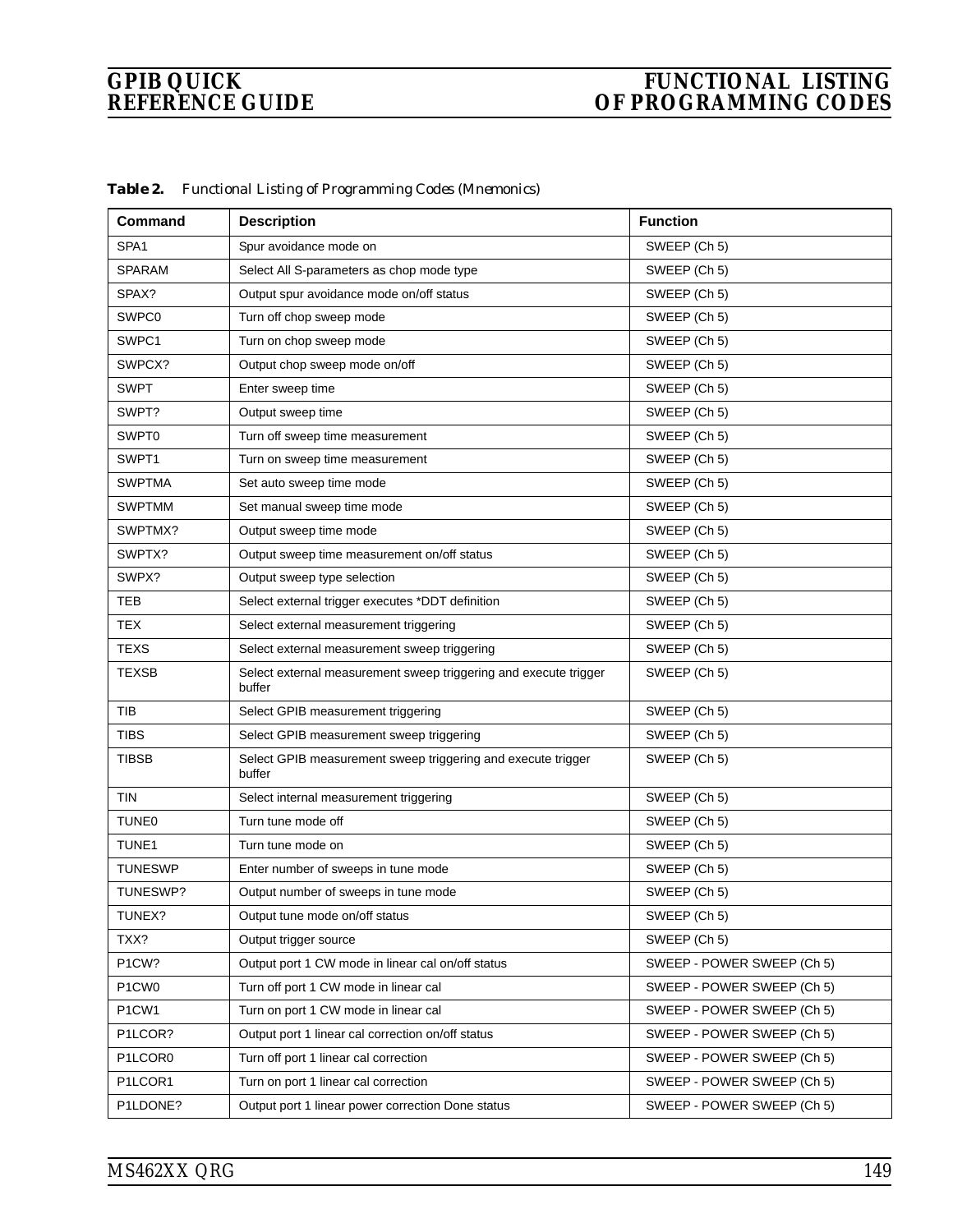| Command             | <b>Description</b>                                                                             | <b>Function</b>            |
|---------------------|------------------------------------------------------------------------------------------------|----------------------------|
| P3CW?               | Output port 3 CW mode in linear cal on/off status                                              | SWEEP - POWER SWEEP (Ch 5) |
| P3CW0               | Turn off port 3 CW mode in linear cal                                                          | SWEEP - POWER SWEEP (Ch 5) |
| P3CW1               | Turn on port 3 CW mode in linear cal                                                           | SWEEP - POWER SWEEP (Ch 5) |
| P3LCOR?             | Output port 3 linear cal correction on/off status                                              | SWEEP - POWER SWEEP (Ch 5) |
| P3LCOR0             | Turn off port 3 linear cal correction                                                          | SWEEP - POWER SWEEP (Ch 5) |
| P3LCOR1             | Turn on port 3 linear cal correction                                                           | SWEEP - POWER SWEEP (Ch 5) |
| P3LDONE?            | Output port 1 linear power correction done status                                              | SWEEP - POWER SWEEP (Ch 5) |
| <b>PSDP</b>         | Enter number of points drawn in power sweep mode                                               | SWEEP - POWER SWEEP (Ch 5) |
| PSDP?               | Output number of points drawn in power sweep                                                   | SWEEP - POWER SWEEP (Ch 5) |
| PSFP1               | Enter number of frequency points to be skipped during linear power<br>correction for source 1  | SWEEP - POWER SWEEP (Ch 5) |
| PSFP1?              | Output number of frequency points to be skipped during linear power<br>correction for source 1 | SWEEP - POWER SWEEP (Ch 5) |
| PSFP <sub>3</sub>   | Enter number of frequency points to be skipped during linear power<br>correction for source 2  | SWEEP - POWER SWEEP (Ch 5) |
| PSFP3?              | Output number of frequency points to be skipped during linear power<br>correction for source 2 | SWEEP - POWER SWEEP (Ch 5) |
| <b>PSLC</b>         | Perform power sweep linearity calibration                                                      | SWEEP - POWER SWEEP (Ch 5) |
| PSLCP10             | Turn power sweep linearity calibration off                                                     | SWEEP - POWER SWEEP (Ch 5) |
| PSLCP11             | Turn power sweep linearity calibration on                                                      | SWEEP - POWER SWEEP (Ch 5) |
| PSLCP1DONE?         | Output power sweep linearity calibration done status                                           | SWEEP - POWER SWEEP (Ch 5) |
| PSLCP1X?            | Output power sweep linearity calibration on/off status                                         | SWEEP - POWER SWEEP (Ch 5) |
| PSLCP30             | Turn power sweep linearity calibration off                                                     | SWEEP - POWER SWEEP (Ch 5) |
| PSLCP31             | Turn power sweep linearity calibration on                                                      | SWEEP - POWER SWEEP (Ch 5) |
| PSLCP3DONE?         | Output power sweep linearity calibration done status                                           | SWEEP - POWER SWEEP (Ch 5) |
| PSLCP3X?            | Output power sweep linearity calibration on/off status                                         | SWEEP - POWER SWEEP (Ch 5) |
| PSNOP1              | Enter port 1 nominal offset in power sweep mode                                                | SWEEP - POWER SWEEP (Ch 5) |
| PSNOP <sub>1?</sub> | Output port 1 nominal offset in power sweep mode                                               | SWEEP - POWER SWEEP (Ch 5) |
| PSNOP3              | Enter port 3 nominal offset in power sweep mode                                                | SWEEP - POWER SWEEP (Ch 5) |
| PSNOP3?             | Output port 3 nominal offset in power sweep mode                                               | SWEEP - POWER SWEEP (Ch 5) |
| <b>PSWP</b>         | Select power sweep                                                                             | SWEEP - POWER SWEEP (Ch 5) |
| <b>SINP</b>         | Enter single power                                                                             | SWEEP - POWER SWEEP (Ch 5) |
| SINP?               | Output single power                                                                            | SWEEP - POWER SWEEP (Ch 5) |
| SINP <sub>0</sub>   | Turn off single power mode                                                                     | SWEEP - POWER SWEEP (Ch 5) |
| SINP1               | Turn on single power mode                                                                      | SWEEP - POWER SWEEP (Ch 5) |
| SINPX?              | Output single power mode on/off status                                                         | SWEEP - POWER SWEEP (Ch 5) |
| <b>STEPP</b>        | Enter power step                                                                               | SWEEP - POWER SWEEP (Ch 5) |
| STEPP?              | Output power step                                                                              | SWEEP - POWER SWEEP (Ch 5) |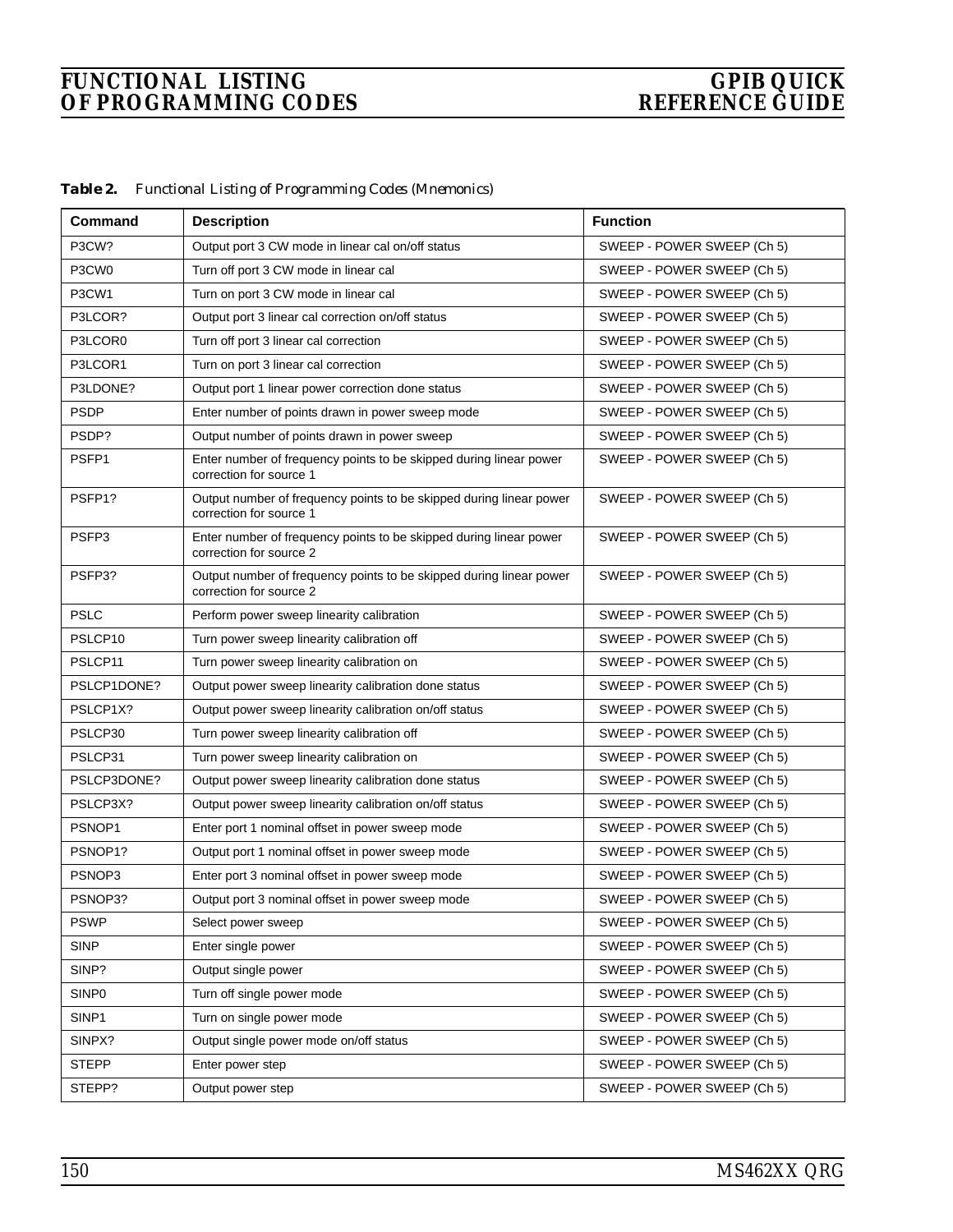| Command        | <b>Description</b>                                                                              | <b>Function</b>                |
|----------------|-------------------------------------------------------------------------------------------------|--------------------------------|
| <b>STOPP</b>   | Enter stop power                                                                                | SWEEP - POWER SWEEP (Ch 5)     |
| STOPP?         | Output stop power                                                                               | SWEEP - POWER SWEEP (Ch 5)     |
| <b>STRTP</b>   | Enter start power                                                                               | SWEEP - POWER SWEEP (Ch 5)     |
| STRTP?         | Output start power                                                                              | SWEEP - POWER SWEEP (Ch 5)     |
| <b>ADDNDSG</b> | Add the next defined segment or go to the next segment                                          | SWEEP - SEGMENTED SWEEP (Ch 5) |
| <b>CLRDSG</b>  | Clear all the defined segments of the segmented sweep                                           | SWEEP - SEGMENTED SWEEP (Ch 5) |
| <b>DELLDSG</b> | Delete the last defined segment of the segmented sweep                                          | SWEEP - SEGMENTED SWEEP (Ch 5) |
| DSG?           | Output the active defined segment flag ON/OFF status                                            | SWEEP - SEGMENTED SWEEP (Ch 5) |
| <b>DSGAVG</b>  | Enter the averaging count for the active defined segment                                        | SWEEP - SEGMENTED SWEEP (Ch 5) |
| DSGAVG?        | Output the averaging count of the active defined segment                                        | SWEEP - SEGMENTED SWEEP (Ch 5) |
| <b>DSGDFD</b>  | Done specifying discrete frequency ranges for the active discrete<br>segment                    | SWEEP - SEGMENTED SWEEP (Ch 5) |
| <b>DSGDFQ</b>  | Enter a single discrete frequency for the active discrete segment                               | SWEEP - SEGMENTED SWEEP (Ch 5) |
| DSGDFQ?        | Output the discrete fill single discrete frequency for the active<br>discrete segment           | SWEEP - SEGMENTED SWEEP (Ch 5) |
| <b>DSGFIL</b>  | Fill the defined discrete frequency range for the active discrete<br>segment                    | SWEEP - SEGMENTED SWEEP (Ch 5) |
| <b>DSGFRC</b>  | Clear all of the defined discrete frequency ranges for the active<br>discrete segment           | SWEEP - SEGMENTED SWEEP (Ch 5) |
| <b>DSGFRI</b>  | Enter the segmented sweep discrete fill increment frequency for the<br>active discrete segment  | SWEEP - SEGMENTED SWEEP (Ch 5) |
| DSGFRI?        | Output the segmented sweep discrete fill increment frequency for the<br>active discrete segment | SWEEP - SEGMENTED SWEEP (Ch 5) |
| <b>DSGFRP</b>  | Enter the segmented sweep discrete fill number of points for the<br>active discrete segment     | SWEEP - SEGMENTED SWEEP (Ch 5) |
| DSGFRP?        | Output the discrete fill number of points for the active discrete<br>segment                    | SWEEP - SEGMENTED SWEEP (Ch 5) |
| <b>DSGFRS</b>  | Enter the discrete fill start frequency for the active discrete segment                         | SWEEP - SEGMENTED SWEEP (Ch 5) |
| DSGFRS?        | Output the discrete fill start frequency for the active discrete segment                        | SWEEP - SEGMENTED SWEEP (Ch 5) |
| DSGIFBW10      | Set the IFBW to 10 Hz for the active defined segment in the<br>segmented sweep                  | SWEEP - SEGMENTED SWEEP (Ch 5) |
| DSGIFBW100     | Set the IFBW to 100 Hz for the active defined segment in the<br>segmented sweep                 | SWEEP - SEGMENTED SWEEP (Ch 5) |
| DSGIFBW10K     | Set the IFBW to 10 kHz for the active defined segment in the<br>segmented sweep                 | SWEEP - SEGMENTED SWEEP (Ch 5) |
| DSGIFBW1K      | Set the IFBW to 1 kHz for the active defined segment in the<br>segmented sweep                  | SWEEP - SEGMENTED SWEEP (Ch 5) |
| DSGIFBW30      | Set the IFBW to 30 Hz for the active defined segment in the<br>segmented sweep                  | SWEEP - SEGMENTED SWEEP (Ch 5) |
| DSGIFBW300     | Set the IFBW to 300 Hz for the active defined segment in the<br>segmented sweep                 | SWEEP - SEGMENTED SWEEP (Ch 5) |

*Table 2. Functional Listing of Programming Codes (Mnemonics)*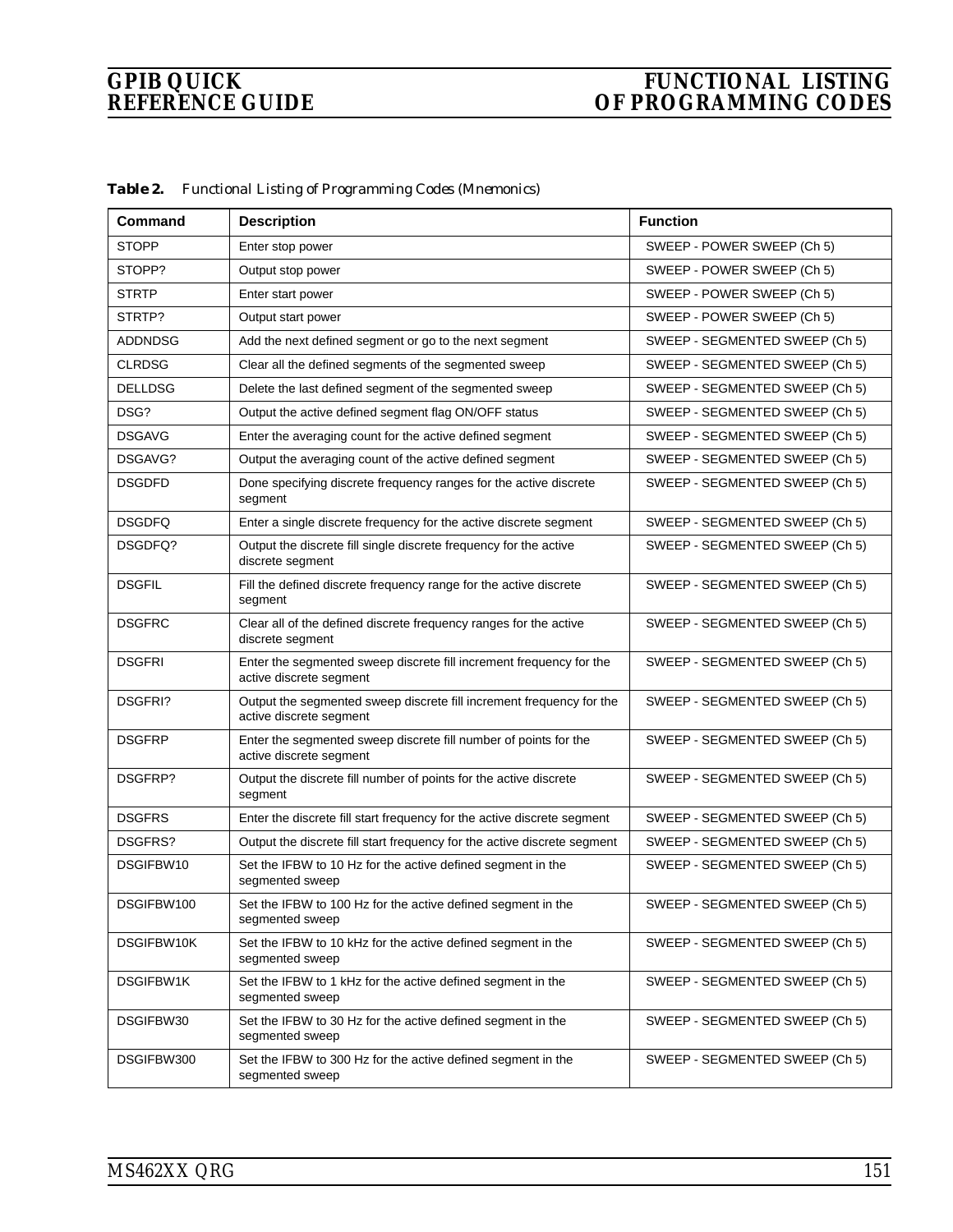| Command         | <b>Description</b>                                                                   | <b>Function</b>                |
|-----------------|--------------------------------------------------------------------------------------|--------------------------------|
| DSGIFBW30K      | Set the IFBW to 30 kHz for the active defined segment in the<br>segmented sweep      | SWEEP - SEGMENTED SWEEP (Ch 5) |
| DSGIFBW3K       | Set the IFBW to 3 kHz for the active defined segment in the<br>segmented sweep       | SWEEP - SEGMENTED SWEEP (Ch 5) |
| DSGIFBWX?       | Output the active defined segment IF bandwidth in the segmented<br>sweep             | SWEEP - SEGMENTED SWEEP (Ch 5) |
| <b>DSGNO</b>    | Set the active defined segment number for the segmented sweep                        | SWEEP - SEGMENTED SWEEP (Ch 5) |
| DSGNO?          | Output the active defined segment number for the segmented sweep                     | SWEEP - SEGMENTED SWEEP (Ch 5) |
| <b>DSGOFF</b>   | Turn the active defined segment flag OFF                                             | SWEEP - SEGMENTED SWEEP (Ch 5) |
| <b>DSGON</b>    | Turn the active define segment flag ON                                               | SWEEP - SEGMENTED SWEEP (Ch 5) |
| <b>DSGONDF</b>  | Output the number of discrete frequencies                                            | SWEEP - SEGMENTED SWEEP (Ch 5) |
| <b>DSGPTS</b>   | Enter the number of points for the active defined segment for the<br>segmented sweep | SWEEP - SEGMENTED SWEEP (Ch 5) |
| DSGPTS?         | Output the number of points of the active defined segment for the<br>segmented sweep | SWEEP - SEGMENTED SWEEP (Ch 5) |
| DSGPWR1         | Enter the Source 1 power level for the active segment                                | SWEEP - SEGMENTED SWEEP (Ch 5) |
| DSGPWR1?        | Output the Source 1 power level of the active segment                                | SWEEP - SEGMENTED SWEEP (Ch 5) |
| DSGPWR2         | Enter the Source 2 power level for the active segment                                | SWEEP - SEGMENTED SWEEP (Ch 5) |
| DSGPWR2?        | Output the Source 2 power level of the active segment                                | SWEEP - SEGMENTED SWEEP (Ch 5) |
| <b>DSGSTP</b>   | Enter the stop frequency of the active defined segment for the<br>segmented sweep    | SWEEP - SEGMENTED SWEEP (Ch 5) |
| DSGSTP?         | Output the start frequency of the active defined segment for the<br>segmented sweep  | SWEEP - SEGMENTED SWEEP (Ch 5) |
| <b>DSGSTRT</b>  | Enter the start frequency of the active defined segment for the<br>segmented sweep   | SWEEP - SEGMENTED SWEEP (Ch 5) |
| <b>DSGSTRT?</b> | Output the start frequency of the active define segment for the<br>segmented sweep   | SWEEP - SEGMENTED SWEEP (Ch 5) |
| OSGLOG          | Output the current segmented sweep log                                               | SWEEP - SEGMENTED SWEEP (Ch 5) |
| <b>PSGLOG</b>   | Print the current segmented sweep log                                                | SWEEP - SEGMENTED SWEEP (Ch 5) |
| SG?             | Output the segmented sweep flag on/off status                                        | SWEEP - SEGMENTED SWEEP (Ch 5) |
| SGAPL           | Apply the current define definition of the segmented sweep                           | SWEEP - SEGMENTED SWEEP (Ch 5) |
| SGMODE?         | Query the segmented sweep define mode                                                | SWEEP - SEGMENTED SWEEP (Ch 5) |
| <b>SGOFF</b>    | Turn the segmented sweep flag OFF                                                    | SWEEP - SEGMENTED SWEEP (Ch 5) |
| SGON            | Turn the segmented sweep flag ON                                                     | SWEEP - SEGMENTED SWEEP (Ch 5) |
| SGPTS?          | Output the total number of points of all of the applied segments                     | SWEEP - SEGMENTED SWEEP (Ch 5) |
| SGSTP?          | Output the stop frequency of the last applied segment                                | SWEEP - SEGMENTED SWEEP (Ch 5) |
| SGSTRT?         | Output the start frequency of the first applied segment                              | SWEEP - SEGMENTED SWEEP (Ch 5) |
| ADDGP?          | Output instrument GPIB address                                                       | UTILITY (Ch 5)                 |
| ADDIP?          | Output instrument network IP address                                                 | UTILITY (Ch 5)                 |
| <b>ADDPLT</b>   | Enter plotter GPIB address                                                           | UTILITY (Ch 5)                 |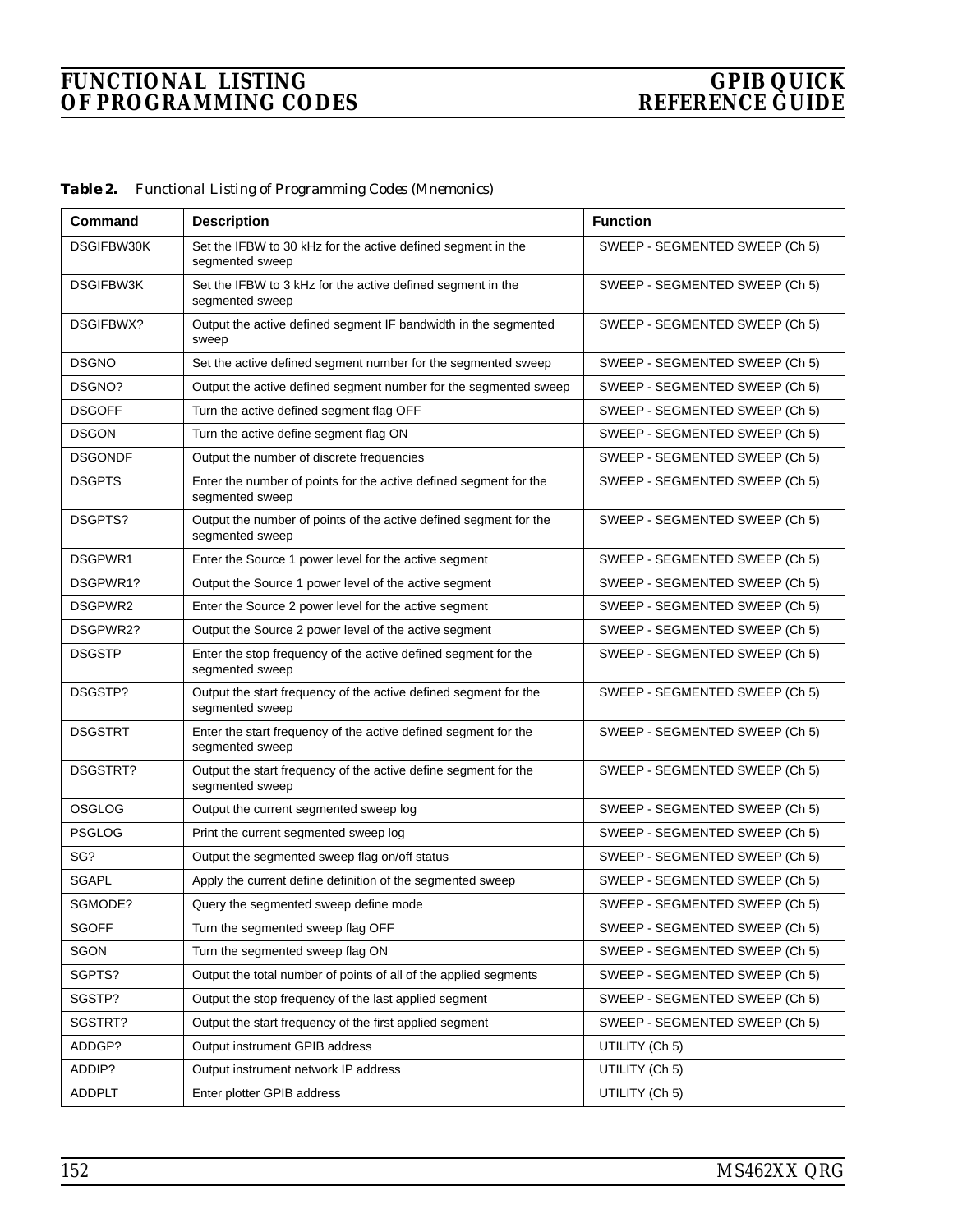| <b>Command</b>   | <b>Description</b>                                   | <b>Function</b> |
|------------------|------------------------------------------------------|-----------------|
| ADDPLT?          | Output plotter GPIB address                          | UTILITY (Ch 5)  |
| <b>ADDPM</b>     | Enter power meter GPIB address                       | UTILITY (Ch 5)  |
| ADDPM?           | Output power meter GPIB address                      | UTILITY (Ch 5)  |
| <b>ANNCOL</b>    | Enter the color number for annotation and menu text  | UTILITY (Ch 9)  |
| ANNCOL?          | Output the color number for annotation and menu text | UTILITY (Ch 9)  |
| BC <sub>0</sub>  | Turn LCD display off (disabled)                      | UTILITY (Ch 9)  |
| BC <sub>1</sub>  | Turn LCD display on (enabled)                        | UTILITY (Ch 9)  |
| <b>BCKCOL</b>    | Enter the color number for background                | UTILITY (Ch 9)  |
| BCKCOL?          | Output the color number for background               | UTILITY (Ch 9)  |
| BCX?             | Output LCD display on/off status                     | UTILITY (Ch 9)  |
| BEEP0            | Disable the instrument beeper on GPIB errors         | UTILITY (Ch 9)  |
| BEEP1            | Enable the instrument beeper on GPIB errors          | UTILITY (Ch 9)  |
| BEEPX?           | Output GPIB beep on error enable/disable status      | UTILITY (Ch 9)  |
| <b>MKRCOL</b>    | Enter the color number for the markers               | UTILITY (Ch 9)  |
| MKRCOL?          | Output the color number for the markers              | UTILITY (Ch 9)  |
| <b>DAC</b>       | Enter DAC number of 10 MHz calibration               | UTILITY (Ch 9)  |
| DAC?             | Output DAC number of 10 MHz calibration              | UTILITY (Ch 9)  |
| <b>DATCOL</b>    | Enter the color number for data                      | UTILITY (Ch 9)  |
| DATCOL?          | Output the color number for data                     | UTILITY (Ch 9)  |
| <b>DATE</b>      | Enter the system date                                | UTILITY (Ch 9)  |
| DATE?            | Output the system date                               | UTILITY (Ch 9)  |
| DC <sub>1</sub>  | Display channel 1 and 2 operating parameters         | UTILITY (Ch 9)  |
| DC <sub>3</sub>  | Display channel 3 and 4 operating parameters         | UTILITY (Ch 9)  |
| <b>DCP</b>       | Display calibration parameters 1st page              | UTILITY (Ch 9)  |
| DCP <sub>1</sub> | Display calibration parameters 1st page              | UTILITY (Ch 9)  |
| DF <sub>2</sub>  | Display 2.4mm female connector information           | UTILITY (Ch 9)  |
| DF <sub>3</sub>  | Display GPC-3.5 female connector information         | UTILITY (Ch 9)  |
| DF716            | Display 7/16 female connector information            | UTILITY (Ch 9)  |
| <b>DFK</b>       | Display K female connector information               | UTILITY (Ch 9)  |
| <b>DFN</b>       | Display N female connector information               | UTILITY (Ch 9)  |
| DFN75            | Display N Female 75-Ohm connector information        | UTILITY (Ch 9)  |
| <b>DFP</b>       | Display front panel instrument state                 | UTILITY (Ch 9)  |
| <b>DFS</b>       | Display SMA female connector information             | UTILITY (Ch 9)  |
| <b>DFSP</b>      | Display special female connector information         | UTILITY (Ch 9)  |
| DFT              | Display TNC female connector information             | UTILITY (Ch 9)  |
| <b>DFV</b>       | Display female V Connector information               | UTILITY (Ch 9)  |
| DG7              | Display GPC-7 male connector information             | UTILITY (Ch 9)  |

*Table 2. Functional Listing of Programming Codes (Mnemonics)*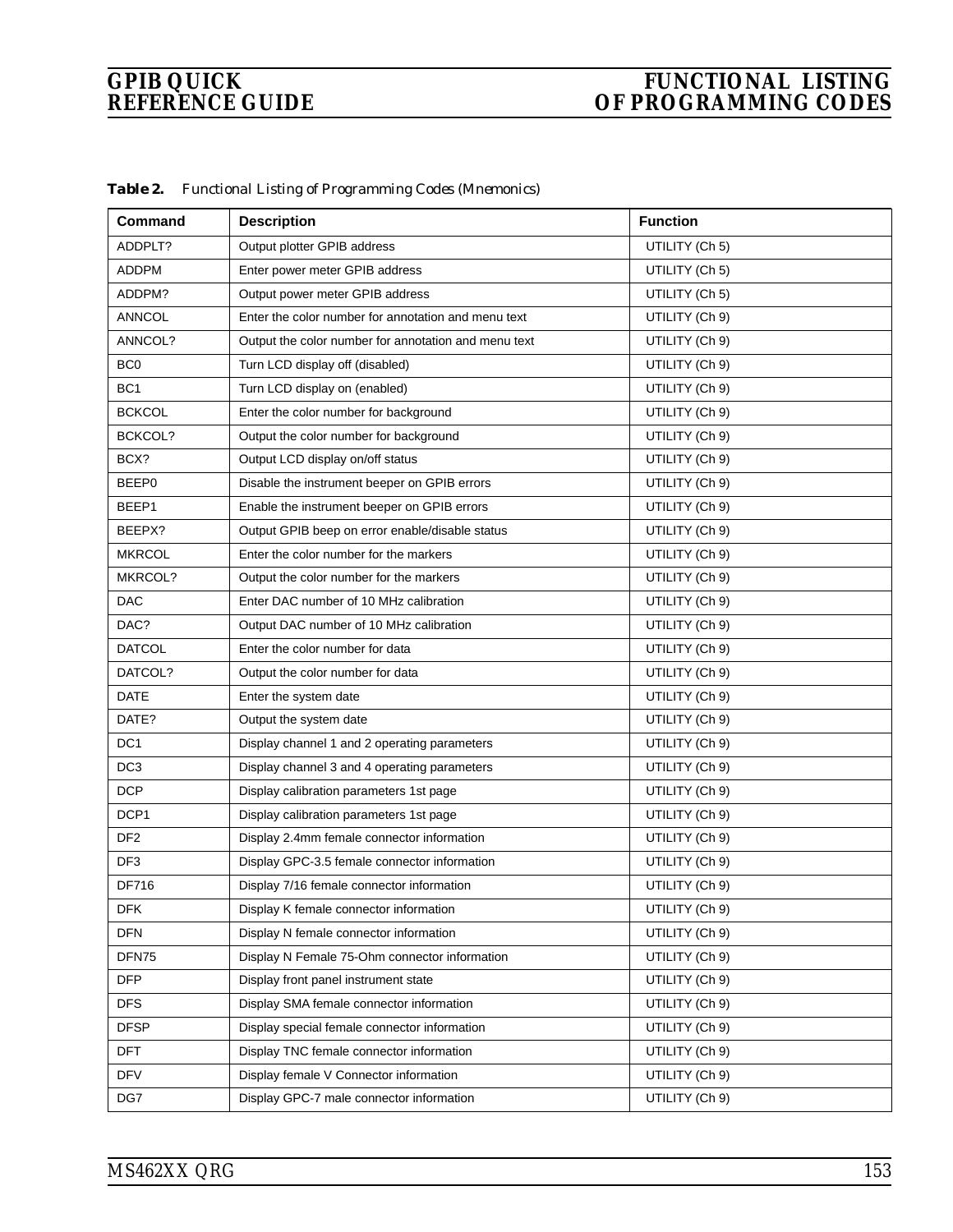| Table 2. | Functional Listing of Programming Codes (Mnemonics) |  |  |  |  |  |  |
|----------|-----------------------------------------------------|--|--|--|--|--|--|
|----------|-----------------------------------------------------|--|--|--|--|--|--|

| Command          | <b>Description</b>                                                              | <b>Function</b>              |
|------------------|---------------------------------------------------------------------------------|------------------------------|
| <b>DGS</b>       | Display GPIB status information                                                 | UTILITY (Ch 9)               |
| DM <sub>2</sub>  | Display 2.4mm male connector information                                        | UTILITY (Ch 9)               |
| DM3              | Display GPC-3.5 male connector information                                      | UTILITY (Ch 9)               |
| DM716            | Display 7/16 male connector information                                         | UTILITY (Ch 9)               |
| <b>DMK</b>       | Display K male connector information                                            | UTILITY (Ch 9)               |
| <b>DMN</b>       | Display N male connector information                                            | UTILITY (Ch 9)               |
| DMN75            | Display N Male 75-Ohm connector information                                     | UTILITY (Ch 9)               |
| <b>DMS</b>       | Display SMA male connector information                                          | UTILITY (Ch 9)               |
| <b>DMSP</b>      | Display Special Male connector information                                      | UTILITY (Ch 9)               |
| <b>DMT</b>       | Display TNC male connector information                                          | UTILITY (Ch 9)               |
| <b>DMV</b>       | Display V male connector information                                            | UTILITY (Ch 9)               |
| <b>DWG</b>       | Display waveguide parameters                                                    | UTILITY (Ch 9)               |
| <b>GRTCOL</b>    | Enter the color number for the graticule                                        | UTILITY (Ch 9)               |
| GRTCOL?          | Output the color number for the graticule                                       | UTILITY (Ch 9)               |
| LANG             | Enable the specified language support                                           | UTILITY (Ch 9)               |
| LANG?            | Query the current language support                                              | UTILITY (Ch 9)               |
| LAYCOL           | Enter the color number for overlay data                                         | UTILITY (Ch 9)               |
| LAYCOL?          | Output the color number for overlay data                                        | UTILITY (Ch 9)               |
| <b>MNUCOL</b>    | Enter the color number for the menu headers                                     | UTILITY (Ch 9)               |
| MNUCOL?          | Output the color number for the menu headers                                    | UTILITY (Ch 9)               |
| <b>RSTCOL</b>    | Reset color configuration to default                                            | UTILITY (Ch 9)               |
| <b>RSTDAC</b>    | Restore frequency from 10 MHz calibration and not save DAC<br>number into BBRAM | UTILITY (Ch 9)               |
| <b>TIME</b>      | Enter the system time                                                           | UTILITY (Ch 9)               |
| TIME?            | Output the system time                                                          | UTILITY (Ch 9)               |
| <b>TRCCOL</b>    | Enter the color number for memory data                                          | UTILITY (Ch 9)               |
| TRCCOL?          | Output the color number for memory data                                         | UTILITY (Ch 9)               |
| <b>WIDE</b>      | Use entire display width for graphs                                             | UTILITY (Ch 9)               |
| <b>ALC</b>       | Perform ALC loop internal calibration                                           | UTILITY - DIAGNOSTICS (Ch 9) |
| BAC              | Perform backend attenuator calibration                                          | UTILITY - DIAGNOSTICS (Ch 9) |
| <b>DGT</b>       | Display first LCD test pattern                                                  | UTILITY - DIAGNOSTICS (Ch 9) |
| DGT <sub>1</sub> | Display first LCD test pattern                                                  | UTILITY - DIAGNOSTICS (Ch 9) |
| DGT <sub>2</sub> | Display second LCD test pattern                                                 | UTILITY - DIAGNOSTICS (Ch 9) |
| DGT3             | Display third LCD test pattern                                                  | UTILITY - DIAGNOSTICS (Ch 9) |
| DRL              | Diagnostic read latch                                                           | UTILITY - DIAGNOSTICS (Ch 9) |
| <b>DVM</b>       | Enter DVM channel number                                                        | UTILITY - DIAGNOSTICS (Ch 9) |
| <b>DWL</b>       | Diagnostic write latch                                                          | UTILITY - DIAGNOSTICS (Ch 9) |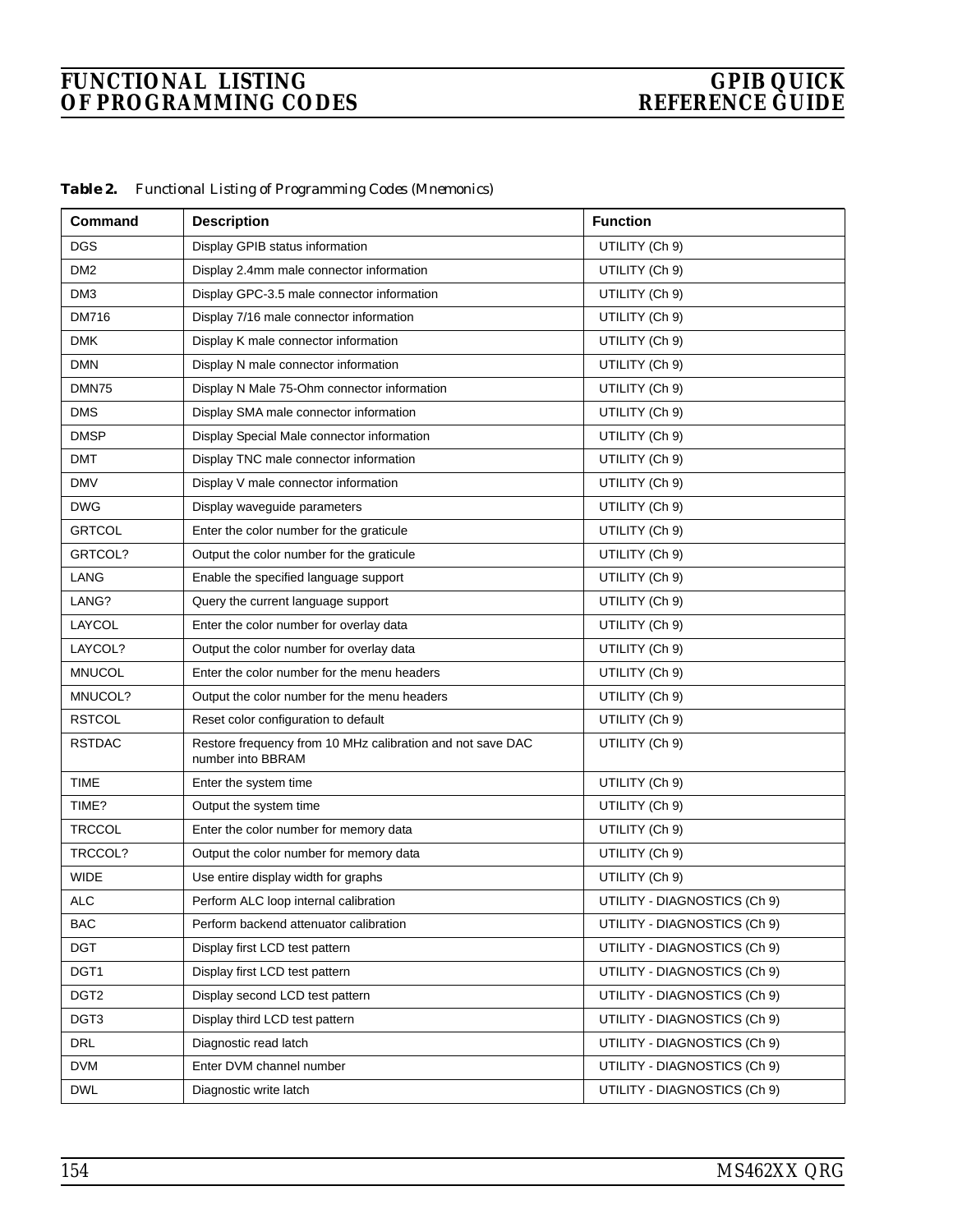| <b>Command</b>   | <b>Description</b>                       | <b>Function</b>              |
|------------------|------------------------------------------|------------------------------|
| <b>EDG</b>       | End diagnostics mode                     | UTILITY - DIAGNOSTICS (Ch 9) |
| <b>EKT</b>       | Select external keyboard testing         | UTILITY - DIAGNOSTICS (Ch 9) |
| <b>EXD</b>       | Display external A/D input               | UTILITY - DIAGNOSTICS (Ch 9) |
| <b>FPT</b>       | Select front panel keypad testing        | UTILITY - DIAGNOSTICS (Ch 9) |
| <b>NFV</b>       | Start noise figure verification          | UTILITY - DIAGNOSTICS (Ch 9) |
| NFVNB?           | Output noise figure verification NB data | UTILITY - DIAGNOSTICS (Ch 9) |
| NFVNC?           | Output noise figure verification NC data | UTILITY - DIAGNOSTICS (Ch 9) |
| NFVND?           | Output noise figure verification ND data | UTILITY - DIAGNOSTICS (Ch 9) |
| NFVSB?           | Output noise figure verification SB data | UTILITY - DIAGNOSTICS (Ch 9) |
| NFVSC?           | Output noise figure verification SC data | UTILITY - DIAGNOSTICS (Ch 9) |
| NFVSD?           | Output noise figure verification SD data | UTILITY - DIAGNOSTICS (Ch 9) |
| PRT?             | Perform printer test and output status   | UTILITY - DIAGNOSTICS (Ch 9) |
| <b>SDG</b>       | Start diagnostics mode                   | UTILITY - DIAGNOSTICS (Ch 9) |
| TSALCMS1         | Source 1 ALC modulator drive voltage     | UTILITY - DIAGNOSTICS (Ch 9) |
| TSALCMS2         | Source 2 ALC modulator drive voltage     | UTILITY - DIAGNOSTICS (Ch 9) |
| <b>TSALCS1</b>   | Select source 1 for ALC verification     | UTILITY - DIAGNOSTICS (Ch 9) |
| <b>TSALCS2</b>   | Select source 2 for ALC verification     | UTILITY - DIAGNOSTICS (Ch 9) |
| <b>TSALCV</b>    | Start source ALC verification            | UTILITY - DIAGNOSTICS (Ch 9) |
| <b>TSBEG</b>     | Start diagnostics mode - same as SDG     | UTILITY - DIAGNOSTICS (Ch 9) |
| TSDDSS1          | Source 1 reference DDS voltage           | UTILITY - DIAGNOSTICS (Ch 9) |
| TSDDSS2          | Source 2 reference DDS voltage           | UTILITY - DIAGNOSTICS (Ch 9) |
| <b>TSDRAM</b>    | <b>Start DRAM test</b>                   | UTILITY - DIAGNOSTICS (Ch 9) |
| <b>TSDSPSRAM</b> | Start DSP SRAM test                      | UTILITY - DIAGNOSTICS (Ch 9) |
| <b>TSDVMC</b>    | Enter DVM channel number - same as DVM   | UTILITY - DIAGNOSTICS (Ch 9) |
| <b>TSEFMEM</b>   | Start extended FLASH memory test         | UTILITY - DIAGNOSTICS (Ch 9) |
| <b>TSEND</b>     | End diagnostics mode - same as EDG       | UTILITY - DIAGNOSTICS (Ch 9) |
| <b>TSEXTI</b>    | Display external A/D input - same as EXD | UTILITY - DIAGNOSTICS (Ch 9) |
| <b>TSFMEM</b>    | Start FLASH memory test                  | UTILITY - DIAGNOSTICS (Ch 9) |
| <b>TSGDRAM</b>   | Start graphic DRAM test                  | UTILITY - DIAGNOSTICS (Ch 9) |
| <b>TSGVRAM</b>   | Start graphic VRAM test                  | UTILITY - DIAGNOSTICS (Ch 9) |
| <b>TSHETO</b>    | Het oscillator voltage                   | UTILITY - DIAGNOSTICS (Ch 9) |
| TSLATR?          | Diagnostic read latch - same as DRL      | UTILITY - DIAGNOSTICS (Ch 9) |
| <b>TSLATW</b>    | Diagnostic write latch - same as DWL     | UTILITY - DIAGNOSTICS (Ch 9) |
| TSLEVAS1         | Source 1 level amplifier voltage         | UTILITY - DIAGNOSTICS (Ch 9) |
| TSLEVAS2         | Source 2 level amplifier voltage         | UTILITY - DIAGNOSTICS (Ch 9) |
| TSLOGAS1         | Source 1 logarithmic amplifier voltage   | UTILITY - DIAGNOSTICS (Ch 9) |
| TSLOGAS2         | Source 2 logarithmic amplifier voltage   | UTILITY - DIAGNOSTICS (Ch 9) |

*Table 2. Functional Listing of Programming Codes (Mnemonics)*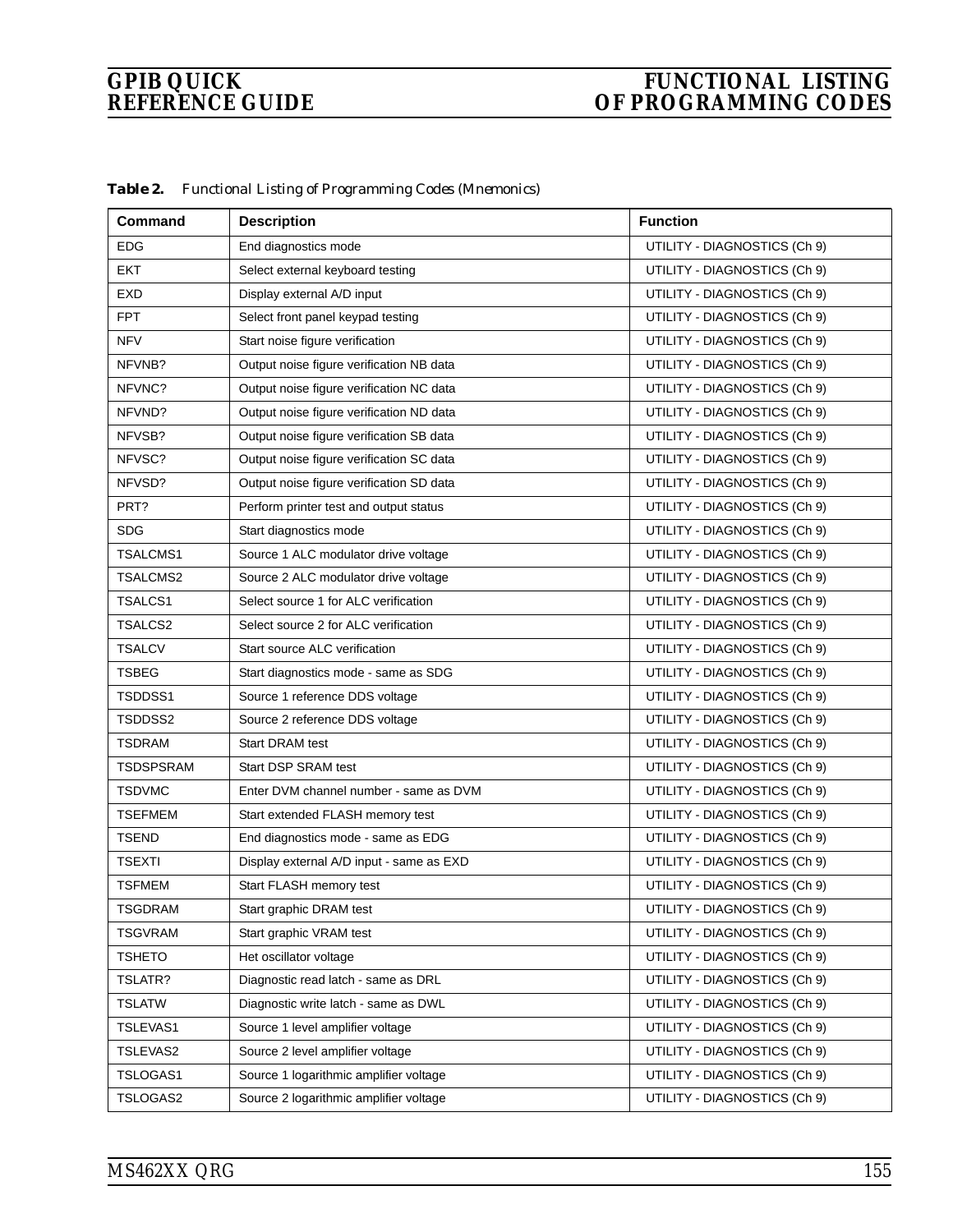|  | Table 2. Functional Listing of Programming Codes (Mnemonics) |  |  |  |  |  |  |
|--|--------------------------------------------------------------|--|--|--|--|--|--|
|--|--------------------------------------------------------------|--|--|--|--|--|--|

| Command          | <b>Description</b>                                       | <b>Function</b>              |
|------------------|----------------------------------------------------------|------------------------------|
| <b>TSMAIVLO1</b> | LO1 main VCO voltage                                     | UTILITY - DIAGNOSTICS (Ch 9) |
| <b>TSMAIVS1</b>  | Source 1 main VCO voltage                                | UTILITY - DIAGNOSTICS (Ch 9) |
| <b>TSMAIVS2</b>  | Source 2 main VCO voltage                                | UTILITY - DIAGNOSTICS (Ch 9) |
| TSMCOO0          | Common offset mode off                                   | UTILITY - DIAGNOSTICS (Ch 9) |
| TSMCOO1          | Common offset mode on                                    | UTILITY - DIAGNOSTICS (Ch 9) |
| TSMHAR0          | Harmonic mode off                                        | UTILITY - DIAGNOSTICS (Ch 9) |
| TSMHAR1          | Harmonic mode on                                         | UTILITY - DIAGNOSTICS (Ch 9) |
| TSMSPA0          | Spur avoidance mode off                                  | UTILITY - DIAGNOSTICS (Ch 9) |
| TSMSPA1          | Spur avoidance mode on                                   | UTILITY - DIAGNOSTICS (Ch 9) |
| TSMSPU0          | Speed up circuit mode off                                | UTILITY - DIAGNOSTICS (Ch 9) |
| TSMSPU1          | Speed up circuit mode on                                 | UTILITY - DIAGNOSTICS (Ch 9) |
| TSOFFVLO1        | LO1 offset VCO voltage                                   | UTILITY - DIAGNOSTICS (Ch 9) |
| TSOFFVS1         | Source 1 offset VCO voltage                              | UTILITY - DIAGNOSTICS (Ch 9) |
| TSOFFVS2         | Source 2 offset VCO voltage                              | UTILITY - DIAGNOSTICS (Ch 9) |
| <b>TSPWRLS1</b>  | Source 1 power level DAC voltage                         | UTILITY - DIAGNOSTICS (Ch 9) |
| <b>TSPWRLS2</b>  | Source 2 power level DAC voltage                         | UTILITY - DIAGNOSTICS (Ch 9) |
| <b>TSSRAM</b>    | <b>Start SRAM test</b>                                   | UTILITY - DIAGNOSTICS (Ch 9) |
| <b>TSSRAMD</b>   | Start SRAM disk test                                     | UTILITY - DIAGNOSTICS (Ch 9) |
| <b>TSTRENF</b>   | Noise figure measurement                                 | UTILITY - DIAGNOSTICS (Ch 9) |
| <b>ADRIVE</b>    | Select the floppy drive as the default drive             | UTILITY - DISK (Ch 9)        |
| CD               | Change default directory                                 | UTILITY - DISK (Ch 9)        |
| CDRIVE           | Select the hard disk as the default drive                | UTILITY - DISK (Ch 9)        |
| <b>COPY</b>      | Copy a files contents to another file                    | UTILITY - DISK (Ch 9)        |
| <b>CPYALLFH</b>  | Copy combined hardware cal file from floppy to hard disk | UTILITY - DISK (Ch 9)        |
| <b>CPYALLHF</b>  | Copy combined hardware cal file from hard to floppy disk | UTILITY - DISK (Ch 9)        |
| CWD?             | Output current working directory string                  | UTILITY - DISK (Ch 9)        |
| <b>DEL</b>       | Delete a file from disk                                  | UTILITY - DISK (Ch 9)        |
| <b>DELALL</b>    | Delete combined hardware cal file from floppy disk       | UTILITY - DISK (Ch 9)        |
| DELALLH          | Delete combined hardware cal file from hard disk         | UTILITY - DISK (Ch 9)        |
| <b>DIR</b>       | Output a directory listing to the GPIB                   | UTILITY - DISK (Ch 9)        |
| <b>DISKRD</b>    | Output disk file data to the GPIB                        | UTILITY - DISK (Ch 9)        |
| <b>DISKWR</b>    | Write GPIB data to a disk file                           | UTILITY - DISK (Ch 9)        |
| EXISTD?          | Output directory existence information                   | UTILITY - DISK (Ch 9)        |
| EXISTF?          | Output file existence information                        | UTILITY - DISK (Ch 9)        |
| INT              | Initialize (format) floppy disk                          | UTILITY - DISK (Ch 9)        |
| LKT              | Load calibration kit information from floppy disk        | UTILITY - DISK (Ch 9)        |
| MD               | Create a new disk directory                              | UTILITY - DISK (Ch 9)        |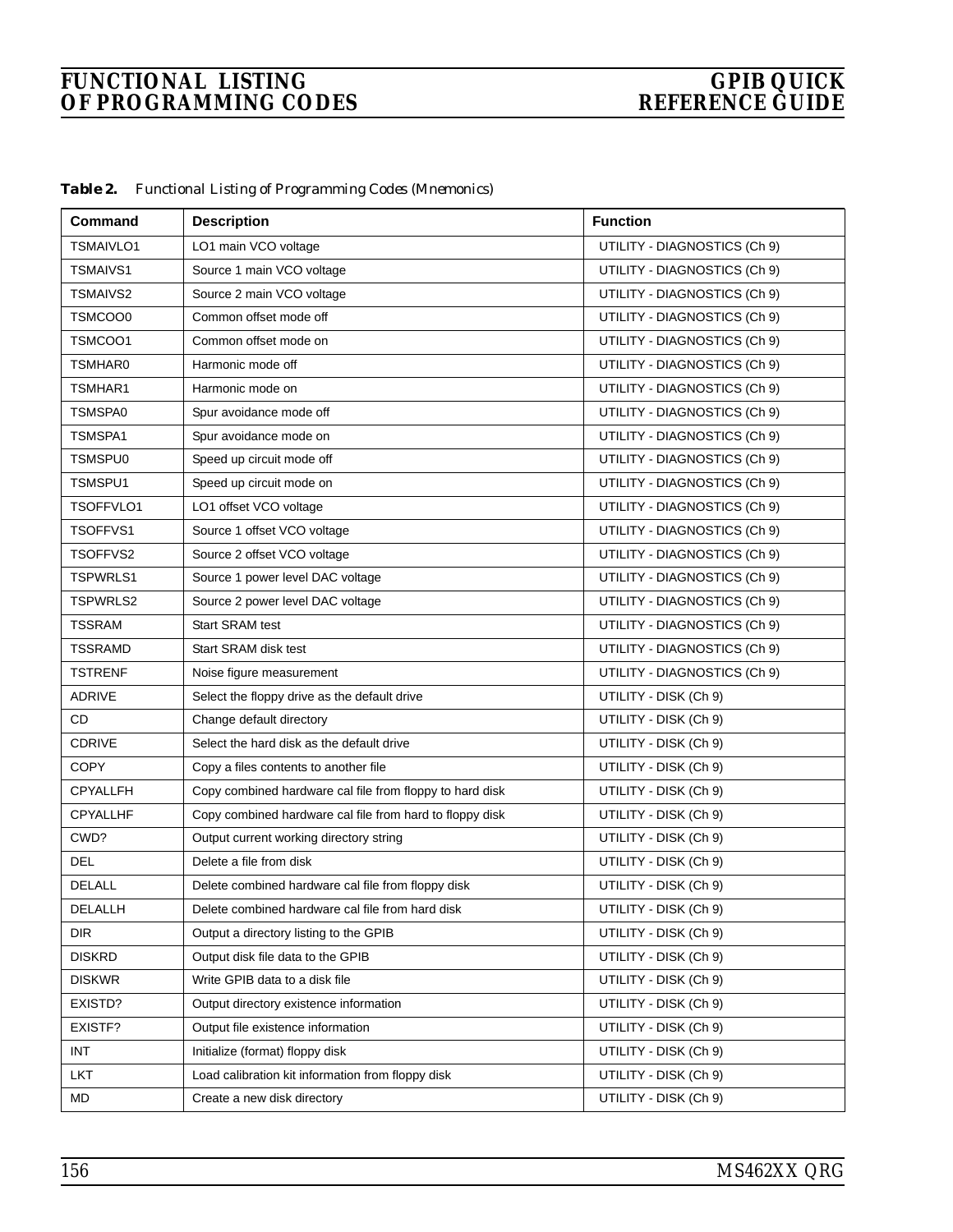| Command           | <b>Description</b>                                              | <b>Function</b>              |
|-------------------|-----------------------------------------------------------------|------------------------------|
| <b>PDR</b>        | Print directory listing of the floppy drive                     | UTILITY - DISK (Ch 9)        |
| <b>PDRH</b>       | Print directory listing of the hard drive                       | UTILITY - DISK (Ch 9)        |
| <b>RCLALL</b>     | Recall combined hardware calibration file from floppy disk      | UTILITY - DISK (Ch 9)        |
| <b>RCLALLH</b>    | Recall combined hardware calibration file from hard disk        | UTILITY - DISK (Ch 9)        |
| <b>RD</b>         | Remove a disk directory                                         | UTILITY - DISK (Ch 9)        |
| <b>SAVALL</b>     | Save combined hardware cal to floppy disk                       | UTILITY - DISK (Ch 9)        |
| <b>SAVALLH</b>    | Save combined hardware cal to hard disk                         | UTILITY - DISK (Ch 9)        |
| <b>SAVEGC</b>     | Save text format gain compression data to disk                  | UTILITY - DISK (Ch 9)        |
| RVA1              | Enter rear panel output voltage value when port 1 is driving    | UTILITY - REAR PANEL (Ch 10) |
| RVA <sub>1?</sub> | Output rear panel output voltage value when port 1 is driving   | UTILITY - REAR PANEL (Ch 10) |
| RVA <sub>2</sub>  | Enter rear panel output voltage value when port 2 is driving    | UTILITY - REAR PANEL (Ch 10) |
| RVA <sub>2?</sub> | Output rear panel output voltage value when port 2 is driving   | UTILITY - REAR PANEL (Ch 10) |
| RVA3              | Enter rear panel output voltage value when port 3 is driving    | UTILITY - REAR PANEL (Ch 10) |
| RVA3?             | Output rear panel output voltage value when port 3 is driving   | UTILITY - REAR PANEL (Ch 10) |
| RVA4              | Enter rear panel output voltage value when Port 4 is driving    | UTILITY - REAR PANEL (Ch 10) |
| RVA4?             | Output rear panel output voltage value when Port 4 is driving   | UTILITY - REAR PANEL (Ch 10) |
| <b>RVD</b>        | Set rear panel output mode to dc value                          | UTILITY - REAR PANEL (Ch 10) |
| <b>RVH</b>        | Set rear panel output mode to horizontal                        | UTILITY - REAR PANEL (Ch 10) |
| <b>RVL</b>        | Set rear panel output mode to lock direction                    | UTILITY - REAR PANEL (Ch 10) |
| <b>RVP</b>        | Set rear panel output mode to driven port                       | UTILITY - REAR PANEL (Ch 10) |
| <b>RVSP</b>       | Enter rear panel stop voltage value                             | UTILITY - REAR PANEL (Ch 10) |
| <b>FREFE</b>      | Select external frequency reference                             | UTILITY - REAR PANEL (Ch 10) |
| <b>FREFI</b>      | Select internal frequency reference                             | UTILITY - REAR PANEL (Ch 10) |
| FREFX?            | Output frequency reference internal/external setting            | UTILITY - REAR PANEL (Ch 10) |
| <b>RPO</b>        | Enter rear panel DC voltage value                               | UTILITY - REAR PANEL (Ch 10) |
| RPO?              | Output rear panel DC voltage value                              | UTILITY - REAR PANEL (Ch 10) |
| RV <sub>0</sub>   | Turn rear panel output voltage off                              | UTILITY - REAR PANEL (Ch 10) |
| RV <sub>1</sub>   | Turn rear panel output voltage on                               | UTILITY - REAR PANEL (Ch 10) |
| RV <sub>1?</sub>  | Output rear panel output voltage on/off status                  | UTILITY - REAR PANEL (Ch 10) |
| RVSP?             | Output rear panel stop voltage value                            | UTILITY - REAR PANEL (Ch 10) |
| <b>RVST</b>       | Enter rear panel start voltage value                            | UTILITY - REAR PANEL (Ch 10) |
| RVST?             | Output rear panel start voltage value                           | UTILITY - REAR PANEL (Ch 10) |
| <b>RVT</b>        | Set rear panel output mode to TTL                               | UTILITY - REAR PANEL (Ch 10) |
| RVTP1             | Select port 1 for TTL rear panel output voltage                 | UTILITY - REAR PANEL (Ch 10) |
| RVTP1HL           | Set TTL rear panel output voltage type to TTL active high level | UTILITY - REAR PANEL (Ch 10) |
| RVTP1HP           | Set TTL rear panel output voltage type to TTL active high pulse | UTILITY - REAR PANEL (Ch 10) |
| RVTP1LL           | Set TTL rear panel output voltage type to TTL active low level  | UTILITY - REAR PANEL (Ch 10) |

*Table 2. Functional Listing of Programming Codes (Mnemonics)*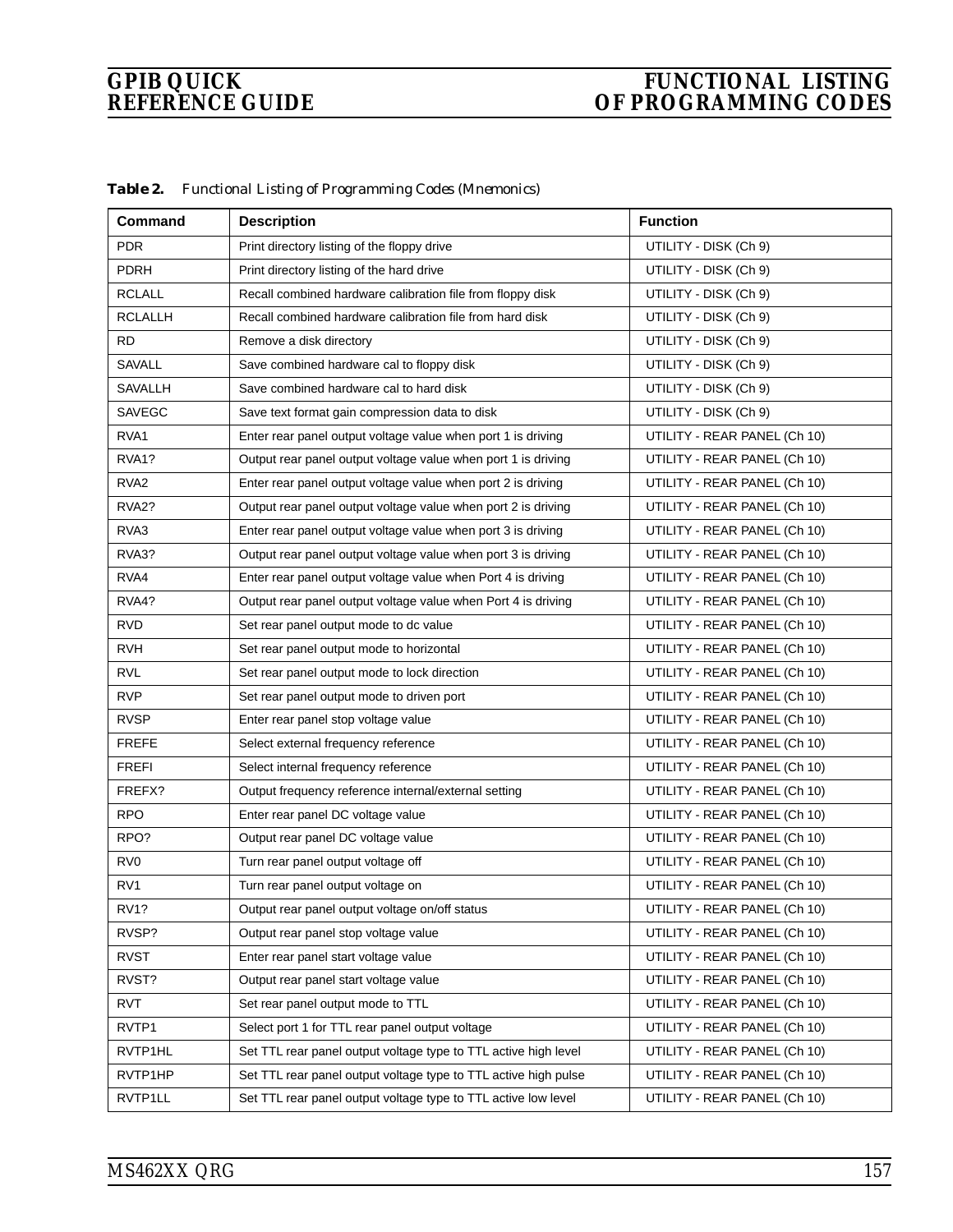| Command    | <b>Description</b>                                                            | <b>Function</b>              |
|------------|-------------------------------------------------------------------------------|------------------------------|
| RVTP1LP    | Set TTL rear panel output voltage type to TTL active low pulse                | UTILITY - REAR PANEL (Ch 10) |
| RVTP1X?    | Output TTL rear panel output voltage type                                     | UTILITY - REAR PANEL (Ch 10) |
| RVTP2      | Select port 2 for TTL rear panel output voltage                               | UTILITY - REAR PANEL (Ch 10) |
| RVTP2HL    | Set TTL rear panel output voltage type on port 2 to TTL active high<br>level. | UTILITY - REAR PANEL (Ch 10) |
| RVTP2HP    | Set TTL rear panel output voltage type on port 2 to TTL active high<br>pulse. | UTILITY - REAR PANEL (Ch 10) |
| RVTP2LL    | Set TTL rear panel output voltage type on port 2 to TTL active low<br>level.  | UTILITY - REAR PANEL (Ch 10) |
| RVTP2LP    | Set TTL rear panel output voltage type on port 2 to TTL active low<br>pulse.  | UTILITY - REAR PANEL (Ch 10) |
| RVTP2X?    | Output TTL rear panel output voltage type on port 2.                          | UTILITY - REAR PANEL (Ch 10) |
| RVTP3      | Select port 3 for TTL rear panel output voltage                               | UTILITY - REAR PANEL (Ch 10) |
| RVTP3HL    | Set TTL rear panel output voltage type on port 3 to TTL active high<br>level. | UTILITY - REAR PANEL (Ch 10) |
| RVTP3HP    | Set TTL rear panel output voltage type on port 3 to TTL active high<br>pulse. | UTILITY - REAR PANEL (Ch 10) |
| RVTP3LL    | Set TTL rear panel output voltage type on port 3 to TTL active low<br>level.  | UTILITY - REAR PANEL (Ch 10) |
| RVTP3LP    | Set TTL rear panel output voltage type on port 3 to TTL active low<br>pulse.  | UTILITY - REAR PANEL (Ch 10) |
| RVTP3X?    | Output TTL rear panel output voltage type on port 3.                          | UTILITY - REAR PANEL (Ch 10) |
| RVTP4      | Select Port 4 for TTL rear panel output voltage.                              | UTILITY - REAR PANEL (Ch 10) |
| RVTP4HL    | Set TTL rear panel output voltage type on port 4 to TTL active high<br>level  | UTILITY - REAR PANEL (Ch 10) |
| RVTP4HP    | Set TTL rear panel output voltage type on port 4 to TTL active high<br>pulse  | UTILITY - REAR PANEL (Ch 10) |
| RVTP4LL    | Set TTL rear panel output voltage type on port 4 to TTL active low<br>level   | UTILITY - REAR PANEL (Ch 10) |
| RVTP4LP    | Set TTL rear panel output voltage type on port 4 to TTL active low<br>pulse   | UTILITY - REAR PANEL (Ch 10) |
| RVTP4X?    | Output TTL rear panel output voltage type on port 4                           | UTILITY - REAR PANEL (Ch 10) |
| RVTPX?     | Output TTL rear panel output voltage type                                     | UTILITY - REAR PANEL (Ch 10) |
| <b>RVV</b> | Set rear panel output mode to vertical                                        | UTILITY - REAR PANEL (Ch 10) |
| RVX?       | Output rear panel output mode                                                 | UTILITY - REAR PANEL (Ch 10) |
| <b>VSP</b> | Enter rear panel stop voltage value                                           | UTILITY - REAR PANEL (Ch 10) |
| VSP?       | Output rear panel stop voltage value                                          | UTILITY - REAR PANEL (Ch 10) |
| <b>VST</b> | Enter rear panel start voltage value                                          | UTILITY - REAR PANEL (Ch 10) |
| VST?       | Output rear panel start voltage value                                         | UTILITY - REAR PANEL (Ch 10) |
| CSL        | Clear service log                                                             | UTILITY - SERVICE LOG (Ch 9) |
| OSL        | Output service log                                                            | UTILITY - SERVICE LOG (Ch 9) |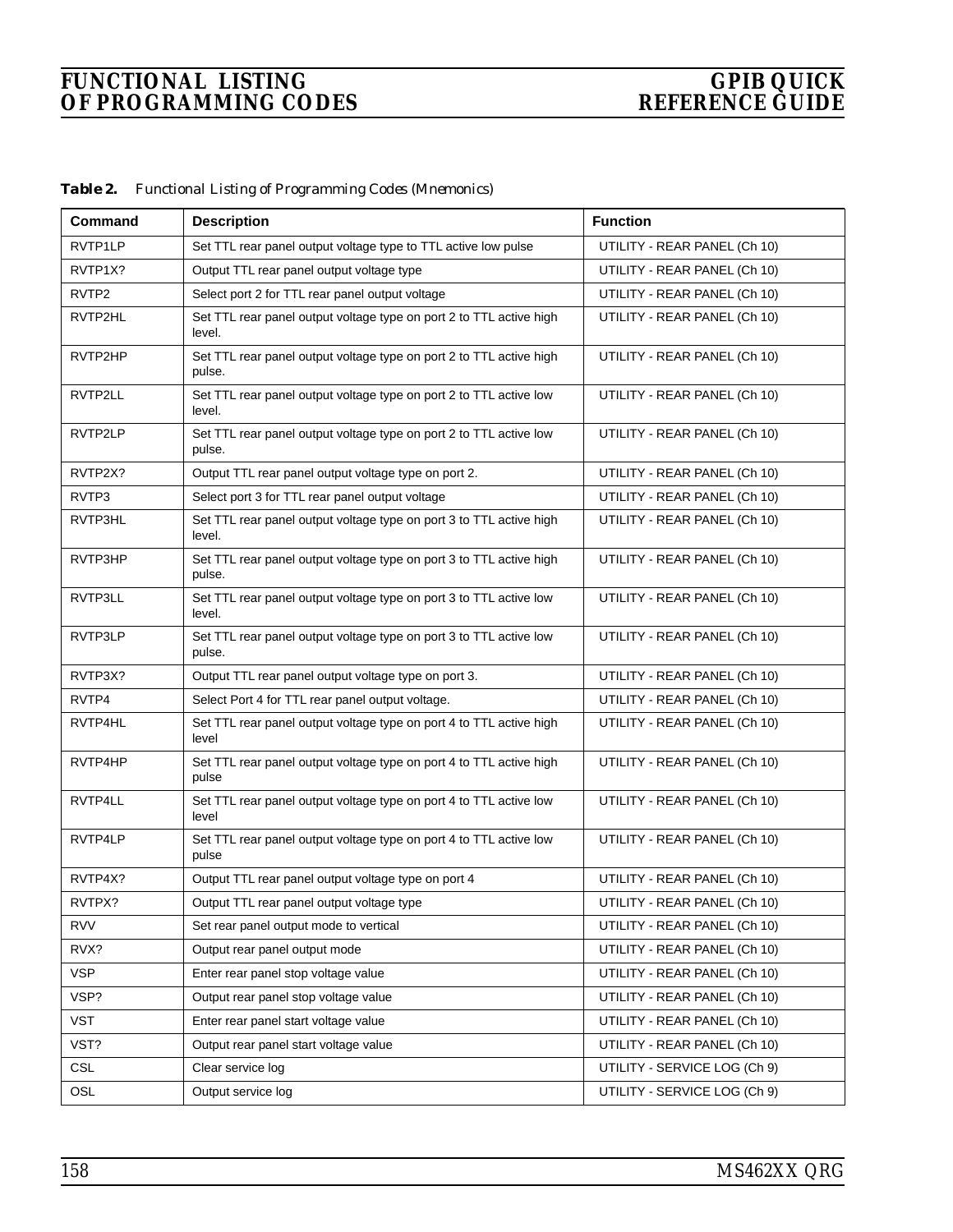| <i>Table 2.</i> |  |  |  |  |  | Functional Listing of Programming Codes (Mnemonics) |
|-----------------|--|--|--|--|--|-----------------------------------------------------|
|-----------------|--|--|--|--|--|-----------------------------------------------------|

| Command | <b>Description</b>    | Function                     |
|---------|-----------------------|------------------------------|
| PEL     | Print the error list  | UTILITY - SERVICE LOG (Ch 9) |
| PSL     | Print the service log | UTILITY - SERVICE LOG (Ch 9) |